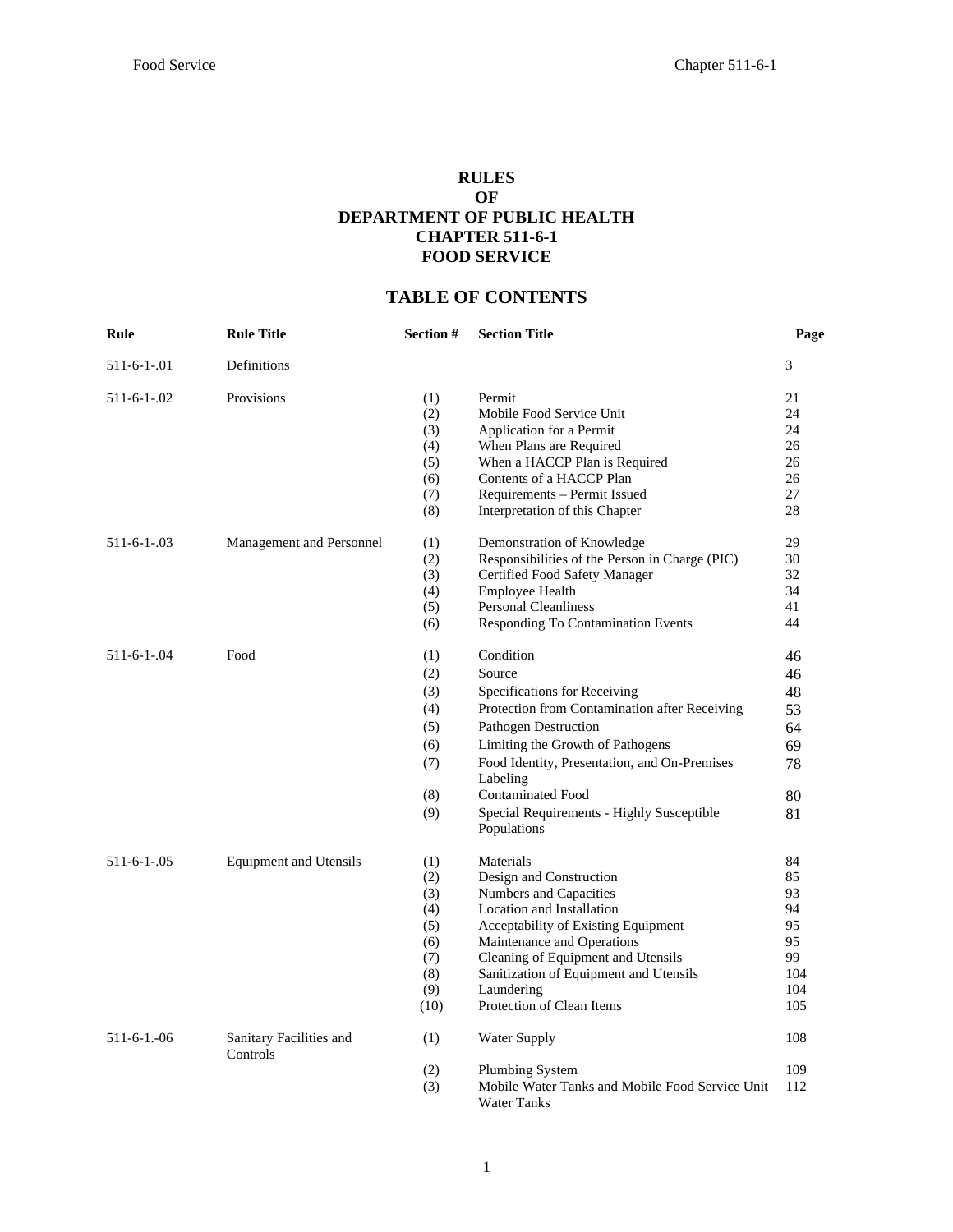|                    |                                                                                     | (5) | Refuse, Recyclables, and Returnables                                |
|--------------------|-------------------------------------------------------------------------------------|-----|---------------------------------------------------------------------|
| $511 - 6 - 1 - 07$ | Physical Facilities and<br><b>Toxic Materials</b>                                   | (1) | Materials for Construction and Repair                               |
|                    |                                                                                     | (2) | Design, Construction, and Installation                              |
|                    |                                                                                     | (3) | <b>Numbers and Capacities</b>                                       |
|                    |                                                                                     | (4) | <b>Location and Placement</b>                                       |
|                    |                                                                                     | (5) | Maintenance and Operation                                           |
|                    |                                                                                     | (6) | Poisonous or Toxic Materials                                        |
| $511 - 6 - 1 - 08$ | Special Food Service<br>Operations                                                  | (1) | Mobile Food Service Units and Extended Food<br><b>Service Units</b> |
|                    |                                                                                     | (2) | <b>Temporary Food Service Establishments</b>                        |
|                    |                                                                                     | (3) | <b>Incubator Food Service Operations</b>                            |
|                    |                                                                                     | (4) | Catering Food Service Operations                                    |
|                    |                                                                                     |     |                                                                     |
| $511 - 6 - 1 - 09$ | Certification and<br>Standardization of<br><b>Environmental Health</b><br>Personnel | (1) | Responsibilities and Requirements                                   |
|                    |                                                                                     | (2) | <b>Standardization Maintenance</b>                                  |
|                    |                                                                                     | (3) | Notification of Food Service Program                                |
|                    |                                                                                     |     | Responsibilities                                                    |
|                    |                                                                                     | (4) | Record of Training, Standardization, and CEU<br>Credit              |
|                    |                                                                                     | (5) | Temporary Staffing and Emergency Response                           |
|                    |                                                                                     | (6) | Non-standardized Environmental Health Person                        |
|                    |                                                                                     | (7) | Fees                                                                |
| $511 - 6 - 1 - 10$ | Inspections and<br><b>Compliance Procedures</b>                                     | (1) | Suspension and Revocation of Permits                                |
|                    |                                                                                     | (2) | Inspections                                                         |
|                    |                                                                                     | (3) | Examination, Condemnation and Public Notice                         |
|                    |                                                                                     | (4) | Procedure When Infection is Suspected                               |
|                    |                                                                                     |     |                                                                     |

|             |                                                                 | (4) | Sewage, Other Liquid Waste, and Rainwater                    | 114 |
|-------------|-----------------------------------------------------------------|-----|--------------------------------------------------------------|-----|
|             |                                                                 | (5) | Refuse, Recyclables, and Returnables                         | 115 |
| 511-6-1-.07 | Physical Facilities and<br><b>Toxic Materials</b>               | (1) | Materials for Construction and Repair                        | 119 |
|             |                                                                 | (2) | Design, Construction, and Installation                       | 119 |
|             |                                                                 | (3) | Numbers and Capacities                                       | 123 |
|             |                                                                 | (4) | <b>Location and Placement</b>                                | 124 |
|             |                                                                 | (5) | Maintenance and Operation                                    | 124 |
|             |                                                                 | (6) | Poisonous or Toxic Materials                                 | 127 |
| 511-6-1-.08 | Special Food Service<br><b>Operations</b>                       | (1) | Mobile Food Service Units and Extended Food<br>Service Units | 132 |
|             |                                                                 | (2) | <b>Temporary Food Service Establishments</b>                 | 136 |
|             |                                                                 | (3) | <b>Incubator Food Service Operations</b>                     | 140 |
|             |                                                                 | (4) | Catering Food Service Operations                             | 145 |
| 511-6-1-.09 | Certification and<br>Standardization of<br>Environmental Health | (1) | Responsibilities and Requirements                            | 147 |

|             | т строинст                               |     |                                                 |     |
|-------------|------------------------------------------|-----|-------------------------------------------------|-----|
|             |                                          | (2) | <b>Standardization Maintenance</b>              | 147 |
|             |                                          | (3) | Notification of Food Service Program            | 147 |
|             |                                          |     | Responsibilities                                |     |
|             |                                          | (4) | Record of Training, Standardization, and CEU    | 147 |
|             |                                          |     | Credit                                          |     |
|             |                                          | (5) | Temporary Staffing and Emergency Response       | 148 |
|             |                                          | (6) | Non-standardized Environmental Health Personnel | 148 |
|             |                                          | (7) | Fees                                            | 148 |
| 511-6-1-.10 | Inspections and<br>Compliance Procedures | (1) | Suspension and Revocation of Permits            | 149 |
|             |                                          | (2) | Inspections                                     | 149 |
|             |                                          | (3) | Examination, Condemnation and Public Notice     | 156 |
|             |                                          | (4) | Procedure When Infection is Suspected           | 157 |
|             |                                          | (5) | Variance                                        | 157 |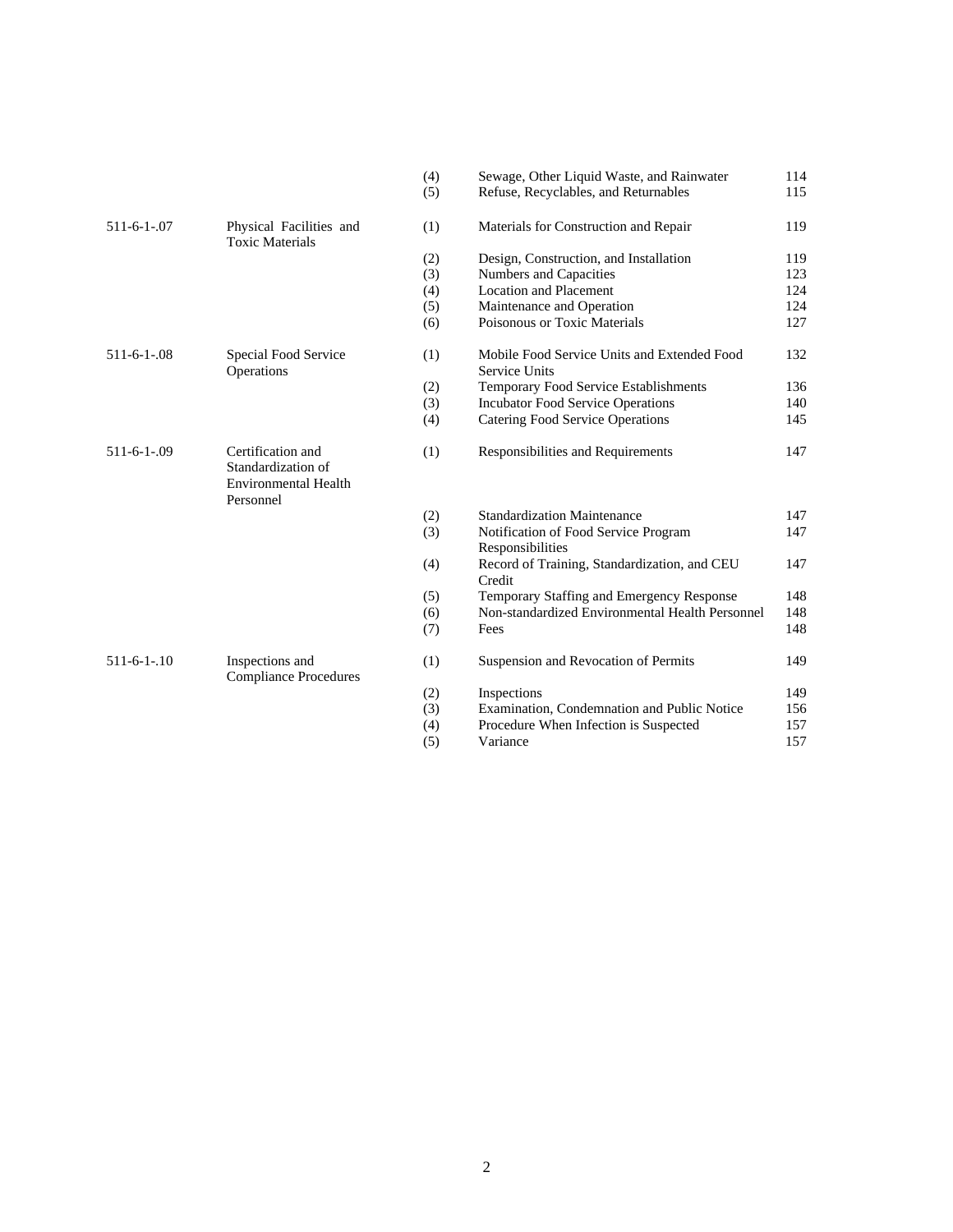# **511-6-1-.01 Definitions.**

(1) **"Accredited program"** means a food protection manager certification program that has been evaluated and listed by an accrediting agency as conforming to national standards for organizations that certify individuals. It refers to the certification process and is a designation based upon an independent evaluation of factors such as the sponsor's mission; organizational structure; staff resources; revenue sources; policies; public information regarding program scope, eligibility requirements, re-certification, discipline and grievance procedures; test development and administration. Accredited programs does not refer to training functions or educational programs.

(2) **"Adulterated"** has the meaning stated in the Federal Food, Drug, and Cosmetic Act, § 402.

(3) **"Approved"** means acceptable to the Health Authority based on a determination of conformity with principles, practices, and generally recognized standards that protect public health.

(4) "**Asymptomatic**" means without obvious symptoms, not showing or producing indications of a disease or other medical condition, such as an individual infected with a pathogen but not exhibiting or producing any signs or symptoms of vomiting, diarrhea, or jaundice. It includes not showing symptoms because symptoms have resolved or subsided, or because symptoms never manifested.

(5) **"aw"** means water activity which is a measure of the free moisture in a food, is the quotient of the water vapor pressure of the substance divided by the vapor pressure of pure water at the same temperature, and is indicated by the symbol  $a_{\mathbf{w}}$ .

(6) **"Balut"** means an embryo inside a fertile egg that has been incubated for a period sufficient for the embryo to reach a specific stage of development after which it is removed from incubation before hatching.

(7) **"Base of Operation"** means a food service establishment, or any other permitted location in which food, containers or supplies are kept, handled, prepared, packaged, stored, or placed in containers for subsequent transport, sale or service elsewhere.

(8) **"Beverage"** means a liquid for drinking, including water.

(9) **"Bottled drinking water"** means water that is sealed in bottles, packages, or other containers and offered for sale for human consumption, including bottled mineral water.

(10) **"Casing"** mean**s** a tubular container for sausage products made of either natural or artificial (synthetic) material.

(11) **"Catering food service establishment"** means a food service establishment that contracts with a consumer to prepare a specific menu and amount of food in a permitted food service establishment for service to the consumer at a different location. This term shall include on-site catering and off-site catering operations; however, the term shall not include operations such as mobile food service establishments, temporary food service establishments, extended food service establishments or establishments that only deliver foods such as pizza delivery.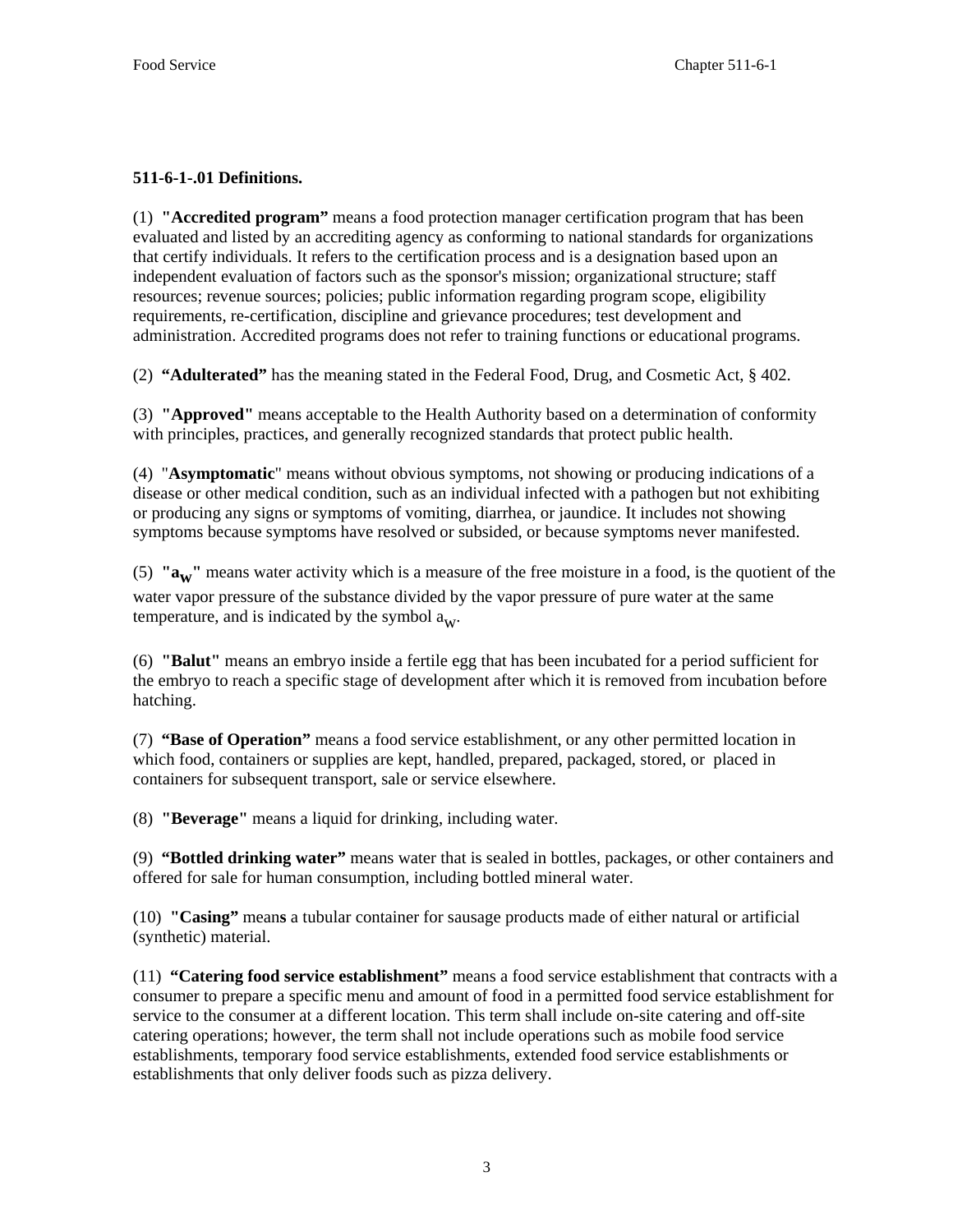(12) **"Certification"** means a document certifying that an individual has completed an approved food safety training program and has passed a professionally validated food safety examination.

(13) **"Certification number"** means a unique combination of letters and numbers assigned by a shellfish control authority to a molluscan shellfish dealer according to the provisions of the National Shellfish Sanitation Program.

(14) **"Certified food safety manager (CFSM)"** means the owner or manager of a food service establishment who has successfully completed a food safety training program approved by the Department and passed a professionally validated CFSM examination that is accredited by the Conference for Food Protection or other accrediting agency as conforming to national standards for organizations that certify individuals.

(15) "**CFR"** means Code of Federal Regulations.

(16) **"CIP"** means cleaned in place by the circulation or flowing by mechanical means through a piping system of a detergent solution, water rinse, and sanitizing solution onto or over equipment surfaces that require cleaning, such as the method used, in part, to clean and sanitize a frozen dessert machine. It does not include the cleaning of equipment such as band saws, slicers, or mixers that are subjected to in-place manual cleaning without the use of a CIP system.

(17) **"Color additive"** has the meaning stated in the Federal Food, Drug, and Cosmetic Act, § 201(t) and 21 CFR 70.3f.

(18) **"Commingle"** means to combine shellstock harvested on different days or from different growing areas as identified on the tag or label, or to combine shucked shellfish from containers with different container codes or different shucking dates.

(19) **"Comminuted"** means reduced in size by methods including chopping, flaking, grinding, or mincing. It includes fish or meat products that are reduced in size and restructured or reformulated such as gefilte fish, gyros, ground beef, and sausage and a mixture of two or more types of meat that have been reduced in size and combined, such as sausages made from two or more meats.

(20) **"Conditional employee"** means a potential food employee to whom a job offer is made, conditional on responses to subsequent medical questions or examinations designed to identify potential food employees who may be suffering from a disease that can be transmitted through food and done in compliance with Title 1 of the Americans with Disabilities Act of 1990.

(21) **"Confirmed disease outbreak"** means a foodborne disease outbreak in which laboratory analysis of appropriate specimens identifies a causative agent and epidemiological analysis implicates the food as the source of the illness.

(22) "**Consumer"** means a person who is a member of the general public, takes possession of food, is not functioning in the capacity of an operator of a food service establishment or food processing plant and does not offer the food for resale.

(23) **"Core item"** means a provision in this Chapter that is not designated as a priority item or a priority foundation item. It includes an item that usually relates to general sanitation, operational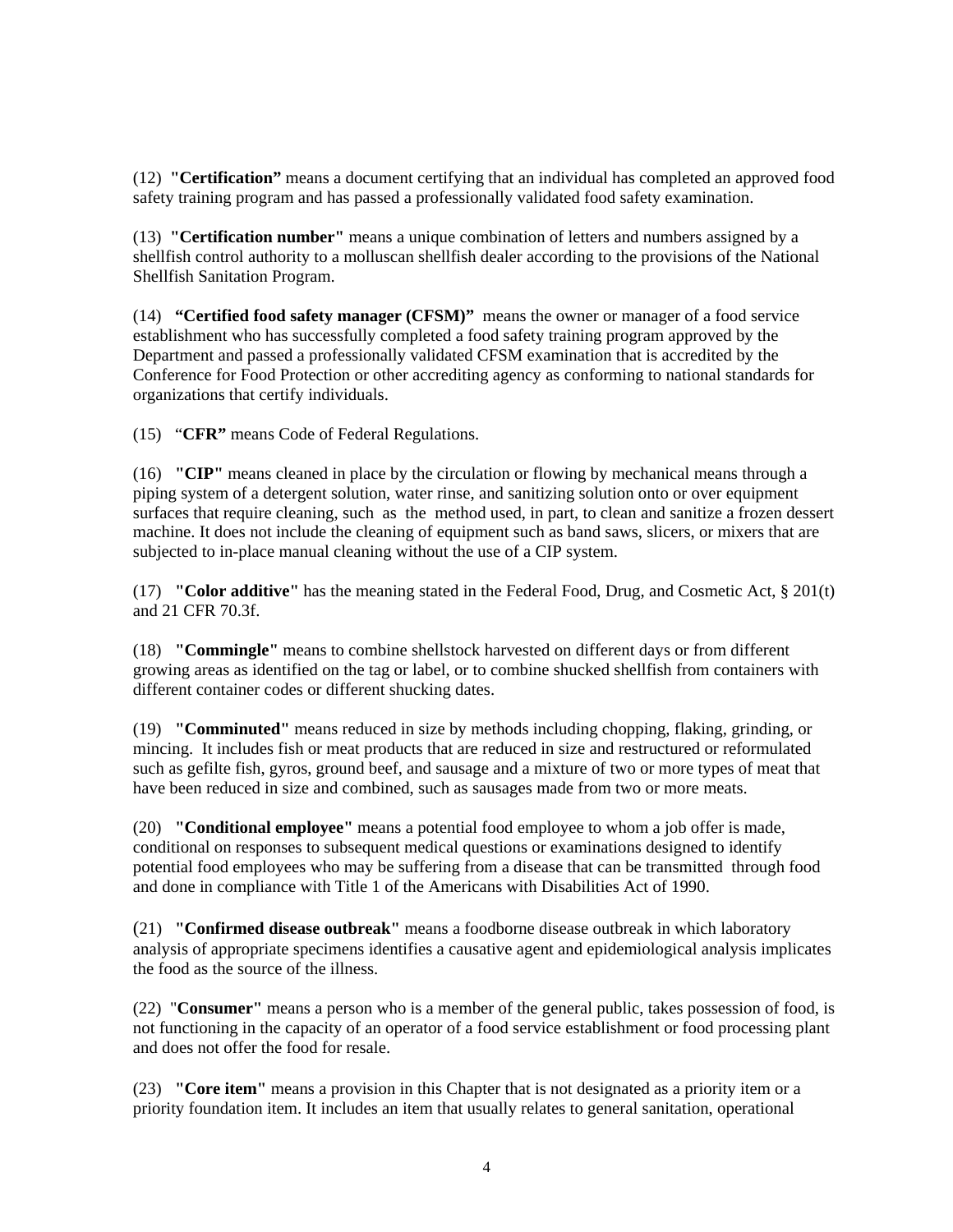controls, sanitation standard operating procedures (SSOPs), facilities or structures, equipment design, or general maintenance.

(24) **"Corrosion-resistant material"** means a material that maintains acceptable surface cleanability characteristics under prolonged influence of the food to be contacted, the normal use of cleaning compounds and sanitizing solutions, and other conditions of the use environment.

(25) **"Counter-mounted equipment"** means equipment that is not portable and is designed to be mounted off the floor on a table, counter, or shelf.

(26) **"County board of health"** means a Board of Health established pursuant to O.C.G.A. § 31-3-1.

(27) **"Critical control point"** means a point or procedure in a specific food system where loss of control may result in an unacceptable health risk.

(28) **"Critical item"** means a provision of this Chapter, that, if in noncompliance, is more likely than other violations to contribute to food contamination, illness, or environmental health hazard and may create an imminent health hazard.

(29) **"Critical limit"** means the maximum or minimum value to which a physical, biological, or chemical parameter must be controlled at a critical control point to minimize the risk that the identified food safety hazard may occur.

(30) **"Cut leafy greens"** means fresh leafy greens whose leaves have been cut, shredded, sliced, chopped, or torn. The term "leafy greens" includes iceberg lettuce, romaine lettuce, leaf lettuce, butter lettuce, baby leaf lettuce (i.e., immature lettuce or leafy greens), escarole, endive, spring mix, spinach, cabbage, kale, arugula and chard. The term "leafy greens" does not include herbs such as cilantro or parsley.

(31) **"Dealer"** means a person who is authorized by a shellfish control authority for the activities of shellstock shipper, shucker-packer, repacker, reshipper, or depuration processor of molluscan shellfish according to the provisions of the National Shellfish Sanitation Program.

(32) **"Department"** means the Georgia Department of Public Health.

(33) **"Disclosure"** means a written statement that clearly identifies the animal-derived foods which are, or can be ordered, raw, undercooked, or without otherwise being processed to eliminate pathogens, or items that contain an ingredient that is raw, undercooked, or without otherwise being processed to eliminate pathogens.

(34) **"District Standard Trainer"** means an Environmental Health Specialist (EHS) appointed by a District Environmental Health Director to train and standardize other EHS in conducting risk based inspections of food service establishments and to monitor their inspection activities as well. In addition, these individuals must successfully complete a standardization exercise and receive standardization certification from the State Environmental Health Section and/or United States Food and Drug Administration (FDA) prior to being assigned duties and responsibilities of a district standard-trainer.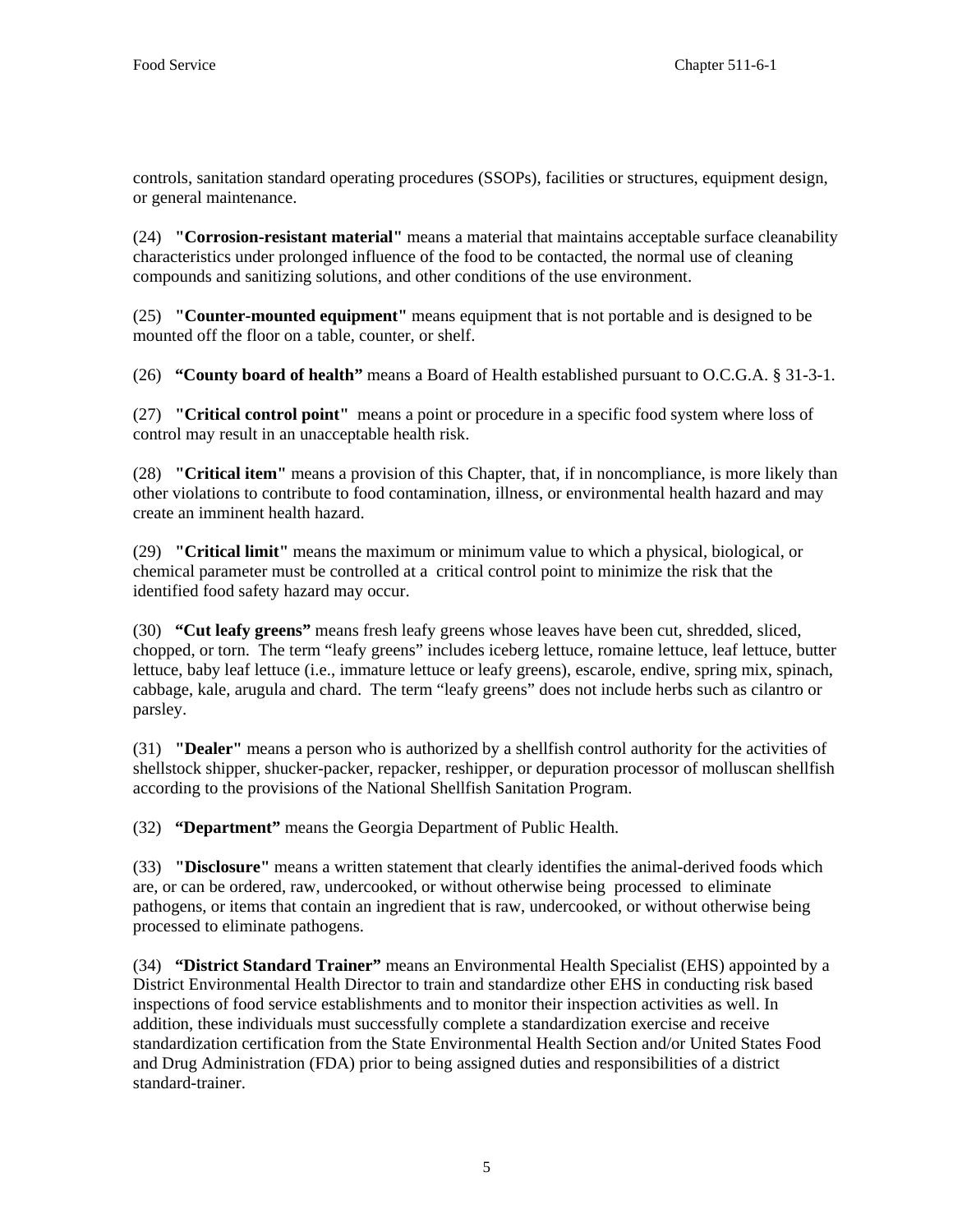(35) **"Drinking water"** means water that meets criteria as specified in 40 CFR 141 National Primary Drinking Water Regulations, is traditionally known as "potable water", and includes the term "water" except where the term used connotes that the water is not potable, such as "boiler water," "mop water," "rainwater," "wastewater," and "nondrinking" water.

(36) **"Dry storage area"** means a room or area designated for the storage of packaged or containerized bulk food that is not time/temperature control for safety food and dry goods such as single-service items.

(37) **"Easily cleanable"** means a characteristic of a surface that allows effective removal of soil by normal cleaning methods; is dependent on the material, design, construction, and installation of the surface; and varies with the likelihood of the surface's role in introducing pathogenic or toxigenic agents or other contaminants into food based on the surface's approved placement, purpose, and use. The application of this general criterion will depend on the purpose of the surface (e.g., food preparation counter, floor, consumer table, etc.)

(38) **"Easily movable"** means portable, mounted on casters, gliders, or rollers, or provided with a mechanical means to safely tilt a unit of equipment for cleaning. It also means having no utility connection, a utility connection that disconnects quickly, or a flexible utility connection line of sufficient length to allow the equipment to be moved for cleaning of the equipment and adjacent area.

(39) **"Egg"** means the shell egg of avian species such as a chicken, duck, goose, guinea, quail, ratites or turkey and does not include a balut, or the egg of reptile species such as alligator, or an egg product.

(40) **"Egg product"** means all, or a portion of, the contents found inside eggs separated from the shell and pasteurized in a food processing plant, with or without added ingredients, intended for human consumption, such as dried, frozen or liquid eggs. It does not include food which contains eggs only in a relatively small proportion such as cake mixes.

(41) **"Employee"** means the permit holder, person in charge, food employee, person having supervisory or management duties, person on the payroll, family member, volunteer, person performing work under contractual agreement, or other person working in a food service establishment.

(42) **"Enough"** means occurring in such quantity and quality or scope as to fully satisfy demand or need.

(43) **"EPA"** means the U.S. Environmental Protection Agency.

(44) **"Equipment"** means an article that is used in the operation of a food service establishment such as a freezer, grinder, hood, ice maker, meat block, mixer, oven, reach-in refrigerator, scale, sink, slicer, stove, table, temperature measuring device for ambient air, warewashing machine, or other similar devices. It does not include apparatuses used for handling or storing large quantities of packaged foods that are received from a supplier in a cased or overwrapped lot, such as hand trucks, forklifts, dollies, pallets, racks, and skids.

(45) **"Exclude"** means to prevent a person from working as an employee in a food service establishment or entering a food service establishment as an employee.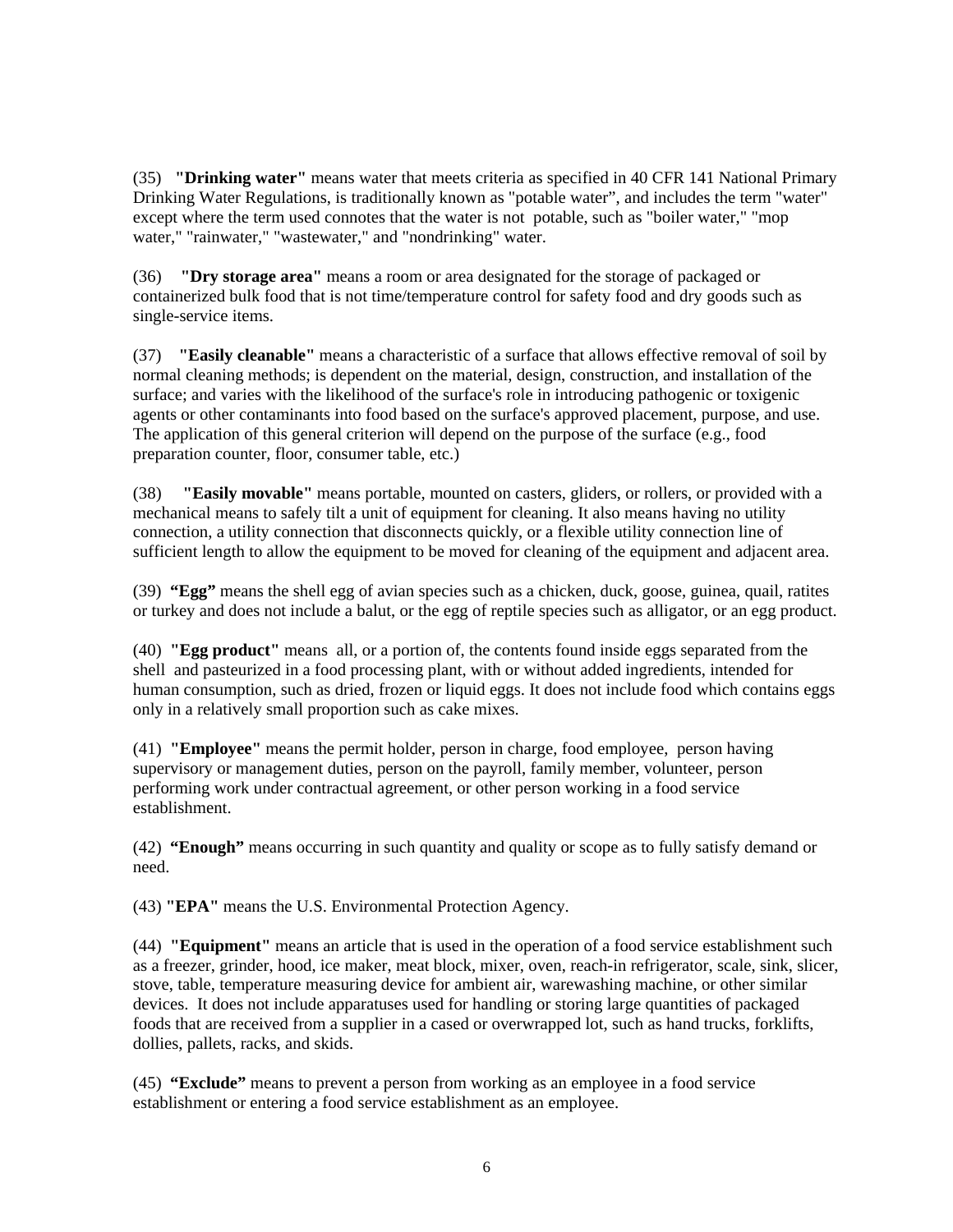(46) **"Extended food service unit"** means a stationary trailer, kiosk or similar unit operating as an extension of and under the managerial authority of the permit holder of its base of operation or its permitted food service establishment on the same property.

(47) **"Extensively remodeled"** means any changes involving structure or location of walls, openings, floors or counters, or modification of plumbing, mechanical or electrical components other than fixtures or in the equipment's layout, arrangement and installation of a food service establishment that the resulting construction, layout, and equipment and installation significantly differs from what was originally approved by the Health Authority at the time of the Health Authority's issuance of a permit. It does not include minor cosmetic changes such as painting, moving equipment for detailed cleaning, detailed cleaning of physical facilities, replacing carpeting in the dining area, or repairing damage to walls, floors, and ceilings.

(48) **"FDA"** means the U.S. Food and Drug Administration.

(49) **"Fish"** means fresh or saltwater finfish, crustaceans and other forms of aquatic life (including alligator, frog, aquatic turtle, jellyfish, sea cucumber, and sea urchin and the roe of such animals) other than birds or mammals, and all mollusks, if such animal life is intended for human consumption. It includes an edible human food product derived in whole or in part from fish, including fish that have been processed in any manner.

(50) **"Fixed food service establishment"** means a permitted food service establishment that is not mobile such as of a base of operation, catering food service establishment, or incubator food service establishment. This term shall not include mobile food service units.

(51) **"Follow-up inspection"** means a complete inspection of a food service establishment by the Health Authority to determine compliance with this Chapter and its enforcement purposes in response to findings of the previous routine inspection.

(52)**"Food"** means a raw, cooked, or processed edible substance, ice, beverage, or ingredient used or intended for use or for sale in whole or in part for human consumption, or chewing gum.

(53) **"Food additive"** has the meaning stated in the Federal Food, Drug, and Cosmetic Act § 201(s) and 21 CFR 170.3(e)(1).

(54) **"Foodborne disease outbreak"** means the occurrence of two or more cases of a similar illness resulting from the ingestion of a common food.

(55) **"Food-contact surface"** means a surface of equipment or a utensil with which food normally comes into contact or a surface of equipment or a utensil from which food may drain, drip, or splash into a food or onto a surface normally in contact with food.

(56) **"Food employee"** means an individual working with unpackaged food, food equipment or utensils, or food-contact surfaces.

(57) **"Food processing plant"** means a commercial operation that manufactures, packages, labels, or stores food for human consumption, and provides food for sale or distribution to other business entities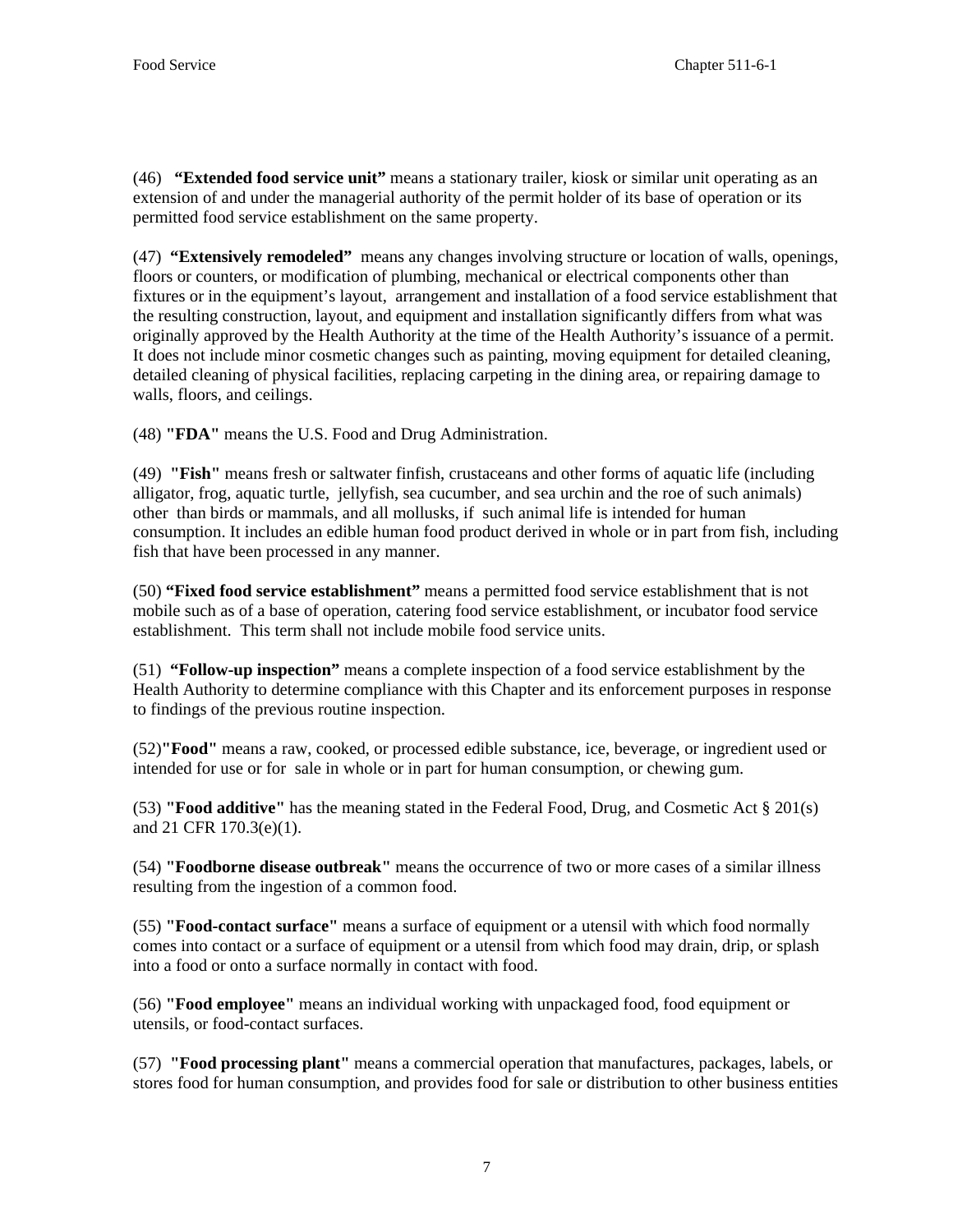such as food processing plants or food service establishments. A food processing plant does not include a food service establishment.

(58) **"Food service establishment"** means public or private establishments which prepare and serve meals, lunches, short orders, sandwiches, frozen desserts, or other edible products directly to the consumer either for carry out or service within the establishment. The term includes restaurants; coffee shops; cafeterias; short order cafes; luncheonettes; taverns; lunchrooms; places which retail sandwiches or salads; soda fountains; food carts; itinerant restaurants; industrial cafeterias; catering establishments; and similar facilities by whatever name called. Within a food service establishment, there may be a food sales component, not separately operated. This food sales component shall be considered as part of the food service establishment. This term shall not include the following:

(a) a "food sales establishment" as defined in the O.C.G.A. Section 26-2-21 and subject to regulation by the Georgia Commissioner of Agriculture, except as stated in this definition. The food service component of any food sales establishment defined in O.C.G.A. Section 26-2-21 shall not be included in this exception;

(b) any outdoor recreation activity sponsored by the state, a county, a municipality, or any department or entity thereof, any outdoor or indoor (other than school cafeteria food service) public school function, or any outdoor private school function;

(c) any organization which is operating on its own property or on the property of a party that has provided written consent for the use of such property for such purpose and which is exempt from taxes under O.C.G.A. Section  $48-7-25(a)(1)$  or under Section  $501(d)$  or paragraphs (1) through (8) or paragraph (10) of Section 501 (c) of the Internal Revenue Code for the purpose of operating a house or other residential structures where seriously ill or injured children and their families are provided temporary accommodations in proximity to their treatment hospitals and where food is prepared, served, transported, or stored by volunteer personnel;

(d) establishments for the preparation and serving of meals, lunches, short orders, sandwiches, frozen desserts, or other edible products if such preparation or serving is an authorized part of and occurs upon the site of an event which:

1. Is sponsored by a political subdivision of this state or by an organization exempt from taxes under of O.C.G.A. Section 48-7-25(a)(1) or under Section 501(d) or paragraphs (1) through (8) or paragraph (10) of section 501(c) of the Internal Revenue Code, as that code is defined in O.C.G.A. Section 48-1- 2;

2. Is held on the property of such sponsor or on the property of a party that has provided written consent for use of such property for such event;

3. Lasts 120 hours or less; and

4. When sponsored by such an organization, is authorized to be conducted pursuant to a permit issued by the municipality or county in which it is conducted.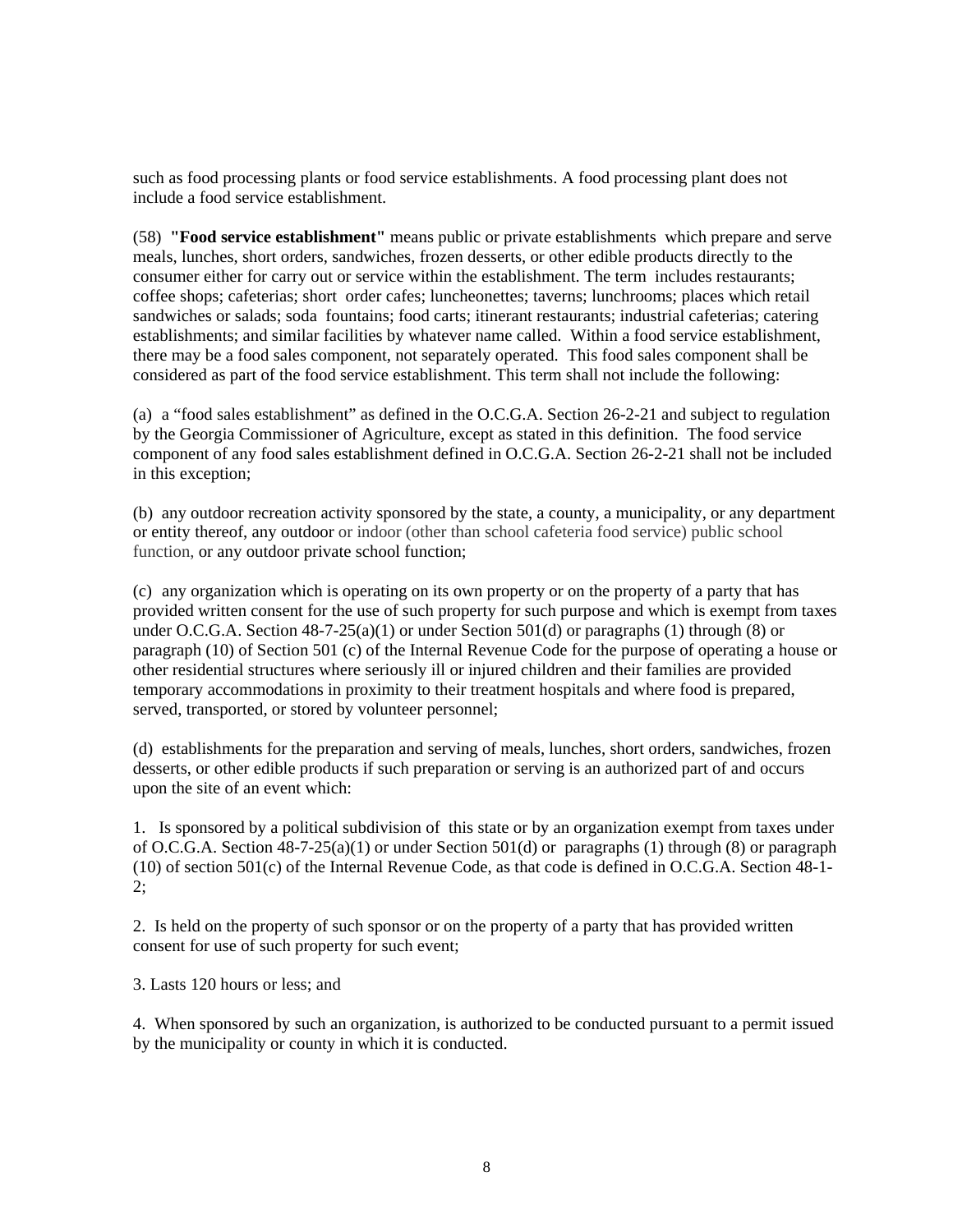(59) **"Food service manager"** means any person who supervises or trains a food service worker to follow all food safety regulations. The manager shall be an employee of the permitted food service establishment.

(60) **"Food vending location"** means a fixed property location where a mobile food service unit or extended food service unit parks to offer its food products to its consumer or a route along a street that a mobile food service unit travels and periodically stops, at predetermined dates and times, to offer its food products to its consumers. The established boundaries of a City, County, the State of Georgia, or any combination thereof, shall not be used to define a food vending location.

(61) **"Game animal"** means an animal, the products of which are food, that is not classified as livestock, sheep, swine, goat, horse, mule, or other equine in 9 CFR 301.2 Definitions, or as Poultry, or fish.It includes mammals such as reindeer, elk, deer, antelope, water buffalo, bison, rabbit, squirrel, opossum, raccoon, nutria, or muskrat, and nonaquatic reptiles such as land snakes, but does not include ratites.

(62) **"General public"** means all individuals who have access to facilities that prepare and serve or sell food, including but not limited to, beneficiaries of governmental or private charitable feeding programs such as soup kitchens; and residents and employees of institutions that provide meals to their residents or employees either with or without direct payment to the institution by the residents or employees such as nursing homes, personal care homes with 25 or more beds, and residential childcare institutions with 13 or more children. It does not include:

(a) residents of private homes or home environments where residents take part in preparing and serving their own meals;

(b) guests in private homes; or

(c) participants in a pot-luck dinner, covered dish supper, or similar event in which the food is prepared or contributed by the participants.

(63) **"General use pesticide"** means a pesticide that is not classified by EPA for restricted use as specified in 40 CFR 152.175, Pesticides classified for restricted use.

(64) **"Grade A standards"** means the requirements of the United States Public Health Service/FDA "Grade A Pasteurized Milk Ordinance" with which governs certain fluid and dry milk and milk products.

(65)**"HACCP plan"** means a written document that specifies the formal procedures for following the Hazard Analysis Critical Control Point principles developed by The National Advisory Committee on Microbiological Criteria for Foods.

(66) **"Handwashing sink"** means a lavatory, a basin or vessel for washing, a wash basin, or a plumbing fixture especially placed for use in personal hygiene and designed for the washing of the hands and it includes an automatic handwashing facility.

(67) **"Hazard"** means a biological, chemical, or physical property that may cause an unacceptable consumer health risk.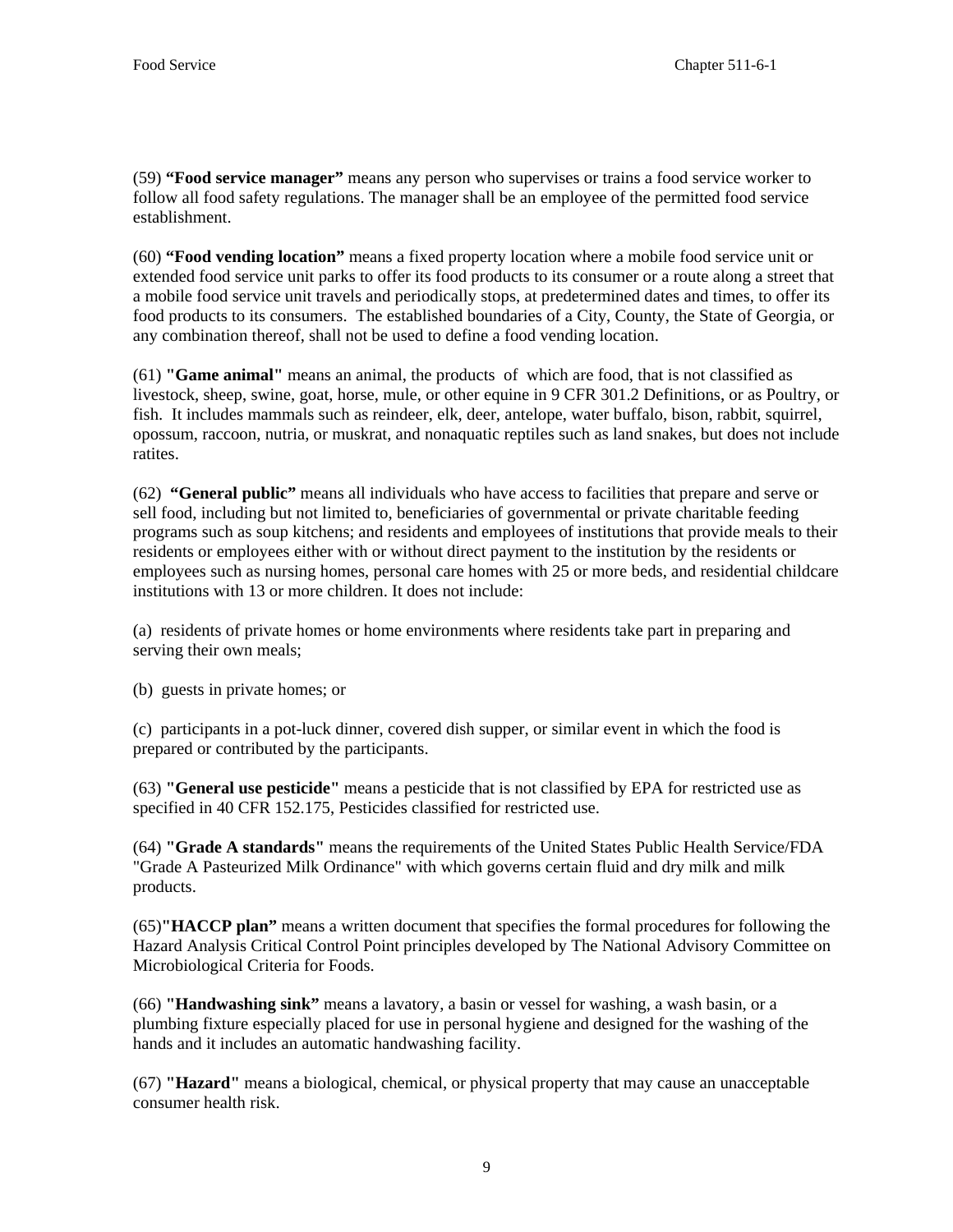(68) **"Health Authority"** means the Department, or a County Board of Health acting as its agent.

(69) **"Health practitioner"** means a physician licensed to practice medicine, or if allowed by law, a nurse practitioner, physician assistant, or similar medical professional.

(70) **"Hermetically sealed container"** means a container that is designed and intended to be secure against the entry of microorganisms and, in the case of low acid canned foods, to maintain the commercial sterility of its contents after processing.

(71) **"Highly susceptible population"** means persons who are more likely than other people in the general population to experience foodborne disease because they are immunocompromised, preschool age children, or older adults and obtaining food at a facility that provides services such as custodial care, health care, or assisted living, such as a child or adult day care center, kidney dialysis center, hospital or nursing home, or nutritional or socialization services such as a senior center.

(72) **"Imminent health hazard"** means a product, practice, circumstance, or event that may pose a significant risk of injury or illness to food service employees or to members of the public if not promptly corrected or halted.

(73) **"Incubator food service establishment"** means a food service establishment properly sized, designed, equipped, and managed to foster other food industry entrepreneurs, such as caterers, by covering the capital startup-cost through the provision of a commercial food service kitchen. These commercial food service kitchen facilities are rented to incubatees/members on a separation of time and space basis. The incubator food service establishment, also known as a kitchen incubator or shared kitchen, enables a food service operation to develop to the stage where it may invest in its own commercial food service establishment equipment and facilities. At the time of adoption of this Chapter, there are two basic types of incubator food service establishments:

(a) **Business Model A.** A single food service establishment operation that has a single permit holder and incubatees/members are considered to be contractual employees of the permit holder that utilize the food service establishment. In this business model, the layout is an open kitchen in which the incubatees/members operate on a separation of time and space basis.

(b) **Business Model B**. A business relationship in which incubates/members operate within build-outunits and are considered to be contractual employees of a permit holder on a separation of time and space basis. In this business model, the incubator food service establishment must qualify for a permit and would be responsible for the overall facility and each incubatee/member must obtain a permit to operate within the build out units on a separation of time and space basis.

(74) **"Incubatee/Member"** means a food industry entrepreneur who is operating under the authority and active managerial control of a permit holder of an incubator food service establishment on a separation of time and space basis.

(75) **"Initial inspection"** means an inspection of a food service establishment conducted by the Health Authority to determine the food service establishment's compliance with applicable Law and this Chapter for the purpose of the issuance of a permit.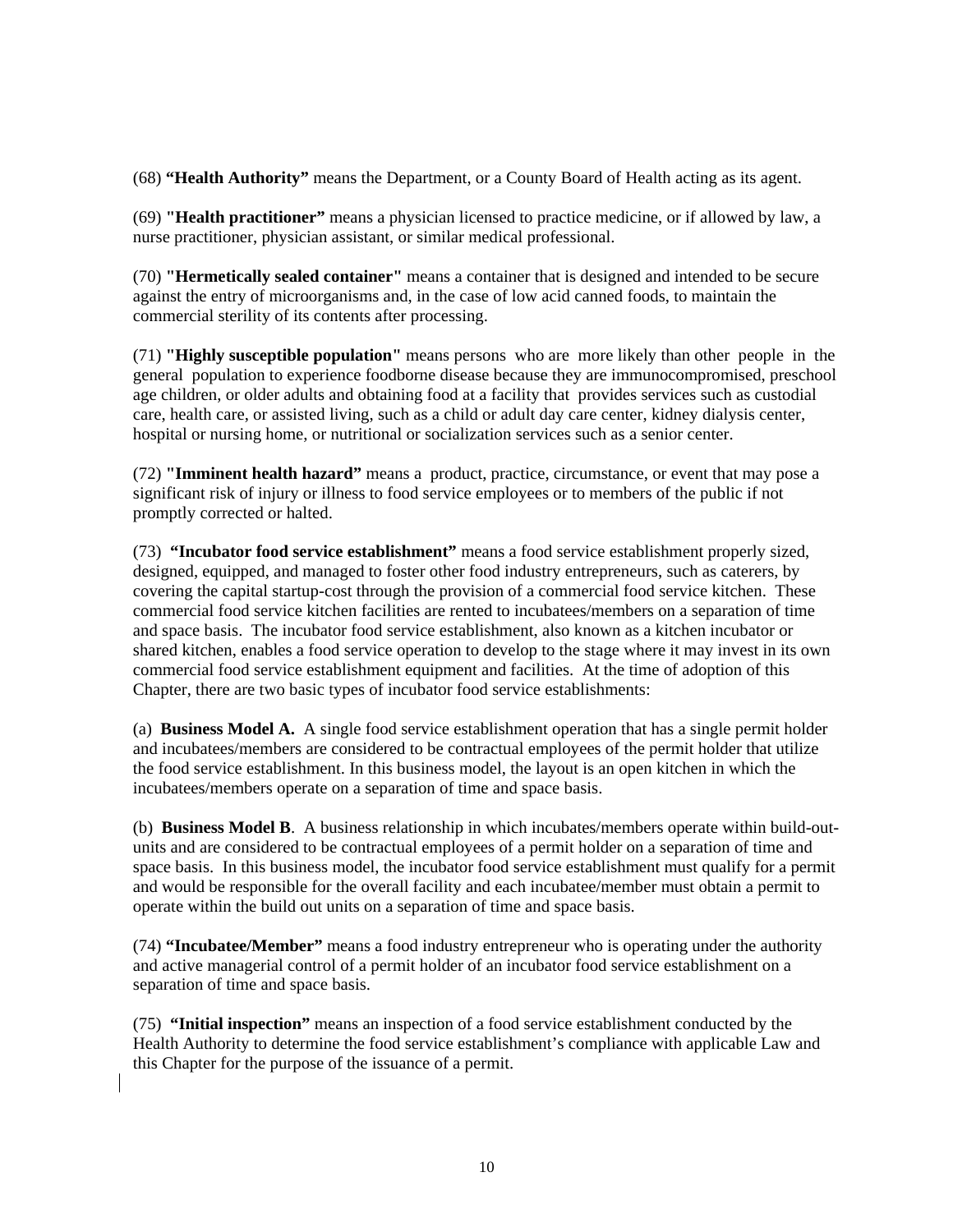(76) **"Injected"** means manipulating meat by introducing a solution into its interior by processes that are referred to as "injecting," "pump marinating," or "stitch pumping".

(77) **"Juice"** means the liquid expressed or extracted from one or more fruits or vegetables, purees of the edible portions of one or more fruits or vegetables, or any concentrates of such liquid or puree. It includes juice as a whole beverage, an ingredient of a beverage and a purée as an ingredient of a beverage, but does not include, for purposes of HACCP, liquids, purées, or concentrates that are not used as beverages or ingredients of beverages.

(78) **"Kitchenware"** means food preparation and storage utensils. It does not include tableware.

(79) **"Key Drop Deliveries"** means a type of delivery in which distributors place products into food service establishments outside of its normal, business hours or when the establishment is closed.

(80) **"Law"** means applicable local, state, and federal statutes, regulations, and ordinances.

(81) **"Limited food preparation"** means no combining of ingredients except the addition of seasonings, toppings or condiments.

(82) **"Linens"** means fabric items such as cloth hampers, cloth napkins, table cloths, wiping cloths, and work garments including cloth gloves.

(83) **"Major food allergen"** means milk, egg, fish (such as bass, flounder, cod, and including crustacean such as crab, lobster, or shrimp), tree nuts (such as almonds, pecans, or walnuts), wheat, peanuts, and soybeans; or a food ingredient that contains protein derived from a food specified in this definition. It does not include any highly refined oil derived from a major food allergen or any ingredient derived from such highly refined oil; or any ingredient that is exempt under the petition or notification process specified in the Food Allergen Labeling and Consumer Protection Act of 2004 ( Public Law 108-282).

(84) **"Meat"** means the flesh of animals used as food including the dressed flesh of cattle, swine, sheep, or goats and other edible animals. It does not include fish, poultry, or wild game *animals.* 

(85) **"Mechanically Tenderized"** means manipulating meat with deep penetration by processes which may be referred to as "blade tenderizing," "jaccarding," "pinning," "needling," or using blades, pins, needles or any mechanical device. It does not include processes by which solutions are injected into meat.

(86) **"mg/L"** means milligrams per liter, which is the metric equivalent of parts per million (ppm).

(87) **"Mobile food service unit"** means a trailer, pushcart, vehicle vendor or any other similar conveyance operating as an extension of and under the managerial authority of the permit holder of its permitted base of operation. The mobile food service unit and its permitted base of operation together make a mobile food service establishment.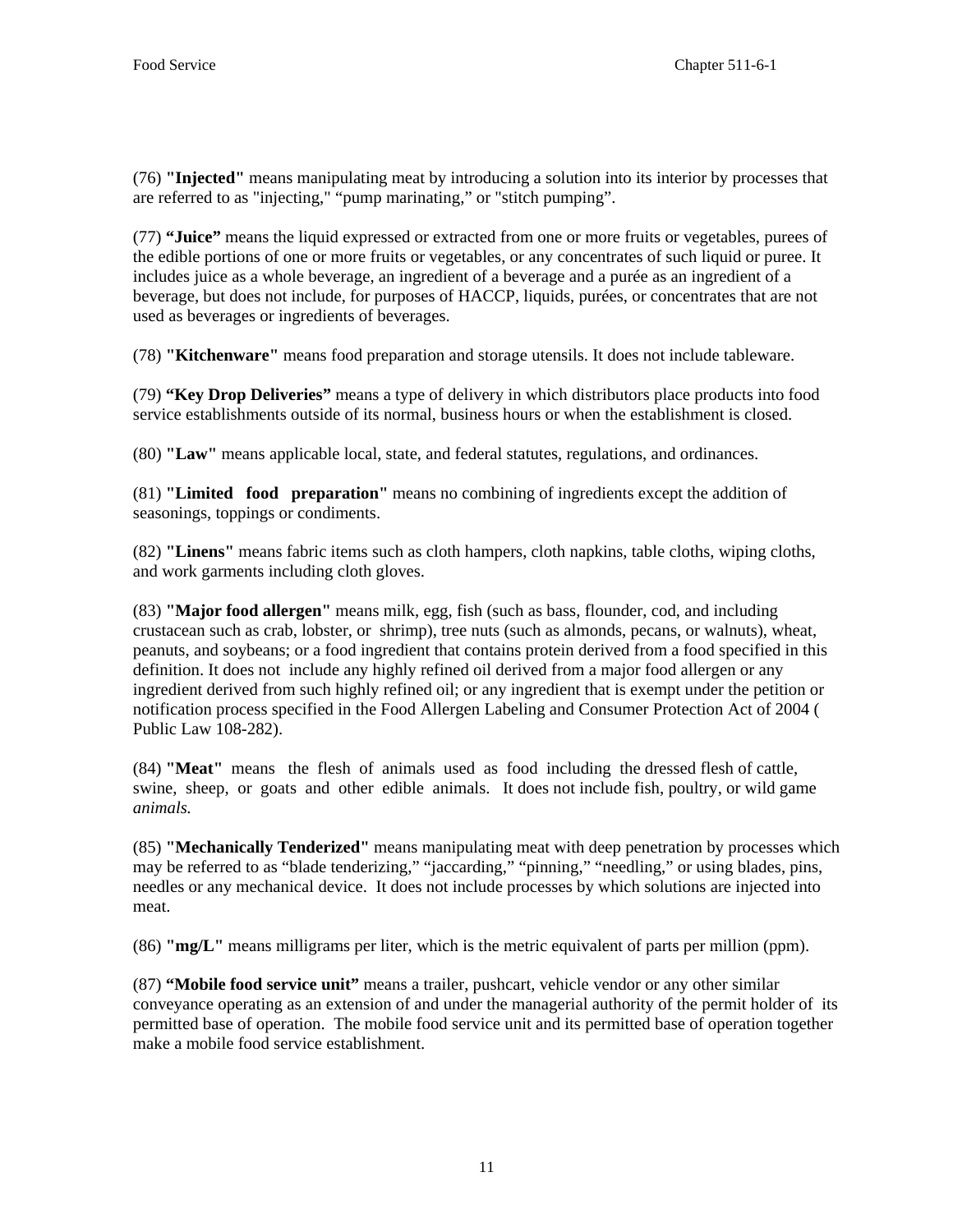(88) **"Molluscan shellfish"** means any edible species of fresh or frozen oysters, clams, mussels, and scallops or edible portions thereof, except when the scallop product consists only of the shucked adductor muscle.

(89) **"Non-continuous cooking"** means the cooking of food in a food establishment using a process in which the initial heating of the food is intentionally halted so that it may be cooled and held for complete cooking at a later time prior to sale or service. Non-continuous cooking does not include cooking procedures that only involve temporarily interrupting or slowing an otherwise continuous cooking process.

(90) **"Packaged"** means bottled, canned, cartoned, securely bagged or securely wrapped, whether packaged in a food service establishment or a food processing plant. It does not include a wrapper, carry-out box or other nondurable container used to containerize food with for the purpose of protecting food during or delivery to the consumer.

(91) **"Permit"** means the document issued by the Health Authority that authorizes a person to operate a food service establishment and signifies satisfactory compliance with these rules.

(92) **"Permit holder"** means the person who possesses a valid permit to operate a food service establishment and is legally responsible for the operation of the food service establishment such as the owner, the owner's agent, or other person.

(93) **"Person"** means an association, a corporation, individual, partnership, other legal entity, government, or governmental subdivision or agency.

(94) **"Person in charge"** means the permit holder, the certified food safety manager (CFSM), or individual present at a food service establishment who is responsible for managing food safety of the operation at the time of inspection. If no individual has been designated as the person in charge at the time of inspection, then any employee present may be considered the person in charge by the Health Authority.

(95) **"Personal care items"** means items or substances that may be poisonous, toxic or a source of contamination and are used to maintain or enhance a person's health, hygiene or appearance. They include items such as medicines; first aid supplies; cosmetics; and toiletries such as toothpaste and mouthwash.

(96) **"pH"** means the symbol for the negative logarithm of the hydrogen ion concentration, which is a measure of the degree of acidity or alkalinity of a solution. Values between zero and seven indicate acidity and values between seven and fourteen indicate alkalinity. The value for pure distilled water is seven, which is considered neutral.

(97) **"Physical facilities"** means the structure, playground areas, and interior surfaces of a food service establishment including accessories such as soap and towel dispensers and attachments such as light fixtures and heating or air conditioning system vents.

(98) **"Plumbing fixture"** means a receptacle or device that is permanently or temporarily connected to the water distribution system of the premises and demands a supply of water from the system or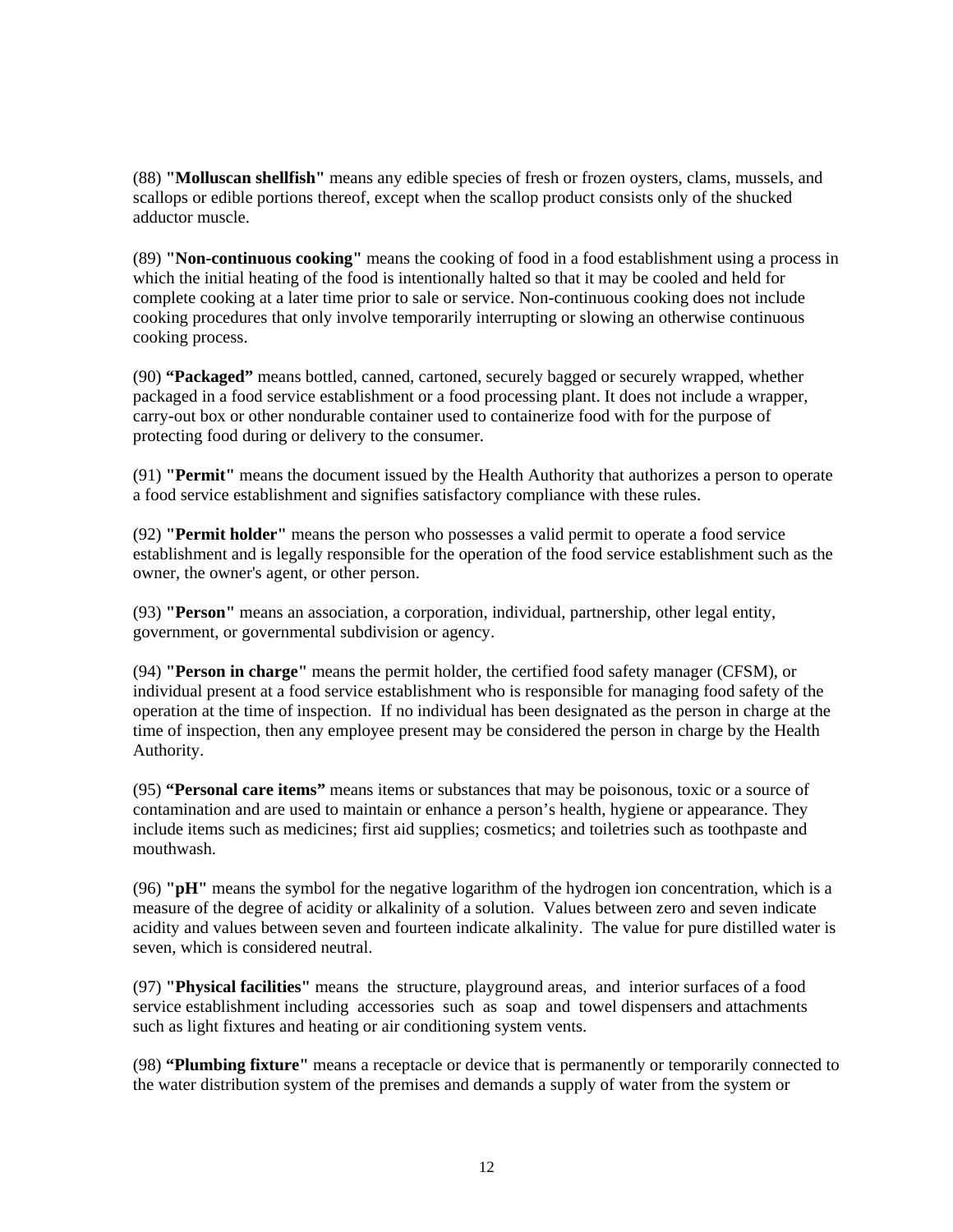discharges used water, waste materials, or sewage directly or indirectly to the drainage system of the premises.

(99) **"Plumbing system"** means the water supply and distribution pipes; plumbing fixtures and traps; soil, waste, and vent pipes; sanitary and storm sewers and building drains, including their respective connections, devices, and appurtenances within the premises; and water-treating equipment.

(100) **"Poisonous or toxic materials"** means substances that are not intended for ingestion and are included in any one of these categories:

(a) Cleaners and sanitizers, which include cleaning and sanitizing agents and agents such as caustics, acids, drying agents, polishes and other chemicals; Pesticides, except sanitizers, which include substances such as insecticides and rodenticides;

(b) Substances necessary for the operation and maintenance of the establishment such as nonfood grade lubricants and personal care items that may be deleterious to health; or

(c) Substances that are not necessary for the operation and maintenance of the establishment and are on the premises for retail sale, such as petroleum products and paints.

(101) **"Poultry"** means any domesticated bird (chickens, turkeys, ducks, geese, guineas, ratites, or squabs), whether live or dead, as defined in 9 CFR 381.1, Poultry Products Inspection Regulations Definitions, Poultry; and any migratory waterfowl or game bird, pheasant, partridge, quail, grouse, or pigeon, whether live or dead, as defined in 9 CFR 362.1, Voluntary Poultry Inspection Regulations **Definitions** 

(102) **"Premises"** means and includes all physical buildings, appurtenances, parking lots and all property owned or used by the food service establishment.

(103) **"Preparation of food"** means to put together or make by combining ingredients and processing food for final service.

(104) **"Primal cut"** means a basic major cut into which carcasses and sides of meat are separated, such as a beef round, pork loin, lamb flank, or veal breast.

(105) **"Priority item"** means a provision in this Chapter whose application contributes directly to the elimination, prevention or reduction to an acceptable level, hazards associated with foodborne illness or injury and there is no other provision that more directly controls the hazard. Priority item includes items with a quantifiable measure to show control of hazards such as cooking, reheating, cooling, and handwashing. Priority items are identified in this Chapter with a superscript P-<sup>P</sup>.

(106) **"Priority foundation item"** means a provision in this Chapter whose application supports, facilitates or enables one or more priority items. It includes an item that requires the purposeful incorporation of specific actions, equipment or procedures by industry management to attain control of risk factors that contribute to foodborne illness or injury such as personnel training, infrastructure or necessary equipment, HACCP plans, documentation or record keeping, and labeling. Priority foundation items are identified in this Chapter with a superscript  $\overline{Pf}$  -  $\overline{Pf}$ .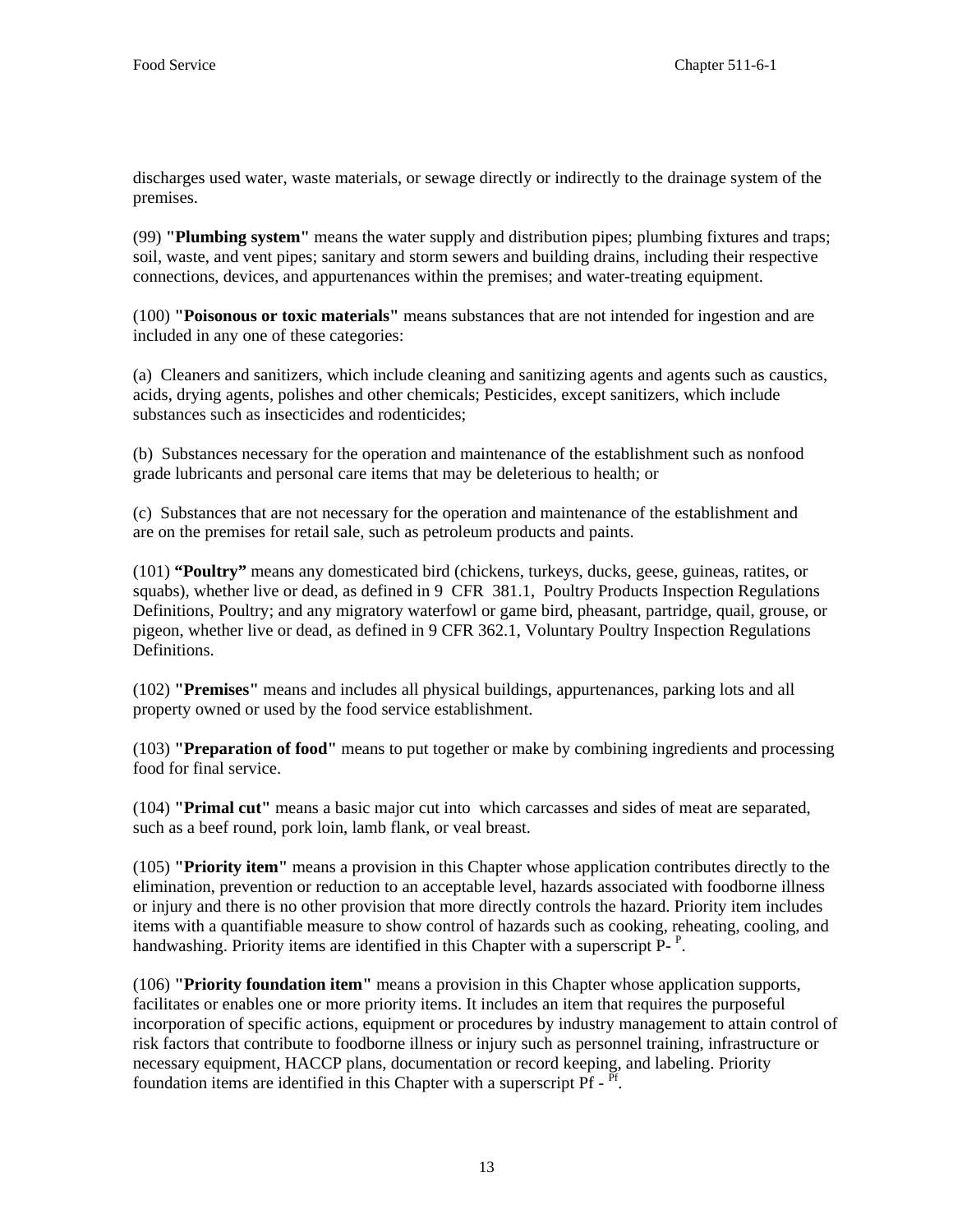(107) **"Public water system"** has the meaning stated in 40 CFR 141, National Primary Drinking Water Regulations.

(108) **"Pushcart"** means a human propelled, self-contained, enclosed food service cart that operates at predetermined locations as approved by the Health Authority. Its menu is limited to the preparation and serving of hot dogs or fully cooked encased sausages requiring reheating only, condiments such as commercially prepared chili dispensed from approved dispensers, and commercially prepared, prepackaged, time/temperature control for safety foods such as burritos and tamales, served in their original packaging, requiring reheating only or limited to serving non-time/temperature control for safety foods.

(109) **"Ratite"** means a flightless bird such as an emu, ostrich, or rhea.

(110) **Ready-to-Eat Food** means food that is in a form that is edible without additional preparation to achieve food safety, or is a raw or partially cooked animal food and the consumer is advised, or is prepared in accordance with a variance that is granted, and may receive additional preparation for palatability or aesthetic, epicurean, gastronomic, or culinary purposes. It includes:

(a) Raw animal food that is cooked as specified under DPH Rule 511-6-1-.04(5)(a) or (b) or frozen as specified under DPH Rule 511-6-1-.04(5)(e);

(b) Raw fruits and vegetables that are washed;

(c) Fruits and vegetables that are cooked for hot holding;

(d) All time/temperature control for safety food that is cooked to the temperature and time required for the specific food and cooled;

(e) Plant food for which further washing, cooking, or other processing is not required for food safety, and from which rinds, peels, husks, or shells, if naturally present are removed;

(f) Substances derived from plants such as spices, seasonings, and sugar;

(g) A bakery item such as bread, cakes, pies, fillings, or icing for which further cooking is not required for food safety;

(h) The following products that are produced in accordance with USDA guidelines and that have received a lethality treatment for pathogens: dry, fermented sausages, such as dry salami or pepperoni; salt-cured meat and poultry products, such as prosciutto ham, country cured ham, and Parma ham; and dried meat and poultry products, such as jerky or beef sticks; and

(i) Foods manufactured as specified in 21CFR Part 113, Thermally Processed Low-Acid Foods Packaged in Hermetically Sealed Containers.

(111) **Reduced Oxygen Packaging** means the reduction of the amount of oxygen in a package by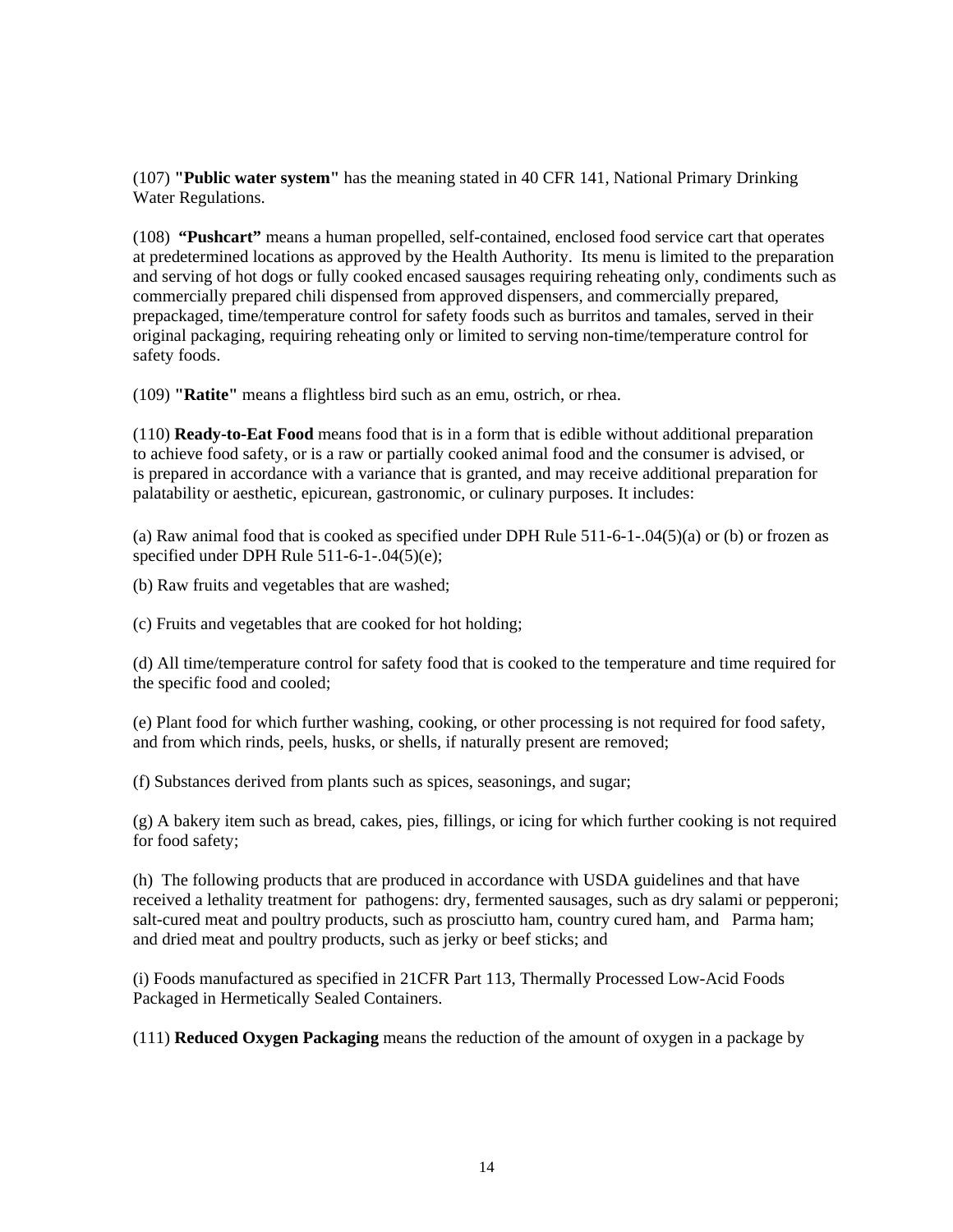removing oxygen; displacing oxygen and replacing it with another gas or combination of gases; or otherwise controlling the oxygen content to a level below that normally found in the atmosphere (approximately 21% at sea level); and a process specified in this definition that involves a food for which the hazards *Clostridium botulinum* or *Listeria* monocytogenes require control in the final packaged form. It includes:

(a) Vacuum packaging, in which air is removed from a package of food and the package is hermetically sealed so that a vacuum remains inside the package;

(b) Modified atmosphere packaging, in which the atmosphere of a package of food is modified so that its composition is different from air but the atmosphere may change over time due to the permeability of the packaging material or the respiration of the food. Modified atmosphere packaging includes reduction in the proportion of oxygen, total replacement of oxygen, or an increase in the proportion of other gases such as carbon dioxide or nitrogen;

 (c) Controlled atmosphere packaging, in which the atmosphere of a package of food is modified so that until the package is opened, its composition is different from air, and continuous control of that atmosphere is maintained, such as by using oxygen scavengers or a combination of total replacement of oxygen, nonrespiring food, and impermeable packaging material;

(d) Cook chill packaging, in which cooked food is hot filled into impermeable bags which have the air expelled and are then sealed or crimped closed. The bagged food is rapidly chilled and refrigerated at temperatures that inhibit the growth of psychrotrophic pathogens; or

(e) Sous vide packaging, in which raw or partially cooked food is vacuum packaged in an impermeable bag, cooked in the bag, rapidly chilled, and refrigerated at temperatures that inhibit the growth of psychrotrophic pathogens.

(112) **"Refuse"** means solid waste that is not carried by water through the sewage system.

(113)**"Reminder"** means a written statement concerning the health risk of consuming animal foods raw, undercooked, or without otherwise being processed to eliminate pathogens.

(114) **"Re-service"** means the transfer of food that is unused and returned by a consumer after being served or sold and in the possession of the consumer, to another person.

(115) **"Restrict"** means to limit the activities of a food employee so that there is no risk of transmitting a disease that is transmissible through food and the food employee does not work with exposed food, clean equipment, utensils, linens, or unwrapped single-service or single-use articles.

(116) **"Restricted egg"** means any check, dirty egg, incubator reject, inedible, leaker, or loss as defined in 9 CFR 590.

(117) **"Restricted use pesticide"** means a pesticide product that contains the active ingredients specified in 40 CFR 152.175 Pesticides classified for restricted use, and that is limited to use by or under the direct supervision of a certified applicator.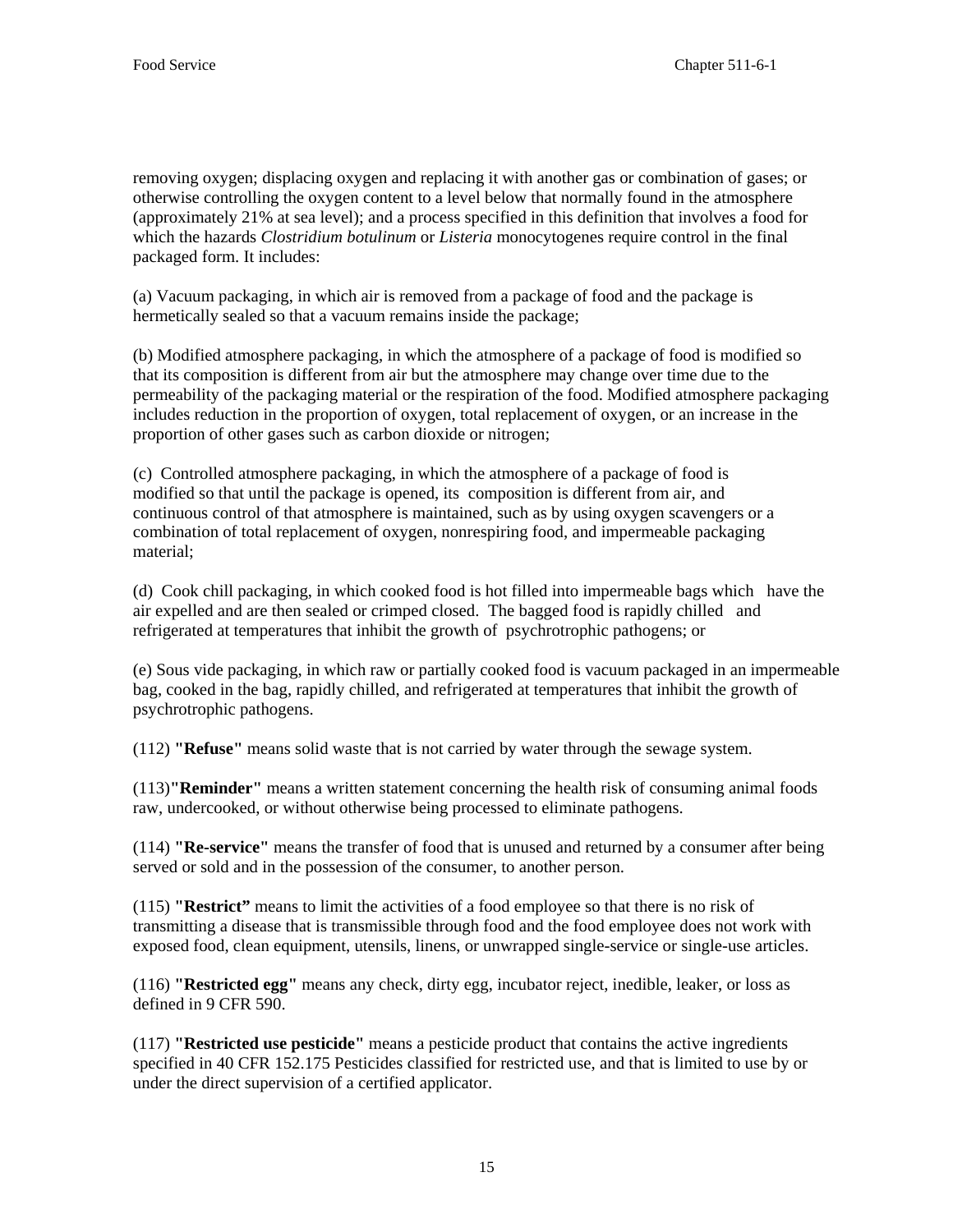(118) **"Risk"** means the likelihood that an adverse health effect will occur within a population as a result of a hazard in a food.

(119) **"Routine inspection"** means the first complete inspection of a food service establishment conducted by the Health Authority after the initial inspection for issuance of a permit. For purposes of routine enforcement of this Chapter, it is also the normal routine monitoring of the food service establishment by the Health Authority to assess satisfactory compliance with the provisions of the Chapter.

(120) "**Safe material**" means:

(a) An article manufactured from or composed of materials that may not reasonably be expected to result, directly or indirectly, in their becoming a component or otherwise affecting the characteristics of any food;

(b) An additive that is used as specified in Sections 409 of the Federal Food, Drug, and Cosmetic Act; or

(c) Other materials that are not additives and that are used in conformity with applicable regulations of the Food and Drug Administration.

(121) **"Sanitization"** means the application of cumulative heat or chemicals on cleaned food-contact surfaces that, when evaluated for efficacy, is sufficient to yield a reduction of 5 logs, which is equal to a 99.999% reduction, of representative disease microorganisms of public health importance.

(122) **"Sealed"** means free of cracks or other openings that allow the entry or passage of moisture.

(123) "**Service animal**" means an animal such as a guide dog or signal dog, that has been specifically trained to provide assistance to an individual with a disability as determined by the Americans with Disabilities Act.

(124) **"Servicing area"** means an operating base location to which a mobile food service unit or transportation vehicle returns at least once daily for such things as vehicle and equipment cleaning, discharging liquid or solid wastes, refilling water tanks and ice bins, and boarding food.

(125) **"Sewage"** means liquid waste containing animal or vegetable matter in suspension or solution and may include liquids containing chemicals in solution.

(126) "**Shellfish certification number**" means a unique combination of letters and numbers assigned by a shellfish control authority to a molluscan shellfish dealer according to the provisions of the National Shellfish Sanitation Program.

(127) **"Shellfish control authority"** means a state, federal, foreign, tribal, or other government entity legally responsible for administering a program that includes certification of molluscan shellfish harvesters and dealers for interstate commerce.

(128) **"Shellstock"** means raw, in-shell molluscan shellfish.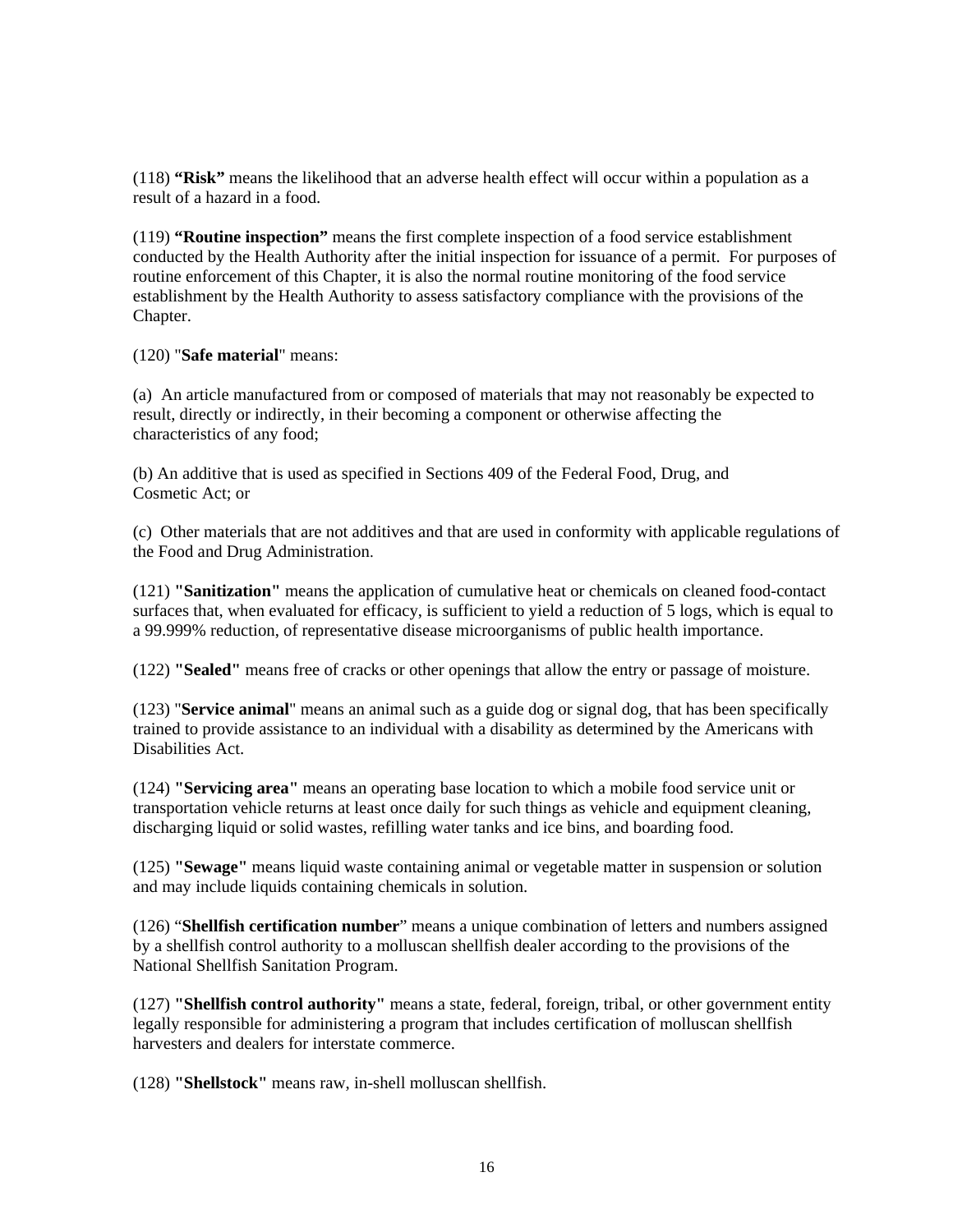(129) "**Shiga toxin – producing Escherichia coli**" (STEC) means any E. coli capable of producing Shiga toxins (also called verocytotoxins). STEC infections can be asymptomatic or may result in a spectrum of illness ranging from mild non-bloody diarrhea, to hemorrhagic colitis (i.e., bloody diarrhea), to hemolytic uremic syndrome (HUS - a type of kidney failure). Examples of serotypes of STEC include E. coli O157:H7; E. coli O157:NM; E. coli. O26:H11; E. coli O145:NM; E. coli O103:H2; and E. coli O111:NM. STEC are sometimes referred to as VTEC (verocytotoxigenic E. coli) or as EHEC (Enterohemorrhagic E. coli). EHEC are a subset of STEC which can cause hemorrhagic colitis or HUS.

(130) **"Shucked shellfish"** means molluscan shellfish that have one or both shells removed.

(131)**"Single-service articles"** means tableware, carry-out utensils, cups, lids or closures, plates, napkins, doilies, bags, containers, placemats, stirrers, straws, toothpicks, and wrappers that are intended to be used once by one person and then discarded.

(132) **"Single-use articles"** means utensils and bulk food containers designed and constructed to be used once and discarded. It includes items such as wax paper, butcher paper, plastic wrap, formed aluminum food containers, jars, plastic tubs or buckets, bread wrappers, pickle barrels, ketchup bottles and number ten cans which are not considered durable and cannot be cleaned and sanitized by an approved method.

(133) **"Slacking"** means the process of moderating the temperature of a food such as allowing a food to gradually increase from a temperature of -23 $^{\circ}$ C (-10 $^{\circ}$ F) to -4 $^{\circ}$ C (25 $^{\circ}$ F) in preparation for deep-fat frying or to facilitate even heat penetration during the cooking of previously block-frozen food such as shrimp.

(134) **"Smooth"** means a surface that has no roughness or projections that render it difficult to clean or maintain in a sanitary condition.

(135) "**Special food service operation"** means a mobile food service base of operation and its mobile food service unit, an extended food service base of operation and its extended food service unit, temporary food service establishment, a catering food service establishment, or an incubator food service establishment .

(136) **"State Office Standard-Trainer"** means State Environmental Health Office personnel at the Program Consultant level who have been appointed by the State Food Service Program Director to train and standardize district appointed environmental health specialist to become District Standard-Trainers and to monitor district standardization activities as well. In addition, these individuals must successfully complete a standardization exercise and receive standardization certification from the State Environmental Health Section and/or United States Food and Drug Administration (FDA) prior to being assigned duties and responsibilities of a standard-trainer.

(137) "**Table-mounted equipment**" means equipment that is not portable and is designed to be mounted off the floor on a table, counter, or shelf.

(138) **"Tableware"** means eating, drinking, and serving utensils for table use such as flatware including forks, knives, and spoons; hollowware including bowls, cups, serving dishes, and tumblers; and plates.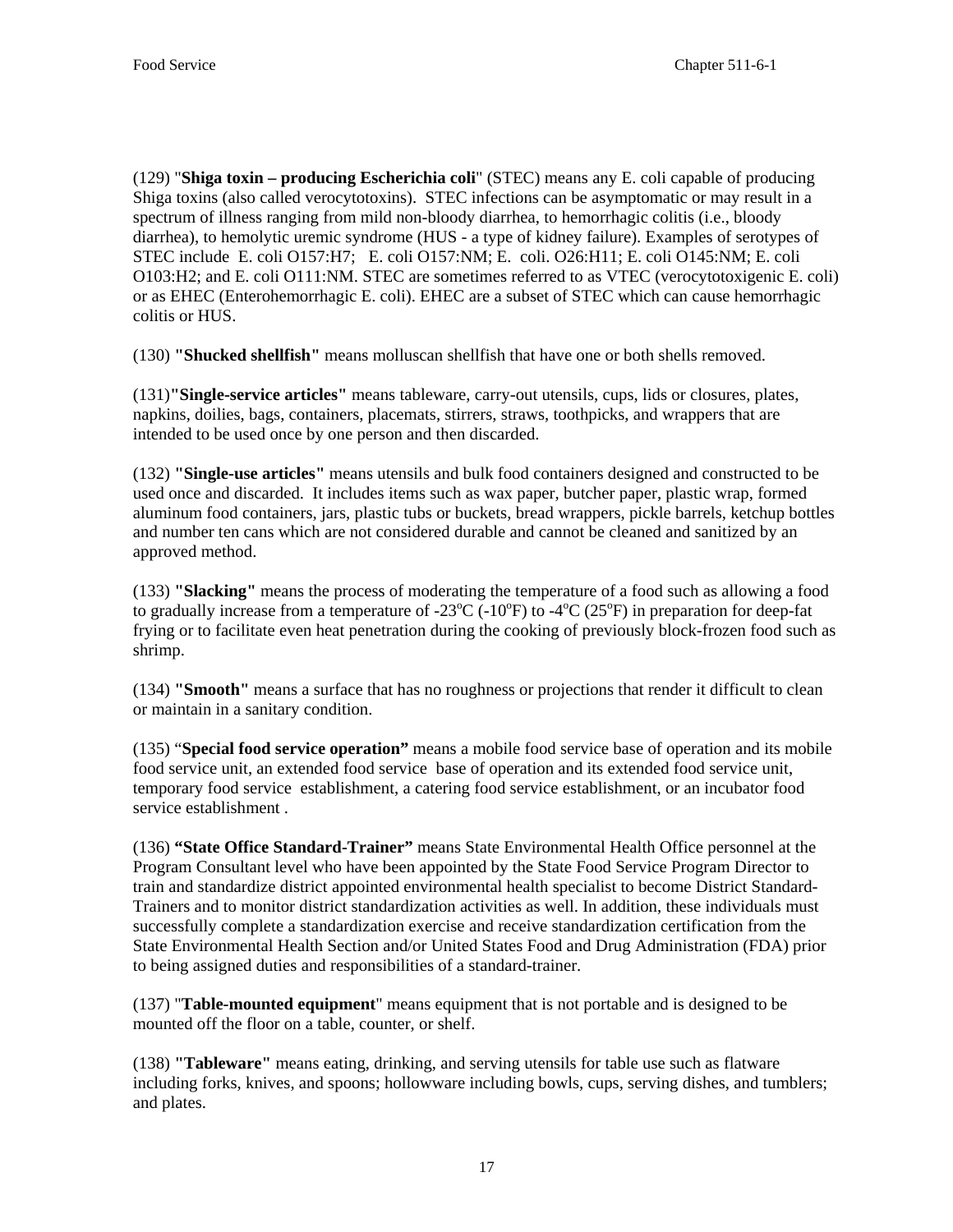### (141) "Time/Temperature Control for Safety Food (formerly "potentially hazardous food" or **"PHF" ")**

| (139) "Temperature measuring device" means a thermometer, thermocouple, thermistor, or other<br>device that indicates the temperature of food, air, or water.                                                                                                                                                                                                                                                    |               |              |               |                                                                                                                                                                                                                                                                                                                               |  |  |  |
|------------------------------------------------------------------------------------------------------------------------------------------------------------------------------------------------------------------------------------------------------------------------------------------------------------------------------------------------------------------------------------------------------------------|---------------|--------------|---------------|-------------------------------------------------------------------------------------------------------------------------------------------------------------------------------------------------------------------------------------------------------------------------------------------------------------------------------|--|--|--|
| (140) "Temporary food service establishment" means a food service establishment that operates at<br>the same location for a period of no more than 14 consecutive days in conjunction with a single event<br>or celebration.                                                                                                                                                                                     |               |              |               |                                                                                                                                                                                                                                                                                                                               |  |  |  |
| (141) "Time/Temperature Control for Safety Food (formerly "potentially hazardous food" or<br>"PHF"                                                                                                                                                                                                                                                                                                               |               |              |               |                                                                                                                                                                                                                                                                                                                               |  |  |  |
| safety (TCS) to limit pathogenic microorganism growth or toxin formation.                                                                                                                                                                                                                                                                                                                                        |               |              |               | (a) "Time/temperature control for safety food" means a food that requires time/temperature control for                                                                                                                                                                                                                        |  |  |  |
| (b) "Time/temperature control for safety food" includes an animal food that is raw or heat-treated; a<br>plant food that is heat- treated or consists of raw seed sprouts, cut melons, cut leafy greens, cut<br>a way so that they are unable to support pathogenic microorganism growth or toxin formation; and<br>values is designated as Product Assessment Required (PA) in Table A or B of this definition: |               |              |               | tomatoes or mixtures of cut tomatoes that are not modified in a way so that they are unable to support<br>pathogenic microorganism growth or toxin formation, or garlic-in-oil mixtures that are not modified in<br>except as specified in 3.(iv) of this definition, a food that because of the interaction of its AW and PH |  |  |  |
|                                                                                                                                                                                                                                                                                                                                                                                                                  |               |              |               | Table A. Interaction of pH and $a_w$ for control of spores in food heat-treated to destroy vegetative cells                                                                                                                                                                                                                   |  |  |  |
|                                                                                                                                                                                                                                                                                                                                                                                                                  |               |              |               |                                                                                                                                                                                                                                                                                                                               |  |  |  |
| and subsequently packaged<br>$a_w$ values                                                                                                                                                                                                                                                                                                                                                                        |               |              | pH values     |                                                                                                                                                                                                                                                                                                                               |  |  |  |
|                                                                                                                                                                                                                                                                                                                                                                                                                  | 4.6 or less   |              | $> 4.6 - 5.6$ | > 5.6                                                                                                                                                                                                                                                                                                                         |  |  |  |
| $\sqrt{0.92}$                                                                                                                                                                                                                                                                                                                                                                                                    | non-TCS food* |              | non-TCS FOOD  | non-TCS FOOD                                                                                                                                                                                                                                                                                                                  |  |  |  |
| $> 0.92 - .95$                                                                                                                                                                                                                                                                                                                                                                                                   | non-TCS food  |              | non-TCS FOOD  | PA**                                                                                                                                                                                                                                                                                                                          |  |  |  |
| > 0.95                                                                                                                                                                                                                                                                                                                                                                                                           | non-TCS food  |              | PA            | PA                                                                                                                                                                                                                                                                                                                            |  |  |  |
| TCS food means Time/Temperature Control for Safety food<br>** PA means Product Assessment required                                                                                                                                                                                                                                                                                                               |               |              |               |                                                                                                                                                                                                                                                                                                                               |  |  |  |
|                                                                                                                                                                                                                                                                                                                                                                                                                  |               |              |               |                                                                                                                                                                                                                                                                                                                               |  |  |  |
|                                                                                                                                                                                                                                                                                                                                                                                                                  |               |              |               | Table B. Interaction of pH and $a_w$ for control of vegetative cells and spores in food not heat-treated or                                                                                                                                                                                                                   |  |  |  |
| heat-treated but not packaged                                                                                                                                                                                                                                                                                                                                                                                    |               |              |               |                                                                                                                                                                                                                                                                                                                               |  |  |  |
| $a_w$ values                                                                                                                                                                                                                                                                                                                                                                                                     |               |              | pH values     |                                                                                                                                                                                                                                                                                                                               |  |  |  |
|                                                                                                                                                                                                                                                                                                                                                                                                                  | < 4.2         | $4.2 - 4.6$  | $> 4.6 - 5.0$ | > 5.0                                                                                                                                                                                                                                                                                                                         |  |  |  |
| < 0.88                                                                                                                                                                                                                                                                                                                                                                                                           | non-TCS food* | non-TCS food | non-TCS food  | non-TCS food                                                                                                                                                                                                                                                                                                                  |  |  |  |
| $0.88 - 0.90$                                                                                                                                                                                                                                                                                                                                                                                                    | non-TCS food  | non-TCS food | non-TCS food  | PA**                                                                                                                                                                                                                                                                                                                          |  |  |  |
| $> 0.90 - 0.92$                                                                                                                                                                                                                                                                                                                                                                                                  | non-TCS food  | non-TCS food | PA            | PA                                                                                                                                                                                                                                                                                                                            |  |  |  |

|                           | Table A. Interaction of $pH$ and $a_w$ for control of spores in food heat-treated to destroy vegetative cells |
|---------------------------|---------------------------------------------------------------------------------------------------------------|
| and subsequently packaged |                                                                                                               |
|                           |                                                                                                               |

| Table B. Interaction of pH and $a_w$ for control of vegetative cells and spores in food not heat-treated or |               |              |              |              |  |  |
|-------------------------------------------------------------------------------------------------------------|---------------|--------------|--------------|--------------|--|--|
| heat-treated but not packaged                                                                               |               |              |              |              |  |  |
| $a_w$ values                                                                                                | pH values     |              |              |              |  |  |
|                                                                                                             | < 4.2         | $4.2 - 4.6$  | $>4.6 - 5.0$ | > 5.0        |  |  |
| < 0.88                                                                                                      | non-TCS food* | non-TCS food | non-TCS food | non-TCS food |  |  |
| $0.88 - 0.90$                                                                                               | non-TCS food  | non-TCS food | non-TCS food | $PA**$       |  |  |
| $> 0.90 - 0.92$                                                                                             | non-TCS food  | non-TCS food | <b>PA</b>    | <b>PA</b>    |  |  |
| > 0.92                                                                                                      | non-TCS food  | <b>PA</b>    | <b>PA</b>    | <b>PA</b>    |  |  |
| $\ast$<br>TCS food means Time/Temperature Control for Safety food                                           |               |              |              |              |  |  |
| <b>** PA means Product Assessment required</b>                                                              |               |              |              |              |  |  |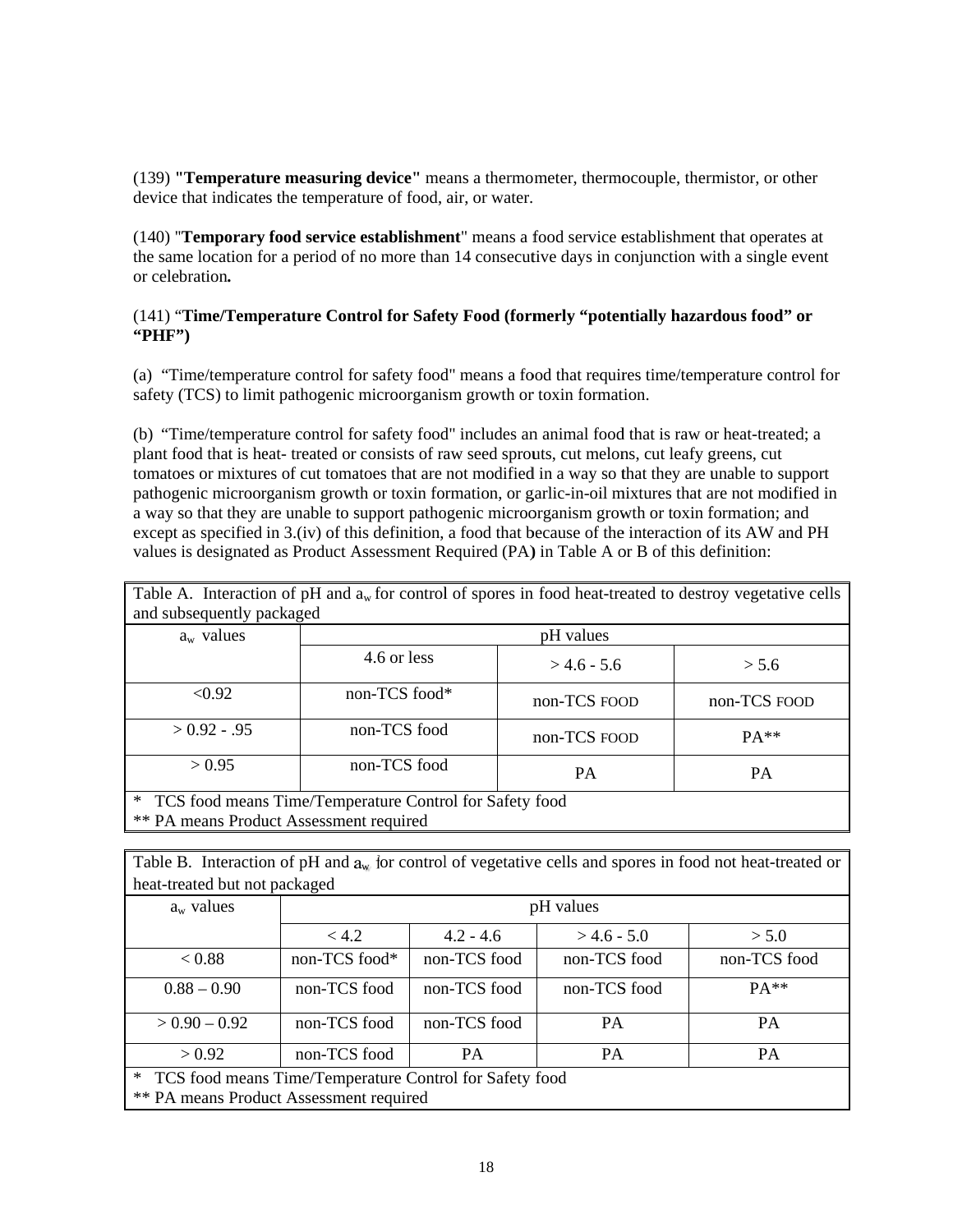(c) "Time/temperature control for safety food" does not include:

1. An air-cooled hard-boiled EGG with shell intact, or an EGG with shell intact that is not hardboiled, but has been pasteurized to destroy all viable *salmonellae*;

2. A food in an unopened hermetically sealed container that is commercially processed to achieve and maintain commercial sterility under conditions of non-refrigerated storage and distribution;

3. A food that because of its pH or  $A_w$  value, or interaction of  $A_w$  and pH values, is designated as a non-TCS food in Table A or B of this definition;

4. A food that is designated as Product Assessment Required (PA) in Table A or B of this definition and has undergone a Product Assessment showing that the growth or toxin formation of pathogenic microorganisms that are reasonably likely to occur in that food is precluded due to:

(i) Intrinsic factors including added or natural characteristics of the food such as preservatives, antimicrobials, humectants, acidulants, or nutrients,

(ii) Extrinsic factors including environmental or operational factors that affect the food such as packaging, modified atmosphere such as Reduced Oxygen Packaging, shelf life and use, or temperature range of storage and use, or

(iii) A combination of intrinsic and extrinsic factors; or

5. A food that does not support the growth or toxin formation of pathogenic microorganisms even though the food may contain a pathogenic microorganism or chemical or physical contaminant at a level sufficient to cause illness or injury.

(142) **"USDA"** means the U.S. Department of Agriculture.

(143) **"Utensil"** means a food-contact implement or container used in the storage, preparation, transportation, dispensing, sale, or service of food, such as kitchenware or tableware that is multiuse, single-service, or single-use; gloves used in contact with food; temperature sensing probes of food temperature measuring devices; and probe-type price or identification tags used in contact with food.

(144) **"Variance"** means a written document issued by the Department that authorizes a modification or waiver of one or more requirements of this Chapter if, in the opinion of the Department, a health hazard or nuisance will not result from the modification or waiver.

(145) **"Vehicle Vender"** means a foodservice unit mounted on a vehicle registered with the Georgia Department of Revenue, Division of Motor Vehicles and approved for street usage, designed to be readily movable, and which serves multiple locations on a daily basis along a route which is approved by the Health Authority. It operates on a grab-and-go basis in which the consumer selects packaged food from holding equipment and pays the driver of the vehicle. The majority of food is processed, packaged in individual portions and labeled at the base of operation for service to the consumer. However, some foods may be purchased for sale from licensed food distributors.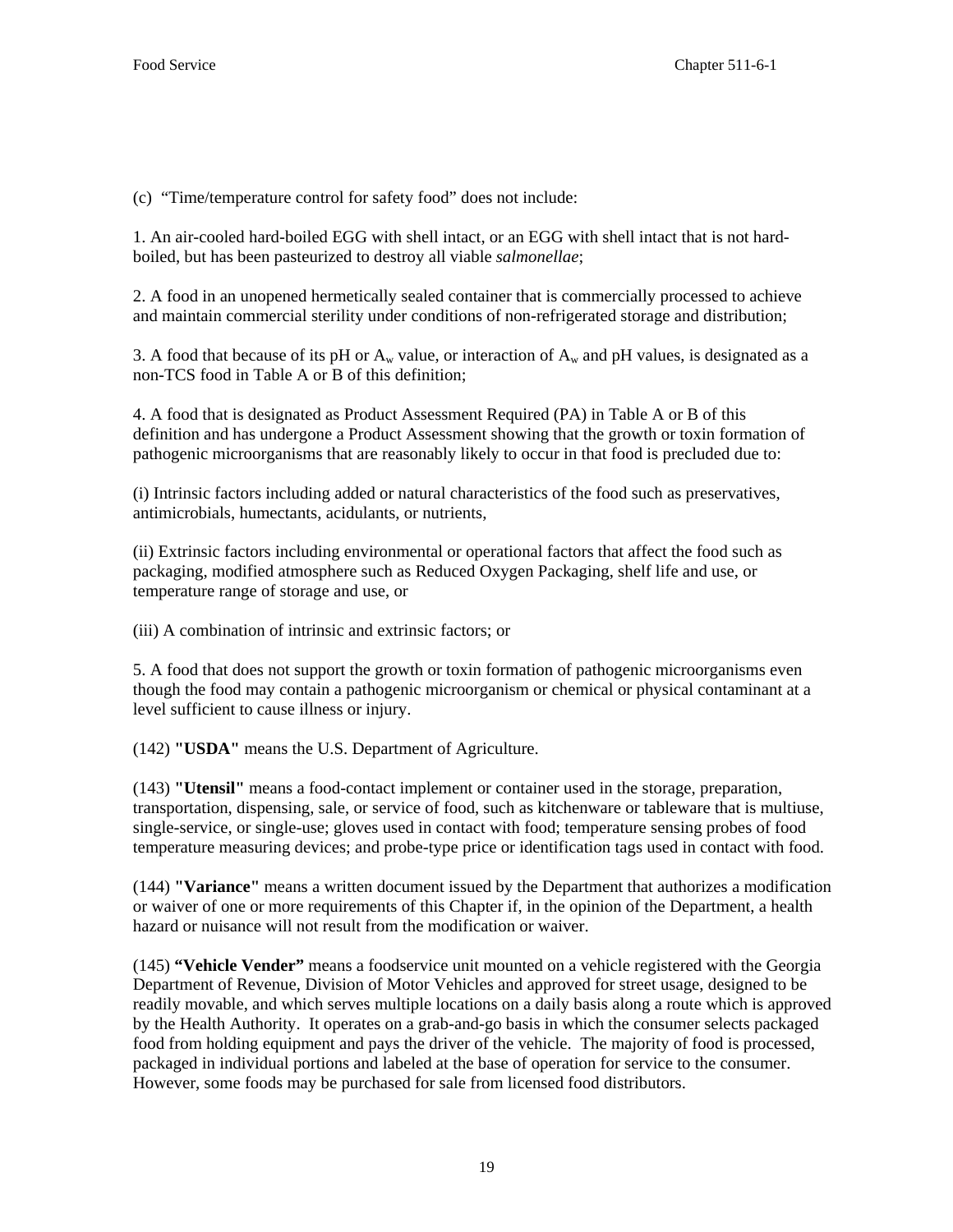(146) **"Vending machine"** means a self-service device that, upon insertion of a coin, paper currency, token, card, or key, or by optional manual operation, dispenses unit servings of food in bulk or in packages without the necessity of replenishing the device between each vending operation.

(147) **"Vending machine location"** means the room, enclosure, space, or area where one or more vending machines are installed and operated and includes the storage areas and areas on the premises that are used to service and maintain the vending machines.

(148) **"Warewashing"** means the cleaning and sanitizing of utensils and food-contact surfaces of equipment.

(149) **"Whole-muscle, intact beef"** means whole muscle beef that is not injected, mechanically tenderized, reconstructed, or scored and marinated, from which beef steaks may be cut.

Authority: O.C.G.A. Sec. 31-2A-6, 26-2-373. Administrative History. Original Rule entitled "Purpose" was filed and effective on July 19, 1965 as 270-5-6-.01. Amended: Rule repealed and a new Rule entitled "Definitions" adopted. Filed January 24, 1967; effective February 12, 1967. Amended: Rule renumbered as 290-5-14-.01. Filed June 10, 1980. Amended: Rule repealed and a new Rule of the same title adopted. Filed July 10, 1986; effective July 30, 1986. Amended: Rule repealed and a new Rule of the same title adopted. Filed July 11, 1995; effective July 31, 1995. Amended: Rule repealed and a new Rule of same title adopted. Filed Jan. 26, 2006; effective. Feb. 15, 2006. Amended: Rule repealed and a new rule of same title adopted. Filed Jan. 24, 2007; effective Feb. 13, 2007. Amended: Rule repealed and a new rule of same title adopted. Filed August 23, 2007; effective Sept.12, 2007.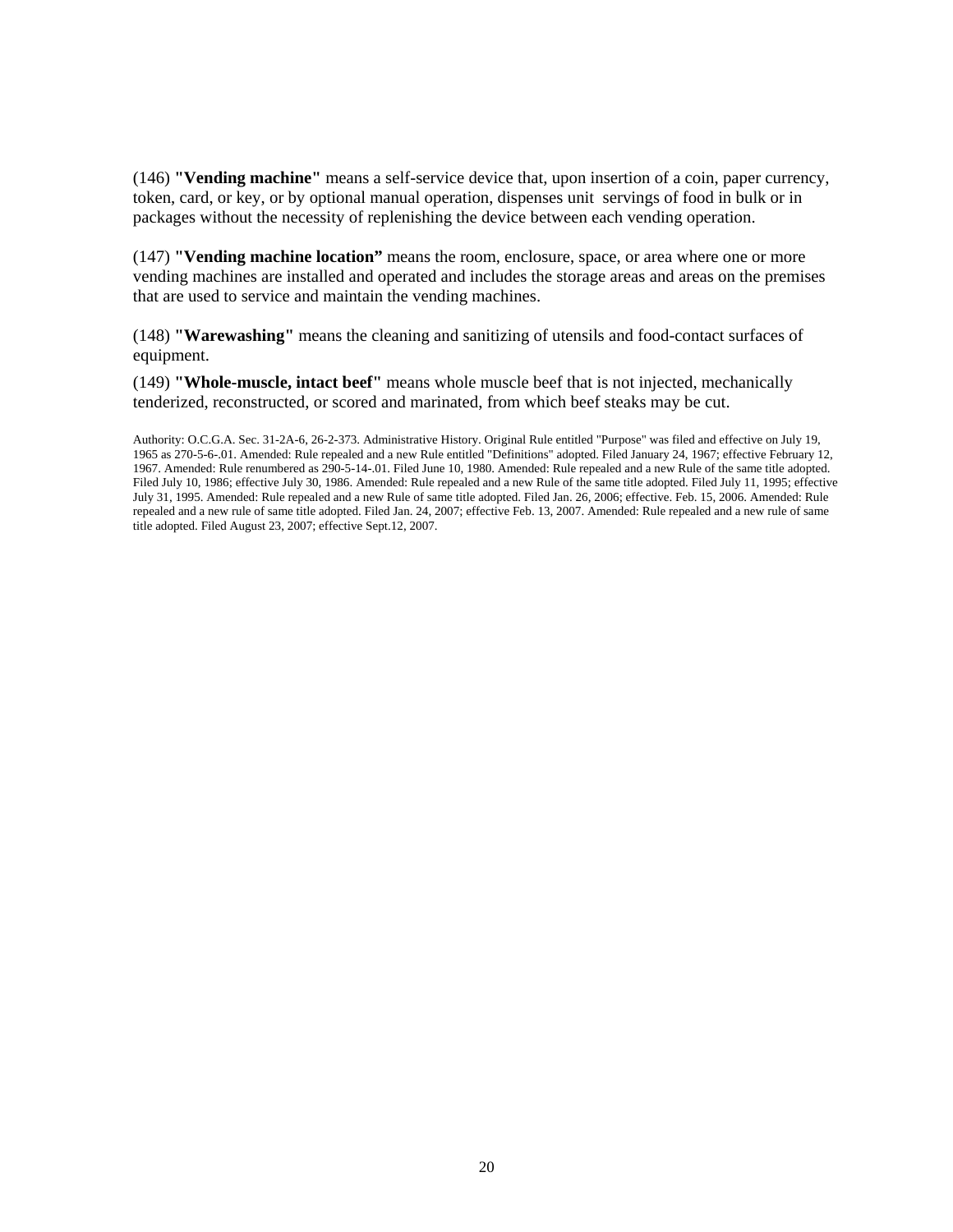# **511-6-1-.02 Provisions.**

## **(1) Permit.**

# **(a) Valid Permit Required.**

 1. It shall be unlawful for any person to operate any type of food service operation: fixed food service establishment, mobile food service establishment, extended food service establishment, temporary food service establishment, catering food service establishment, or incubator food service establishment without having first obtained a valid food service permit from the Health Authority pursuant to this Chapter.

2. Permits shall be issued by the Health Authority on forms prescribed by the Department.

3. Permits shall only be issued to one permit holder, to one location, and to one type of operation.

4. Permits shall not be issued to separately owned food service operations which propose to utilize common food service equipment and facilities.

# **(b) Invalidation.**

1. Permits shall expire upon change of permit holder, location, or type of operation. However, changes in food vending locations will not invalidate a mobile food service unit's permit or an extended food service unit permit so long as the new locations are within the jurisdiction of the permitting Health Authority.

2. Upon transfer of ownership of an existing food service establishment, the Health Authority may issue a Provisional Permit to correct noncompliant construction or equipment problems at the food service establishment after conducting an initial inspection if:

(i) the new owner has not significantly changed the menu, such as menu changes described in paragraphs (g)1., 2., and 3. of this subsection, and the establishment has not been extensively remodeled from the plans originally approved by the Health Authority for the previous ownership;

(ii) the food service establishment achieves satisfactory compliance with the provisions of this Chapter, and does not have an imminent health hazard that represents a threat to public health during the inspection; and,

(iii) the applicant meets the requirements set forth in paragraphs  $(c)1$  and  $(c)2$  of this subsection and DPH Rule 511-6-1-.02(3)a.

3. A Provisional Permit shall expire 60 days after issuance, unless suspended or revoked, and shall not be renewed. The Provisional permit holder shall correct all non-compliant construction or equipment problems identified prior to the Health Authority issuing a food service permit.

# **(c) Satisfactory Compliance.**

1. To qualify for a permit, an applicant shall: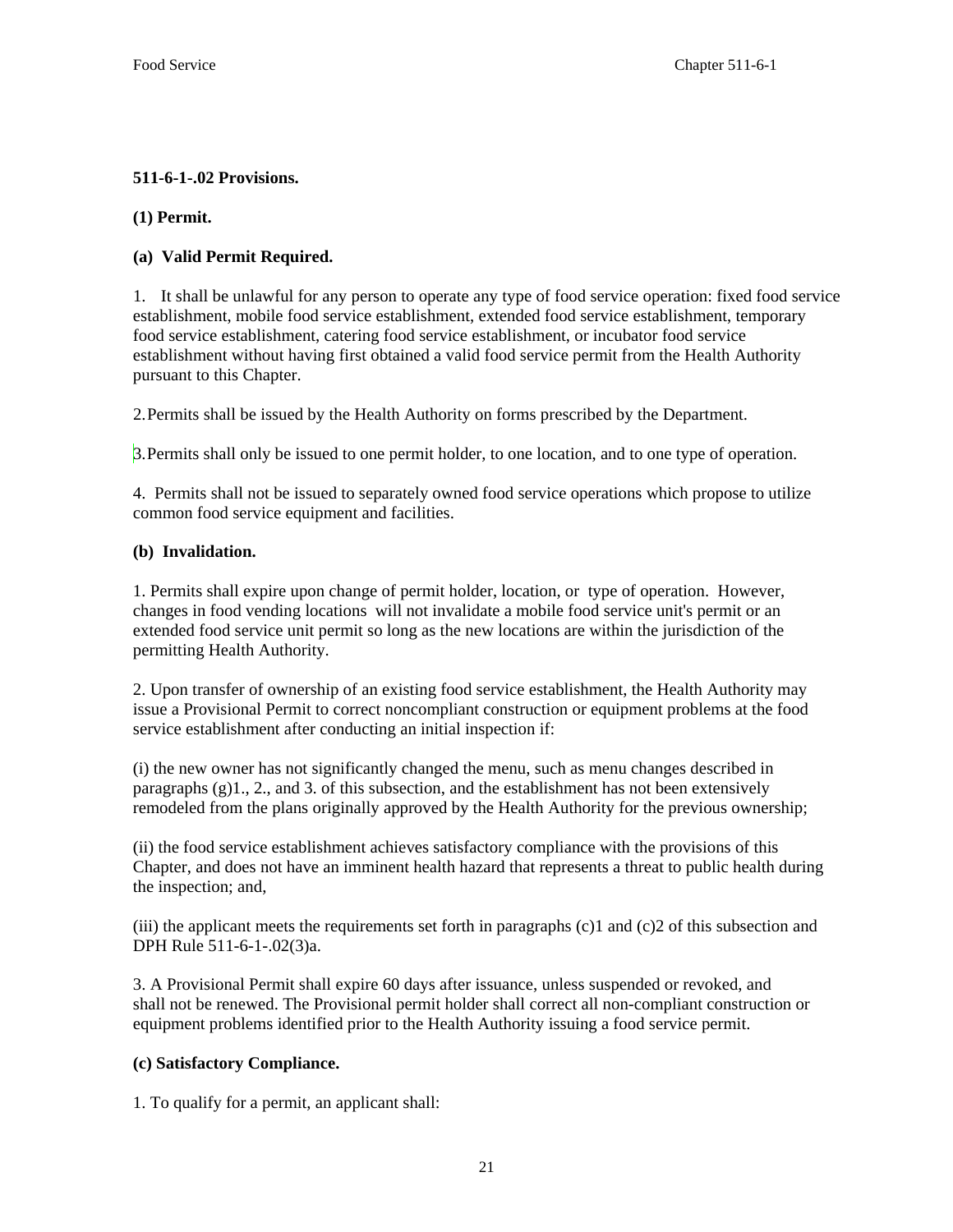(i) Be an owner of the food service establishment or an officer of the legal ownership;

(ii) Agree to allow the Health Authority access to the food service establishment; and

(iii) Provide required information and pay all applicable fees at the time the application is submitted;

2. Prior to the issuance of the permit to new or existing establishments, the applicant shall provide evidence of satisfactory compliance with the provisions of this Chapter and all other provisions of laws that apply to the location, construction and maintenance of food service establishments and the safety of persons therein.

### **(d) Displaying the Inspection Report.**

1. The most current inspection report shall be prominently displayed in public view at all times, within fifteen feet of the front or primary public door and between five feet and seven feet from the floor and in an area where it can be read at a distance of one foot away.

2. Food service establishments with drive-thru windows will post the current inspection report, and also have the inspection report posted so that a minimum of the top one-third of a copy of the current inspection report is visible through each window allowing customers to easily read the score, date of inspection and establishment information.

3. At food service establishments with no primary or public door, the current inspection report shall be prominently displayed at all times where the documents can be read by the public from a distance of one foot away. If requirements of this paragraph are not possible because of physical restrictions, a location will be determined as approved by the Health Authority.

 4. The most current inspection report for mobile food service units and extended food service units issued by the local Health Authority having jurisdiction for its inspections shall be prominently displayed in public view during all hours of operation. Such inspection reports shall be prominently displayed at the point of service where the documents can be read by the public from a distance of one foot away.

5. A food service establishment inspection report addendum need not be displayed, but shall be made available by the food service establishment to the public upon request.

**(e) Property.** The permit shall be returned within seven days to the local Health Authority when the food service establishment ceases to operate, has a change in ownership, is moved to another location or when the permit is revoked.

**(f) Responsibilities of the Permit Holder**. The permit holder shall:

1. Post the permit as specified in DPH Rule 511-6-1-.02(1)(d);

2. Comply with the provisions of this Chapter including the conditions of a granted variance as specified under DPH Rule 511-6-1-.10(5)(a), and approved plans as specified under subsection (4)(b) of this Rule;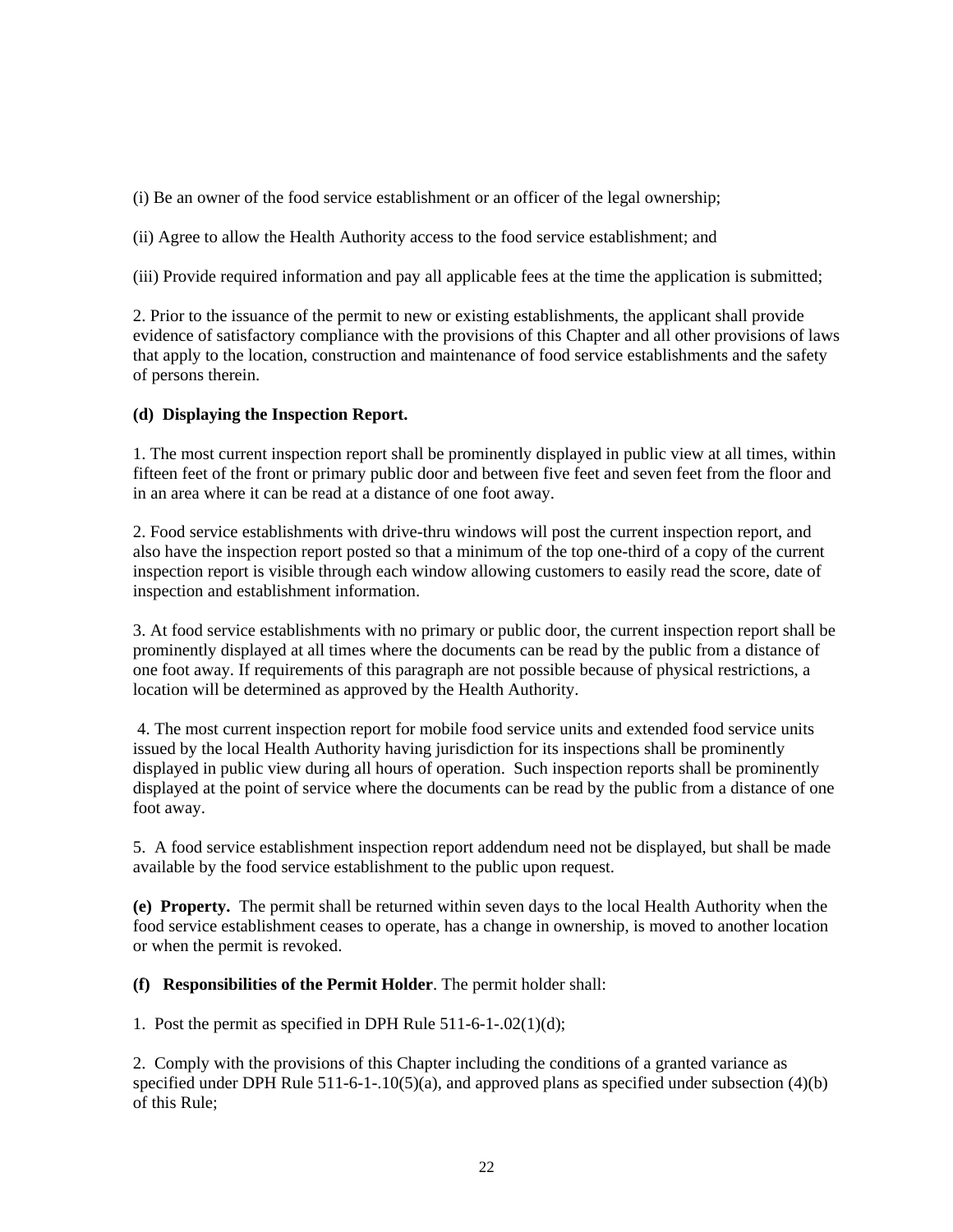3. If a food service establishment is required under DPH Rule 511-6-1-.02(5) to operate under a HACCP plan, comply with the plan as specified under DPH Rule 511-6-1-.10(5)(c);

4. Immediately contact the Health Authority to report an illness of a food employee or conditional employee as specified under DPH Rule 511-6-1-.03(4)(b);

5. Immediately discontinue operations and notify the Health Authority if an imminent health hazard may exist as specified under DPH Rule 511-6-1-.03(2)(n);

6. Allow representatives of the Health Authority access to the food service establishment as specified under DPH Rule 511-6-1-.10(2)(d);

7. As required within DPH Rule 511-6-1-.08(1)(i)1.(i), maintain and provide to the Health Authority, a current listing of all food vending locations for mobile food service units and extended food service units for the purpose of enabling representatives of the Health Authority access to these units for inspection as specified in DPH Rule 511-6-1-.10(2)(d);

8. Replace existing facilities and equipment with facilities and equipment that comply with this Chapter if:

(i) The Health Authority directs the replacement because the facilities and equipment constitute a public health hazard or nuisance, or because they no longer comply with the criteria upon which the facilities and equipment were accepted;

(ii) The Health Authority directs the replacement of the facilities and equipment because of a change of ownership, if existing equipment cannot meet the following criteria:

(I) Equipment must be capable of being maintained in state of good repair and satisfactorily function for its intended purpose according to requirements of this Chapter;

(II) Equipment must be capable of being maintained in a sanitary condition as required by this Chapter; and

(III) Food-contact surfaces of equipment must remain nontoxic as required by this Chapter.

(iii) The facilities and equipment are replaced in the normal course of operation;

9. Comply with directives of the Health Authority including time frames for corrective actions specified in inspection reports, notices, orders, warnings, and other directives issued by the Health Authority; and

10. Accept notices issued and served by the Health Authority according to law.

**(g) Notification of Menu Change.** The Health Authority must be notified prior to adding any food item to the menu that:

1. Requires the installation of equipment or structural modification of the food service establishment;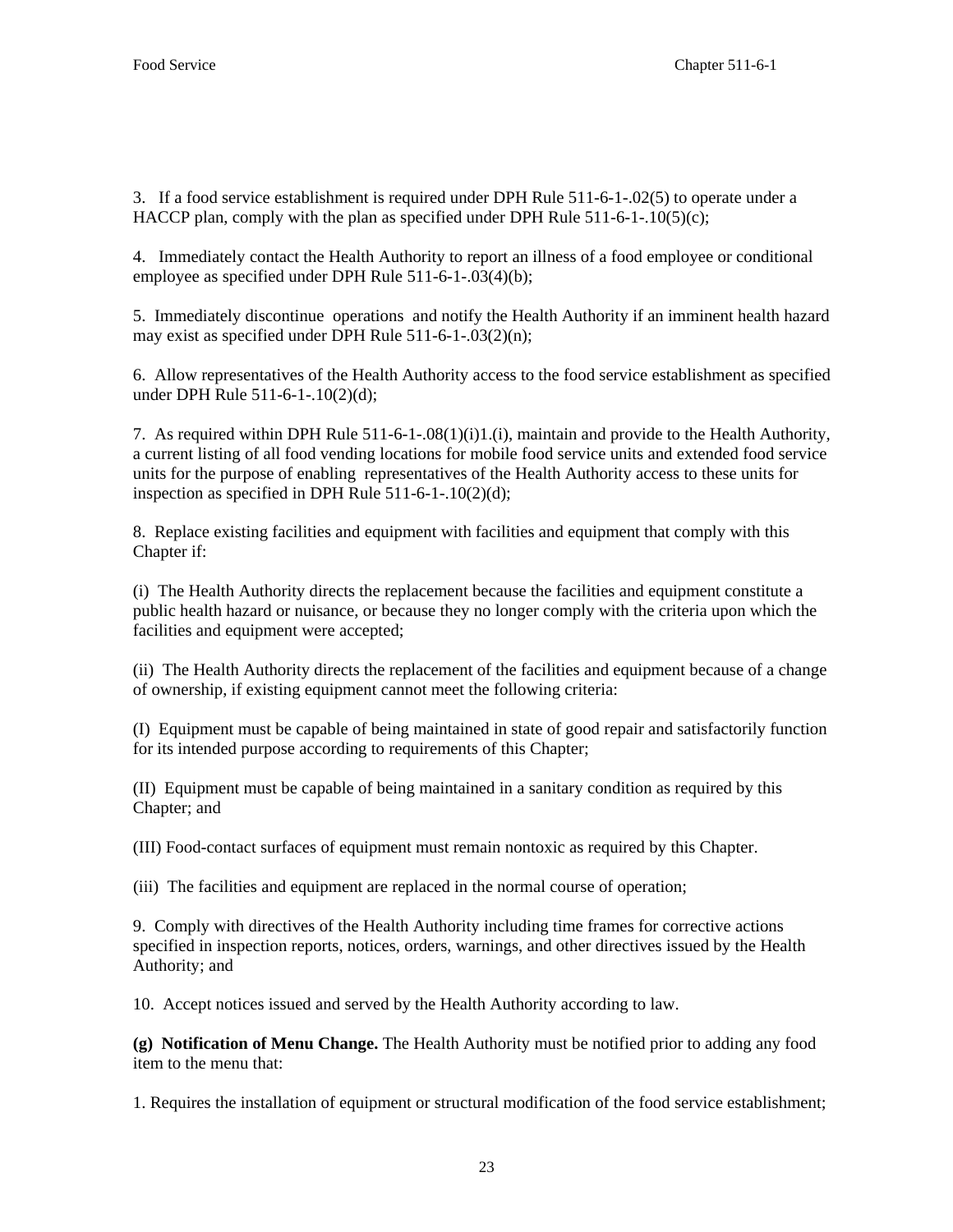2. Involves a food preparation process, which may consist of cooking, cooling or reheating food, that was not performed in the establishment prior to the menu change; or

3. Poses a health risk to consumers because it is a raw animal food served raw or undercooked.

**(2) Mobile Food Service Unit.** A food service permit will be issued to a mobile food service operation in the county of origin where the base of operation is located. A separate "Mobile Unit Permit" will be issued for each mobile unit in each county in which the mobile unit operates, including the county of origin. In addition, mobile food service units shall not operate as separate and independent entities apart from the authority of the active managerial control of the permit holder for its base of operation.

#### **(3) Application for a Permit.**

**(a) Requirements.** The management of the food service establishment, including a mobile food service unit and an extended foodservice unit, shall submit to the local Health Authority an application for a permit at least ten business days prior to the anticipated date of opening and commencement of the operation of the food service establishment, mobile food service unit, or extended food service unit.

**(b) Contents of the Application.** The application shall include:

1. The name, birth date, mailing address, telephone number, and signature of the person applying for the permit and the name, mailing address, and location of the food service establishment;

2. Information specifying whether the food service establishment is owned by an association, corporation, individual, partnership, or other legal entity;

3. A statement specifying whether the food service establishment:

- (i) Is mobile or stationary and temporary or permanent, and
- (ii) Is an operation that includes one or more of the following:
- (I) Prepares, offers for sale, or serves time /temperature control for safety food:
- I. Only to order upon a consumer's request,

II. In advance in quantities based on projected consumer demand and discards food that is not sold or served at an approved frequency,

III. Using time as the public health control as specified under DPH Rule 511-6-1-.04(6)(i), or

IV. Using a process or activity that may require a HACCP plan as specified under DPH Rule 511-6-1-  $.02(5)$ .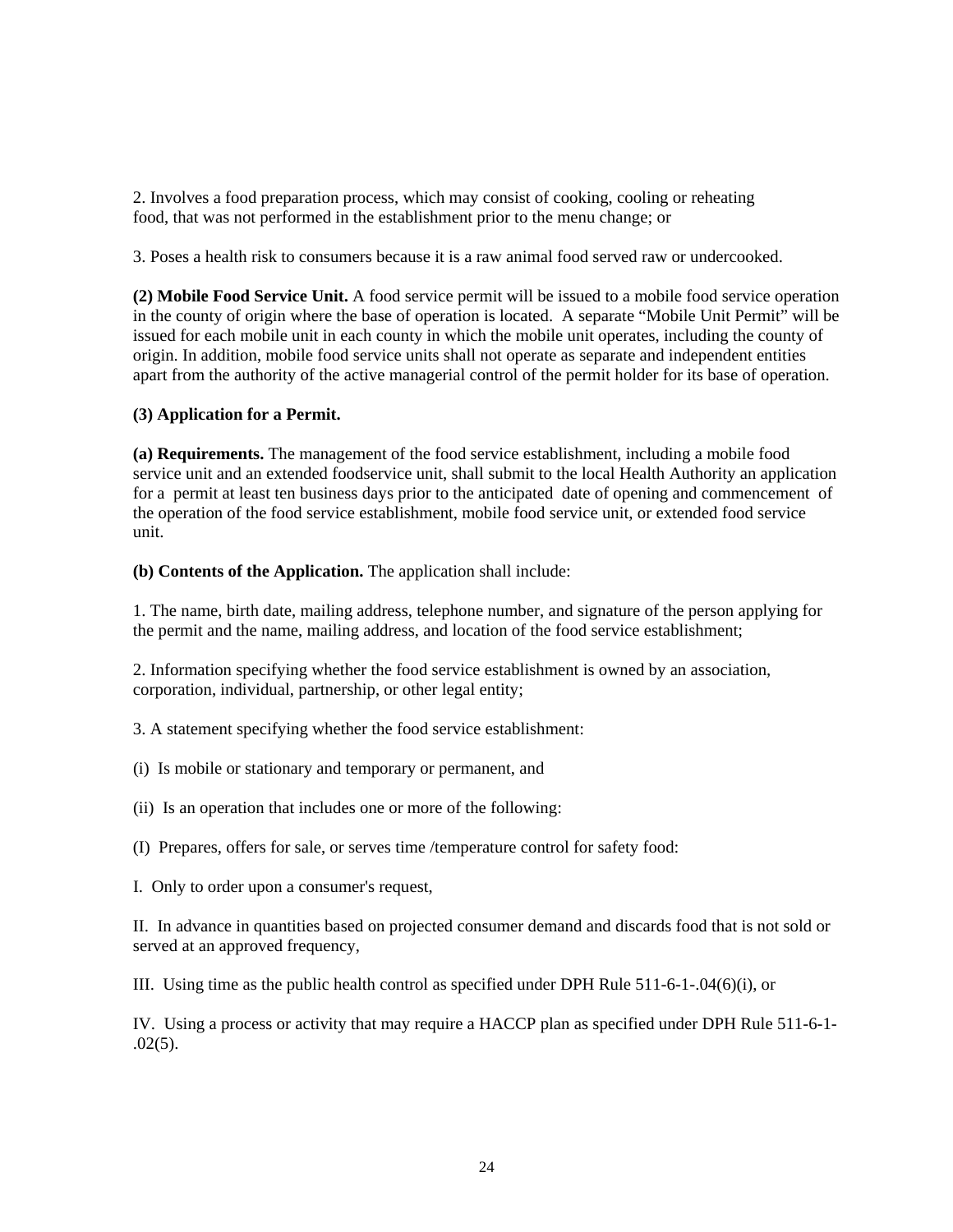(II) Prepares time/temperature control for safety food in advance using a food preparation method that involves two or more steps, such as combining time/temperature control for safety food ingredients, cooking, cooling, reheating, hot or cold holding, freezing, or thawing;

(III) Prepares food as specified under paragraph 3(ii)(II) of this subsection for delivery to and consumption at a location off the premises of the food service establishment where it is prepared;

(IV) Prepares food as specified under paragraph 3(ii)(II) of this subsection for service to a highly susceptible population;

(V) Prepares only food that is not time/temperature control for safety food, or

(VI) Does not prepare, but offers for sale only prepackaged food that is not time/temperature control for safety food;

4. The name, title, address, and telephone number of the person directly responsible for the management of the food service establishment;

5. The name, title, address, and telephone number of the person who functions as the immediate supervisor of the person specified under paragraph 4 of this subsection such as the zone, district, or regional supervisor;

6. The names, titles, and addresses of:

(i) All persons who share legal ownership as specified under paragraph 2 of this subsection including owners, shareholders, members, or partners, and

(ii) The local resident agent if one is required based on the type of legal ownership;

- 7. A statement signed by the applicant that:
- (i) Attests to the accuracy of the information provided in the application, and
- (ii) Affirms that the applicant will:
- (I) Comply with this Chapter, and

(II) Allow the Health Authority access to the establishment as specified under DPH Rule 511-6-1- .10(2)(d) and to the records specified under DPH Rule 511-6-1-.04(3)(l) and DPH Rule 511-6-1- .06(2)(q) and DPH Rule 511-6-1-.02(6)(d)7; and

8. Other information required by the Health Authority.

**(c) Duplicate Forms**. The application shall be prepared in duplicate on forms provided by the Department. The original shall be forwarded to the local Health Authority and the copy retained by the management.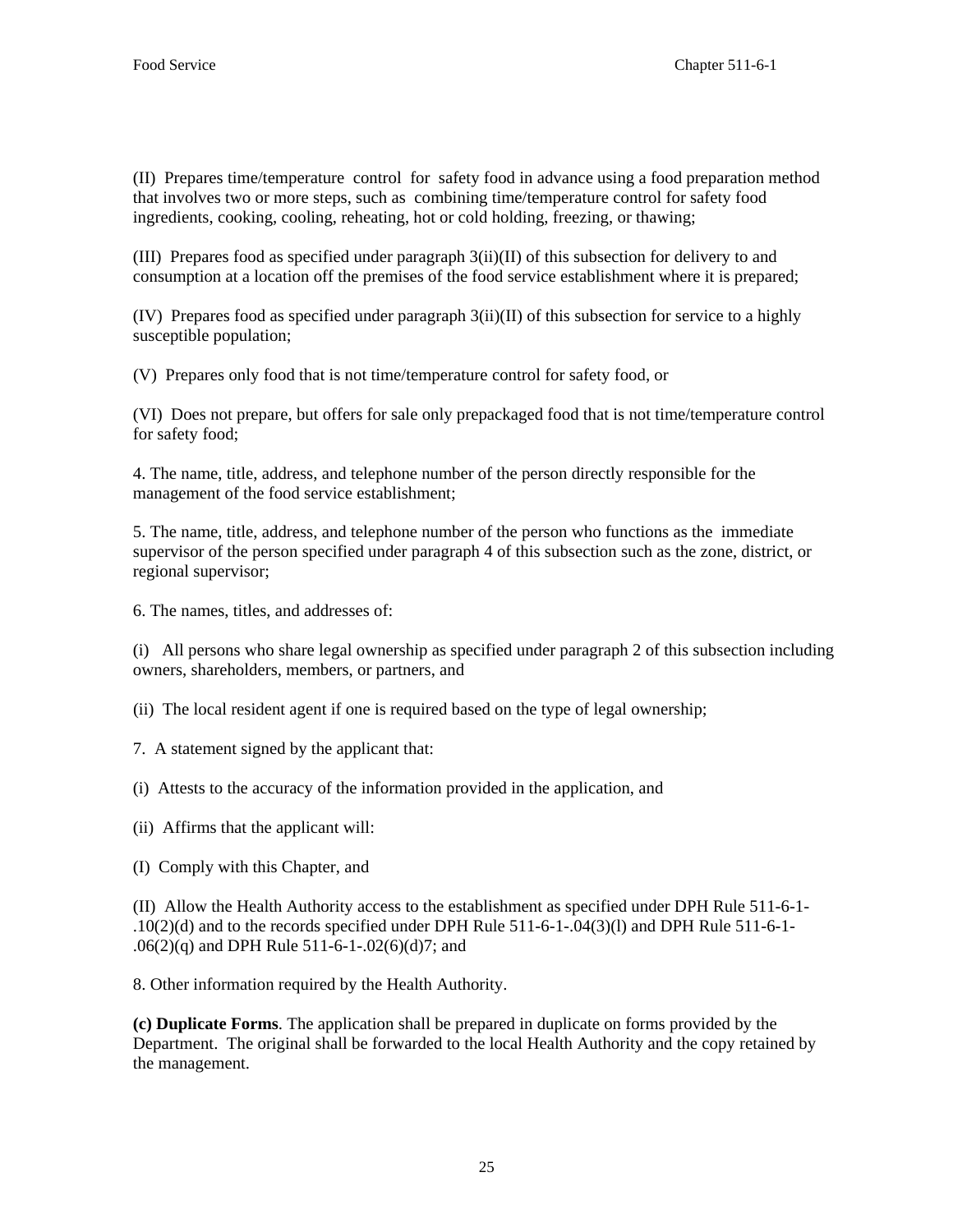**(d) Dates of Operation for Temporary Food Service Establishments.** The application for a temporary food service establishment shall show the start and end dates of the proposed operation.

**(e) Schedule of Locations for Mobile Food Service Operations.** The completed application for a mobile food service operation in the county of origin shall include a schedule of locations and times where the mobile unit(s) will be parked and operated. The completed application for each mobile unit permit will include the schedule of locations where the individual unit will be parked and operated. It will be the responsibility of the permit holder to update the Health Authority when a change in schedule is made as specified within paragraph  $(1)(f)$ . of this subsection.

### **(4) When Plans Are Required.**

**(a) Approval of Plans.** Properly prepared plans to scale and specifications must be submitted for review and approval when a food service establishment is constructed or extensively remodeled, or when an existing structure is converted to use as a food service establishment. **PF**

**(b) Submission of Plans.** The plans and specifications shall be submitted to the Health Authority of the county in which the food service establishment will be constructed at least fourteen business days prior to beginning construction. The plans shall indicate the proposed menu, floor plan layout, arrangement of equipment, mechanical plans, construction materials and finish schedule, the type and model of proposed fixed equipment and facilities and the anticipated service volume per day.

**(c) Review of Plans and Specifications.** Plans and specifications shall be reviewed as per guidance provided within the most current version of the "Food Service Establishment Manual for Design, Installation and Construction" referenced within subsection (7) of this Rule.

## **(5) When a HACCP Plan is Required.**

**(a)** Before engaging in an activity that requires a HACCP plan, a permit applicant or permit holder shall submit to the local Health Authority for joint review by the State Office of Environmental Health and the local Health Authority, a properly prepared HACCP plan as specified under DPH Rule 511-6- 1-.02(6) and the relevant provisions of this Code if:

1. Submission of a HACCP plan is required according to the Chapter;

2. A variance is required as specified DPH Rule 511-6-1-.04(5)(a)4(iv), 511-6-1-.04(6)(j), or 511-6-1-  $.05(2)(v)2;$ 

3. The local Health Authority determines that a food preparation or processing method requires a variance based on a plan submittal specified under DPH Rule 511-6-1-.02(4)(b), or an inspectional finding, or a variance request.

**(b)** Before engaging in Reduced Oxygen Packaging without a variance as specified in DPH Rule 511- 6-1-.04(6)(k), a permit applicant or permit holder shall submit a properly prepared HACCP plan to the Health Authority.

**(6) Contents of a HACCP plan.** For a food establishment that is required under DPH Rule 511-6-1- .02(5)(a) and (b) to have a HACCP plan, the plan and specifications shall indicate: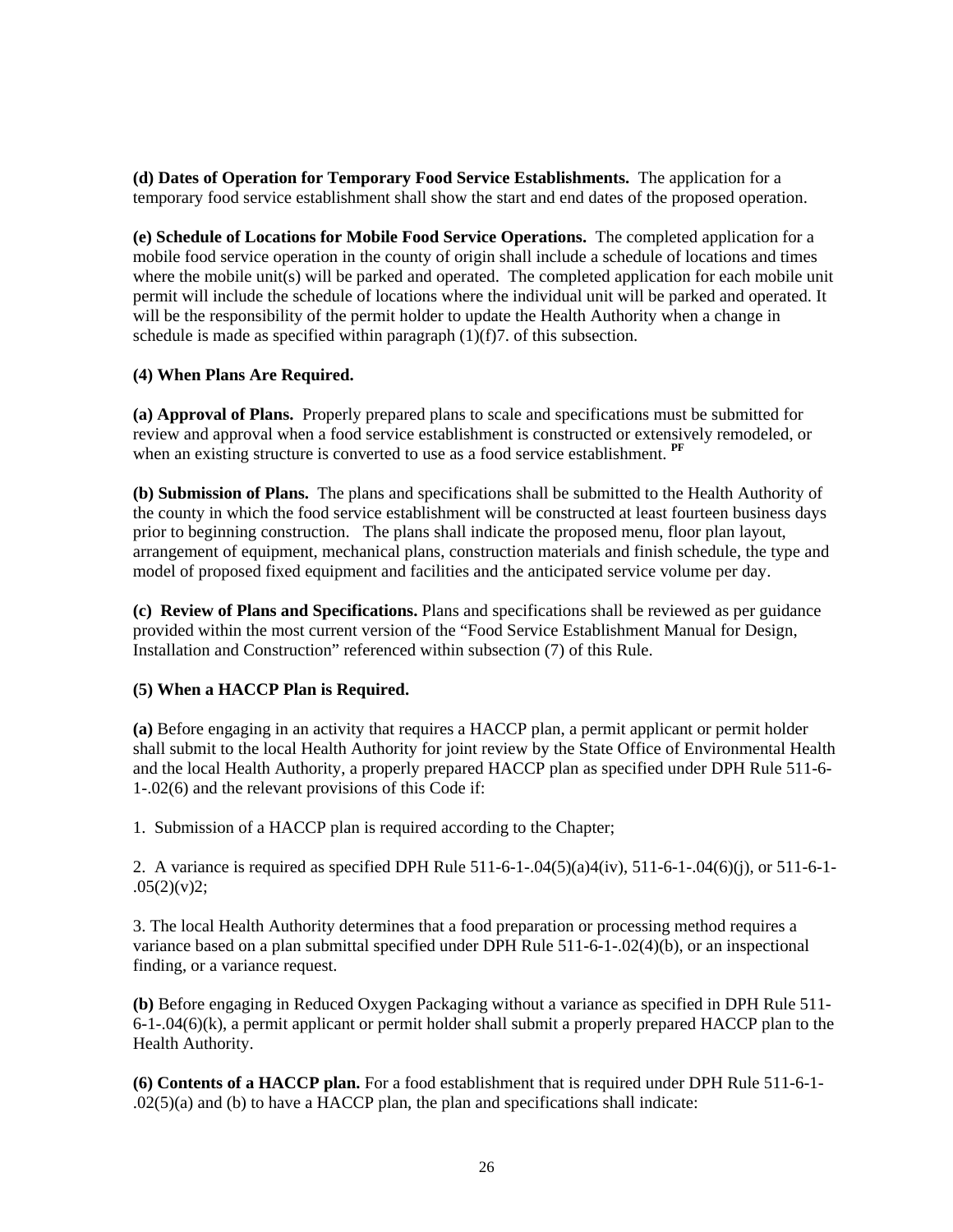**(a) Categorization of Foods.** A categorization of the types of time/temperature control for safety foods that are specified in the menu such as soups and sauces, salads, and bulk solid foods such as meat roasts or other foods that are specified by the Health Authority; **PF**

**(b) Flow Diagram.** A flow diagram by specific food or category type that identifies critical control points and provides information on ingredients, materials and equipment used in the preparation of that food and formulations or recipes that delineate methods and procedural control measures that address the food safety concerns involved; **PF**

**(c) Training Plan.** Food employee and supervisory training plan that addresses the food safety issues of concern; **PF**

**(d) Standard Operating Procedures.** A statement of standard operating procedures for the plan under consideration including clearly identifying:

1. Hazard analysis of menu items*,*  **PF**

2. Each critical control point, **PF**

3. The critical limits for each critical control point,

4. The method and frequency for monitoring and controlling each critical control point by the food employee designated by the person in charge, **PF**

5. Action to be taken by the person in charge if the critical limits for each critical control point are not met, **PF** and

6. The method and frequency for the person in charge to routinely verify that the food employee is following standard operating procedures and monitoring critical control points, **PF** and

7. Records to be maintained by the person in charge to demonstrate that the HACCP plan is properly operated and managed, **PF** and

**(e) Additional Scientific Data.** Additional scientific data or other information, as required by the Health Authority, supporting the determination that food safety is not compromised by the proposal. PF

**(7) Requirements – Permit Issued.** For food service establishments that are required to submit plans as specified under paragraph (4) of this Rule, the Health Authority shall issue a permit to the applicant after:

**(a)** A properly completed application is submitted;

**(b)** The required fee is submitted;

**(c)** The required plans, specifications, and information are reviewed and approved; and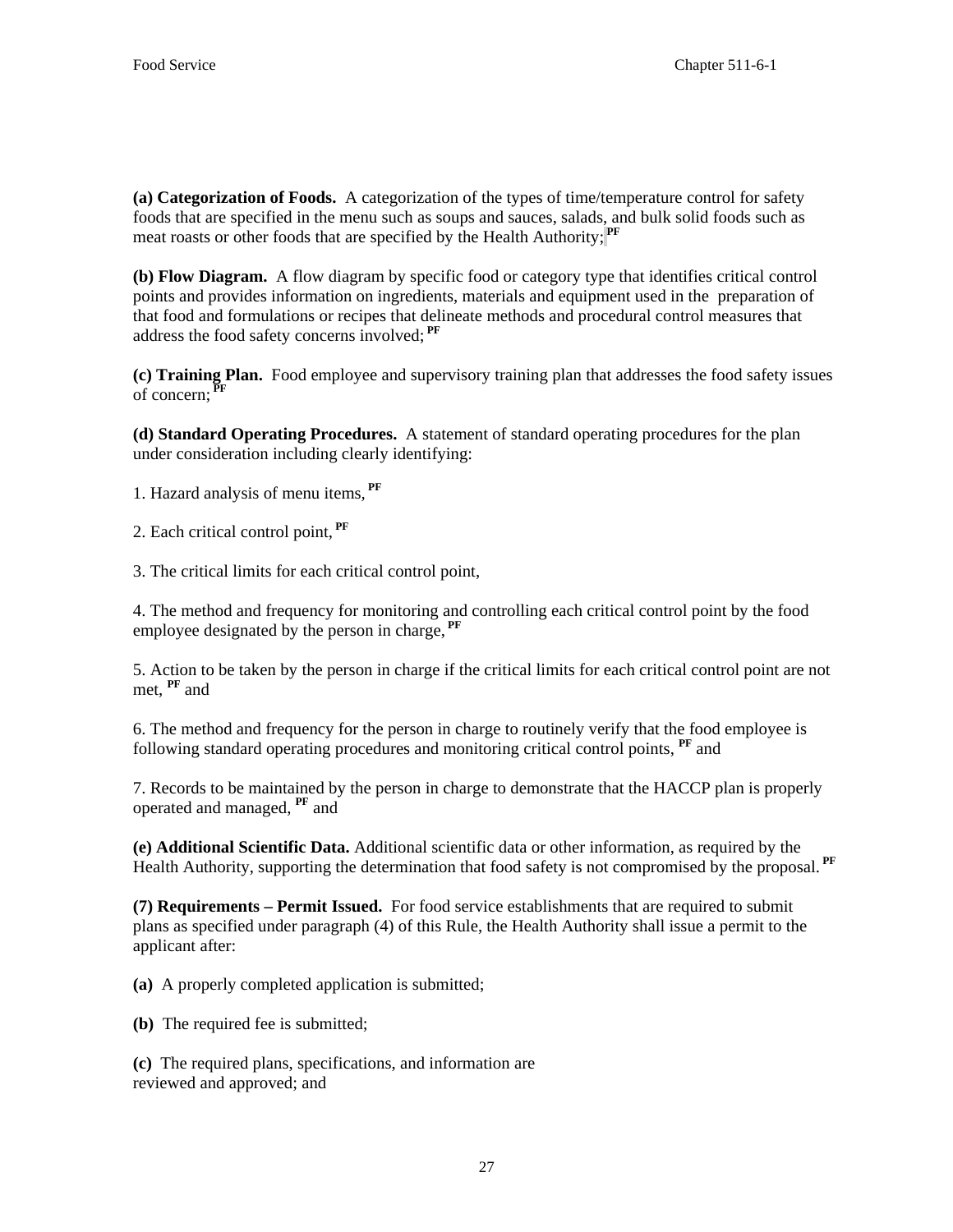**(d)** A preoperational inspection shows that the establishment is built or remodeled in accordance with the approved plans and specifications and that the establishment is in compliance with this Chapter. In addition, it may be used to verify that existing construction meets the requirements of the Chapter during a change in permit holder.

## **(8) Interpretation of this Chapter.** This Chapter shall be interpreted by the Department.

Interpretations and guidance may be found in the current editions of the "Interpretation Manual for the Georgia Rules and Regulations for Food Service" and "Food Service Establishment Manual for Design, Installation and Construction".

Authority O.C.G.A. 26-2-371-373, 31-2A-6. Administrative History. Original Rule entitled "Policy" was filed and effective on July 19, 1965 as 270-5-6-02. Amended: Rule repealed and a new Rule entitled "Provisions" adopted. Filed January 24, 1967; effective February 12, 1967. Amended: Rule renumbered as 290-5-14-.02. Filed June 10, 1980; effective June 30, 1980. Amended: Rule repealed and a new Rule of the same title adopted. Filed July 20, 1986; effective July 30, 1986. Amended: Rule repealed and a new Rule of the same title adopted. Filed July 11, 1995; effective July 31, 1995. Amended: Rule repealed and a new Rule of same title adopted. Filed Jan. 26, 2006; effective. Feb. 15, 2006. Amended: Rule repealed and a new rule of same title adopted. Filed Jan. 24, 2007; effective Feb. 13, 2007. Amended: Rule repealed and a new rule of same title adopted. Filed August 23, 2007; effective Sept.12, 2007.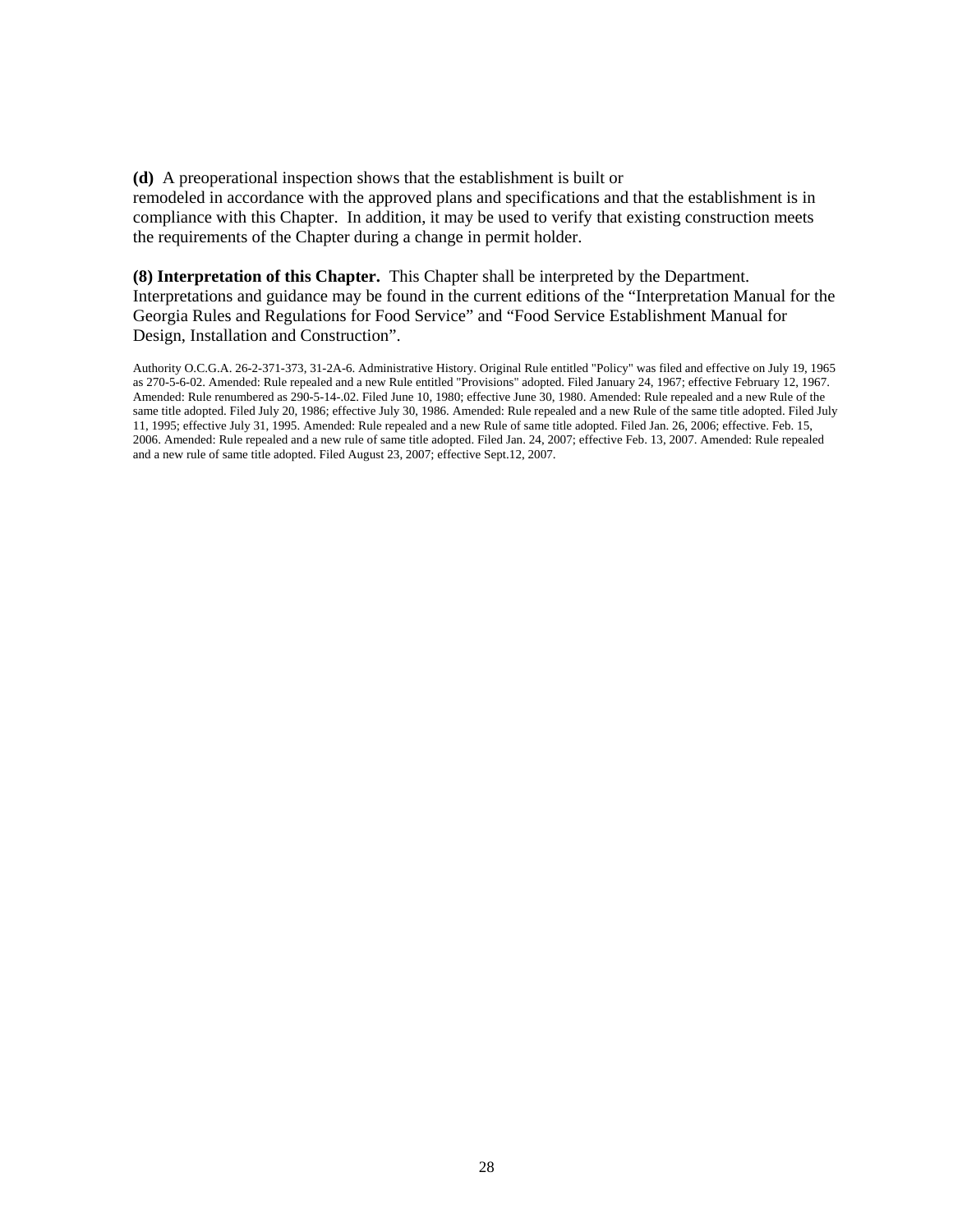## **511-6-1-.03 Management and Personnel**

**(1) Demonstration of Knowledge.** Based on the risk of foodborne illness inherent to the food service operation, during inspections and upon request, the person in charge shall demonstrate to the Health Authority knowledge of foodborne disease prevention, application of the Hazard Analysis Critical Control Point principles, and the requirements of this Chapter. The person in charge shall demonstrate this knowledge in one of the following ways:

**(a) Compliance with Chapter.** Complying with this Chapter by having no violations of Priority Items during the current inspection; <sup>Pf</sup>

**(b) Certified Food Service Manager.** Being a certified food service manager who has shown proficiency of required information through passing a test that is part of an accredited program; <sup>Pf</sup> or

**(c) Correct Answers to Food Safety Questions.** Responding correctly to the inspector's questions as they relate to the specific food operation. The areas of knowledge include:

1. Describing the relationship between the prevention of foodborne disease and the personal hygiene of a food employee; <sup>Pf</sup>

2. Explaining the responsibility of the person in charge for preventing the transmission of foodborne disease by a food employee who has a disease or medical condition that may cause foodborne disease; Pf

3. Describing the symptoms associated with the diseases that are transmissible through food: <sup>Pf</sup>

4. Explaining the significance of the relationship between maintaining the time and temperature of time/temperature control for safety food and the prevention of foodborne illness; <sup>Pf</sup>

5. Explaining the hazards involved in the consumption of raw or undercooked meat, poultry, eggs, and fish:  $\overline{P}$ f

6. Stating the required food temperatures and times for safe cooking of time/temperature control for safety food including meat, poultry, eggs, and fish; <sup>Pf</sup>

7. Stating the required temperatures and times for the safe refrigerated storage, hot holding, cooling, and reheating of time/temperature control for safety food;<sup>Pf</sup>

8. Describing the relationship between the prevention of foodborne illness and the management and control of the following:

 $(i)$  Cross contamination.  $Pf$ 

(ii) Hand contact with ready-to-eat foods,  $<sup>pr</sup>$ </sup>

 $(iii)$  Handwashing, and  $Pf$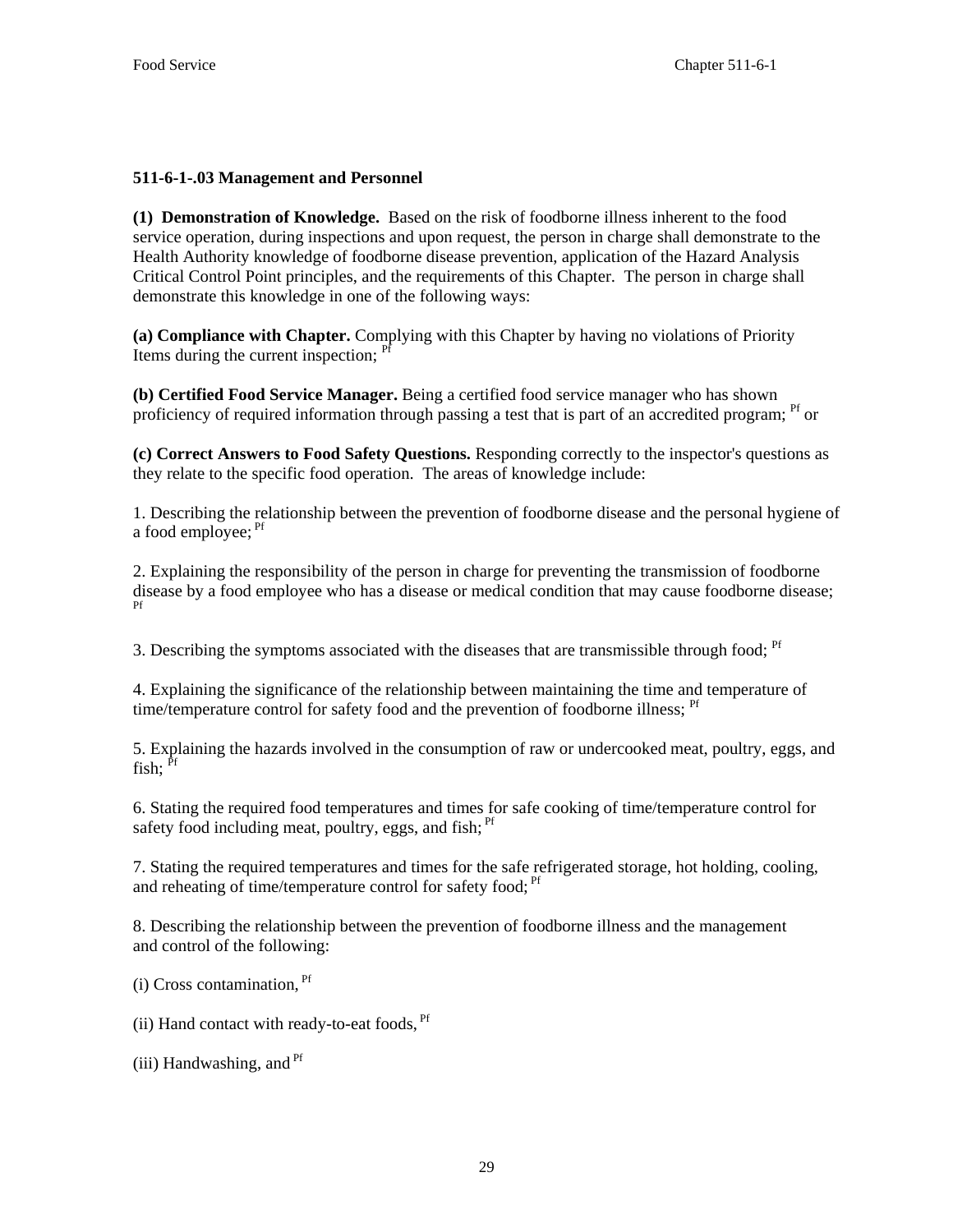(iv) Maintaining the food service establishment in a clean condition and in good repair;  $<sup>pf</sup>$ </sup>

9. Describing foods identified as major food allergens and the symptoms major food allergen could cause in a sensitive individual who has an allergic reaction; <sup>Pf</sup>

10. Explaining the relationship between food safety and providing equipment that is:

 $(i)$  Sufficient in number and capacity, and  $Pf$ 

(ii) Properly designed, constructed, located, installed, operated, maintained, and cleaned: <sup>Pf</sup>

11. Explaining correct procedures for cleaning and sanitizing utensils and food-contact surfaces of equipment: <sup>Pf</sup>

12. Identifying the source of water used and measures taken to ensure that it remains protected from contamination such as providing protection from backflow and precluding the creation of cross connections; Pf

13. Identifying poisonous or toxic materials in the food service establishment and the procedures necessary to ensure that they are safely stored, dispensed, used, and disposed of according to law; <sup>Pf</sup>

14. Identifying critical control points in the operation from purchasing through sale or service that when not controlled may contribute to the transmission of foodborne illness and explaining steps taken to ensure that the points are controlled in accordance with the requirements of this Chapter; <sup>Pf</sup>

15. Explaining the details of how the person in charge and food employees comply with the HACCP plan if a plan is required by the law, this Chapter, or an agreement between the Health Authority and the food service establishment: <sup>Pf</sup>

16. Explaining the responsibilities, rights, and authorities assigned by this Chapter to the:

- $(i)$  Food employee,  $<sup>pf</sup>$ </sup>
- (ii) Conditional employee, <sup>Pf</sup>
- (iii) Person in charge,  $<sup>pf</sup>$ </sup>
- (iv) Health Authority;  $Pf$  and

17. Explaining how the person in charge, food employees, and conditional employees comply with reporting responsibilities and exclusion or restriction of food employees. <sup>Pf</sup>

**(2) Responsibilities of the Person in Charge (PIC)**. There must be a person in charge on the premises of the food service establishment at all times. The person in charge shall ensure compliance with the following:

**(a) Operations Not Conducted in Private Home.** Food service establishment operations are not conducted in a private home or in a room used as living or sleeping quarters; <sup>Pf</sup>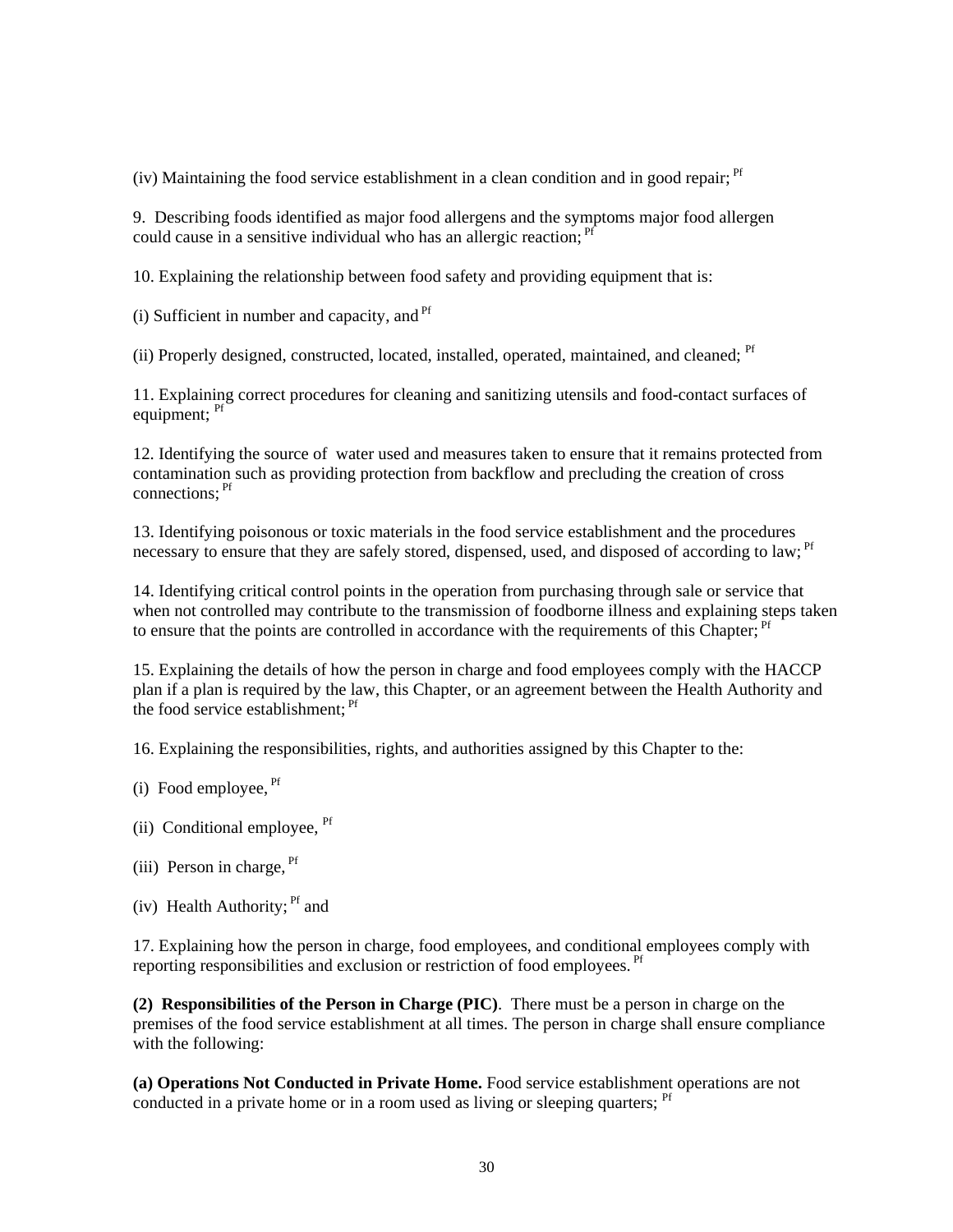**(b) Authorized Personnel Access.** Persons unnecessary to the food service establishment operation are not allowed in the food preparation, food storage, or warewashing areas, except that brief visits and tours may be authorized by the person in charge if steps are taken to ensure that exposed food; clean equipment, utensils, and linens; and unwrapped single-service and single-use articles are protected from contamination: <sup>Pf</sup>

**(c) Authorized Persons Compliance.** Employees and other persons such as delivery and maintenance persons and pesticide applicators entering the food preparation, food storage, and warewashing areas comply with this Chapter; <sup>Pf</sup>

**(d) Employee Handwashing.** Employees are effectively cleaning their hands, by routinely monitoring the employees' handwashing; <sup>Pf</sup>

**(e) Monitoring of Receiving.** Employees are visibly observing and verifying delivered foods as they are received to determine that they are from approved sources and are placed into appropriate storage locations, as required by this Chapter, such that they are received and maintained at the required temperatures, protected from contamination, unadulterated, and accurately presented, by routinely monitoring the employees' observations, maintaining receiving/corrective action records for deliveries during non-operating hours, and periodically evaluating foods upon their receipt as specified within DPH Rule 511-6-1-.04(3)(m):<sup>Pf</sup>

**(f) Proper Cooking Techniques.** Employees are properly cooking cold/hot holding, and reheating for hot holding time/temperature control for safety food, being particularly careful in cooking, reheating, and holding those foods known to cause severe foodborne illness and death, such as eggs and comminuted meats, through daily oversight of the employees' routine monitoring of the cooking, holding, and reheating for hot holding temperatures using appropriate temperature measuring devices properly scaled and calibrated. <sup>Pf</sup>

**(g) Proper Cooling Methods.** Employees are using proper methods to rapidly cool time/temperature control for safety food, that are not held hot or are not for consumption within four hours, through daily oversight of the employees' routine monitoring of food temperatures during cooling; <sup>Pf</sup>

**(h) Consumer Food Safety.** Consumers who order raw or partially cooked ready-to-eat foods of animal origin are informed that the food is not cooked sufficiently to ensure its safety;  $\frac{Pf}{T}$ 

**(i) Proper Sanitizing**. Employees are properly sanitizing cleaned multiuse equipment and utensils before they are reused, through routine monitoring of solution temperature and exposure time for hot water sanitizing, and chemical concentration, pH, temperature, and exposure time for chemical sanitizing; <sup>Pf</sup>

**(j) Clean Tableware.** Consumers are notified that clean tableware is to be used when they return to self-service areas such as salad bars and buffets; <sup>Pf</sup>

**(k) Bare Hand Contact.** Unless the conditions specified in DPH Rule 511-6-1-.04(4)(a)4 are met, employees are preventing cross-contamination of ready-to-eat food with bare hands by properly using suitable utensils such as deli tissue, spatulas, tongs, single-use gloves, or dispensing equipment; <sup>Pf</sup>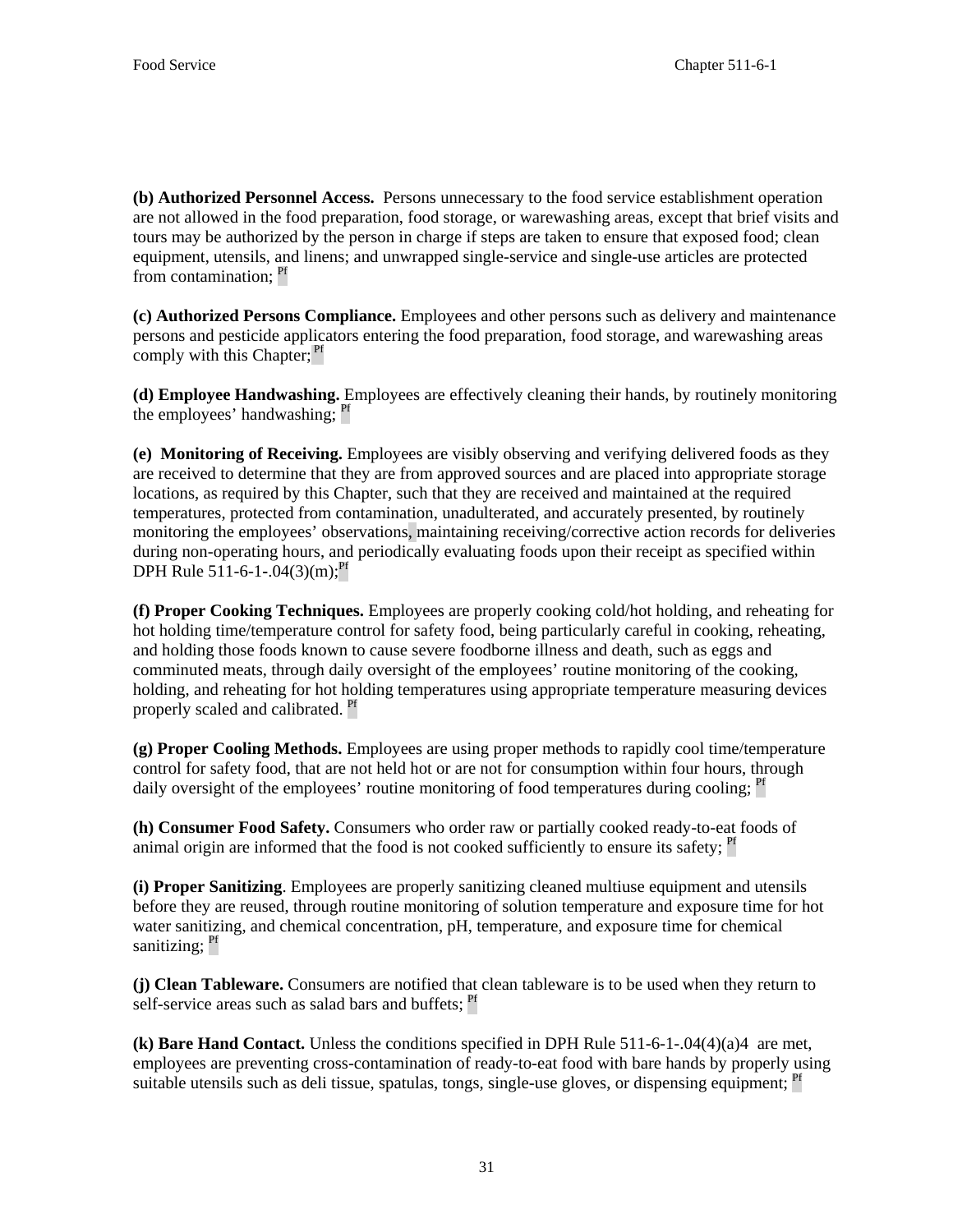**(l) Food Safety Training.** Employees are properly trained in food safety, including food allergy awareness, as it relates to their assigned duties; <sup>Pf</sup>

**(m) Reporting Responsibilities.** Food employees and conditional employees are informed in a verifiable manner of their responsibility to report in accordance with the Chapter, to the person in charge, information about their health and activities as they relate to diseases that are transmissible through food; **Pf** and

**(n) Imminent Health Hazard.** If an imminent health hazard exists because of an emergency such as a fire, flood, interruption of electrical or water service for two or more hours, sewage malfunction, misuse of poisonous or toxic materials, onset of an apparent foodborne illness outbreak, gross unsanitary occurrence or condition, or other circumstances that may endanger public health, then operations are immediately discontinued and the Health Authority is notified.<sup>P</sup> However, establishments may continue to operate under an emergency operation plan that has been approved by the Health Authority prior to the occurrence of such emergency events.<sup>1</sup>

**(o) Procedures and Plans.** Written procedures and plans, where specified by this Chapter and as developed by the food service establishment, are maintained and implemented as required.<sup>Pf</sup>

## **(3) Certified Food Safety Manager.**

**(a) Food Safety Manager Certification.** Food service establishments shall have in its employ a Certified Food Safety Manager (CFSM) as specified in paragraph (b) of this subsection to ensure food safety is being managed within the food service establishment during all hours of operation as specified within paragraph (d) of this subsection.  $Pf$ 

**(b) Certification Requirements/Exemptions.** At least one employee that has supervisory and management responsibility and the authority to direct and control food preparation and service shall be a certified food safety manager who has shown proficiency of required information through passing a test that is part of an accredited program that conforms to the national standards for organizations that certify individuals. Certified Food Safety Managers must be designated to one food service establishment only and maintain and renew certification in accordance with the requirements of the examination taken.

1. The following operations are not required to have a certified owner or manager:

(i) A mobile food service unit that does not process foods;

(ii) Food service establishments that serve non-time/temperature control for safety food that requires limited preparation, or those time/temperature control for safety foods which have been previously prepared in a permitted food service establishment; and

(iii) Temporary food service establishments in accordance with DPH Rule 511-6-1-.08(2)(a).

2. A food service establishment will have sixty days from the date of initial permit issuance, change of ownership permit issuance, or termination of employment of its CFSM to employ a new CFSM.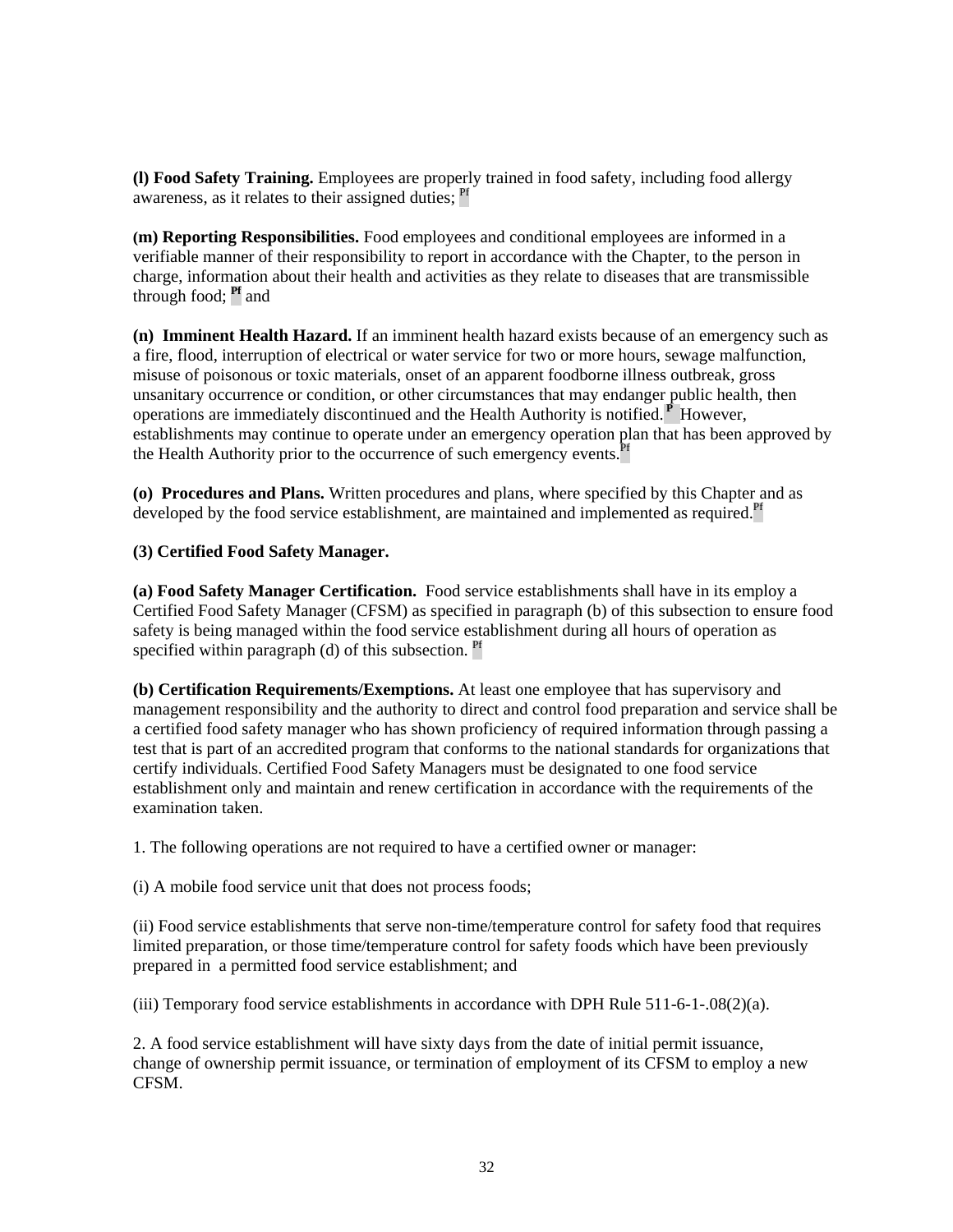3. A food service establishment that operates without a CFSM shall notify the Health Authority within thirty days of the date that the establishment ceases to employ a CFSM with the name and certification number of the former CFSM and measures being taken to designate a new CFSM. Measures shall include:

(i) Hiring a new CFSM;

(ii) Designating an existing employee who is enrolled in an approved CFSM training course; or

(iii) Hiring a new employee who is enrolled in an approved CFSM training course.

## **(c) Certification Documentation.**

1. The original CFSM certificate shall be posted in public view in each food service establishment. An additional copy shall be retained on file at the food service establishment at all times, and shall be made available for inspection by the Health Authority.

2. A CFSM certificate which has expired, been revoked or suspended shall not be posted in the food service establishment.

3. All licenses, certificates, diplomas, or other similar credentials issued or granted to an owner or operator who has successfully completed an approved or accredited food safety certification course and exam shall expire on the expiration date determined by the credentialing organization. Within ninety days of the expiration of the CFSM certificate, the CFSM shall enroll in an approved food safety training course, pass an approved exam and obtain a new certificate.

4. The certification is not transferable between persons.

## **(d) Certified Food Safety Manager Responsibility.**

1. The responsibility of the CFSM shall include the safety of food preparation and service by ensuring that all employees who handle, or have responsibility for handling, unpackaged foods of any kind, have sufficient knowledge of safe preparation and service of the food. The nature and extent of the knowledge that each employee is required to have may be tailored, as appropriate, to the employee's duties related to food safety issues.

### 2. The CFSM shall:

(i) Be the person-in-charge while on the premises of the food service establishment and shall designate someone else to be the person in charge when not on the premises;

(ii) Supervise and instruct food service employees in the techniques of sanitary food handling and proper maintenance of the facility;

(iii) Offer a training program for all food service employees to satisfy employee proficiency in their job responsibilities for food safety;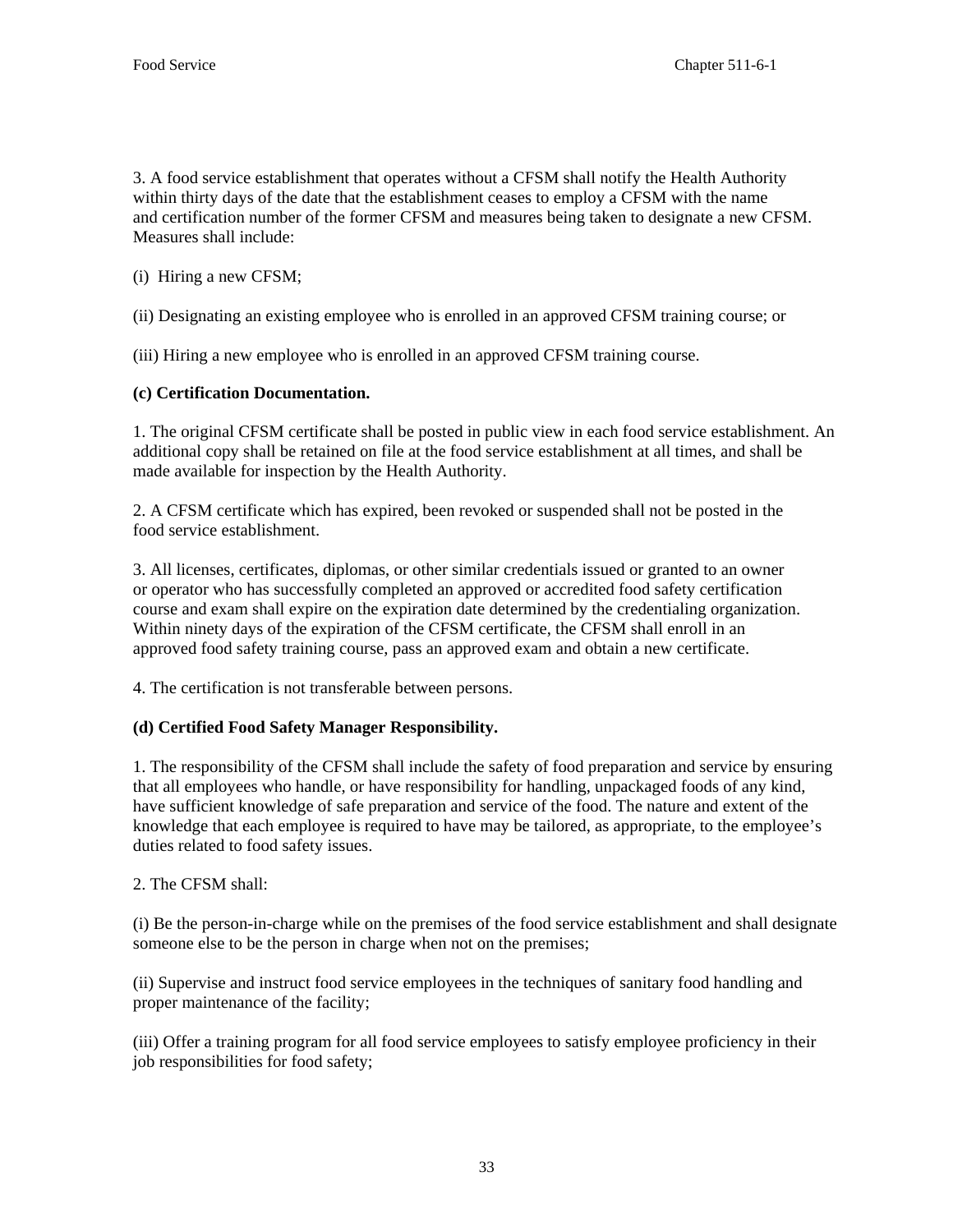(iv) Communicate with representatives of the Health Authority about the effectiveness of employee training programs; and

(v) Assess training needs of the food service employees and request formal training as needed.

### **(4) Employee Health.**

**(a) Requirement to Report Symptoms, Diagnosis and History of Exposure.** The permit holder shall require food employees and conditional employees to report to the CFSM and person in charge, information about their health and activities as they relate to diseases that are transmissible through food. A food employee or conditional employee shall report the information in a manner that allows the CFSM and person in charge to reduce the risk of foodborne disease transmission, including providing necessary additional information, such as the date of onset of symptoms and an illness, or of a diagnosis without symptoms, if the food employee or conditional employee:

- 1. Has any of the following symptoms:
- (i) Vomiting,  $P$
- (ii) Diarrhea, <sup>P</sup>
- (iii) Jaundice, P
- $(iv)$  Sore throat with fever,  $P$  or

(v) A lesion containing pus such as a boil or infected wound that is open or draining and is:

(I) On the hands or wrists, unless an impermeable cover such as a finger cot or stall protects the lesion and a single-use glove is worn over the impermeable cover,  $P$ 

(II) On exposed portions of the arms, unless the lesion is protected by an impermeable cover,  $P$  or

(III) On other parts of the body, unless the lesion is covered by a dry, durable, tight-fitting bandage;  $P$ 

- 2. Has an illness diagnosed by a health practitioner due to:
- (i) Norovirus, <sup>P</sup>
- (ii) Hepatitis A virus,  $P$
- (iii) *Shigella spp*., <sup>P</sup>
- (iv) Shiga toxin-producing *Escherichia coli*, <sup>P</sup>
- (v) typhoid fever (caused by *Salmonella Typhi)*;<sup>P</sup> or
- (vi) nontyphoidal *Salmonella*; <sup>P</sup>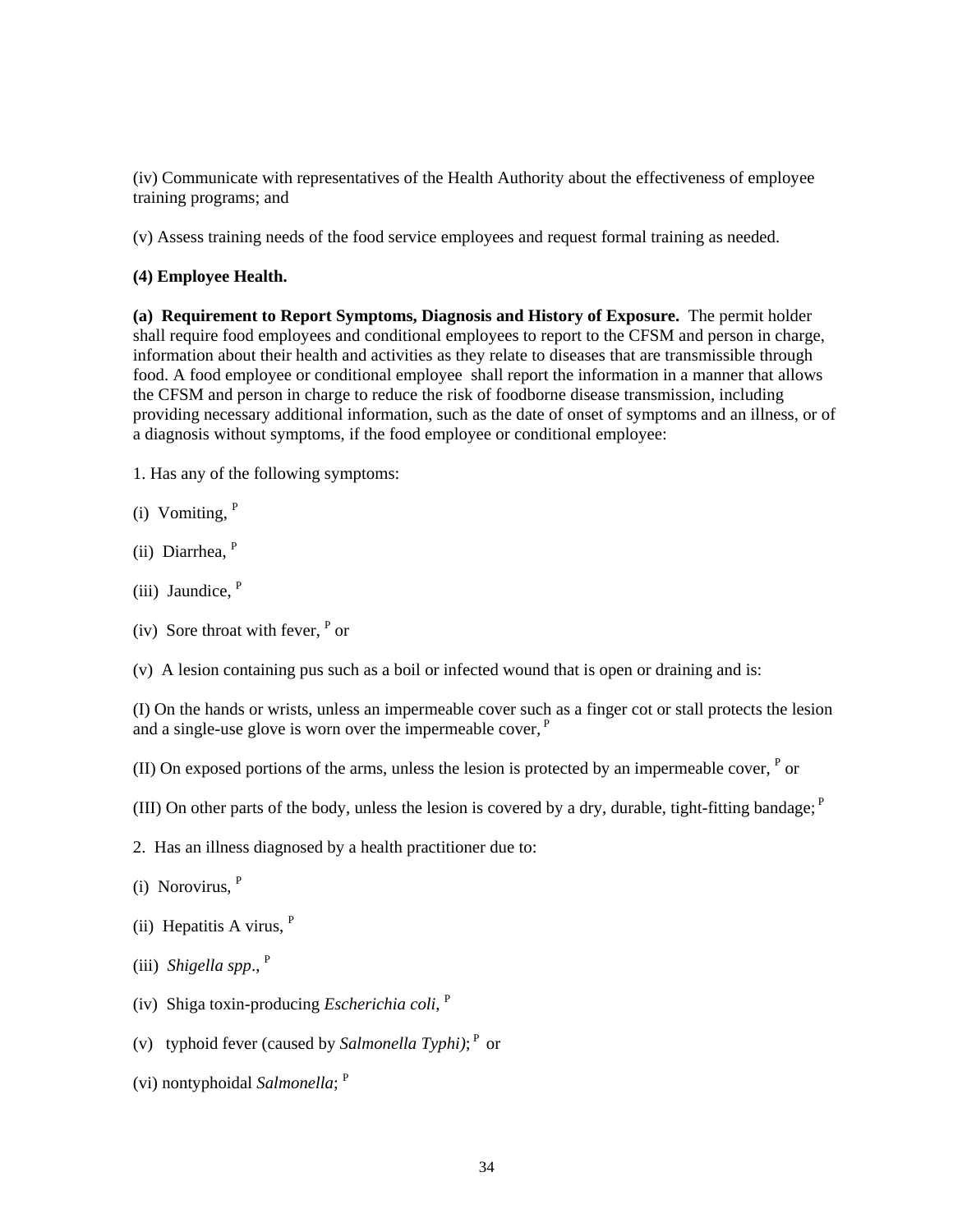3. Had typhoid fever (caused by *Salmonella Typhi)*, diagnosed by a health practitioner, within the past three months, without having received antibiotic therapy as determined by a health practitioner;  $P$ 

4. Had been exposed to, or is the suspected source of, a confirmed disease outbreak, because the food employee or conditional employee consumed or prepared food implicated in the outbreak, or consumed food at an event prepared by a person who is infected or ill with:

(i) Norovirus within the past 48 hours of the last exposure,  $P$ 

(ii) Shiga toxin-producing *Escherichia coli*, or *Shigella* spp. within the past three days of the last exposure.  $P$ 

(iii) typhoid fever (caused by *Salmonella Typhi)* within the past 14 days of the last exposure,  $P$  or

(iv) Hepatitis A virus within the past 30 days of the last exposure;  $P$  or

5. Has been exposed by attending or working in a setting where there is a confirmed disease outbreak, or living in the same household as, and has knowledge about, an individual who works or attends a setting where there is a confirmed disease outbreak, or living in the same household as, and has knowledge about, an individual diagnosed with an illness caused by:

(i) Norovirus within the past 48 hours of the last exposure,  $P$ 

(ii) Shiga toxin–producing *Escherichia coli*, or *Shigella* spp. within the past three days of the last exposure,  $P$ 

(iii) typhoid fever (caused by *Salmonella Typhi*) within the past 14 days of the last exposure,  $P$  or

(iv) Hepatitis A virus within the past 30 days of the last exposure. P

**(b) Responsibility of Person in Charge to Notify the Health Authority.** The CFSM or person in charge shall notify the Health Authority when a food employee is:

1. Jaundiced, <sup>Pf</sup> or

2. Diagnosed with an illness due to Norovirus, Hepatitis A virus, *Shigella* spp., Shiga toxin-producing Escherichia coli, or typhoid fever (caused by Salmonella Typhi).<sup>P</sup>

**(c) Person in Charge's Responsibility to Prohibit a Symptomatic Conditional Employee.** The person in charge shall ensure that a conditional employee:

1. Who exhibits or reports a symptom, or who reports a diagnosed illness as specified under subsection  $(4)(a)1 - 3$  of this Rule, is prohibited from becoming a food employee until the conditional employee meets the criteria for the specific symptoms or diagnosed illness as specified under subsection  $(4)$ (h) of this Rule; <sup>P</sup> and

2. Who will work as a food employee in a food service establishment that serves as a highly susceptible population and reports a history of exposure as specified under subsections (4)(a)4 and 5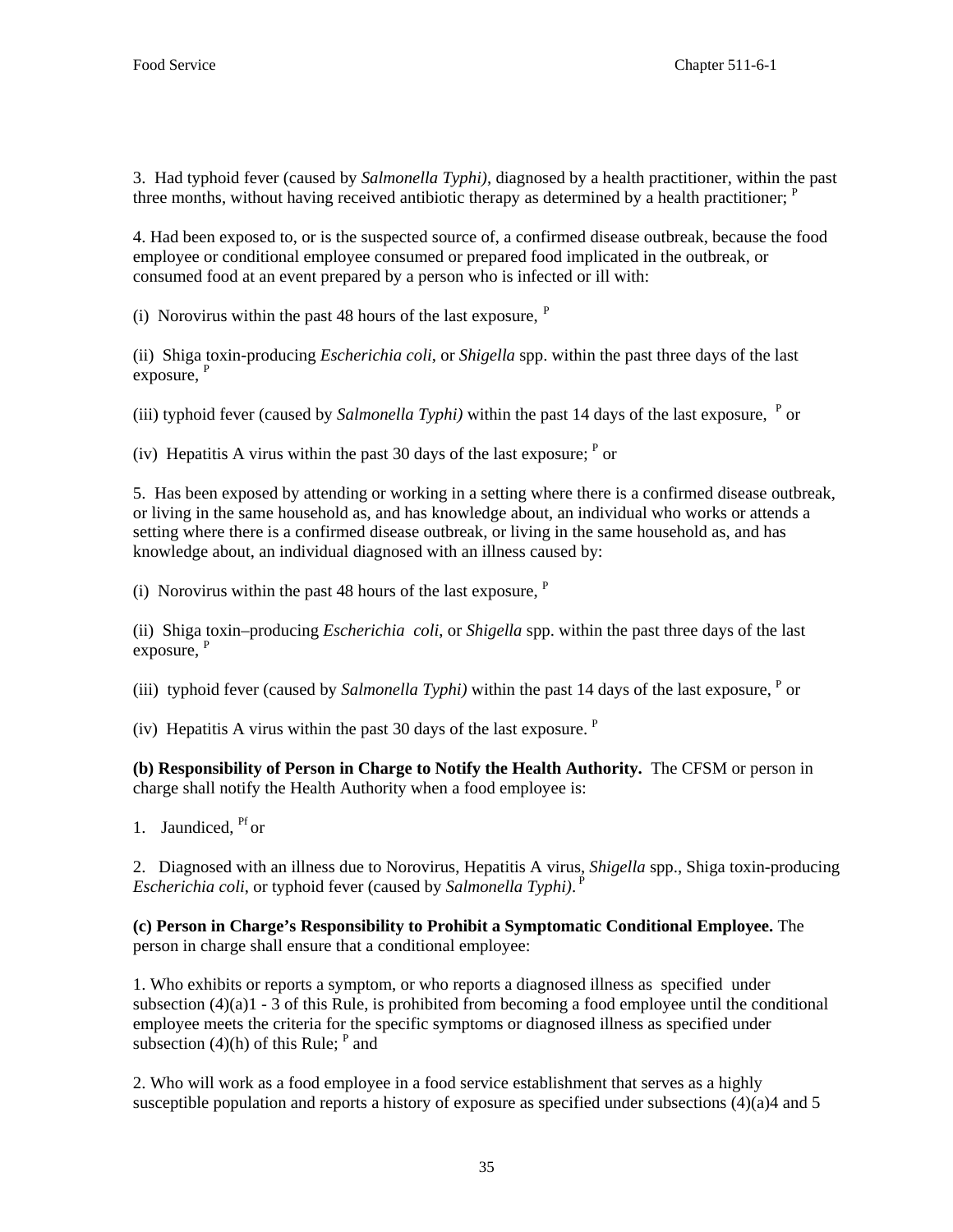of this Rule, is prohibited from becoming a food employee until the conditional employee meets the criteria as specified under subsection  $(4)(h)10$  of this Rule. <sup>P</sup>

**(d) Person In Charge's Responsibility to Exclude or Restrict a Symptomatic Employee.** The person in charge shall ensure that a food employee who exhibits or reports a symptom, or who reports a diagnosed illness or a history of exposure as specified under subsections (4)(a)1 through 5 of this Rule is excluded or restricted and in compliance with a removal, adjustment or retention of an exclusion or restriction.<sup>P</sup>

**(e) Responsibility of Food Employee and Conditional Employee to Report.** A food employee or conditional employee shall report to the person in charge the information as specified under subsection  $(4)(a)$  of this Rule. <sup>Pf</sup>

**(f) Responsibility of Food Employee to Comply.** A food employee shall comply with an exclusion or restriction and with a removal, adjustment or retention of an exclusion or restriction. <sup>P</sup>

**(g) Exclusions and Restrictions.** The person in charge shall exclude or restrict a food employee, from a food service establishment in accordance with the following:

1. Except when the symptom is from a noninfectious condition, exclude a food employee if the food employee is:

(i) Symptomatic with vomiting or diarrhea;  $P$  or

(ii) Symptomatic with vomiting or diarrhea and diagnosed with an infection from Norovirus, *Shigella* spp., nontyphoidal *Salmonella*, or Shiga toxin-producing *Escherichia coli*. <sup>P</sup>

2. Exclude a food employee who is:

(i) Jaundiced and the onset of jaundice occurred within the last seven calendar days, unless the food employee provides to the person in charge written medical documentation from a health practitioner specifying that the jaundice is not caused by hepatitis A virus or other fecal-orally transmitted  $interior<sup>P</sup>$ 

(ii) Diagnosed with an infection from hepatitis A virus within 14 calendar days from the onset of any illness symptoms, or within seven calendar days of the onset of jaundice;  $P$  or

(iii) Diagnosed with an infection from hepatitis A virus without developing symptoms.  $P$ 

3. Exclude a food employee who is diagnosed with typhoid fever (caused by *Salmonella Typhi)*, or reports a previous diagnosis of typhoid fever (caused by *Salmonella Typhi)* within the past three months, without having received antibiotic therapy. <sup>P</sup>

4. Exclude a food employee that works in a food service establishment serving a highly susceptible population who is:

(i) Diagnosed with an infection from Norovirus and is asymptomatic;  $<sup>P</sup>$ </sup>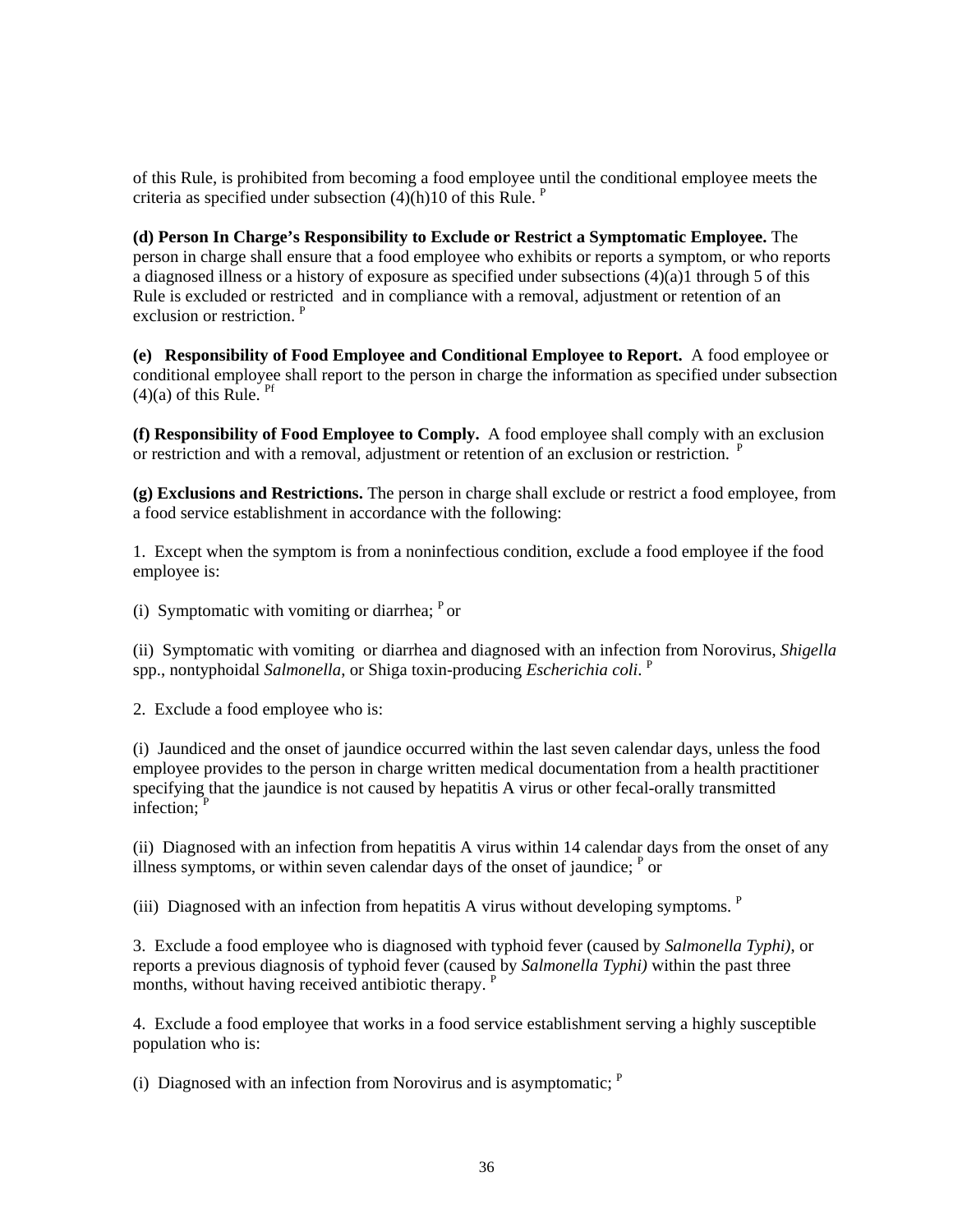(ii) Diagnosed with an infection from *Shigella* spp. and is asymptomatic; P

(iii) Diagnosed with an infection from Shiga toxin–producing *E. coli*, and is asymptomatic;  $P$  or

(iv) Ill with symptoms of acute onset of sore throat with fever.  $P$ 

5. Restrict a food employee that works in a food service establishment not serving a highly susceptible population who is:

(i) Diagnosed with an infection from Norovirus and is asymptomatic;  $P$ 

(ii) Diagnosed with an infection from *Shigella* spp. and is asymptomatic; P

(iii) Diagnosed with an infection from Shiga toxin-producing *E. coli*, and is asymptomatic;  $P$  or

(iv) Ill with symptoms of acute onset of sore throat with fever.  $P$ 

6. Restrict a food employee that is infected with a skin lesion containing pus such as a boil or infected wound that is open or draining and not properly covered. <sup>P</sup>

7. Restrict a food employee that is exposed to a foodborne pathogen as specified under subsections  $(4)(a)4$  or 5 of this Rule, if the food employee who works in a food service establishment serving a highly susceptible population.<sup>P</sup>

8. Restrict a food employee that is diagnosed with an infection from nontyphoidal *Salmonella* and is asymptomatic who works in a food service establishment serving a highly susceptible population or in a food service establishment not serving a highly susceptible population.

**(h) Removal, Adjustment, or Retention of Exclusions and Restrictions.** The person in charge may remove, adjust, or retain the exclusion or restriction of a food employee according to the following conditions:

1. Except when a food employee is diagnosed with an infection from hepatitis A virus or typhoid fever (caused by *Salmonella Typhi)*:

(i) Reinstate a food employee who was excluded for being symptomatic with vomiting or diarrhea if the food employee:

(I) Is asymptomatic for at least 24 hours;  $P$  or

(II) Provides to the person in charge written medical documentation from a health practitioner that states the symptom is from a noninfectious condition. <sup>P</sup>

(ii) If a food employee was diagnosed with an infection from Norovirus, and excluded for being symptomatic with vomiting or diarrhea: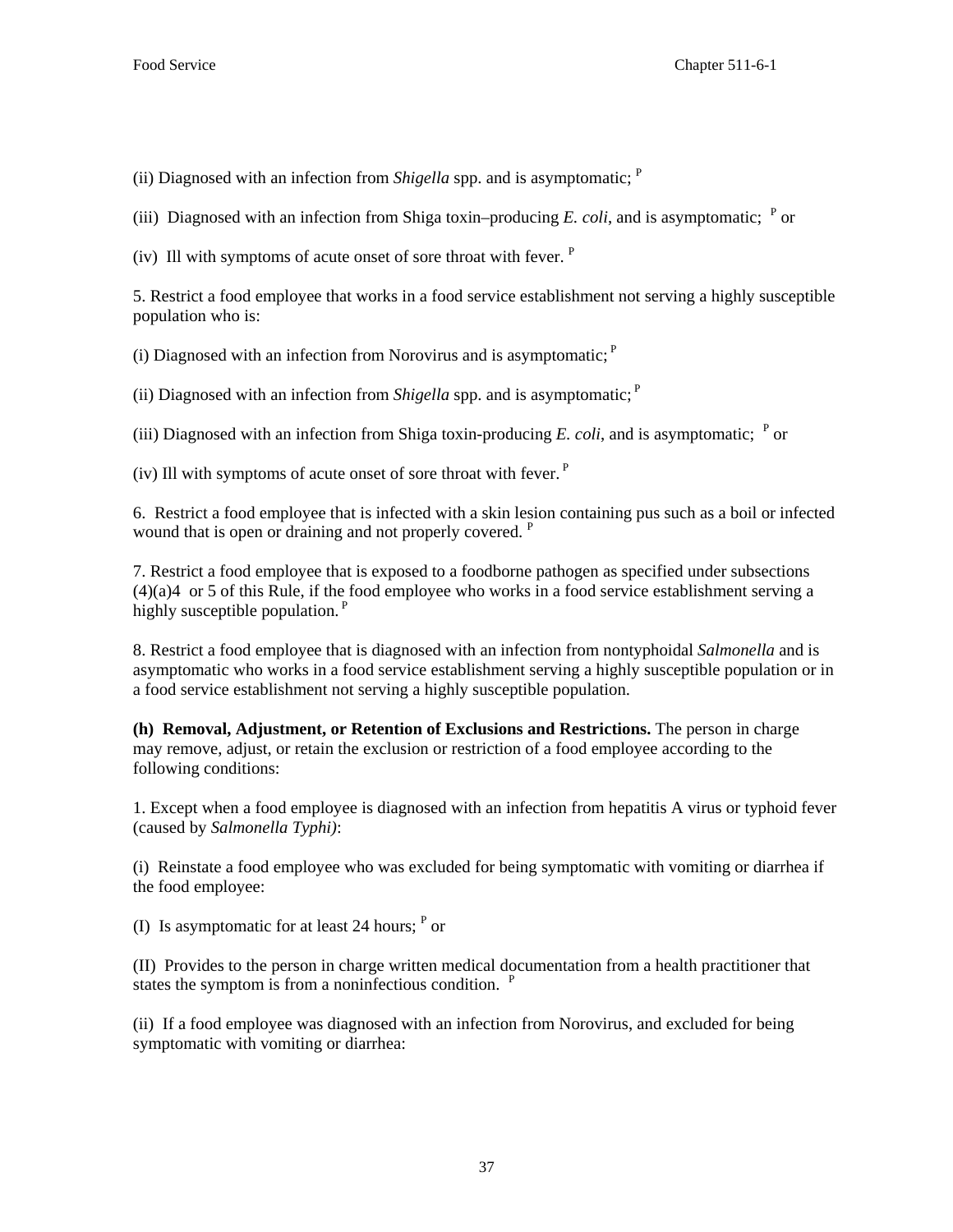(I) Restrict the food employee, who is asymptomatic for at least 24 hours and works in a food service establishment not serving a highly susceptible population, until the conditions for reinstatement as specified under paragraphs  $4(i)$  or (ii) of this subsection are met; <sup>P</sup> or

(II) Retain the exclusion for the food employee, who is asymptomatic for at least 24 hours and works in a food service establishment that serves a highly susceptible population, until the conditions for reinstatement as specified under paragraphs  $4(i)$  or (ii) of this subsection are met.<sup>P</sup>

(iii) If a food employee was diagnosed with an infection from Shigella, and excluded for being symptomatic with vomiting or diarrhea:

(I) Restrict the food employee who is asymptomatic for at least 24 hours and works in a food service establishment not serving a highly susceptible population, until the conditions for reinstatement as specified under paragraphs  $5(i)$  or (ii), of this subsection are met; <sup>P</sup> or

(II) Retain the exclusion for the food employee, who is asymptomatic for at least 24 hours and works in a food service establishment that serves a highly susceptible population, until the conditions for reinstatement as specified under paragraphs 5(i) or (ii), or 5(i) and 1(iii)(I) of this subsection are met.  $P$ 

(iv) If a food service employee was diagnosed with an infection from Shiga toxin-producing *Escherichia coli* and excluded for being symptomatic with vomiting or diarrhea:

(I) Restrict the food service employee, who is asymptomatic for at least 24 hours and works in a food service establishment not serving a high susceptible population, until the conditions for reinstatement as specified under paragraphs  $6(i)$  or (ii) of this section are met; <sup>P</sup> or

(II) Retain the exclusion for the food employee who is asymptomatic for at least 24 hours and works in a food service establishment that serves a highly susceptible population, until the conditions for reinstatement as specified under paragraphs  $(6)(i)$  or (ii) of this subsection are met.<sup>P</sup>

(v) If food employee was diagnosed with an infection from nontyphoidal *Salmonella* and excluded for being symptomatic with vomiting or diarrhea:

(I) Restrict the food employee who is asymptomatic for at least 30 days until conditions for reinstatement specified under paragraphs  $(7)(i)$  or (ii) of this subsection are met.<sup>P</sup>

(II) Retain the exclusion for the food employee who is symptomatic, until conditions for reinstatement under paragraphs  $(7)(i)$  or (ii) of this subsection are met. <sup>P</sup>

2. Reinstate a food employee who was excluded as specified under paragraph  $(4)(g)$  of this Rule if the person in charge obtains approval from the Health Authority and one of the following conditions is met:

(i) The food employee has been jaundiced for more than seven calendar days;  $P$ 

(ii) The anicteric food employee has been symptomatic with symptoms other than jaundice for more than 14 calendar days;  $\overrightarrow{P}$  or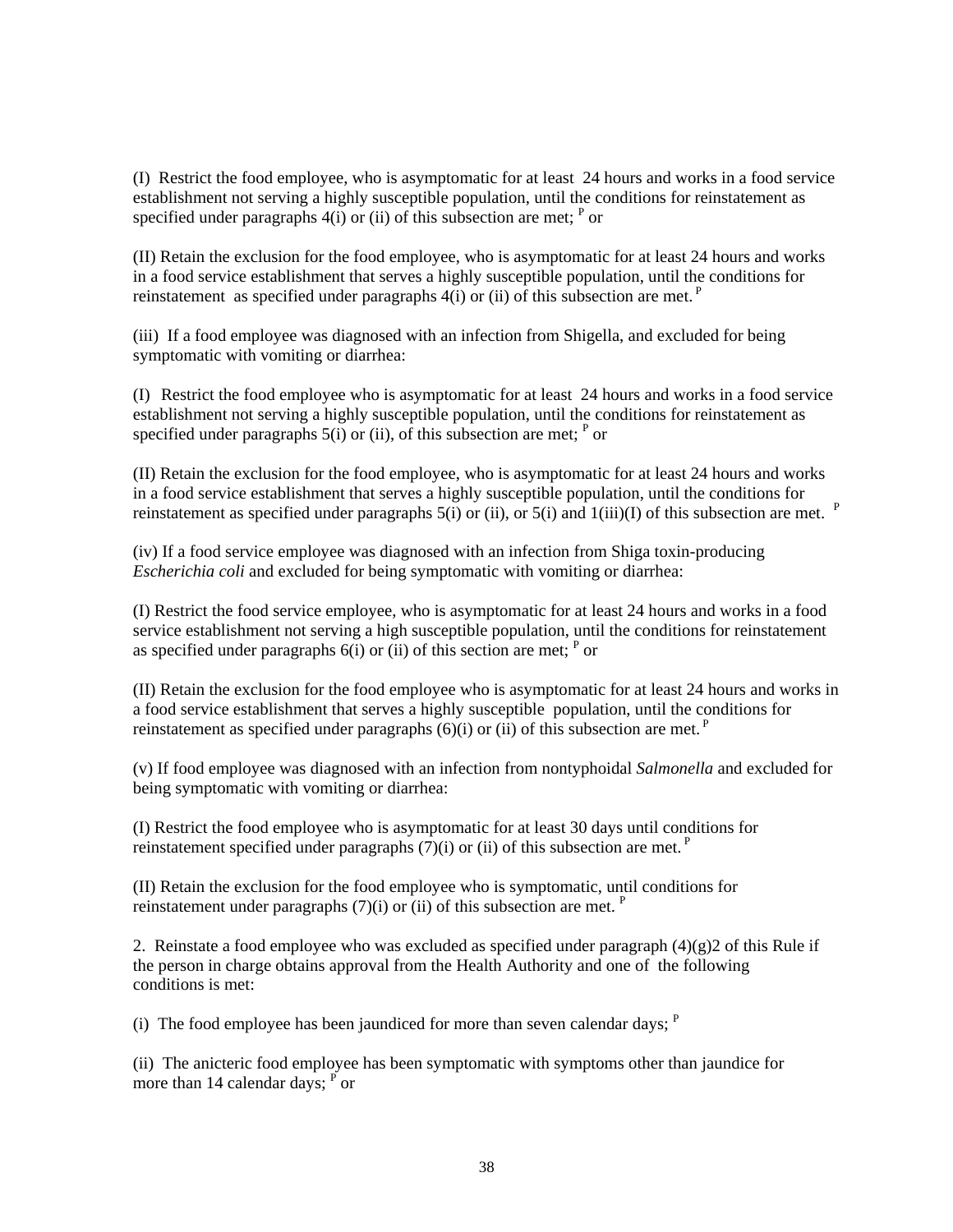(iii) The food employee provides to the person in charge written medical documentation from a health practitioner stating that the food employee is free of a hepatitis A virus infection. <sup>P</sup>

3. Reinstate a food employee who was excluded for a diagnosis of typhoid fever (caused by *Salmonella Typhi)*, or a previous infection of typhoid fever within the past 3 months without receiving antibiotic treatment if:

(i) The person in charge obtains approval from the Health Authority;  $P$  and

(ii) The food employee provides to the person in charge written medical documentation from a health practitioner that states the food employee is free from typhoid fever (caused by *Salmonella*  $Typhi$ ).  $P^T$ 

 4. Reinstate a food employee who was excluded for being symptomatic with Norovirus or asymptomatic with Norovirus and working in a food service establishment serving a highly susceptible population or who was restricted for being asymptomatic with Norovirus in a food service establishment not serving a highly susceptible population if the person in charge obtains approval from the Health Authority and one of the following conditions is met:

(i) The excluded or restricted food employee provides to the person in charge written medical documentation from a health practitioner stating that the food employee is free of a Norovirus infection; <sup>P</sup>

(ii) The food employee was excluded or restricted after symptoms of vomiting or diarrhea resolved, and more than  $\overline{48}$  hours have passed since the food employee became asymptomatic;  $\overline{P}$  or

(iii) The food employee was excluded or restricted and did not develop symptoms and more than 48 hours have passed since the food employee was diagnosed. <sup>P</sup>

5. Reinstate a food employee who was excluded for being symptomatic with *Shigella* or asymptomatic with *Shigella* and working in a food service establishment serving a highly susceptible population or who was restricted for being asymptomatic with *Shigella* in a food service establishment not serving a highly susceptible population if the person in charge obtains approval from the Health Authority and one of the following conditions is met:

(i) The excluded or restricted food employee provides to the person in charge written medical documentation from a health practitioner stating that the food employee is free of a *Shigella* spp. infection based on test results showing two consecutive negative stool specimen cultures that are taken:

(I) Not earlier than 48 hours after discontinuance of antibiotics,  $<sup>P</sup>$  and</sup>

(II) At least 24 hours apart:  $P$ 

(ii) The food employee was excluded or restricted after symptoms of vomiting or diarrhea resolved, and more than seven calendar days have passed since the food employee became asymptomatic;  $P$  or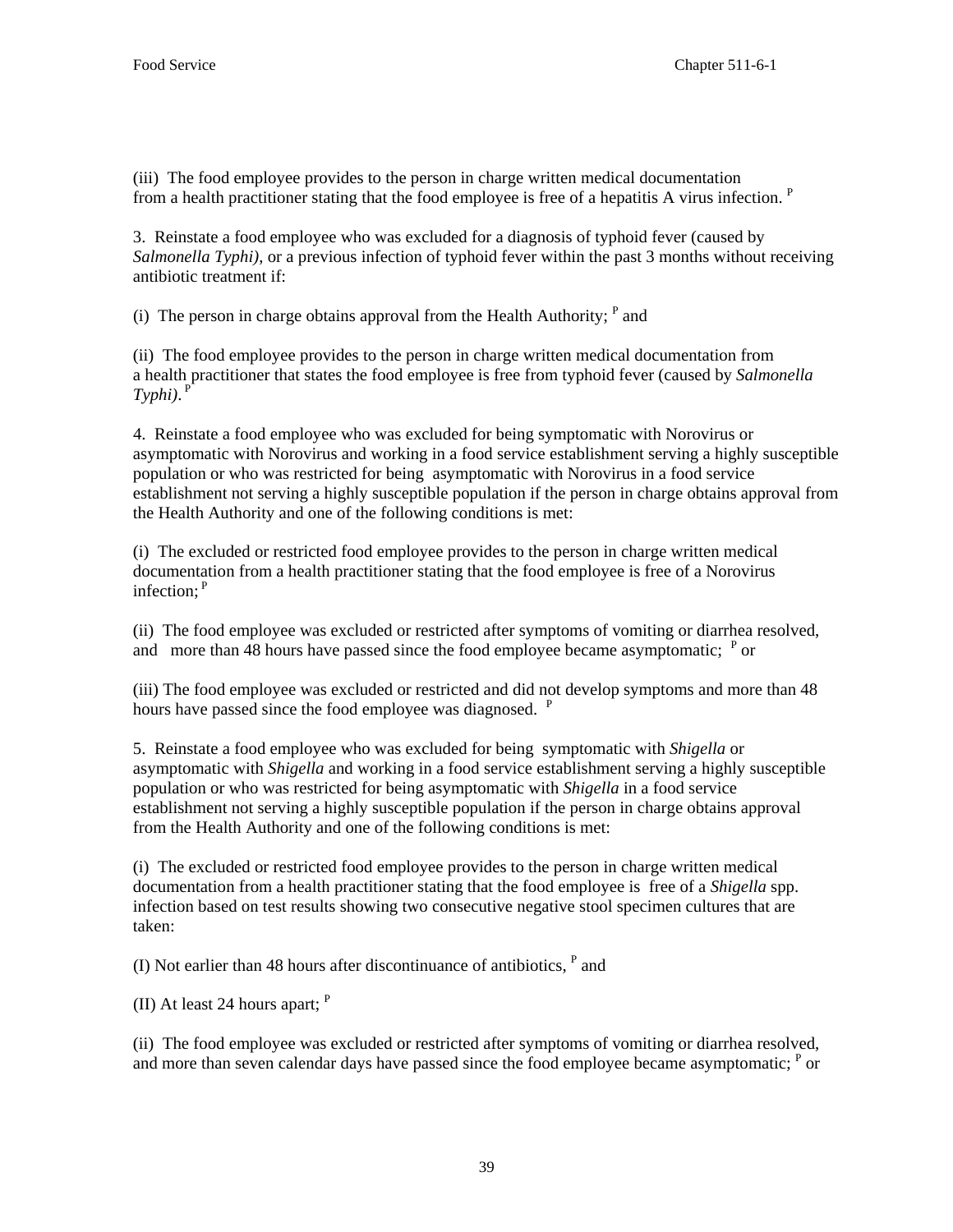(iii) The food employee was excluded or restricted and did not develop symptoms and more than seven calendar days have passed since the food employee was diagnosed.  $P$ 

6. Reinstate a food employee who was excluded for being symptomatic with Shiga toxin-producing Escherichia coli or asymptomatic with Shiga toxin-producing *Escherichia coli* and working in a food service establishment serving a highly susceptible population or who was restricted for being asymptomatic with Shiga toxin-producing *Escherichia coli* in a food service establishment not serving a highly susceptible population if the person in charge obtains approval from the Health Authority and one of the following conditions is met:

(i) The excluded or restricted food employee provides to the person in charge written medical documentation from a health practitioner stating that the food employee is free of an infection from Shiga toxin-producing *Escherichia coli* based on test results that show two consecutive negative stool specimen cultures that are taken:

(I) Not earlier than 48 hours after discontinuance of antibiotics;  $P$  and

(II) At least 24 hours apart;  $P$ 

(ii) The food employee was excluded or restricted after symptoms of vomiting or diarrhea resolved and more than seven calendar days have passed since the food employee became asymptomatic;  $<sup>P</sup>$  or</sup>

(iii) The food employee was excluded or restricted and did not develop symptoms and more than seven days have passed since the food employee was diagnosed. <sup>P</sup>

7. Reinstate a food employee who was excluded for being symptomatic with nontyphoidal *Salmonella*  or who was restricted for being asymptomatic with nontyphoidal *Salmonella* and working in a Highly Susceptible Population or a food service establishment not serving a Highly Susceptible Population if the Person in Charge obtains approval from the Health Authority and one of the following conditions is met:.

(i) The excluded or restricted food employee provides to the Person in Charge written medical documentation from a health practitioner stating that the food employee is free of a nontyphoidal *Salmonella* infection based on test results showing 2 consecutive negative stool specimen cultures that are taken;

(I) Not earlier than 48 hours after discontinuance of antibiotics,  $P$  and

(II) At least 24 hours apart;  $P$ 

(ii) The food employee was restricted after symptoms of vomiting or diarrhea resolved, and more than 30 days have passed since the food employee became asymptomatic:  $P$  or

(iii) The food employee was excluded or restricted and did not develop symptoms and more than 30 days have passed since the food employee was diagnosed.

8. Reinstate a food employee who was excluded or restricted for being ill with symptoms of acute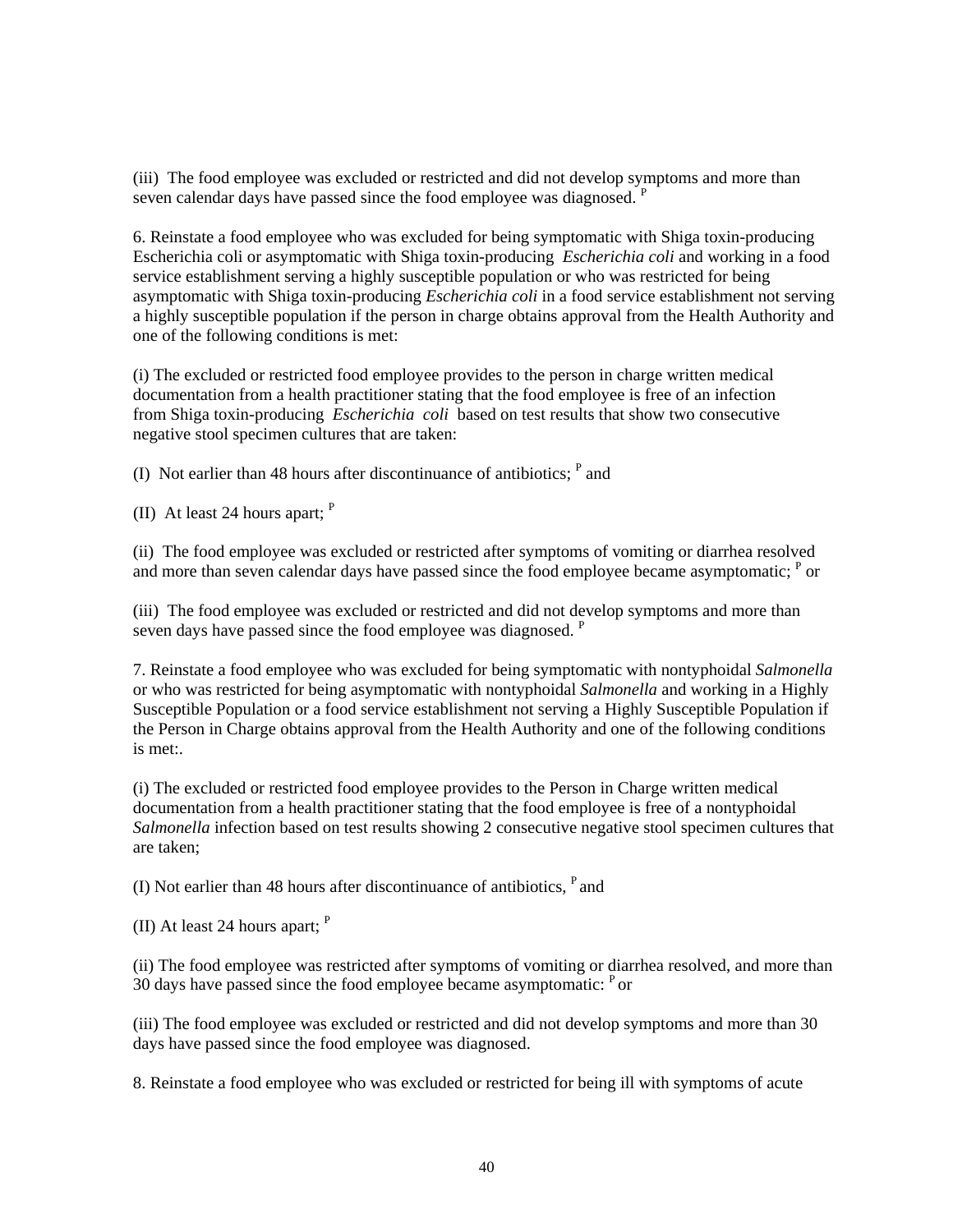onset of sore throat with fever if the food employee provides to the person in charge written medical documentation from a health practitioner stating that the food employee meets one of the following conditions:

(i) Has received antibiotic therapy for *Streptococcus pyogenes* infection for more than 24 hours; P

(ii) Has at least one negative throat specimen culture for *Streptococcus pyogenes* infection; P or

(iii) Is otherwise determined by a health practitioner to be free of a *Streptococcus pyogenes* infection. <sup>P</sup>

9. Reinstate a food employee who was restricted for a skin lesion containing pus such as a boil or infected wound that was open and draining if the skin, infected wound, cut, or pustular boil is properly covered with one of the following:

(i) An impermeable cover such as a finger cot or stall and a single-use glove over the impermeable cover if the infected wound or pustular boil is on the hand, finger, or wrist;  $<sup>P</sup>$ </sup>

(ii) An impermeable cover on the arm if the infected wound or pustular boil is on the arm;  $P$  or

(iii) A dry, durable, tight-fitting bandage if the infected wound or pustular boil is on another part of the body. <sup>P</sup>

10. Reinstate a food employee who was restricted in a food service establishment serving a highly susceptible population due to exposure to one of the following pathogens as specified under subsection (4)(a)4 or 5 of this Rule:

(i) Norovirus and one of the following conditions is met:

(I) More than 48 hours have passed since the last day the food employee was potentially exposed;  $P$  or

(II) More than 48 hours have passed since the food employee's household contact became symptomatic.<sup>P</sup>

(ii) *Shigella spp*. or Shiga toxin-producing *Escherichia coli* and one of the following conditions is met:

(I) More than three calendar days have passed since the last day the food employee was potentially exposed;  $P$  or

(II) More than three calendar days have passed since the food employee's household contact became asymptomatic.<sup>P</sup>

(iii) typhoid fever (caused by *Salmonella Typhi*) and one of the following conditions is met:

(I) More than 14 calendar days have passed since the last day the food employee was potentially exposed; <sup>P</sup> or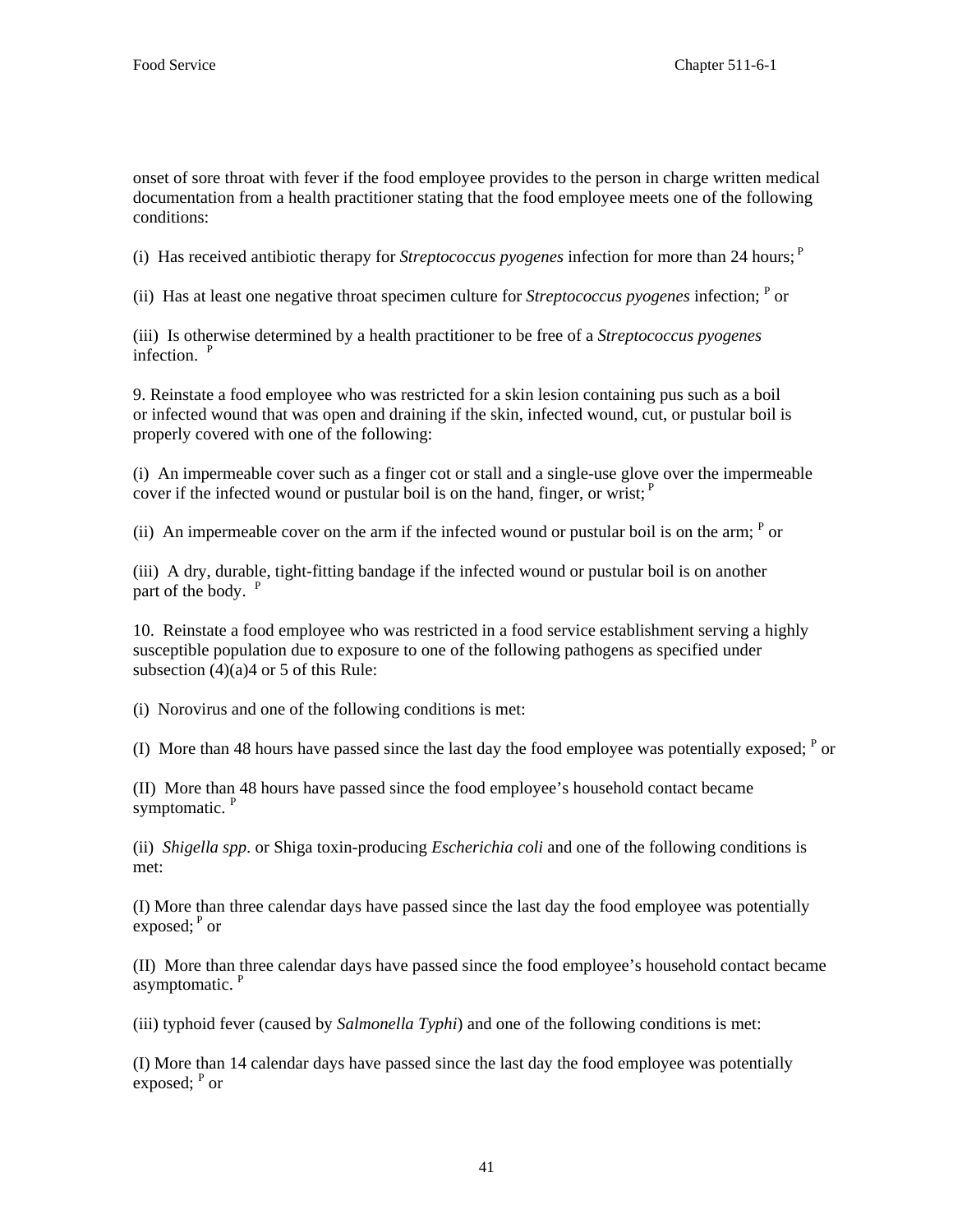(II) More than 14 calendar days have passed since the food employee's household contact became asymptomatic. <sup>P</sup>

(iv) Hepatitis A virus and one of the following conditions is met:

(I) The food employee is immune to hepatitis A virus infection because of a prior illness from hepatitis A;

(II) The food employee is immune to hepatitis A virus infection because of vaccination against hepatitis  $A$ :  $P$ 

(III) The food employee is immune to hepatitis A virus infection because of IgG administration; P

(IV) More than 30 calendar days have passed since the last day the food employee was potentially exposed; $P$ 

(V) More than 30 calendar days have passed since the food employee's household contact became jaundiced; <sup>P</sup> or

(IV) The food employee does not use an alternative procedure that allows bare hand contact with ready-to-eat food through a variance until at least 30 days after the potential exposure, and the food employee receives additional training about:

I. Hepatitis A symptoms and preventing the transmission of infection,  $P$ 

II. Proper handwashing procedures, <sup>P</sup> and

IIII. Protecting ready-to-eat food from contamination introduced by bare hand contact.<sup>P</sup>

#### **(5) Personal Cleanliness:**

**(a) Clean Condition.** Food employees shall keep their hands and exposed portions of their arms clean.<sup>P</sup>

#### **(b) Cleaning Procedure.**

1. Except as specified in paragraph 4 of this subsection, food employees shall clean their hands and exposed portions of their arms, including surrogate prosthetic devices for hands or arms, for at least 20 seconds, using a cleaning compound in a handwashing sink that is properly equipped. <sup>P</sup>

2. Food employees shall use the following cleaning procedure in the order stated to clean their hands and exposed portions of their arms, including surrogate prosthetic devices for hands and arms:

(i) Rinse under clean, running warm water;  $P$ 

(ii) Apply an amount of cleaning compound recommended by the cleaning compound manufacturer;  $P$ 

(iii) Rub together vigorously for at least 10 to 15 seconds while: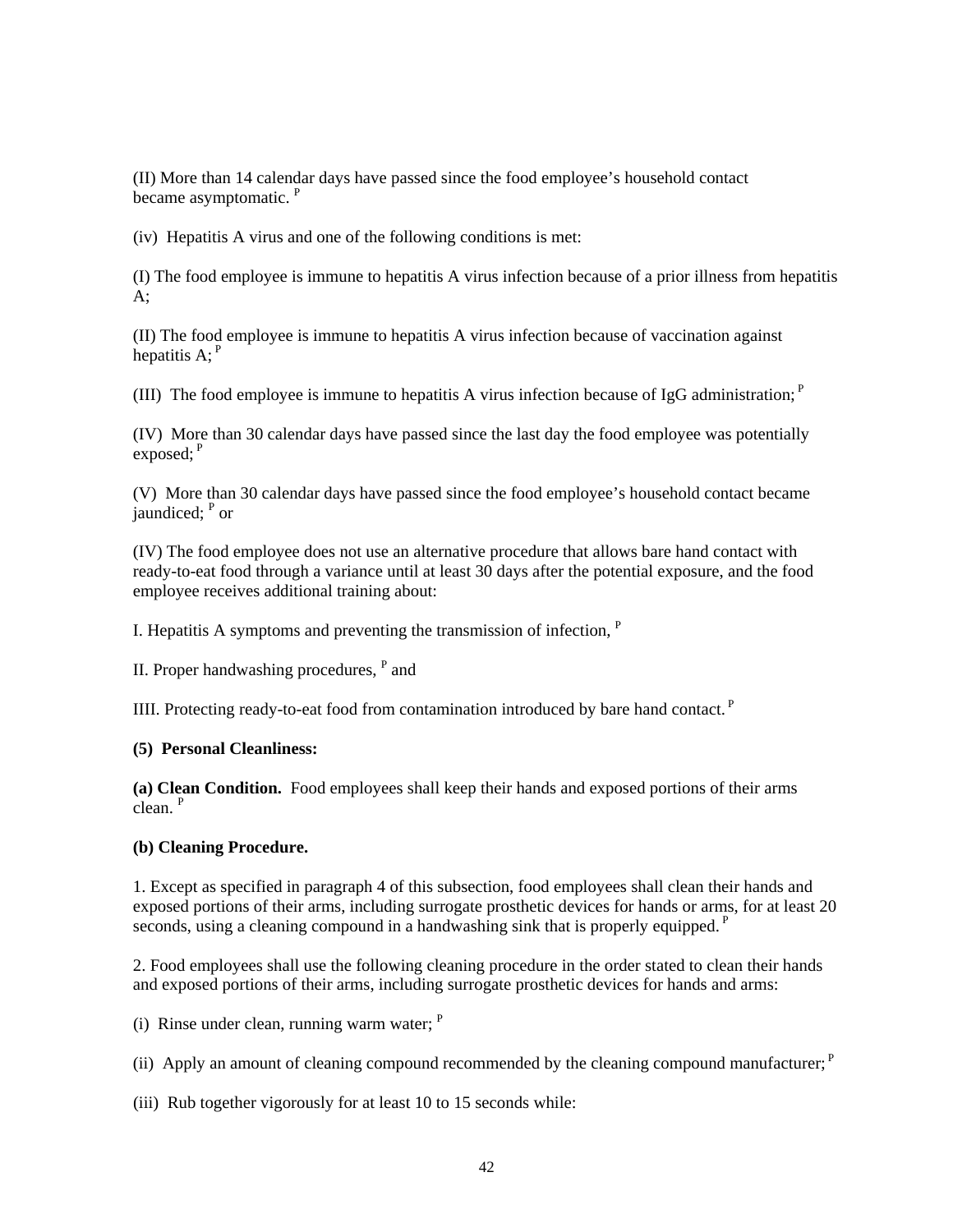(I) Paying particular attention to removing soil from underneath the fingernails during the cleaning procedure, $P$  and

(II) Creating friction on the surfaces of the hands and arms or surrogate prosthetic devices for hands and arms, finger tips, and areas between the fingers; <sup>P</sup>

(iv) Thoroughly rinse under clean, running warm water;  $<sup>P</sup>$  and</sup>

(v) Immediately follow the cleaning procedure with thorough drying using disposable paper towels, a continuous towel system, or a heated-air hand drying device. P

3. To avoid recontaminating their hands or surrogate prosthetic devices, food employees may use disposable paper towels or similar clean barriers when touching surfaces such as manually operated faucet handles on a handwashing sink or the handle of a restroom door.

4. If approved and capable of removing the types of soils encountered in the food operations involved, an automatic handwashing facility may be used by food employees to clean their hands or surrogate prosthetic devices.

### **(c) When to Wash.**

1. Food employees shall clean their hands and exposed portions of their arms immediately before engaging in food preparation including working with exposed food, clean equipment and utensils, and unwrapped single-service and single-use articles  $P$  and:

(i) After touching bare human body parts other than clean hands and clean, exposed arms;  $P$ 

(ii) After using the toilet room;  $P$ 

(iii) After caring for or handling service animals or aquatic animals;  $<sup>P</sup>$ </sup>

(iv) After coughing, sneezing, using a handkerchief or disposable tissue, using tobacco, eating, or drinking, except for drinking from a closed beverage container and the container is handled to prevent contamination of the hands; **<sup>P</sup>**

(v) After handling soiled equipment or utensils; **<sup>P</sup>**

(vi) During food preparation, as often as necessary to remove soil and contamination and to prevent cross contamination when changing tasks; **<sup>P</sup>**

(vii) When switching between working with raw food and working with ready-to-eat food; **<sup>P</sup>**

(viii) Before donning gloves to initiate a task that involves working with food; **<sup>P</sup>** and

(ix) After engaging in other activities that contaminate the hands.  $P$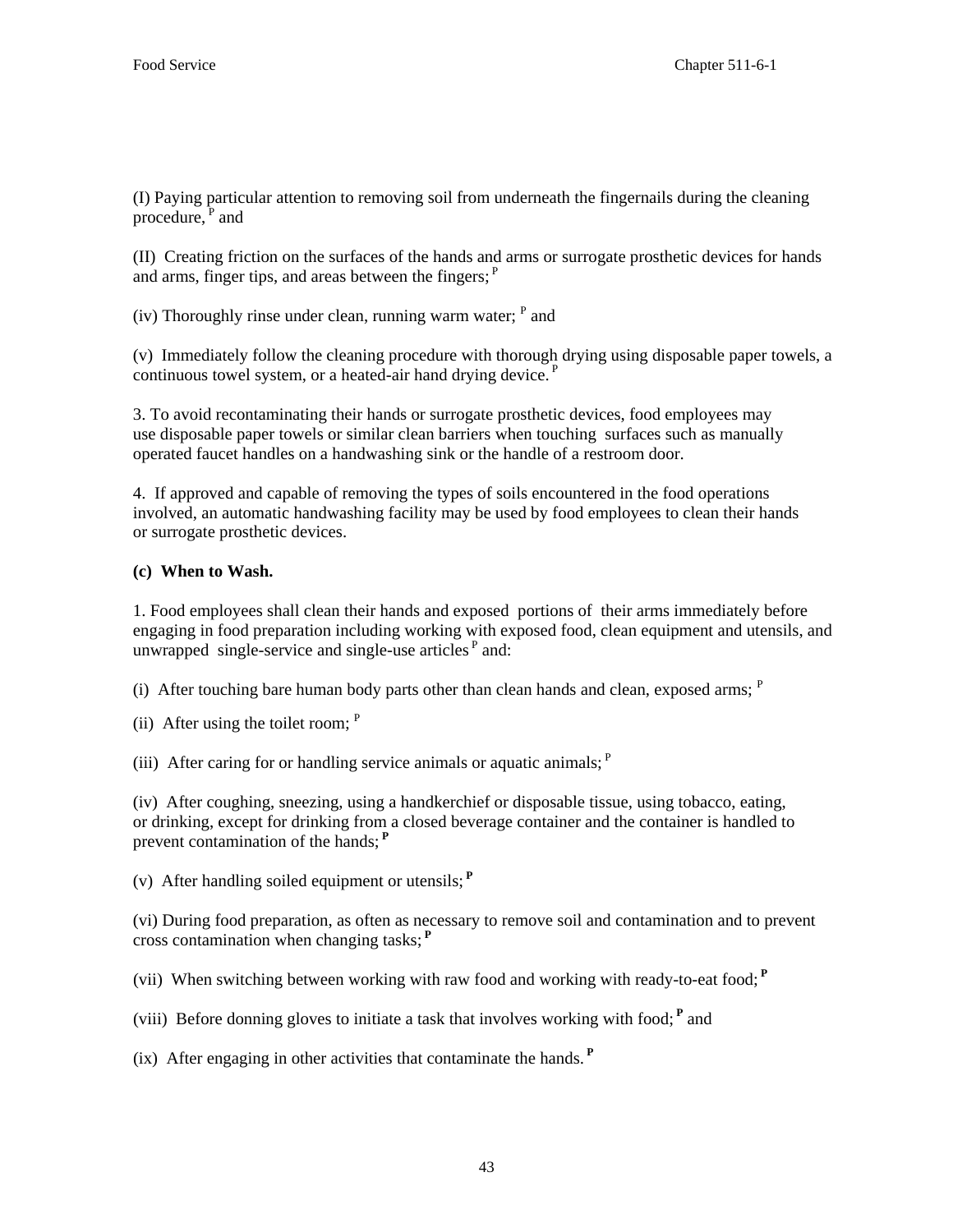2. All employees shall wash hands before leaving the restroom. All food employees leaving the restroom shall wash their hands again upon re-entering the food preparation area. **<sup>P</sup>**

**(d) Where to Wash.** Food employees shall clean their hands in a handwashing sink or approved automatic handwashing facility and may not clean their hands in a sink used for food preparation or warewashing, or in a service sink or curbed cleaning facility used for the disposal of mop water and similar liquid waste. **Pf** 

### **(e) Hand Antiseptics.**

1. A hand antiseptic used as a topical application, a hand antiseptic solution used as a hand dip, or a hand antiseptic soap shall:

(i) Comply with one of the following:

(I) Be an approved drug that is listed in the FDA publication, "Approved Drug Products with Therapeutic Equivalence Evaluations" as an approved drug based on safety and effectiveness, **Pf** or

(II) Have active antimicrobial ingredients that are listed in the FDA monograph for OTC Health-Care Antiseptic Drug Products as an antiseptic handwash, **Pf** and

(ii) Consist only of components which the intended use of each complies with one of the following:

(I) A threshold of regulation exemption as specified in 21 CFR 170.39 - Threshold of regulation for substances used in food-contact articles, **Pf** or

(II) 21 CFR 178 - Indirect Food Additives: Adjuvants, Production Aids, and Sanitizers as regulated for use as a food additive with conditions of safe use, **Pf** or

(III) A determination of generally recognized as safe (GRAS). Partial listings of substances with food uses that are GRAS may be found in 21 CFR 182 – Substances Generally Recognized as Safe, 21 CFR 184 - Direct Food Substances Affirmed as Generally Recognized as Safe, or 21 CFR 186 – Indirect Food Substances Affirmed as Generally Recognized as Safe for use in contact with food; and in FDA's Inventory of GRAS Notices, **Pf** or

(IV) A prior sanction listed under 21 CFR 181 – Prior Sanctioned Food Ingredients, **Pf** or

(V) A Food Contact Notification that is effective, **Pf** and

(iii) Be applied only to hands that are clean. **Pf**

2. If a hand antiseptic or a hand antiseptic solution used as a hand dip does not meet the criteria specified under paragraph 1(ii) of this subsection, use shall be:

(i) Followed by thorough hand rinsing in clean water before hand contact with food or by the use of gloves; **Pf** or

(ii) Limited to situations that involve no direct contact with food by the bare hands. **Pf**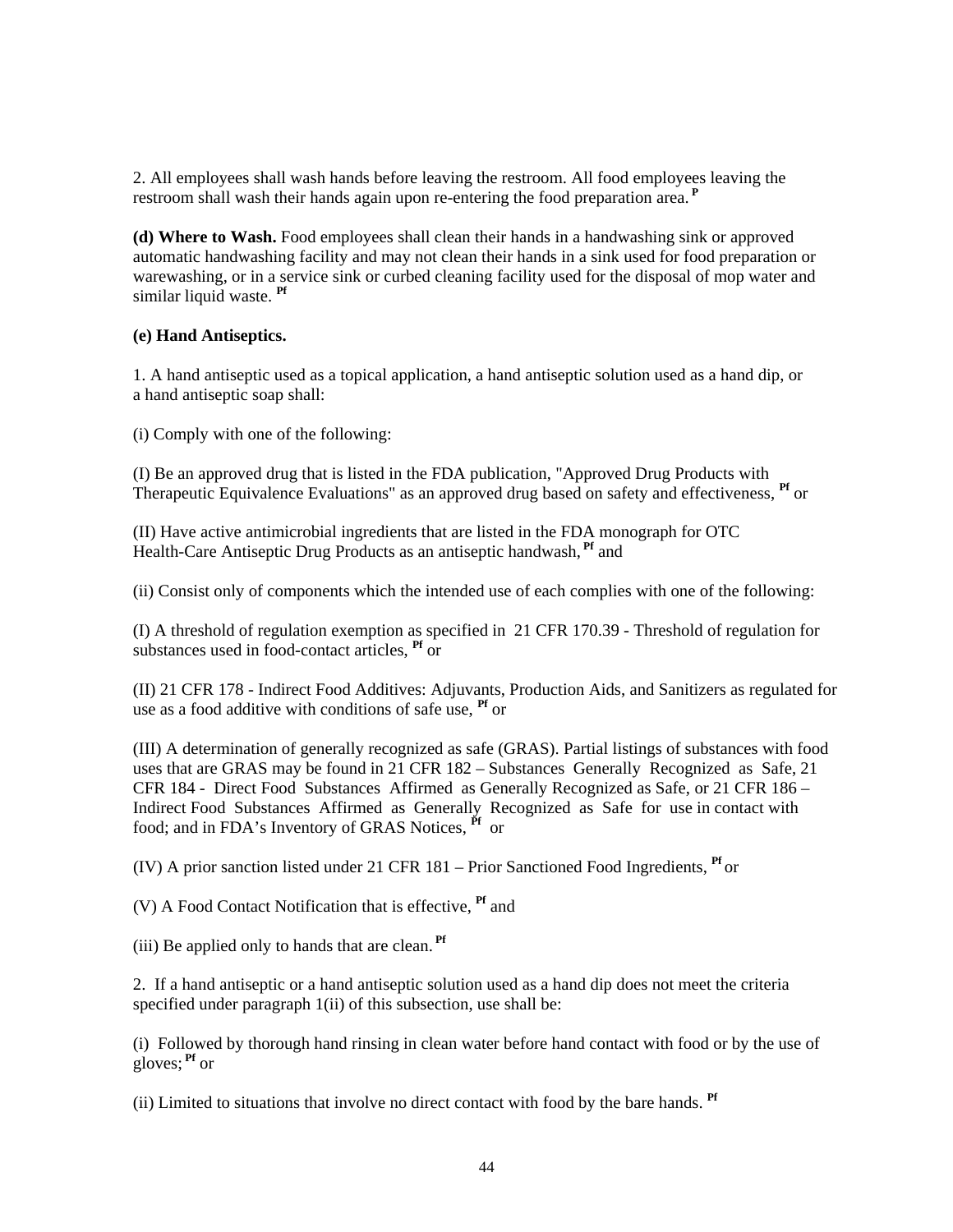3. A hand antiseptic solution used as a hand dip shall be maintained clean and at a strength equivalent to at least 100 mg/L chlorine. **Pf**

**(f) Fingernails.** Employees shall keep their fingernails clean and trimmed to no longer than the tips of the fingers. **Pf** Unless wearing gloves in good repair, a food employee may not wear fingernail polish or artificial fingernails when working with exposed food. **Pf**

**(g) Jewelry.** Except for a plain ring such as a wedding band food employees may not wear jewelry including medical information jewelry on their arms and hands while preparing food.

**(h) Clothing.** The outer layer of clothing of all employees shall be clean. Food employees shall wear clean outer clothing to prevent contamination of food, equipment, utensils, linen, and single-service and single-use articles.

### **(i) Hair Restraints.**

1. Employees preparing or handling food shall use effective and clean, disposable or easily cleanable nets or other hair restraints approved by the Health Authority, worn properly to restrain loose hair including beards and mustaches longer than one half inch*.* 

2. This does not apply to employees such as counter staff who only serve beverages and wrapped or packaged foods, hostesses, and wait staff if they present a minimal risk of contaminating exposed food, clean utensils and linens and unwrapped single-service and single-use articles.

### **(j) Hygienic Practices**.

1. Employees shall not use tobacco in any form, or electronic devices that simulate tobacco smoking, while engaged in food preparation or service, nor while in areas used for equipment or utensil washing and storage, food preparation or food storage. Employees shall only use tobacco products or electronic devices that simulate tobacco smoking in approved designated areas.

2. Employees shall consume food only in approved designated areas separate from food preparation and serving areas, equipment or utensil areas and food storage areas. However, drinking from a single service beverage cup with a secure lid and straw that is handled to prevent contamination of the employee's hands, the container, exposed food, clean equipment, utensils and linens, unwrapped single-service and single-use articles will be allowed.

3. Employees shall handle soiled tableware in a way that minimizes contamination of their hands.

4. Employees shall maintain a high degree of personal cleanliness and shall use good hygienic practices during all working periods in the food service establishment.

5. Food employees experiencing persistent sneezing, coughing, or runny nose that cause discharges from the eyes, nose, or mouth may not work with exposed food; clean equipment; utensils, and linens; or unwrapped single-service articles.

6. Food employees may not care for or handle animals that may be present such as patrol dogs,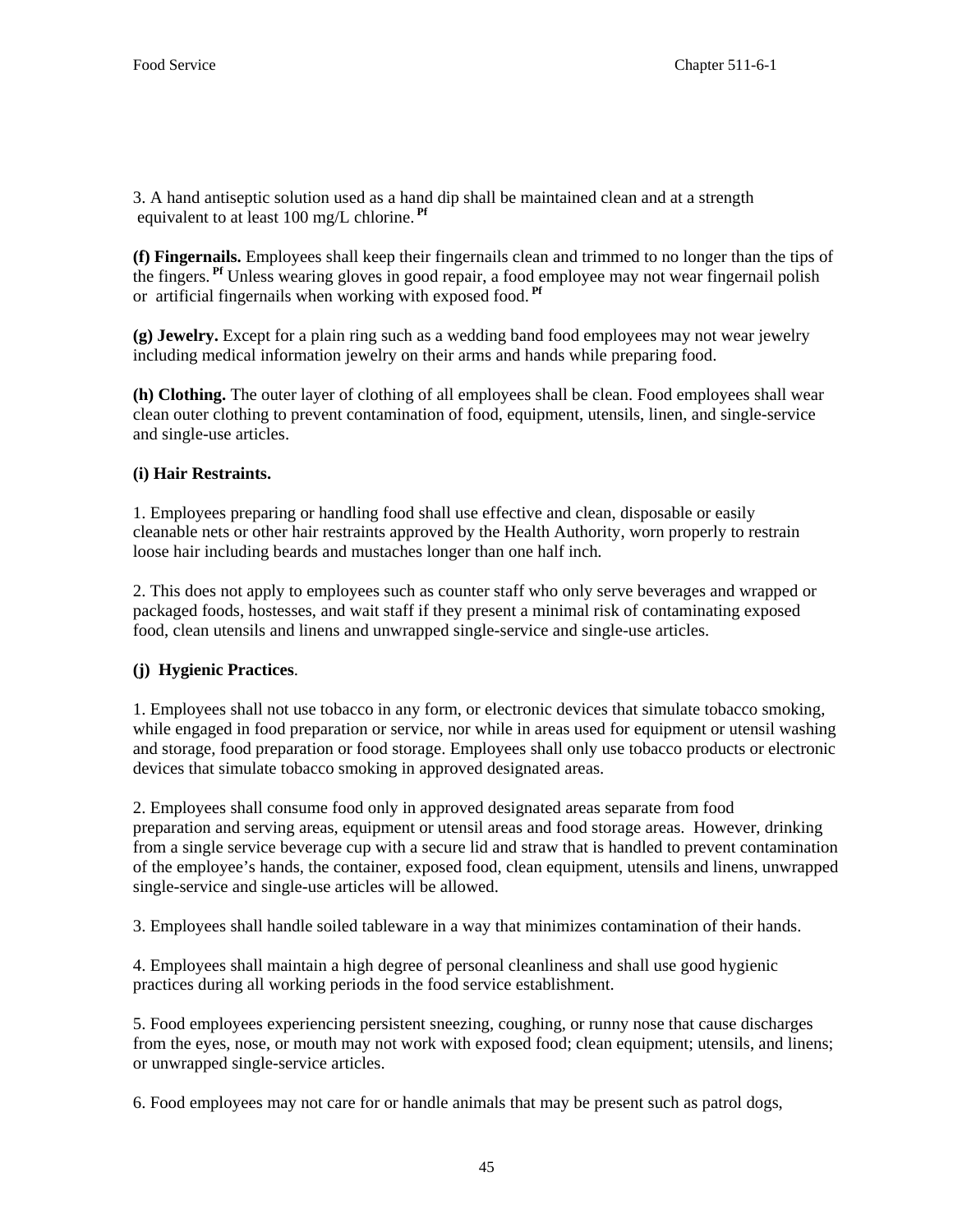service animals, or pets that are allowed as specified in DPH Rule 511-6-1-.07(5)(o)2(ii) through (vi). **Pf** Food employees with service animals may handle or care for their service animal and food employees may handle or care for fish in aquariums or molluscan shellfish or crustacean in display tanks if they wash their hands as specified in this Rule.

**(6) Responding To Contamination Events.** A food establishment shall have procedures for employees to follow when responding to vomiting or diarrheal events that involve the discharge of vomitus or fecal matter onto surfaces in the food service establishment. The procedures shall address the specific actions employees must take to minimize the spread of contamination and the exposure of employees, consumers, food, and surfaces to vomitus or fecal matter.<sup>Pf</sup>

Authority O.C.G.A. 26-2-373, 31-2A-6. Administrative History. Original Rule entitled "Permits Required" was filed and effective on July 19, 1965 as 270-5-6-.03. Amended: Rule repealed and a new Rule entitled "Food Supplies" adopted. Filed January 24, 1967; effective February 12, 1967. Amended: Rule renumbered as 290-5-14-.03. Filed June 10, 1980; effective June 30, 1980. Amended: Rule repealed and a new Rule entitled "Food Care" adopted. Filed July 10, 1986; effective July 30, 1986. Amended: Rule repealed and a new Rule of the same title adopted. Filed July 11, 1995; effective July 31, 1995. Amended: Rule repealed and a new rule entitled "Management and Personnel" adopted. Filed Jan. 26, 2006; effective Feb. 15, 2006. Amended: Rule repealed and a new rule of same title adopted. Filed Jan. 24, 2007; effective Feb. 13, 2007. Amended. Rule repealed and a new rule of same title adopted. Filed August 23, 2007; effective Sept.12, 2007.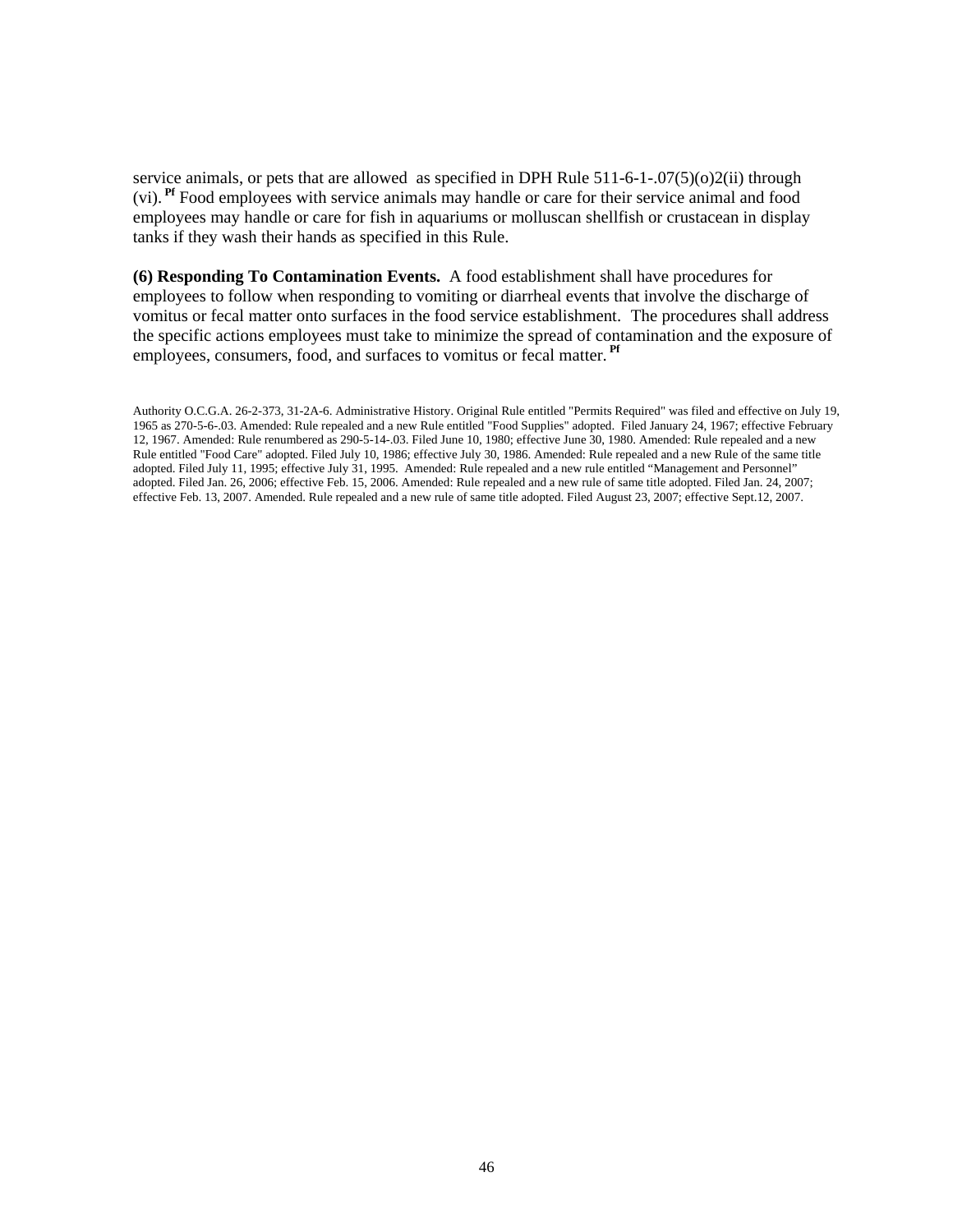# **511-6-1-.04 Food**

**(1) Condition.** Food shall be safe, unadulterated, and honestly presented. P

**(2) Source.**

**(a) Compliance with Food Law.**

1. Food shall be obtained from sources that comply with law. **<sup>P</sup>**

2. Food prepared in a private home or received from a consumer may not be used or offered for human consumption in a food service establishment. **<sup>P</sup>**

3. Packaged food shall be labeled as specified in law, including 21 CFR 101 Food Labeling, 9 CFR 317 Labeling, Marking Devices, and Containers, and 9 CFR 381 Subpart N Labeling and Containers, and as specified under subsections  $(3)(g)$  and  $(3)(h)$  of this Rule. <sup>Pf</sup>

4. Fish, other than molluscan shellfish, that are intended for consumption in their raw or undercooked form may be offered for sale or service in a food service establishment not serving a highly susceptible population if they are obtained from a supplier that freezes the fish to destroy parasites or frozen on the premises and records are retained.

5. Whole - muscle, intact beef steaks that are intended for consumption in an undercooked form without a consumer advisory shall be:

(i) Obtained from a food processing plant that, upon request by the purchaser, packages the steaks and labels them, to indicate that the steaks meet the definition of whole- muscle, intact beef, **Pf** or

(ii) Deemed acceptable by the Health Authority based on other evidence, such as written buyer specifications or invoices, that indicates that the steaks meet the definition of whole-muscle, intact beef, **Pf** and

(iii) If individually cut in a food service establishment:

(I) Cut from whole-muscle intact beef that is labeled by a food processing plant as specified in paragraph 5(i) of this subsection or identified as specified in paragraph 5(ii) of this subsection, <sup>Pf</sup>

(II) Prepared so they remain intact, **Pf** and

(III) If packaged for undercooking in a food service establishment, labeled as specified in paragraph 5(i) of this subsection or identified as specified in paragraph 5(ii) of this subsection. **Pf**

6. Meat and poultry that is not a ready-to-eat food, and is in a packaged form when it is offered for sale or otherwise offered for consumption, shall be labeled to include safe handling instructions as specified in law, including 9 CFR 317.2(l) and 9 CFR 381.125(b).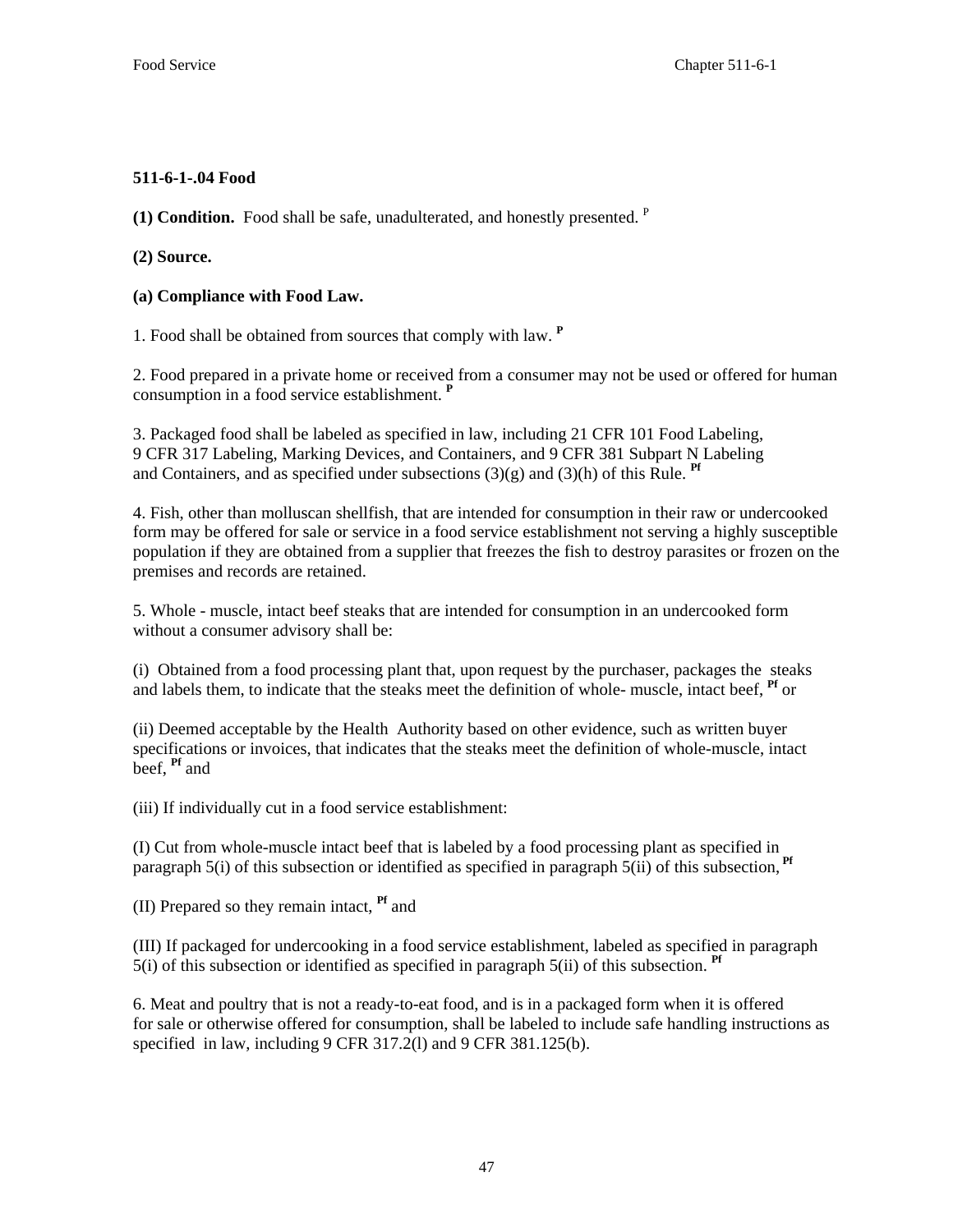7. Eggs that have not been specifically treated to destroy all viable *Salmonellae* shall be labeled to include safe handling instructions as specified in law, including 21 CFR 101.17(h).

(b) **Food Received in a Hermetically Sealed Container.** Food received in a hermetically sealed container shall be obtained from a food processing plant that is regulated by the food regulatory agency that has jurisdiction over the plant. **<sup>P</sup>**

**(c) Fluid Milk and Milk Products.** Fluid milk and milk products shall be obtained from sources that comply with grade A standards as specified in law. **<sup>P</sup>**

**(d) Fish.** Fish that are received for sale or service shall be commercially and legally caught or harvested; or approved for sale or service. **<sup>P</sup>**

#### **(e) Molluscan Shellfish.**

1. Molluscan shellfish shall be obtained from sources according to law and the requirements specified in the U.S. Department of Health and Human Services, Public Health Service, Food and Drug Administration, National Shellfish Sanitation Program Guide for the Control of Molluscan Shellfish. **<sup>P</sup>**

2. Molluscan shellfish received in interstate commerce shall be from sources that are listed in the Interstate Certified Shellfish Shippers List. **<sup>P</sup>**

3. Molluscan shellfish that are recreationally caught may not be received for sale or service. **<sup>P</sup>**

### **(f) Wild Mushrooms.**

1. Except as specified in paragraph 2 of this subsection, mushroom species picked in the wild shall not be offered for sale or service by a food establishment unless the food service establishment has been approved to do so. **<sup>P</sup>**

2. This subsection does not apply to:

(i) Cultivated wild mushroom species that are grown, harvested, and processed in an operation that is regulated by the food regulatory agency that has jurisdiction over the operation; or

(ii) Wild mushroom species if they are in packaged form and are the product of a food processing plant that is regulated by the food regulatory agency that has jurisdiction over the plant.

#### **(g) Game Animals.**

1. Game animals are received for sale or service shall be:

(i) Commercially raised for food **<sup>P</sup>** and:

(I) Raised, slaughtered, and processed under a voluntary inspection program that is conducted by the agency that has animal health jurisdiction, **<sup>P</sup>** or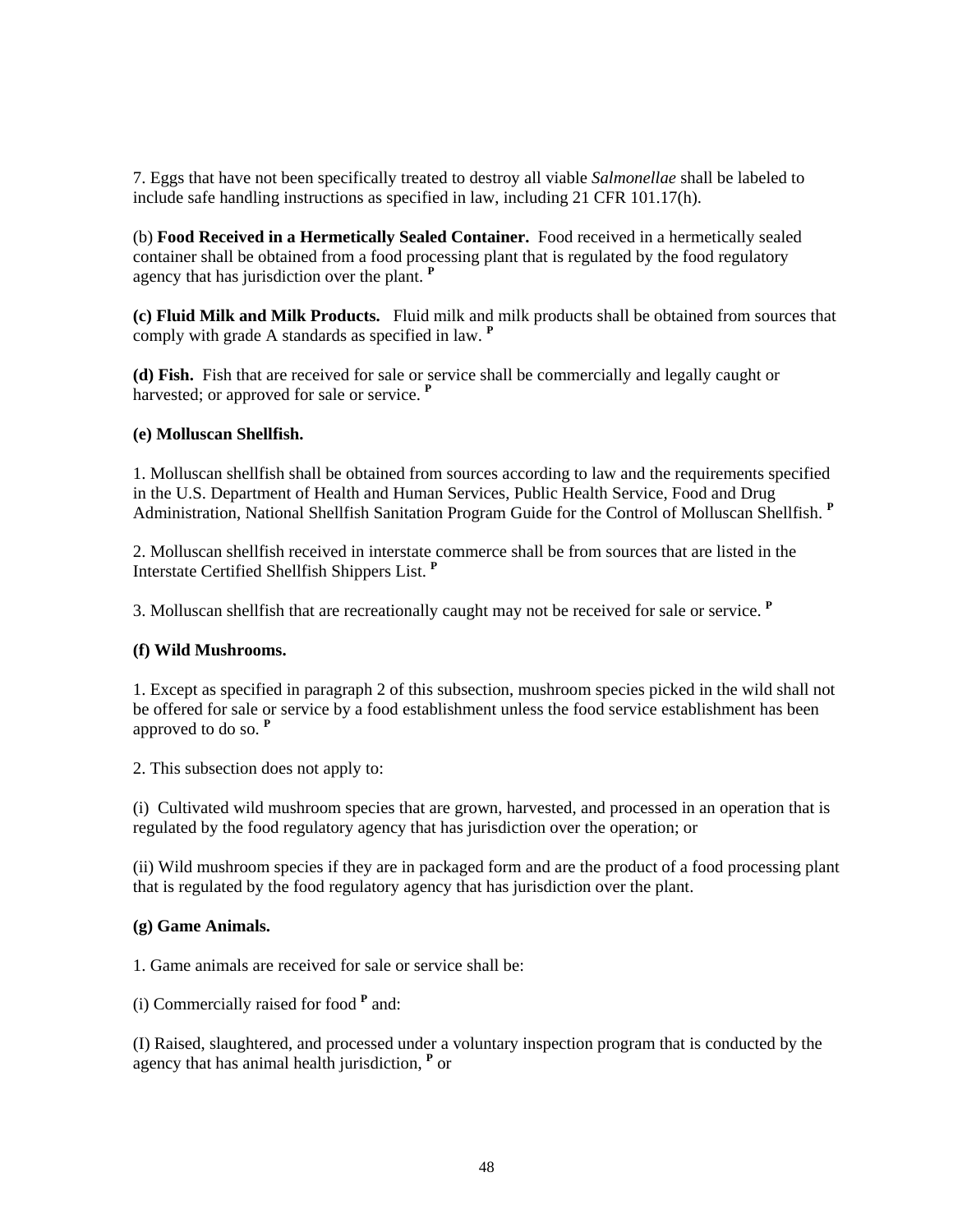(II) Under a routine inspection program conducted by a regulatory agency other than the agency that has animal health jurisdiction, <sup>P</sup> and

(III) Raised, slaughtered, and processed according to:

I. Laws governing meat and poultry as determined by the agency that has animal health jurisdiction and the agency that conducts the inspection program, **<sup>P</sup>** and

II. Requirements which are developed by the agency that has animal health jurisdiction and the agency that conducts the inspection program with consideration of factors such as the need for antemortem and postmortem examination by an approved veterinarian or veterinarian's designee; **<sup>P</sup>**

(ii) Under a voluntary inspection program administered by the USDA for game animals such as exotic animals (reindeer, elk, deer, antelope, water buffalo, or bison) that are "inspected and approved" in accordance with 9 CFR 352 Exotic animals; voluntary inspection or rabbits that are "inspected and certified" in accordance with 9 CFR 354 voluntary inspection of rabbits and edible products thereof; **<sup>P</sup>**

(iii) As allowed by law, for wild game animals that are live-caught:

(I) Under a routine inspection program conducted by a regulatory agency such as the agency that has animal health jurisdiction, **<sup>P</sup>** and

(II) Slaughtered and processed according to:

(A) Laws governing meat and poultry as determined by the agency that has animal health jurisdiction and the agency that conducts the inspection program,  $\vec{P}$  and

I. Requirements which are developed by the agency that has animal health jurisdiction and the agency that conducts the inspection program with consideration of factors such as the need for antemortem and postmortem examination by an approved veterinarian or veterinarian's designee; **<sup>P</sup>** or

II. As allowed by law, for field-dressed wild game animals under a routine inspection program that ensures the animals:

(I) Receive a postmortem examination by an approved veterinarian or veterinarian's designee, **<sup>P</sup>** or

(II) Are field-dressed and transported according to requirements specified by the agency that has animal health jurisdiction and the agency that conducts the inspection program, **<sup>P</sup>** and

(III) Are processed according to laws governing meat and poultry as determined by the agency that has animal health jurisdiction and the agency that conducts the inspection program. <sup>P</sup>

2. A game animal may not be received for sale or service if it is a species of wildlife that is listed in 50 CFR 17 Endangered and threatened wildlife and plants.

# **(3) Specifications for Receiving.**

### **(a) Temperature.**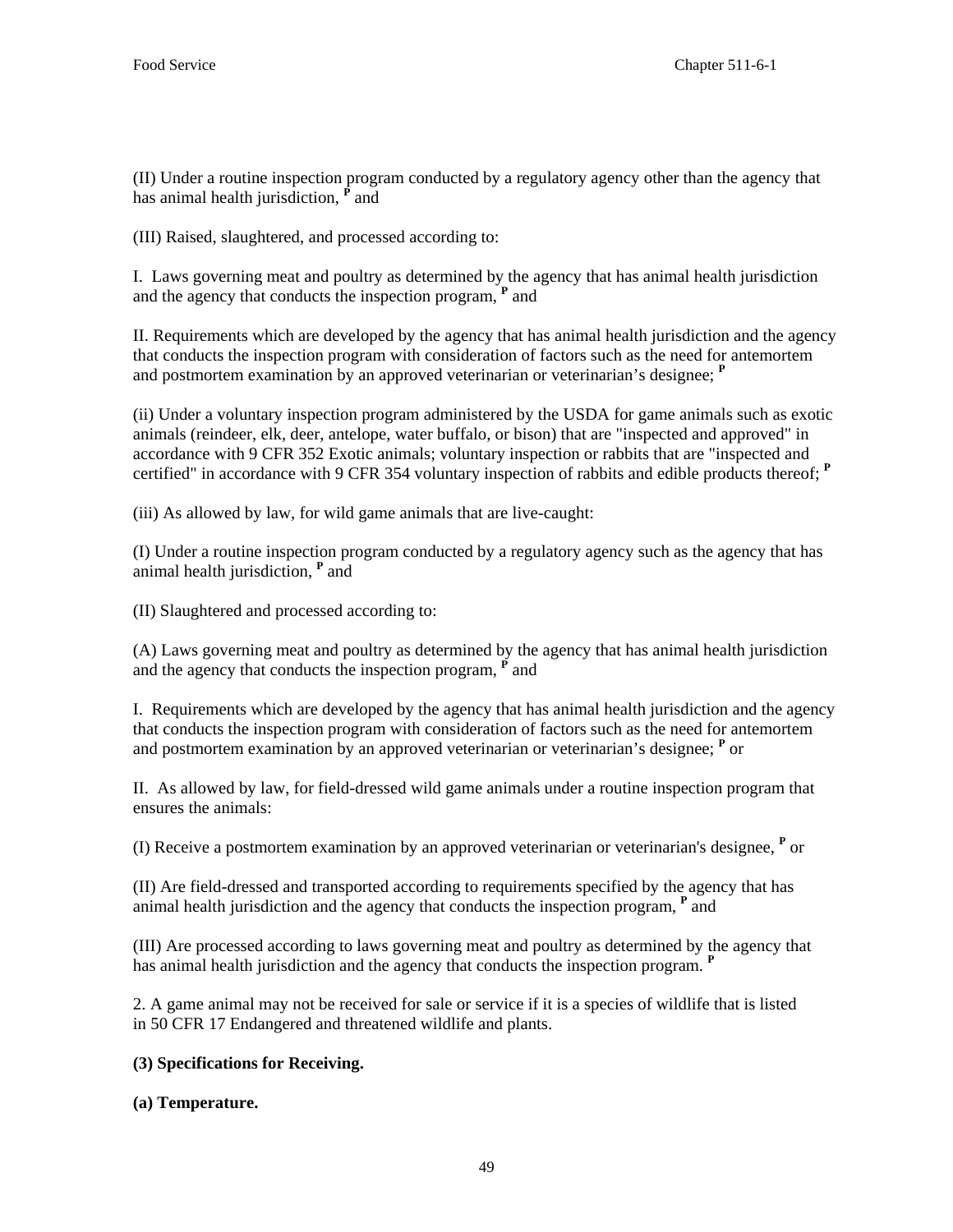1. Except as specified in paragraph 2 of this subsection, refrigerated, time/temperature control for safety food shall be at a temperature of  $41^{\circ}F(5^{\circ}C)$  or below when received.  $P$ 

2. If a temperature other than  $41^{\circ}F(5^{\circ}C)$  for a time/temperature control for safety food is specified in law governing its distribution, such as laws governing milk and molluscan shellfish, the food may be received at the specified temperature.

3. Raw eggs shall be received in refrigerated equipment that maintains an ambient air temperature of 45°F (7°C) or less. **<sup>P</sup>**

4. Time/temperature control for safety food that is cooked and received hot shall be at a temperature of 135°F (57°C) or above. **<sup>P</sup>**

5. A food that is labeled frozen and shipped frozen by a food processing plant shall be received frozen. **Pf** 

6. Upon receipt, time/temperature control for safety food shall be inspected to ensure that there is no evidence of previous temperature abuse. **Pf**

**(b) Additives.** Food may not contain unapproved food additives or additives that exceed amounts specified in 21 CFR 170-180 relating to food additives, generally recognized as safe or prior sanctioned substances that exceed amounts specified in 21 CFR 181-186, substances that exceed amounts specified in 9 CFR Subpart C Section 424.21(b) Food ingredients and sources of radiation, or pesticide residues that exceed provisions specified in 40 CFR 180 Tolerances for pesticides chemicals in food, and exceptions. **<sup>P</sup>**

**(c) Eggs.** Eggs shall be received clean and sound and may not exceed the restricted egg tolerances for U.S. Consumer Grade B as specified in United States Standards, Grades, and Weight Classes for Shell Eggs, AMS 56.200 *et seq*., administered by the Agricultural Marketing Service of USDA. **<sup>P</sup>**

### **(d) Eggs and Milk Products, Pasteurized.**

1. Egg products shall be obtained pasteurized.**<sup>P</sup>**

- 2. Fluid and dry milk and milk products shall:
- (i) Be obtained pasteurized; **<sup>P</sup>** and

(ii) Comply with Grade A standards as specified in law. **<sup>P</sup>**

3. Frozen milk products, such as ice cream, shall be obtained pasteurized as specified in 21 CFR 135 - Frozen desserts. **<sup>P</sup>**

4. Cheese shall be obtained pasteurized unless alternative procedures to pasteurization are specified in 21 CFR 133 - Cheeses and related cheese products, for curing certain cheese varieties. **<sup>P</sup>**

**(e) Package Integrity.** Food packages shall be in good condition and protect the integrity of the contents so that the food is not exposed to adulteration or potential contaminants. **Pf**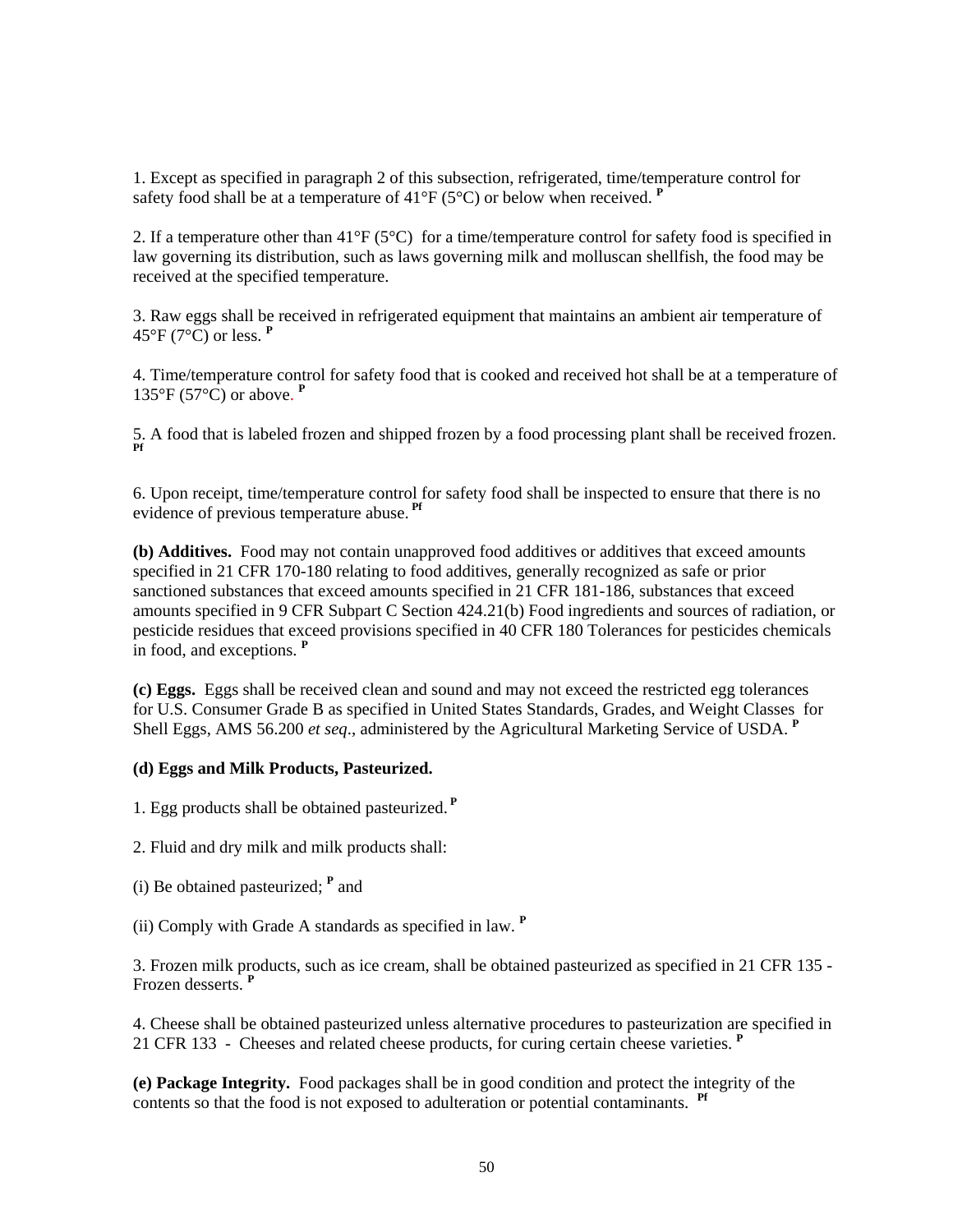**(f) Ice.** Ice for use as a food or a cooling medium shall be made from drinking water. **<sup>P</sup>**

## **(g) Shucked Shellfish, Packaging and Identification.**

1. Raw shucked shellfish shall be obtained in nonreturnable packages which bear a legible label that identifies the: **Pf**

(i) Name, address, and certification number of the shucker, packer, or repacker of the molluscan shellfish; **Pf** and

(ii) The "sell by" or "best if used by" date for packages with a capacity of less than one-half gallon (1.89 L) or the date shucked for packages with a capacity of one-half gallon (1.89 L) or more. **Pf**

2. A package of raw shucked shellfish that does not bear a label or which bears a label which does not contain all the information as specified under paragraph 1 of this subsection shall be subject to a hold order, as allowed by law, or seizure and destruction in accordance with 21 CFR Subpart D - Specific Administrative Decisions Regarding Interstate Shipments, Section 1240.60(d) Molluscan shellfish.

## **(h) Shellstock Identification.**

1. Shellstock shall be obtained in containers bearing legible source identification tags or labels that are affixed by the harvester or dealer that depurates, ships, or reships the shellstock, as specified in the National Shellfish Sanitation Program Guide for the Control of Molluscan Shellfish, and that list: **Pf**

(i) Except as specified under paragraph 3 of this subsection, on the harvester's tag or label, the following information in the following order: **Pf**

(I) The harvester's identification number that is assigned by the shellfish control authority,

 **Pf** (II) The date of harvesting, **Pf**

(III) The most precise identification of the harvest location or aquaculture site that is practicable based on the system of harvest area designations that is in use by the shellfish control authority and including the abbreviation of the name of the state or country in which the shellfish are harvested, **Pf**

(IV) The type and quantity of shellfish, **Pf** and

(V) The following statement in bold, capitalized type: "This tag is required to be attached until container is empty or retagged and thereafter kept on file for 90 days;<sup>" Pf</sup> and

(ii) Except as specified in paragraph 4 of this subsection, on each dealer's tag or label, the following information in the following order: **Pf**

(I) The dealer's name and address, and the certification number assigned by the shellfish control authority, **Pf**

(II) The original shipper's certification number including the abbreviation of the name of the state or country in which the shellfish are harvested, **Pf**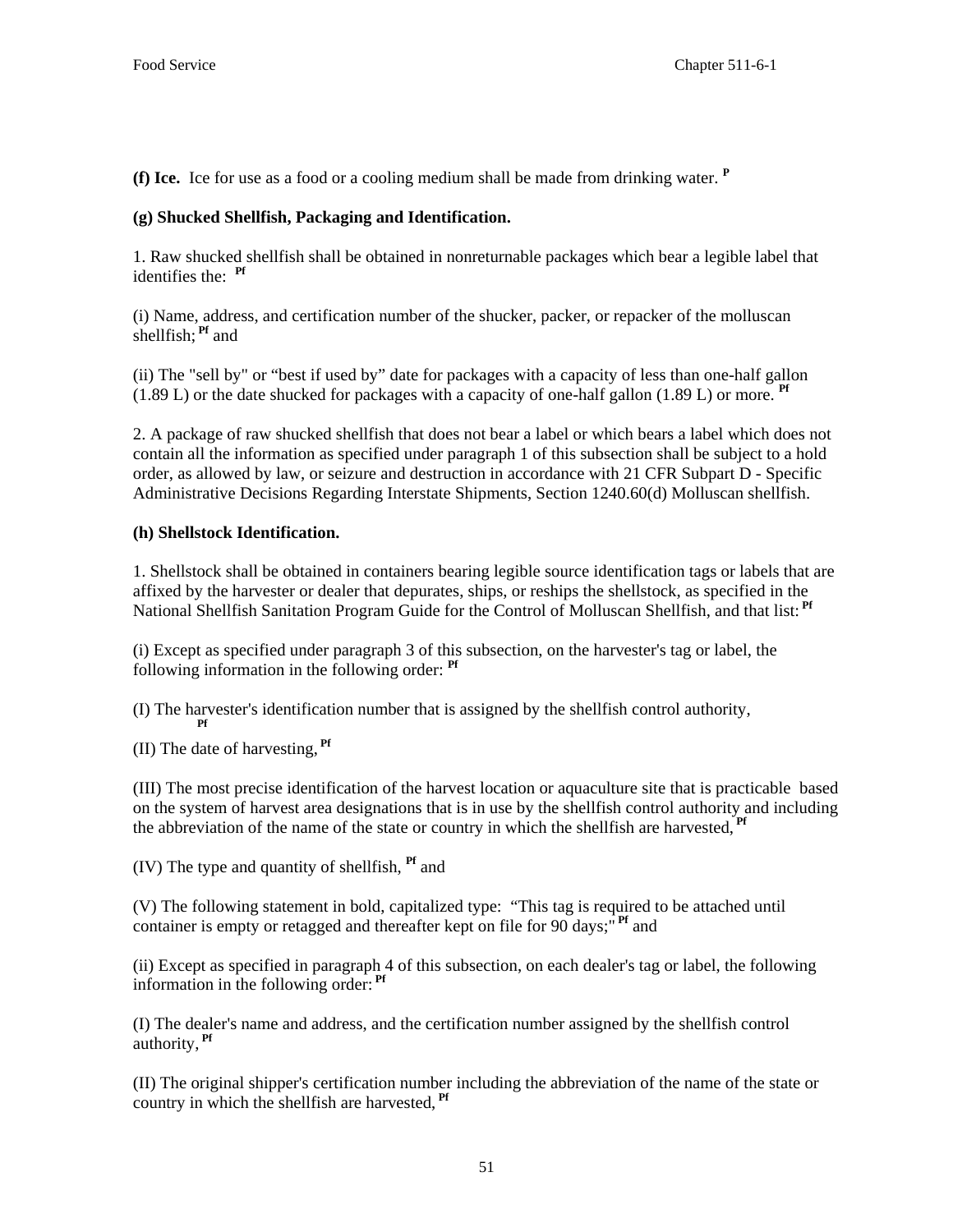(III) The same information as specified for a harvester's tag under paragraphs 1(i)(II) through (IV) of this subsection, **Pf** and

(IV) The following statement in bold, capitalized type: "This tag is required to be attached until container is empty and thereafter kept on file for 90 days. **Pf**

2. A container of shellstock that does not bear a tag or label or that bears a tag or label that does not contain all the information as specified under paragraph 1 of this subsection shall be subject to a hold order, as allowed by law, or seizure and destruction in accordance with 21 CFR Subpart  $D -$ Specific Administrative Decisions Regarding Interstate Shipments, Section 1240.60(d).

3. If a place is provided on the harvester's tag or label for a dealer's name, address, and certification number, the dealer's information shall be listed first.

4. If the harvester's tag or label is designed to accommodate each dealer's identification as specified under paragraphs  $1(ii)(I)$  and  $(II)$  of this subsection, individual dealer tags or labels need not be provided.

**(i) Shellstock, Condition.** When received by a food service establishment, shellstock shall be reasonably free of mud, dead shellfish, and shellfish with broken shells. Dead shellfish or shellstock with badly broken shells shall be discarded.

**(j) Juice Treated.** Pre-packaged juice shall:

1. Be obtained from a processor with a HACCP system as specified in 21CFR Part 120 Hazard Analysis and Critical Control (HACCP) Systems; **Pf** and

2. Be obtained pasteurized or otherwise treated to attain a 5-log reduction of the most resistant microorganism of public health significance as specified in 21 CFR Part 120.24 Process Controls. **<sup>P</sup>**

#### **(k) Molluscan Shellfish, Original Container.**

1. Except as specified in paragraphs 2 through 4 of this subsection, Molluscan shellfish may not be removed from the container in which they are received until immediately before sale or preparation for service.

2. For display purposes, shellstock may be removed from the container in which they are received, displayed on drained ice, or held in a display container, and a quantity specified by a consumer may be removed from the display or display container and provided to the consumer if:

(i) The source of the shellstock on display is identified and recorded; and

(ii) The shellstock are protected from contamination.

3. Shucked shellfish may be removed from the container in which they were received and held in a display container from which individual servings are dispensed upon a consumer's request if: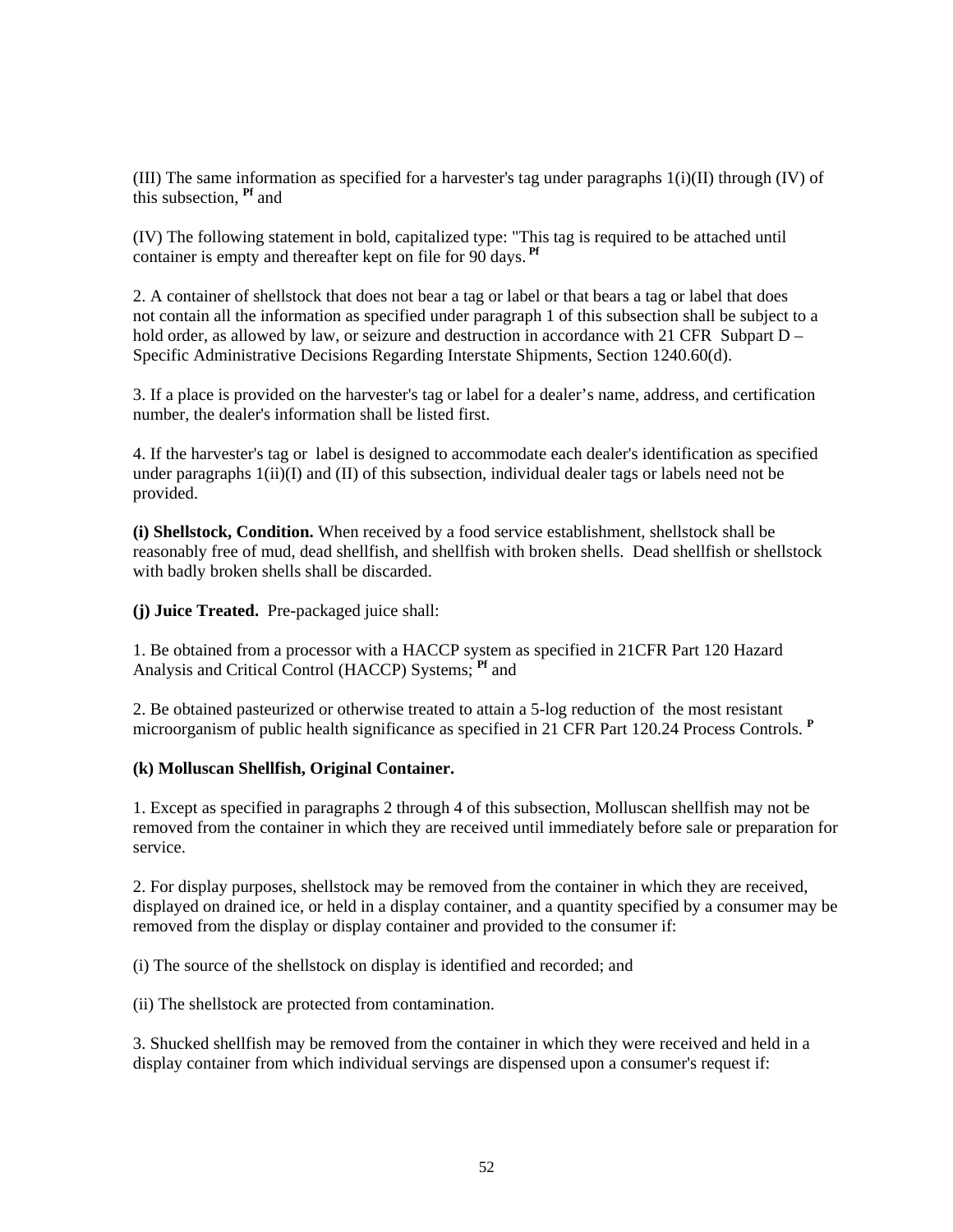(i) The labeling information for the shellfish on display is retained and correlated to the date when, or dates during which, the shellfish are sold or served; and

(ii) The shellfish are protected from contamination.

4. Shucked shellfish may be removed from the container in which they were received and repacked in consumer self service containers where allowed by law if:

(i) The labeling information for the shellfish is on each consumer self service container;

(ii) The labeling information is retained and correlated with the date when, or dates during which, the shellfish are sold or served;

(iii) The labeling information and dates specified under paragraph 4(ii) of this subsection are maintained for 90 days; and

(iv) The shellfish are protected from contamination.

### **(l) Shellstock, Maintaining Identification.**

1. Except as specified under paragraphs 3 (ii) of this subsection, shellstock tags shall remain attached to the container in which the shellstock are received until the container is empty. **Pf**

2. The date when the last shellstock from the container is sold or served shall be recorded on the tag or label. **Pf**

3. The identity of the source of shellstock that are sold or served shall be maintained by retaining shellstock tags or labels for 90 calendar days from the date that is recorded on the tag or label, as specified under paragraph 2 of this subsection, by: **Pf**

(i) Using an approved record keeping system that keeps the tags or labels in chronological order correlated to the date when, or dates during which, the shellstock are sold or served; and

(ii) If shellstock are removed from their tagged or labeled container:

(I) Preserving source identification by using a record keeping system that keeps the tags or labels in chronological order correlated to the date when, or dates during which, the shellstock are sold or served, <sup>Pf</sup> and

(II) Ensuring that shellstock from one tagged or labeled container are not commingled with shellstock from another container with different certification numbers; different harvest dates; or different growing areas as identified on the tag or label before being ordered by the consumer. **PF**

**(m) After Business Hours of Operations – Key Drop Deliveries.** The Health Authority may allow a food service establishment to receive deliveries after the business hours of the operation, if the following criterion is found to be in compliance by the Health Authority: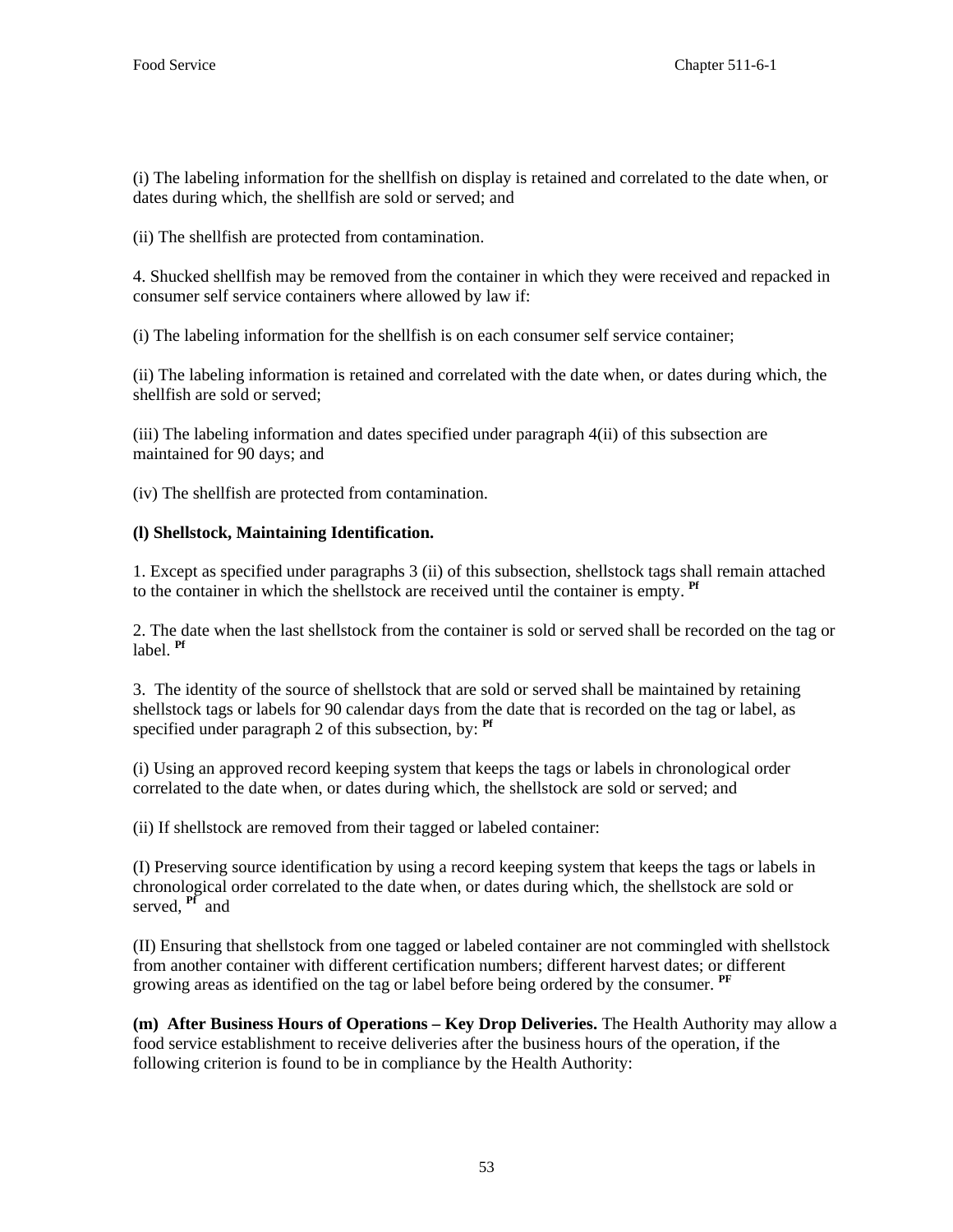1. The permit holder or person in charge of the food service establishment notifies the local Health Authority that key drop deliveries will be received after its business operating hours; **Pf**

2. For purposes of enforcing this Chapter, an entity performing work under contract for the establishment shall be considered to be an employee of the establishment as defined in DPH Rule 511-  $6-1-01(41)$ ; <sup>Pf</sup>

3. The business entity providing key drop deliveries to the establishment shall certify in writing to the establishment that the products delivered will be under its control throughout the delivery process to the establishment, and that all products will be delivered to the establishment during the key drop delivery hours pursuant to the secured access arrangement set by the food service establishment complies with paragraphs 4, 5 and 6 of this subsection; **Pf** and

4. The entity providing the key drop deliveries shall ensure that all products are stored within the food service establishment and not left on loading docks or in an area accessible by the public. Food products shall be stored in compliance with applicable provisions of DPH Rule 511-6-1-.04 and as follows:**<sup>P</sup>**

(i) Food products requiring temperature control for safety shall be immediately stored within approved temperature control storage equipment verified by the food service establishment management that is capable of maintaining food product temperatures of:**<sup>P</sup>**

(I)  $41^{\circ}F(5^{\circ}C)$  or less, if held cold;  $P$  or

(II)  $135^{\circ}F(57^{\circ}C)$  or higher if held hot;  $P$  or

(III) frozen if delivered frozen; **<sup>P</sup>** and

(ii) All food shall be placed within appropriate storage facilities of the establishment to maintain food safety and security so as to protect against contamination and adulteration;<sup>Pf</sup>

5. The food service establishment shall maintain records of the written agreement as specified in subsection (3)(m)3 of this Rule as well as records that show the delivery condition and temperature of the products upon receipt of delivery. Records shall be made available upon request by the Health Authority; **Pf** and

6. Receipt of delivery by the food service establishment must be immediately verified by its employees. **Pf**

### **(4) Protection From Contamination After Receiving.**

### **(a) Preventing Contamination from Hands.**

1. Food employees shall wash their hands as specified under DPH Rule 511-6-1-.03(5).

2. Except when washing fruits and vegetables or as specified under subsection (a)4, food employees shall not contact exposed, ready-to-eat food with their bare hands and shall use suitable utensils such as deli tissue, spatulas, tongs, single-use gloves, or dispensing equipment. **<sup>P</sup>**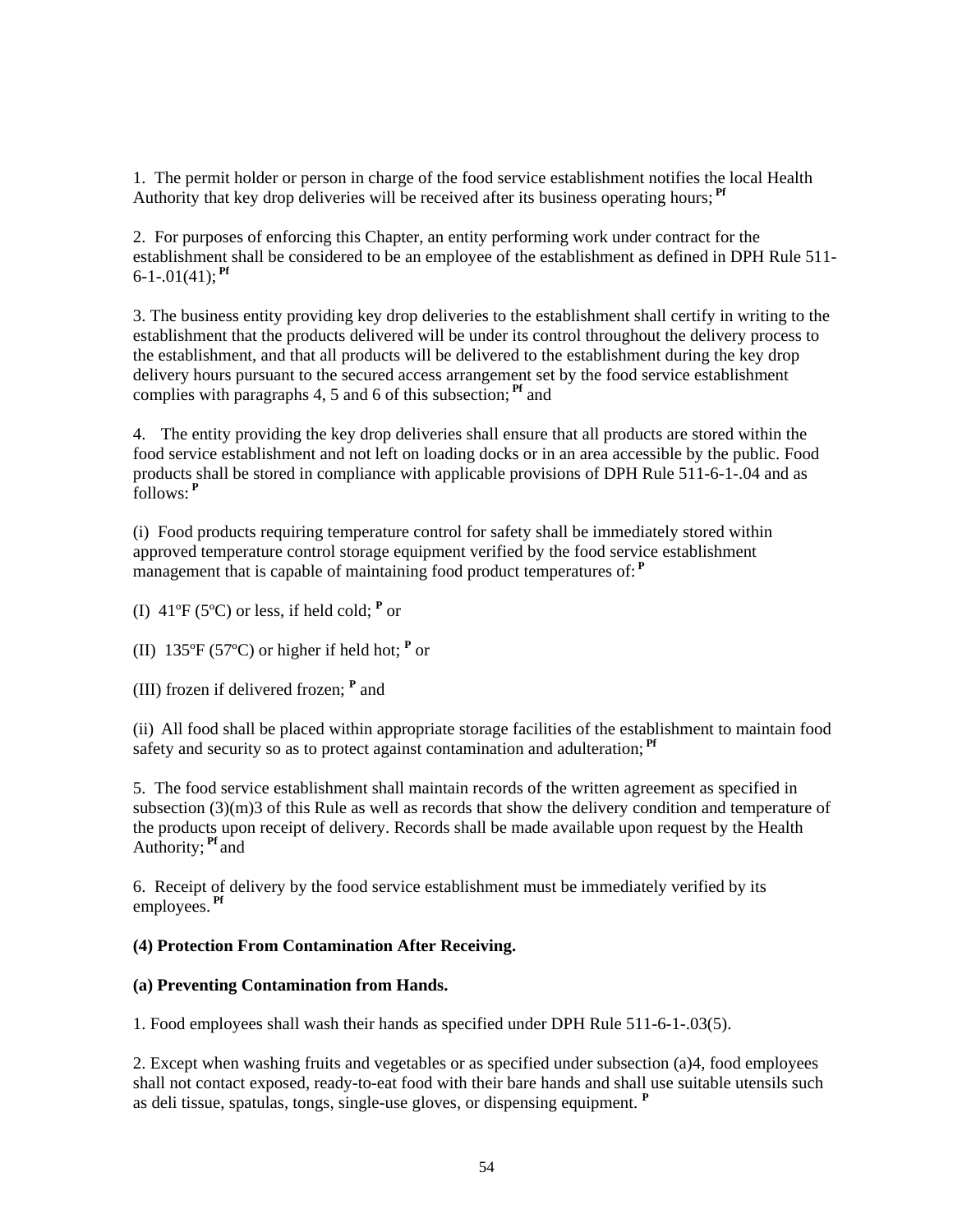3. Food employees shall minimize bare hand and arm contact with exposed food that is not in a readyto-eat form. **Pf** 

4. Paragraph (a)2. of this subsection does not apply to a food employee that contacts exposed, ready-to eat food with bare hands at the time the ready-to-eat food is being added as an ingredient to a food that:

(i) contains a raw animal food and is to be cooked in the food service establishment to heat all parts of the food to at least the minimum time/temperatures specified in DPH Rule 511-6-1-.04(5)(a)1 and 2 and DPH Rule 511-6-1-.04(5)(b); **<sup>P</sup>** or

(ii) does not contain a raw animal food but is to be cooked in the food service establishment to heat all parts of the food to a time/temperature of at least 145°F (63°C); **<sup>P</sup>** and

(iii) the ready-to-eat food must be identified for cooking use only and kept separate from other readyto-eat food that will not be cooked as specified in paragraphs 4.(i) and (ii) of this subsection. **Pf**

**(b) Preventing Contamination When Tasting.** A food employee may not use a utensil more than once to taste food that is to be sold or served. **<sup>P</sup>**

# **(c) Packaged and Unpackaged Food - Separation, Packaging, and Segregation.**

1. Food shall be protected from cross contamination by:

(i) Except as specified in paragraph (i)(III) of this subsection, separating raw animal foods during storage, preparation, holding, and display from:

(I) Raw ready-to-eat food including other raw animal food such as fish for sushi or molluscan shellfish, or other raw ready-to-eat food such as fruits and vegetables, <sup>P</sup> and

(II) Cooked ready-to-eat food; and **<sup>P</sup>**

(III) Frozen, commercially processed and packaged raw animal food may be stored or displayed with or above frozen, commercially processed and packaged, ready-to-eat food.

(ii) Except when combined as ingredients, separating types of raw animal foods from each other such as beef, fish, lamb, pork, and poultry during storage, preparation, holding, and display by:

(I) Using separate equipment for each type, **<sup>P</sup>** or

(II) Arranging each type of food in equipment so that cross contamination of one type with another is prevented, <sup>**P**</sup> and

(III) Preparing each type of food at different times or in separate areas;**<sup>P</sup>**

(iii) Cleaning and sanitizing equipment and utensils;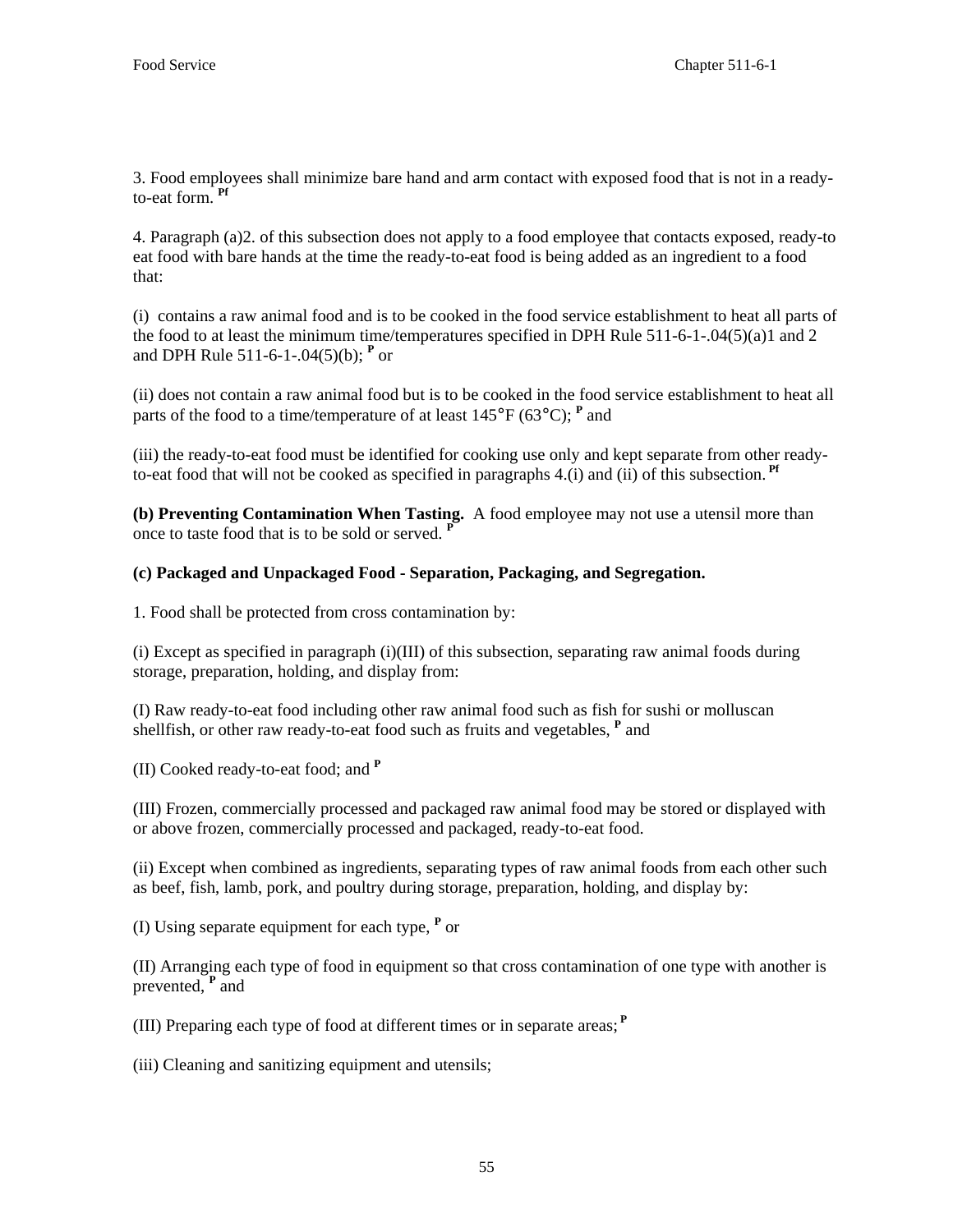(iv) Except as specified under paragraph 2. of this subsection and when cooling as specified in DPH Rule 511-6-1-.04(6)(e)2.(ii), storing the food in packages, covered containers, or wrappings, except for loosely covered or uncovered containers in which food is being cooled if protected from overhead contamination;

(v) Cleaning hermetically sealed containers of food of visible soil before opening;

(vi) Protecting food containers that are received packaged together in a case or overwrap from cuts when the case or overwrap is opened;

(vii) Storing damaged, spoiled, or recalled food being held in the food service establishment separate from food, equipment, utensils, linens and single-service and single-use articles; or

(viii) Separating fruits and vegetables, before they are washed from ready-to-eat food.

2. The requirement in paragraph 1(iv) of this subsection does not apply to:

(i) Whole, uncut, raw fruits and vegetables and nuts in the shell that require peeling or hulling before consumption;

(ii) Primal cuts, quarters, or sides of raw meat or slab bacon that are hung on clean, sanitized hooks or placed on clean, sanitized racks;

(iii) Whole, uncut, processed meats such as country hams, and smoked or cured sausages that are placed on clean, sanitized racks;

(iv) Food being cooled in cooling or cold holding equipment loosely covered, or uncovered if protected from overhead contamination; or

(v) Shellstock.

**(d) Food Storage Containers, Identified with Common Name of Food.** Except for containers holding food that can be readily and unmistakably recognized, such as dry pasta, working containers holding food or food ingredients that are removed from their original packages for use in the food establishment, such as cooking oils, flour, herbs, potato flakes, salt, spices, and sugar shall be clearly and legibly identified, in English, with the common name of the food.

**(e) Pasteurized Eggs, Substitute for Raw Eggs for Certain Recipes**. Pasteurized eggs or egg products shall be substituted for raw eggs in the preparation of foods such as Caesar salad, hollandaise or Béarnaise sauce, mayonnaise, meringue, eggnog, ice cream, and egg-fortified beverages if raw eggs are not cooked to the required temperatures specified under subsection  $(5)(a)1(i)$  or (ii) of this Rule or served with a consumer advisory in a food establishment that serves a population that is not a highly susceptible population.

### **(f) Protection from Unapproved Additives.**

1. As specified in subsection (3)(b) of this Rule, food shall be protected from contamination that may result from the addition of: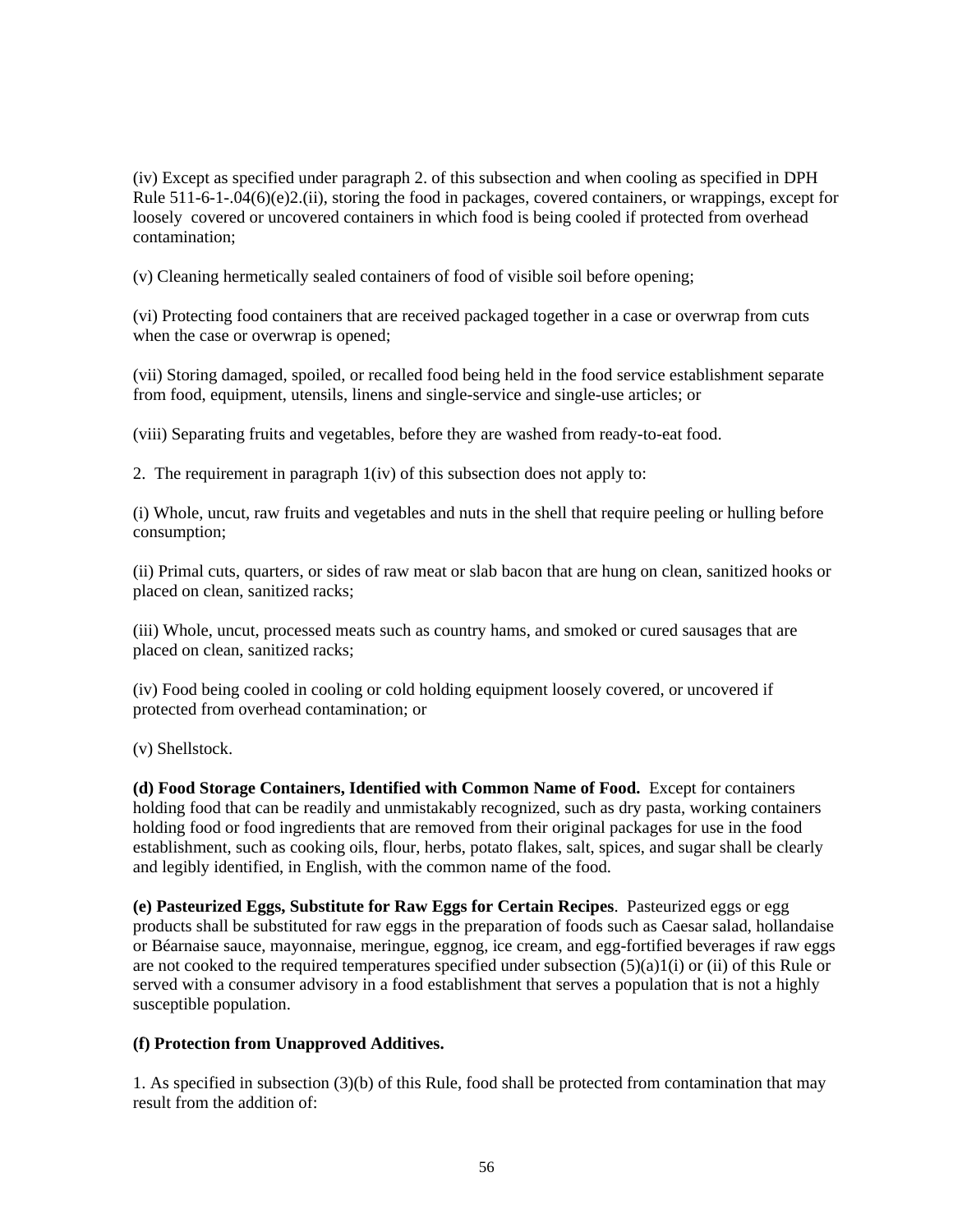(i) Unsafe or unapproved food or color additives; **<sup>P</sup>** and

(ii) Unsafe or unapproved levels of approved food and color additives. **<sup>P</sup>**

2. A food employee may not:

(i) Apply sulfiting agents to fresh fruits and vegetables intended for raw consumption or to a food considered to be a good source of vitamin B1;  $\vec{P}$  or

(ii) Except for grapes, serve or sell food specified under paragraph 2(i) of this subsection that is treated with sulfiting agents before receipt by the food service establishment.<sup>P</sup>

## **(g) Washing Fruits and Vegetables.**

1. Except as specified in paragraphs (g)2 and 3 of this subsection and except for whole, raw fruits and vegetables that are intended for washing by the consumer before consumption, raw fruits and vegetables shall be thoroughly washed in water, in a sink designated for that purpose only, to remove soil and other contaminants before being cut, combined with other ingredients, cooked, served, or offered for human consumption in ready-to-eat form.

2. Fruits and vegetables may be washed by using chemicals as specified under DPH Rule 511-6-1-.07  $(6)(h)$ .

3. Ready-to-eat food such as potatoes, soups, chili, sauces, etc., may be thawed, rehydrated, or cooled after cooking in the sink if the sink is cleaned and sanitized before ready to eat food is placed in the sink and again before washing whole, raw fruits and vegetables. This does not apply to ready to eat food that is served as raw or undercooked animal foods.

4. Devices used for on-site generation of chemicals meeting the requirements specified in 21 CFR 173.315, Chemicals used in the washing or to assist in the peeling of fruits and vegetables, for the washing of raw, whole fruits and vegetables shall be used in accordance with the manufacturer's instructions. Pf

**(h) Ice Used as Exterior Coolant, Prohibited as Ingredient.** Ice may not be used as food after it has been used as a medium for cooling the exterior surfaces of food such as melons or fish, packaged foods such as canned beverages, or cooling coils and tubes of equipment. **<sup>P</sup>**

# **(i) Storage or Display of Food in Contact with Water or Ice.**

1. Packaged food may not be stored in direct contact with ice or water if the food is subject to the entry of water because of the nature of its packaging, wrapping, or container or positioning in the ice or water.

2. Except as specified in paragraphs 3 and 4 of this subsection, unpackaged food may not be stored in direct contact with undrained ice.

3. Whole, raw fruits or vegetables; cut, raw vegetables such as celery or carrot sticks or cut potatoes; and tofu may be immersed in ice or water.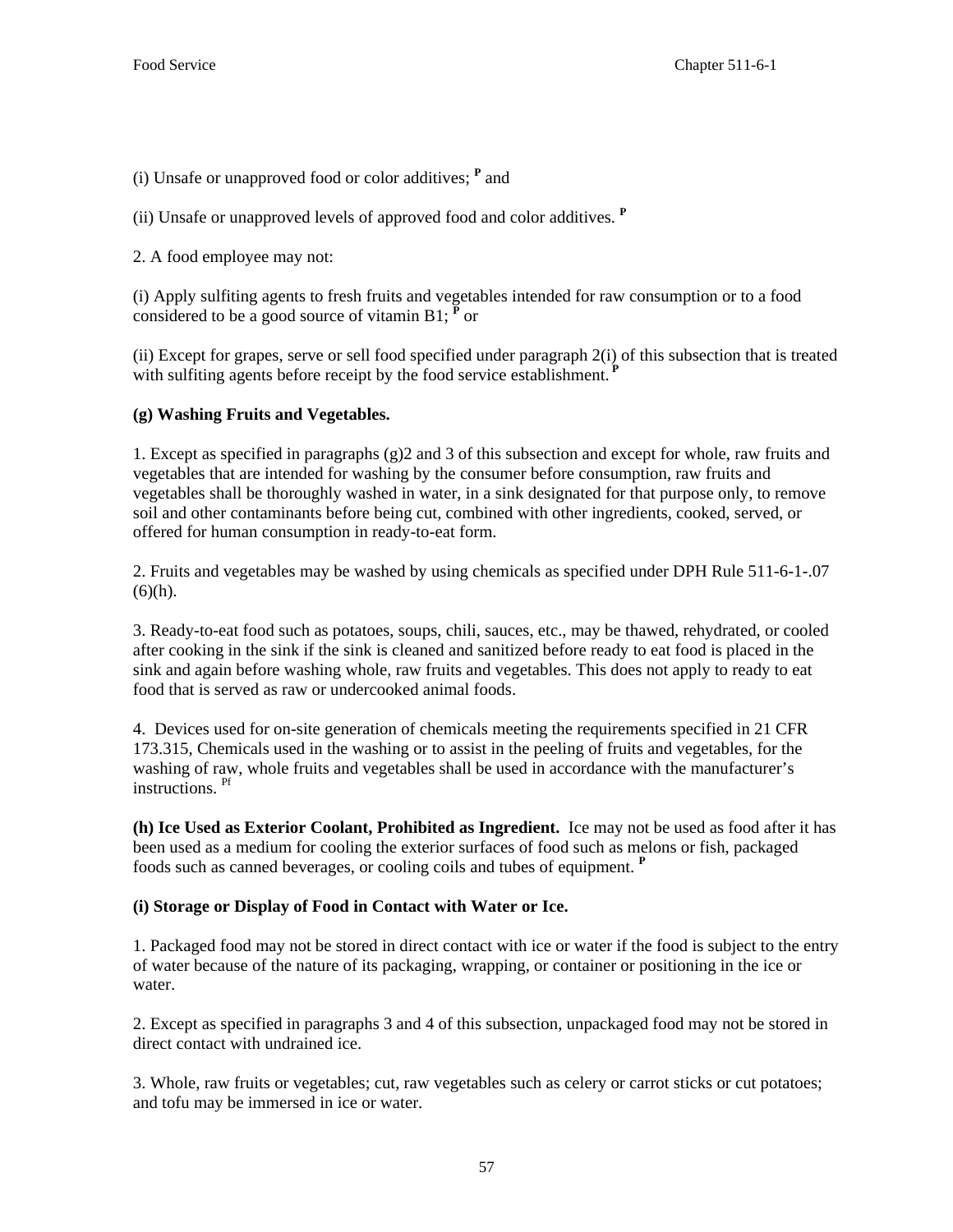4. Raw poultry and raw fish that are received immersed in ice in shipping containers may remain in that condition while in storage awaiting preparation, display, service, or sale.

**(j) Food Contact with Equipment and Utensils.** Food shall only contact surfaces of:

1. Equipment and utensils that are cleaned and sanitized as specified under DPH Rule 511-6-1-.05(7) and  $(8)$ ; **P** or

2. Single-service and single-use articles; **<sup>P</sup>**or

3. Linens, such as cloth napkins, that have been laundered as specified under DPH Rule 511-6-1- .05(9).

**(k) Storage of In-Use Utensils.** During pauses in food preparation or dispensing, food preparation and dispensing utensils shall be stored:

1. Except as specified under paragraph 2 of this subsection, in the food with their handles above the top of the food and the container;

2. In food that is not time / temperature control for safety food with their handles above the top of the food within containers or equipment that can be closed, such as bins of sugar, flour, or cinnamon;

3. On a clean portion of the food preparation table or cooking equipment only if the in-use utensil and the food-contact surface of the food preparation table or cooking equipment are cleaned and sanitized at a frequency specified under DPH Rule 511-6-1-.05(7)(b) and (8)(a);

4. In running water of sufficient velocity to flush particulates to the drain, if used with moist food such as ice cream or mashed potatoes;

5. In a clean, protected location if the utensils, such as ice scoops, are used only with a food that is not time/temperature control for safety food; or

6. In a container of water if the water is maintained at a temperature of at least  $135^{\circ}F(57^{\circ}C)$ and the container is cleaned at a frequency specified under DPH Rule 511-6-1-.05(7)(b)3(vi).

**(l) Linens and Napkins, Use Limitation**. Linens, such as cloth napkins, may not be used in contact with food unless they are used to line a container for the service of foods and the linens and napkins are replaced each time the container is refilled for a new consumer*.*

#### **(m) Wiping Cloths, Use Limitation.**

1. Cloths in-use for wiping food spills from tableware and carry-out containers that occur as food is being served shall be:

- (i) Maintained dry; and
- (ii) Used for no other purpose.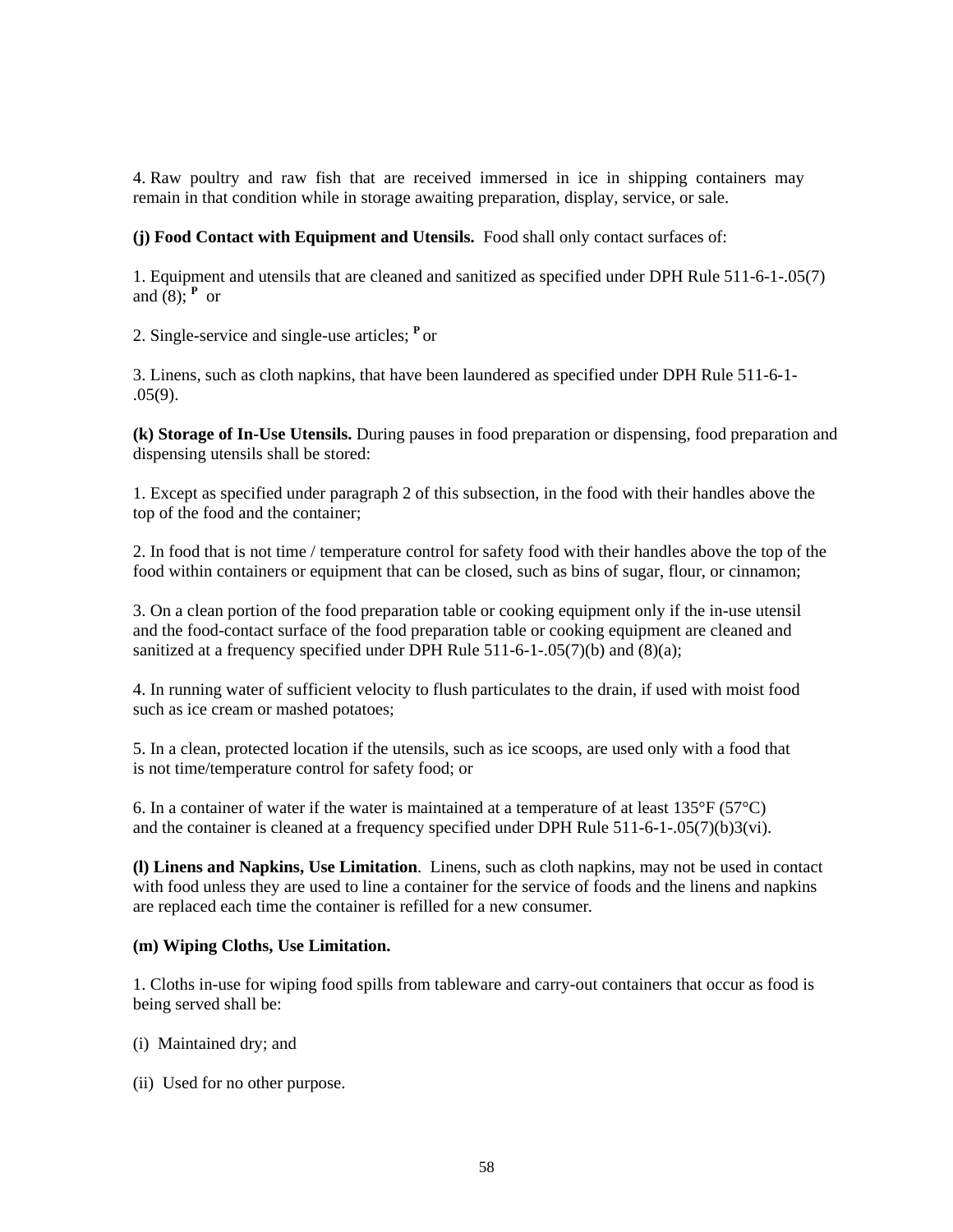2. Cloths in-use for wiping counters and other equipment surfaces shall be:

(i) Held between uses in a chemical sanitizer solution at a concentration specified under DPH Rule  $511-6-1-.05(6)(n)$ ; and

(ii) Laundered daily.

3. Cloths in-use for wiping surfaces in contact with raw animal foods shall be kept separate from cloths used for other purposes.

4. Dry wiping cloths and the chemical sanitizing solutions in which wet wiping cloths are held between uses shall be free of food debris and visible soil.

5. Containers of chemical sanitizing solutions in which wet wiping cloths are held between uses shall be stored off the floor and used in a manner that prevents contamination of food, equipment, utensils, linens, single-service, or single-use articles.

6. Single-use disposable sanitizer wipes shall be used in accordance with EPA-approved manufacturer's label use instructions.

### **(n) Gloves, Use Limitation.**

1. If used, single-use gloves shall be used for only one task such as working with ready-to-eat food or with raw animal food, used for no other purpose, and discarded when damaged or soiled, or when interruptions occur in the operation. **<sup>P</sup>**

2. Except as specified in paragraph 3 of this subsection, slash-resistant gloves that are used to protect the hands during operations requiring cutting shall be used in direct contact only with food that is subsequently cooked as specified under subsection (5) such as frozen food or a primal cut of meat.

3. Slash-resistant gloves may be used with ready-to-eat food that will not be subsequently cooked if the slash-resistant gloves have a smooth, durable, and nonabsorbent outer surface; or if the slashresistant gloves are covered with a smooth, durable, nonabsorbent glove, or a single-use glove.

4. Cloth gloves may not be used in direct contact with food unless the food is subsequently cooked, such as frozen food or a primal cut of meat.

# **(o) Using Clean Tableware for Second Portions and Refills.**

1. Except for refilling a consumer's drinking cup or container without contact between the pouring utensil and the lip-contact area of the drinking cup or container, food employees may not use tableware, or single-service articles, soiled by the consumer, to provide second portions or refills.

2. Except as specified in paragraph 3 of this subsection, self-service consumers may not be allowed to use soiled tableware, including single-service articles, to obtain additional food from the display and serving equipment.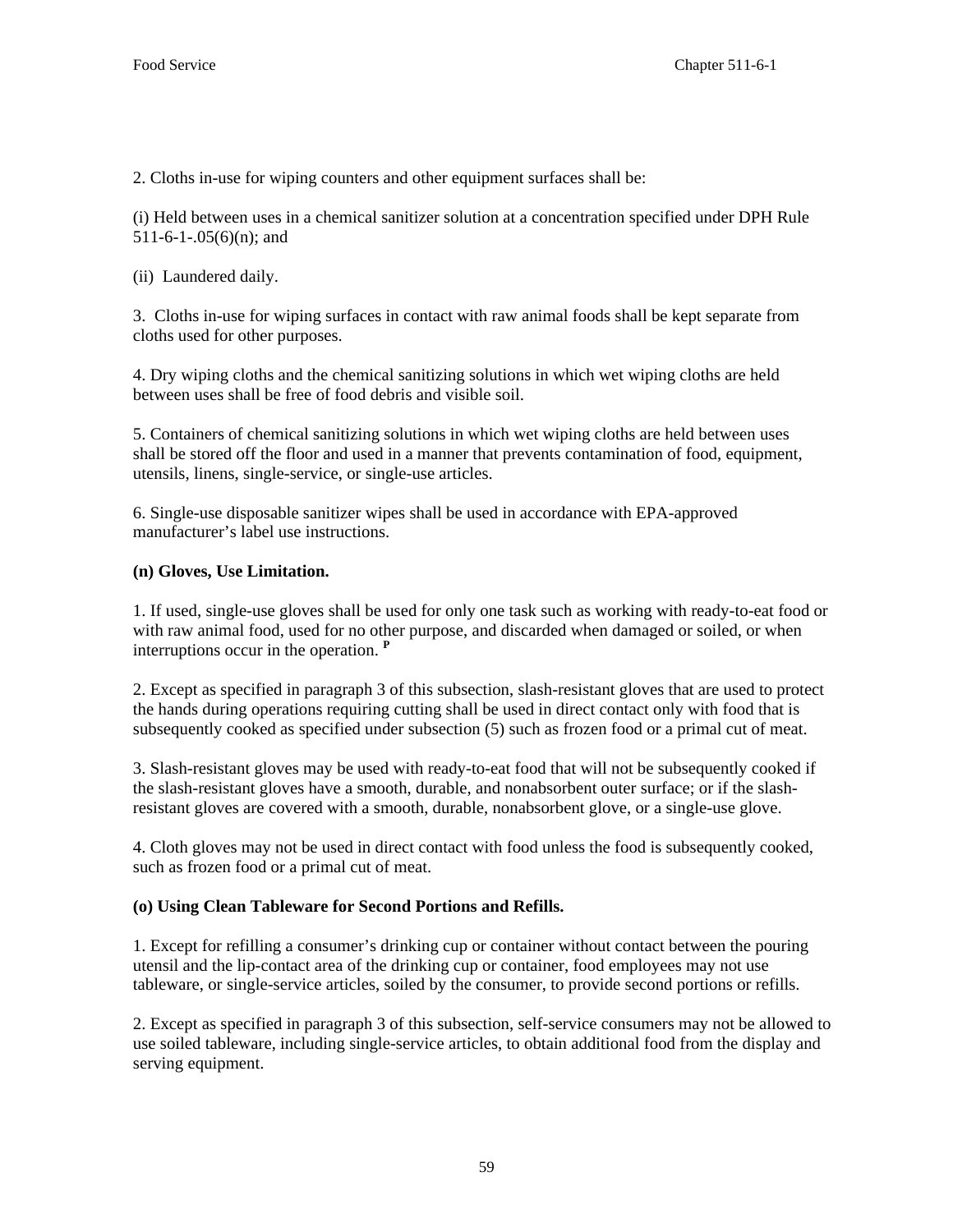3. Drinking cups and containers may be reused by self-service consumers if refilling is a contamination-free process.

### **(p) Refilling Returnables.**

1. Except as specified in paragraphs 2. and 5. of this subsection, empty containers returned to a food service establishment for cleaning and refilling with food shall be cleaned and refilled in a regulated food processing plant.

2. A take-home food container returned to a food service establishment may be refilled at a food service establishment with food if the food container is:

(i) Designed and constructed for reuse and in accordance with the requirements as specified in DPH Rule 511-6-1-.05(1) and (2);  $P$ 

(ii) One that was initially provided by the food service establishment to the consumer, either empty or filled with food by the food service establishment, for the purpose of being returned, for reuse;

(iii) Returned to the food service establishment by the consumer after use;

(iv) Visually inspected by a food employee to verify that the container, as returned meets the requirements in DPH Rule 511-6-1-.05(1) and (2), and is cleaned and sanitized before being refilled with food  $P$ ; and

3. A take-home food container returned to a food service establishment may be refilled at a food service establishment with beverage if:

(i) The beverage is not a Time/Temperature Control for Safety Food;

(ii) The design of the container and of the rinsing equipment and the nature of the beverage, when considered together, allow effective cleaning at home or in the food service establishment;

(iii) Facilities for rinsing before refilling returned containers with fresh, hot water that is under pressure and not recirculated are provided as part of the dispensing system or by the food service establishment if the consumer is notified by signage;

(iv) The consumer-owned container returned to the food service establishment for refilling is refilled for sale or service only to the same consumer; and

(v) The container is refilled by:

(I) An employee of the establishment, or

(II) The owner of the container if the beverage system includes a contamination-free transfer process as specified under DPH Rule 511-6-1-.05 (2)(p)1., 2., and 4. that cannot be bypassed by the container owner.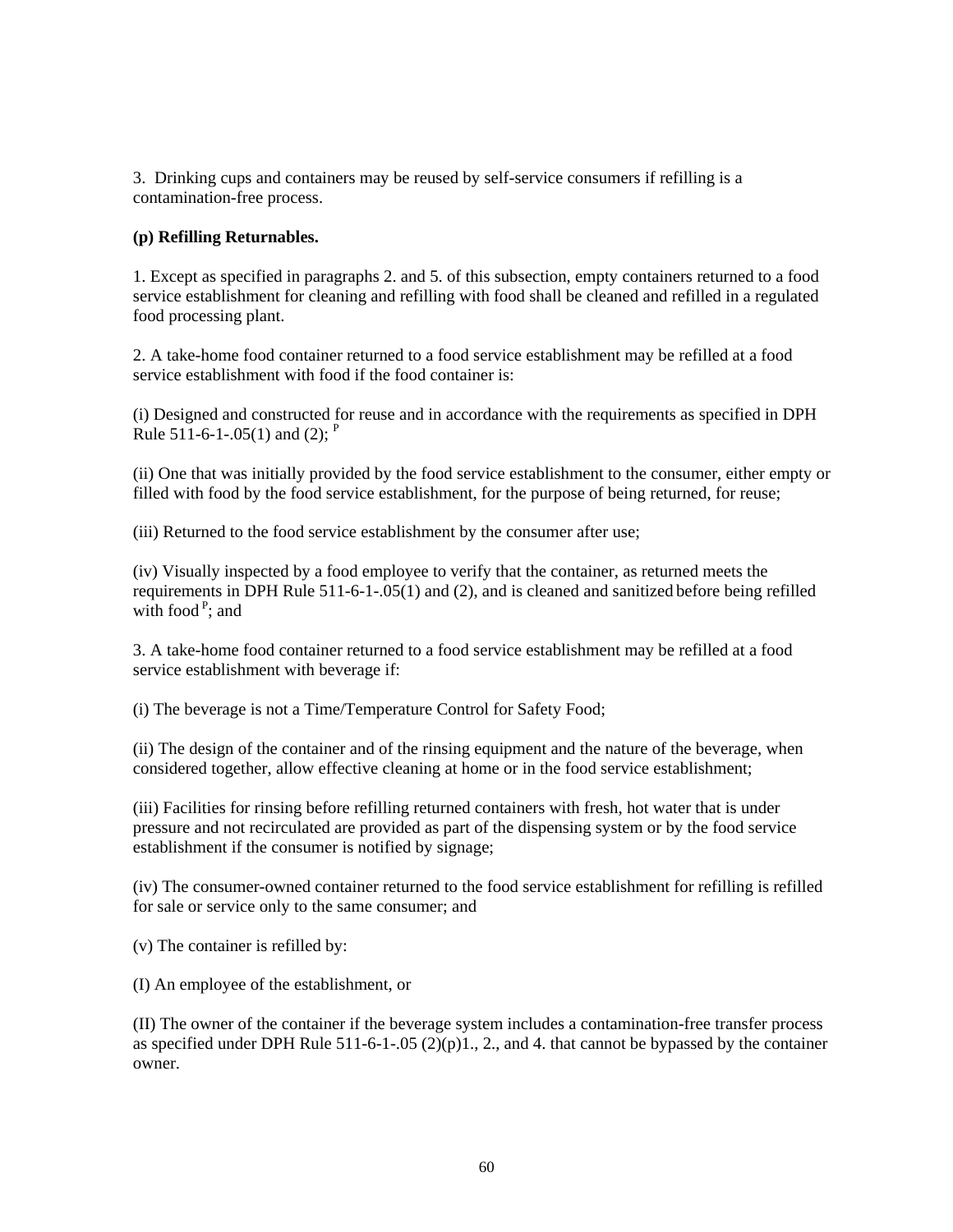4. Consumer-owned, personal take-out beverage containers, such as thermally insulated bottles, nonspill coffee cups, and promotional beverage glasses, may be refilled by employees or the consumer if refilling is a contamination-free process as specified under DPH Rule  $511-6-16-1-05$  (2)(p)1.,2., and 4.

5. Consumer-owned containers that are not food-specific may be filled at a water vending machine or system.

## **(q) Food Storage.**

1. Except as specified in paragraphs 2 and 3 of this subsection, food shall be protected from contamination by storing the food:

- (i) In a clean, dry location;
- (ii) Where it is not exposed to splash, dust, or other contamination; and

(iii) At least 6 inches (15 cm) above the floor.

2. Food in packages and working containers may be stored less than 6 inches (15 cm) above the floor on case lot handling equipment if the equipment can be moved by hand or by conveniently available apparatuses such as hand trucks and forklifts.

3. Pressurized beverage containers, cased food in waterproof containers such as bottles or cans, and milk containers in plastic crates may be stored on a floor that is clean and not exposed to floor moisture.

**(r) Food Storage, Prohibited Areas**. Food may not be stored in the following areas:

- 1. Locker rooms;
- 2. Toilet rooms;
- 3. Dressing rooms;
- 4. Garbage rooms;
- 5. Mechanical rooms;
- 6. Under sewer lines that are not shielded to intercept potential drips;

7. Under leaking water lines, including leaking automatic fire sprinkler heads, or under lines on which water has condensed;

- 8. Under open stairwells; or
- 9. Under other sources of contamination.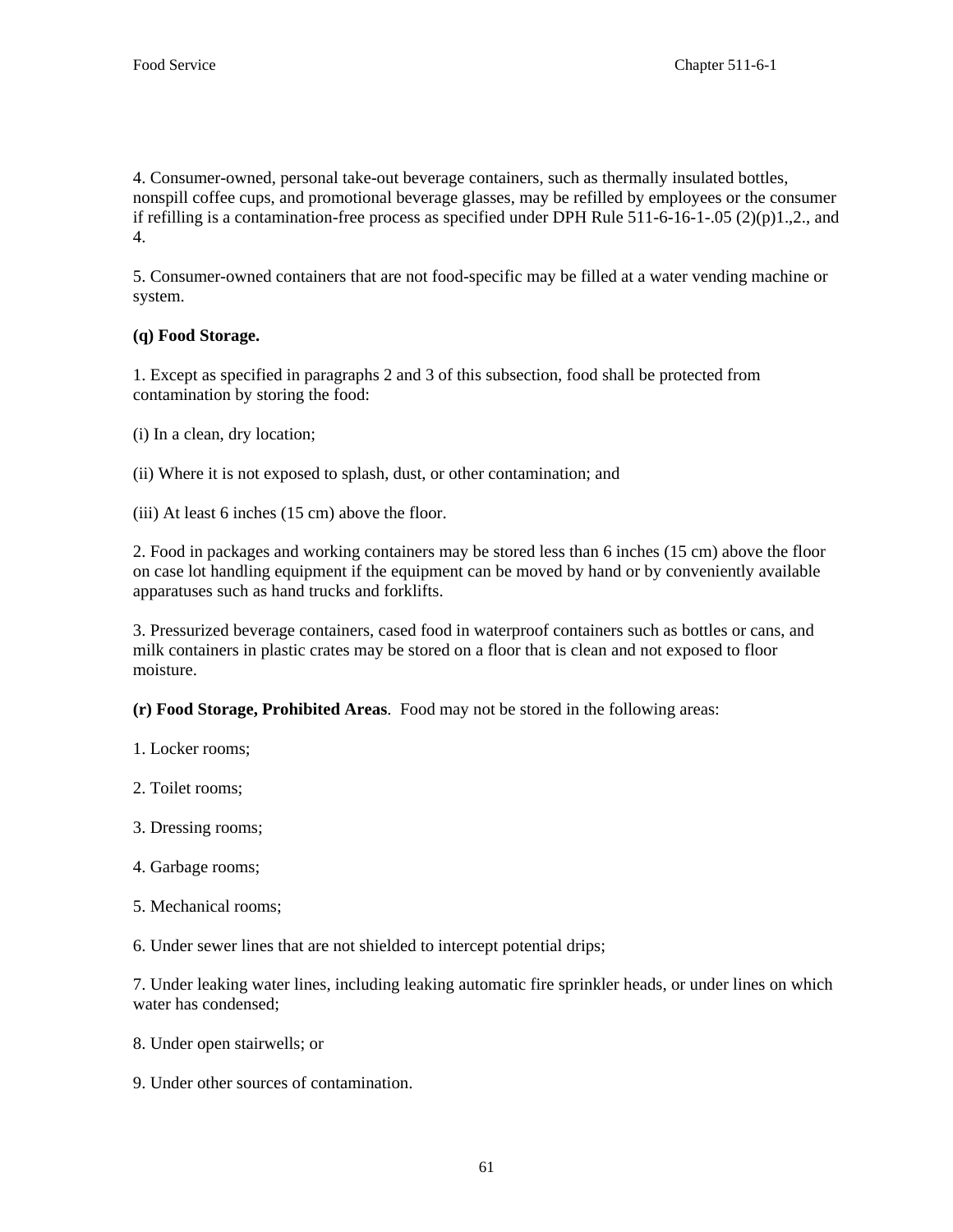**(s) Vended Time/Temperature Control for Safety Food, Original Container.** Time/temperature control for safety food dispensed through a vending machine shall be in the package in which it was placed at the food service establishment or food processing plant at which it was prepared.

**(t) Food Preparation.** During preparation, unpackaged food shall be protected from environmental sources of contamination.

### **(u) Food Display.**

1. Except for nuts in the shell and whole, raw fruits and vegetables that are intended for hulling, peeling, or washing by the consumer before consumption, food on display shall be protected from contamination by the use of packaging; counter, service line, or salad bar food guards, display cases, or other effective means. **<sup>P</sup>**

2. Protective devices for counters, serving lines, salad bars and other similar food displays in food service establishments shall be designed and constructed so as to intercept contaminants which may be expelled from the customer's mouth or nose.

3. All food, whether on display, being prepared for service or placed for consumer self-service must be protected from contamination from consumers standing or sitting within eight feet of the food, except that table side finishing as approved by the Health Authority and hibachi grills will be allowed when food preparation is for immediate service.

### **(v) Condiments, Protection.**

1. Condiments shall be protected from contamination by being kept in dispensers that are designed to provide protection, protected food displays provided with the proper utensils, original containers designed for dispensing, or individual packages or portions.

2. Condiments at a vending machine location shall be in individual packages or provided in dispensers that are filled at an approved location, such as the food service establishment that provides food to the vending machine location, a food processing plant that is regulated by the agency that has jurisdiction over the operation, or a properly equipped facility that is located on the site of the vending machine location.

### **(w) Consumer Self-Service Operations.**

1. Raw, unpackaged animal food, such as beef, lamb, pork, poultry, and fish may not be offered for consumer self-service. **<sup>P</sup>** This paragraph does not apply to:

(i) Consumer self-service of ready-to-eat foods at buffets or salad bars that serve foods such as sushi or raw shellfish;

(ii) Ready-to-cook individual portions for immediate cooking and consumption on the premises such as consumer-cooked meats or consumer-selected ingredients for Mongolian barbecue; or

(iii) Raw, frozen, shell-on shrimp, or lobster.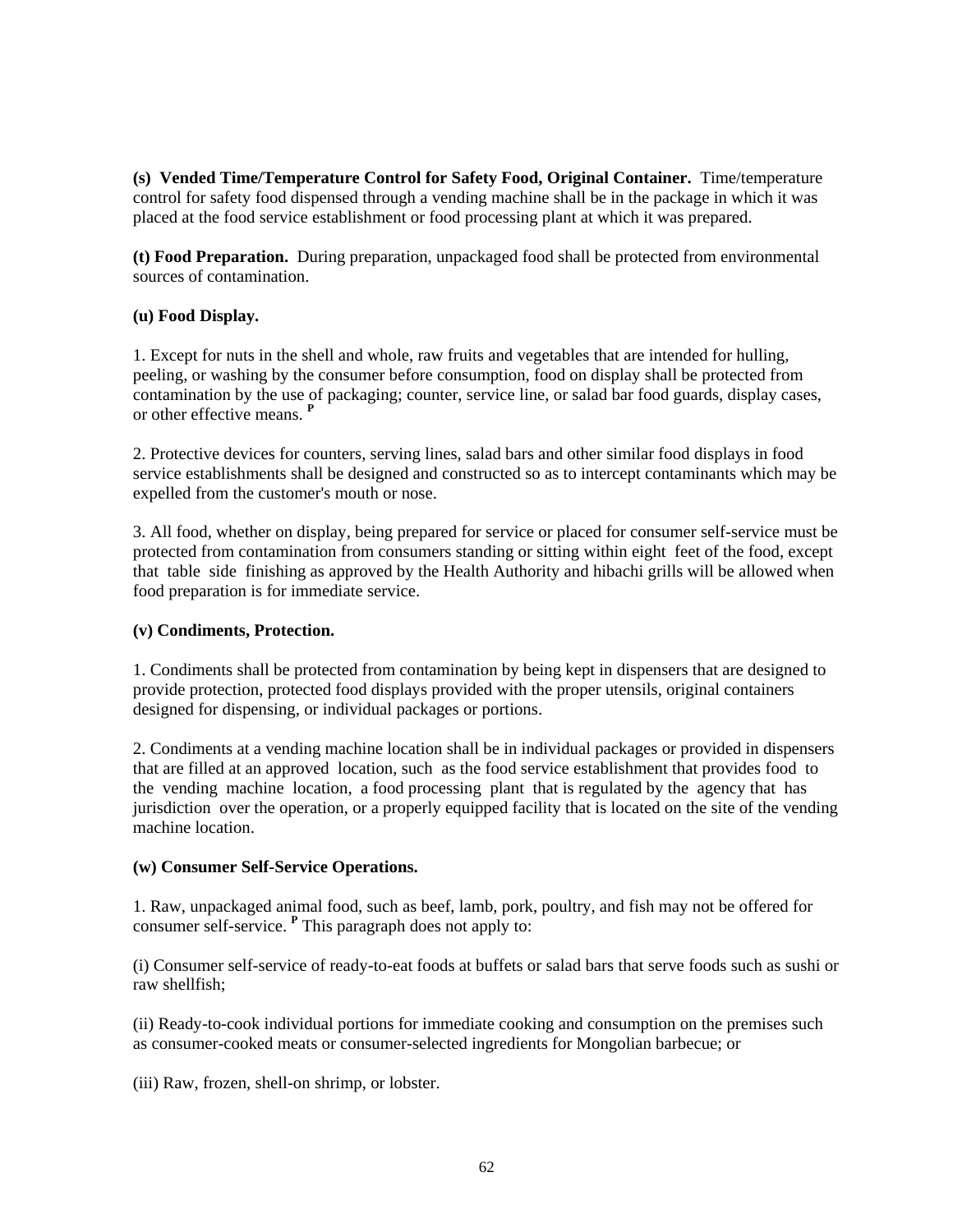2. Consumer self-service operations for ready-to-eat foods shall be provided with suitable utensils or effective dispensing methods that protect the food from contamination. **Pf** 

3. Clean tableware shall be provided to consumers returning to the self-service area for additional food. A public notice informing consumers to use clean tableware shall be posted in a conspicuous place in the self-service area. Beverage cups and glasses, and flatware including forks, knives and spoons are exempt from this requirement. **Pf**

4. When refilling containers of Time/Temperature Control for safety (TCS) foods on a self-service display, the new food product shall not be mixed with the old food product unless:

(i) The displayed product is holding at  $41^{\circ}$ F or below or  $135^{\circ}$ F or above; **Pf** and

(ii) The self-service operation is being monitored by employees trained in safe operating procedures; **Pf** and

(iii) The date and time of the earliest food prepared shall either be marked on the container, or documented by an alternate method acceptable to the Health Authority. **Pf**

5. All unwrapped foods on a self-service buffet or salad bar shall be disposed of at the end of the business day or after a maximum of 24 hours. Written procedures for tracking the total accumulative time that unwrapped food is displayed shall be prepared in advance, maintained within the food service establishment, and made available to the Health Authority upon request. Those written procedures shall specify: **Pf** 

(i) How displayed foods will be identified; **Pf**

(ii) How food shall be monitored in regards to tracking time during display for each food item;  $Pf$  and

(iii) Corrective action to be taken should a total accumulative display time as specified in subsection  $(4)(w)$ 5 above is exceeded. **Pf** 

6. Family-style of self-service may be allowed in facilities that do not serve a highly susceptible population as long as the following provisions are met: **Pf** 

(i) The permit holder shall fully disclose how the family-style of service will be provided to consumers prior to their being seated for service. Disclosure shall be in the form of a prominently displayed sign containing descriptive language of a letter height of at least 1 inch so as to be easily readable by consumers at the location where consumers wait to be seated and then again, verbally by the host, hostess or server prior to consumers being seated; **Pf**

(ii) A group of consumers will be seated at a table for one sitting; **Pf**

(iii) Each container of food shall have its own serving utensils as required within paragraph 2 of this subsection; **Pf**

(iv) All food will be placed in bulk on a table, and served to only one sitting of people; **Pf**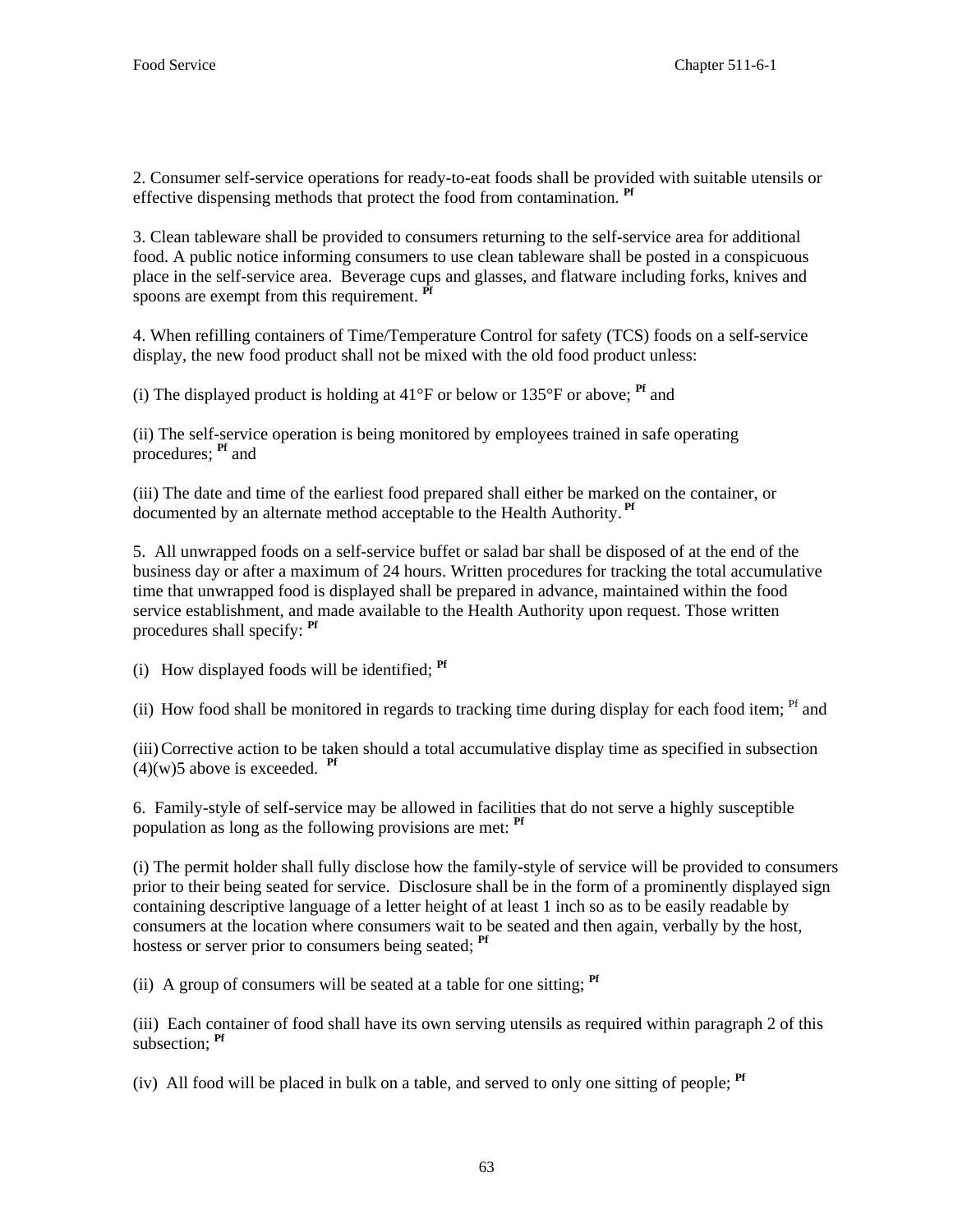(v) Any food served to a consumer shall not later be offered as food for human consumption to other consumers. **Pf**

### **(x) Returned Food and Re-Service of Food.**

1. Except as specified in paragraph 2 of this subsection, after being served or sold and in the possession of a consumer, food that is unused or returned by the consumer may not be offered as food for human consumption. **<sup>P</sup>**

2. Except for food served to patients or clients who are under contact precautions or protective environment isolation in a facility serving a highly susceptible population, a container of food that is not time/temperature control for safety food may be re-served from one consumer to another if:

(i) The food is dispensed so that it is protected from contamination and the container is closed between uses, such as a narrow-neck bottle containing catsup, steak sauce, or wine; or

(ii) The food, such as crackers, salt, or pepper, is in an unopened original package and is maintained in sound condition.

### **(y) Outdoor Cooking and Service of Food.**

1. For special events, foods requiring only cooking may be prepared, if served immediately, in an outside area on the premises of a permitted food service establishment. Prior approval must be obtained from the Health Authority. **<sup>P</sup>**

2. The presentation of food orders and limited table side finishing, such as tossing salad and flaming desserts, is permissible from a permitted food service establishment in an adjoining outdoor seating area. Outdoor salad bars or unenclosed dessert carts are prohibited.*<sup>P</sup>*

3. Outdoor barbeque pits or barbeque cookers may be allowed on the premises of a food service establishment with the approval of the Health Authority if the following requirements are met: **Pf** 

(i) The cooking equipment is used only for cooking bulk volume of meats and poultry such as hams, chicken or beef and not as a grill for cooking individual orders; **<sup>P</sup>**

(ii) Within the food service establishment, all meats and poultry will be placed within clean and sanitized containers and then covered prior to being carried to the cooking equipment;<sup>P</sup>

(iii) All of the meat and poultry will be placed at one time onto cooking surfaces of cooking equipment that has been preheated and then cooked as required in subsection (5) of this Rule. Once meats have completed the cooking process, they will be placed in a clean and sanitized food grade container, using separate utensils from handling raw meats and poultry and then covered and transported into the food service establishment for further processing and service. No food preparation other than seasoning will be allowed at outdoor barbeque pits or barbeque cookers;**<sup>P</sup>**

(iv) Utensils and food shall not be left outside of the cooking equipment or outside of the food service establishment;**<sup>P</sup>**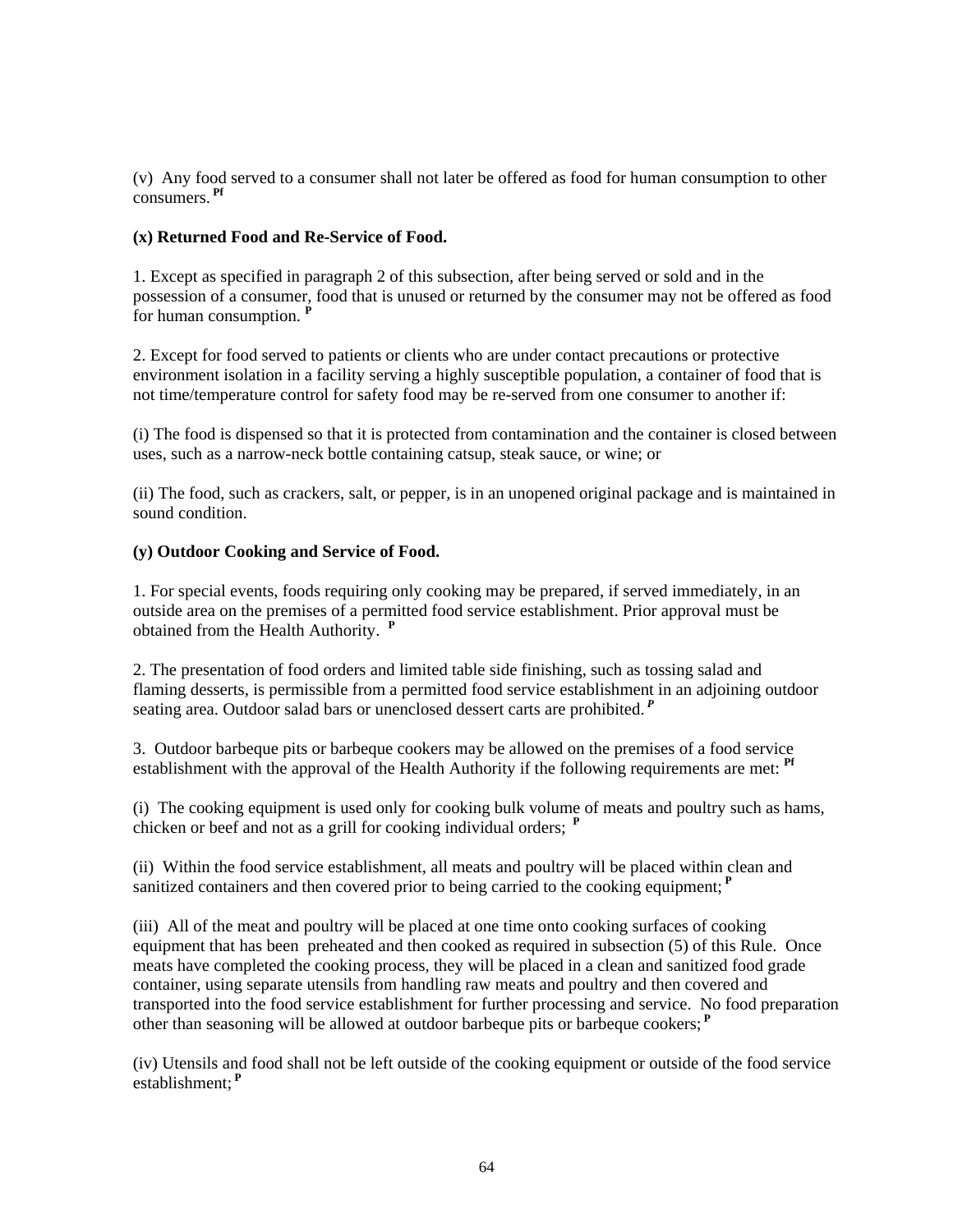(vi) Outdoor barbeque pits or barbeque cookers shall be protected with permanent overhead protection and placed on an easily cleanable surface such as smooth finished concrete; **Pf**

(vii) Outdoor barbeque pits or barbeque cookers shall be equipped with closable lids and kept closed except for cleaning and working with food such as turning and seasoning; <sup>Pf</sup>

(viii) The outside cooking area shall be designed and constructed so as to control the presence of vermin; **Pf** and

(ix) The outside cooking area shall be designed and constructed so as to facilitate the ease of routine cleaning and to promote good sanitation. **Pf**

**(z) Miscellaneous Sources of Contamination.** Food shall be protected from contamination that may result from a factor or source not specified under paragraphs (a) through (y) of this subsection.

# **(5) Pathogen Destruction.**

### **(a) Raw Animal Foods.**

1. Except as specified under paragraphs 2, 3 and 4 of this subsection, raw animal foods such as eggs, fish, meat, poultry, and foods containing these raw animal foods, shall be cooked to heat all parts of the food to a temperature and for a time that complies with one of the following methods based on the food that is being cooked:

(i)  $145^{\circ}F$  (63<sup>o</sup>C) or above for 15 seconds for:  $P$ 

(I) Raw eggs that are broken and prepared in response to a consumer's order and for immediate service,**<sup>P</sup>** and

(II) Except as specified under paragraphs 1(ii) and (iii), 2, and 3 of this subsection, fish and meat including game animals commercially raised for food or under a voluntary inspection program;**<sup>P</sup>**

(ii)  $155^{\circ}F (68^{\circ}C)$  for 15 seconds or the temperature specified in the following chart that corresponds to the holding time for ratites, mechanically tenderized, and injected meats; the following if they are comminuted: fish, meat, game animals raised for food, and commercially game animals or under a voluntary inspection program; and raw eggs that are not prepared to a consumer's order and for immediate service**<sup>P</sup>**; or

| Minimum          |                                            |  |
|------------------|--------------------------------------------|--|
| Temperature      | Time                                       |  |
| $\mathrm{P}F(C)$ |                                            |  |
| 145(63)          | 3 minutes                                  |  |
| 150 (66)         | 1 minute                                   |  |
| 158 (70)         | $\langle 1 \rangle$ second (instantaneous) |  |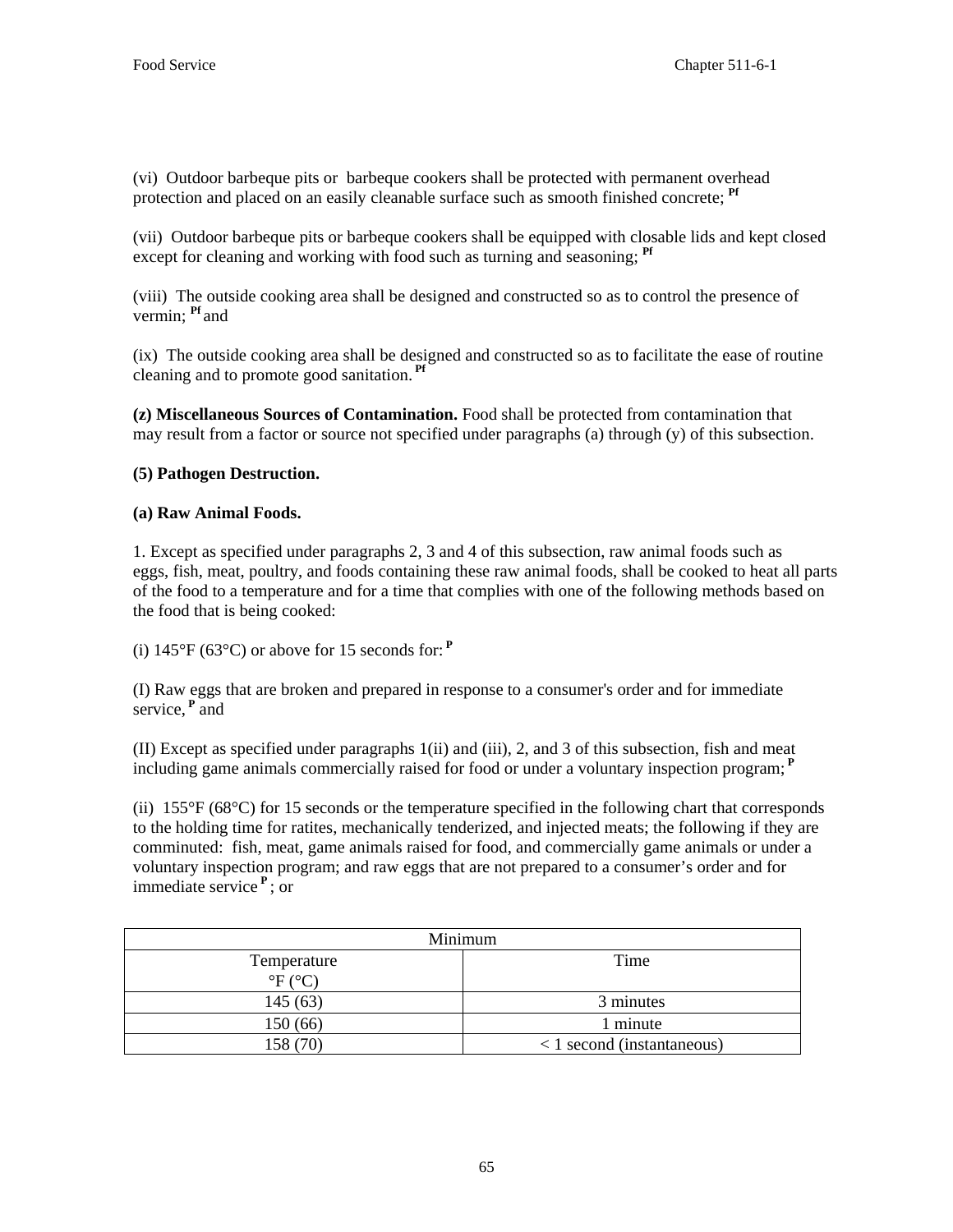(iii) 165°F (74°C) or above for 15 seconds for poultry, baluts, wild game animals, stuffed fish, stuffed meat, stuffed pasta, stuffed poultry, stuffed ratites, or stuffing containing fish, meat, poultry, or ratites. **<sup>P</sup>**

2. Whole meat roasts including beef, corned beef, lamb, pork, and cured pork roasts such as ham shall be cooked:

(i) In an oven that is preheated to the temperature specified for the roast's weight in the following chart and that is held at that temperature: **Pf**

| Oven Type                                                                                                | Oven Temperature Based on Roast Weight     |                                            |  |  |
|----------------------------------------------------------------------------------------------------------|--------------------------------------------|--------------------------------------------|--|--|
|                                                                                                          | Less than 10 lbs $(4.5 \text{ kg})$        | 10 lbs $(4.5 \text{ kg})$ or More          |  |  |
| Still Dry                                                                                                | $350^{\circ}$ F (177 $^{\circ}$ C) or more | $250^{\circ}F(121^{\circ}C)$ or more       |  |  |
|                                                                                                          |                                            |                                            |  |  |
| Convection                                                                                               | $325^{\circ}F(163^{\circ}C)$ or more       | $250^{\circ}$ F (121 $^{\circ}$ C) or more |  |  |
|                                                                                                          |                                            |                                            |  |  |
| High Humidity <sup>1</sup>                                                                               | $250^{\circ}$ F (121 $^{\circ}$ C) or less | $250^{\circ}$ F (121 $^{\circ}$ C) or less |  |  |
| Deleting humidity greater than 00% for at least 1 hour as measured in the socking ehember or exit of the |                                            |                                            |  |  |

 Relative humidity greater than 90% for at least 1 hour as measured in the cooking chamber or exit of the oven; or in a moisture-impermeable bag that provides 100% humidity.

and

(ii) As specified in the following chart, to heat all parts of the food to a temperature and for the holding time that corresponds to that temperature:**<sup>P</sup>**

| Temperature                                               | $Time1$ in     | Temperature        | $Time1$ in |  |
|-----------------------------------------------------------|----------------|--------------------|------------|--|
| $\mathrm{P}F$ (°C)                                        | <b>Minutes</b> | $\mathrm{P}F$ (°C) | Seconds    |  |
| 130 (54.4)                                                | 112            | 147(63.9)          | 134        |  |
| 131 (55.0)                                                | 89             | 149 (65.0)         | 85         |  |
| 133(56.1)                                                 | 56             | 151(66.1)          | 54         |  |
| 135(57.2)                                                 | 36             | 153 (67.2)         | 34         |  |
| 136 (57.8)                                                | 28             | 155(68.3)          | 22         |  |
| 138 (58.9)                                                | 18             | 157(69.4)          | 14         |  |
| 140(60.0)                                                 | 12             | 158 (70.0)         |            |  |
| 142(61.1)                                                 | 8              |                    |            |  |
| 144(62.2)                                                 | 5              |                    |            |  |
| 145(62.8)                                                 | 4              |                    |            |  |
| <sup>1</sup> Holding time may include postoven heat rise. |                |                    |            |  |

3. A raw or undercooked whole-muscle, intact beef steak may be served or offered for sale in a readyto-eat form if:

(i) The food service establishment serves a population that is not a highly susceptible population, and

(ii) The steak is labeled by the producer or supplier to indicate that it meets the definition of "wholemuscle, intact beef", and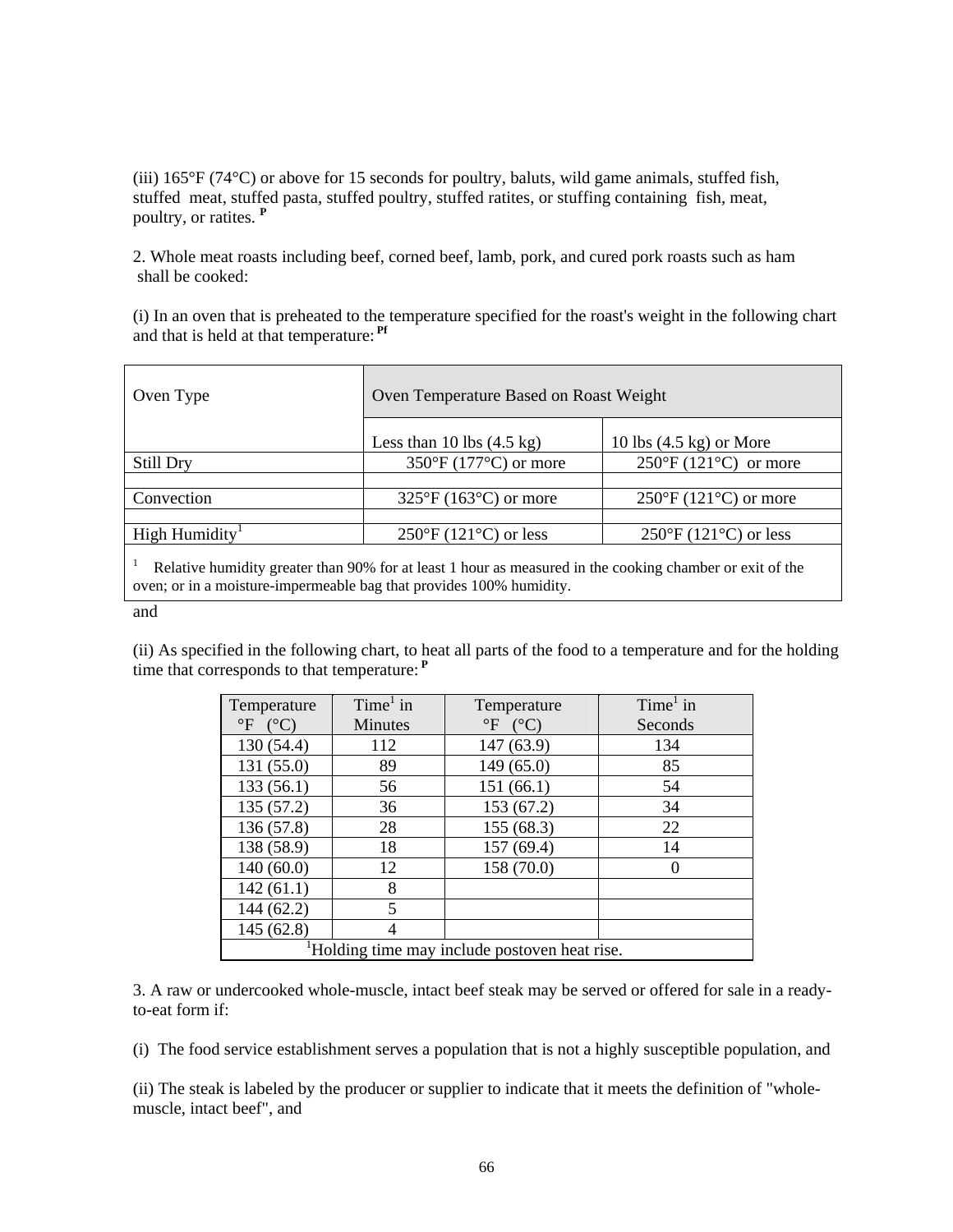(iii) The steak is cooked on both the top and bottom to a surface temperature of  $145^{\circ}F (63^{\circ}C)$  or above and a cooked color change is achieved on all external surfaces.

4. A raw animal food such as raw egg, raw fish, raw-marinated fish, raw molluscan shellfish, or steak tartare; or a partially cooked food such as lightly cooked fish, soft cooked eggs, or rare meat other than whole-muscle, intact beef steaks as specified in paragraph 3 of this subsection, may be served or offered for sale upon consumer request or selection in a ready-to-eat form if:

(i) The food service establishment serves a population that is not a highly susceptible population; and

(ii) The food, if served or offered for service by consumer selection from a children's menu, does not contain comminuted meat, <sup>Pf</sup> and

(iii) The consumer is informed that to ensure its safety, the food should be cooked as specified under paragraphs 1 or 2 of this subsection; or

(iv) The Health Authority grants a variance from paragraphs 1 or 2 of this subsection as specified in DPH Rule 511-6-1-.10(5)(a) based on a HACCP plan that:

(I) Is submitted by the permit holder and granted as specified under DPH Rule 511-6-1-.10(5)(b), and

(II) Documents scientific data or other information showing that a lesser time and temperature regimen results in a safe food, and

(III) Verifies that equipment and procedures for food preparation and training of food employees at. the food service establishment meet the conditions of the variance.

**(b) Microwave Cooking.** Raw animal foods cooked in a microwave oven shall be:

1. Rotated or stirred throughout or midway during cooking to compensate for uneven distribution of heat;

2. Covered to retain surface moisture;

3. Heated to a temperature of at least  $165^{\circ}F (74^{\circ}C)$  in all parts of the food; <sup>P</sup> and

4. Allowed to stand covered for 2 minutes after cooking to obtain temperature equilibrium.

**(c) Plant Food Cooking for Hot Holding.** Fruits and vegetables that are cooked for hot holding shall be cooked to a temperature of  $135^{\circ}F$  (57 $^{\circ}C$ ). <sup>Pf</sup>

**(d) Non-Continuous Cooking of Raw Animal Foods.** Raw animal foods that are cooked using a noncontinuous cooking process shall be:

1. Subject to an initial heating process that is no longer than sixty minutes in duration; **<sup>P</sup>**

2. Immediately after initial heating, cooled according to the time and temperature parameters as specified in subsection (6)(d) of this Rule for cooked time/temperature control for safety food; **<sup>P</sup>**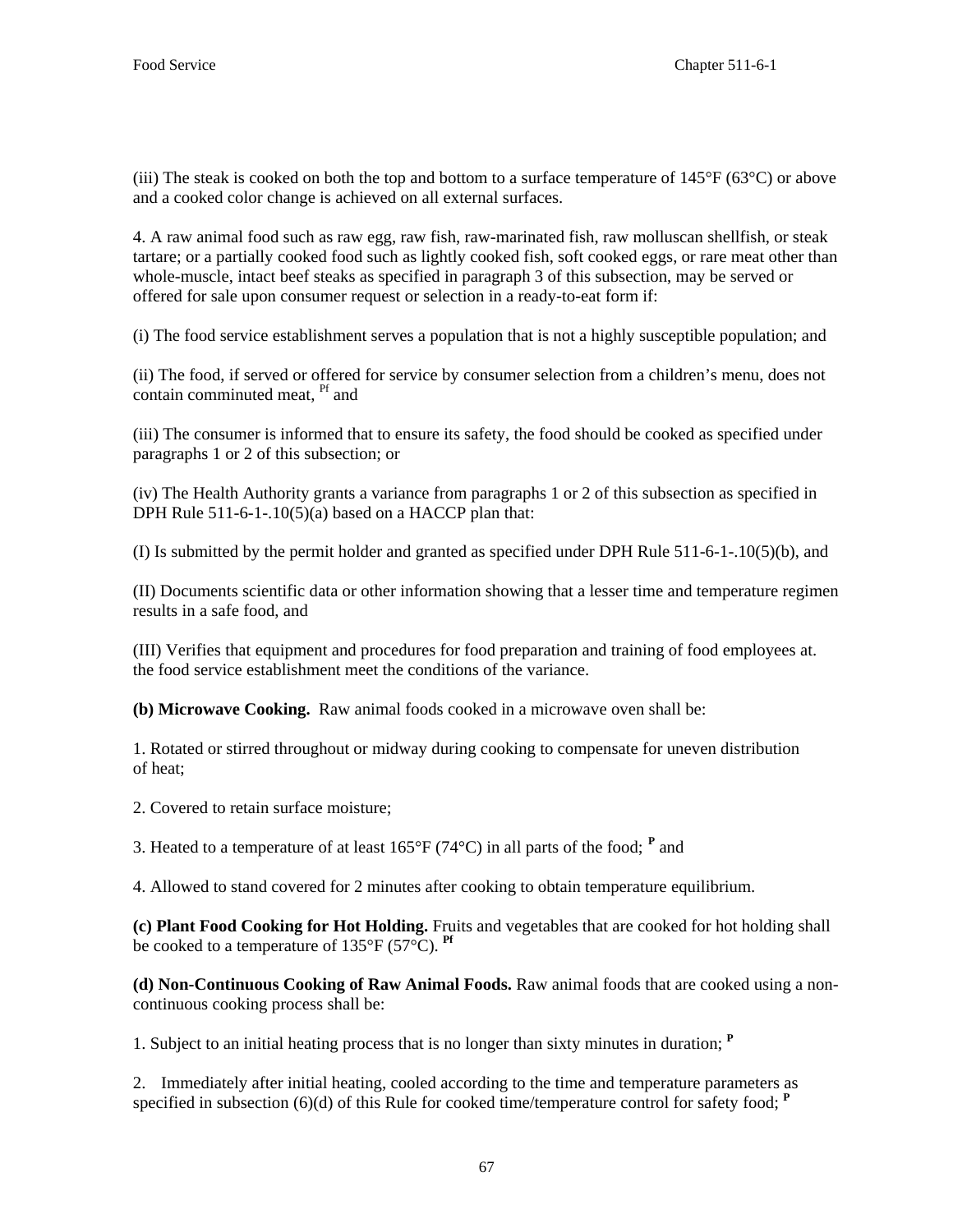3. After cooling, held frozen or cold, as specified for time/temperature control for safety food as specified in subsection  $(6)(f)$  of this Rule;<sup> $P$ </sup>

4. Prior to sale or service, cooked using a process that heats all parts of the food to a temperature for a time as specified under subsection  $(5)(a)$ <sup>1</sup>-3 of this Rule; <sup>**P**</sup>

5. Cooled according to the time and temperature parameters specified for cooked time/temperature control for safety food as specified in 2 of this subsection if not either hot held as specified in subsection (6)(f) of this Rule, served immediately, or held using time as a public health control as specified in subsection  $(6)(i)$  of this Rule after complete cooking;  $P$  and

6. Prepared and stored according to written procedures that:

(i) Have obtained prior approval from the Health Authority; **Pf**

(ii) Are maintained in the food service establishment and are available to the Health Authority upon request; **Pf**

(iii) Describe how the requirements specified in paragraphs 1 through 5 of this subsection are to be monitored and documented by the permit holder and the corrective actions to be taken if the requirements are not met; **Pf**

(iv) Describe how the foods, after initial heating, but prior to complete cooking, are to be marked or otherwise identified as foods that must be cooked as specified in paragraph 4 of this subsection prior to being offered for sale or service; **Pf** and

(v) Describe how the foods, after initial heating but prior to cooking as specified in paragraph 4 of this subsection, are to be separated from ready-to-eat foods as specified in subsection (4)(c)1 of this Rule.

### **(e) Parasite Destruction.**

1. Before service or sale in ready-to-eat form, raw, raw-marinated, partially cooked, or marinatedpartially cooked fish shall be:

(i) Frozen and stored at a temperature of -4 $\degree$ F (-20 $\degree$ C) or below for a minimum of 7 days (168 hours) in a freezer;<sup> $P$ </sup>(ii) Frozen at -31°F (-35°C) or below until solid and stored at -31°F (-35°C) or below for a minimum of 15 hours; **<sup>P</sup>** or

(iii) Frozen at -31°F (-35°C) or below until solid and stored at -4°F (-20°C) or below for a minimum of 24 hours.**<sup>P</sup>**

2. The requirement in paragraph 1 of this subsection does not apply to:

- (i) Molluscan shellfish;
- (ii) A scallop product consisting only of the shucked adductor muscle;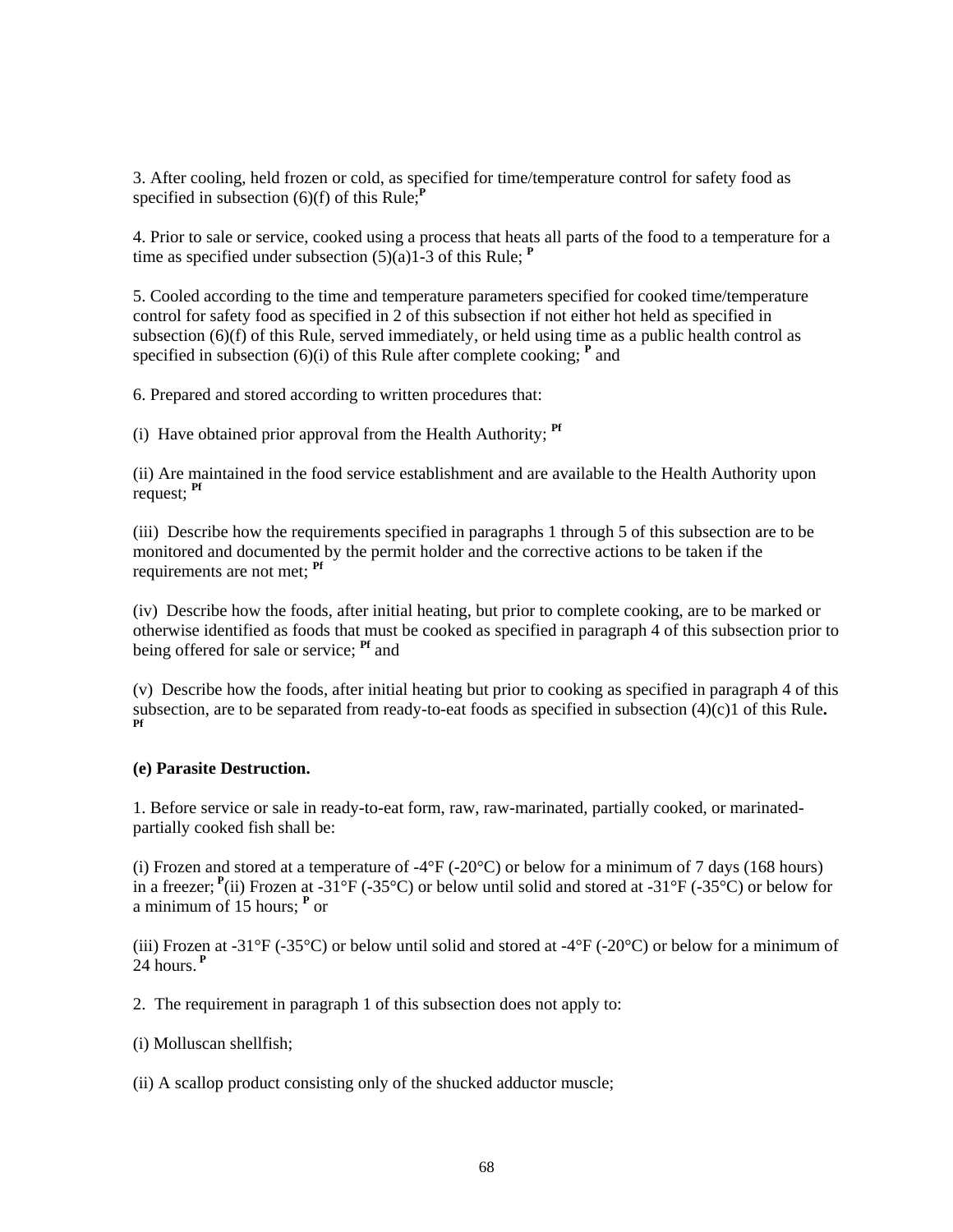(iii) Tuna of the species Thunnus alalunga, Thunnus albacares (Yellowfin tuna), Thunnus atlanticus, Thunnus maccoyii (Bluefin tuna, Southern), Thunnus obesus (Bigeye tuna), or Thunnus thynnus (Bluefin tuna, Northern); or

- (iv) Aquacultured fish, such as salmon, that:
- (I) If raised in open water, are raised in net-pens, or
- (II) Are raised in land-based operations such as ponds or tanks, and

(III) Are fed formulated feed, such as pellets, that contains no live parasites infective to the aquacultured fish.

(v) Fish eggs that have been removed from the skein and rinsed.

## **(f) Records, Creation and Retention.**

1. Except as specified in subsections (2) and (5)(e) of this Rule*,* if raw, raw-marinated, partially cooked, or marinated-partially cooked fish are served or sold in ready-to-eat form, the person in charge shall record the freezing temperature and time to which the fish are subjected and shall retain the records of the food service establishment for 90 calendar days beyond the time of service or sale of the fish. **Pf**

2. If the fish are frozen by a supplier, a written agreement or statement from the supplier stipulating that the fish supplied are frozen to a temperature and for a time specified under subsection (5)(e) of this Rule may substitute for the records specified under paragraph 1 of this subsection.

3. If raw, raw-marinated, partially cooked, or marinated-partially cooked fish are served or sold in ready-to-eat form, and the fish are raised and fed as specified in subsection (5)(e)2(iv) of this Rule, a written agreement or statement from the supplier or aquaculturist stipulating that the fish were raised and fed as specified in subsection (5)(e)2(iv) of this Rule shall be obtained by the person in charge and retained in the records of the food service establishment for 90 calendar days beyond the time of service or sale of the fish. **Pf**

**(g) Preparation for Immediate Service.** Cooked and refrigerated food that is prepared for immediate service in response to an individual consumer order, such as a roast beef sandwich au jus, may be served at any temperature.

### **(h) Reheating for Hot Holding.**

1. Except as specified under paragraphs 2, 3, and 5 of this subsection, time/temperature control for safety food that is cooked, cooled, and reheated for hot holding shall be reheated so that all parts of the food reach a temperature of at least 165°F (74°C) for 15 seconds.**<sup>P</sup>**

2. Except as specified under paragraph 3 of this subsection, time/temperature control for safety food reheated in a microwave oven for hot holding shall be reheated so that all parts of the food reach a temperature of at least  $165^{\circ}F(74^{\circ}C)$  and the food is rotated or stirred, covered, and then allowed to stand covered for 2 minutes after reheating.**<sup>P</sup>**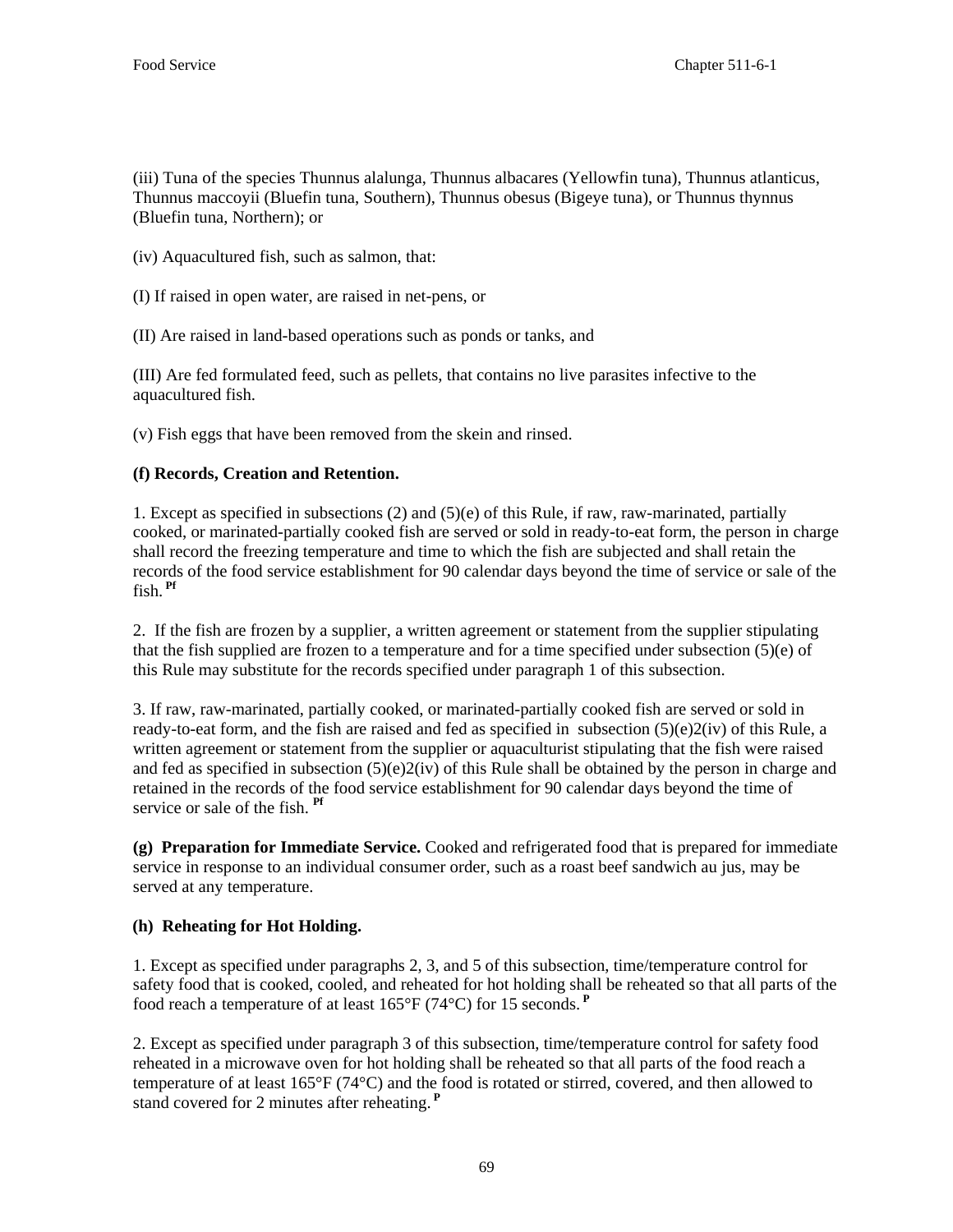3. Ready-to-eat time/temperature control for safety food that has been commercially processed and packaged in a food processing plant that is inspected by the food regulatory authority that has jurisdiction over the plant, shall be heated to a temperature of at least 135°F (57°C) for hot holding.**<sup>P</sup>**

4. Reheating for hot holding shall be done rapidly and the time the food is between the temperatures of 41°F (5°C) and 165°F (74°C) and 41°F (5°C) and 135°F (57°C) for commercially processed food, may not exceed 2 hours. **<sup>P</sup>**

5. Remaining unsliced portions of meat roasts that are cooked as specified under subsection (5)(a)2 of this Rule may be reheated for hot holding using the same oven parameters and minimum time and temperature conditions under which it was cooked.

**(i) Treating Juice.** Juice packaged in a food service establishment shall be:

1. Treated under a HACCP plan to attain a 5-log reduction, which is equal to a 99.999% reduction, of the most resistant microorganism of public health significance; **<sup>P</sup>** or

2. Labeled, if not treated to yield a 5-log reduction of the most resistant microorganism of public health significance: **Pf**

(i) As specified under subsection  $(7)(c)$  of this Rule, <sup>Pf</sup> and

(ii) As specified in 21 CFR 101.17 $(g)$  Food labeling, warning, notice, and safe handling statements, juices that have not been specifically processed to prevent, reduce, or eliminate the presence of pathogens with the following, "WARNING: This product has not been pasteurized and, therefore, may contain harmful bacteria that can cause serious illness in children, the elderly, and persons with weakened immune systems." **Pf** 

#### **(6) Limiting the Growth of Pathogens**

**(a) Frozen Food.** Stored frozen foods shall be maintained frozen.

**(b) Time/Temperature Control for Safety Food, Slacking.** Frozen time/temperature control for safety food that is slacked to moderate the temperature shall be held:

1. Under refrigeration that maintains the food temperature at 41° F (5°C) or less; or

2. At any temperature if the food remains frozen.

(c) **Thawing.** Except as specified in paragraph 4 of this subsection, time/temperature control for safety food shall be thawed:

1. Under refrigeration that maintains the food temperature at 41°F (5°C) or less; or

2. Completely submerged under running water:

(i) At a water temperature of  $70^{\circ}$ F (21<sup>o</sup>C) or below,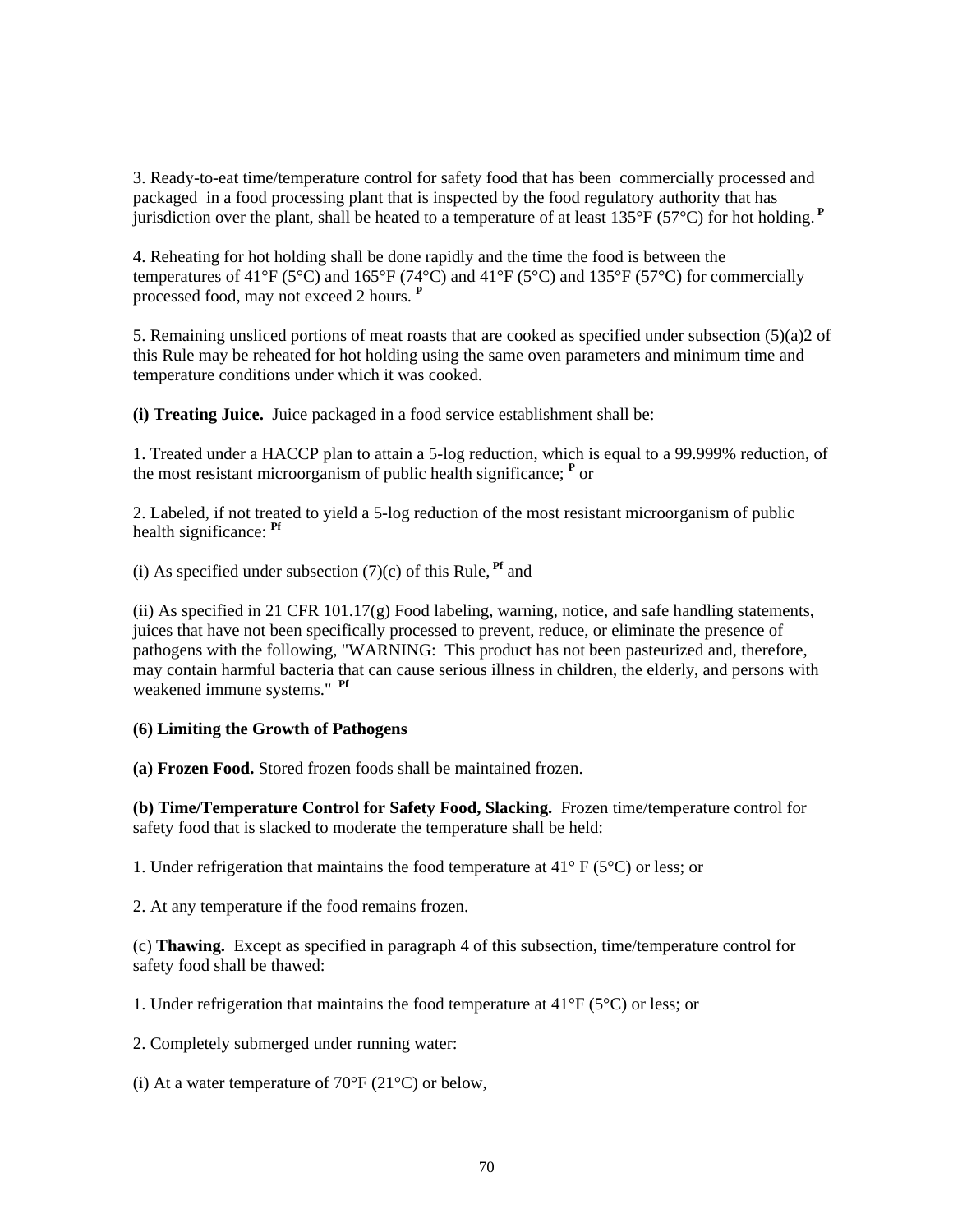(ii) With sufficient water velocity to agitate and float off loose particles in an overflow, and

(iii) For a period of time that does not allow thawed portions of ready-to-eat food to rise above 41°F  $(5^{\circ}C)$ , or

(iv) For a period of time that does not allow thawed portions of a raw animal food requiring cooking to be above  $41^{\circ}F(5^{\circ}C)$ , for more than 4 hours including:

(I) The time the food is exposed to the running water and the time needed for preparation for cooking, or

(II) The time it takes under refrigeration to lower the food temperature to  $41^{\circ}F(5^{\circ}C)$ ;

3. As part of a cooking process if the food that is frozen is:

(i) Cooked as specified under subsections  $(5)(a)1$  or 2 or  $(5)(b)$  of this Rule, or

(ii) Thawed in a microwave oven and immediately transferred to conventional cooking equipment, with no interruption in the process; or

4. Using any procedure if a portion of frozen ready-to-eat food is thawed and prepared for immediate service in response to an individual consumer's order.

5. Reduced oxygen packaged fish that bears a label indicating that it is to be kept frozen until time of use shall be removed from the reduced oxygen environment:

(i) Prior to its thawing under refrigeration that maintains the food temperature at  $41^{\circ}F(5^{\circ}C)$  or less; or

(ii) Prior to, or immediately upon completion of its thawing, using procedures to completely submerge in running water as specified in paragraph 2 of this subsection.

# **(d) Cooling.**

1. Cooked time/temperature control for safety food shall be cooled:

(i) Within 2 hours from 135°F (57°C) to 70°F (21°C);<sup>P</sup> and

(ii) Within a total of 6 hours from  $135^{\circ}F$  (57<sup>o</sup>C) to 41<sup>o</sup>F (5<sup>o</sup>C) or less. <sup>P</sup>

2. Time/temperature control for safety food shall be cooled within 4 hours to  $41^{\circ}F(5^{\circ}C)$  or less if prepared from ingredients at ambient temperature, such as reconstituted foods and canned tuna. **<sup>P</sup>**

3. Except as specified under paragraph 4 of this subsection, a time/temperature control for safety food received in compliance with laws allowing a temperature above 41°F (5°C) during shipment from the supplier shall be cooled within 4 hours to  $41^{\circ}F$  (5<sup>o</sup>C).<sup>P</sup>

4. Raw eggs shall be received and immediately placed in refrigerated equipment that maintains an ambient air temperature of  $41^{\circ}F(5^{\circ}C)$  or less.<sup>1</sup>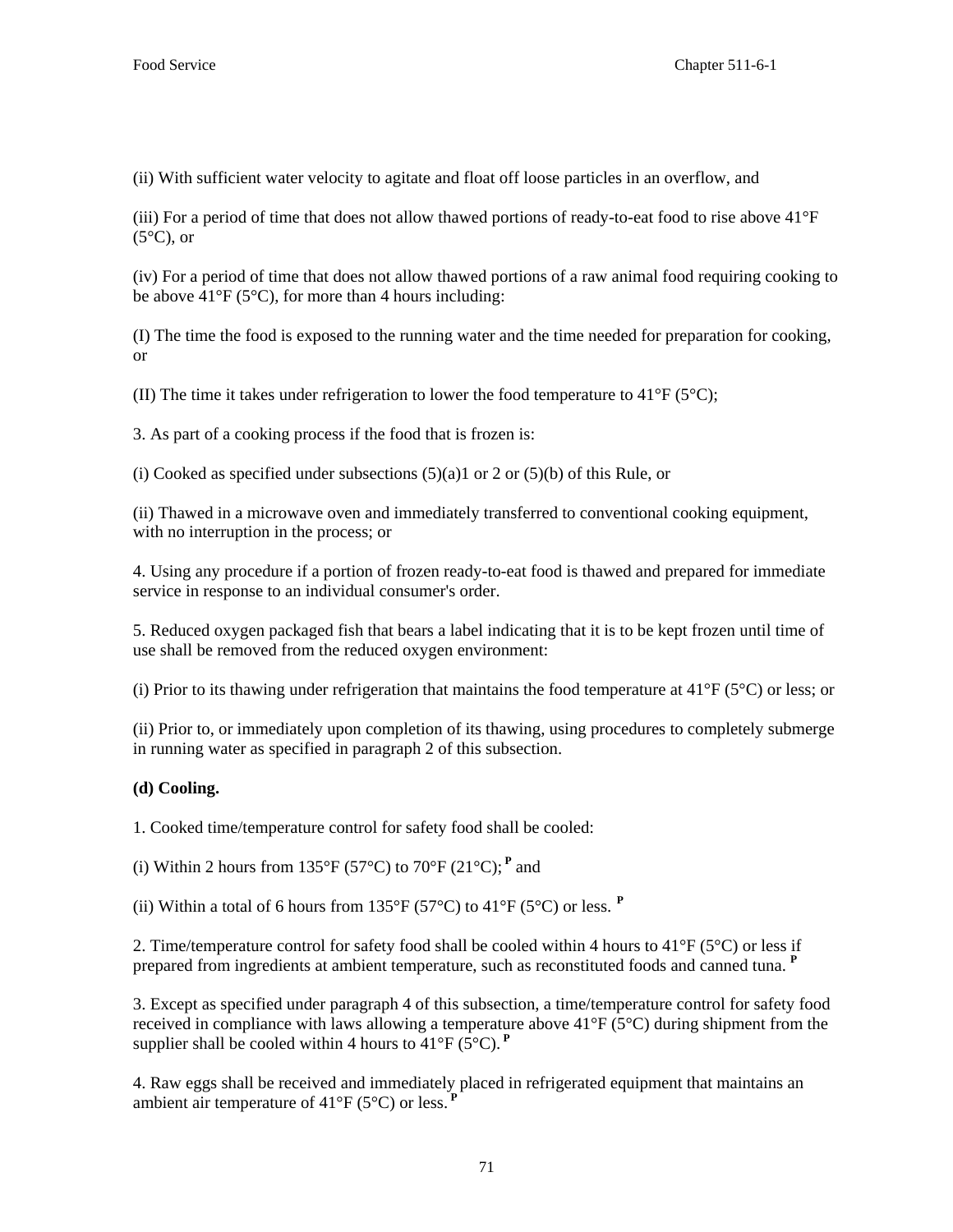## **(e) Cooling Methods.**

1. Cooling shall be accomplished in accordance with the time and temperature criteria specified under DPH Rule 511-6-1-.04(6)(d) by using one or more of the following methods depending on the type of food being cooled:

(i) Placing the food in shallow pans; **Pf**

(ii) Separating the food into smaller or thinner portions; **Pf**

(iii) Using rapid cooling equipment; **Pf**

(iv) Stirring the food in a container placed in an ice water bath; **Pf**

(v) Using containers that facilitate heat transfer; **Pf**

(vi) Adding ice as an ingredient; **Pf** or

(vii) Other effective methods. **Pf**

2. When placed in cooling or cold holding equipment, food containers in which food is being cooled shall be:

(i) Arranged in the equipment to provide maximum heat transfer through the container walls; and

(ii) Loosely covered, or uncovered if protected from overhead contamination during the cooling period to facilitate heat transfer from the surface of the food.

**(f) Time/Temperature Control for Safety Food, Hot and Cold Holding.** Except during preparation, cooking, or cooling, or when time is used as the public health control, time/temperature control for safety food shall be maintained at  $41^{\circ}F(5^{\circ}C)$  or below or  $135^{\circ}F(57^{\circ}C)$  or above, except that roasts cooked to a temperature and for a time specified in subsection  $(5)(a)$  of this Rule and reheated using the same temperature and time conditions as cooking may be held at a temperature of 130 $\degree$ F (54 $\degree$ C) or above.**<sup>P</sup>**

# **(g) Ready-to-Eat Time/Temperature Control for Safety Food, Date Marking**

1. Except when packaging food using a reduced oxygen packaging method, and except as specified in paragraphs 4 and 5 of this subsection, refrigerated, ready-to-eat, time/temperature control for safety food prepared and held in a food establishment for more than 24 hours shall be clearly marked to indicate the date or day by which the food shall be consumed on the premises, sold, or discarded, when held at a temperature of  $41^{\circ}F(5^{\circ}C)$  or below for a maximum of 7 days. The day of preparation shall be counted as Day 1. <sup>Pf</sup>

2. Except as specified in paragraphs 4 through 6 of this subsection, refrigerated, ready-to-eat, time/temperature control for safety food prepared and packaged by a food processing plant shall be clearly marked, at the time the original container is opened in a food service establishment and if the food is held for more than 24 hours, to indicate the date or day by which the food shall be consumed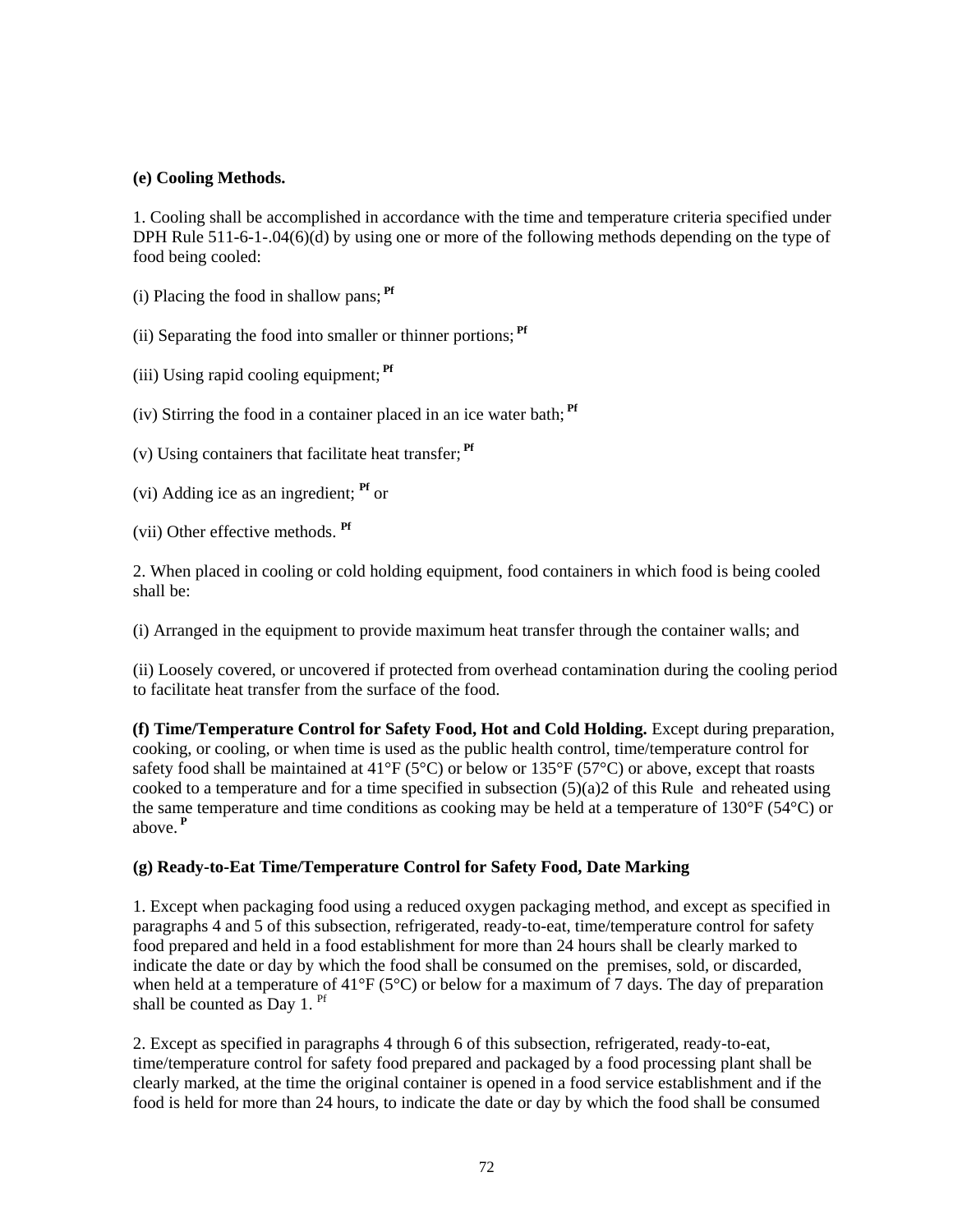on the premises, sold, or discarded, when held at a temperature of  $41^{\circ}F(5^{\circ}C)$  or below for a maximum of 7 days after the original container is opened. The day the original container is opened in the food service establishment shall be counted as Day 1, except, the day or date marked by the food service establishment may not exceed a manufacturer's use by date if the manufacturer determined the use-by date based on food safety; <sup>Pf</sup>

3. A refrigerated, ready-to-eat, time/temperature control for safety food ingredient or a portion of a refrigerated, ready-to-eat, time/temperature control for safety food that is subsequently combined with additional ingredients or portions of food shall retain the date marking of the earliest-prepared or firstprepared ingredient. <sup>Pf</sup>

4*.* A date marking system that meets the criteria stated in paragraphs 1 and 2 of this subsection may include:

(i) Using a method approved by the Health Authority for refrigerated, ready-to-eat time / temperature control for safety food that is frequently rewrapped, such as lunchmeat or a roast, or for which date marking is impractical, such as soft serve mix or milk in a dispensing machine;

(ii) Marking the date or day of preparation, with a procedure to discard the food on or before the last date or day by which the food must be consumed on the premises, sold, or discarded;

(iii) Marking the date or day the original container is opened in a food service establishment, with a procedure to discard the food on or before the last date or day by which the food must be consumed on the premises, sold, or discarded; or

(iv) Using calendar dates, days of the week, color-coded marks, or other effective marking methods, provided that the marking system is disclosed to the Health Authority upon request.

5. The requirements in paragraphs 1 and 2 of this subsection do not apply to individual meal portions served

or repackaged for sale from a bulk container upon a consumer's request.

6. The requirements in paragraphs 1 and 2 of this subsection do not apply to shellstock.

7. The requirement in paragraph 2 of this subsection does not apply to the following foods prepared and packaged by a food processing plant inspected by a Health Authority:

(i) Deli salads, such as ham salad, seafood salad, chicken salad, egg salad, pasta salad, potato salad, and macaroni salad, manufactured in accordance with 21 CFR 110 Current good manufacturing practice in manufacturing, packing, or holding human food;

(ii) Hard cheeses containing not more than 39% moisture as defined in 21 CFR 133 Cheeses and related cheese products, such as cheddar, gruyere, parmesan and reggiano, and romano;

(iii) Semi-soft cheeses containing more than 39% moisture, but not more than 50% moisture, as defined in 21 CFR 133 Cheeses and related cheese products, such as blue, edam, gorgonzola, gouda, and monterey jack;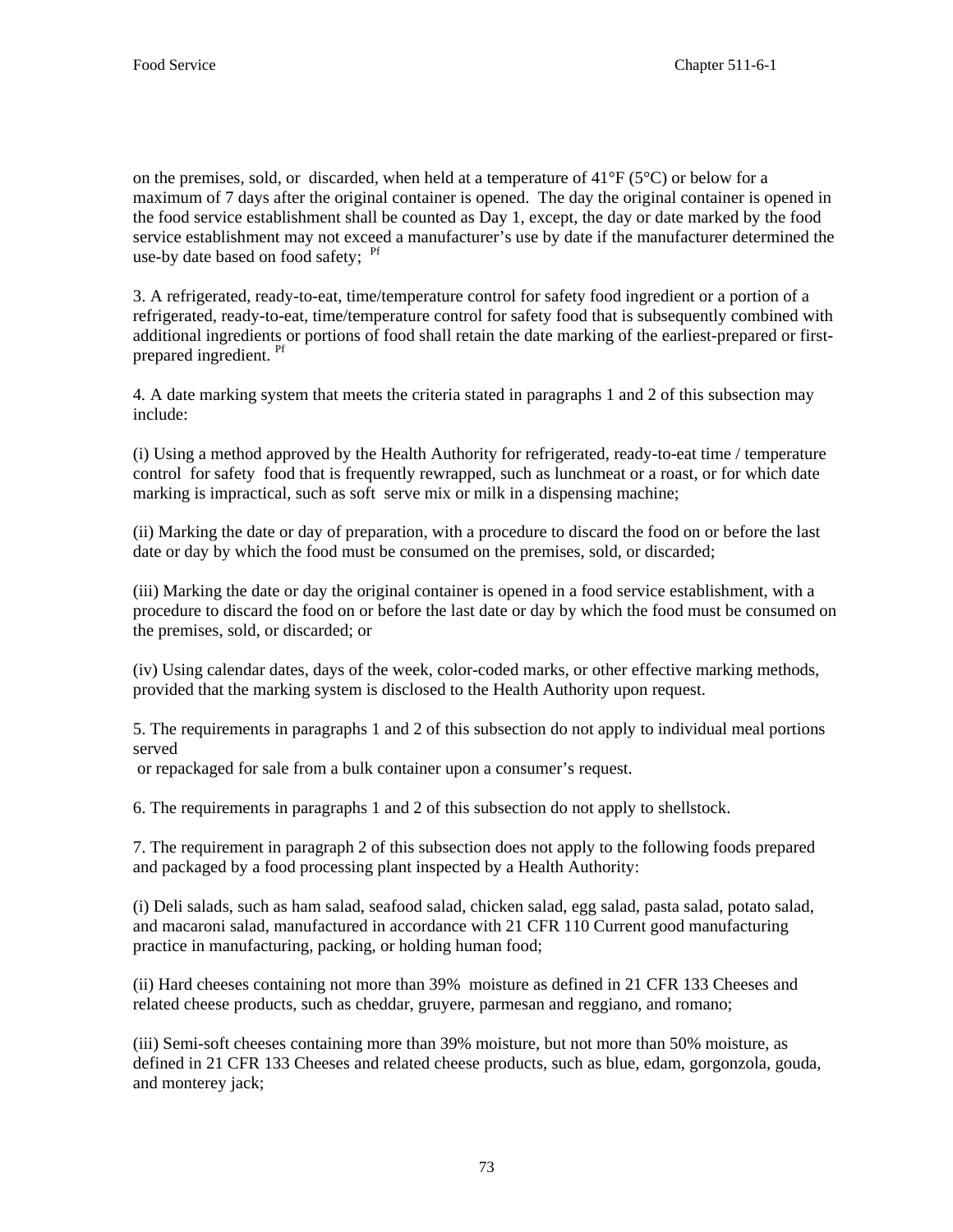(iv) Cultured dairy products as defined in 21 CFR 131 Milk and cream, such as yogurt, sour cream, and buttermilk;

(v) Preserved fish products, such as pickled herring and dried or salted cod, and other acidified fish products defined in 21 CFR 114 Acidified foods;

(vi) Shelf stable, dry fermented sausages, such as pepperoni and Genoa salami; and

(vii) Shelf stable salt-cured products, such as prosciutto and Parma ham.

#### **(h) Ready-to-Eat, Time/Temperature Control for Safety Food, Disposition.**

1. A food that requires datemarking shall be discarded if it:

(i) Exceeds 7 days, not including the time that the product is frozen; **<sup>P</sup>**

(ii) Is in a container or package that does not bear a date or day;  $\mathbf{P}$  or

(iii) Is appropriately marked with a date or day that exceeds 7 days . **<sup>P</sup>**

2. Refrigerated, ready-to-eat, time / temperature control for safety food prepared in a food service establishment and dispensed through a vending machine with an automatic shutoff control shall be discarded if it exceeds 7 days. **<sup>P</sup>**

# **(i) Time as a Public Health Control.**

1. Except as specified under paragraph 4 of this subsection, if time without temperature control is used as the public health control for a working supply of time/temperature control for safety food before cooking, or for ready-to-eat time/temperature control for safety food that is displayed or held for sale or service, written procedures shall be prepared in advance, maintained in the food service establishment, and made available to the regulatory authority upon request that specify: **Pf**

(i) Methods of compliance with paragraphs  $2(i)$  - (iii) or  $3(i)$  through (v) of this subsection; and

(ii) Methods of compliance with the cooling of time/temperature control for safety food that is prepared, cooked, and refrigerated before time is used as a public health control. **Pf**

2. If time without temperature control is used as the public health control up to a maximum of 4 hours:

(i) The food shall have an initial temperature of  $41^{\circ}F(5^{\circ}C)$  or less when removed from cold holding temperature control, or  $135^{\circ}F(57^{\circ}C)$  or greater when removed from hot holding temperature control;  $P$ 

(ii) The food shall be marked or otherwise identified to indicate the time that is 4 hours past the point in time when the food is removed from temperature control; **Pf** 

(iii) The food shall be cooked and served, served at any temperature if ready-to-eat, or discarded, within 4 hours from the point in time when the food is removed from temperature control; <sup>P</sup> and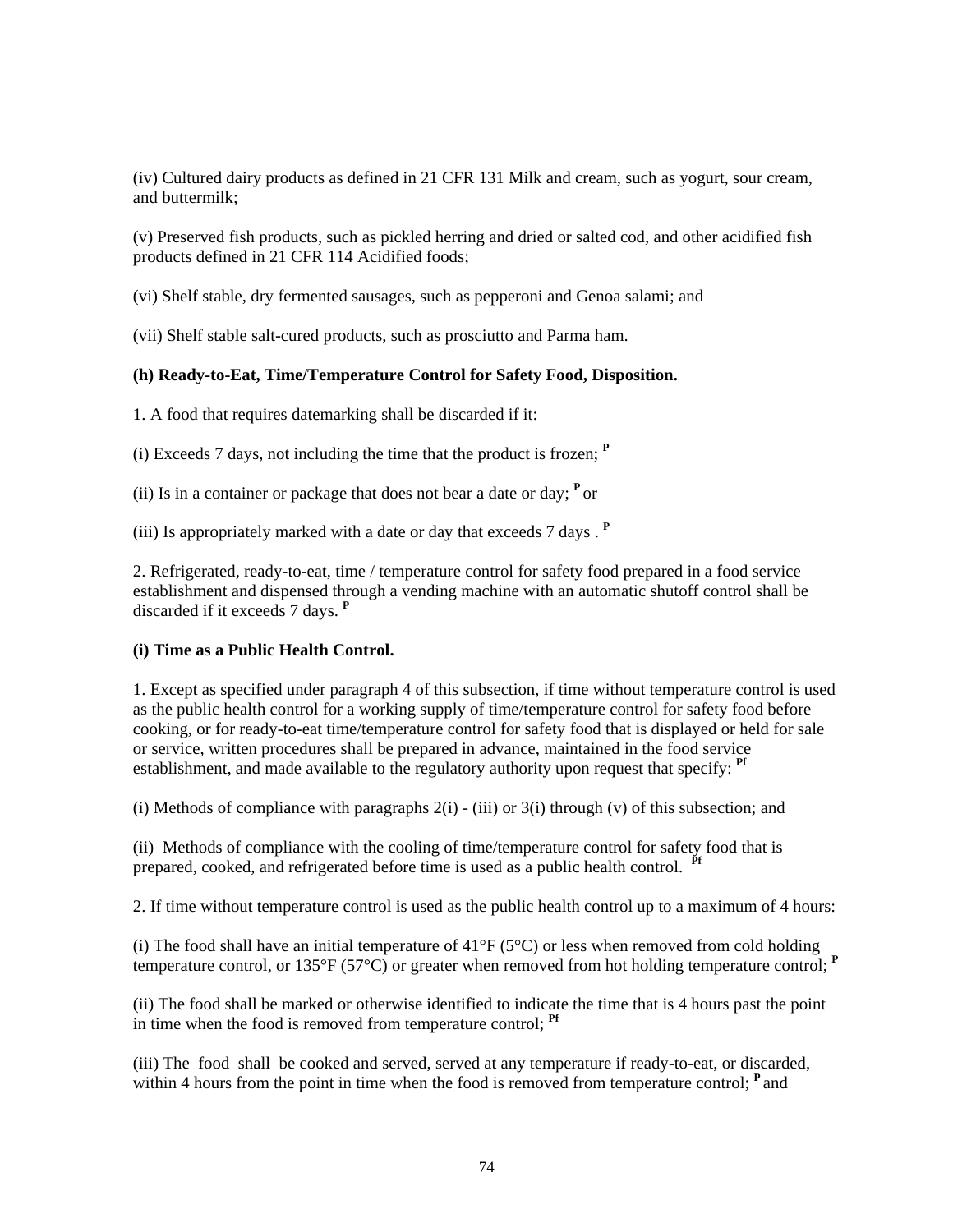(iv) The food in unmarked containers or packages, or marked to exceed a 4-hour limit shall be discarded. **<sup>P</sup>**

3. If time without temperature control is used as the public health control up to a maximum of 6 hours:

(i) The food shall have an initial temperature of  $41^{\circ}F(5^{\circ}C)$  or less when removed from temperature control and the food temperature may not exceed 70 $\degree$ F (21 $\degree$ C) within a maximum time period of 6 hours; **<sup>P</sup>**

(ii) The food shall be monitored to ensure the warmest portion of the food does not exceed  $70^{\circ}$ F (21°C) during the 6-hour period, unless an ambient air temperature is maintained that ensures the food does not exceed 70°F (21°C) during the 6-hour holding period;<sup>Pf</sup>

(iii) The food shall be marked or otherwise identified to indicate: **Pf** 

(I) The time when the food is removed from 41°F (5°C) or less cold holding temperature control, **Pf** and

(II) The time that is 6 hours past the point in time when the food is removed from cold holding temperature control;

(iv) The food shall be:

(I) Discarded if the temperature of the food exceeds  $70^{\circ}$ F ( $21^{\circ}$ C),  $P$  or

(II) Cooked and served, served at any temperature if ready-to-eat, or discarded within a maximum of 6 hours from the point in time when the food is removed from  $41^{\circ}F$  (5°C) or less cold holding temperature control; <sup>P</sup> and

(v) The food in unmarked containers or packages, or marked with a time that exceeds the 6-hour limit shall be discarded. **<sup>P</sup>**

4. A food service establishment that serves a highly susceptible population may not use time as the public health control for raw eggs.

**(j) Variance Requirement.** A food service establishment shall obtain a variance from the Health Authority as specified in DPH Rule 511-6-1-.10(5)(a) and (5)(b) before:  $Pf$ 

1. Smoking food as a method of food preservation rather than as a method of flavor enhancement; **Pf**

2. Curing food; **Pf**

3. Using food additives or adding components such as vinegar: **Pf**

(i) As a method of food preservation rather than as a method of flavor enhancement, **Pf** or

(ii) To render a food so that it is not time/temperature control for safety food; **Pf**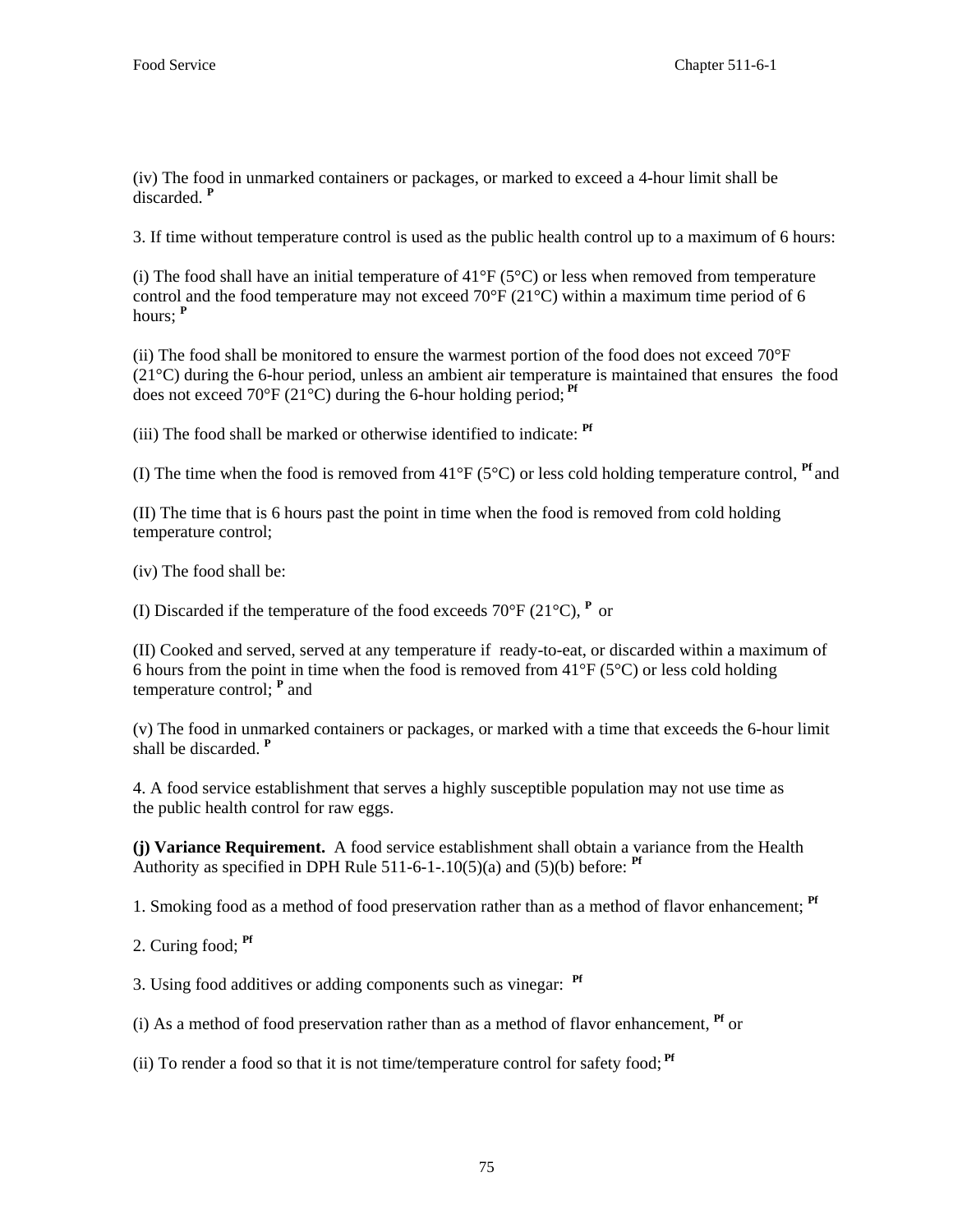4. Operating a molluscan shellfish life-support system display tank used to store or display shellfish that are offered for human consumption:  $\vec{P}$ 

5. Packaging time/temperature control for safety food using a reduced oxygen packaging method except where the growth and toxin formation of *Clostridium botulinum* and growth of *Listeria*  monocytogenes are controlled as specified under (k) of this Rule; <sup>Pf</sup>

6. Custom processing animals that are for personal use as food and not for sale or service in a food service establishment; **Pf**

7. Preparing food by another method that is determined by the Health Authority to require a variance; **Pf** or

8. Sprouting seeds or beans. **Pf**

#### **(k) Reduced Oxygen Packaging Without a Variance But HACCP Plan Required, Criteria.**

1. Except for a food service establishment that obtains a variance as specified under (j) of this Rule, a food service establishment that packages time/temperature control for safety food using a reduced oxygen packaging method shall control the growth and toxin formation of *Clostridium botulinum* and the growth of *Listeria* monocytogenes. **<sup>P</sup>**

2. Except as specified under paragraph 6 of this subsection, a food service establishment that packages time/temperature control for safety food using a reduced oxygen packaging method shall implement a HACCP plan that contains the information specified under DPH Rule 511-5-14-.02(6)(b) and (d) and that: **Pf**

(i) Identifies the food to be packaged; **Pf**

(ii) Except as specified under paragraphs 3 through 5 of this subsection, requires that the packaged food shall be maintained at  $41^{\circ}F$  (5<sup>o</sup>C) or less and meet at least one of the following criteria: <sup>**Pf**</sup>

(I) Has an  $a_w$  of 0.91 or less,  $\mathbf{Pf}$ 

(II) Has a pH of 4.6 or less, **Pf**

(III) Is a meat or poultry product cured at a food processing plant regulated by the USDA using substances specified in 9 CFR 424.21, Use of food ingredients and sources of radiation, and is received in an intact package, **Pf** or

(IV) Is a food with a high level of competing organisms such as raw meat, raw poultry, or raw vegetables; **Pf**

(iii) Describes how the package shall be prominently and conspicuously labeled on the principal display panel in bold type on a contrasting background, with instructions to: **Pf**

(I) Maintain the food at 41°F (5°C) or below, **Pf** and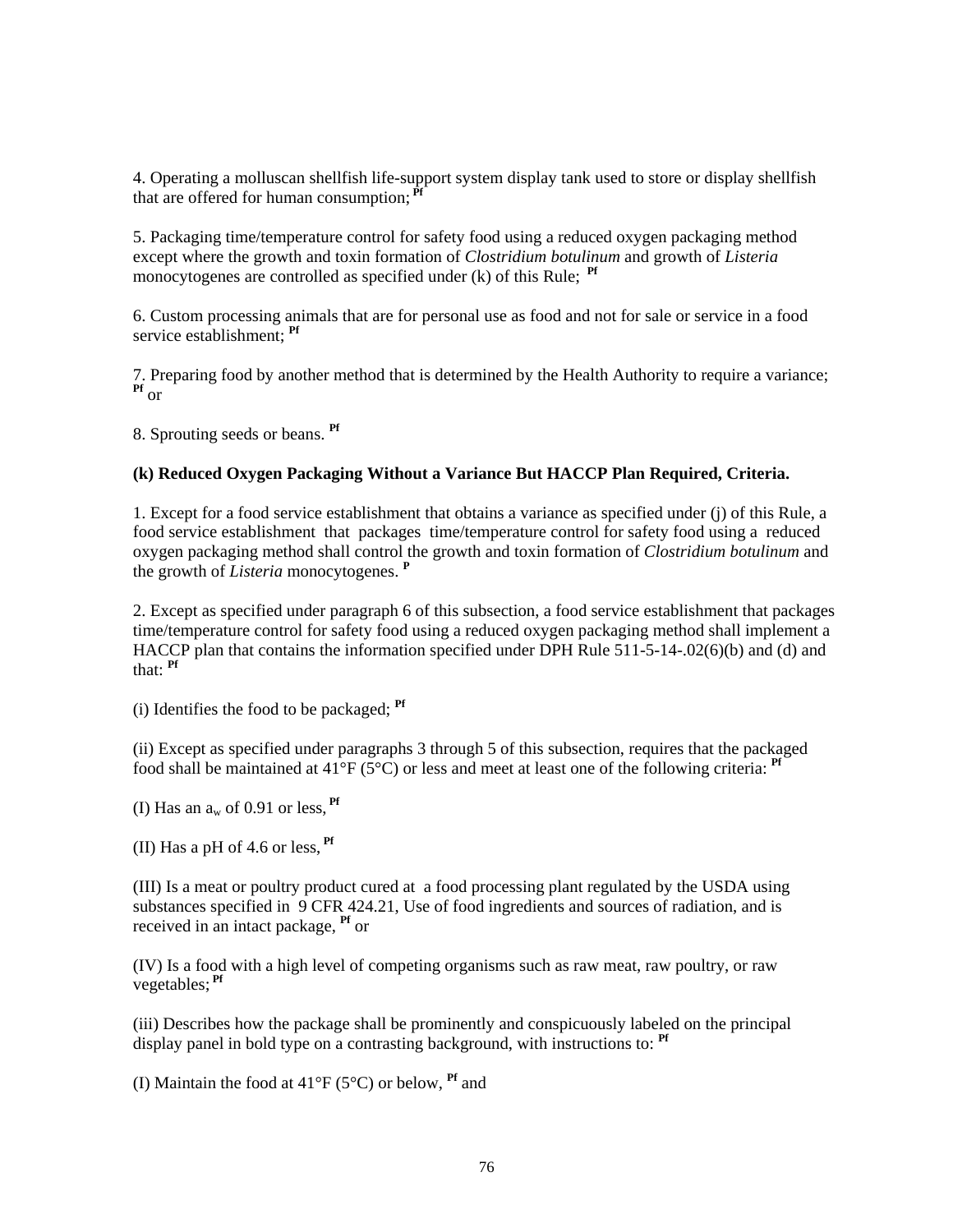(II) Discard the food if within 30 calendar days of its packaging if it is not served for on-premises consumption, or consumed if served or sold for off-premises consumption; **Pf**

(iv) Limits the refrigerated shelf life to no more than 30 calendar days from packaging to consumption, except the time the product is maintained frozen, or the original manufacturer's "sell by" or "use by" date, whichever occurs first;**<sup>P</sup>**

(v) Includes operational procedures that:

(I) Prohibit contacting ready-to-eat food with bare hands, **Pf** 

(II) Identify a designated work area and the method by which: **Pf**

(A) Physical barriers or methods of separation of raw foods and ready-to-eat foods minimize cross contamination, **Pf** and

(B) Access to the processing equipment is limited to responsible trained personnel familiar with the potential hazards of the operation, **Pf** and

(III) Delineate cleaning and sanitization procedures for food-contact surfaces; **Pf** and

(vi) Describes the training program that ensures that the individual responsible for the reduced oxygen packaging operation understands the: **Pf**

(I) Concepts required for a safe operation, **Pf**

(II) Equipment and facilities, **Pf** and

(III) Procedures specified under paragraph 2(v) of this subsection and DPH Rule 511-6-1-.02(6)(b) and (d). **Pf**

3. Except for fish that is frozen before, during, and after packaging*,* a food service establishment may not package fish using a reduced oxygen packaging method. **<sup>P</sup>** 

4. Except as specified under paragraph 3 of this subsection and subsection (l) of this Rule, a food service establishment that packages food using a cook-chill or sous vide process shall*:*

(i) Prior to implementation, provide a HACCP plan that contains the information as specified under DPH Rule  $511-6-1-02(6)(b)$  and (d) to the Health Authority;  $\mathbf{P}^f$ 

(ii) Ensure the food is:

(I) Prepared and consumed on the premises, or prepared and consumed off the premises but within the same business entity with no distribution or sale of the bagged product to another business entity or the consumer, **Pf**

(II) Cooked to heat all parts of the food to a temperature and for a time as specified under DPH Rule 511-6-1-.04 $(5)(a)$ , <sup>P</sup>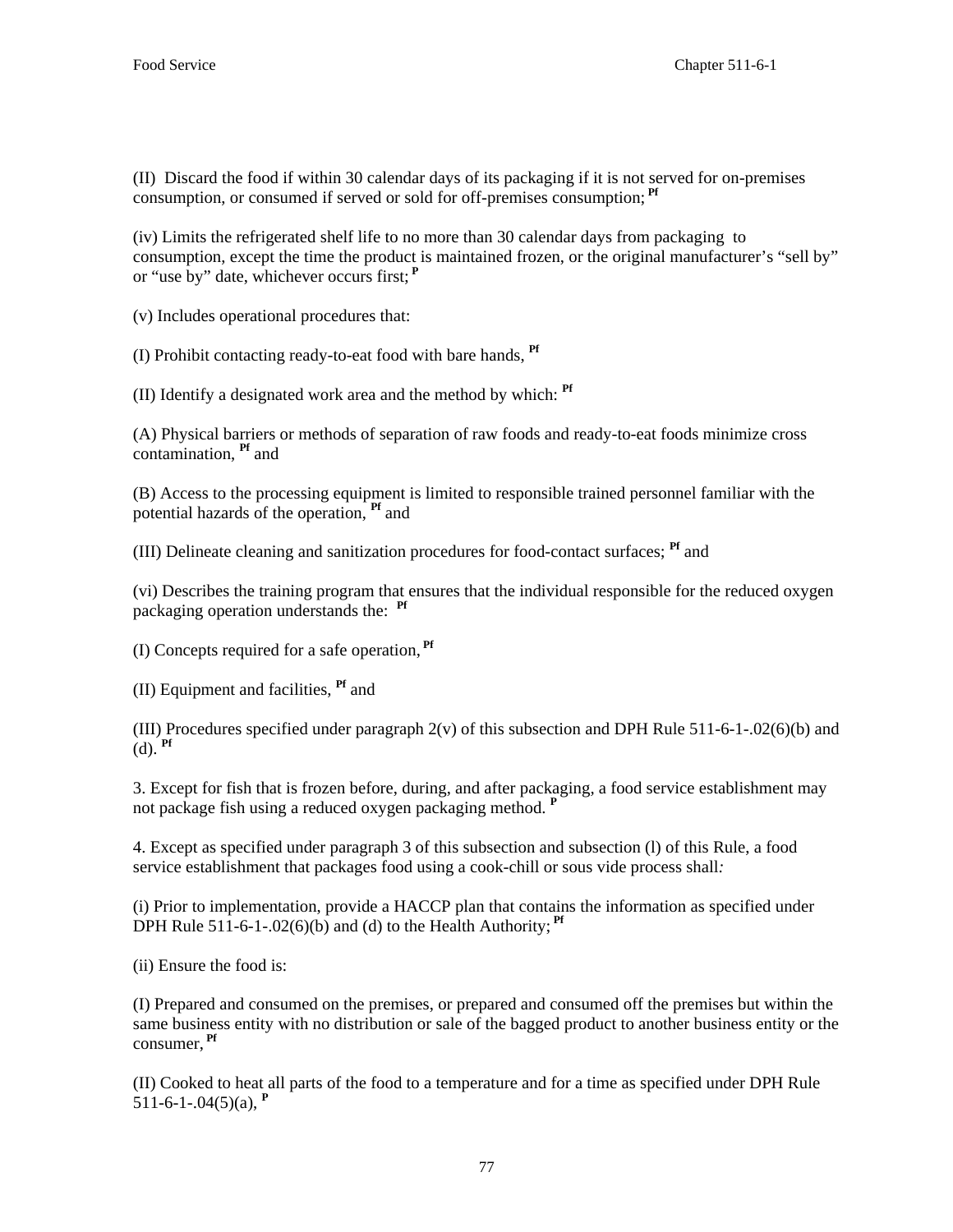(III) Protected from contamination before and after cooking as specified within DPH Rule 511-6-1-.04 (4) and (5) of this Rule, **<sup>P</sup>**

(IV) Placed in a package with an oxygen barrier and sealed before cooking, or placed in a package and sealed immediately after cooking and before reaching a temperature below  $135^{\circ}F(57^{\circ}C)$ ,

(V) Cooled to 41°F (5°C) in the sealed package or bag as specified under DPH Rule 511-6-1-.04 (6) (d) of this Rule and subsequently: **<sup>P</sup>**

I. Cooled to 34°F (1°C) within 48 hours of reaching 41°F (5°C) and held at that temperature until consumed or discarded within 30 days after the date of packaging; **<sup>P</sup>**

II. Held at  $41^{\circ}F(5^{\circ}C)$  or less for no more than 7 days, at which time the food must be consumed or discarded; **<sup>P</sup>** or

III. Held frozen with no shelf life restriction while frozen until consumed or used. **<sup>P</sup>**

(VI) Held in a refrigeration unit that is equipped with an electronic system that continuously monitors time and temperature and is visually examined for proper operation twice daily, **Pf**

(VII) If transported off-site to a satellite location of the same business entity, equipped with verifiable electronic monitoring devices to ensure that times and temperatures are monitored during transportation, **Pf** and

(VIII) Labeled with the product name and the date packaged, **Pf** and

(iii) Maintain the records required to confirm that cooling and cold holding refrigeration time/temperature parameters are required as part of the HACCP plan for at least six months and, make such records available to the Health Authority upon request, <sup>Pf</sup>

(iv) Implement written operational procedures as specified under paragraph 2(v) of this subsection and a training program as specified under paragraph  $2(\text{vi})$  of this subsection.  $^{\text{pr}}$ 

5. Except as specified under subsection (l) below, a food service establishment that packages cheese using a reduced oxygen packaging method shall:

(i) Limit the cheeses packaged to those that are commercially manufactured in a food processing plant with no ingredients added in the food service establishment and that meet the Standards of Identity as specified in 21 CFR 133.150 Hard cheeses, 21 CFR 133.169 pasteurized process cheese or 21 CFR 133.187 Semisoft Cheeses;**<sup>P</sup>**

(ii) Have a HACCP plan that contains the information specified under DPH Rule 511-6-1-.02(6)(b) and (d) and as specified under paragraphs  $2(i)$ ,  $(iii)(I)$ ,  $(v)$ , and  $(vi)$  of this subsection;<sup>*Pf*</sup>

(iii) Labels the package on the principal display panel with a "use by" date that does not exceed 30 days from its packaging or the original manufacturer's "sell by" or "use by" date, whichever occurs first; **Pf** and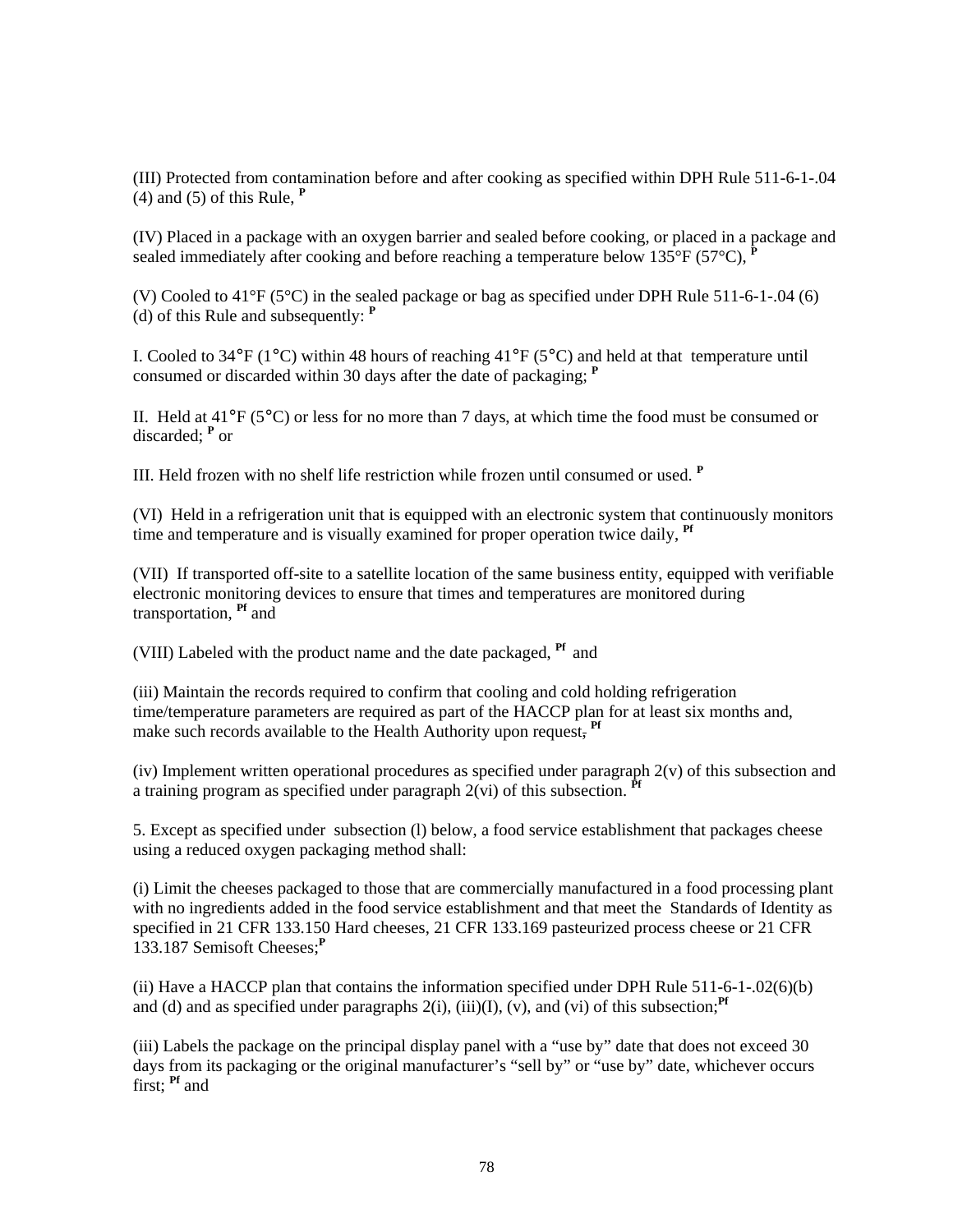(v) Discards the reduced oxygen packaged cheese if it is not sold for off-premises consumption or consumed within 30 calendar days of its packaging. **Pf**

# **(l) Reduced Oxygen Packaging Without a Variance and no HACCP Plan Required, Criteria**.

A HACCP Plan is not required when a food service establishment uses a reduced oxygen packaging method to package time/temperature control for safety food that is always:

1. Labeled with the production time and date,

2. Held at 41°F (5°C) or less during refrigerated storage, and

3. Removed from its package in the food service establishment within 48 hours after packaging.

# **(7) Food Identity, Presentation, and On-Premises Labeling.**

**(a) Standards of Identity**. Packaged food shall comply with standard of identity requirements in 21 CFR 131-169 and 9 CFR 319 Definitions and standards of identity or composition, and the general requirements in 21 CFR 130 Food Standards: General and 9 CFR 319 Subpart A – General.

# **(b) Honestly Presented.**

1. Food shall be offered for human consumption in a way that does not mislead or misinform the consumer.

2. Food or color additives, colored overwraps, or lights may not be used to misrepresent the true appearance, color, or quality of a food.

# (c) **Food Labels**.

1. Food packaged in a food service establishment, shall be labeled as specified in law, including 21 CFR 101- Food labeling, and 9 CFR 317 Labeling, marking devices, and containers.

2. Label information shall include:

(i) The common name of the food, or if there is no common name, an adequately descriptive identity statement;

(ii) If made from two or more ingredients, a list of ingredients and sub-ingredients in descending order of predominance by weight, including a declaration of artificial color or flavors and chemical preservatives, if contained in the food;

(iii) An accurate declaration of the net quantity of contents;

(iv) The name and place of business of the manufacturer, packer, or distributor; and

(v) The name of the food source for each major food allergen contained in the food unless the food source is already part of the common or usual name of the respective ingredient. **Pf**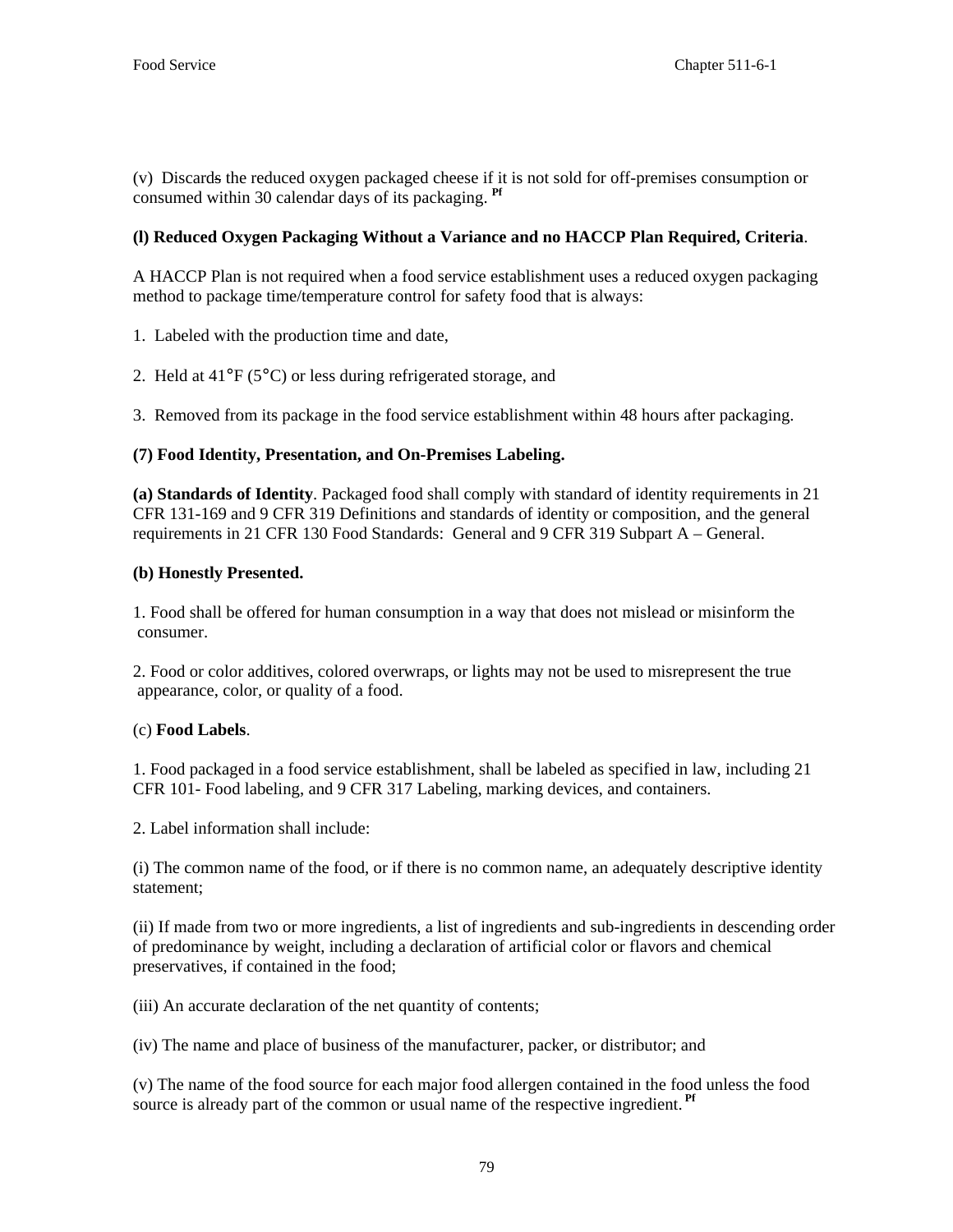(vi) Except as exempted in the Federal Food, Drug, and Cosmetic Act  $\S 403(0)(3)$  - (5), nutrition labeling as specified in 21 CFR 101 - Food Labeling and 9 CFR 317 Subpart B Nutrition Labeling.

(vii) For any salmonid fish containing canthaxanthin or astaxanthin as a color additive, the labeling of the bulk fish container, including a list of ingredients, displayed on the retail container or by other written means, such as a counter card, that discloses the use of canthaxanthin or astaxanthin.

3. Bulk food that is available for consumer self-dispensing shall be prominently labeled with the following information in plain view of the consumer:

(i) The manufacturer's or processor's label that was provided with the food; or

(ii) A card, sign, or other method of notification that includes the information specified under paragraphs 2(i), (ii), and (vi) of this subsection.

4. Bulk, unpackaged foods such as bakery products and unpackaged foods that are portioned to consumer specification need not be labeled if:

(i) A health, nutrient content, or other claim is not made;

(ii) There are no state or local laws requiring labeling; and

(iii) The food is manufactured or prepared on the premises of the food service establishment or at another food service establishment or a food processing plant that is owned by the same person and is regulated by the food regulatory agency that has jurisdiction.

# **(d) Other Forms of Information.**

1. If required by law, consumer warnings shall be provided.

2. Food service establishment or manufacturers' dating information on foods may not be concealed or altered.

#### **(e) Consumption of Animal Foods that are Raw, Undercooked, or Not Otherwise Processed to Eliminate Pathogens.**

1. Except as specified in subsections  $(5)(a)3$ , and  $(5)(a)(iv)$ , and  $(9)(a)3$  of this Rule, if an animal food such as beef, eggs, fish, lamb, pork, poultry, or shellfish is served or sold raw, undercooked, or without otherwise being processed to eliminate pathogens, either in ready-to-eat form or as an ingredient in another ready-to-eat food, the permit holder shall inform consumers of the significantly increased risk of consuming such foods by way of a disclosure and reminder, as specified in paragraphs 2 and 3 of this subsection using brochures, deli case or menu advisories, label statements, table tents, placards, or other effective written means. The disclosure and reminder statements shall be worded in legible type in all capital letters and no smaller than font size #8, or if displayed on a menu board shall be printed no smaller than the smallest lettering used for a menu item.<sup>P</sup>

2. Disclosure shall include: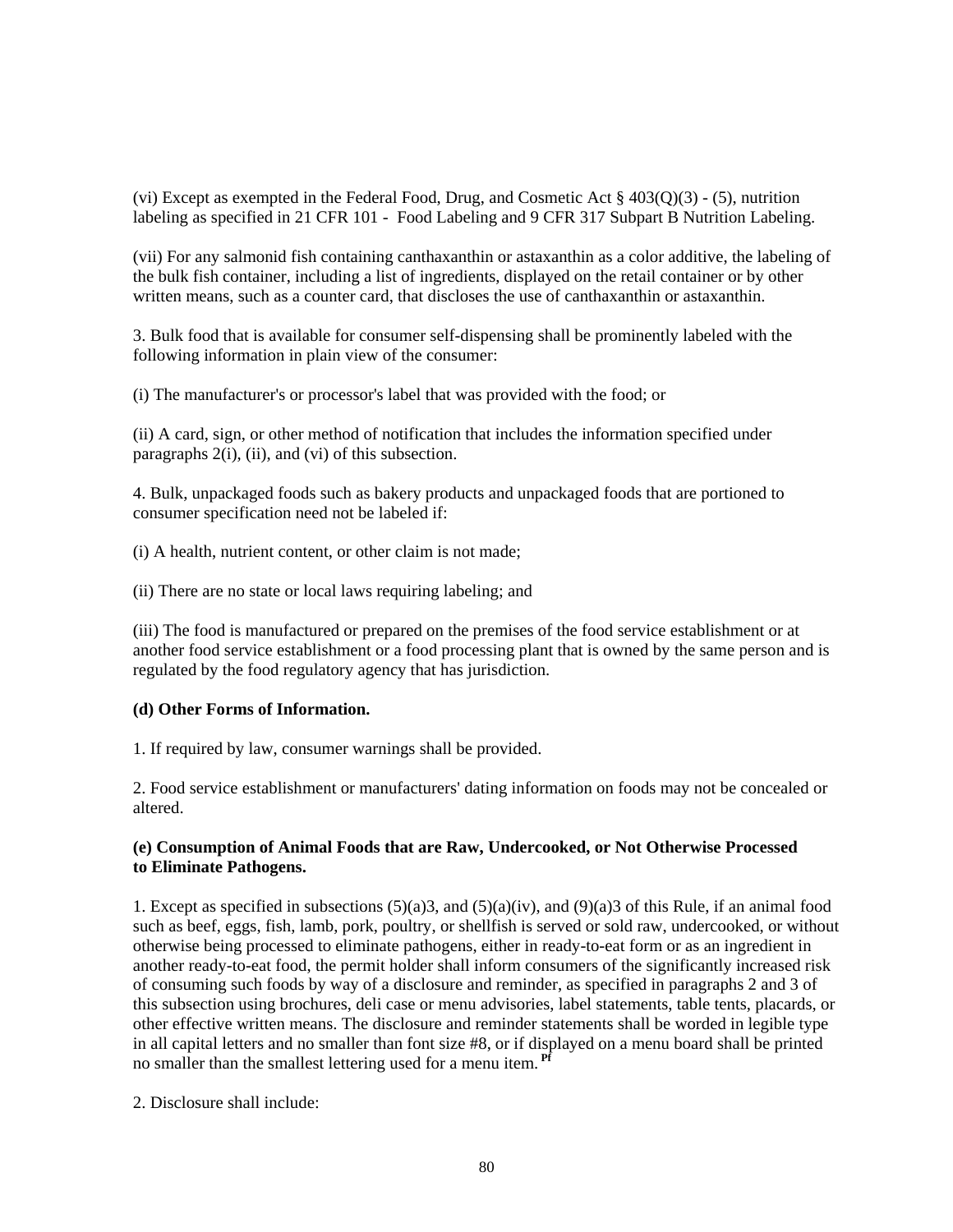(i) A description of the animal-derived foods, such as "oysters on the half shell (raw oysters)," "rawegg Caesar salad," and "hamburgers (can be cooked to order);" **Pf** or

(ii) Identification of the animal-derived foods by asterisking them to a footnote that states that the items are served raw or undercooked, or contain (or may contain) raw or undercooked ingredients. **Pf**

3. The reminder shall include asterisking the animal-derived foods requiring disclosure to a footnote that states:

(i) Consuming raw or undercooked meats, poultry, seafood, shellfish, or eggs may increase your risk of foodborne illness; **Pf** or

(ii) Consuming raw or undercooked meats, poultry, seafood, shellfish, or eggs may increase your risk of foodborne illness, especially if you have certain medical conditions. **Pf**

# **(8) Contaminated Food.**

# **(a) Discarding or Reconditioning Unsafe, Adulterated, or Contaminated Food.**

1. A food that is unsafe, adulterated, or not honestly presented shall be discarded or reconditioned according to an approved procedure. **<sup>P</sup>**

2. Food that is not from an approved source shall be discarded. **<sup>P</sup>**

3. Ready-to-eat food that may have been contaminated by an employee who has been restricted or excluded shall be discarded.<sup><sup>1</sup></sup>

4. Food that is contaminated by food employees, consumers, or other persons through contact with their hands, bodily discharges, such as nasal or oral discharges, or other means shall be discarded. **<sup>P</sup>**

**(b) Expired Foods.** Prepackaged sandwiches, eggs, infant formula, shucked oysters, milk, and time/temperature control safety foods that are labeled as "keep refrigerated" and that are for sale or service to the consumer or used as an ingredient in other foods shall be immediately discarded and shall not be sold, served, or used after the manufacturer's expiration date or the sell-by date.**<sup>P</sup>**

# **(9) Special Requirements for Highly Susceptible Populations (Pasteurized Foods, Prohibited Re-Service, and Prohibited Food).**

(a) In a food service establishment that serves a highly susceptible population:

1. The following criteria apply to juice:

(i) For the purposes of this paragraph only, children who are age 9 or less and receive food in a school, day care setting, or similar facility that provides custodial care are included as highly susceptible populations;

(ii) Prepackaged juice or a prepackaged beverage containing juice, that bears a warning label as specified in 21 CFR, 101.17(g) Food labeling, warning, notice, and safe handling statements, juices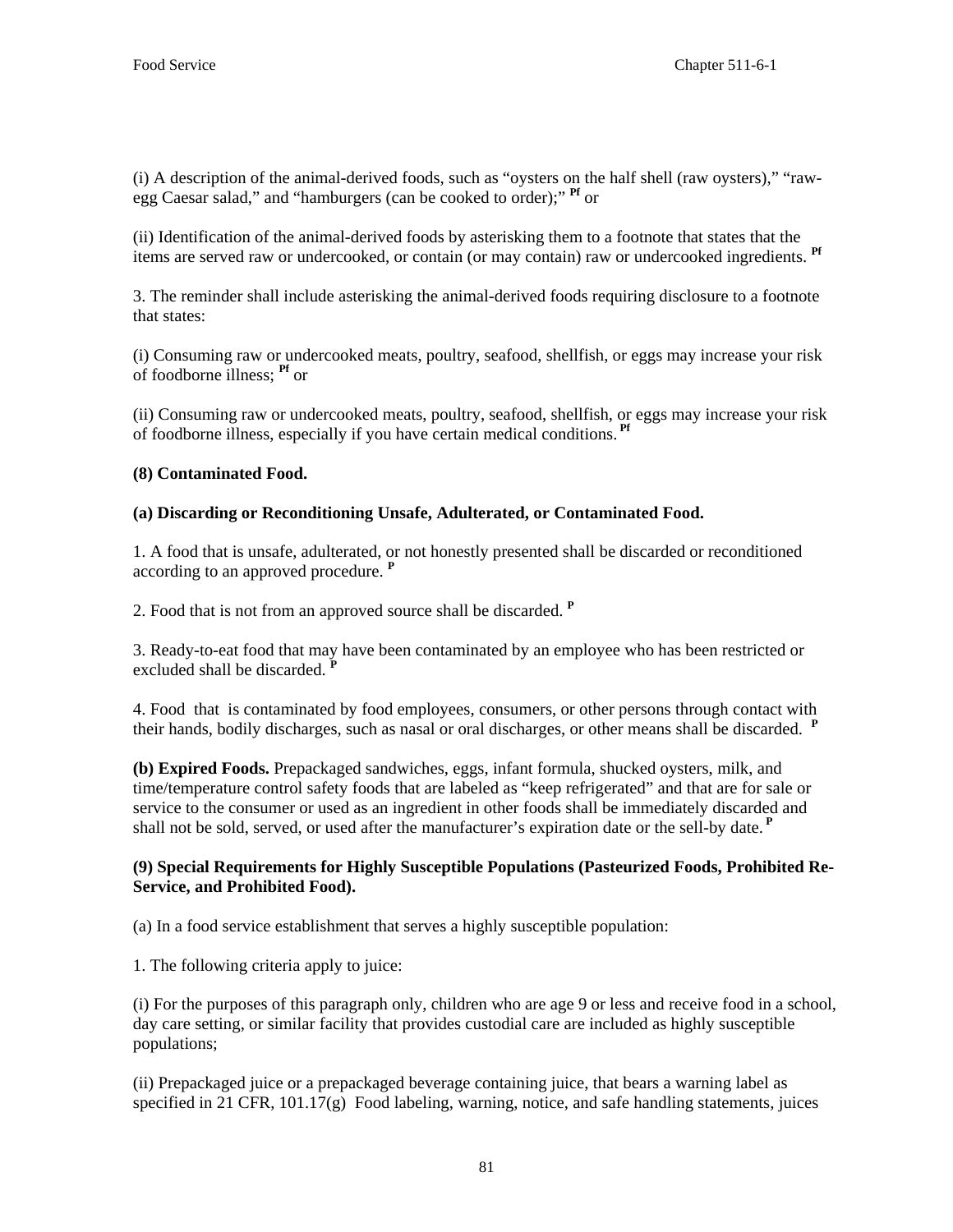that have not been specifically processed to prevent, reduce, or eliminate the presence of pathogens, or a packaged juice or beverage containing juice, that bears a warning label may not be served or offered for sale; **<sup>P</sup>**and

(iii) Unpackaged juice that is prepared on the premises for service or sale in a ready-to-eat form shall be processed under a HACCP plan that contains the information specified under DPH Rule 511-6-1- .02 (6)(b) through (e) and as specified in 21 CFR Part 120 – Hazard Analysis and Critical Control Point (HACCP) Systems, Subpart B Pathogen Reduction 120.24 Process controls.**<sup>P</sup>**

2. Pasteurized eggs or egg products shall be substituted for raw eggs in the preparation of:

(i) Foods such as Caesar salad, hollandaise or Béarnaise sauce, mayonnaise, meringue, eggnog, ice cream, and egg-fortified beverages, **<sup>P</sup>** and

(ii) Except as specified in paragraph 6 of this subsection, recipes in which more than one egg is broken and the eggs are combined; **<sup>P</sup>**

3. The following foods may not be served or offered for sale in a ready-to-eat form: **<sup>P</sup>**

(i) Raw animal foods such as raw fish, raw-marinated fish, raw molluscan shellfish, and steak tartare,**<sup>P</sup>**

(ii) A partially cooked animal food such as lightly cooked fish, rare meat, soft-cooked eggs that are made from raw eggs, and meringue; **<sup>P</sup>**and

(iii) Raw seed sprouts.**<sup>P</sup>**

4. Except when washing fruits and vegetables, food employees shall handle ready to eat food as specified under (4)(a)2. of this Rule.**<sup>P</sup>**

5. Time only, as the public health control may not be used for raw eggs. **<sup>P</sup>**

6. The requirement in paragraph 2(ii) of this subsection does not apply if:

(i) The raw eggs are combined immediately before cooking for one consumer's serving at a single meal, cooked to 145°F (63°C) for 15 seconds, and served immediately, such as an omelet, soufflé, or scrambled eggs;

(ii) The raw eggs are combined as an ingredient immediately before baking and the eggs are thoroughly cooked to a ready-to-eat form, such as a cake, muffin, or bread; or

(iii) The preparation of the food is conducted under a HACCP plan that:

(I) Identifies the food to be prepared,

(II) Prohibits contacting ready-to-eat food with bare hands,

(III) Includes specifications and practices that ensure: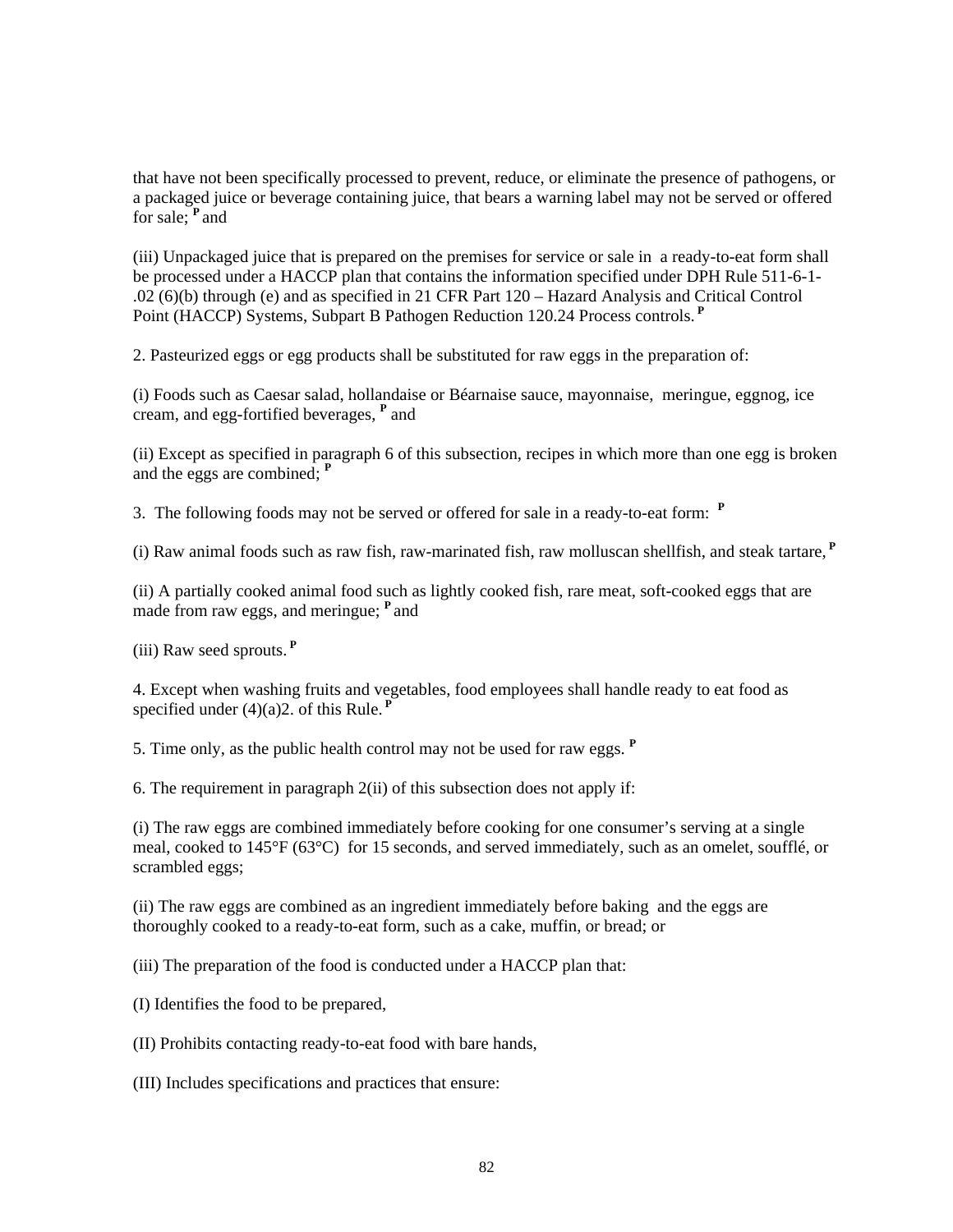I. *Salmonella Enteritidis* growth is controlled before and after cooking, and

II. *Salmonella Enteritidis* is destroyed by cooking the eggs to 155°F (68°C) for 15 seconds or

(IV) Contains the information specified under DPH Rule 511-6-1-.02(6)(d) including procedures that:

I. Control cross contamination of ready-to-eat food with raw eggs, and

II. Set forth cleaning and sanitization procedures for food-contact surfaces, and

(v) Describes the training program that ensures that the food employee responsible for the preparation of the food understands the procedures to be used.

7. Except as specified in paragraph 8 of this subsection, food may be re-served if the food is dispensed so that it is protected from contamination and the container is closed between uses, such as a narrowneck bottle containing catsup, steak sauce, or wine; or the food, such as crackers, salt, or pepper, is in an unopened original package and is maintained in sound condition.

8. Food may not be re-served under the following conditions:

(i) Any food served to patients or clients who are under contact precautions in medical isolation or quarantine, or protective environment isolation may not be re-served to others outside.

(ii) Packages of food from any patients, clients, or other consumers should not be re-served to persons in protective environment isolation.

Authority O.C.G.A. 26-2-373; 31-2A-4. Administrative History. Original Rule entitled "Application; Filing of" was filed and effective on July 19, 1965 as 270-5-6-.04. Amended: Rule repealed and a new Rule entitled "Food Protection" adopted. Filed January 24, 1967; effective February 12, 1967. Amended: Rule renumbered as 290-5-14-.04. Filed June 10, 1980; effective June 30, 1980. Amended: Rule repealed and a new Rule entitled "Personnel" adopted. Filed July 10, 1986; effective July 30, 1986. Amended: Rule repealed and a new Rule of the same title adopted. Filed July 11, 1995; effective July 31, 1995. Amended: Rule repealed and a new Rule entitled "Food Care" adopted. Filed Jan. 26, 2006; effective Feb. 15, 2006. Amended: Rule repealed and a new Rule entitled "Food" adopted. Filed. Jan. 24, 2007; effective Feb. 13, 2007. Amended: Rule repealed and a new Rule of same title adopted. Filed August 23, 2007; effective Sept. 12, 2007.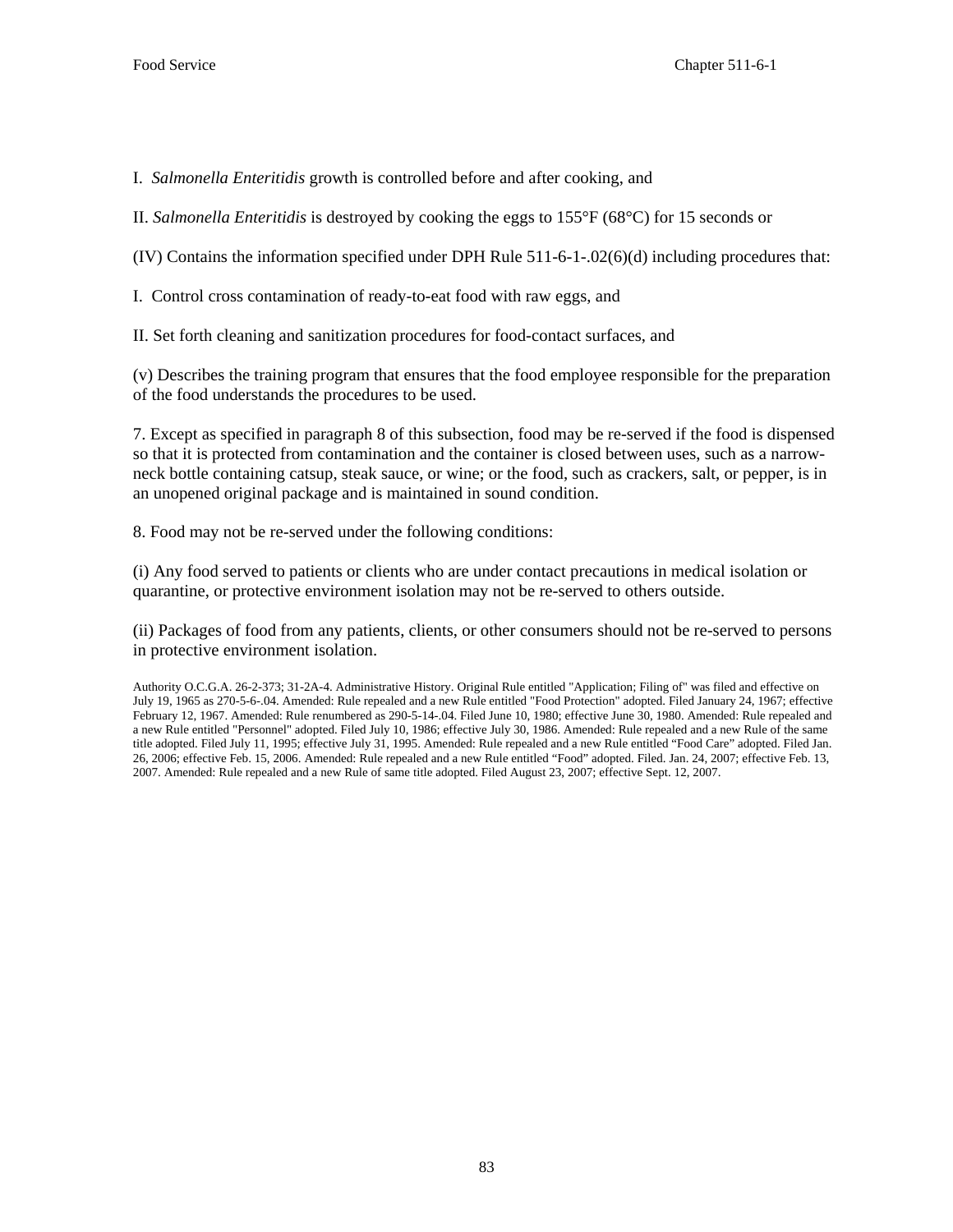# **511-6-1-.05 Equipment and Utensils.**

# **(1) Materials.**

**(a) General Requirements.** Utensils and food-contact surfaces of equipment shall be made of materials that do not allow the migration of deleterious substances or impart colors, odors, or tastes to food and under normal use conditions, and shall be:  $\frac{P}{P}$  safe  $\frac{P}{P}$ , durable, corrosion-resistant, and nonabsorbent. In addition, materials shall be sufficient in weight and thickness to withstand repeated warewashing and shall be finished to have a smooth, easily cleanable surface. Materials shall be resistant to pitting, chipping, crazing, scratching, scoring, distortion and decomposition.

**(b) Iron, Use Limitations.** Cast iron may not be used for utensils or food contact surfaces of equipment except as follows:

1. Cast iron may be used as a surface for cooking.

2. Cast iron may be used in utensils for serving food if the utensils are used only as part of an uninterrupted process from cooking through service.

# **(c) Lead, Use Limitation.**

1. Ceramic, china, crystal and decorative utensils such as hand painted ceramic or china that are used in contact with food shall be lead-free or contain levels of lead not to exceed the limits of the following utensil categories:**<sup>P</sup>**

| <b>UTENSIL</b><br><b>CATEGORY</b>                  | <b>Ceramic Article</b><br><b>Description</b> | <b>Maximum Lead</b><br>mg/L |
|----------------------------------------------------|----------------------------------------------|-----------------------------|
| <b>BEVERAGE MUGS, CUPS,</b><br><b>PITCHERS</b>     | <b>Coffee Mugs</b>                           | 0.5                         |
| <b>LARGE HOLLOWWARE</b><br>(EXCLUDING PITCHERS)    | Bowls $> 1.1$ Liter<br>$(1.16$ Quart $)$     |                             |
| <b>SMALL HOLLOWWARE</b><br>(EXCLUDING CUPS & MUGS) | Bowls $< 1.1$ Liter<br>$(1.16$ Quart $)$     | <b>2.0</b>                  |
| <b>FLAT TABLEWARE</b>                              | <b>Plates, Saucers</b>                       | 3.0                         |

2. Pewter alloys containing lead in excess of 0.05% may not be used as a food-contact surface. **<sup>P</sup>**

3. Solder and flux containing lead in excess of 0.2% may not be used as a food-contact surface.

**(d) Copper, Use Limitations.** Copper and copper alloys such as brass may not be used in contact with a food that has a pH below 6 such as vinegar, fruit juice, or wine or for a fitting or tubing installed between a backflow prevention device and a carbonator **<sup>P</sup>** , except that copper and copper alloys may be used in contact with beer brewing ingredients that have a pH below 6 in the prefermentation and fermentation steps of a beer brewing operation such as a brewpub or microbrewery.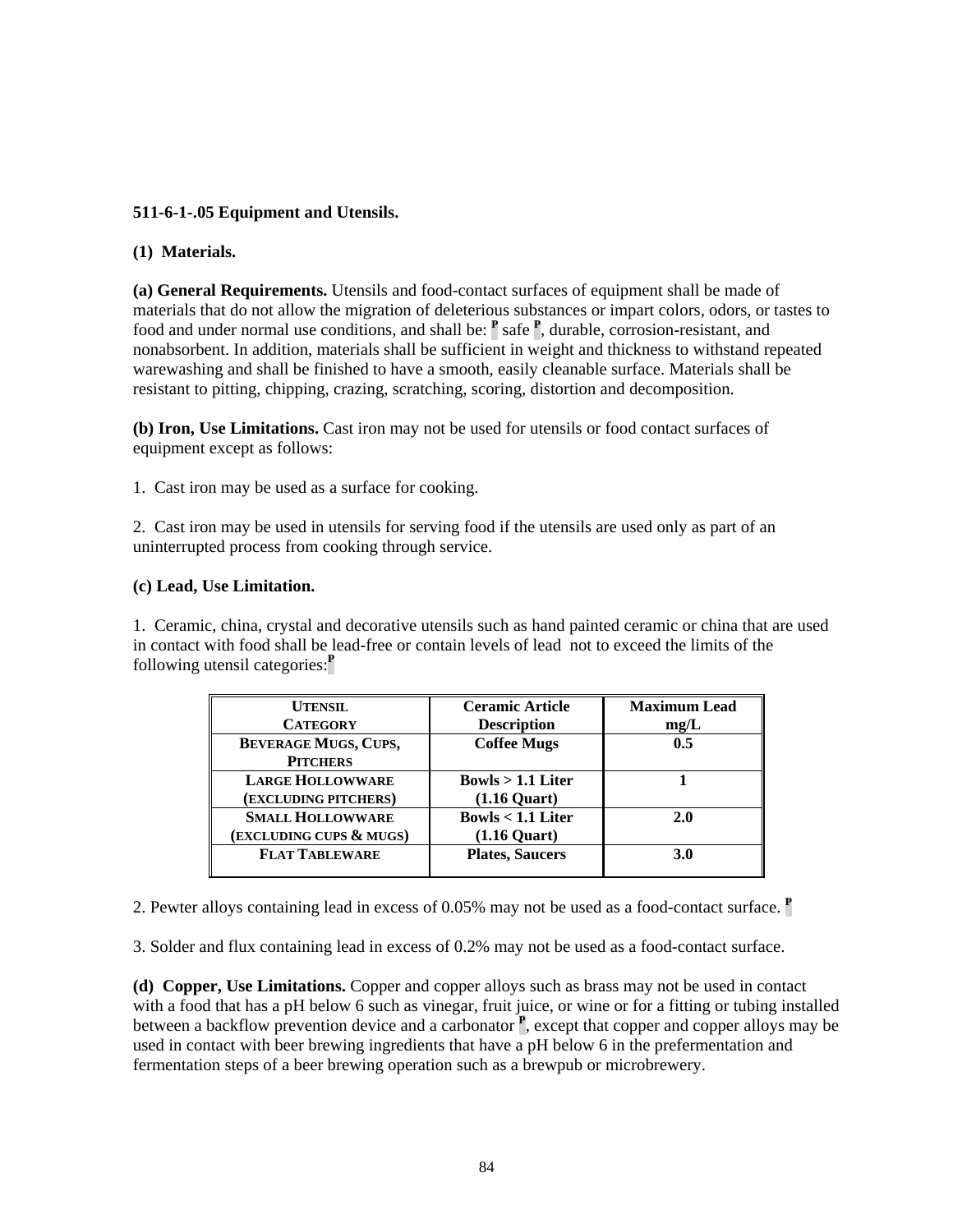**(e) Galvanized Metal, Use Limitation.** Galvanized metal may not be used for utensils or foodcontact surfaces of equipment that are used in contact with acidic food. **<sup>P</sup>**

**(f) Sponges, Use Limitation.** Sponges may not be used in contact with cleaned and sanitized or in-use food-contact surfaces.

# **(g) Wood, Use Limitation.**

1. Except as specified in paragraphs 2, 3, and 4 of this subsection, wood and wood wicker may not be used as a food-contact surface.

2. Hard maple or an equivalently hard, close-grained wood may be used for cutting boards; cutting blocks; bakers' tables; and utensils such as rolling pins, doughnut dowels, salad bowls, toothpicks, and chopsticks. It may also be used for wooden paddles used in confectionery operations for pressure scraping kettles when manually preparing confections at a temperature of 230°F (110°C) or above.

3. Whole, uncut, raw fruits and vegetables, and nuts in the shell may be kept in the wood shipping containers in which they were received, until the fruits, vegetables, or nuts are used.

4. If the nature of the food requires removal of rinds, peels, husks, or shells before consumption, the whole, uncut, raw food may be kept in untreated wood containers or treated wood containers if the containers are treated with a preservative that meets the requirements specified in 21 CFR 178.3800 Preservatives for wood.

**(h) Nonstick Coating, Use Limitation.** Multiuse kitchenware such as frying pans, griddles, sauce pans, cookie sheets, and waffle bakers that have a perfluorocarbon resin (nonstick) coating shall be used with nonscoring or nonscratching utensils and cleaning aids.

**(i) Nonfood-contact Surfaces.** Nonfood-contact surfaces of equipment that are exposed to splash, spillage, or other food soiling or that require frequent cleaning shall be constructed of a corrosionresistant, nonabsorbent, and smooth material.

**(j) Single-service and Single-use Articles.** Materials that are used to make single-service and singleuse articles may not allow the migration of deleterious substances**<sup>P</sup>** or impart colors, odors, or tastes to food and shall be safe **<sup>P</sup>** , and clean.

# **(2) Design and Construction.**

**(a) Equipment and Utensils.** Equipment and utensils shall be designed and constructed to be durable and to retain their characteristic qualities under normal use conditions.

**(b) Food Temperature Measuring Devices.** Food temperature measuring devices may not have sensors or stems constructed of glass, except that thermometers with glass sensors or stems that are encased in a shatterproof coating such as candy thermometers may be used.<sup>P</sup>

# **(c) Multiuse Food-Contact Surfaces.**

1. Multiuse food-contact surfaces shall be: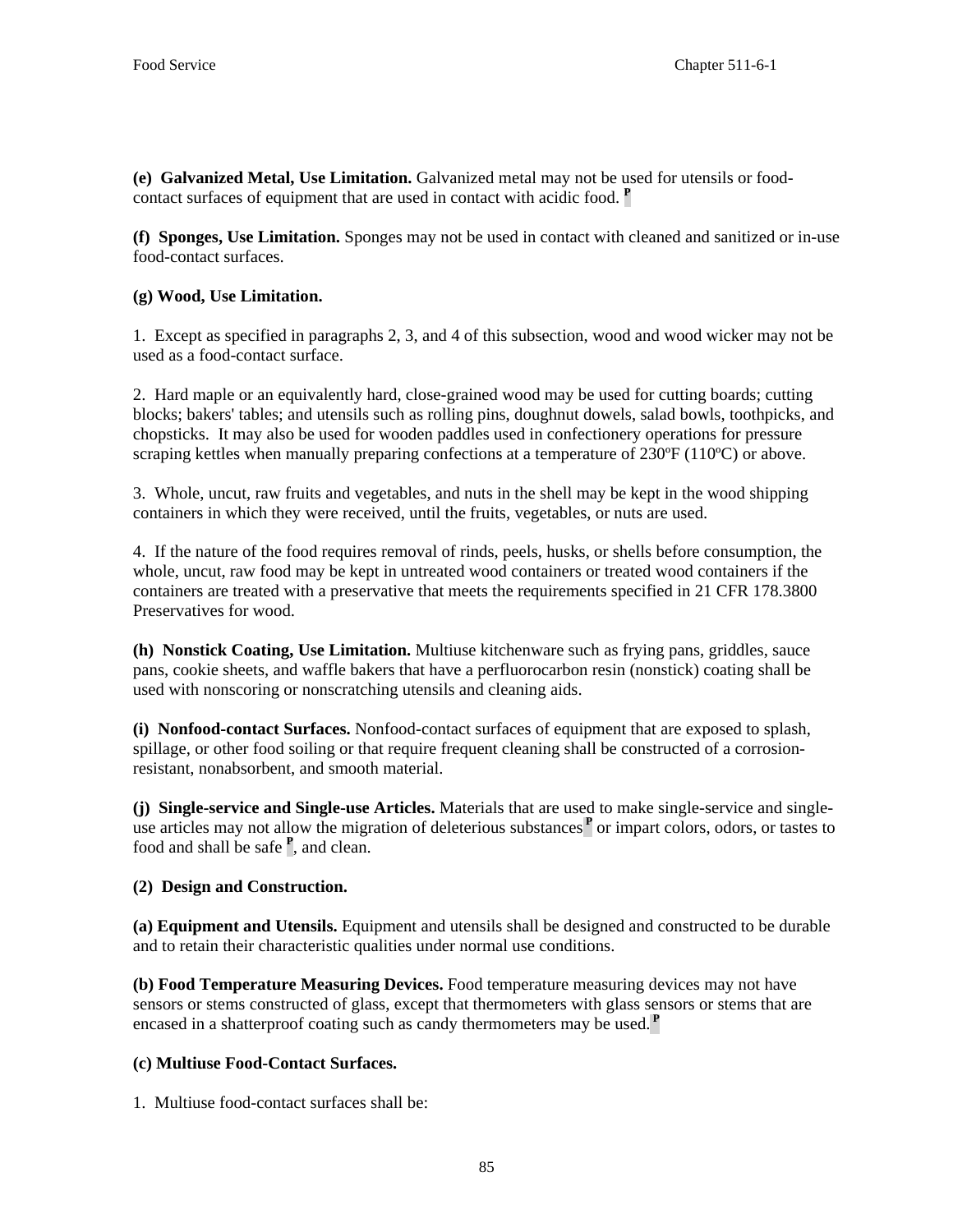(i) Smooth; **Pf**

(ii) Free of breaks, open seams, cracks, chips, inclusions, pits, and similar imperfections; **Pf**

(iii) Free of sharp internal angles, corners, and crevices; **Pf**

(iv) Finished to have smooth welds and joints; **Pf** and

(v) Except as specified in paragraph 2 of this subsection, accessible for cleaning and inspection by one of the following methods:

(I) Without being disassembled, **Pf**

(II) By disassembling without the use of tools, **Pf** or

(III) By easy disassembling with the use of handheld tools commonly available to maintenance and cleaning personnel such as screwdrivers, pliers, open-end wrenches, and Allen wrenches. **Pf**

2. The requirement in paragraph  $1(v)$  of this subsection does not apply to cooking oil storage tanks, Distribution lines for cooking oils, or beverage syrup lines or tubes.

# **(d) Clean-in Place (CIP) Equipment.**

1. Clean-in place (CIP) equipment shall meet the characteristics specified under subsection (2)(c) of this Rule and shall be designed and constructed so that:

(i) Cleaning and sanitizing solutions circulate throughout a fixed system and contact all interior food-contact surfaces, **Pf** and

(ii) The system is self-draining or capable of being completely drained of cleaning and sanitizing solutions; and

2. CIP equipment that is not designed to be disassembled for cleaning shall be designed with inspection access points to ensure that all interior food-contact surfaces throughout the fixed system are being effectively cleaned.

**(e) "V" Threads.** Except for hot oil cooking or filtering equipment, "V" type threads may not be used on food-contact surfaces.

**(f) Hot Oil Filtering Equipment.** Hot oil filtering equipment shall meet the characteristics specified under subsections (2)(c) or (d) of this Rule and shall be readily accessible for filter replacement and cleaning of the filter.

**(g) Can Openers.** Cutting or piercing parts of can openers shall be readily removable for cleaning and for replacement.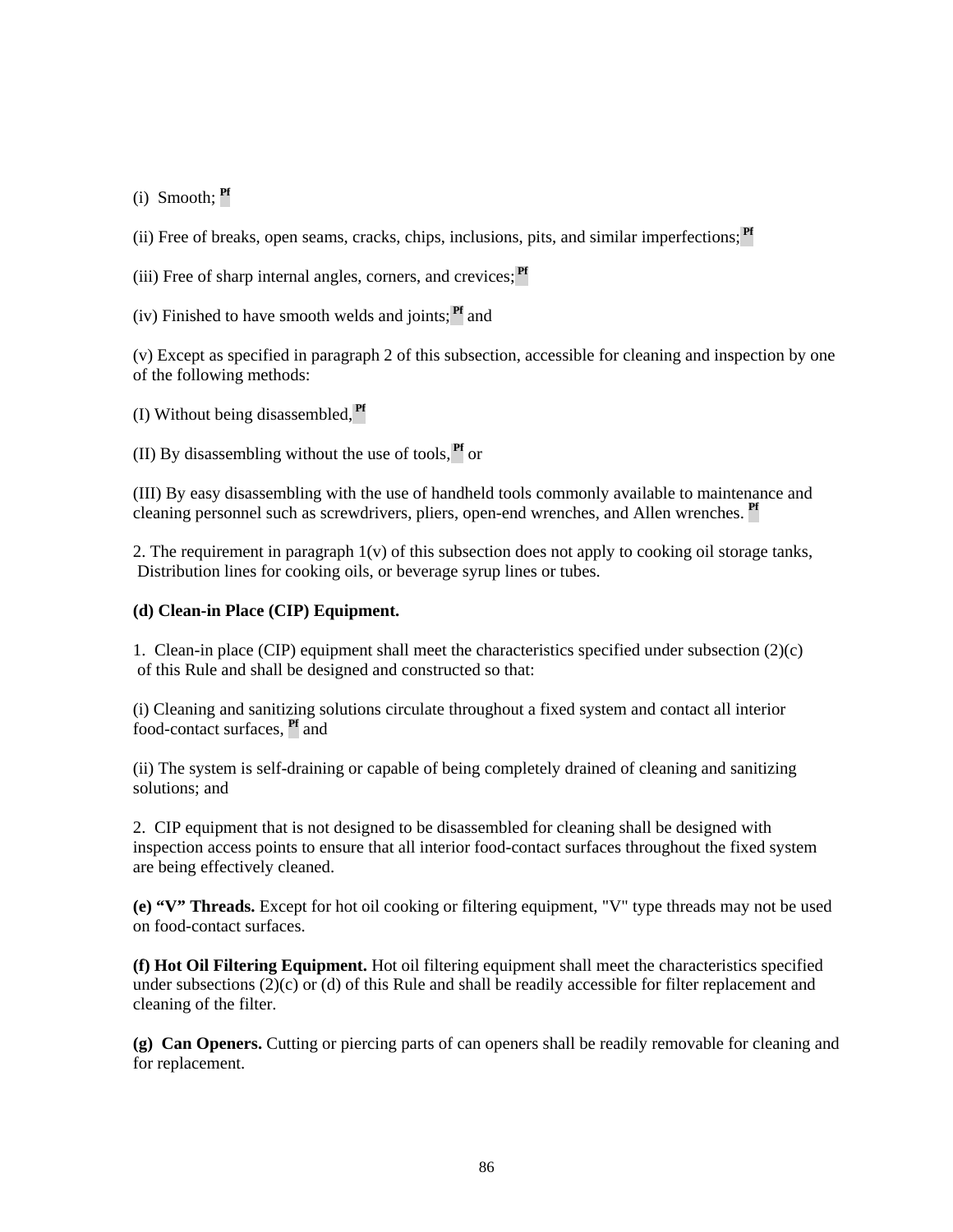**(h) Nonfood-contact Surfaces.** Nonfood-contact surfaces shall be free of unnecessary ledges, projections, and crevices, and designed and constructed to allow easy cleaning and to facilitate maintenance.

**(i) Kick Plates.** Kick plates shall be designed so that the areas behind them are accessible for inspection and cleaning by being:

1. Removable by one of the methods specified under subsection  $(2)(c)1(v)$  of this Rule or capable of being rotated open; and

2. Removable or capable of being rotated open without unlocking equipment doors.

**(j) Ventilation Hood Systems, Filters.** Filters or other grease extracting equipment shall be designed to be readily removable for cleaning and replacement if not designed to be cleaned in place.

# **(k) Temperature Measuring Devices, Food.**

1. Food temperature measuring devices that are scaled only in Celsius or dually scaled in Celsius and Fahrenheit shall be accurate to  $\pm 1^{\circ}$ C in the intended range of use. **Pf** 

2. Food temperature measuring devices that are scaled only in Fahrenheit shall be accurate to  $\pm 2^{\circ}F$  in the intended range of use. **Pf**

# **(l) Temperature Measuring Devices, Ambient Air and Water.**

1. Ambient air and water temperature measuring devices that are scaled in Celsius or dually scaled in Celsius and Fahrenheit shall be designed to be easily readable and accurate to  $\pm 1.5^{\circ}$ C in the intended range of use. **Pf**

2. Ambient air and water temperature measuring devices that are scaled only in Fahrenheit shall be accurate to  $\pm 3^{\circ}$ F in the intended range of use.  $Pf$ 

**(m) Pressure Measuring Devices.** Pressure measuring devices that display the pressures in the water supply line for the fresh hot water sanitizing rinse shall have increments of 1 pound per square inch (7) kilopascals) or smaller and shall be accurate to  $\pm 2$  pounds per square inch ( $\pm 14$  kilopascals) in the 15-25 pounds per square inch (100-170 kilopascals) range.

**(n) Exhaust Ventilation Hood Systems.** Exhaust ventilation hood systems in food preparation and warewashing areas, including components such as hoods, fans, guards, and ducting shall be designed to prevent grease or condensation from draining or dripping onto food, equipment, utensils, linens, and single-service and single-use articles.

# **(o) Equipment Openings, Closures and Deflectors.**

1. A cover or lid for equipment shall overlap the opening and be sloped to drain.

2. An opening located within the top of a unit of equipment that is designed for use with a cover or lid shall be flanged upward at least two-tenths of an inch (5 millimeters).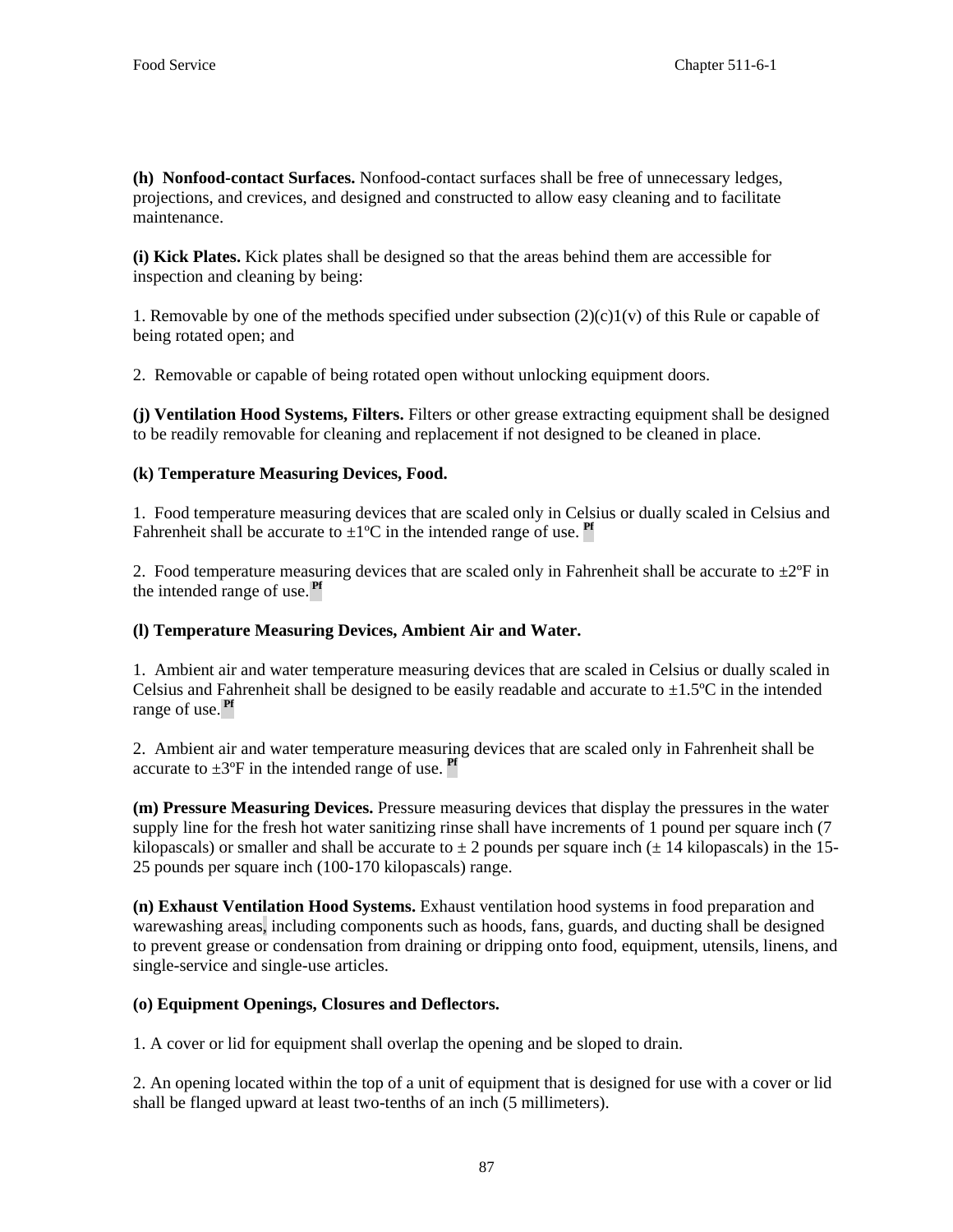3. Except as specified under paragraph 4 of this subsection, fixed piping, temperature measuring devices, rotary shafts, and other parts extending into equipment shall be provided with a water tight joint at the point where the item enters the equipment.

4. If a watertight joint is not provided:

(i) The piping, temperature measuring devices, rotary shafts, and other parts extending through the openings shall be equipped with an apron designed to deflect condensation, drips, and dust from openings into the food; and

(ii) The opening shall be flanged upward at least two-tenths of an inch (5 millimeters).

**(p) Dispensing Equipment, Protection of Equipment and Food.** In equipment that dispenses or vends liquid food or ice in unpackaged form:

1. The delivery tube, chute, orifice, and splash surfaces directly above the container receiving the food shall be designed in a manner, such as with barriers, baffles, or drip aprons, so that drips from condensation and splash are diverted from the opening of the container receiving the food;

2. The delivery tube, chute, and orifice shall be protected from manual contact such as by being recessed;

3. The delivery tube or chute and orifice of equipment used to vend liquid food or ice in unpackaged form to self-service consumers shall be designed so that the delivery tube or chute and orifice are protected from dust, insects, rodents, and other contamination by a self-closing door if the equipment is:

(i) Located in an outside area that does not otherwise afford the protection of an enclosure against the rain, windblown debris, insects, rodents, and other contaminants that are present in the environment; or

(ii) Available for self-service during hours when it is not under the full-time supervision of a food employee; and

4. The dispensing equipment actuating lever or mechanism and filling device of consumer self-service beverage dispensing equipment shall be designed to prevent contact with the lip-contact surface of glasses or cups that are refilled.

**(q) Vending Machine, Vending Stage Closure.** The dispensing compartment of a vending machine including a machine that is designed to vend prepackaged snack food that is not time/temperature control for safety food, such as chips, party mixes, and pretzels, shall be equipped with a self-closing door or cover if the machine is:

1. Located in an outside area that does not otherwise afford the protection of an enclosure against the rain, windblown debris, insects, rodents, and other contaminants that are present in the environment; or

2. Available for self-service during hours when it is not under the full-time supervision of a food employee.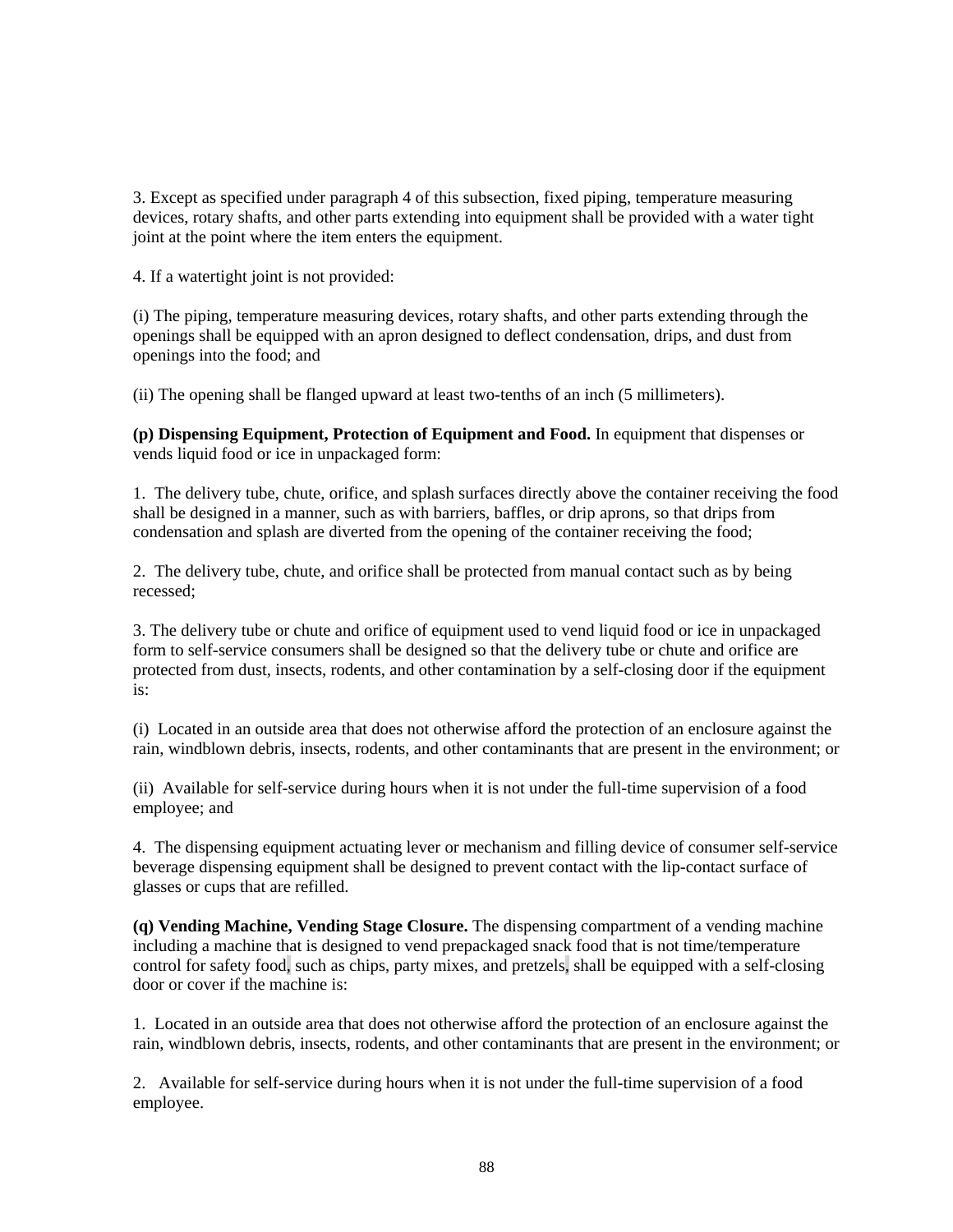**(r) Bearings and Gear Boxes, Leakproof.** Equipment containing bearings and gears that require lubricants shall be designed and constructed so that the lubricant cannot leak, drip, or be forced into food or onto food-contact surfaces.

**(s) Beverage Tubing, Separation.** Beverage tubing and cold-plate beverage cooling devices may not be installed in contact with stored ice. This does not apply to cold plates that are constructed integrally with an ice storage bin.

**(t) Ice Units, Separation of Drains.** Liquid waste drain lines may not pass through an ice machine or ice storage bin.

**(u) Condenser Unit, Separation.** If a condenser unit is an integral component of equipment, the condenser unit shall be separated from the food and food storage space by a dustproof barrier.

# **(v) Molluscan Shellfish Life-Support System.**

1. Except as specified under paragraph 2 of this subsection, molluscan shellfish life support system display tanks may not be used to display shellfish that are offered for human consumption and shall be conspicuously marked so that it is obvious to the consumer that the shellfish are for display only. **<sup>P</sup>**

2. Molluscan shellfish life-support system display tanks that are used to store or display shellfish that are offered for human consumption shall be operated and maintained in accordance with a variance granted by the Health Authority as specified in DPH Rule 511-6-1-.10(5)(a) and a HACCP plan that: **Pf**

(i) Is submitted by the permit holder and deemed by the Health Authority as being in satisfactory conformance with the specifications found in DPH Rule  $511-6-1-02(6)$ ; **Pf** and

(ii) Ensures that:

(I) Water used with fish other than molluscan shellfish does not flow into the molluscan tank, **Pf**

(II) The safety and quality of the shellfish as they were received are not compromised by the use of the tank, **Pf** and

(III) The identity of the source of the shellstock is retained as specified under DPH Rule 511-6-1-.04  $(3)(1)$ . **Pf** 

# **(w) Vending Machines, Automatic Shutoff.**

1. A machine vending time/temperature control for safety food shall have an automatic control that prevents the machine from vending food:

(i) If there is a power failure, mechanical failure, or other condition that results in an internal machine temperature that cannot maintain food temperatures as specified under DPH Rule 511-6-1-.04(6)(f); **<sup>P</sup>** and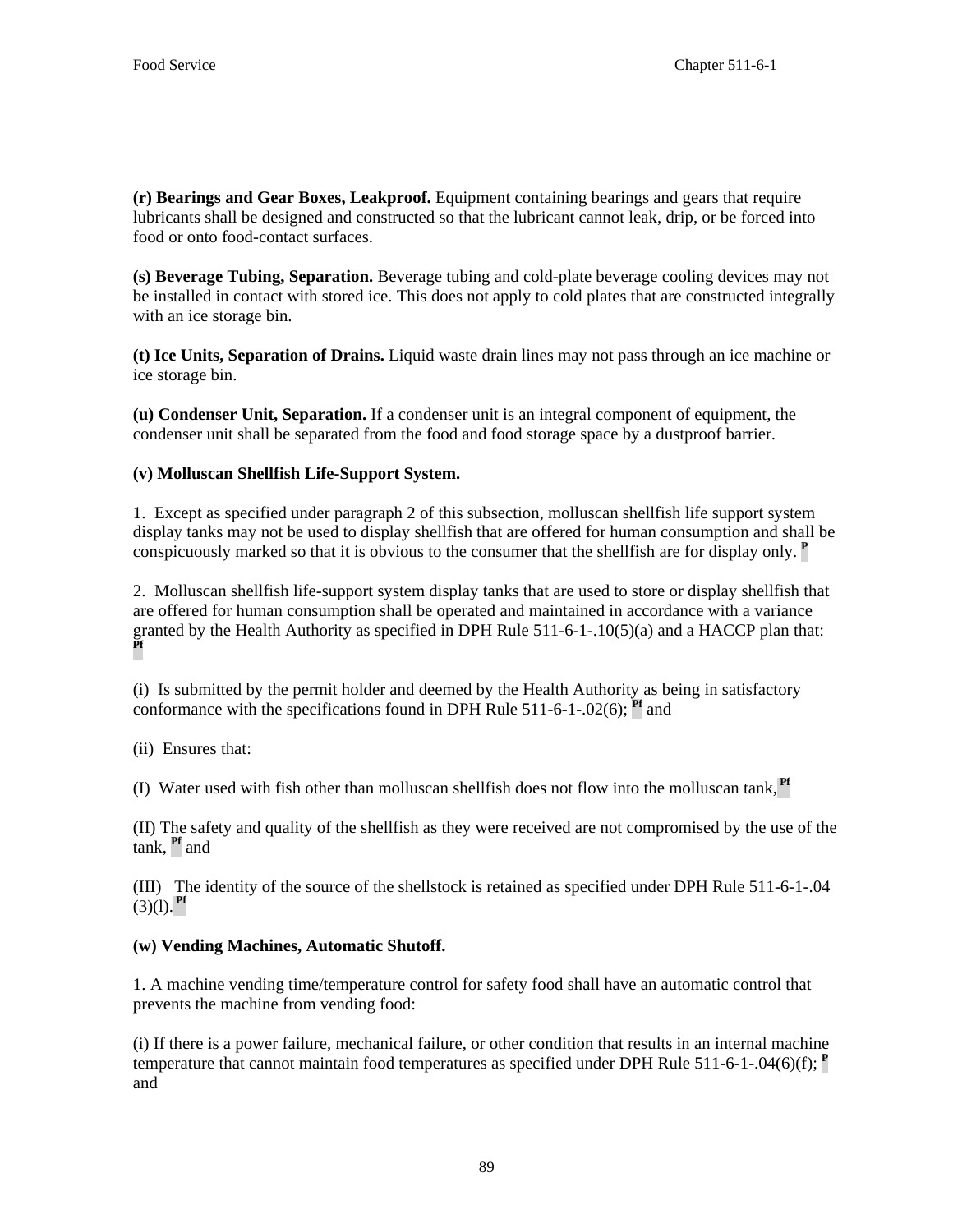(ii) If a condition specified under paragraph 1(i) of this subsection occurs, until the machine is serviced and restocked with food that has been maintained at temperatures specified under DPH Rule 511-6-1-  $.04(6)(f)$ .  $P$ 

2. When the automatic shutoff within a machine vending time/temperature control for safety food is activated:

(i) In a refrigerated vending machine, the ambient temperature may not exceed  $41^{\circ}F$  (5 $^{\circ}C$ ) for more than 30 minutes immediately after the machine is filled, serviced, or restocked; **<sup>P</sup>**or

(ii) In a hot holding vending machine, the ambient temperature may not be less than  $135^{\circ}F$  (57 $^{\circ}C$ ) for more than 120 minutes immediately after the machine is filled, serviced, or restocked. **<sup>P</sup>**

#### **(x) Temperature Measuring Devices**.

1. In a mechanically refrigerated or hot food storage unit, the sensor of a temperature measuring device shall be located to measure the air temperature in the warmest part of a mechanically refrigerated unit and in the coolest part of a hot food storage unit.

2. Except as specified in paragraph 3 of this subsection, cold or hot holding equipment used for time/temperature control for safety food shall be designed to include and shall be equipped with at least one integral or permanently affixed temperature measuring device that is located to allow easy viewing of the device's temperature display.

3. The requirement in paragraph 2 of this subsection does not apply to equipment for which the placement of a temperature measuring device is not a practical means for measuring the ambient air surrounding the food because of the design, type, and use of the equipment such as insulated food transport containers and salad bars.

4. Temperature measuring devices shall be designed to be easily readable.

5. Food temperature measuring devices and water temperature measuring devices on warewashing machines shall have a numerical scale, printed record, or digital readout in increments no greater than 1ºC or 2ºF in the intended range of use. **Pf**

**(y) Warewashing Machine, Data Plate Operating Specifications.** A warewashing machine, if utilized, shall be provided with an easily accessible and readable data plate affixed to the machine by the manufacturer that indicates the machine's design and operating specifications including the:

1. Temperatures required for washing, rinsing, and sanitizing;

2. Pressure required for the fresh water sanitizing rinse unless the machine is designed to use only a pumped sanitizing rinse; and

3. Conveyor speed for conveyor machines or cycle time for stationary rack machines.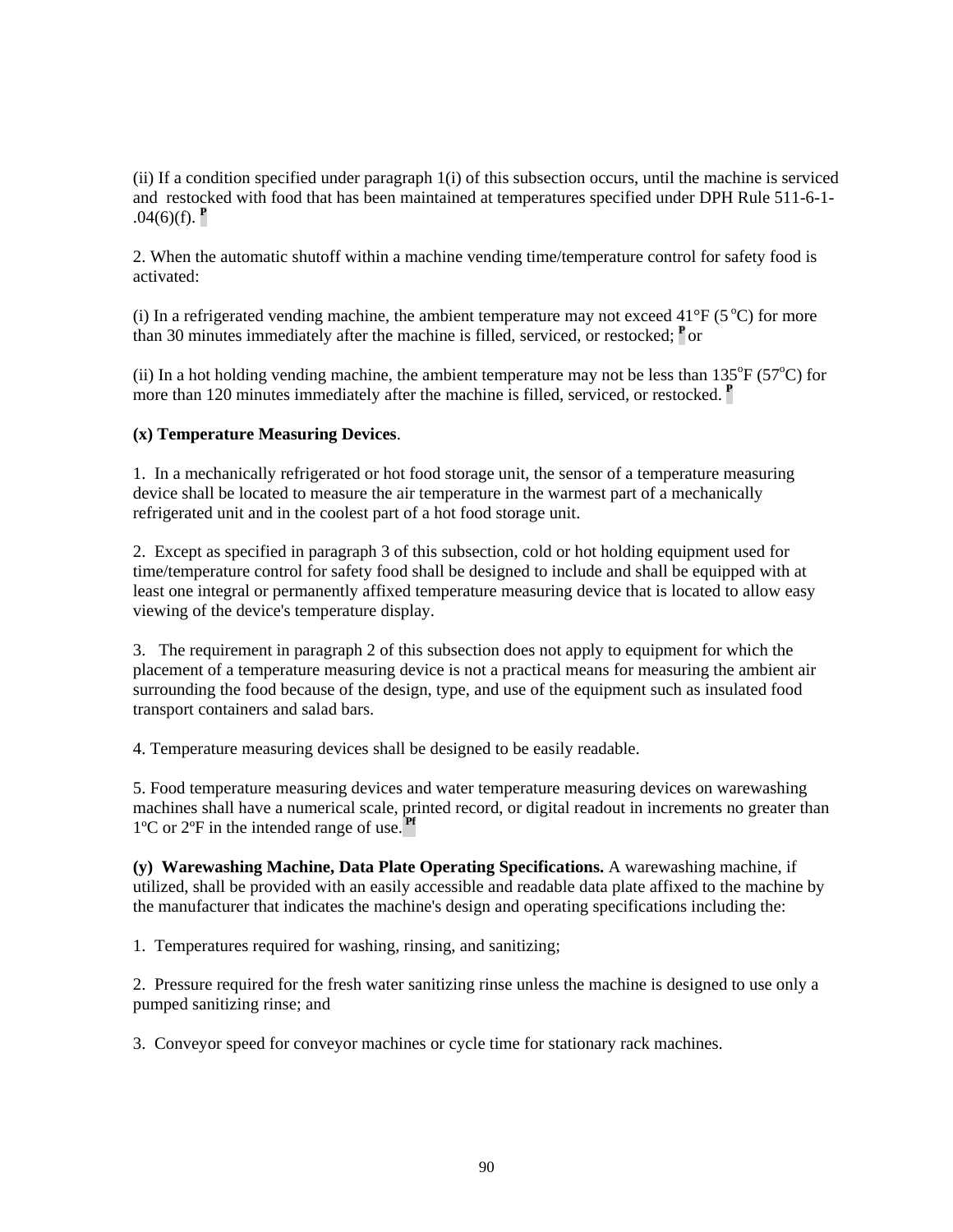**(z) Warewashing Machines, Internal Baffles.** Warewashing machine wash and rinse tanks shall be equipped with baffles, curtains, or other means to minimize internal cross contamination of the solutions in wash and rinse tanks.

**(aa) Warewashing Machines, Temperature Measuring Devices.** A warewashing machine shall be equipped with a temperature measuring device that indicates the temperature of the water:

1. In each wash and rinse tank; **Pf** and

2. As the water enters the hot water sanitizing final rinse manifold or in the chemical sanitizing solution tank. **Pf**

**(bb) Manual Warewashing Equipment, Heaters and Baskets.** If hot water is used for sanitization in manual warewashing operations, the sanitizing compartment of the sink shall be:

1. Designed with an integral heating device that is capable of maintaining water at a temperature not less than 171ºF (77ºC); **Pf** and

2. Provided with a rack or basket to allow complete immersion of equipment and utensils into the hot water. **Pf**

**(cc) Warewashing Machines, Automatic Dispensing of Detergents and Sanitizers.** A warewashing machine that is installed after September 12, 2007 shall be designed and equipped to: automatically dispense detergents and sanitizers **Pf** and incorporate a visual means to verify that detergents and sanitizers are delivered or a visual or audible alarm to signal if the detergents and sanitizers are not delivered to the respective washing and sanitizing cycles. **Pf**

# **(dd) Warewashing Machines, Flow Pressure Device.**

1. Warewashing machines that provide a fresh hot water sanitizing rinse shall be equipped with a pressure gauge or similar device such as a transducer that measures and displays the water pressure in the supply line immediately before entering the warewashing machine; and

2. If the flow pressure measuring device is upstream of the fresh hot water sanitizing rinse control valve, the device shall be mounted in a 6.4 millimeter or one-fourth inch Iron Pipe Size (IPS) valve.

3. The requirements in paragraphs 1 and 2 of this subsection do not apply to a machine that uses only a pumped or recirculated sanitizing rinse.

**(ee) Warewashing Sinks and Drainboards, Self-Draining.** Sinks and drainboards of warewashing sinks and machines shall be self-draining.

**(ff) Equipment Compartments, Drainage.** Equipment compartments that are subject to accumulation of moisture due to conditions such as condensation, food or beverage drip, or water from melting ice shall be sloped to an outlet that allows complete draining.

**(gg) Vending Machines, Liquid Waste Products.**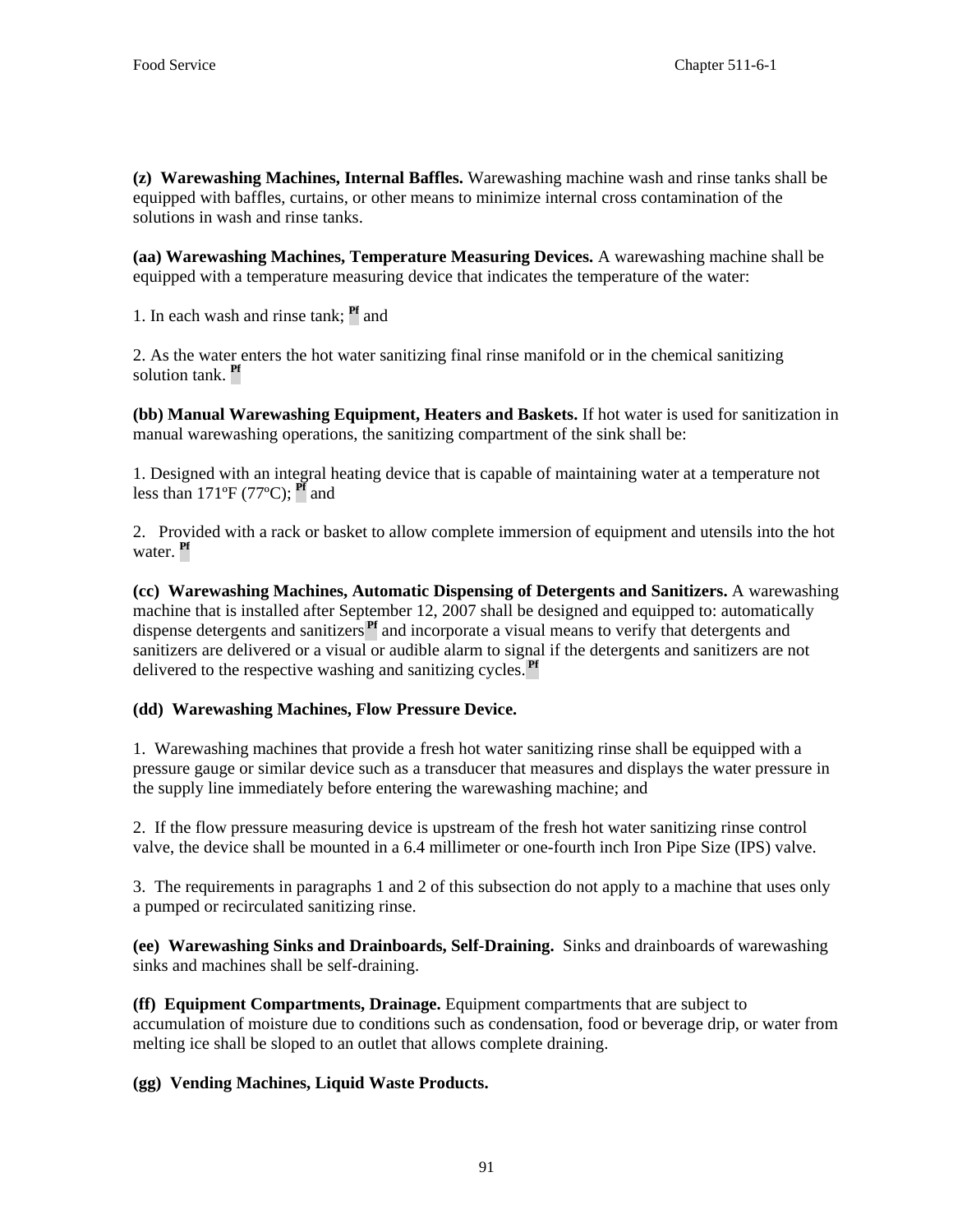1. Vending machines designed to store beverages that are packaged in containers made from paper products shall be equipped with diversion devices and retention pans or drains for container leakage.

2. Vending machines that dispense liquid food in bulk shall be:

(i) Provided with an internally mounted waste receptacle for the collection of drip, spillage, other overflow, or internal wastes; and

(ii) Equipped with an automatic shutoff device that will place the machine out of operation before the waste receptacle overflows.

3. Shutoff devices specified under paragraph 2(ii) of this subsection shall prevent water or liquid food from continuously running if there is a failure of a flow control device in the water or liquid food system or waste accumulation that could lead to overflow of the waste receptacle.

**(hh) Case Lot Handling Equipment, Moveability.** Apparatuses, such as dollies, pallets, racks, and skids used to store and transport large quantities of packaged foods received from a supplier in a cased or overwrapped lot, shall be designed to be moved by hand or by conveniently available apparatuses such as hand trucks and forklifts.

# **(ii) Vending Machine Doors and Openings**.

1. Vending machine doors and access opening covers to food and container storage spaces shall be tight-fitting so that the space along the entire interface between the doors or covers and the cabinet of the machine, if the doors or covers are in a closed position, is no greater than 1.5 millimeters or onesixteenth inch by:

(i) Being covered with louvers, screens, or materials that provide an equivalent opening of not greater than 1.5 millimeters or one-sixteenth inch. Screening of 12 mesh to 1 inch (12 or more mesh to 2.5 centimeters) meets this requirement;

(ii) Being effectively gasketed;

(iii) Having interface surfaces that are at least 13 millimeters or one-half inch wide; or

(iv) Jambs or surfaces used to form an L-shaped entry path to the interface.

2. Vending machine service connection openings through an exterior wall of a machine shall be closed by sealants, clamps, or grommets so that the openings are no larger than 1.5 millimeters or one-sixteenth inch.

**(jj) Food Service Equipment, Acceptability.** Food service equipment must be commercial grade equipment and designed and built according to standards set by American National Standards Institute (ANSI) accredited certification programs. Such an accredited program includes, but is not limited to, one offered by the National Sanitation Foundation, or Underwriters Laboratories. Food equipment that is certified or classified for sanitation by an American National Standards Institute (ANSI) accredited certification program is deemed to comply with subsections (1) and (2) of this Rule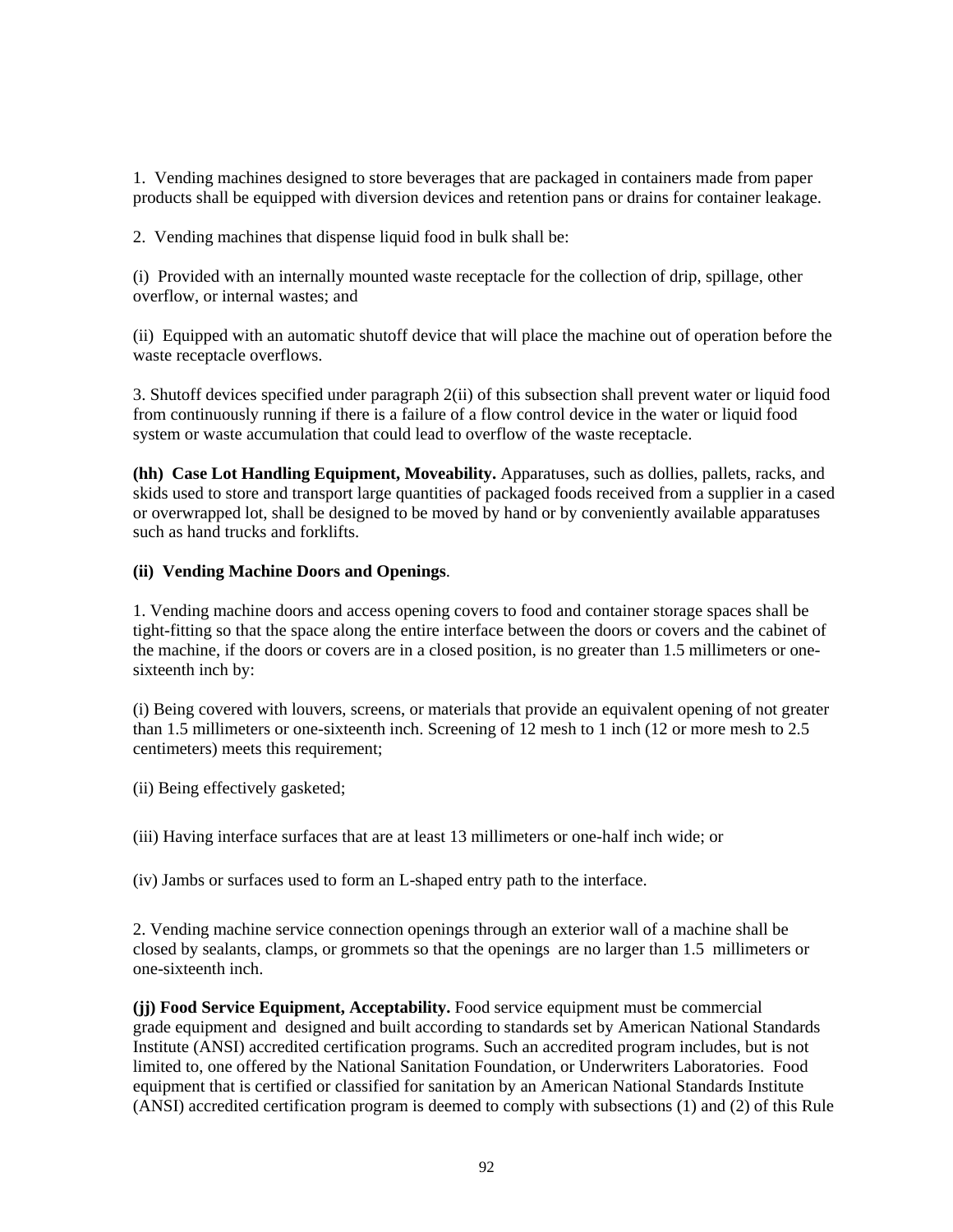when used for its intended purpose.

# **(3) Numbers and Capacities.**

**(a) Cooling, Heating, and Holding Capacities.** Equipment for cooling and heating food, and holding cold and hot food, shall be sufficient in number and capacity to provide food temperatures as specified under DPH Rule 511-6-1-.04. **Pf**

# **(b) Manual Warewashing, Sink Compartment Requirements.**

1. A sink with at least three compartments shall be provided for manually washing, rinsing, and sanitizing equipment and utensils. **Pf**

2. Sink compartments shall be large enough to accommodate immersion of the largest equipment and utensils. Equipment and utensils that are too large for the warewashing sink, shall be washed, rinsed, and sanitized manually or cleaned through pressure spray methods. **Pf**

3. Alternative manual warewashing equipment may be used when there are special cleaning needs or constraints and its use is approved. Alternative manual warewashing equipment may include:

(i) High-pressure detergent sprayers;

- (ii) Low- or line-pressure spray detergent foamers;
- (iii) Other task-specific cleaning equipment;
- (iv) Brushes or other implements; or

(v) Receptacles that substitute for the compartments of a multicompartment sink.

**(c) Drainboards.** Drainboards, utensil racks, or tables large enough to separately accommodate all soiled and cleaned items that may accumulate during hours of operation shall be provided for necessary utensil holding before cleaning and after sanitizing.

**(d) Ventilation Hood Systems, Adequacy.** Ventilation hood systems and devices shall be sufficient in number and capacity to prevent grease or condensation from collecting on walls and ceilings.

# **(e) Clothes Washers and Dryers.**

1. If work clothes or linens are laundered on the premises, then a mechanical clothes washer and dryer shall be provided and used.

2*.* If on-premises laundering is limited to wiping cloths intended to be used moist, or wiping cloths are air-dried, then a mechanical clothes washer and dryer need not be provided.

**(f) Utensils, Consumer Self-Service.** A food dispensing utensil shall be available for each container displayed at a consumer self-service unit such as a buffet or salad bar. The utensil's length shall be longer than the widest portion of the container. **Pf**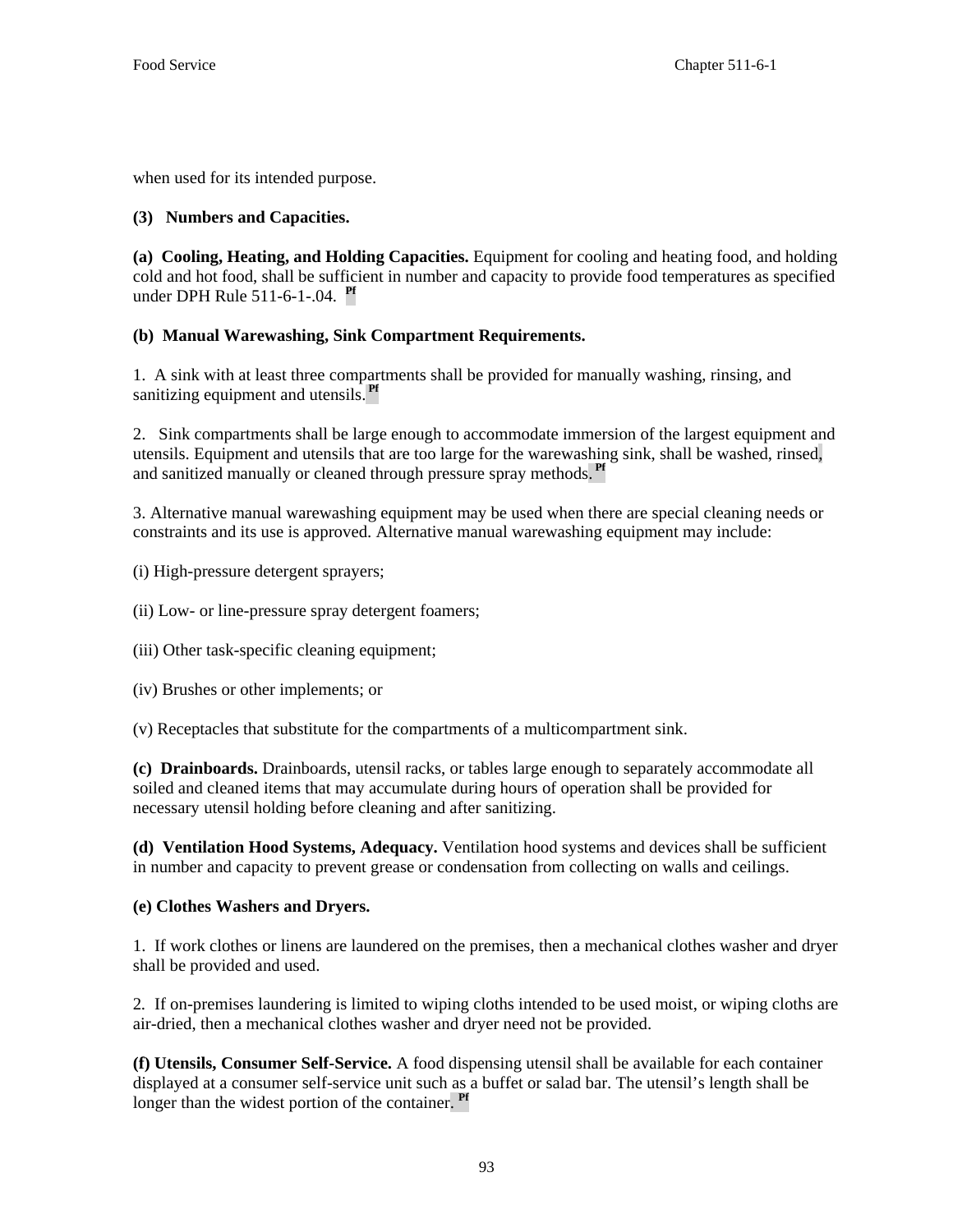# **(g) Food Temperature Measuring Devices.**

1. Food temperature measuring devices shall be provided and readily accessible for use in ensuring attainment and maintenance of food temperatures as specified under DPH Rule 511-6-1-.04. **Pf**

2. A temperature measuring device with a suitable small-diameter probe that is designed to measure the temperature of thin masses shall be provided and readily accessible to accurately measure the temperature in thin foods such as meat patties and fish filets. **Pf**

# **(h) Temperature Measuring Devices, Manual and Mechanical Warewashing.**

1. In manual warewashing operations, a temperature measuring device shall be provided and readily accessible for frequently measuring the washing and sanitizing temperatures. **Pf**

2. In hot water mechanical warewashing operations, an irreversible registering temperature indicator shall be provided and readily accessible for measuring the utensil surface temperature. **Pf**

**(i) Sanitizing Solutions, Testing Devices.** A test kit or other device that accurately measures the concentration in mg/L of sanitizing solutions shall be provided. **Pf**

**(j) Sink for Washing Raw Fruits and Vegetables.** At least one sink, plumbed with hot and cold water under pressure, shall be provided for the washing of fruits and vegetables as specified under DPH Rule 511-6-1-.04(4)(g)1.**<sup>P</sup>**

# **(4) Location and Installation.**

# **(a) Equipment, Clothes Washers and Dryers, and Storage Cabinets, Contamination Prevention.**

1. Except as specified in paragraph 2 of this subsection, equipment, a cabinet used for the storage of food, or a cabinet that is used to store cleaned and sanitized equipment, utensils, laundered linens, and single-service and single-use articles may not be located under any source of contamination, including in locker rooms; in toilet rooms; in garbage rooms; in mechanical rooms; under sewer lines; under leaking water lines including leaking automatic fire sprinkler heads or under lines on which water has condensed; or under open stairwells.

2. A storage cabinet used for linens or single-service or single-use articles may be stored in a locker room.

3. If a mechanical clothes washer or dryer is provided, it shall be located so that the washer or dryer is protected from contamination and only where there is no exposed food; clean equipment, utensils, and linens; and unwrapped single-service and single-use articles.

# **(b) Fixed Equipment, Spacing or Sealing.**

1. Equipment that is fixed because it is not easily movable shall be installed so that it is:

(i) Spaced to allow access for cleaning along the sides, behind, and above the equipment;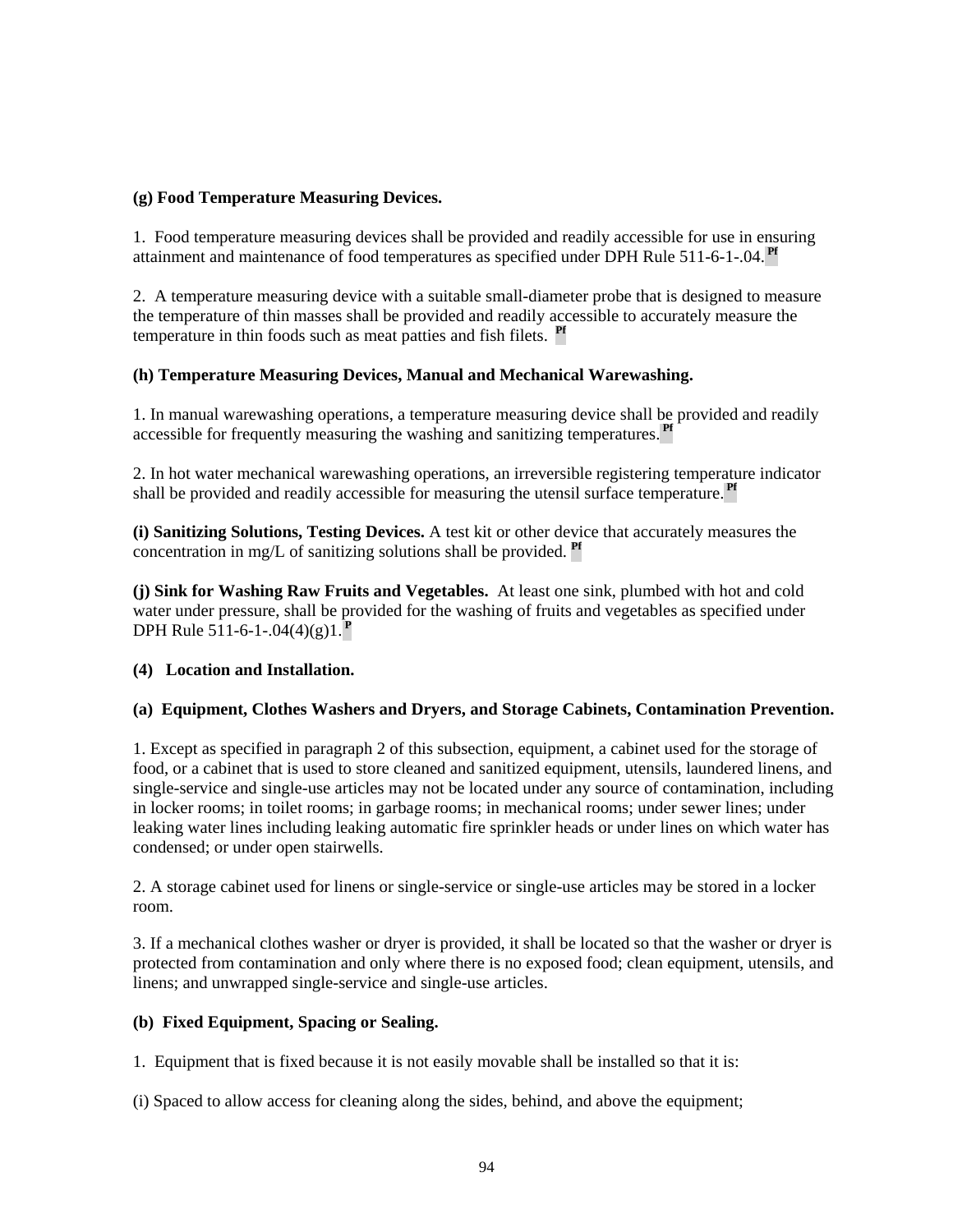(ii) Spaced from adjoining equipment, walls, and ceilings a distance of not more than one thirty-second inch or 1 millimeter; or

(iii) Sealed to adjoining equipment or walls, if the equipment is exposed to spillage or seepage.

2. Table-mounted equipment that is not easily movable shall be installed to allow cleaning of the equipment and areas underneath and around the equipment by being:

(i) Sealed to the table; or

(ii) Elevated on legs that provide at least a 4 inch (10 centimeter) clearance between the table and the equipment.

# **(c) Fixed Equipment, Elevation or Sealing.**

1. Except as specified in paragraph 2 of this subsection, floor-mounted equipment that is not easily movable shall be sealed to the floor or elevated on legs that provide at least a 6 inch (15 centimeter) clearance between the floor and the equipment.

2. If no part of the floor under the floor-mounted equipment is more than 6 inches (15 centimeters) from the point of cleaning access, the clearance space may be only 4 inches (10 centimeters).

3. Except as specified in paragraph 4 of this subsection, table-mounted equipment that is not easily movable shall be elevated on legs that provide at least a 4 inch (10 centimeter) clearance between the table and the equipment.

4. The clearance space between the table and table-mounted equipment may be:

(i) 3 inches (7.5 centimeters) if the horizontal distance of the table top under the equipment is no more than 20 inches (50 centimeters) from the point of access for cleaning; or

(ii) 2 inches (5 centimeters) if the horizontal distance of the table top under the equipment is no more than 3 inches (7.5 centimeters) from the point of access for cleaning.

**(5) Acceptability of Existing Equipment.** Equipment that was installed in a food service establishment prior to September 12, 2007 and that does not fully meet all of the material, design and fabrication requirements specified under subsections  $(1)(a)$  through  $(i)$  and subsections  $(2)(a)$  through (jj) of this Rule shall be deemed acceptable in that establishment if it is in good repair, capable of being maintained in a sanitary condition and the food-contact surfaces are nontoxic. Replacement equipment and new equipment acquired after the effective date of this Chapter shall meet the requirements of this Rule. **Pf**

# **(6) Maintenance and Operation.**

# **(a) Good Repair and Proper Adjustment.**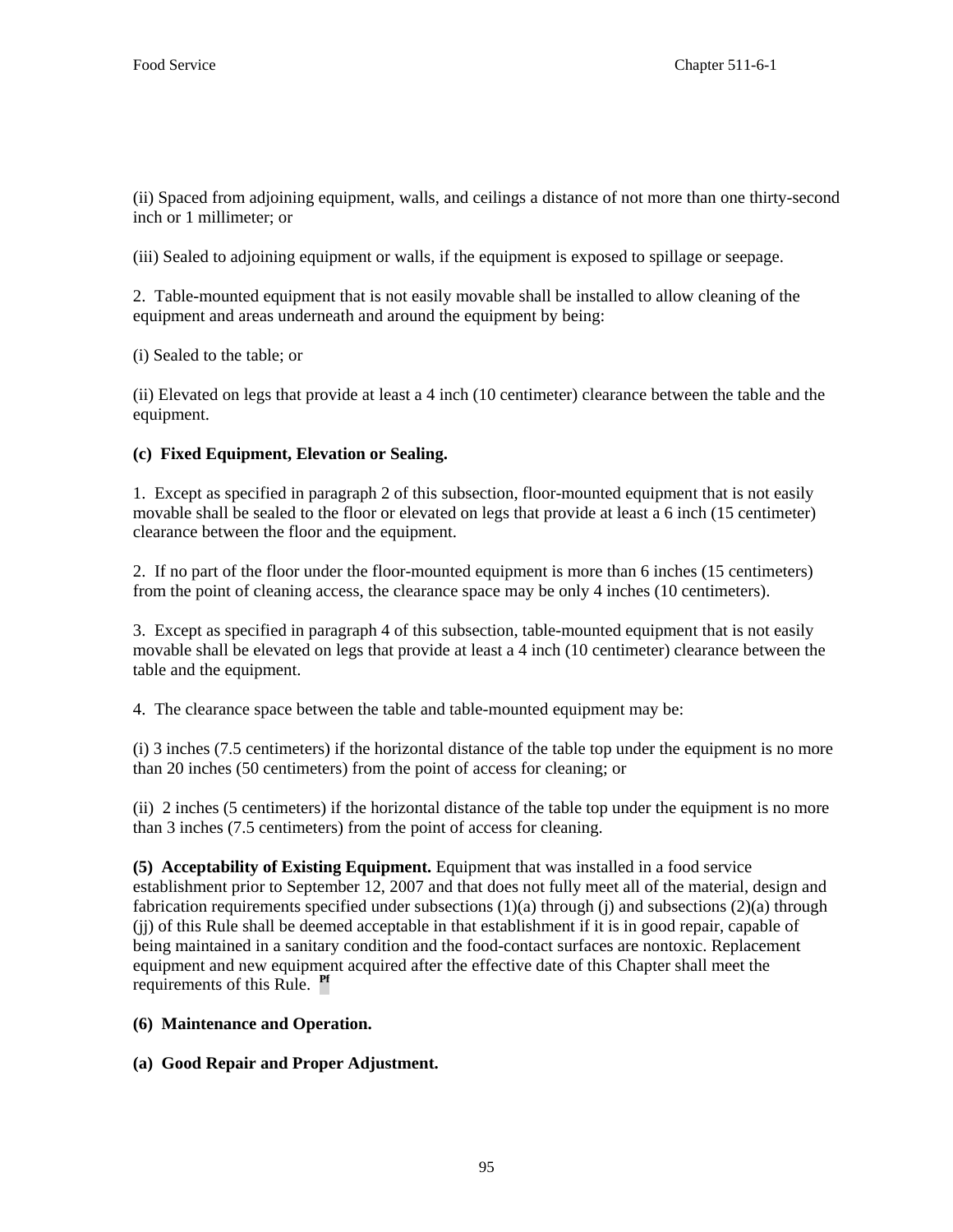1. Equipment shall be maintained in a state of repair and condition that meets the requirements specified under subsections (1) and (2)of this Rule.

2. Equipment components such as doors, seals, hinges, fasteners, and kick plates shall be kept intact, tight, and adjusted in accordance with manufacturer's specifications.

3. Cutting or piercing parts of can openers shall be kept sharp to minimize the creation of metal fragments that can contaminate food when the container is opened.

**(b) Cutting Surfaces.** Surfaces such as cutting blocks and boards that are subject to scratching and scoring shall be resurfaced if they can no longer be effectively cleaned and sanitized, or discarded if they cannot be resurfaced.

**(c) Microwave Ovens.** Microwave ovens shall be in good repair and meet the safety standards specified in 21 CFR 1030.10 for Microwave ovens.

**(d) Warewashing Equipment, Cleaning Frequency**. A warewashing machine; the compartments of sinks, basins, or other receptacles used for washing and rinsing equipment, utensils, or raw foods, or laundering wiping cloths; and drainboards or other equipment used to substitute for drainboards shall be cleaned before use; throughout the day at a frequency necessary to prevent recontamination of equipment and utensils and to ensure that the equipment performs its intended function; and if used, at least every 24 hours.

# **(e) Warewashing Machines, Manufacturers' Operating Instructions.**

1. A warewashing machine and its auxiliary components shall be operated in accordance with the machine's data plate and other manufacturer's instructions.

2. A warewashing machine's conveyor speed or automatic cycle times shall be maintained accurately and timed in accordance with the manufacturer's specifications.

# **(f) Warewashing Sinks, Use Limitation.**

1. A warewashing sink may not be used for handwashing. **Pf**

2. A warewashing sink may be used for thawing and preparing raw foods and raw foods served in the ready-to-eat form, other than fruits and vegetables, if the sink is cleaned and sanitized prior to use and the food is placed in a clean colander or pan. **Pf**

**(g) Warewashing Equipment, Cleaning Agents.** When used for warewashing, the wash compartment of a sink or mechanical warewasher shall contain a wash solution of soap, detergent, acid cleaner, alkaline cleaner, degreaser, abrasive cleaner, or other cleaning agent according to the cleaning agent manufacturer's label instructions. **Pf**

**(h) Warewashing Equipment, Clean Solutions.** The wash, rinse, and sanitize solutions shall be kept clean.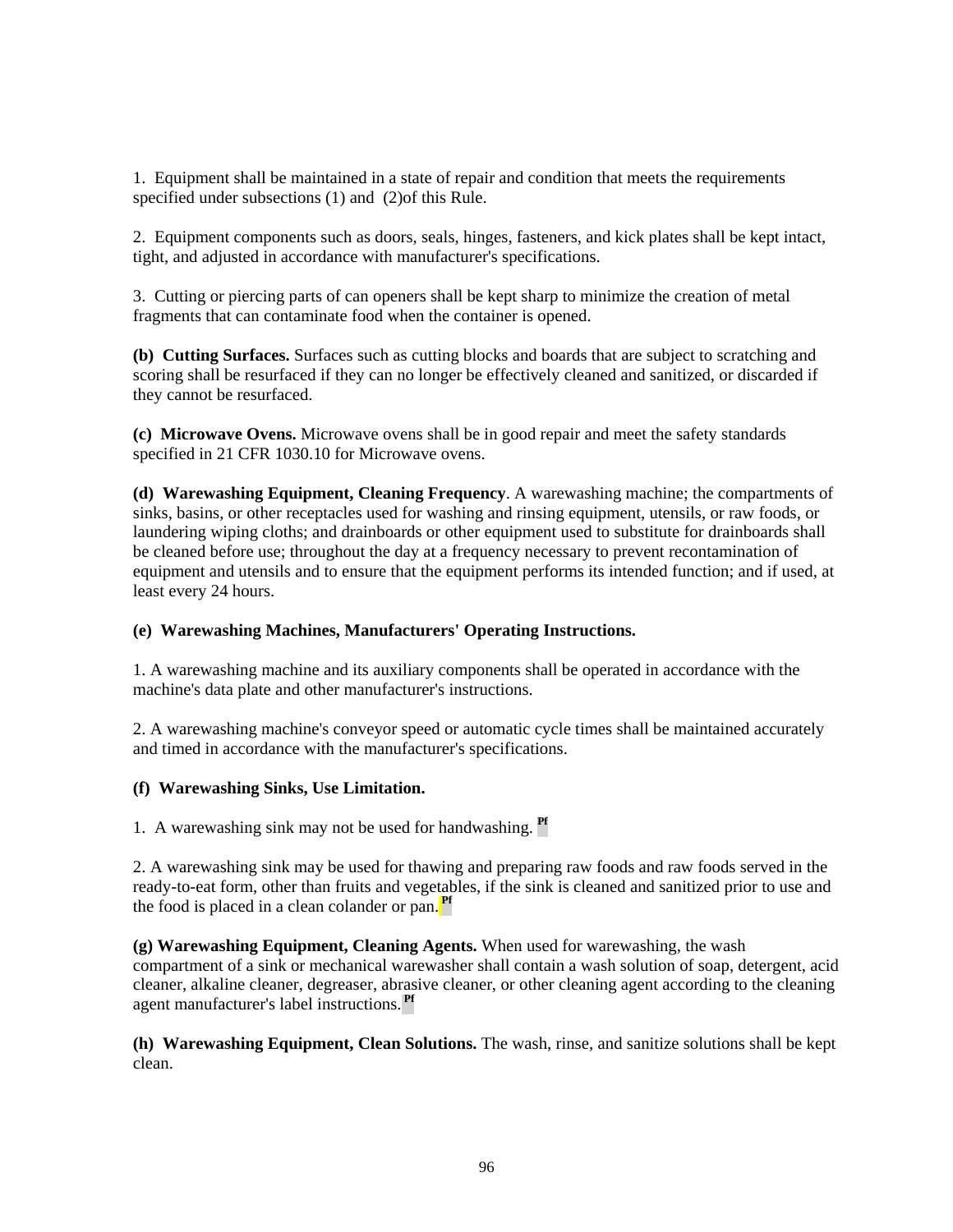**(i) Manual Warewashing Equipment, Wash Solution Temperature.** The temperature of the wash solution in manual warewashing equipment shall be maintained at not less than  $110^{\circ}F(43^{\circ}C)$  or the temperature specified on the cleaning agent manufacturer's label instructions. **Pf**

# **(j) Mechanical Warewashing Equipment, Wash Solution Temperature.**

1. The temperature of the wash solution in spray type warewashers that use hot water to sanitize may not be less than:

(i) For a stationary rack, single temperature machine,  $165^{\circ}F(74^{\circ}C)$ ; <sup>Pf</sup>

- (ii) For a stationary rack, dual temperature machine, 150ºF (66ºC); **Pf**
- (iii) For a single tank, conveyor, dual temperature machine,  $160^{\circ}F(71^{\circ}C)$ ; <sup>Pf</sup> or

(iv) For a multitank, conveyor, multitemperature machine, 150ºF (66ºC). **Pf**

2. The temperature of the wash solution in spray-type warewashers that use chemicals to sanitize may not be less than 120ºF (49ºC). **Pf**

**(k) Manual Warewashing Equipment, Hot Water Sanitization Temperatures.** If immersion in hot water is used for sanitizing in a manual operation, the temperature of the water shall be maintained at 171ºF (77ºC) or above.**<sup>P</sup>**

# **(l) Mechanical Warewashing Equipment, Hot Water Sanitization Temperatures.**

1. Except as specified in paragraph 2 of this subsection, in a mechanical operation, the temperature of the fresh hot water sanitizing rinse as it enters the manifold may not be more than 194ºF (90ºC), or less than: **Pf**

(i) For a stationary rack, single temperature machine,  $165^{\circ}F$  (74 $^{\circ}C$ ); <sup>Pf</sup> or

(ii) For all other machines, 180ºF (82ºC). **Pf**

2. The maximum temperatures specified under paragraph 1 of this subsection, do not apply to the high pressure and temperature systems with wand-type, hand-held, spraying devices used for the in-place cleaning and sanitizing of equipment such as meat saws.

**(m) Mechanical Warewashing Equipment, Sanitization Pressure.** The flow pressure of the fresh hot water sanitizing rinse in a warewashing machine, as measured in the water line immediately downstream or upstream from the fresh hot water sanitizing control valve, shall be within the range specified on the machine manufacturer's data plate and may not be less than 35 kilopascals (5 pounds per square inch) or more than 200 kilopascals (30 pounds per square inch).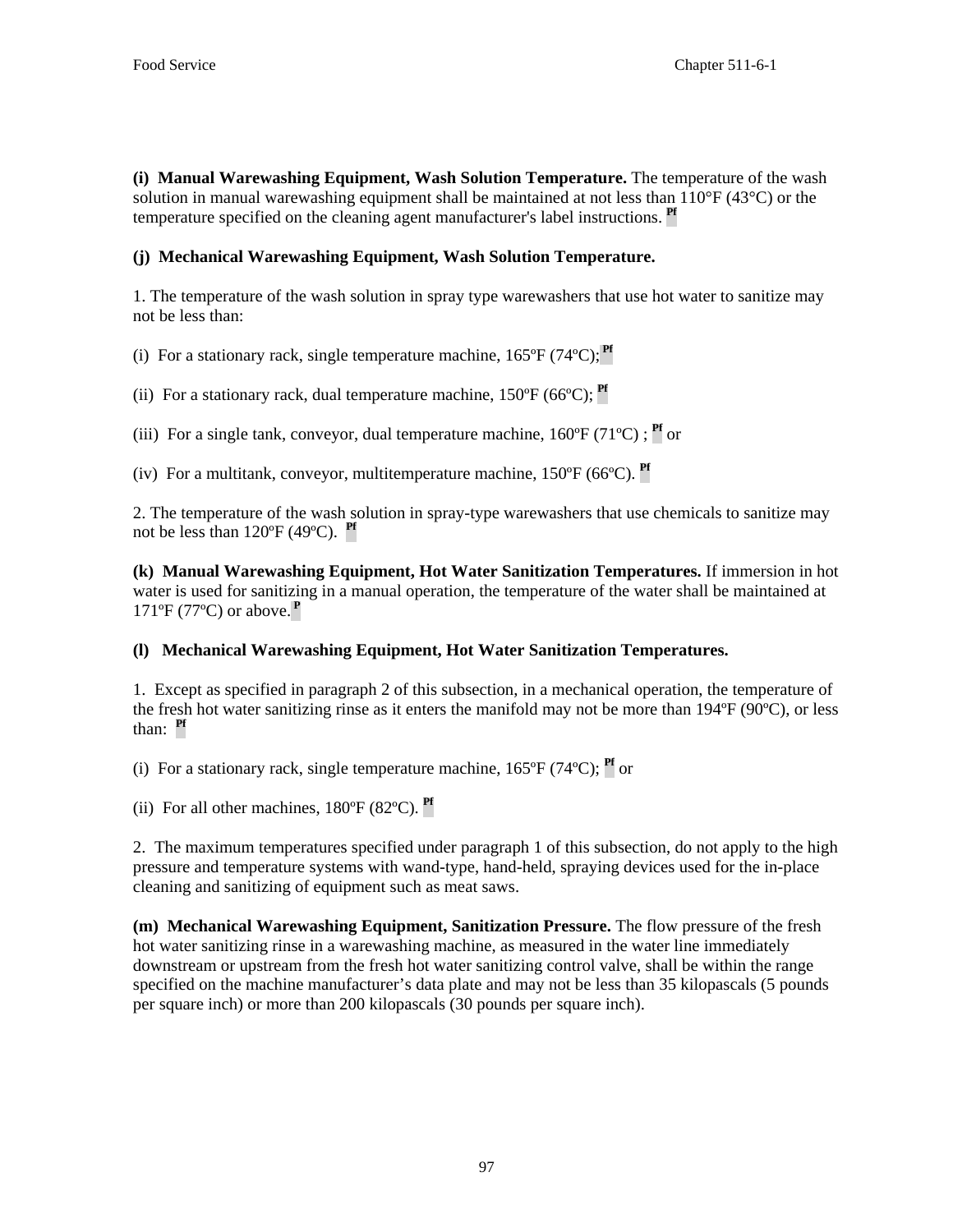**(n) Manual and Mechanical Warewashing Equipment, Chemical Sanitization - Temperature, pH, Concentration, and Hardness.** A chemical sanitizer used in a sanitizing solution for a manual or mechanical operation at contact times specified under subsection (8)(b)3 of this Rule shall meet the requirements specified in DPH Rule  $511-6-1-07(6)(g)$ , shall be used in accordance with the Environmental Protection Agency (EPA)-registered label use instructions **<sup>P</sup>** , and shall be used as follows:

| Concentration<br>Range | Minimum Temperature                              |                                             |
|------------------------|--------------------------------------------------|---------------------------------------------|
| MG/L                   | PH 10 or less<br>${}^{\circ}F$ ( ${}^{\circ}C$ ) | PH 8 or less<br>$^{\circ}F$ ( $^{\circ}C$ ) |
| 25-49                  | 120 (49)                                         | 120(49)                                     |
| 50-99                  | 100(38)                                          | 75 (24)                                     |
| 100                    | 55 (13)                                          | 55 (13)                                     |

1. A chlorine solution shall have a minimum temperature based on the concentration and pH of the solution as listed in the following chart;**<sup>P</sup>**

2. An iodine solution shall have a minimum temperature of 68°F (20°C)**<sup>P</sup>** minimum concentration between 12.5 ppm and 25 ppm,**<sup>P</sup>** and pH of 5.0 or less or a pH no higher than the level for which the manufacturer specifies for the solution to be effective;**<sup>P</sup>**

3. A quaternary ammonium compound solution shall have a minimum temperature of 75ºF (24ºC),**<sup>P</sup>** have a concentration as specified in DPH Rule  $511-6-1-07(6)(g)$  and as indicated by the manufacturer's use directions included in the labeling,**<sup>P</sup>** and be used only in water with 500 ppm hardness or less or in water having a hardness no greater than specified by the EPA-registered label use instructions;**<sup>P</sup>**

4. If another solution of a chemical specified under paragraphs 1 through 3 of this subsection is used, the permit holder shall demonstrate to the Health Authority that the solution achieves sanitization and the use of the solution shall be approved;  $\mathbf{P}$ 

5. If a chemical sanitizer other than chlorine, iodine, or a quaternary ammonium compound is used, it shall be applied in accordance with the EPA-registered label use instructions  $\cdot$ <sup>P</sup> and

6. If a chemical sanitizer is generated by a device located on-site at the food service establishment, it shall be used as specified in 1-5 of this subsection and shall be produced by a device that:

(i) complies with law as specified in sections  $2(q)(1)$  and 12 of the Federal Insecticide, Fungicide, and Rodenticide Act (FIFRA), **<sup>P</sup>**

(ii) complies with 40 CFR 152.500 Requirement for Devices and 40 CFR 156.10 Labeling Requirements, **<sup>P</sup>**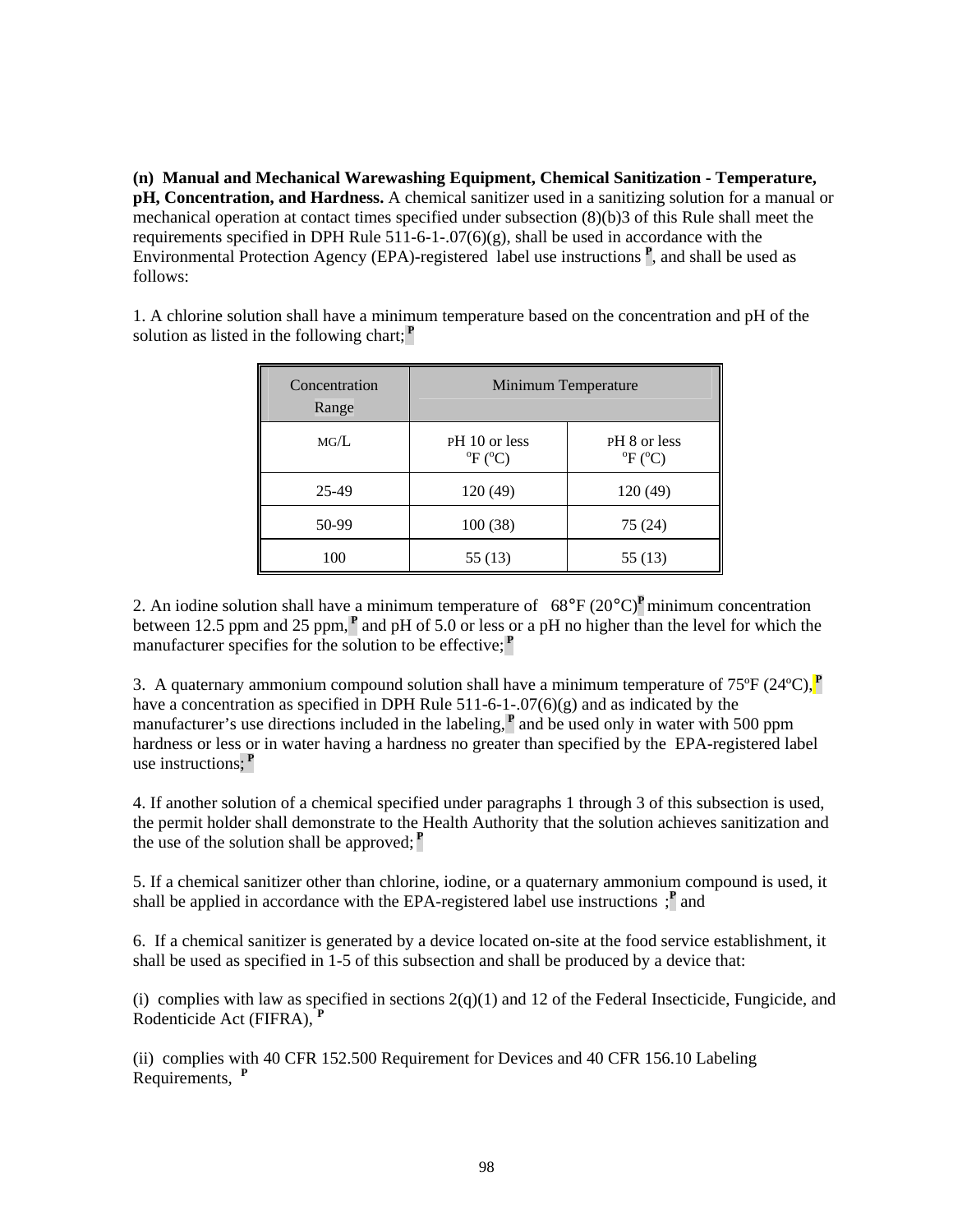(iii) displays the EPA device manufacturing facility registration number on the device, **Pf** and

(iv) is operated and maintained in accordance with manufacturer's instructions. **Pf.** 

7. On-site chemical sanitizer generating equipment with active ingredients, such as copper, must be registered as pesticides. The active ingredient may be part of the equipment or separately added.

**(o) Manual Warewashing Equipment, Chemical Sanitization Using Detergent-Sanitizers.** If a detergent-sanitizer is used to sanitize in a cleaning and sanitizing procedure where there is no distinct water rinse between the washing and sanitizing steps, the agent applied in the sanitizing step shall be the same detergent-sanitizer that is used in the washing step.

**(p) Warewashing Equipment, Determining Chemical Sanitizer Concentration.** Concentration of the sanitizing solution shall be accurately determined by using a test kit or other device. **Pf.**

# **(q) Good Repair and Calibration.**

1. Utensils shall be maintained in a state of repair or condition that complies with the requirements specified under subsections (1) and (2) of this Rule or shall be discarded.

2. Food temperature measuring devices shall be calibrated in accordance with manufacturer's specifications as necessary to ensure their accuracy. **Pf.**

3. Ambient air temperature, water pressure, and water temperature measuring devices shall be maintained in good repair and be accurate within the intended range of use.

# **(r) Single-Service and Single-Use Articles, Use Limitation.**

1. Single-service and single-use articles may not be reused.

2. The bulk milk container dispensing tube shall be cut on the diagonal leaving no more than one inch protruding from the chilled dispensing head.

**(s) Shells, Use Limitation.** Mollusk and crustacean shells shall not be used more than once as serving containers.

# **(7) Cleaning of Equipment and Utensils.**

# **(a) Equipment, Food-Contact Surfaces, Nonfood-Contact Surfaces, and Utensils**.

1. Equipment food-contact surfaces and utensils shall be clean to sight and touch. **Pf.**

2. The food-contact surfaces of cooking equipment and pans shall be kept free of encrusted grease deposits and other soil accumulations.

3. Nonfood-contact surfaces of equipment shall be kept free of an accumulation of dust, dirt, food residue, and other debris.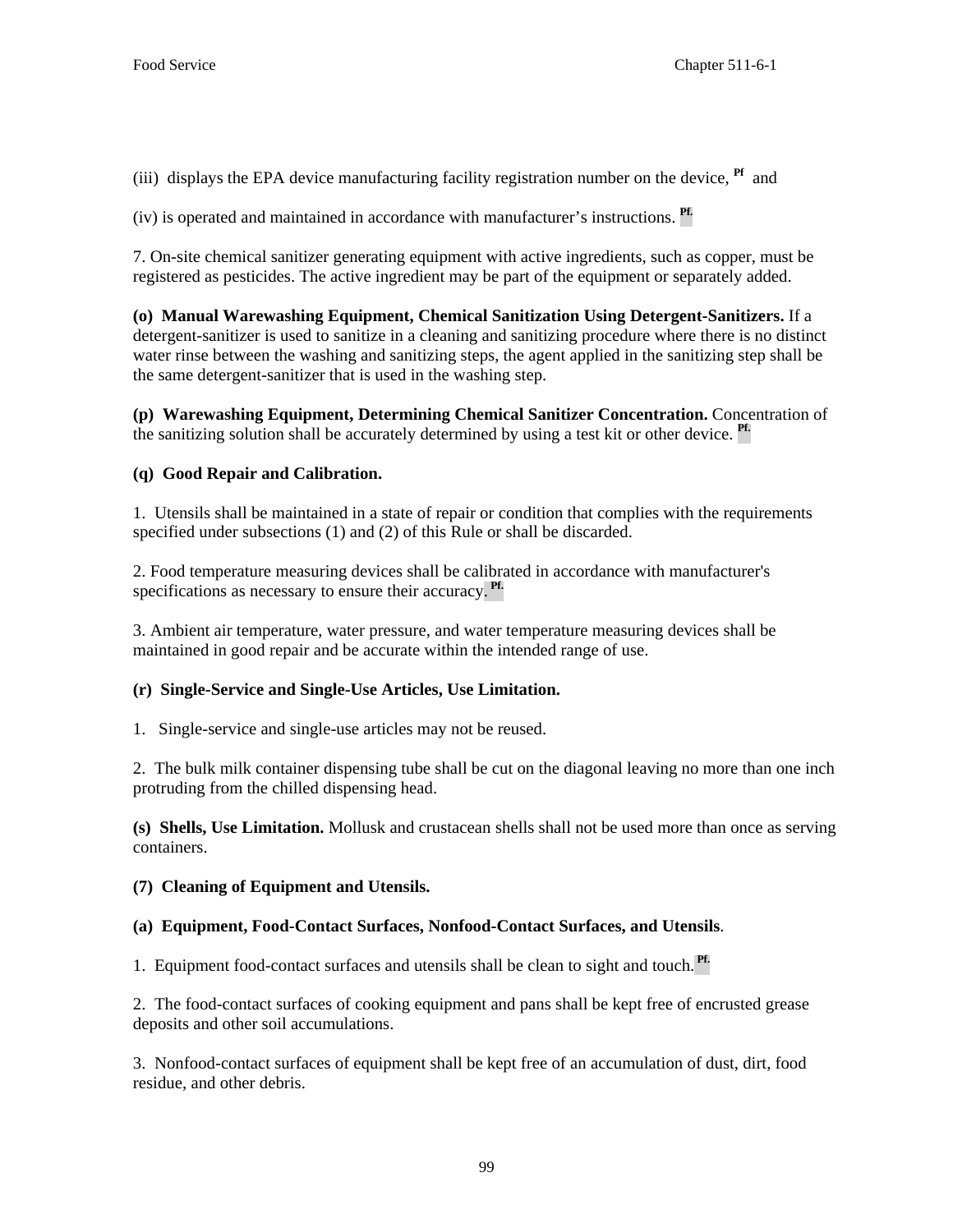#### **(b) Equipment Food-Contact Surfaces and Utensils.**

1. Equipment food-contact surfaces and utensils shall be cleaned:

(i) Before each use with a different type of raw animal food such as beef, fish, lamb, pork, or poultry. It does not apply if the food-contact surface or utensil is in contact with a succession of different types of raw meat and raw poultry each requiring a higher cooking temperature as specified under DPH Rule 511-6-1.04(5)(a) than the previous type such as preparing raw pork followed by cutting raw poultry on the same cutting board;**<sup>P</sup>**

(ii) Each time there is a change from working with raw foods to working with ready-to-eat foods; $\mathbf{P}$ 

(iii) Between uses with raw fruits and vegetables and with Time/Temperature Control for safety food; **P**

(iv) Before using or storing a food temperature measuring device; **<sup>P</sup>**and

(v) At any time during the operation when contamination may have occurred. **<sup>P</sup>**

2. Except as specified in paragraph 3 of this subsection, if used with time/temperature control for safety food, equipment food-contact surfaces and utensils shall be cleaned at least every 4 hours throughout the day. **<sup>P</sup>**

3. Surfaces of utensils and equipment contacting time/temperature control for safety food may be cleaned less frequently than every 4 hours if:

(i) In storage, containers of time/temperature control for safety food and their contents are maintained at temperatures specified under DPH Rule 511-6-1-.04 and the containers are cleaned when they are empty;

(ii) Utensils and equipment are used to prepare food in a refrigerated room or area that is maintained at one of the temperatures in the following chart and:

(I) The utensils and equipment are cleaned at the frequency in the following chart that corresponds to the temperature:

| Temperature                                                                | <b>Cleaning Frequency</b> |  |
|----------------------------------------------------------------------------|---------------------------|--|
| $41^{\circ}F(5.0^{\circ}C)$ or less                                        | 24 hours                  |  |
| $>41^{\circ}$ F - $45^{\circ}$ F<br>$(>5.0^{\circ}C - 7.2^{\circ}C)$       | 20 hours                  |  |
| $>45^{\circ}$ F - 50°F<br>$(>7.2$ <sup>o</sup> C - 10.0 <sup>o</sup> C)    | 16 hours                  |  |
| $>50^{\circ}$ F - 55°F<br>$(>10.0^{\circ}\text{C} - 12.8^{\circ}\text{C})$ | 10 hours                  |  |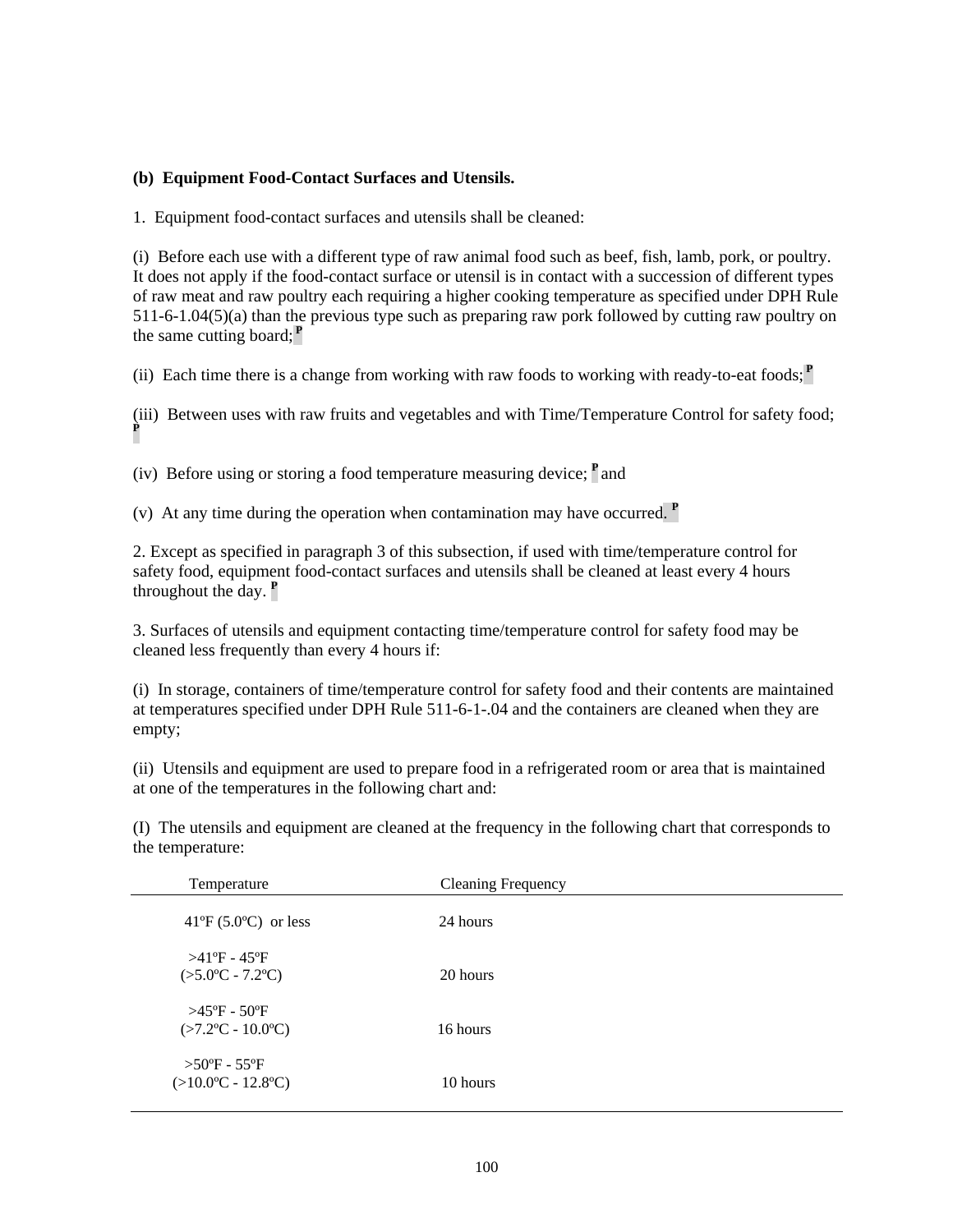and

(II) The cleaning frequency based on the ambient temperature of the refrigerated room or area is documented in the food service establishment.

(iii) Temperature measuring devices are maintained in contact with food, such as when left in a container of deli food or in a roast, held at temperatures specified under DPH Rule 511-6-1- .04;

(iv) Equipment is used for storage of packaged or unpackaged food, such as a reach-in refrigerator, and the equipment is cleaned at a frequency necessary to preclude accumulation of soil residues;

(v) The cleaning schedule is approved based on consideration of:

(I) Characteristics of the equipment and its use,

(II) The type of food involved,

(III) The amount of food residue accumulation, and

(IV) The temperature at which the food is maintained during the operation and the potential for the rapid and progressive multiplication of pathogenic or toxigenic microorganisms that are capable of causing foodborne disease; or

(vi) In-use utensils are intermittently stored in a container of water in which the water is maintained at 135ºF (57ºC) or more and the utensils and container are cleaned at least every 24 hours or at a frequency necessary to preclude accumulation of soil residues.

4. Dining counters and table-tops shall be cleaned and sanitized routinely after removing all soiled tableware and food trays shall be cleaned and sanitized after each use by one of the following methods:

(i) A two step method in which one cloth, rinsed in sanitizing solution is used to clean food debris from the surface and a second cloth in separate sanitizing solution is used to rinse;

(ii) Sanitizing solution is sprayed onto the surface and the surface is then wiped clean with a disposable towel;

(iii) If used for cleaning and sanitizing, single-use disposable sanitizer wipes shall be used in accordance with EPA-registered label use instructions; or

(iv) Other methods approved by the Health Authority.

(v) Food trays may be cleaned and sanitized the same as table ware.

5. Except when dry cleaning methods are used as specified under subsection (7)(e) of this Rule*,*  surfaces of utensils and equipment contacting food that is not time/temperature control for safety food shall be cleaned:

(i) At any time when contamination may have occurred;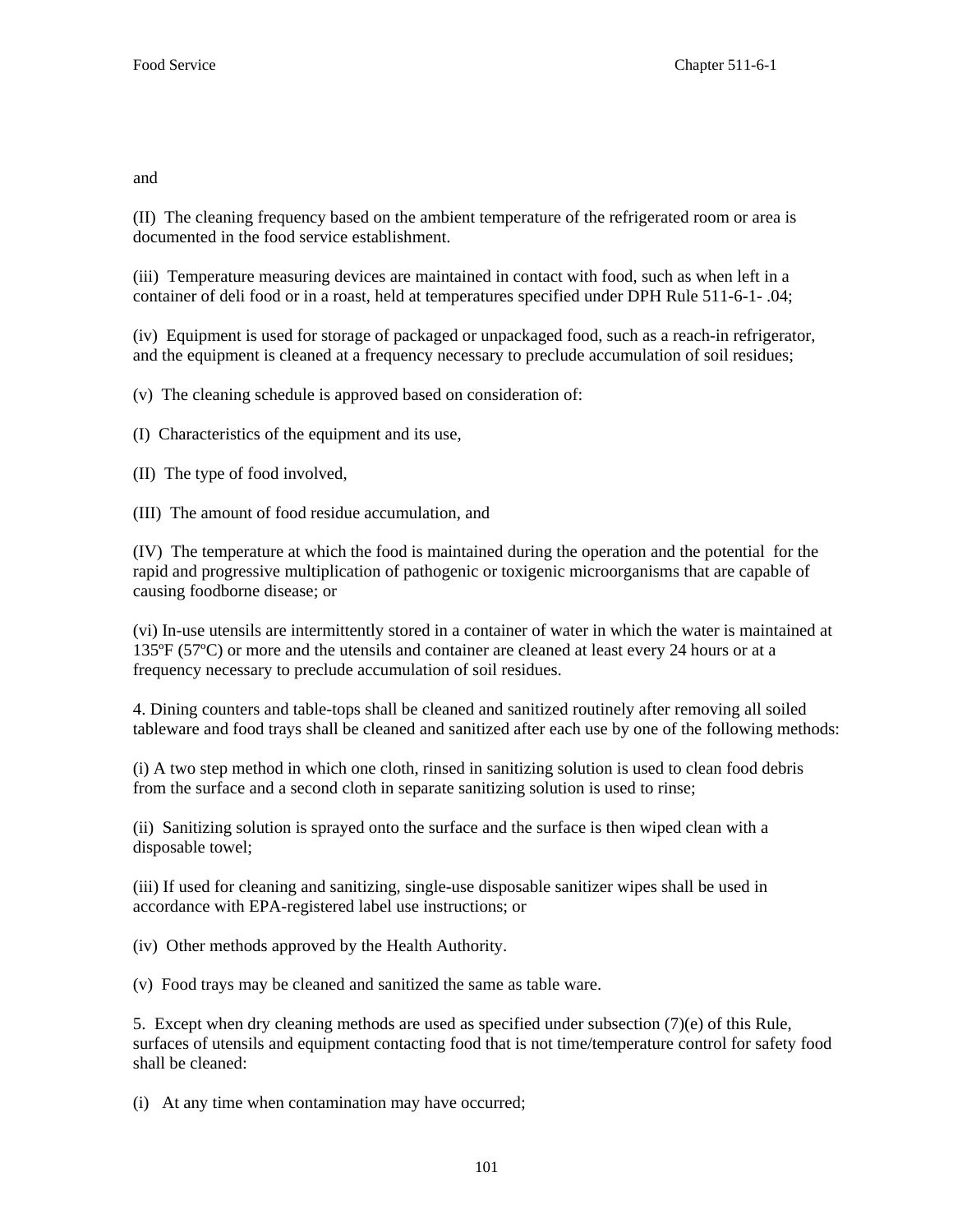(ii) At least every 24 hours for iced tea dispensers including nozzles and consumer self-service utensils such as tongs, scoops, or ladles;

(iii) Before restocking consumer self-service equipment and utensils such as condiment dispensers and display containers; and

(iv) In equipment such as ice bins and beverage dispensing nozzles and enclosed components of equipment such as ice makers, cooking oil storage tanks and distribution lines, beverage and syrup dispensing lines or tubes, coffee bean grinders, and water vending equipment:

(I) At a frequency specified by the manufacturer; or

(II) Absent manufacturer specifications, at a frequency necessary to preclude accumulation of soil or mold.

#### **(c) Cooking and Baking Equipment.**

1. The food-contact surfaces of cooking and baking equipment shall be cleaned at least every 24 hours. This subsection does not apply to hot oil cooking and filtering equipment if it is cleaned as specified under subsection  $(7)(b)3(v)$  of this Rule.

2. The cavities and door seals of microwave ovens shall be cleaned at least every 24 hours by using the manufacturer's recommended cleaning procedure.

**(d) Nonfood-Contact Surfaces.** Nonfood-contact surfaces of equipment shall be cleaned at a frequency necessary to preclude accumulation of soil residues.

#### **(e) Dry Cleaning.**

1. If used, dry cleaning methods such as brushing, scraping, and vacuuming shall contact only surfaces that are soiled with dry food residues that are not time/temperature control for safety food.

2. Cleaning equipment used in dry cleaning food-contact surfaces may not be used for any other purpose.

#### **(f) Precleaning.**

1. Food debris on equipment and utensils shall be scraped over a waste disposal unit, or garbage receptacle or shall be removed in a warewashing machine with a prewash cycle.

2. If necessary for effective cleaning, utensils and equipment shall be preflushed, presoaked, or scrubbed with abrasives.

**(g) Loading of Soiled Items, Warewashing Machines.** Soiled items to be cleaned in a warewashing machine shall be loaded into racks, trays, or baskets or onto conveyors in a position that:

1. Exposes the items to the unobstructed spray from all cycles; and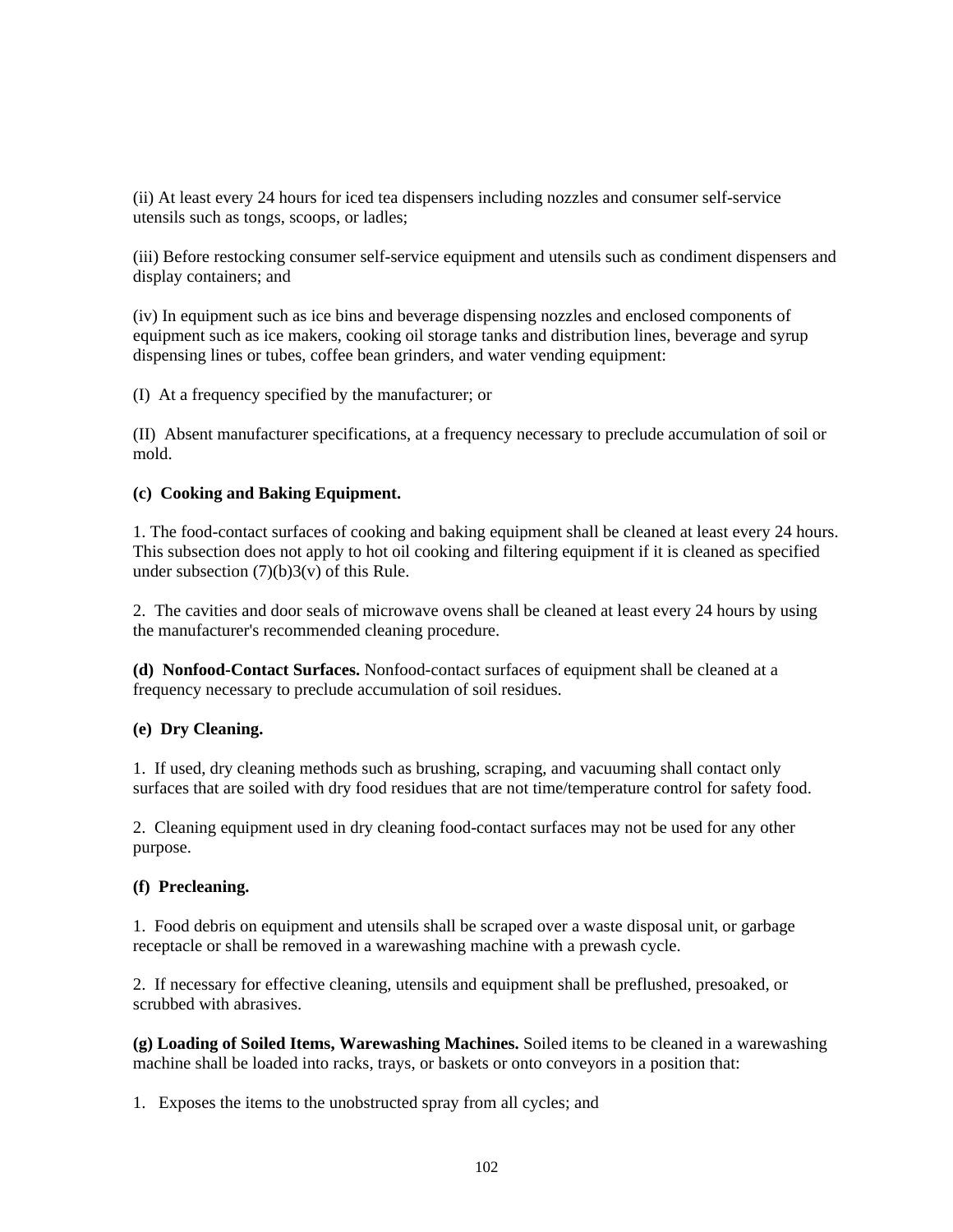2. Allows the items to drain.

#### **(h) Wet Cleaning.**

1. Equipment food-contact surfaces and utensils shall be effectively washed to remove or completely loosen soils by using the manual or mechanical means necessary such as the application of detergents containing wetting agents and emulsifiers; acid, alkaline, or abrasive cleaners; hot water; brushes; scouring pads; high-pressure sprays; or ultrasonic devices.

2. The washing procedures selected shall be based on the type and purpose of the equipment or utensil, and on the type of soil to be removed.

**(i) Washing, Procedures for Alternative Manual Warewashing Equipment.** If washing in sink compartments or a warewashing machine is impractical, such as when the equipment is fixed or the utensils are too large, washing shall be done by using alternative methods in accordance with the following procedures:

1. Equipment shall be disassembled as necessary to allow access of the detergent solution to all parts;

2. Equipment components and utensils shall be scraped or rough cleaned to remove food particle accumulation; and

3. Equipment and utensils shall be washed as specified under subsection  $(7)(h)1$  of this Rule.

**(j) Rinsing Procedures.** Washed utensils and equipment shall be rinsed so that abrasives are removed and cleaning chemicals are removed or diluted through the use of water or a detergent-sanitizer solution by using one of the following procedures:

1. Use of a distinct, separate water rinse after washing and before sanitizing if using:

(i) A 3-compartment sink, or

(ii) A 3-step washing, rinsing, and sanitizing procedure in a warewashing system for CIP equipment;

2. Use of a detergent-sanitizer as specified under subsection (6)(o) of this Rule if using a warewashing system for CIP equipment;

3. If using a warewashing machine that does not recycle the sanitizing solution as specified under paragraph 4 of this subsection, or alternative manual warewashing equipment such as sprayers, use of a nondistinct water rinse must be:

(i) Integrated in the application of the sanitizing solution, and

(ii) Wasted immediately after each application; or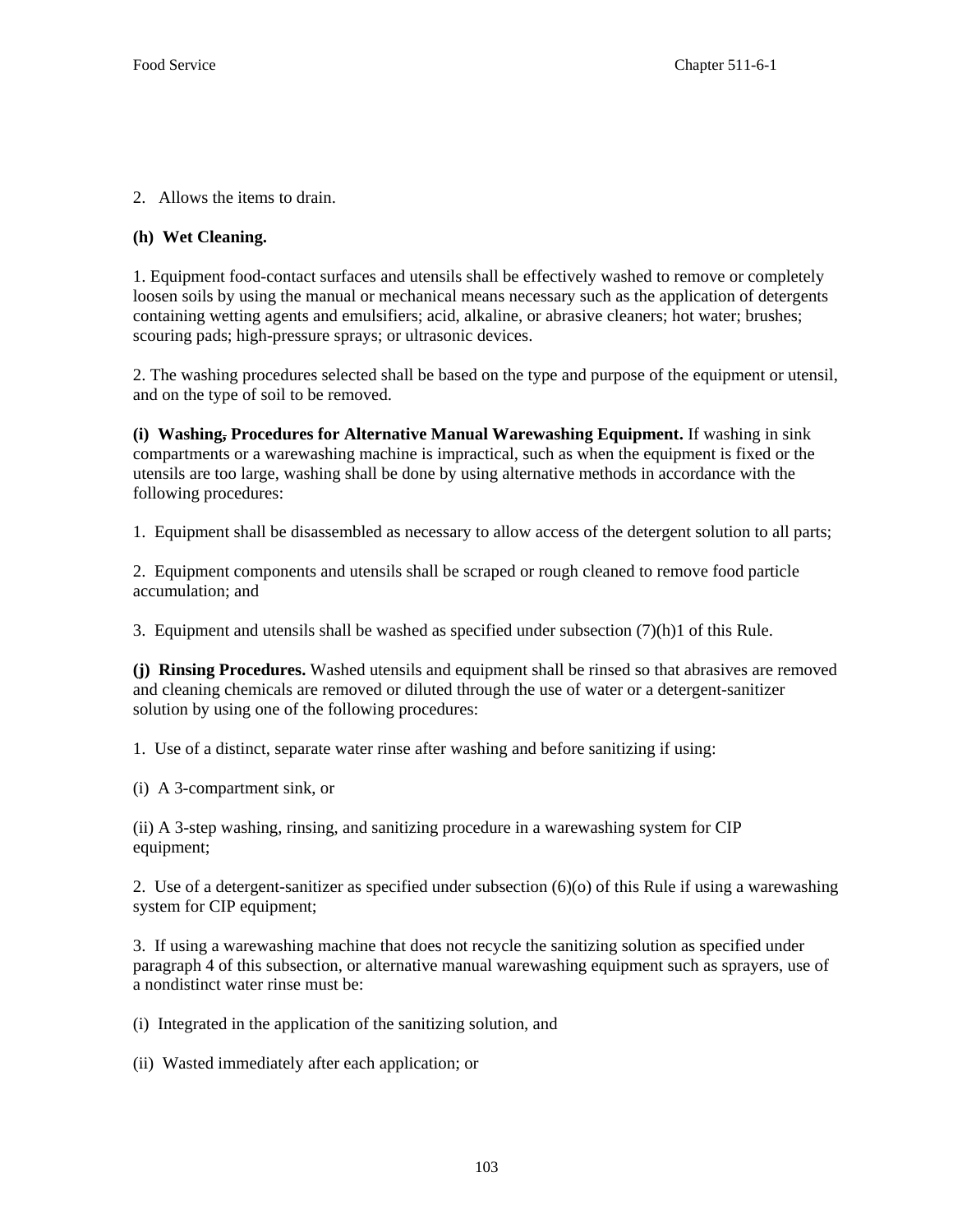4. If using a warewashing machine that recycles the sanitizing solution for use in the next wash cycle, use of a nondistinct water rinse that is integrated in the application of the sanitizing solution.

# **(8) Sanitization of Equipment and Utensils.**

**(a) Before Use After Cleaning.** Utensils and food-contact surfaces of equipment shall be sanitized before use after cleaning. **<sup>P</sup>**

**(b) Hot Water and Chemical.** After being cleaned, equipment food-contact surfaces and utensils shall be sanitized in:

1. Hot water manual operations by immersion for at least 30 seconds in water at a temperature of 171°F (77°C) or above;**<sup>P</sup>**

2. Hot water mechanical operations by being cycled through equipment that is set up as specified under subsections (6)(e), (1), and (m) of this Rule and achieving a utensil surface temperature of  $160^{\circ}F$ (71 $^{\circ}$ C) as measured by an irreversible registering temperature indicator;  $^{\circ}$  or

3. Chemical manual or mechanical operations, including the application of sanitizing chemicals by immersion, manual swabbing, brushing, or pressure spraying methods, using a solution as specified under subsection  $(6)(n)$  of this Rule. Contact times shall be consistent with those on EPA-registered label use instructions by providing:

(i) Except as specified under paragraph 3(ii) of this subsection, an contact time of at least 10 seconds for a chlorine solution specified under subsection  $(6)(n)1$  of this Rule;  $P$ 

(ii) A contact time of at least seven seconds for a chlorine solution of 50 ppm that has pH of 10 or less and a temperature of at least 100ºF (38ºC) or a pH of 8 or less and a temperature of at least 75ºF  $(24^{\circ}C)$ ; <sup>P</sup>

(iii) A contact time of at least 30 seconds for other chemical sanitizing solutions;  $\mathbf{P}$  or

(iv) A contact time used in relationship with a combination of temperature, concentration, and pH that, when evaluated for efficacy, yields sanitization. **<sup>P</sup>**

# **(9) Laundering.**

**(a) Clean Linens.** Clean linens shall be free from food residues and other soiling matter.

# **(b) Specifications.**

1. Linens that do not come in direct contact with food shall be laundered between operations if they become wet, sticky, or visibly soiled.

2. Cloth gloves used in direct contact with foods that will be subsequently cooked shall be laundered before being used with a different type of raw animal food such as beef, fish, lamb, pork or poultry.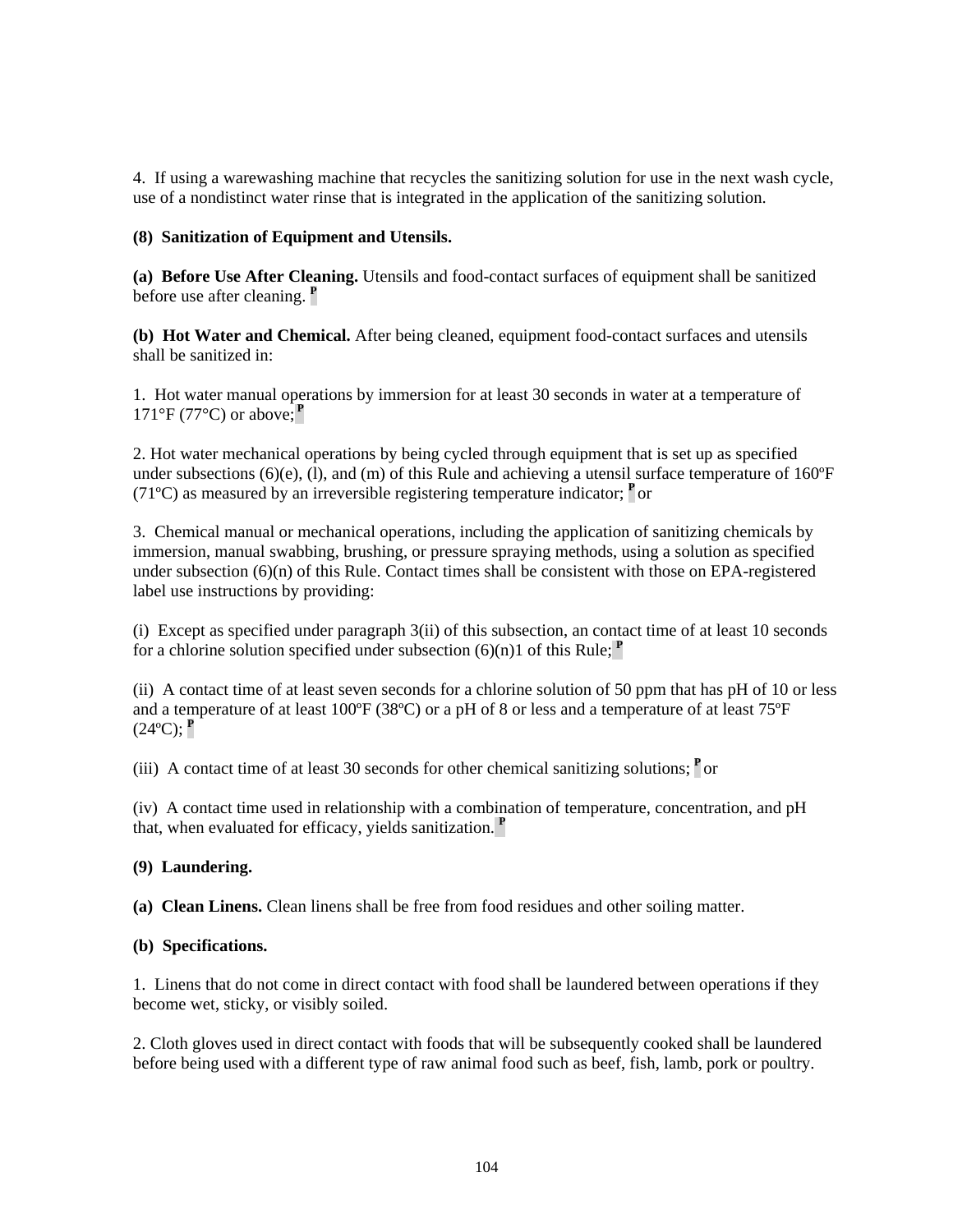3. Linens, used to line a container for service of food, that come in direct contact with food and cloth napkins shall be laundered between each use.

4. Wet wiping cloths shall be laundered daily.

5. Dry wiping cloths shall be laundered as necessary to prevent contamination of food and clean serving utensils.

**(c) Storage of Soiled Linens.** Soiled linens shall be kept in clean, nonabsorbent receptacles or clean, washable laundry bags and stored and transported to prevent contamination of food, clean equipment, clean utensils, and single-service and single-use articles.

# **(d) Mechanical Washing and Drying.**

1. Except as specified in paragraph 2 of this subsection, all linens shall be mechanically washed.

2. In food service establishments in which only wiping cloths are laundered as specified in subsection (3)(e)2 of this Rule, the wiping cloths may be laundered in a mechanical washer, sink designated only for laundering wiping cloths, or a warewashing sink that is cleaned before and after use.

# **(e) Use of Laundry Facilities.**

1. Except as specified in paragraph 2 of this subsection, laundry facilities on the premises of a food service establishment shall be used only for the washing and drying of items used in the operation of the establishment.

2. Separate laundry facilities located on the premises for the purpose of general laundering such as for institutions providing boarding and lodging may also be used for laundering food service establishment items.

# **(10) Protection of Clean Items.**

**(a) Equipment and Utensils, Air-Drying Required.** After cleaning and sanitizing, equipment and utensils:

1. Shall be air-dried or used after adequate draining before contact with food; and

2. May not be cloth dried except that utensils that have been air-dried may be polished with cloths that are maintained clean and dry.

**(b) Wiping Cloths, Air-Drying Locations.** Wiping cloths laundered in a food service establishment that does not have a mechanical clothes dryer shall be air-dried in a location and in a manner that prevents contamination of food, equipment, utensils, linens, and single-service and single-use articles and the wiping cloths. This subsection does not apply if wiping cloths are stored after laundering in a sanitizing solution.

**(c) Food-Contact Surfaces.** Lubricants shall be applied to food-contact surfaces that require lubrication in a manner that does not contaminate food-contact surfaces.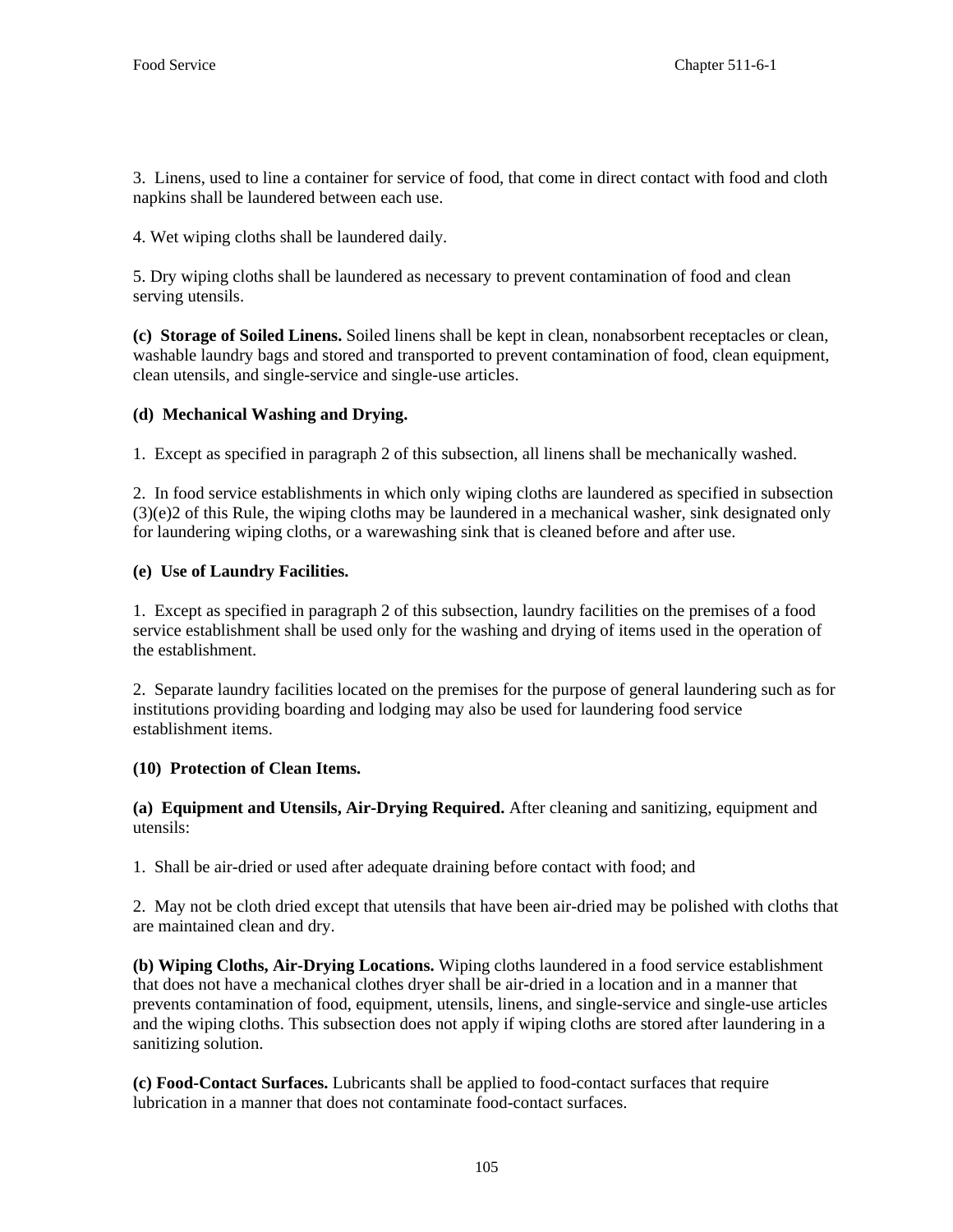**(d) Equipment.** Equipment shall be reassembled so that food-contact surfaces are not contaminated.

# **(e) Equipment, Utensils, Linens, and Single-Service and Single-Use Articles**.

1. Except as specified in paragraph 4 of this subsection, cleaned equipment and utensils, laundered linens, and single-service and single-use articles shall be stored:

(i) In a clean, dry location;

(ii) Where they are not exposed to splash, dust, or other contamination; and

(iii) At least 6 inches (15 centimeters) above the floor.

2. Clean equipment and utensils shall be stored as specified under paragraph 1 of this subsection and shall be stored:

(i) In a self-draining position that allows air drying; and

(ii) Covered or inverted.

3. Single-service and single-use articles shall be stored as specified under paragraph 1 of this subsection and shall be kept in the original protective package or stored by using other means that afford protection from contamination until used.

4. Items that are kept in closed packages may be stored less than 6 inches (15 centimeters) above the floor on dollies, pallets, racks, and skids that are designed as specified under subsection (2)(hh) of this Rule.

# **(f) Prohibitions.**

1. Except as specified in paragraph 2 of this subsection, cleaned and sanitized equipment, utensils, laundered linens, and single-service and single-use articles may not be stored in or under any source of contamination, including in locker rooms, in toilet rooms, in garbage rooms, in mechanical rooms, under sewer lines, under leaking water lines including leaking automatic fire sprinkler heads or under lines on which water has condensed; under open stairwells; or under other sources of contamination.

2. Laundered linens and single-service and single-use articles that are packaged or in a facility such as a cabinet may be stored in a locker room.

# **(g) Kitchenware and Tableware.**

1. Single-service and single-use articles and cleaned and sanitized utensils shall be handled, displayed, and dispensed so that contamination of food-and lip-contact surfaces is prevented.

2. Knives, forks, and spoons that are not pre-wrapped shall be presented so that only the handles are touched by employees and by consumers if consumer self-service is provided.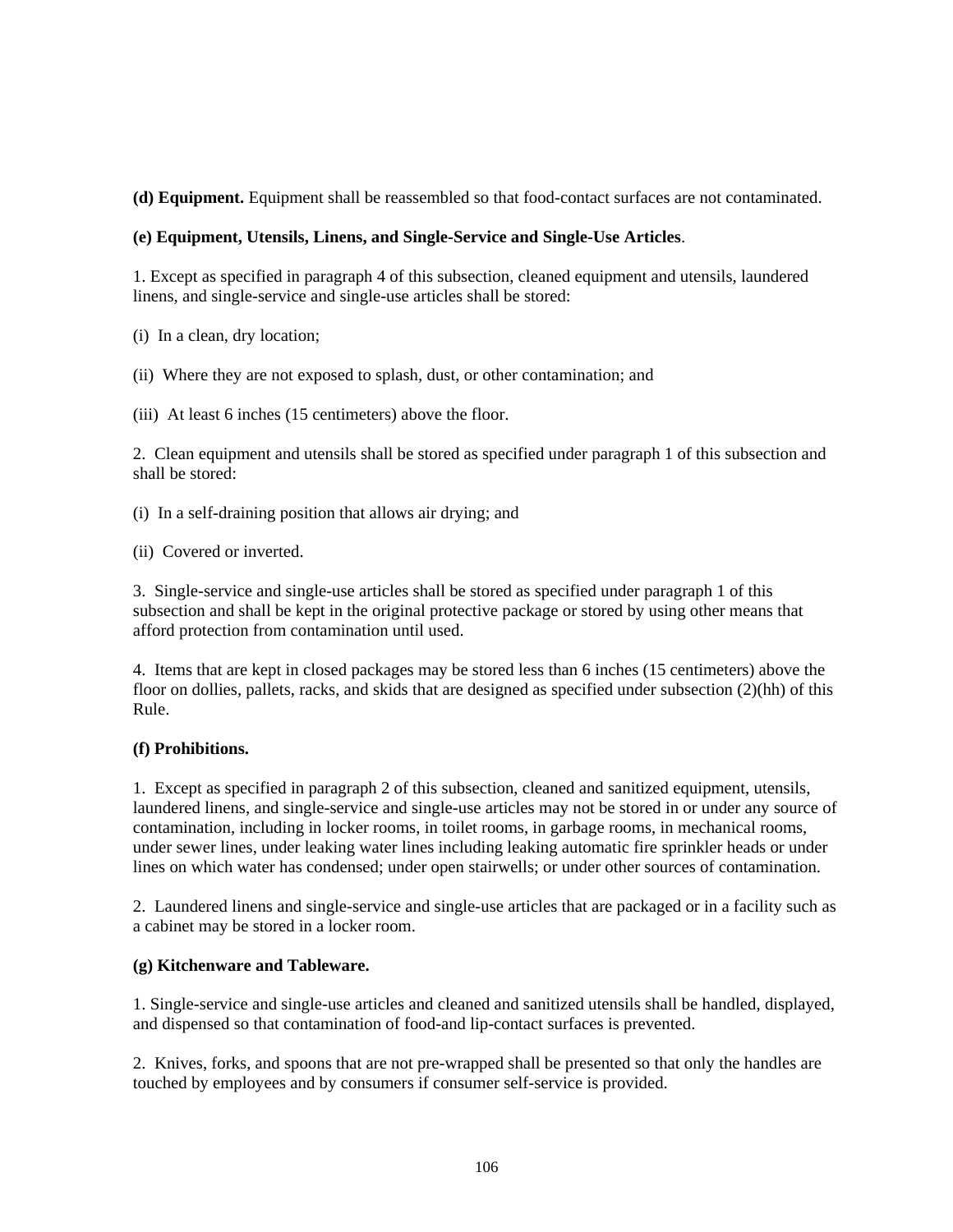3. Except as specified under paragraph 2 of this subsection, single-service articles that are intended for food- or lip-contact shall be furnished for consumer self-service with the original individual wrapper intact or from an approved dispenser.

**(h) Soiled and Clean Tableware.** Soiled tableware shall be removed from consumer eating and drinking areas and handled so that clean tableware is not contaminated.

# **(i) Preset Tableware.**

1*.* Except as specified in subsection 2(i) below, tableware that is preset shall be protected from contamination by being wrapped, covered, or inverted.

2. Preset tableware may be exposed if:

(i) Unused settings are removed when a consumer is seated; or

(ii) Settings not removed when a consumer is seated are cleaned and sanitized before further use.

**(j)** After being cleaned and sanitized, equipment and utensils shall not be rinsed before air drying, unless:

(i) The rinse is applied directly from a potable water supply by a warewashing machine that is maintained and operated as specified under subsections (2) and (6) of this Rule; and

(ii) The rinse is applied only after the equipment and utensils have been sanitized by the application of hot water or by the application of a chemical sanitizer solution whose EPA-registered label use instructions call for rinsing off the sanitizer after it is applied in a commercial warewashing machine.

Authority O.C.G.A. 26-2-373, 31-2A-6. Administrative History. Original Rule entitled "Permits, Granting and Validity" was filed and effective on July 19, 1965 as 270-5-6-.05. Amended: Rule repealed and a new Rule entitled "Preparation" adopted. Filed January 24, 1967; effective February 12, 1967. Amended: Rule renumbered as 290-5-14-.05. Filed June 10, 1980; effective June 30, 1980. Amended: Rule repealed and a new Rule entitled "Equipment and Utensils" adopted. Filed July 10,1986; effective July 30, 1986. Amended: Rule repealed and a new Rule of the same title adopted. Filed July 11, 1995; effective July 31, 1995. Amended: Rule repealed and a new Rule of same title adopted. Filed Jan. 26, 2006; effective. Feb. 15, 2006. Amended: Rule repealed and a new rule of same title adopted. Filed Jan. 24, 2007; effective Feb. 13, 2007. Amended: Rule repealed and a new rule of same title adopted. Filed August 23, 2007; effective Sept.12, 2007.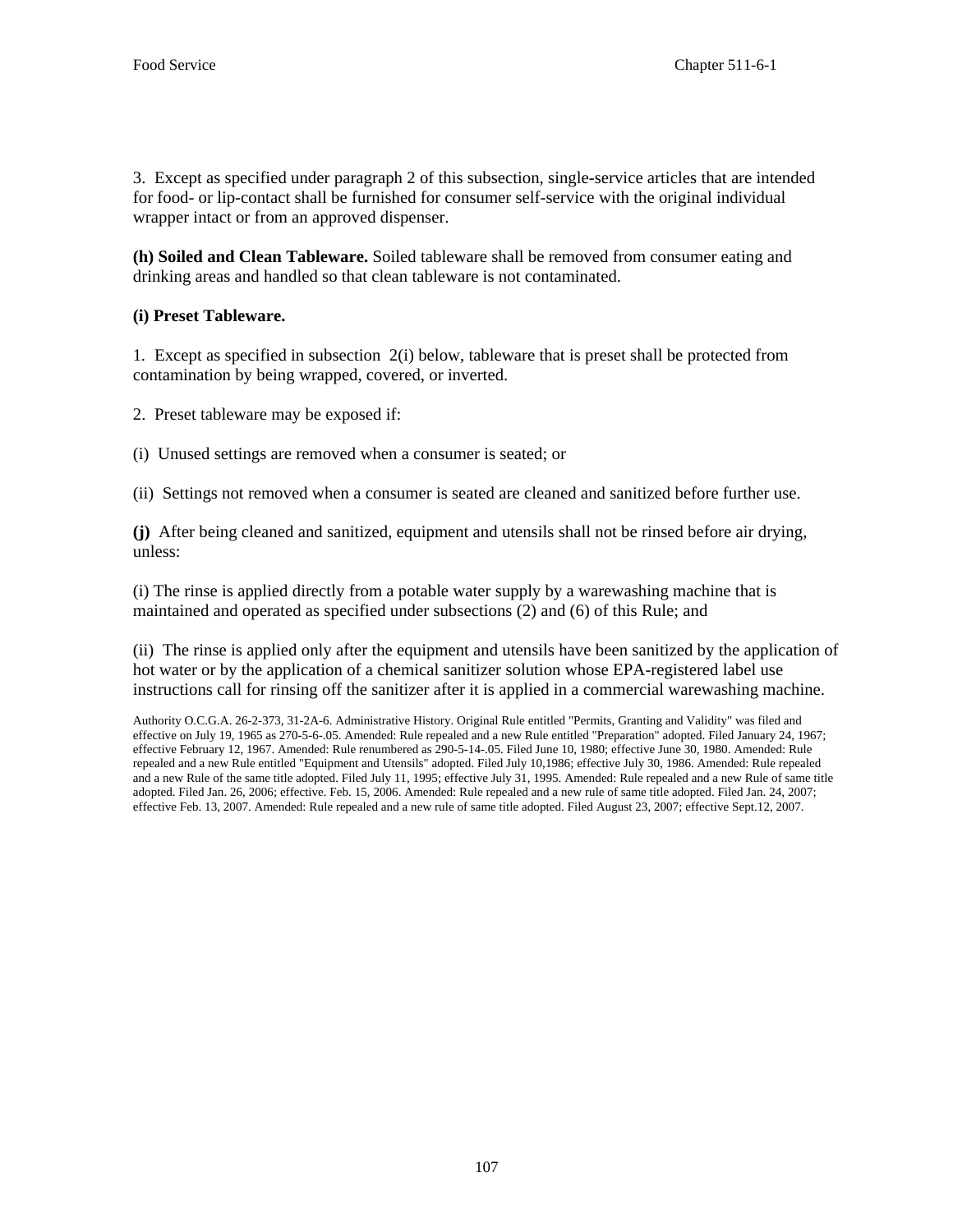# **511-6-1-.06 Sanitary Facilities and Controls.**

# **(1) Water Supply.**

**(a) Approved System.** Enough potable water for the needs of the food service establishment shall be provided from an approved source that is a public water system;<sup>p</sup> or a nonpublic water system that is constructed, maintained and operated according to applicable state or local codes as amended. **<sup>p</sup>**

**(b) System Flushing and Disinfection.** A potable water system shall be flushed and disinfected before being placed in service after construction, repair, or modification and after an emergency situation, such as a flood, or water interruption event that may introduce contaminants to the system.**<sup>p</sup>**

**(c) Bottled Drinking Water.** Bottled and packaged potable water shall be obtained from a source that complies with all laws and shall be handled and stored in a way that protects it from contamination.**<sup>p</sup>** Bottled and packaged potable water shall be dispensed from the original container.

**(d) Standards.** Except as specified under subsection (1)(e) of this Rule:

1. Water from a public water system shall meet 40 CFR 141 – National Primary Drinking Water Regulations and state drinking water quality standards; **<sup>p</sup>** and

2. Water from a nonpublic water system shall meet state drinking water quality standards or as applicable as established by the department **<sup>p</sup>**

**(e) Nondrinking Water.** A non-potable water supply may be used for nonculinary purposes such as air conditioning, nonfood equipment cooling, fire protection, and irrigation.**<sup>P</sup>**

# **(f) Non-Public Water Supply – Approved Wells.**

1. **Sampling.** Except when used as specified under subsection (1)(e) of this Rule water from a non-public water system shall be sampled and tested in accordance with requirements as established by the department, **Pf** and

2. **Sampling Report.** The most recent sample report for the non-public water system shall be retained on file in the food service establishment or the report shall be maintained as specified by the Department.

#### **(g) Capacity.**

1. The water source and system shall be of sufficient capacity to meet the peak water demands of the food service establishment. **Pf**

2. Hot water generation and distribution systems shall be sufficient to meet the peak hot water demands throughout the food service establishment. **Pf**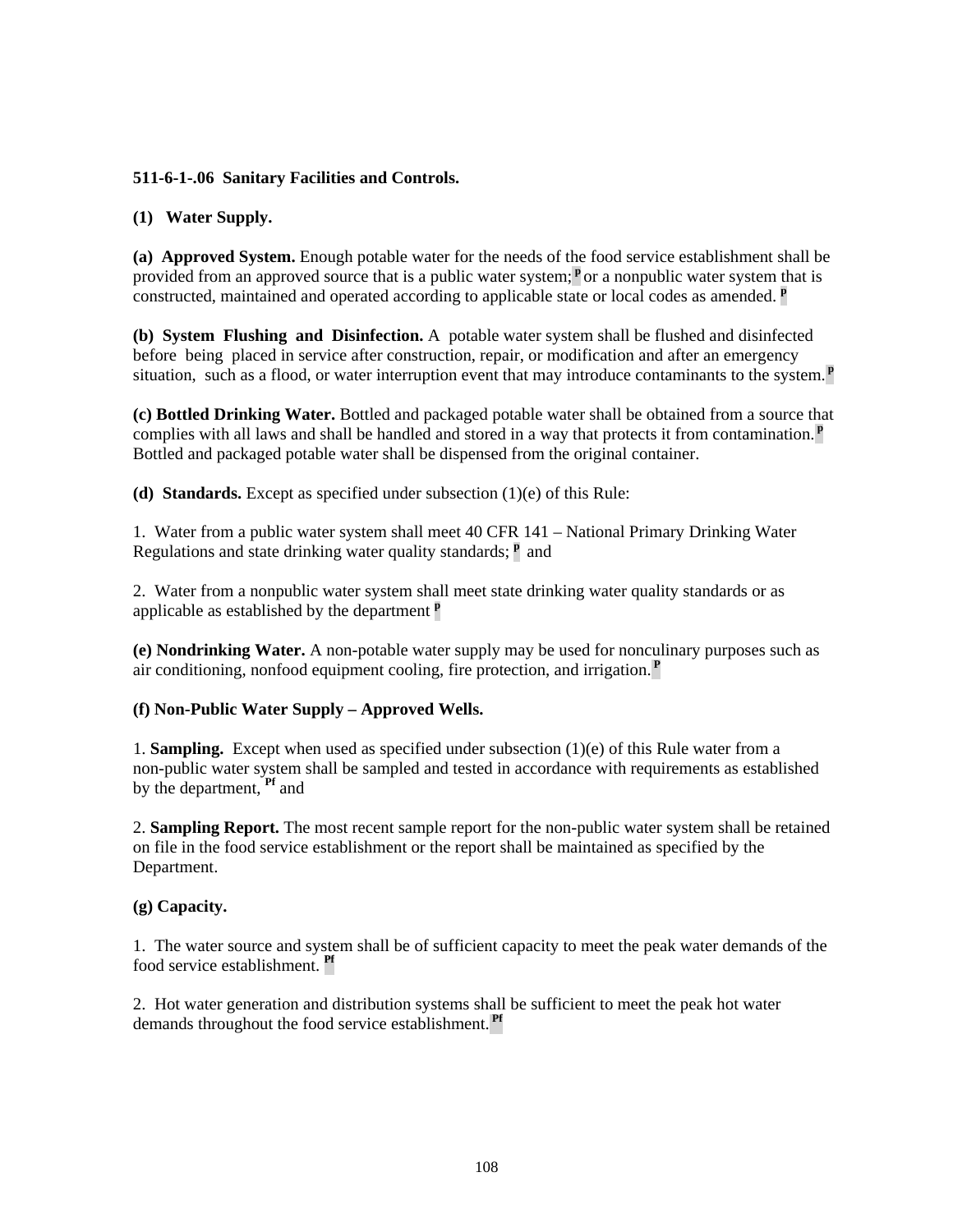**(h) Pressure.** Water under pressure shall be provided to all fixtures, equipment, and nonfood equipment that are required to use water except that water supplied as specified under subsection  $(1)(k)1$  and 2 to a temporary food service operation or in response to a temporary interruption of a water supply need not be under pressure. **Pf**

**(i) System.** Water shall be received from the source through the use of:

1. An approved public water main; **Pf** or

2. One or more of the following that shall be constructed, maintained, and operated according to law: **Pf**

(i) Nonpublic water main, water pumps, pipes, hoses, connections, and other appurtenances, **Pf**

(ii) Water transport vehicles, **Pf** or

(iii) Water containers. **Pf**

**(j) Alternative Water Supply.** Water meeting the requirements specified under subsections  $(1)(a)$  – (i) of this Rule shall be made available for a mobile food service operation's base of operation, for a temporary food service establishment without a permanent water supply, and for a food service establishment with a temporary interruption of its water supply through:

1. A supply of containers of commercially bottled drinking water; **Pf**

2. One or more closed portable water containers; **Pf**

3. An enclosed vehicular water tank; **Pf**

4. An on-premises water storage tank; **Pf** or

5. Piping, tubing, or hoses connected to an adjacent approved source. **Pf**

# **(2) Plumbing System.**

# **(a) Approved.**

1. A plumbing system and hoses conveying water shall be constructed and repaired with approved materials according to law. **<sup>P</sup>**

2. A water filter shall be made of safe materials. **Pf**

# **(b) Approved System and Cleanable Fixtures.**

1. A plumbing system shall be designed, constructed, and installed according to law.**<sup>P</sup>**

2. A plumbing fixture such as a handwashing sink, toilet, or urinal shall be easily cleanable.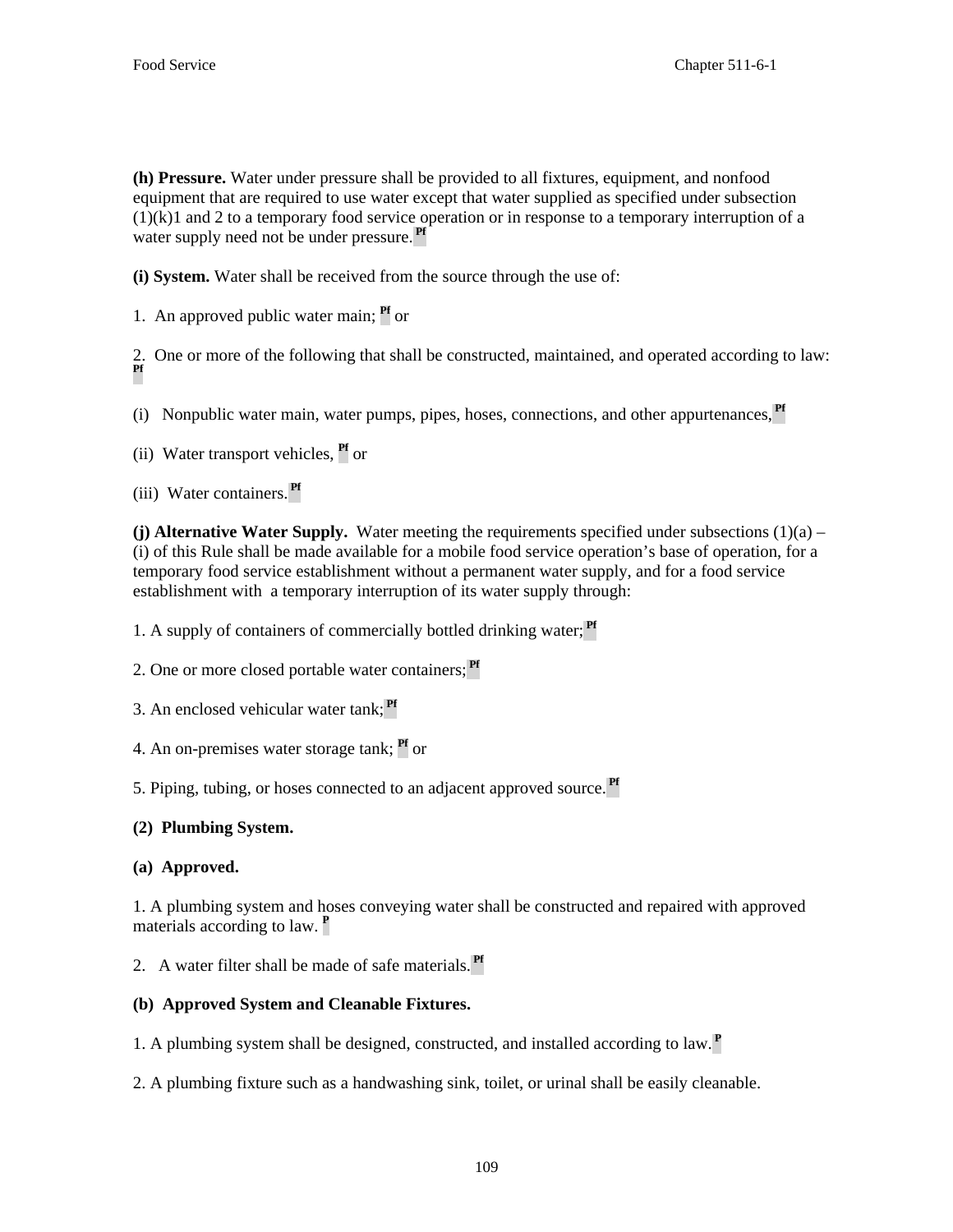# **(c) Handwashing Sink Installation.**

1. A handwashing sink shall be equipped to provide tempered water at a temperature of at least 100ºF (38ºC) through a mixing valve or combination faucet. **Pf**

2. A steam mixing valve may not be used at a handwashing sink.

3. A self-closing, slow-closing, or metering faucet shall provide a flow of water for at least 15 seconds without the need to reactivate the faucet.

4. An automatic handwashing facility shall be installed in accordance with manufacturer's instructions.

**(d) Backflow Prevention, Air Gap.** An air gap between the water supply inlet and the flood level rim of the plumbing fixture, equipment or nonfood equipment shall be at least twice the diameter of the water supply inlet and may not be less than 1 inch (25 mm).**<sup>P</sup>**

**(e) Backflow Prevention Device, Design Standard.** A backflow or backsiphonage prevention device installed on a water supply system shall meet American Society of Sanitary Engineering (A.S.S.E.) standards for construction, installation, maintenance, inspection, and testing for that specific application and type of device. **<sup>P</sup>**

**(f) Conditioning Device, Design.** A water filter, screen, and other water conditioning device installed on water lines shall be located to facilitate disassembly for periodic servicing and cleaning. A water filter element shall be of the replaceable type.

# **(g) Handwashing Sinks, Numbers and Capacities.**

1. Except as specified in paragraph 2 of this subsection, at least one handwashing sink, a number of handwashing sinks necessary for their convenient use by employees in areas specified under subsection  $(2)(1)$  of this Rule, and not fewer than the number of handwashing sinks required by law shall be provided. **Pf**

2. If approved and capable of removing the types of soils encountered in the food operations involved, automatic handwashing facilities may be substituted for handwashing sinks in a food service establishment that has at least one handwashing sink.

# **(h) Toilets and Urinals, Numbers and Capacities.**

1. Toilet facilities shall be provided for food employees.

2. All toilet facilities shall be installed in accordance with applicable State or local plumbing code as amended, and shall be the number required by such code.

3. In toilet facilities that have exit doors with handles or knobs that must be touched to open, sanitary towels must be provided.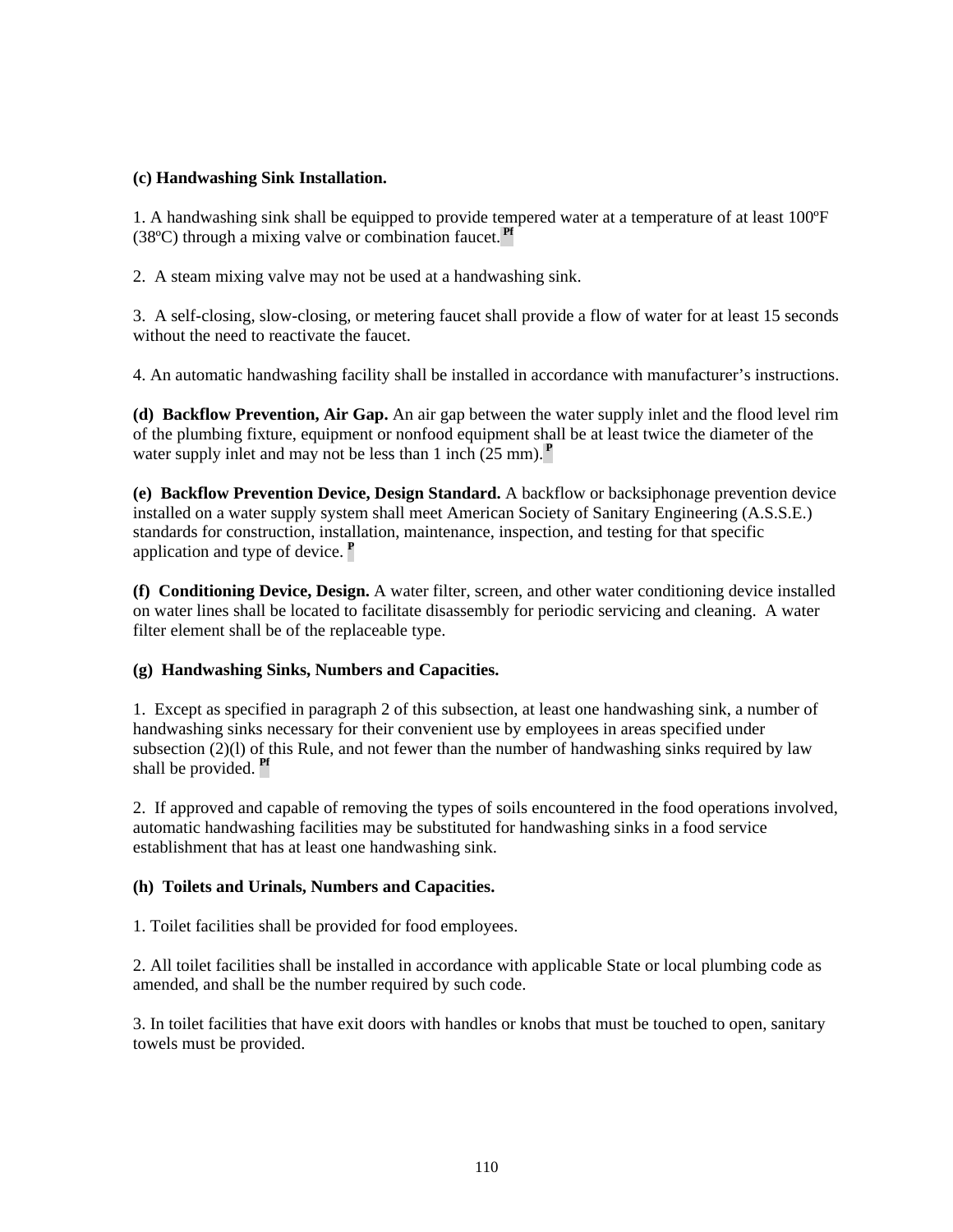4. In all establishments with dining facilities on the premises and permitted since July 31, 1995, patrons' toilet facilities shall be provided. Access to patrons' toilet facilities shall not be through food service, preparation, storage, or warewashing areas.

5. Toilets shall be located on or within 200 feet of the premises. Off-premises toilets must be approved by the Health Authority.

**(i) Service Sinks, Numbers and Capacities.** At least one service sink or one curbed cleaning facility equipped with a floor drain shall be provided and conveniently located for the cleaning of mops or similar wet floor cleaning tools and for the disposal of mop water and similar liquid waste. Toilets and urinals may not be used as a service sink for the disposal of mop water and similar liquid waste.

**(j) Backflow Prevention Device, When Required.** A plumbing system shall be installed to preclude backflow of a solid, liquid, or gas contaminant into the water supply system at each point of use at the food service establishment, including on a hose bib if a hose is attached or on a hose bib if a hose is not attached and backflow prevention is required by law, by:

1. Providing an air gap; **<sup>P</sup>**or

2. Installing an approved backflow prevention devices.**<sup>P</sup>**

# **(k) Backflow Prevention Device, Carbonator.**

1. If not provided with an air gap as specified under subsection (2)(d) of this Rule a double check valve with an intermediate vent preceded by a screen of not less than 100 mesh to 1 inch (100 mesh to 25.4 mm) shall be installed upstream from a carbonating device and downstream from any copper in the water supply line. **<sup>P</sup>**

2. A single or double check valve attached to the carbonator need not be of the vented type if an air gap or vented backflow prevention device has been otherwise provided as specified under paragraph 1 of this subsection.

**(l) Handwashing Sinks, Location and Placement.** A handwashing sink shall be located:

1. To allow convenient use by employees in food preparation, food dispensing, and warewashing areas; **Pf** and

2. In, or immediately adjacent to, toilet rooms. **Pf**

**(m) Backflow Prevention Device, Location.** A backflow prevention device shall be located so that it may be serviced and maintained.

**(n) Conditioning Device, Location.** A water filter, screen, and other water conditioning device installed on water lines shall be located to facilitate disassembly for periodic servicing and cleaning.

# **(o) Using a Handwashing Sink.**

1. A handwashing sink shall be maintained so that it is accessible at all times for employee use. **Pf**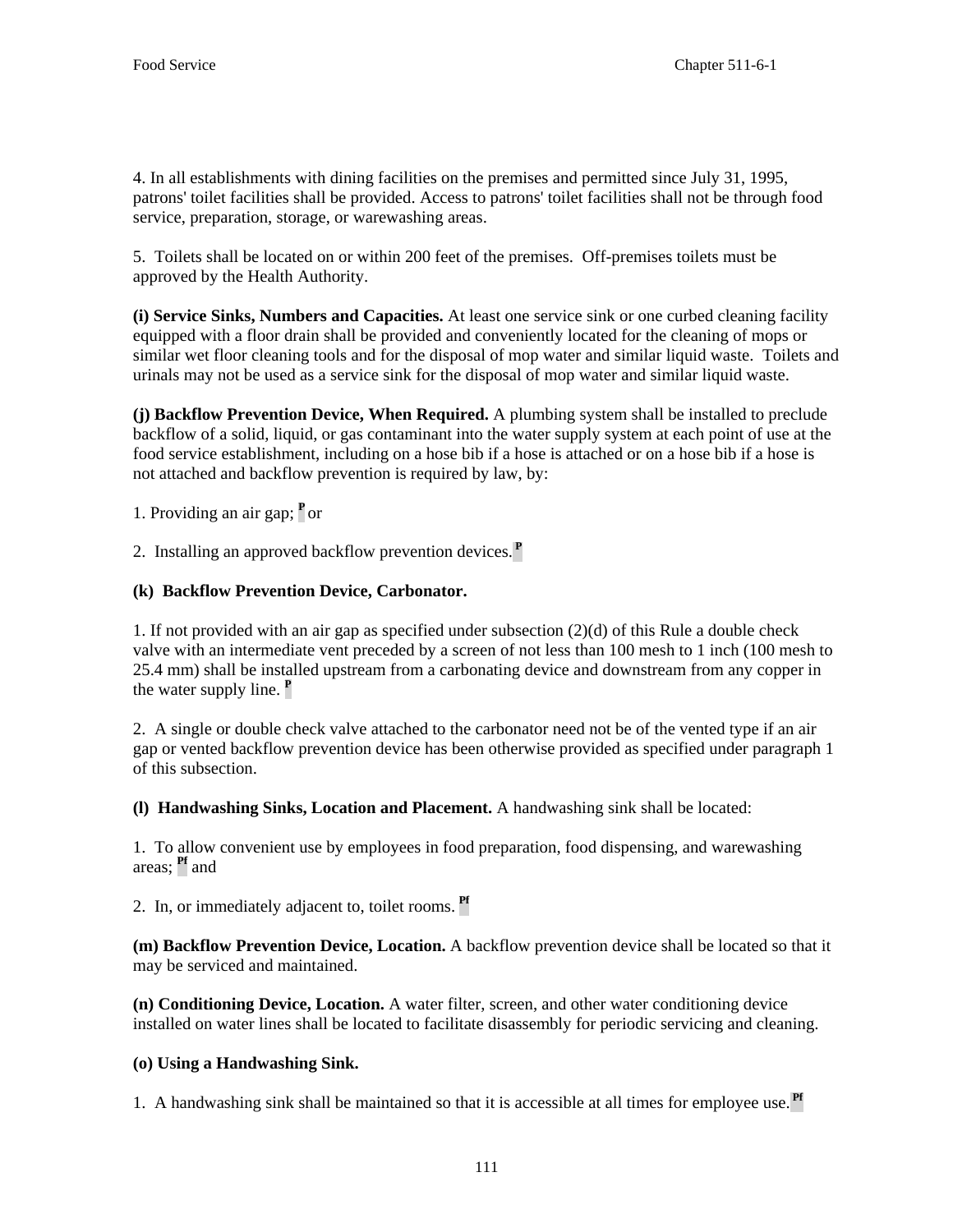2. A handwashing facility may not be used for purposes other than handwashing. **Pf**

3. An automatic handwashing facility shall be used in accordance with manufacturer's instructions. **Pf**

# **(p) Prohibiting a Cross Connection.**

1. A person may not create a cross connection by connecting a pipe or conduit between the drinking water system and a nondrinking water system or a water system of unknown quality. **<sup>P</sup>**

2. The piping of a nondrinking water system shall be durably identified so that it is readily distinguishable from piping that carries drinking water. **Pf**

**(q) Scheduling Inspection and Service for a Water System Device.** A device such as a water treatment device or backflow preventer shall be scheduled for inspection and service, in accordance with manufacturer's instructions and as necessary to prevent device failure based on local water conditions, and records demonstrating inspection and service shall be maintained by the person in charge. **Pf**

**(r) System Maintained in Good Repair.** A plumbing system shall be repaired according to law; **<sup>P</sup>** and maintained in good repair.

# **(3) Mobile Water Tank and Mobile Food Service Unit Water Tanks.**

**(a) Approved.** Materials that are used in the construction of a mobile water tank, mobile food service unit water tank, and appurtenances shall be:

- 1. Safe;**<sup>P</sup>**
- 2. Durable, corrosion-resistant, and nonabsorbent; and
- 3. Finished to have a smooth, easily cleanable surface.

**(b) Enclosed System, Sloped to Drain.** A mobile water tank shall be:

1. Enclosed from the filling inlet to the discharge outlet; and

2. Sloped to an outlet that allows complete drainage of the tank.

**(c) Inspection and Cleaning Port, Protected and Secured.** If a water tank is designed with an access port for inspection and cleaning, the opening shall be in the top of the tank and:

- 1. Flanged upward at least one-half inch (13 mm); and
- 2. Equipped with a port cover assembly that is:
- (i) Provided with a gasket and a device for securing the cover in place, and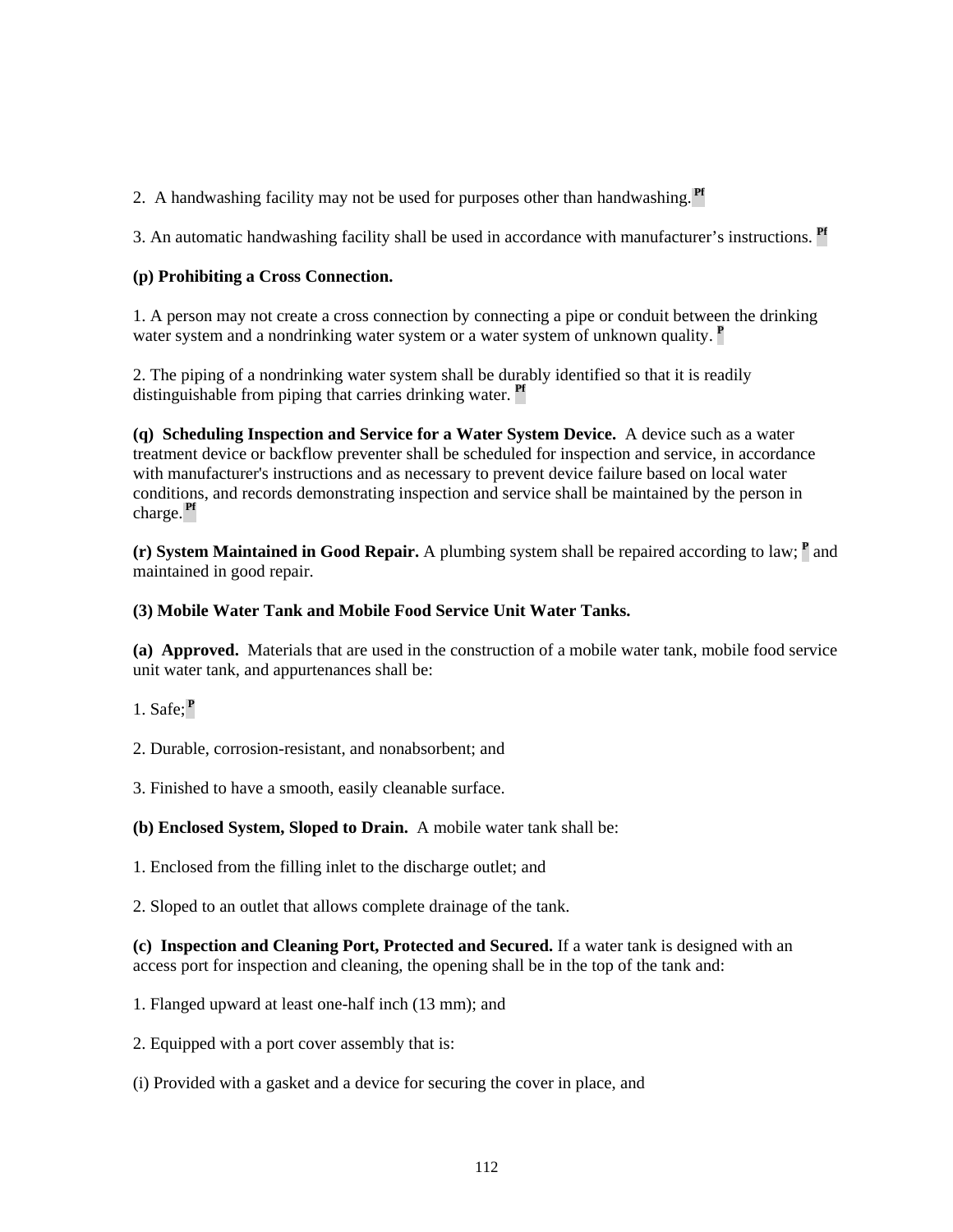(ii) Flanged to overlap the opening and sloped to drain.

**(d) "V" Type Threads, Use Limitation.** A fitting with "V" type threads on a water tank inlet or outlet shall be allowed only when a hose is permanently attached.

**(e) Tank Vent, Protected.** If provided, a water tank vent shall terminate in a downward direction and shall be covered with:

1. 16 mesh to 1 inch (16 mesh to 25.4 mm) screen or equivalent when the vent is in a protected area; or

2. A protective filter when the vent is in an area that is not protected from windblown dirt and debris.

#### **(f) Inlet and Outlet, Sloped to Drain.**

1. A water tank and its inlet and outlet shall be sloped to drain.

2. A water tank inlet shall be positioned so that it is protected from contaminants such as waste discharge, road dust, oil, or grease.

**(g) Hose, Construction and Identification.** A hose used for conveying drinking water from a water tank shall be:

1. Safe;**<sup>P</sup>**

2. Durable, corrosion-resistant, and nonabsorbent;

3. Resistant to pitting, chipping, crazing, scratching, scoring, distortion, and decomposition;

4. Finished with a smooth interior surface; and

5. Clearly and durably identified as to its use if not permanently attached.

**(h) Filter, Compressed Air.** A filter that does not pass oil or oil vapors shall be installed in the air supply line between the compressor and drinking water system when compressed air is used to pressurize the water tank system. **<sup>P</sup>**

**(i) Protective Cover or Device.** A cap and keeper chain, closed cabinet, closed storage tube, or other approved protective cover or device shall be provided for a water inlet, outlet, and hose.

**(j) Mobile Food Service Unit Tank Inlet.** A mobile food service unit's water tank inlet shall be:

1. Three-fourths inch (19.1 mm) in inner diameter or less; and

2. Provided with a hose connection of a size or type that will prevent its use for any other service.

**(k) System Flushing and Sanitization.** A water tank, pump, and hoses shall be flushed and sanitized before being placed in service after construction, repair, modification, and periods of nonuse. **<sup>P</sup>**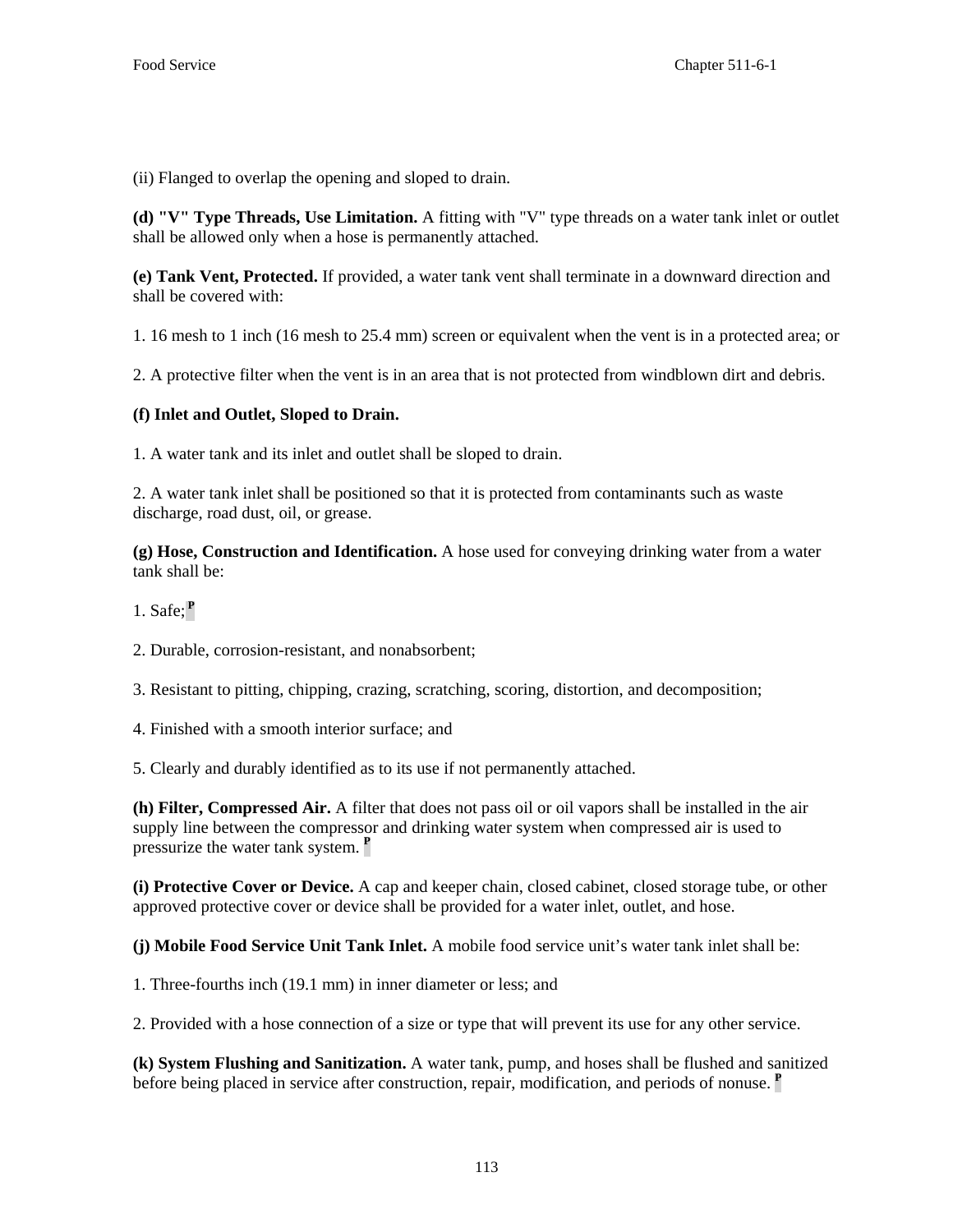**(l) Using a Pump and Hoses, Backflow Prevention.** A person shall operate a water tank, pump, and hoses so that backflow and other contamination of the water supply are prevented.

**(m) Protecting Inlet, Outlet, and Hose Fitting.** If not in use, a water tank and hose inlet and outlet fitting shall be protected using a cover or device as specified under subsection (3)(i) of this Rule.

# **(n) Tank, Pump, and Hoses, Dedication.**

1. Except as specified in paragraph 2 of this subsection, a water tank, pump, and hoses used for conveying drinking water shall be used for no other purpose.**<sup>P</sup>**

2. Water tanks, pumps, and hoses approved for liquid foods may be used for conveying drinking water if they are cleaned and sanitized before they are used to convey water.

# **(4) Sewage, Other Liquid Waste, and Rainwater.**

**(a) Mobile Holding Tank, Capacity and Drainage.** A sewage holding tank on a mobile food service unit shall be:

1. Sized 15 percent larger in capacity than the water supply tank; and

2. Sloped to a drain that is 1 inch (25 mm) in inner diameter or greater, equipped with a shut-off valve.

**(b) Establishment Drainage System.** Food service establishment drainage systems, including grease traps, that convey sewage shall be designed and installed as specified under subsection  $(2)(b)1$  of this Rule.

# **(c) Backflow Prevention.**

1. Except as specified in paragraphs 2, 3, and 4 of this subsection, a direct connection may not exist between the sewage system and a drain originating from equipment in which food, portable equipment, or utensils are placed. **<sup>P</sup>**

2. The requirement in paragraph 1 of this subsection does not apply to floor drains that originate in refrigerated spaces that are constructed as an integral part of the building.

3. If allowed by law, a warewashing machine may have a direct connection between its waste outlet and a floor drain when the machine is located within 5 feet (1.5 m) of a trapped floor drain and the machine outlet is connected to the inlet side of a properly vented floor drain trap.

4. If allowed by law, a warewashing or culinary sink may have a direct connection.

**(d) Grease Trap.** If used, a grease trap shall be located to be easily accessible for cleaning.

**(e) Conveying Sewage.** Sewage shall be conveyed to the point of disposal through an approved sanitary sewage system or other system, including use of sewage transport vehicles, waste retention tanks, pumps, pipes, hoses, and connections that are constructed, maintained, and operated according to law. **<sup>P</sup>**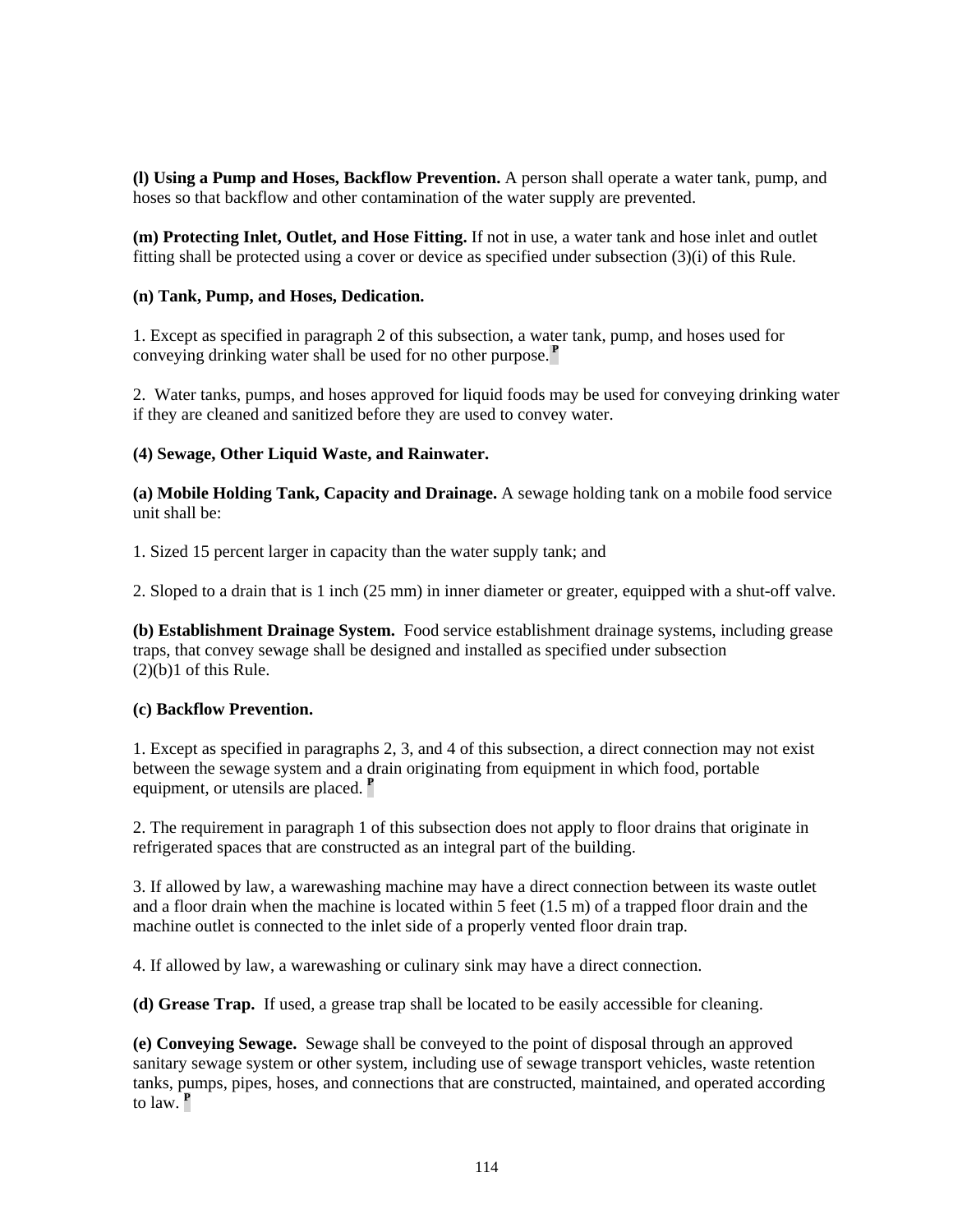**(f) Removing Mobile Food Service Wastes.** Sewage and other liquid wastes shall be removed from a mobile food service unit at an approved waste servicing area in such a way that a public health hazard or nuisance is not created. **Pf**

**(g) Flushing a Waste Retention Tank.** A tank for liquid waste retention shall be thoroughly flushed and drained in a sanitary manner during the servicing operation.

**(h) Approved Sewage Disposal System.** Sewage shall be disposed through an approved facility that is:

1. A public sewage treatment plant; **<sup>P</sup>** or

2. An individual sewage disposal system that is sized, constructed, maintained, and operated according to law. **<sup>P</sup>**

**(i) Other Liquid Wastes and Rainwater.** Condensate drainage and other nonsewage liquids and rainwater shall be drained from point of discharge to disposal according to law.

# **(5) Refuse, Recyclables, And Returnables.**

**(a) Indoor Storage Area.** If located within the food service establishment, a storage area for refuse, recyclables, and returnables shall meet the requirements specified under DPH Rule 511-6-1-.07(1) and (2).

**(b) Outdoor Storage Surface.** An outdoor storage surface for refuse, recyclables, and returnables shall be constructed of nonabsorbent material such as concrete or asphalt and shall be smooth, durable, and sloped enough to drain to prevent the collection of surface water.

**(c) Outdoor Enclosure.** If used, an outdoor enclosure for refuse, recyclables, and returnables shall be constructed of durable and cleanable materials.

# **(d) Receptacles.**

1. Except as specified in paragraph 2 of this subsection, receptacles and waste handling units for refuse, recyclables, and returnables and for use with materials containing food residue shall be durable, cleanable, insect- and rodent-resistant, leakproof, and nonabsorbent.

2. Plastic bags and wet strength paper bags may be used to line receptacles for storage inside the food service establishment, or within closed outside receptacles.

**(e) Receptacles in Vending Machines.** Except for a receptacle for beverage bottle crown closures, a refuse receptacle may not be located within a vending machine.

# **(f) Outside Receptacles.**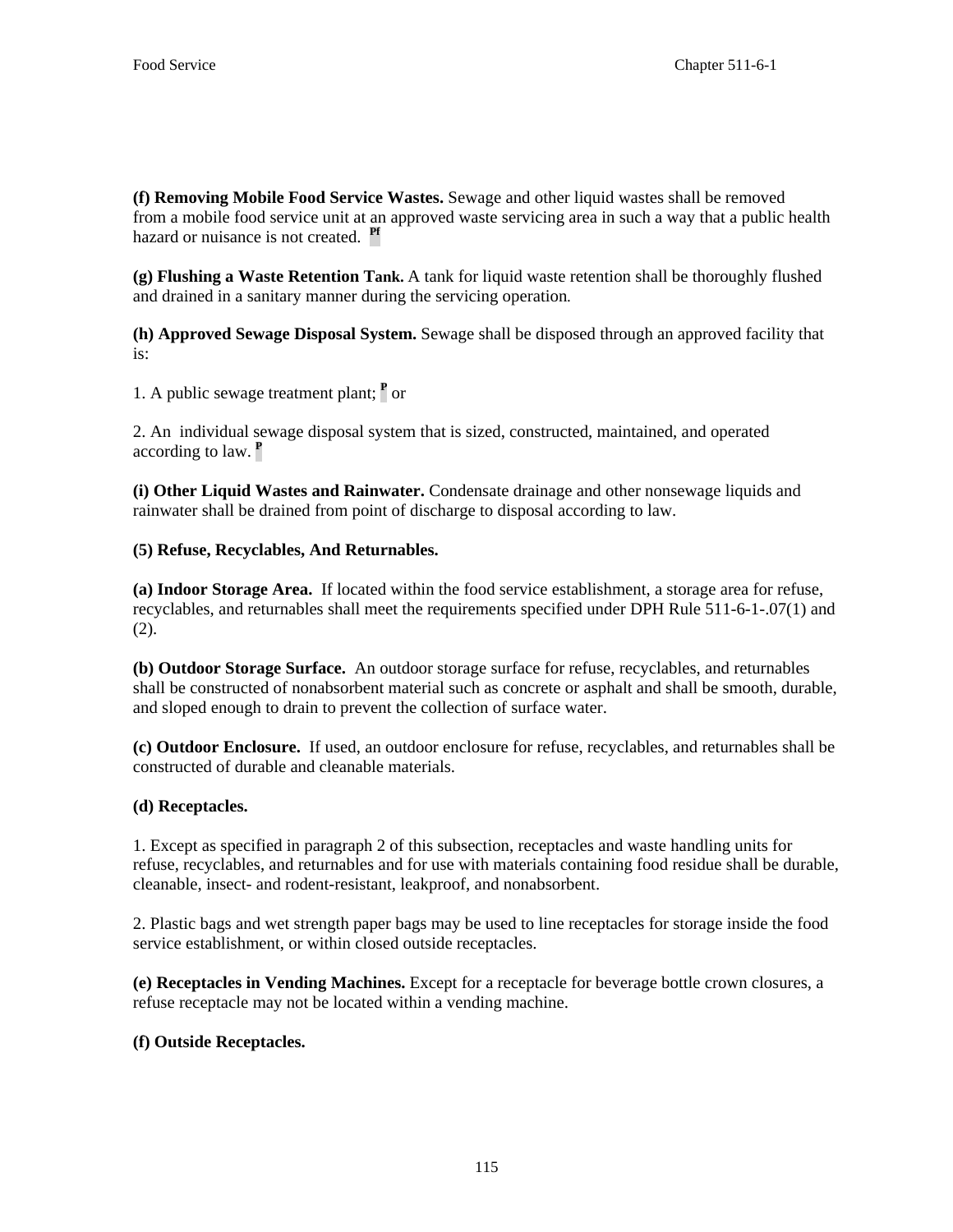1. Receptacles and waste handling units for refuse, recyclables, and returnables used with materials containing food residue and used outside the food service establishment shall be designed and constructed to have tight-fitting lids, doors, or covers.

2. Receptacles and waste handling units for refuse and recyclables such as an on-site compactor shall be installed so that accumulation of debris and insect and rodent attraction and harborage are minimized and effective cleaning is facilitated around and, if the unit is not installed flush with the base pad, under the unit.

# **(g) Storage Areas, Rooms, and Receptacles, Capacity and Availability.**

1. An inside storage room and area, outside storage area and enclosure, and receptacles shall be of sufficient capacity to hold refuse, recyclables, and returnables that accumulate.

2. A receptacle shall be provided in each area of the food service establishment or premises where refuse is generated or commonly discarded, or where recyclables or returnables are placed.

3. If disposable towels are used at handwashing sinks, a waste receptacle shall be located at each handwashing sink or group of adjacent sinks.

**(h) Toilet Room Receptacle, Covered.** A toilet room used by females shall be provided with a covered receptacle for sanitary napkins.

#### **(i) Cleaning Implements and Supplies.**

1. Except as specified in paragraph 2 of this subsection, suitable cleaning implements and supplies such as high pressure pumps, hot water, steam, and detergent shall be provided as necessary for effective cleaning of receptacles and waste handling units for refuse, recyclables, and returnables.

2. If approved, off-premises-based cleaning services may be used if on-premises cleaning implements and supplies are not provided.

#### **(j) Storage Areas, Redeeming Machines, Receptacles and Waste Handling Units, Location.**

1. An area designated for refuse, recyclables, returnables, and, except as specified in paragraph 2 of this subsection, a redeeming machine for recyclables or returnables shall be located so that it is separate from food, equipment, utensils, linens, and single-service and single-use articles and a public health hazard or nuisance is not created.

2. A redeeming machine may be located in the packaged food storage area or consumer area of a food service establishment if food, equipment, utensils, linens, and single-service and single-use articles are not subject to contamination from the machines and a public health hazard or nuisance is not created.

3. The location of receptacles and waste handling units for refuse, recyclables, and returnables may not create a public health hazard or nuisance or interfere with the cleaning of adjacent space.

**(k) Storing Refuse, Recyclables, and Returnables.** Refuse, recyclables, and returnables shall be stored in receptacles or waste handling units so that they are inaccessible to insects and rodents.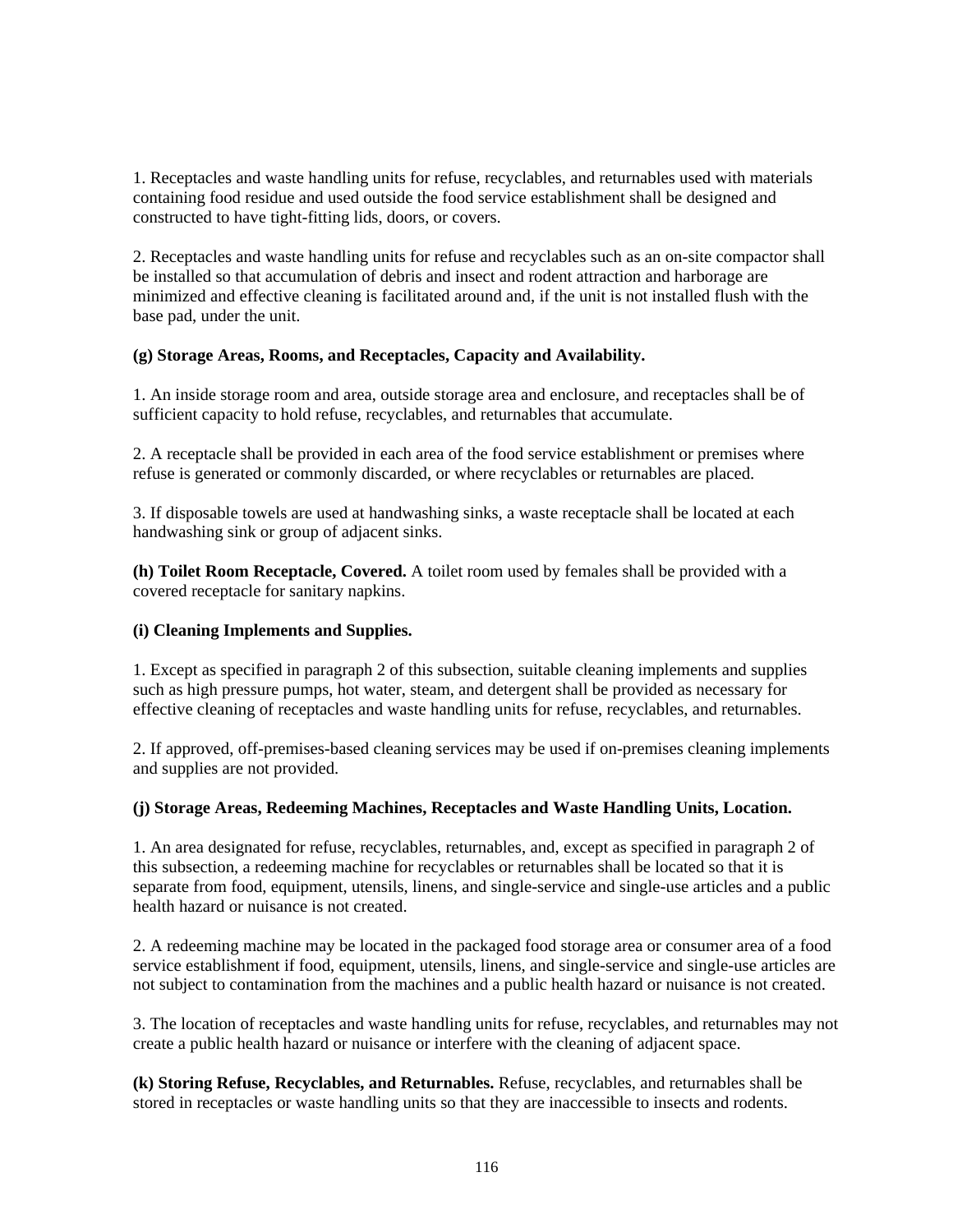**(l) Areas, Enclosures, and Receptacles, Good Repair.** Storage areas, enclosures, and receptacles for refuse, recyclables, and returnables shall be maintained in good repair.

# **(m) Outside Storage Prohibitions.**

1. Except as specified in paragraph 2 of this subsection, refuse receptacles not meeting the requirements specified under subsection (5)(d)1 of this Rule such as receptacles that are not rodentresistant, unprotected plastic bags and paper bags, or baled units that contain materials with food residue may not be stored outside.

2. Cardboard or other packaging material that does not contain food residues and that is awaiting regularly scheduled delivery to a recycling or disposal site may be stored outside without being in a covered receptacle if it is stored so that it does not create a rodent harborage problem.

**(n) Covering Receptacles.** Receptacles and waste handling units for refuse, recyclables, and returnables shall be kept covered:

1. Inside the food service establishment if the receptacles and units:

(i) Contain food residue and are not in continuous use; or

(ii) After they are filled; and

2. With tight-fitting lids or doors if kept outside the food service establishment.

**(o) Using Drain Plugs.** Drains in receptacles and waste handling units for refuse, recyclables, and returnables shall have drain plugs in place.

**(p) Maintaining Refuse Areas and Enclosures.** A storage area and enclosure for refuse, recyclables, or returnables shall be maintained free of unnecessary items and clean.

# **(q) Cleaning Receptacles.**

1. Receptacles and waste handling units for refuse, recyclables, and returnables shall be thoroughly cleaned in a way that does not contaminate food, equipment, utensils, linens, or single-service and single-use articles, and waste water shall be disposed of as specified under subsection  $(4)(e)$  of this Rule.

2. Soiled receptacles and waste handling units for refuse, recyclables, and returnables shall be cleaned at a frequency necessary to prevent them from developing a buildup of soil or becoming attractants for insects and rodents.

**(r) Frequency.** Refuse, recyclables, and returnables shall be removed from the premises at a frequency that will minimize the development of objectionable odors and other conditions that attract or harbor insects and rodents.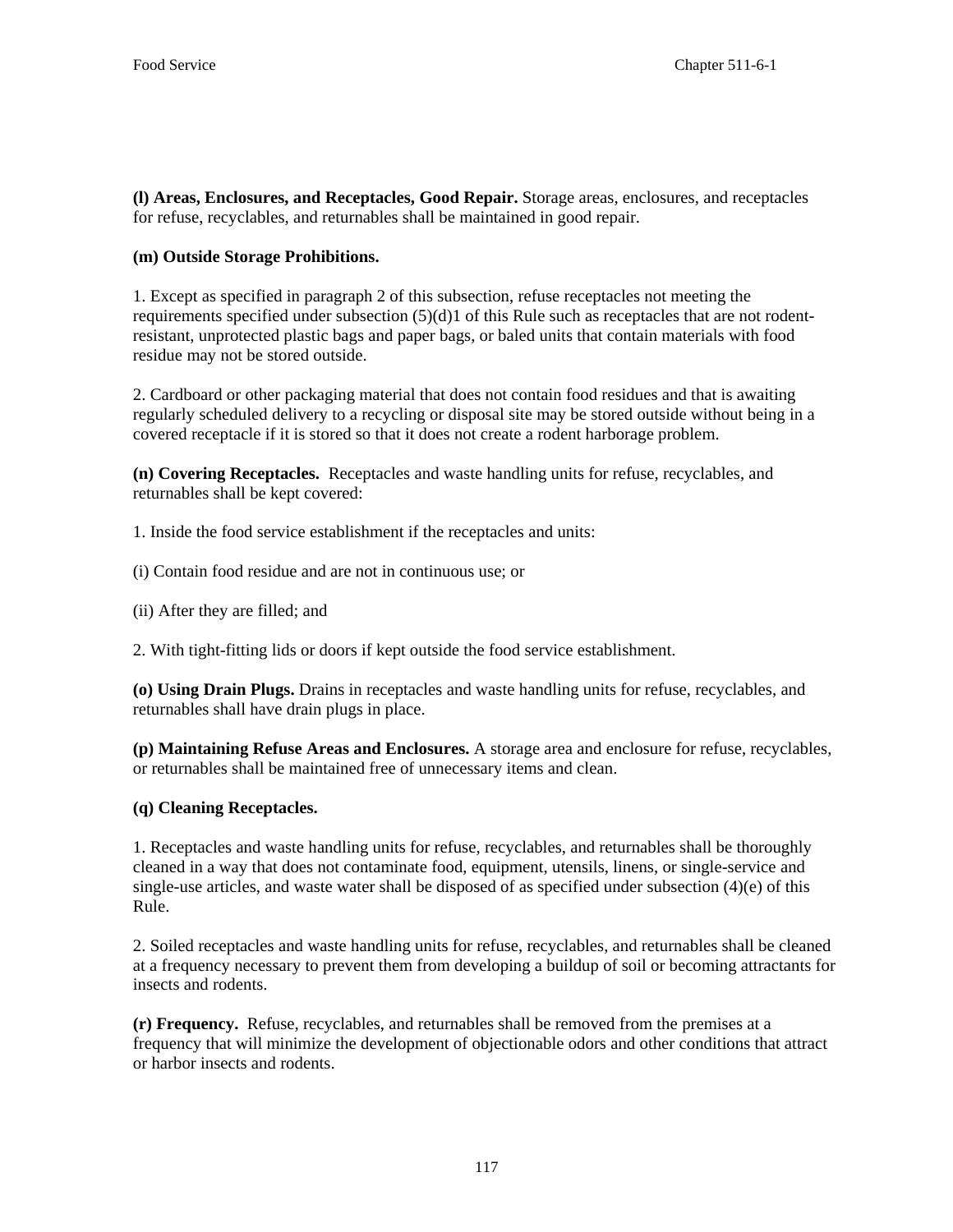**(s) Receptacles or Vehicles.** Refuse, recyclables, and returnables shall be removed from the premises by way of:

1. Portable receptacles that are constructed and maintained according to law; or

2. A transport vehicle that is constructed, maintained, and operated according to law.

**(t) Community or Individual Facility.** Solid waste not disposed of through the sewage system such as through grinders and pulpers shall be recycled or disposed of in an approved public or private community recycling or refuse facility; or solid waste shall be disposed of in an individual refuse facility such as a landfill or incinerator which is sized, constructed, maintained, and operated according to law.

Authority 26-2-373, 31-2A-6. Administrative History. Original Rule entitled "Display of Permit was filed and effective on July 19, 1965 as 270-5-6-.06. Amended: Rule repealed and new Rule entitled "Storage" adopted. Filed January 24, 1967; effective February 12, 1967. Amended: Rule renumbered as 290-5-14-.06. Filed June 10, 1980; effective June 30, 1980. Amended: Rule repealed and a new Rule entitled "Cleaning, Sanitization and Storage of Equipment and Utensils" adopted. Filed July 10, 1986; effective July 30, 1986. Amended: Rule repealed and a new Rule of the same title adopted. Filed July 11, 1995; effective July 31, 1995. Amended: Rule repealed and a new Rule entitled "Sanitary Facilities and Controls" adopted. File Jan. 26, 2006; effective Feb. 15, 2006. Amended: Rule repealed and a new Rule of same title adopted Filed Jan. 24, 2007; effective Feb. 13, 2007. Amended: Rule repealed and a new Rule of same title adopted. Filed August 23, 2007; effective Sept. 12, 2007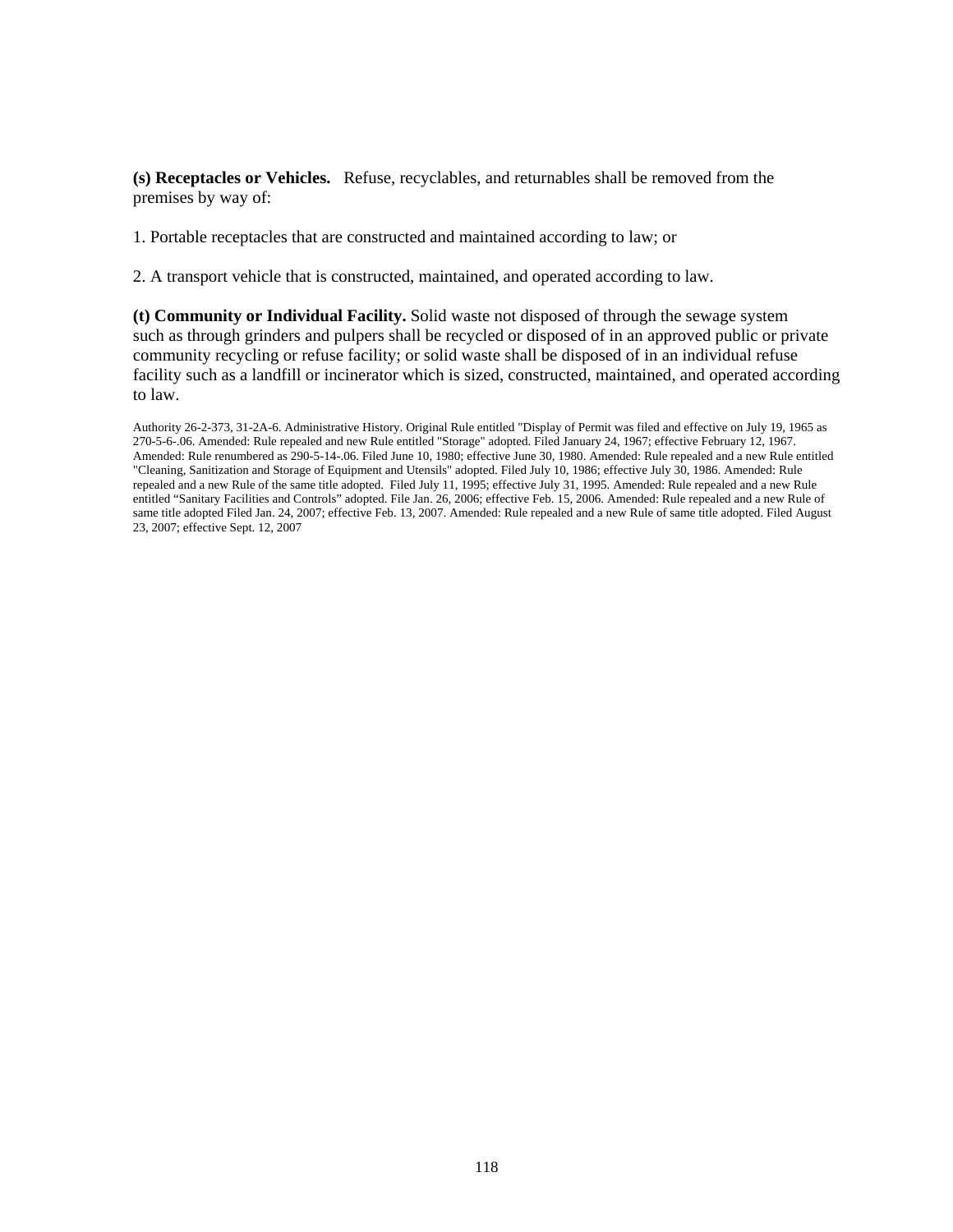# **511-6-1-.07 Physical Facilities.**

# **(1) Materials for Construction and Repair.**

**(a) Indoor Materials.** Materials for indoor floor, wall, and ceiling surfaces under conditions of normal use shall be:

1. Smooth, durable, and easily cleanable for areas where food service establishment operations are conducted;

2. Closely woven and easily cleanable carpet for carpeted areas; and

3. Nonabsorbent for areas subject to moisture such as food preparation areas, walk-in refrigerators, warewashing areas, toilet rooms, mobile food service unit servicing areas, and areas subject to flushing or spray cleaning methods.

# **(b) Outdoor Surfaces.**

1. The outdoor walking and driving areas shall be surfaced with concrete, asphalt, or gravel or other materials that have been approved by the Health Authority and have been graded to drain.

2. Exterior surfaces of buildings shall be of weather-resistant materials and shall comply with law.

# **(2) Design, Construction, and Installation.**

**(a) Floors, Walls, and Ceilings, Cleanability.** Except as specified under subsection (2)(d) of this Rule and except for antislip floor coverings or applications that may be used for safety reasons, floors, floor coverings, walls, wall coverings, and ceilings shall be designed, constructed, and installed so they are smooth and easily cleanable.

# **(b) Utility Lines.**

1. Utility service lines and pipes may not be unnecessarily exposed.

2. Exposed utility service lines and pipes shall be installed so they do not obstruct or prevent cleaning of the floors, walls, or ceilings.

3. Exposed horizontal utility service lines and pipes may not be installed on the floor.

# **(c) Floor and Wall Junctures, Coved, and Enclosed or Sealed.**

1. In food service establishments in which cleaning methods other than water flushing are used for cleaning floors, the floor and wall junctures shall be coved and closed to no larger than one thirtysecond inch (1 mm).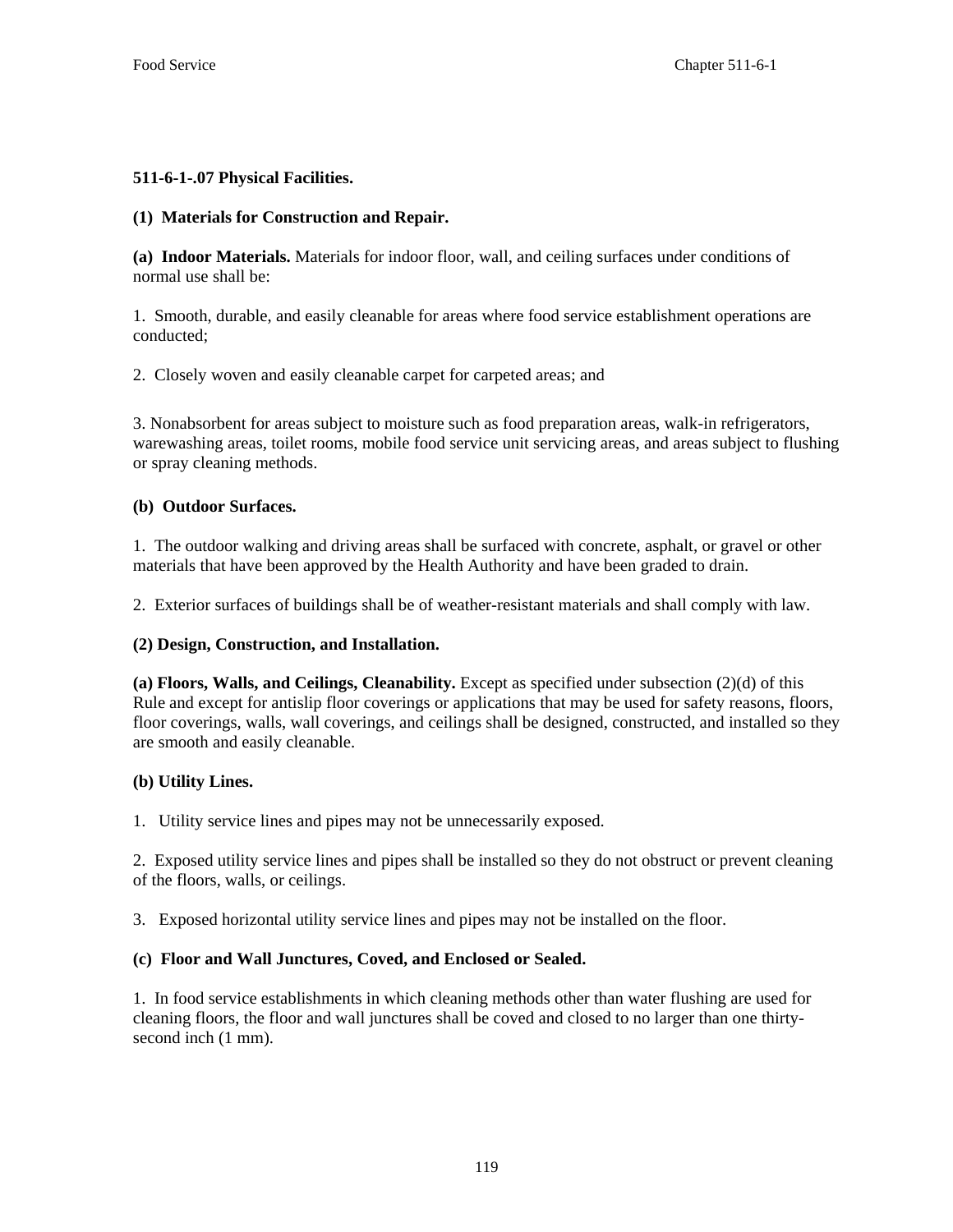2. The floors in food service establishments in which water flush cleaning methods are used shall be provided with drains and be graded to drain, and the floor and wall junctures shall be coved and sealed.

# **(d) Floor Carpeting, Restrictions and Installation.**

1. A floor covering such as carpeting or similar material may not be installed as a floor covering in food preparation areas, walk-in refrigerators, warewashing areas, toilet room areas where handwashing sinks, toilets, and urinals are located, refuse storage rooms, or other areas where the floor is subject to moisture, flushing, or spray cleaning methods.

 2. If carpeting is installed as a floor covering in areas other than those specified under paragraphs 1 of this subsection, it shall be:

(i) Securely attached to the floor with a durable mastic, by using a stretch and tack method, or by another method; and

(ii) Installed tightly against the wall under the coving or installed away from the wall with a space between the carpet and the wall and with the edges of the carpet secured by metal stripping or some other means.

**(e) Floor Covering, Mats and Duckboards.** Mats and duckboards shall be designed to be removable and easily cleanable.

# **(f) Wall and Ceiling Coverings and Coatings.**

1. Wall and ceiling covering materials shall be nonabsorbent, light colored, and attached so that they are easily cleanable.

2. Except in areas used only for dry storage*,* concrete, porous blocks, or bricks used for indoor wall construction shall be finished and sealed to provide a smooth, nonabsorbent, easily cleanable surface.

#### **(g) Walls and Ceiling, Attachments.**

1. Except as specified in paragraphs 2 of this subsection, attachments to walls and ceilings such as light fixtures, mechanical room ventilation system components, vent covers, wall mounted fans, decorative items, and other attachments shall be easily cleanable.

2. In a consumer area, wall and ceiling surfaces and decorative items and attachments that are provided for ambiance need not meet this requirement if they are kept clean.

**(h) Walls and Ceilings, Studs, Joists, and Rafters.** Except for temporary food service establishments, studs, joists, and rafters may not be exposed in areas subject to moisture.

# **(i) Light Bulbs, Protective Shielding.**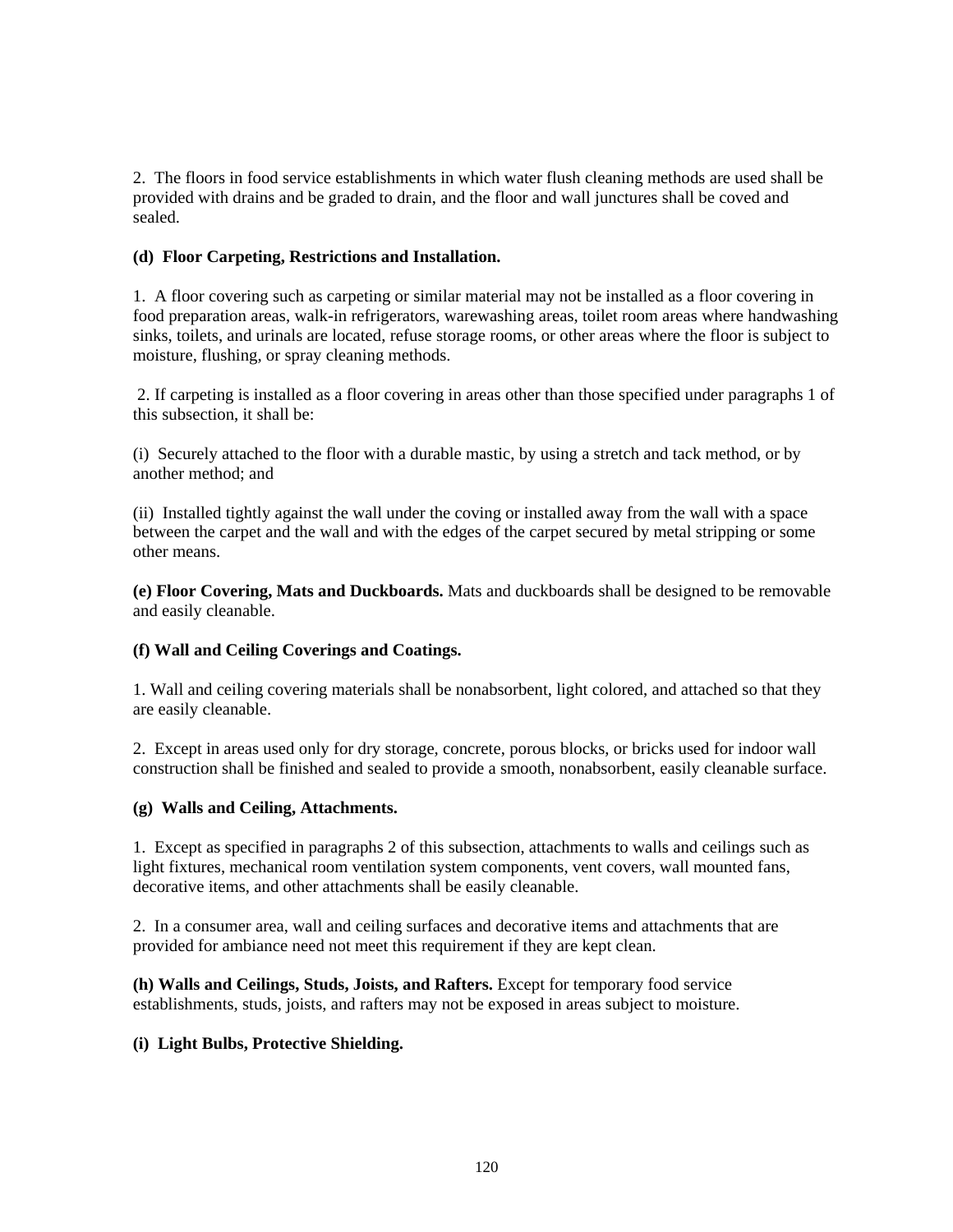1. Except as specified in paragraph 2 of this subsection, light bulbs shall be shielded, coated, or otherwise shatter-resistant in areas where there is exposed food; clean equipment, utensils, and linens; or unwrapped single-service and single-use articles.

2. Shielded, coated, or otherwise shatter-resistant bulbs need not be used in areas used only for storing food in unopened packages, if:

(i) The integrity of the packages cannot be affected by broken glass falling onto them; and

(ii) The packages are capable of being cleaned of debris from broken bulbs before the packages are opened.

3. An infrared or other heat lamp shall be protected against breakage by a shield surrounding and extending beyond the bulb so that only the face of the bulb is exposed.

**(j) Heating, Ventilating, Air Conditioning, System Vents.** Heating, ventilating, and air conditioning systems shall be designed and installed so that make-up air intake and exhaust vents do not cause contamination of food, food-contact surfaces, equipment, or utensils.

# **(k) Insect Control Devices, Design and Installation.**

1. Insect control devices that are used to electrocute or stun flying insects shall be designed to retain the insect within the device.

- 2. Insect control devices shall be installed so that:
- (i) The devices are not located over a food preparation area; and

(ii) Dead insects and insect fragments are prevented from contact with exposed food; clean equipment, utensils, and linens; and unwrapped single-service and single-use articles.

**(l) Toilet Rooms, Enclosed.** Except where a toilet room is located outside a food service establishment and does not open directly into the food service establishment, such as a toilet room that is provided by the management of a shopping mall, a toilet room located on the premises shall be completely enclosed and provided with a tight-fitting and self-closing door.

# **(m) Outer Openings, Protected.**

1. Except as specified in paragraphs 2 through 5 of this subsection, outer openings of a food service establishment shall be protected against the entry of insects and rodents by:

(i) Filling or closing holes and other gaps along floors, walls, and ceilings;

- (ii) Closed, tight-fitting windows; and
- (iii) Solid, self-closing, tight-fitting doors.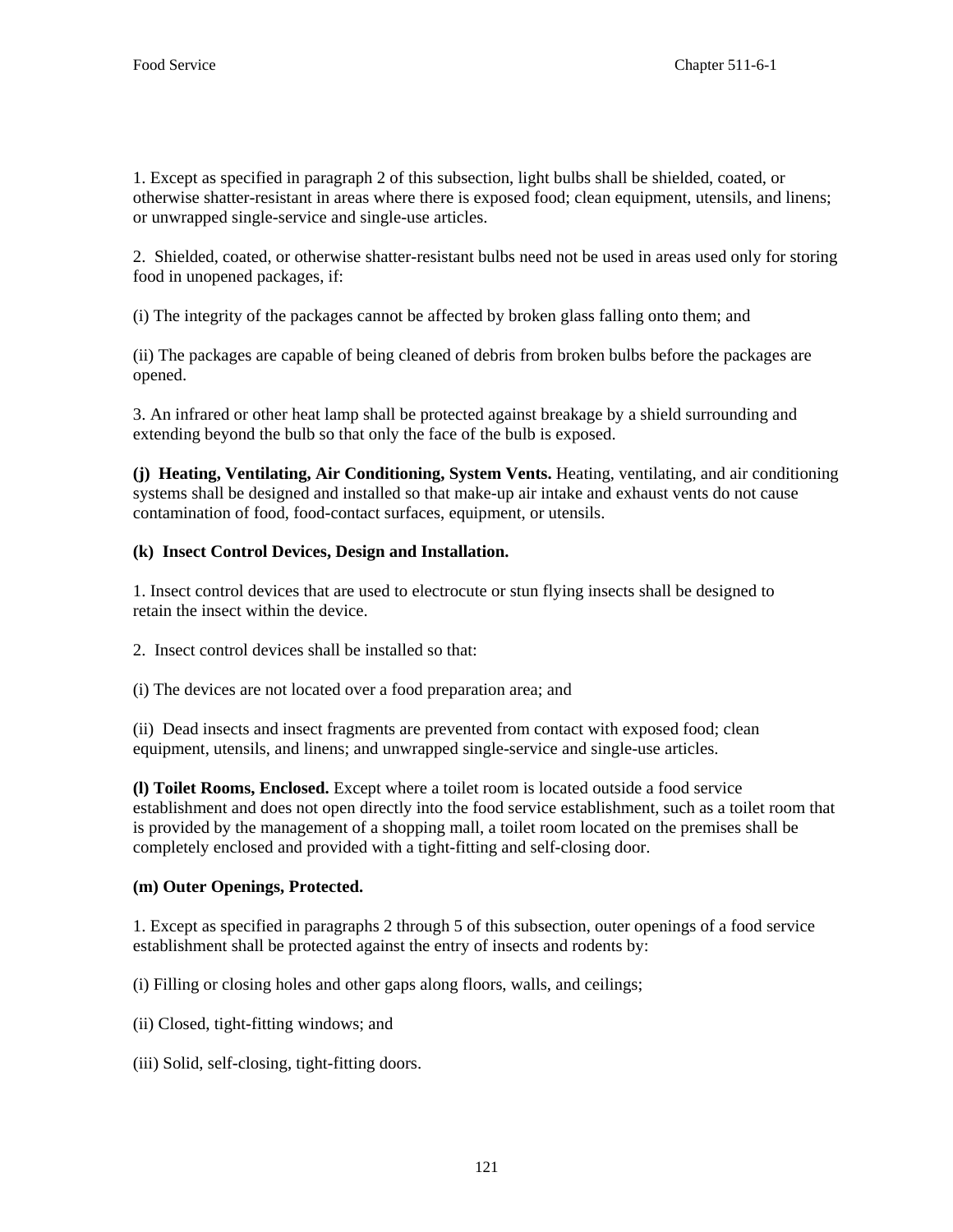2. The requirements in paragraph 1 of this subsection does not apply if a food service establishment opens into a larger structure, such as a mall, airport, or office building, or into an attached structure, such as a porch, and the outer openings from the larger or attached structure are protected against the entry of insects and rodents.

3. Exterior doors used as exits need not be self-closing if they are:

(i) Solid and tight-fitting;

(ii) Designated for use only when an emergency exists, by the fire protection authority that has jurisdiction over the food establishment; and

(iii) Limited-use so they are not used for entrance or exit from the building for purposes other than the designated emergency exit use.

4. Except as specified in paragraphs 2 and 5 of this subsection, if the windows or doors of a food service establishment, or of a larger structure within which a food service establishment is located, are kept open for ventilation or other purposes or a temporary food service establishment is not provided with windows and doors as specified under paragraph 1 of this subsection, the openings shall be protected against the entry of insects and rodents by:

- (i) 16 mesh to 1 inch (16 mesh to  $25.4$  mm) screens;
- (ii) Properly designed and installed air curtains to control flying insects; or
- (iii) Other effective means.

5. The requirement in paragraph 4 of this subsection does not apply if flying insects and other pests are absent due to the location of the establishment, the weather, or other limiting condition.

**(n) Exterior Walls and Roofs, Protective Barrier.** Perimeter walls and roofs of a food service establishment shall effectively protect the establishment from the weather and the entry of insects, rodents, and other animals.

**(o) Outdoor Food Vending Areas, Overhead Protection.** Except for machines that vend canned beverages, if located outside, a machine used to vend food shall be provided with overhead protection.

**(p) Outdoor Walking and Driving Surfaces, Graded to Drain.** Exterior walking and driving surfaces shall be graded to drain.

**(q) Outdoor Refuse Areas, Curbed and Graded to Drain.** Outdoor refuse areas shall be constructed in accordance with Law and shall be curbed and graded to drain to collect and dispose of liquid waste that results from the refuse and from cleaning the area and waste receptacles.

**(r) Private Homes and Living or Sleeping Quarters, Use Prohibition.** A private home kitchen, a room used as living or sleeping quarters, or an area directly opening into a room used as living or sleeping quarters shall not be used for conducting food service establishment operations. **<sup>P</sup>**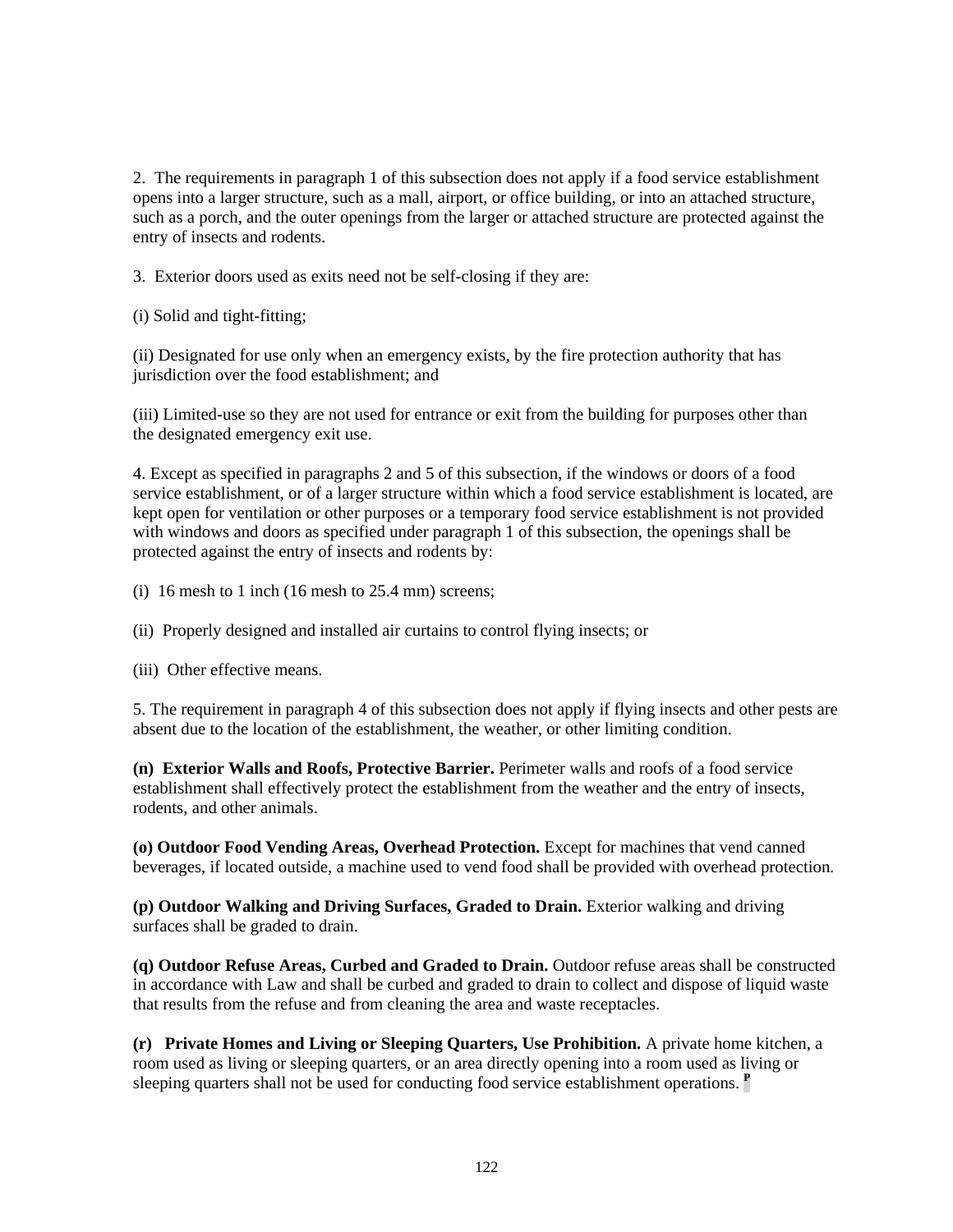**(s) Living or Sleeping Quarters, Separation.** Living or sleeping quarters located on the premises of a food service establishment such as those provided for lodging registration clerks or resident managers shall be separated from rooms and areas used for food service establishment operations by complete partitioning and solid self-closing doors.

**(3) Numbers and Capacities.** 

**(a) Handwashing Cleanser, Availability.** Each handwashing sink or group of two adjacent handwashing sinks shall be provided with a supply of hand cleaning liquid, powder, or bar soap.<sup>Pf</sup>

**(b) Hand Drying Provision.** Each handwashing sink or group of adjacent handwashing sinks shall be provided with:

1. Individual, disposable towels; **Pf** 

2. A continuous towel system that supplies the user with a clean towel; **Pf** 

3. A heated-air hand drying device; **Pf** or

4. A hand drying device that employs an air-knife system that delivers high velocity, pressurized air at ambient temperatures.**Pf**

**(c) Handwashing Aids and Devices, Use Restrictions.** A sink used for food preparation or utensil washing, or a service sink or curbed cleaning facility used for the disposal of mop water or similar wastes, may not be provided with the handwashing aids and devices required for a handwashing sink.

**(d) Handwashing Signage.** A sign or poster that notifies food employees to wash their hands shall be provided at all handwashing sinks used by food employees and shall be clearly visible to food employees.

**(e) Toilet Tissue, Availability.** A supply of toilet tissue shall be available at each toilet. **Pf**

**(f) Lighting Intensity.** The light intensity shall be:

1. At least 10 foot candles (108 lux) at a distance of 30 inches (75 cm) above the floor, in walk-in refrigeration units and dry food storage areas and in other areas and rooms during periods of cleaning;

2. At least 20 foot candles (215 lux):

(i) At a surface where food is provided for consumer self-service such as buffets and salad bars or where fresh produce or packaged foods are sold or offered for consumption;

(ii) Inside equipment such as reach-in and under-counter refrigerators;

(iii) At a distance of 30 inches (75 cm) above the floor in areas used for handwashing, warewashing, and equipment and utensil storage, and in toilet rooms; and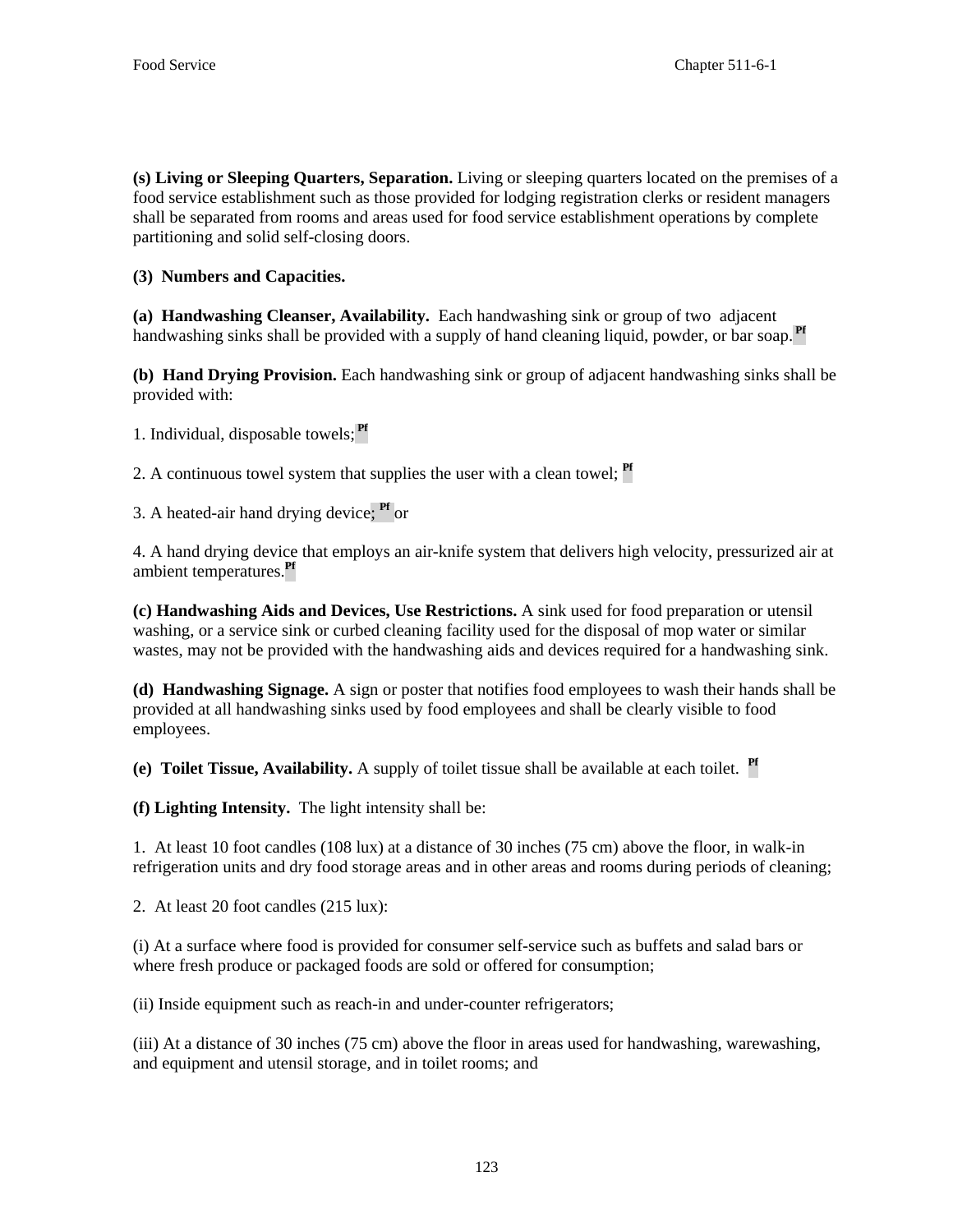3. At least 50 foot candles (540 lux) at a surface where a food service employee is working with food or working with utensils or equipment such as knives, slicers, grinders, or saws where employee safety is a factor.

**(g) Mechanical Ventilation.** If necessary to keep rooms free of excessive heat, steam, condensation, vapors, obnoxious odors, smoke, and fumes, mechanical ventilation of sufficient capacity shall be provided.

#### **(h) Dressing Areas and Lockers.**

1. Dressing rooms or dressing areas shall be designated and used if employees routinely change their clothes in the establishment.

2. Lockers or other suitable facilities shall be provided and used for the orderly storage of employees' clothing and other possessions.

#### **(4) Location and Placement.**

**(a) Toilet Rooms Convenience and Accessibility.** Toilet rooms shall be conveniently located and accessible to employees during all hours of operation.

#### **(b) Designated Areas for Employee Activity.**

1. Areas designated for employees to eat, drink, and use tobacco shall be located so that food, equipment, linens, and single-service and single-use articles are protected from contamination.

2. Lockers or other suitable facilities shall be located in a designated room or area where contamination of food, equipment, utensils, linens and single-service and single-use articles cannot occur.

**(c) Segregation and Location.** Products that are held by permit holder for credit, redemption, or returned to the distributor, such as damaged, spoiled, or recalled products, shall be segregated and held in designated areas that are separated from food, equipment, utensils, linens, and single-service and single-use articles. **Pf**

# **(5) Maintenance and Operation.**

**(a) Good Repair.** All physical facilities shall be maintained in good repair.

# **(b) Cleaning, Frequency and Restrictions.**

1. The physical facilities shall be cleaned as often as necessary to keep them clean and by methods that prevent contamination of food products.

2. Except for cleaning that is necessary due to a spill or other accident, cleaning shall be done during periods when the least amount of food is exposed, such as after closing.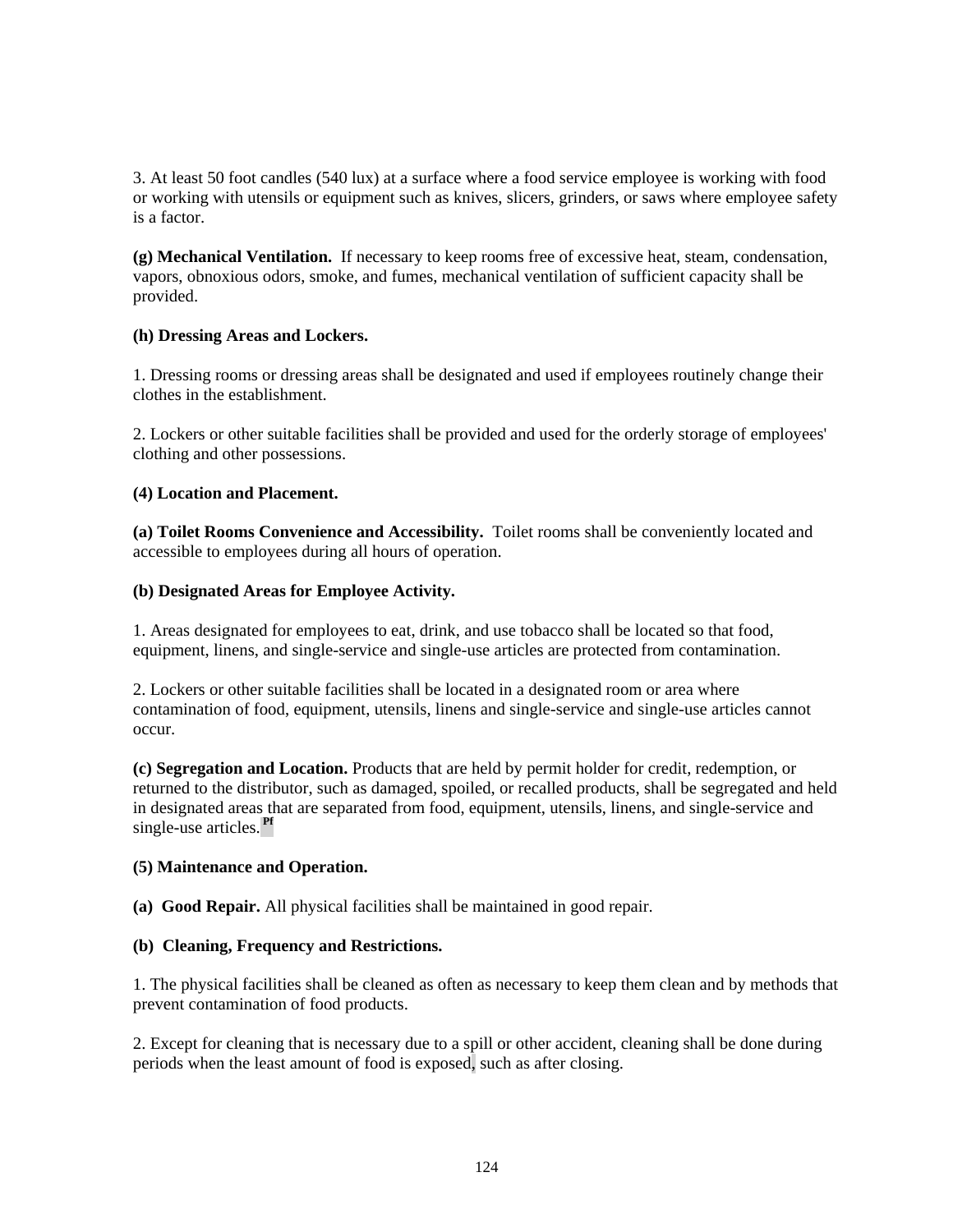3. If present, playground equipment and associated areas shall be maintained in a clean and sanitary condition. Further, a plan for employees to follow when responding to vomiting and diarrheal events shall be included and submitted at the time of permit application as specified in DPH Rule 511-6-1-  $.02(1)(c)$ . **Pf** 

# **(c) Dustless Methods of Cleaning Floors.**

1. Only dustless methods of cleaning shall be used, such as wet cleaning, vacuum cleaning, mopping with treated dust mops, or sweeping using a broom and dust-arresting compounds, except for emergency spills that occur between normal cleaning times.

2. Spills or drippage on floors that occur between normal floor cleaning times may be cleaned: without the use of dust-arresting compounds; and in the case of liquid spills or drippage, with the use of a small amount of absorbent compound such as sawdust or diatomaceous earth applied immediately before spot cleaning.

**(d) Cleaning Ventilation Systems, Nuisance and Discharge Prohibition.** Intake and exhaust air ducts shall be cleaned and filters changed so they are not a source of contamination by dust, dirt, and other materials. If vented to the outside, ventilation systems may not create a public health hazard or nuisance or unlawful discharge.

**(e) Cleaning Maintenance Tools, Preventing Contamination.** Food preparation sinks, handwashing sinks, and warewashing equipment may not be used for the cleaning of maintenance tools, the preparation or holding of maintenance materials, or the disposal of mop water and similar

**(f) Drying Mops.** After use, mops shall be placed in a position that allows them to air-dry without soiling walls, equipment, or supplies.

**(g) Absorbent Materials on Floors, Use Limitation.** Except as specified in subsection (5)(c)2 of this Rule, sawdust, wood shavings, granular salt, baked clay, diatomaceous earth, or similar materials may not be used on floors.

**(h) Cleaning of Plumbing Fixtures.** Plumbing fixtures such as handwashing sinks, toilets, and urinals shall be cleaned as often as necessary to keep them clean and maintained.

**(i) Closing Toilet Room Doors.** Except during cleaning and maintenance operations, toilet room doors as specified under subsection (2)(l) of this Rule shall be kept closed.

# **(j) Using Dressing Rooms and Lockers**.

1. Dressing rooms shall be used by employees if the employees regularly change their clothes in the establishment.

2. Lockers or other suitable facilities shall be used for the orderly storage of employee clothing and other possessions.

**(k) Controlling Pests.** The presence of insects, rodents, and other pests shall be controlled to minimize their presence on the premises by: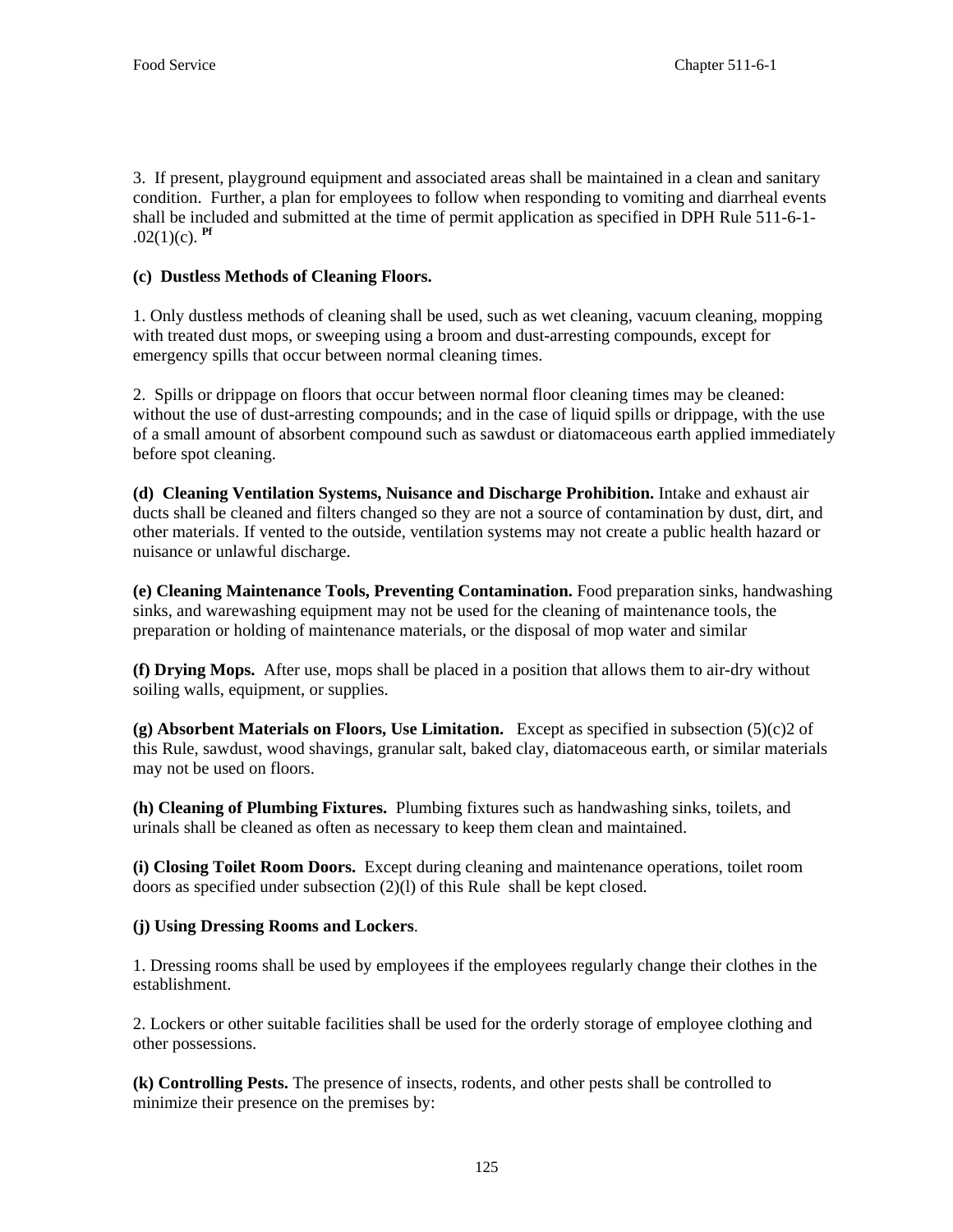1. Routinely inspecting incoming shipments of food and supplies;

2. Routinely inspecting the premises for evidence of pests;

3. Using methods, if pests are found, such as trapping devices or other means of pest control as specified under subsections (6)(e), (6)(m), and (6)(n) of this Rule;  $^{\text{Pf}}$  and

4. Eliminating harborage conditions.

**(l) Removing Dead or Trapped Birds, Insects, Rodents, and Other Pests.** Dead or trapped birds, insects, rodents, and other pests shall be removed from control devices and the premises at a frequency that prevents their accumulation, decomposition, or the attraction of pests.

**(m) Maintenance Tools.** Maintenance tools such as brooms, mops, vacuum cleaners, and similar items shall be:

1. Stored so they do not contaminate food, equipment, utensils, linens, and single-service and singleuse articles; and

2. Stored in an orderly manner that facilitates cleaning the area used for storing the maintenance tools.

3. If wet, placed in a position that allows them to air-dry without soiling walls, equipment, or supplies.

**(n) Maintaining Premises.** The premises shall be free of items that are unnecessary to the operation or maintenance of the establishment, such as litter or equipment that is nonfunctional or no longer used .

# **(o) Prohibiting Animals.**

1. Except as specified in paragraphs 2, 3, and 4 of this subsection, live animals may not be allowed on the premises of a food service establishment. **Pf**

2. Live animals may be allowed in the following situations if the contamination of food, clean equipment, utensils, and linens; and unwrapped single-service and single-use articles cannot result:

(i) Edible fish or decorative fish in aquariums, shellfish or crustacea on ice or under refrigeration, and shellfish and crustacea in display tank systems;

(ii) Patrol dogs accompanying police or security officers in offices and dining, sales, and storage areas, and sentry dogs running loose in outside fenced areas;

(iii) In areas that are not used for food preparation and that are usually open for customers, such as dining and sales areas, service animals that are controlled by the disabled employee, person or trainer of such animal, if a health or safety hazard will not result from the presence or activities of the service animal;

(iv) Pets in the common dining areas of group residences or institutional care facilities at times other than during meals if: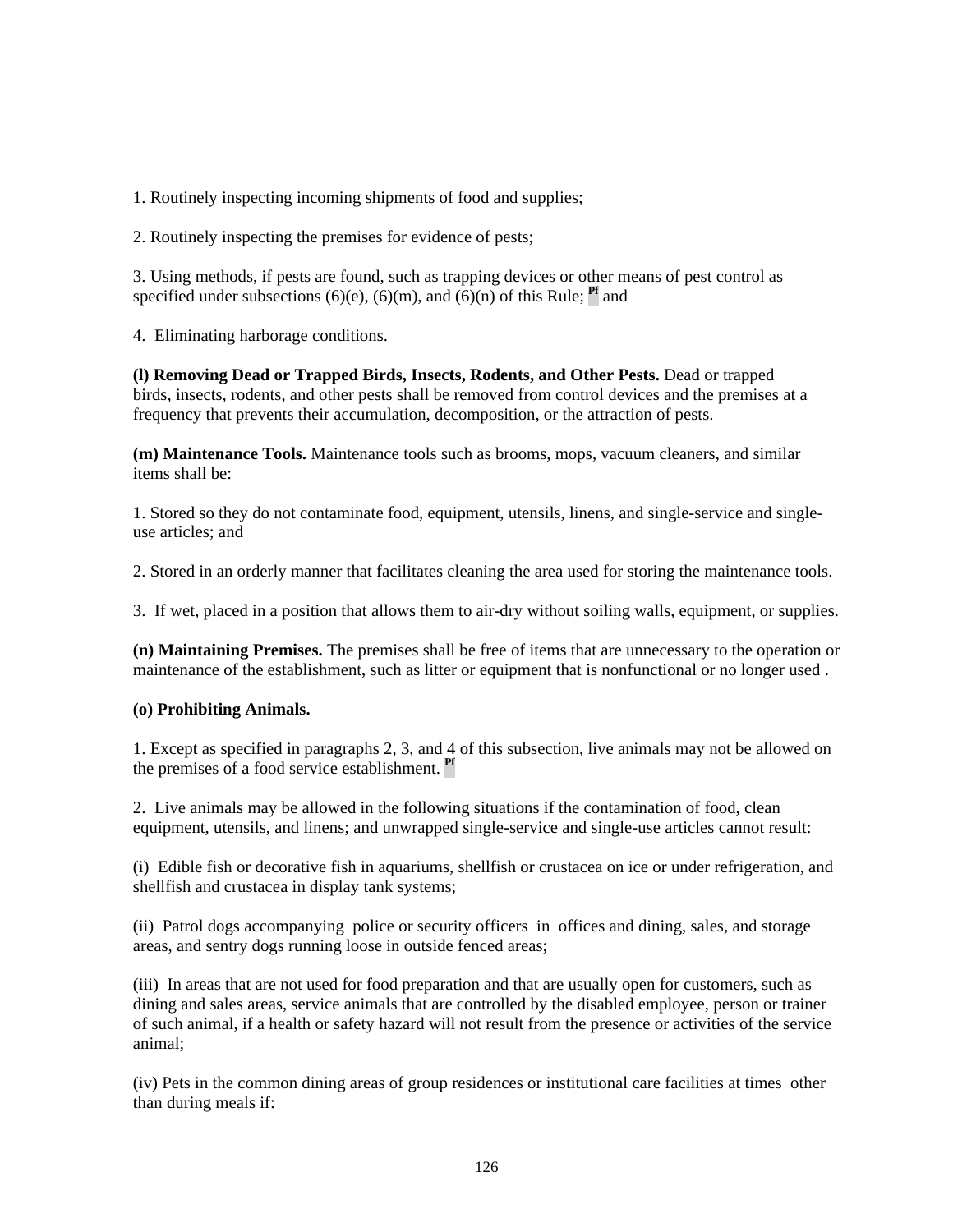(I) Effective partitioning and self-closing doors separate the common dining areas from food storage or food preparation areas; and

(II) Condiments, equipment, and utensils are stored in enclosed cabinets or removed from the common dining areas when pets are present; and

(III) Dining areas including tables, countertops, and similar surfaces are effectively cleaned before the next meal service; and

(v) In areas that are not used for food preparation, storage, sales, display, or dining, in which there are caged animals or animals that are similarly restricted, such as in a variety store that sells pets or a tourist park that displays animals.

(vi) Pet dogs may be allowed in outside dining areas of a food service establishment that are accessed from the outside of the establishment under the following conditions:

(I) The food service establishment prepares written procedures that include:

I. A diagram of the outdoor area to be designated as available to consumers with pet dogs;  $<sup>pf</sup>$ </sup>

II. The establishment's procedure for assuring that employees do not touch, pet or otherwise handle pet dogs and for immediately cleaning accidents involving dog waste. The procedure must also describe the location of materials and equipment necessary to clean up accidents involving dog waste; Pf and

III. The establishment's procedure for notifying employees and consumers of the requirements of this paragraph. <sup>Pf</sup>

(II) Pet dogs may not come into contact with serving dishes, utensils and tableware. Pet dogs are also not allowed on chairs, tables and other furnishings. <sup>Pf</sup>

(III) Employees and consumers may not provide food to pet dogs. <sup>Pf</sup>

(IV) Pet dogs must be on a leash and under control of the consumer at all times. Pf

(V) At no time may pet dogs be permitted to travel through the indoor or non-designated outdoor portions of the food establishment. <sup>Pf</sup>

3. Live or dead fish bait may be stored if contamination of food; clean equipment, utensils, and linens; and unwrapped single-service and single-use articles cannot result.

**(6) Poisonous or Toxic Materials.** 

**(a) Original Containers, Identifying Information.** Containers of poisonous or toxic materials shall bear a legible manufacturer's label. **Pf**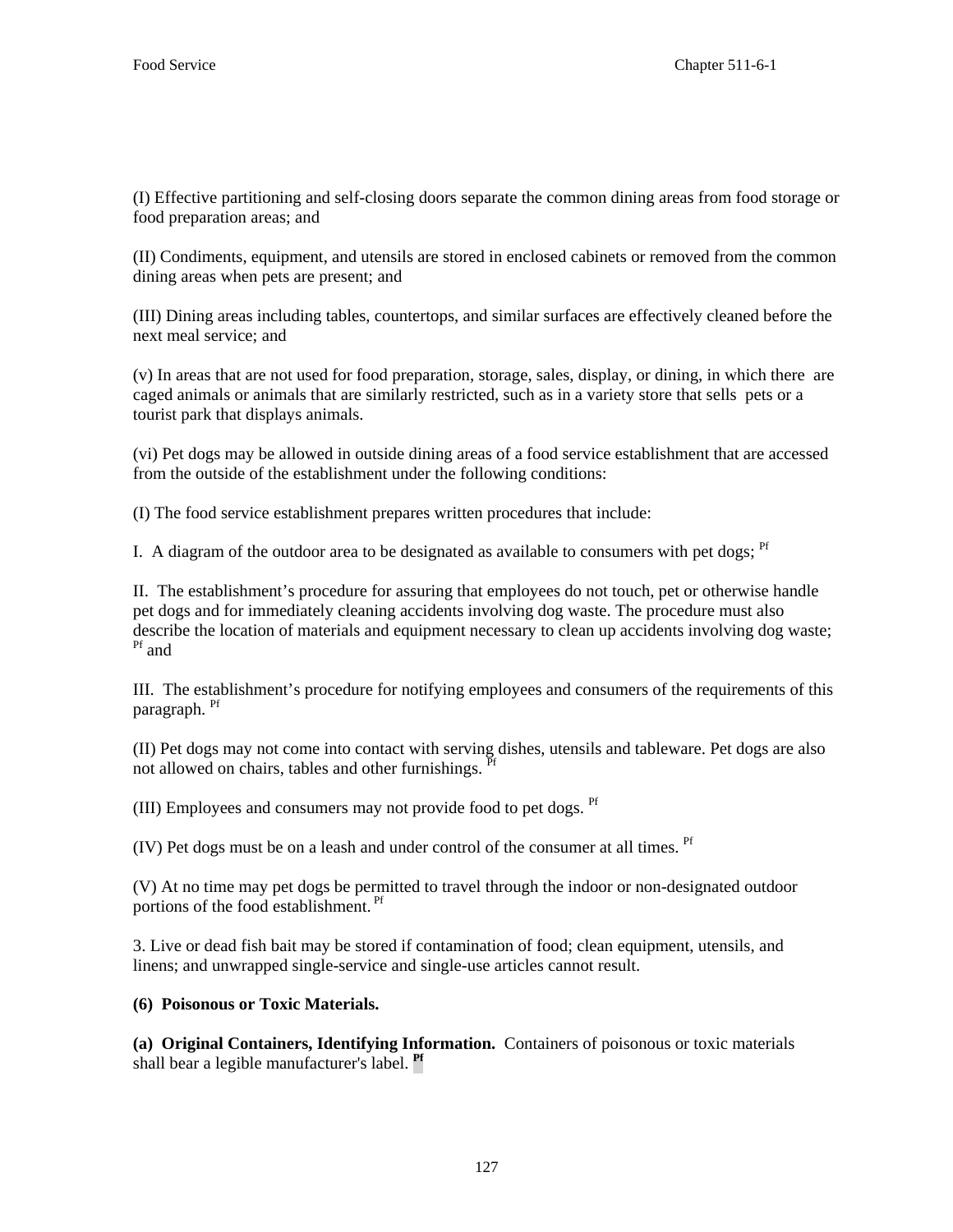**(b) Working Containers, Common Name.** Working containers used for storing poisonous or toxic materials such as cleaners and sanitizers taken from bulk supplies shall be clearly and individually identified with the common name of the material. **Pf**

**(c) Storage, Separation.** Poisonous or toxic materials shall be stored so they cannot contaminate food, equipment, utensils, linens, and single-service and single-use articles by:

1. Separating the poisonous or toxic materials by spacing or partitioning; **<sup>P</sup>** and

2. Locating the poisonous or toxic materials in an area that is not above food, equipment, utensils, linens, and single-service or single-use articles. This requirement does not apply to equipment and utensil cleaners and sanitizers that are stored in warewashing areas for availability and convenience if the materials are stored to prevent contamination of food, equipment, utensils, linens, and singleservice and single-use articles.**<sup>P</sup>**

#### **(d) Restriction.**

1. Only those poisonous or toxic materials that are required for the operation and maintenance of the food service establishment, such as for the cleaning and sanitizing of equipment and utensils, and the control of insects and rodents shall be allowed in a food service establishment. **Pf**

2. The requirement in paragraph 1of this subsection does not apply to packaged poisonous or toxic materials that are for retail sale.

# **(e) Conditions of Use.**

1. Poisonous or toxic materials shall be used according to:

(i) Law and this Chapter;

(ii) Manufacturer's use directions included in labeling, and, for a pesticide, manufacturer's label instructions that state that use is allowed in a food service establishment, **<sup>P</sup>**

(iii) The conditions of certification, if certification is required, for use of the pest control materials, **<sup>P</sup>** and

(iv) Additional conditions that may be established by the Health Authority; and

2. Be applied so that:

(i) A hazard to employees or other persons is not created, **<sup>P</sup>** and

(ii) Contamination including toxic residues due to drip, drain, fog, splash or spray on food, equipment, utensils, linens, and single-service and single-use articles is prevented, and for a restricted use pesticide, this is achieved by:**<sup>P</sup>**

(I) Removing the items, **<sup>P</sup>**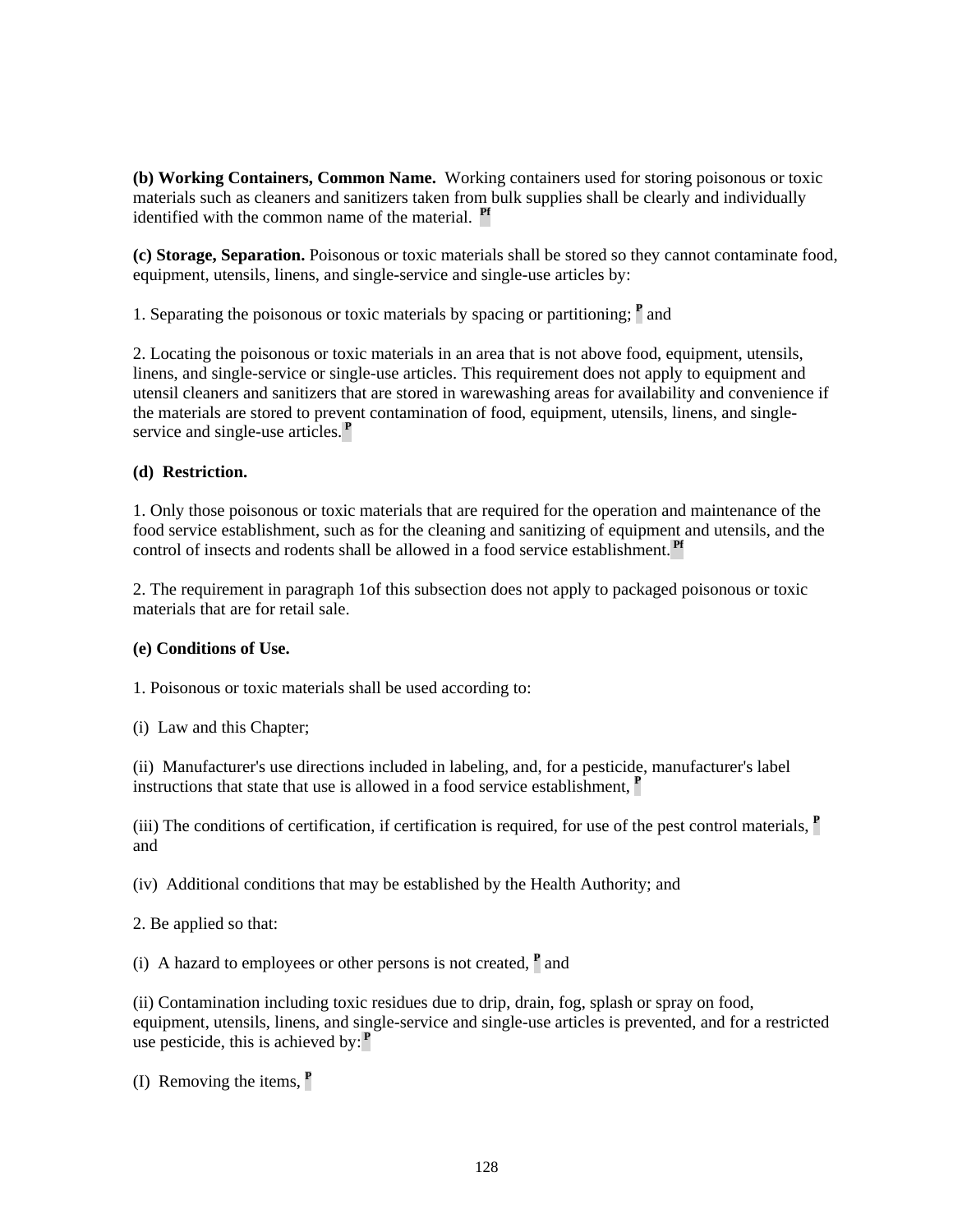(II) Covering the items with impermeable covers, **<sup>P</sup>** or

(III) Taking other appropriate preventive actions, **<sup>P</sup>** and

(IV) Cleaning and sanitizing equipment and utensils after the application. **<sup>P</sup>**

3. A restricted use pesticide shall be applied only by an applicator certified as defined in 7 USC 136 Definitions, (e) Certified Applicator, of the Federal Insecticide, Fungicide, and Rodenticide Act, or a person under the direct supervision of a certified applicator. **Pf**

**(f) Poisonous or Toxic Materials Containers, Prohibition.** A container previously used to store poisonous or toxic materials shall not be used to store, transport, or dispense food. **<sup>P</sup>**

**(g) Chemical Sanitizers, Criteria.** Chemical sanitizers, including chemical sanitizing solutions generated on-site, and other chemical antimicrobials applied to food-contact surfaces shall:

1. Meet requirements specified in 40 CFR 180.940 Tolerance exemptions for active and inert ingredients for use in antimicrobial formulations (Food-contact surface sanitizing solutions) **<sup>P</sup> , or** 

2. Meet the requirements as specified in 40 CFR 180.2020 Pesticide Chemicals Not Requiring a Tolerance or Exemption from Tolerance-Non-food determinations. **<sup>P</sup>**

# **(h) Chemicals for Washing, Treatment, Storage, and Processing Fruits and Vegetables, Criteria.**

1. Chemicals, including those generated on-site, used to wash or peel raw, whole fruits and vegetables shall:

(i) Be an approved food additive listed for this intended use in 21 CFR 173,  $P$  or

(ii) Be generally recognized as safe (GRAS) for this intended use,  $P$  or

(iii) Be the subject of an effective food contact notification for this intended use (only effective for the manufacturer or supplier identified in the notification),  $P$  and

(iv) Meet the requirements in 40 CFR 156 Labeling Requirements for Pesticide and Devices.<sup> $P$ </sup>

2. Ozone as an antimicrobial agent used in the treatment, storage, and processing of fruits and vegetables in a food service establishment shall meet the requirements specified in 21 CFR 173.368 Ozone.**<sup>P</sup>**

**(i) Boiler Water Additives, Criteria.** Chemicals used as boiler water additives shall meet the requirements specified in 21 CFR 173.310 Boiler Water Additives. **<sup>P</sup>**

**(j) Drying Agents, Criteria.** Drying agents used in conjunction with sanitization shall:

1. Contain only components that are listed as one of the following: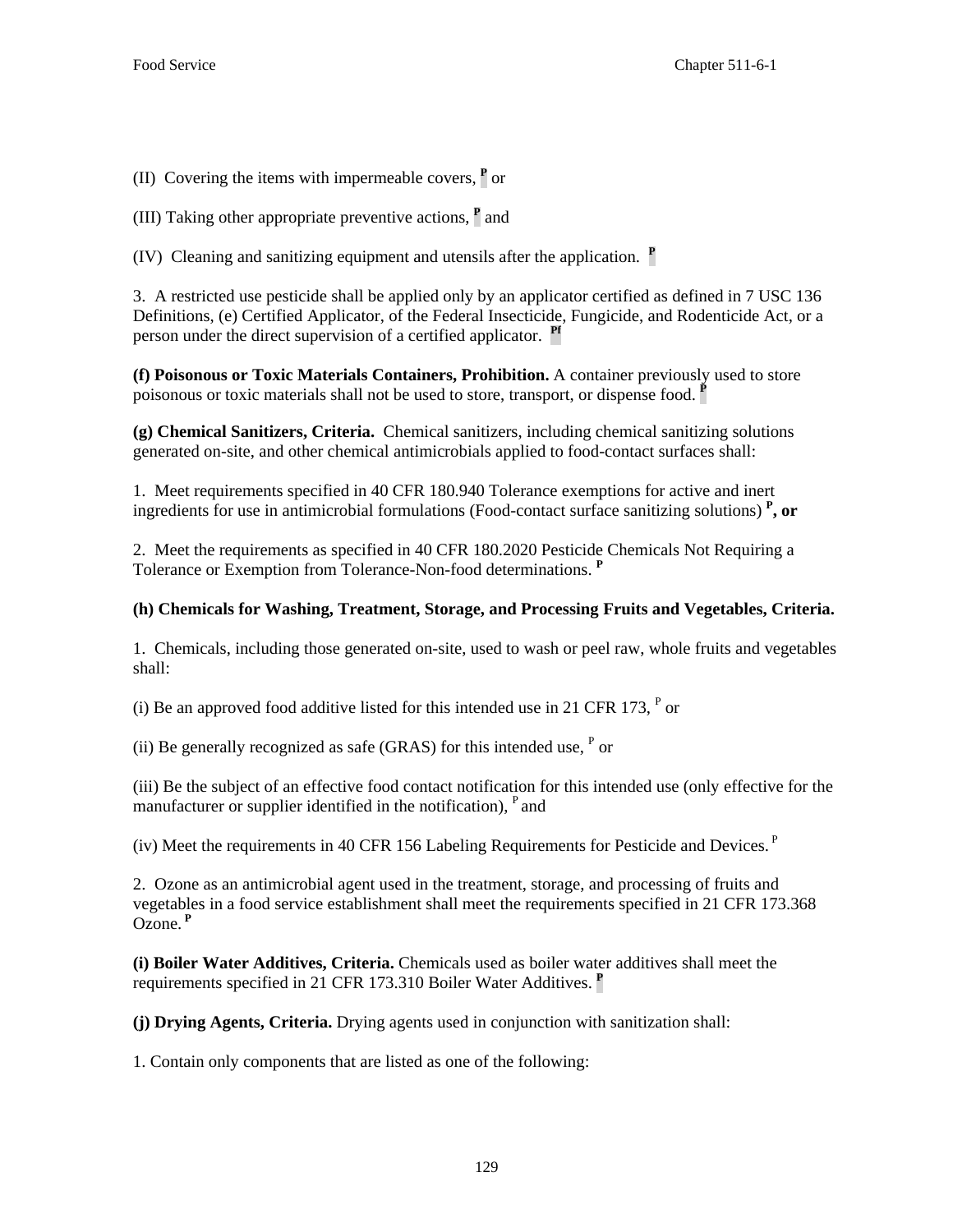(i) Generally recognized as safe for use in food as specified in 21 CFR 182 – Substances Generally Recognized as Safe, or 21 CFR 184 – Direct Food Substances Affirmed as Generally Recognized as Safe,**<sup>P</sup>**

(ii) Generally recognized as safe for the intended use as specified in 21 CFR 186 – Indirect Food Substances Affirmed as Generally Recognized as Safe,**<sup>P</sup>**

(iii) Generally recognized as safe for the intended use as determined by experts qualified in scientific training and experience to evaluate the safety of substances added, directly or indirectly, to food as described in 21 CFR 170.30 Eligibility for classification as generally recognized as safe (GRAS), **<sup>P</sup>**

(iv) Subject of an effective Food Contact Notification as described in the Federal Food Drug and Cosmetic Act (FFDCA) Section 409 (h); **<sup>P</sup>**

(v) Approved for use as a drying agent under a prior sanction as described in the Federal Food Drug and Cosmetic Act (FFDCA) § 201(s) (4); **<sup>P</sup>**

(vi) Specifically regulated as an indirect food additive for use as a drying agent as specified in 21 CFR 175-178,**<sup>P</sup>**or

(vii) Approved for use as a drying agent under the threshold of regulation process established by 21 CFR 170.39 Threshold of regulation for substances used in food-contact articles; **<sup>P</sup>** and

2. When sanitization is with chemicals, the approval required under paragraphs  $1(v)$  or  $1(vii)$  of this subsection or the regulation as an indirect food additive required under paragraph 1(vi) of this subsection, shall be specifically for use with chemical sanitizing solutions.**<sup>P</sup>**

**(k) Lubricants, Incidental Food Contact Criteria.** Lubricants shall meet the requirements specified in 21 CFR 178.3570 Lubricants with incidental food contact, if they are used on food-contact surfaces, on bearings and gears located on or within food-contact surfaces, or on bearings and gears that are located so that lubricants may leak, drip, or be forced into food or onto food-contact surfaces. **P** 

**(l) Restricted Use Pesticides, Criteria.** Restricted use pesticides specified under subsection (6)(e)3 of this Rule shall meet the requirements specified in 40 CFR 152 Subpart I.

**(m) Rodent Bait Stations.** Rodent bait shall be contained in a covered, tamper-resistant bait station. **<sup>P</sup>**

**(n) Tracking Powders, Pest Control and Monitoring.** A tracking powder pesticide may not be used in a food service establishment. **<sup>P</sup>** If a nontoxic tracking powder such as talcum or flour is used, it shall not be allowed to contaminate food, equipment, utensils, linens, or single-service and single-use articles.

**(o) Medicines, Restriction and Storage.**

1. Except for medicines that are stored or displayed for retail sale, only those medicines that are necessary for the health of employees shall be allowed in a food service establishment. **Pf**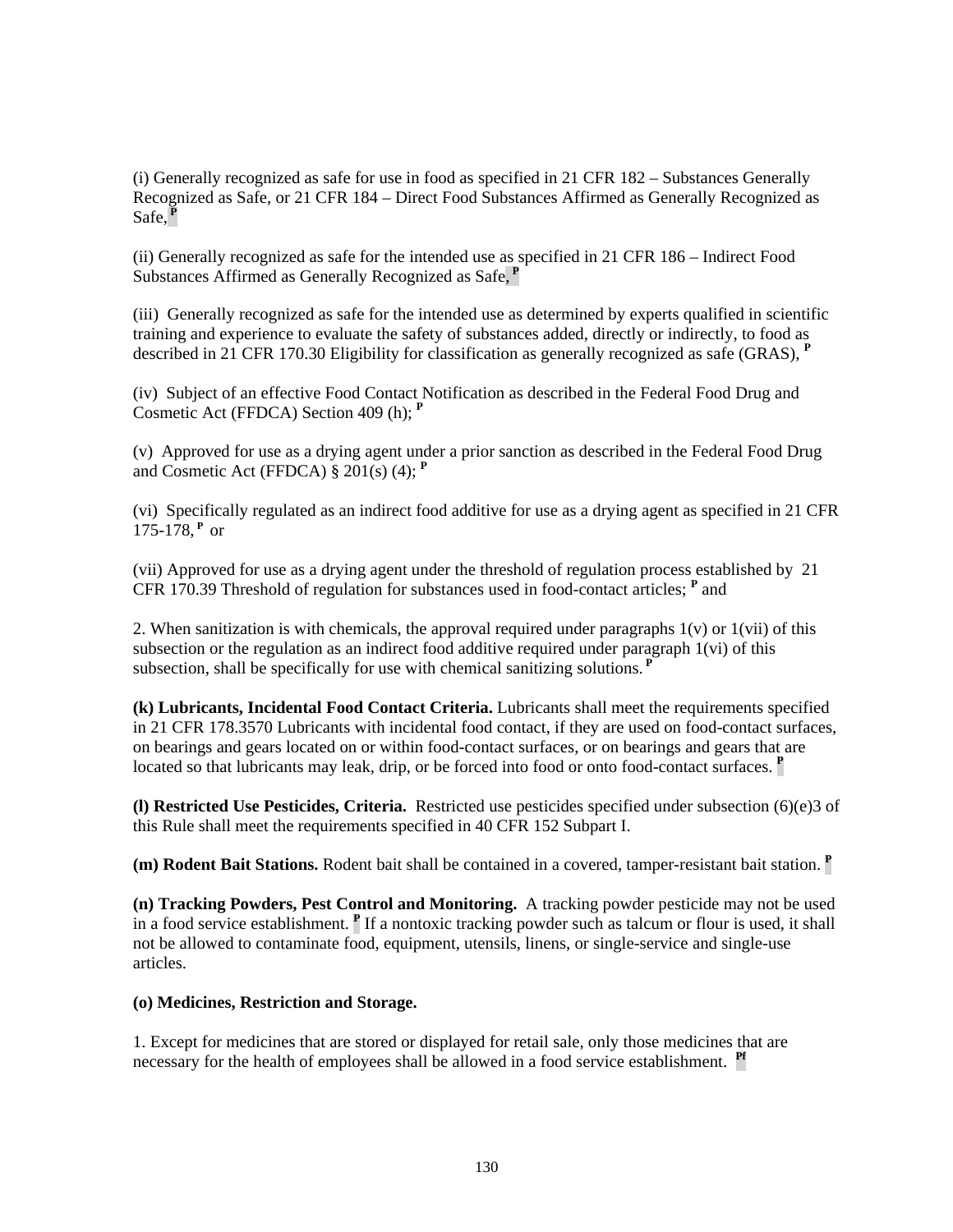2. Medicines that are in a food service establishment for the employee's use shall be labeled with a legible manufacturer's label and located to prevent the contamination of food, equipment, utensils, linens, and single-service and single-use articles; and located so they are inaccessible to children.**<sup>P</sup>**

**(p) Refrigerated Medicines, Storage.** Medicines belonging to employees or that require refrigeration and are stored in a food refrigerator shall be stored in a package or container and kept inside a covered, leakproof container that is identified as a container for the storage of medicines.**<sup>P</sup>**

**(q) First-aid Supplies, Storage.** First-aid supplies that are in a food service establishment for the employee's use shall be:

1. Labeled with the manufacturer's label; **Pf** and

2. Stored in a kit or a container that is located to prevent the contamination of food, equipment, utensils, and linens, and single-service and single-use articles. **<sup>P</sup>**

**(r) Other Personal Care Items, Storage.** Except as specified under subsections (6)(p) and (6)(q) of this Rule, employees shall store their personal care items in lockers or other facilities for orderly storage.

**(s) Stock and Retail Sale.** Poisonous or toxic materials shall be stored and displayed for retail sale so they cannot contaminate food, equipment, utensils, linens, and single-service and single-use articles by:

1. Separating the poisonous or toxic materials by spacing or partitioning; **<sup>P</sup>** and

2. Locating the poisonous or toxic materials in an area that is not above food, equipment, utensils, linens, and single-service or single-use articles.**<sup>P</sup>**

Authority O.C.G.A. 26-2-373, 31-2A-6. Administrative History. Original Rule entitled "Processing of Application" was filed and effective on July 19, 1965 as 270-5-6-.07. Amended: Rule repealed and a new Rule entitled "Display and Service" adopted. Filed January 24, 1967; effective February 12, 1967. Amended: Rule renumbered as 290-5-14-.07 Filed June 10, 1980; effective June 30, 1980. Amended: Rule repealed and a new Rule entitled "Sanitary Facilities and Controls" adopted. Filed July 10, 1986; effective July 30, 1986. Amended: Rule repealed and a new Rule of the same title adopted. Filed July 11, 1995; effective July 31, 1995.Amended: Rule repealed and a new Rule entitled "Physical Facilities" adopted. Filed Jan. 26, 2006; effective Feb.15, 2006. Amended: Rule repealed and a new Rule entitled "Physical Facilities and Toxic Materials" adopted. Filed Jan. 24, 2007; effective Feb. 13, 2007. Amended: Rule repealed and a new Rule of same title adopted. Filed August 23, 2007; effective Sept. 12, 2007.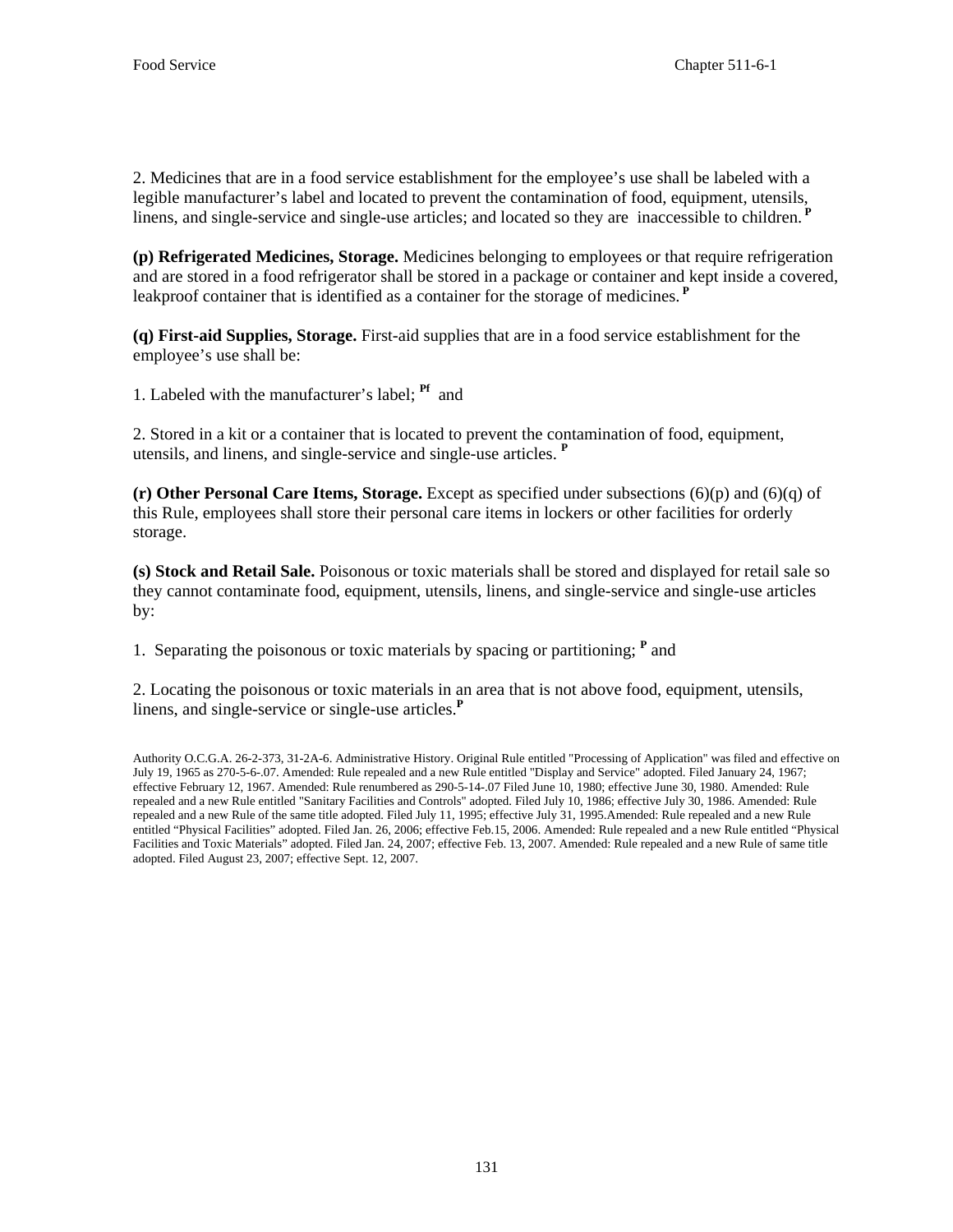# **511-6-1-.08 Special Food Service Operations.**

# **(1) Mobile Food Service Units and Extended Food Service Units**.

**(a) Compliance Required.** Mobile food service units and extended food service units shall comply with the requirements of this Chapter, except as otherwise provided in this subsection and as specified under subsection (1)(b) of this Rule. <sup>Pf</sup> After review of a proposed menu, plans and specifications, and the proposed method of operation, the Health Authority may:

1. Impose additional requirements to protect against health hazards related to the conduct of the food service establishment as a mobile operation;

2. Prohibit the sale of some or all time/temperature control for safety food, or

3. When no health hazard will result, modify requirements of this Rule relating to physical facilities, except those requirements specified under subsections (1)(e) and (f) of this Rule.

# **(b) Exceptions to Compliance for Mobile and Extended Food Service Units.**

1. General. Mobile food service units, such as vehicle venders, and extended food service units may be exempt from the requirements of this Chapter pertaining to the necessity of water and sewage systems and to those requirements pertaining to the cleaning and sanitization, if the following conditions are met:

(i) The required equipment for cleaning and sanitization exists at their permitted base of operation;**Pf**  and

(ii) Menus shall be limited to food that is prepared, prepackaged and labeled in individual servings, transported and stored; or

(iii) Beverages that are not time/temperature control for safety foods that are dispensed from covered urns or other protected equipment all under conditions meeting the requirements of the Chapter. **<sup>P</sup>**

2. Push Carts. Push carts may be exempted from the requirements of subsection  $(1)(g)1$  of this Rule if the following conditions for push carts are met:

(a) The menu shall be limited to only service of commercially prepared and prepackaged time/temperature control for safety foods such as frankfurters, precooked encased sausages, and similar approved foods requiring heating only; **<sup>P</sup>**

(b) All food shall be protected from customer handling, coughing, sneezing or other contamination by wrapping, using food shields or other effective barriers. Condiments must be dispensed in single service type packaging, in pump-style dispensers, or in protected squeeze bottles, shakers, or similar dispensers which prevent contamination of the food items by food employees, consumers, insects, or other sources of contamination; **<sup>P</sup>**

(c) No cooking equipment shall be allowed at the food vending location of carts. Heating equipment will be limited to steam or hot water heating equipment that meets the requirements of this Chapter; **Pf**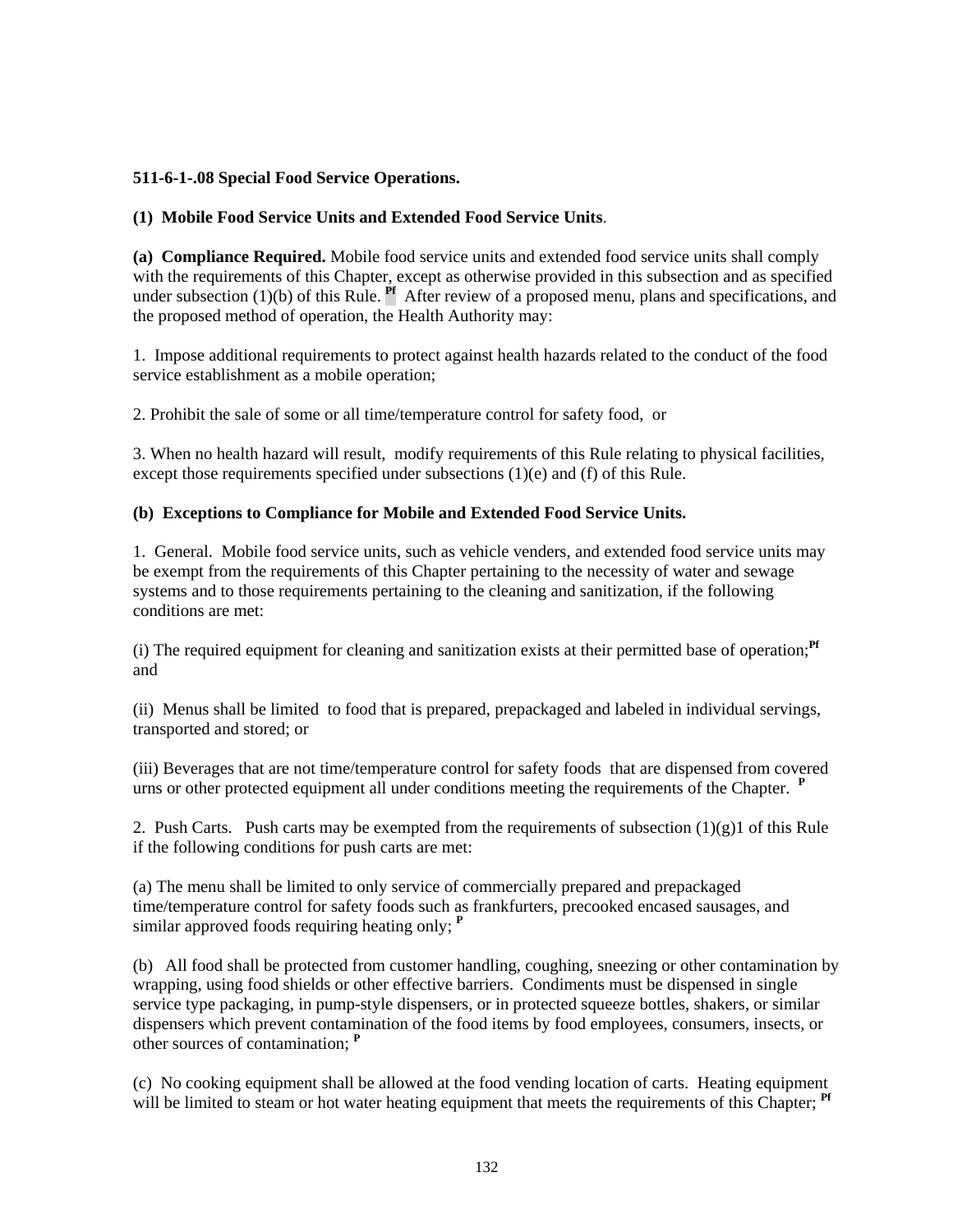(d) At a minimum, overhead protection such as an umbrella large enough to fully cover and protect the entirety of the cart, employee and any cart associated equipment such as food storage, handwashing, etc., shall be provided for the cart's onsite operation;<sup>Pf</sup>

(e) Properly installed and equipped handwashing facilities meeting the requirements of this Chapter must be installed on carts. Potable hot and cold running water under pressure with suitable hand cleaner, dispensed paper towels, and a waste receptacle must be provided at or near the handwashing facility; **Pf** However, certified commercially manufactured, portable hand washing stations may be allowed for onsite operational use with the cart upon approval by the Health Authority.

(f) With the approval of the Health Authority, accessory components such as hard plastic coolers that are NSF listed or certified for commercial use with sufficient ice for cold time/temperature control for safety foods and NSF listed;<sup>Pf</sup>

(g) In use equipment and utensils must be cleaned and sanitized at least every 4 hours; therefore, carts shall be equipped with at least a 3-compartmented sink dedicated for the purpose of cleaning and sanitizing of equipment and utensils. However, in lieu of the 3-compartmented sink being installed on the cart and as deemed acceptable by the Health Authority, the permit holder may provide a an adequate supply of clean and sanitized equipment and utensils stored in such a way on the cart so as to protect them from contamination*,* if the required equipment for cleaning and sanitization exists at its base of operation; **Pf**

(h) Push Carts must be designed, constructed and built to at least NSF Standard 59; **Pf** and

(i) Push Carts must be supplied with one day's operational supply of hot and cold potable water under pressure and waste water storage capacity of 15% larger than that of the potable water tank. The potable water storage tank shall have at least 10 gallons storage capacity and may be required by the Health Authority to have a larger storage volume depending on length of time in which the cart is used away from the base of operation. **<sup>P</sup>**

(j) Stored food, utensils and equipment, single-service and single-use supplies, and hand washing supplies shall be protected from environmental contamination during transportation of the Push Cart from location to location. **Pf**

# **(c) Equipment and Supplies Required for Onboard Preparation of more complex menus.**

1. Units preparing time/temperature control for safety foods on the unit other than the limited menu items stated within subsection (1)(b) of this Rule shall utilize thermostatically controlled heating, cooling, and freezing equipment for those foods stored or displayed on the unit requiring controlled heating or refrigeration. **Pf**

2. Indicating thermometers for immersion into food or cooking media shall be of metal stem type construction, numerically scaled, and accurate to  $\pm 2$  degrees Fahrenheit.<sup>Pf</sup>

3. Each unit must have two separate types of sinks, one for hand-washing and the other for warewashing. **Pf**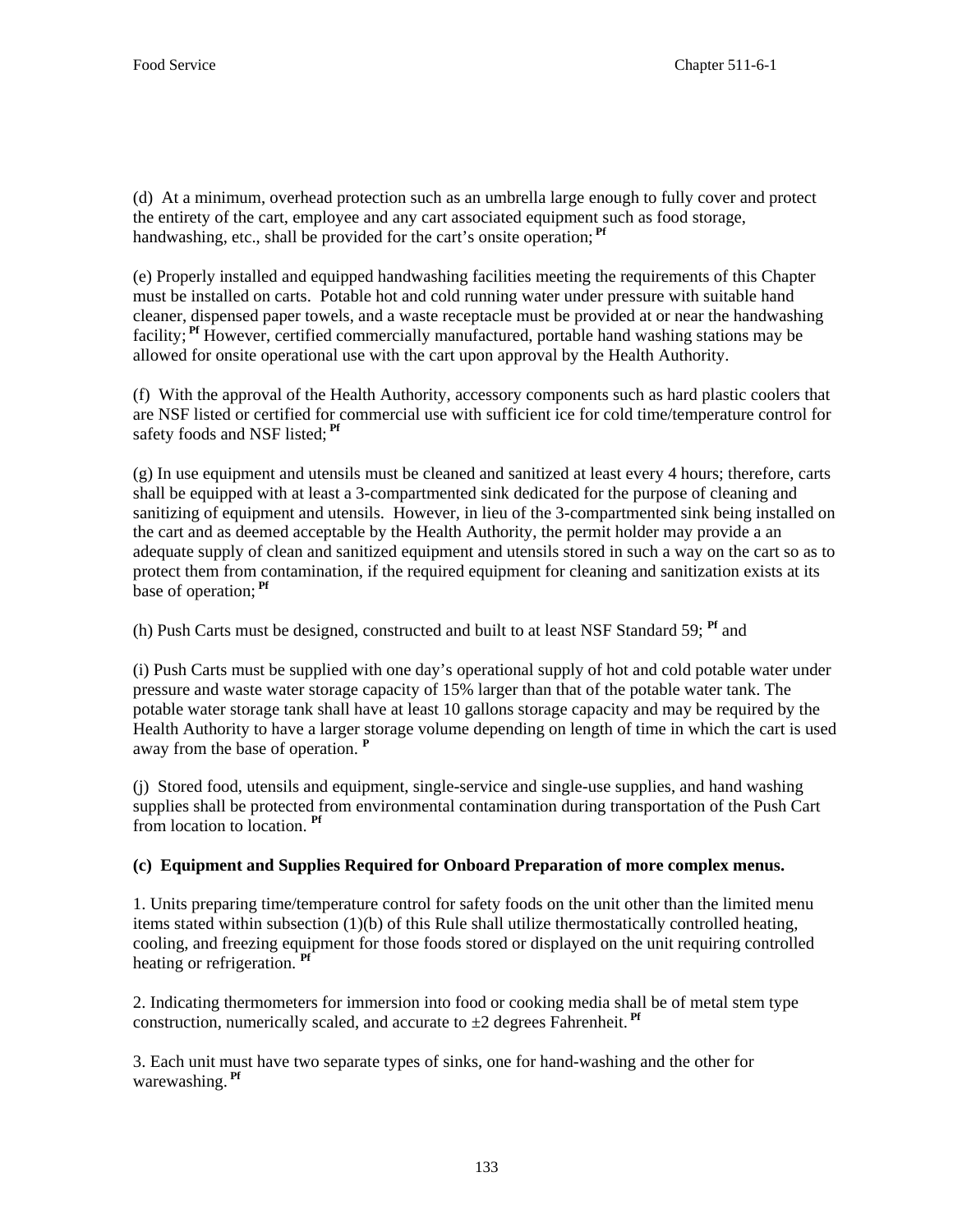4. Mobile food service units and extended food service units shall provide only individually wrapped single-service articles for use by the consumer. **Pf**

### **(d) Water System.**

1. A mobile food service unit and extended food service unit requiring a water system shall have a potable water system as specified under DPH Rule 511-6-1-.06(1), and the water system shall be under pressure. **Pf**

2. Mobile water tanks and mobile food service unit water tanks shall meet all the requirements specified under DPH Rule 511-6-1-.06(3) as it relates to materials, design, construction, installation, numbers and capacities, and operation and maintenance of these tanks.<sup>Pf</sup>

3. The system shall be of sufficient capacity to furnish enough hot and cold water for food preparation, utensil cleaning and sanitizing, and handwashing in accordance with the requirements of this regulation. **Pf**

**(e) Liquid Waste.** The sewage holding tanks for all mobile food service units and extended food service units, and all sewage and liquid waste resulting from the operation of a mobile food service unit or extended food service units shall meet the requirements of and be handled as specified under DPH Rule  $511-6-1-06(4)(a)$ , (e), (f), (g), (h) and (i) as it relates to capacity, drainage, design, construction, installation, operation, maintenance and sewage disposal. **Pf**

# **(f) Operation.**

1. A mobile food service unit shall operate from its permitted base of operation and report daily to such location for supplies and cleaning and servicing operations.**<sup>P</sup>**

2. An extended food service unit shall operate as an extension of its permitted base of operation.**<sup>P</sup>**

3. An extended food service unit shall be serviced daily from the base of operation.

4. The base of operation or fixed food service establishment used as a base of operation for mobile food units and extended food service units shall be constructed and operated in conjunction with the mobile food service unit or extended food service unit under the active managerial control of a single permit holder to be in compliance with the requirements of this Chapter.**<sup>P</sup>**

5. Toilet facilities must be available for employee's use and, as applicable, consumer use along the route of food vending locations as per requirements found in DPH Rule 511-6-1-.06(2)(h). In addition and to the satisfaction of the Health Authority, the permit holder must maintain and provide a list of toilet facilities available to the unit food vending locations. **Pf**

6. When not in use, mobile food service units shall be properly stored at the base of operation or other location approved by the Health Authority. **Pf**

# **(g) Construction Based Upon Menu.**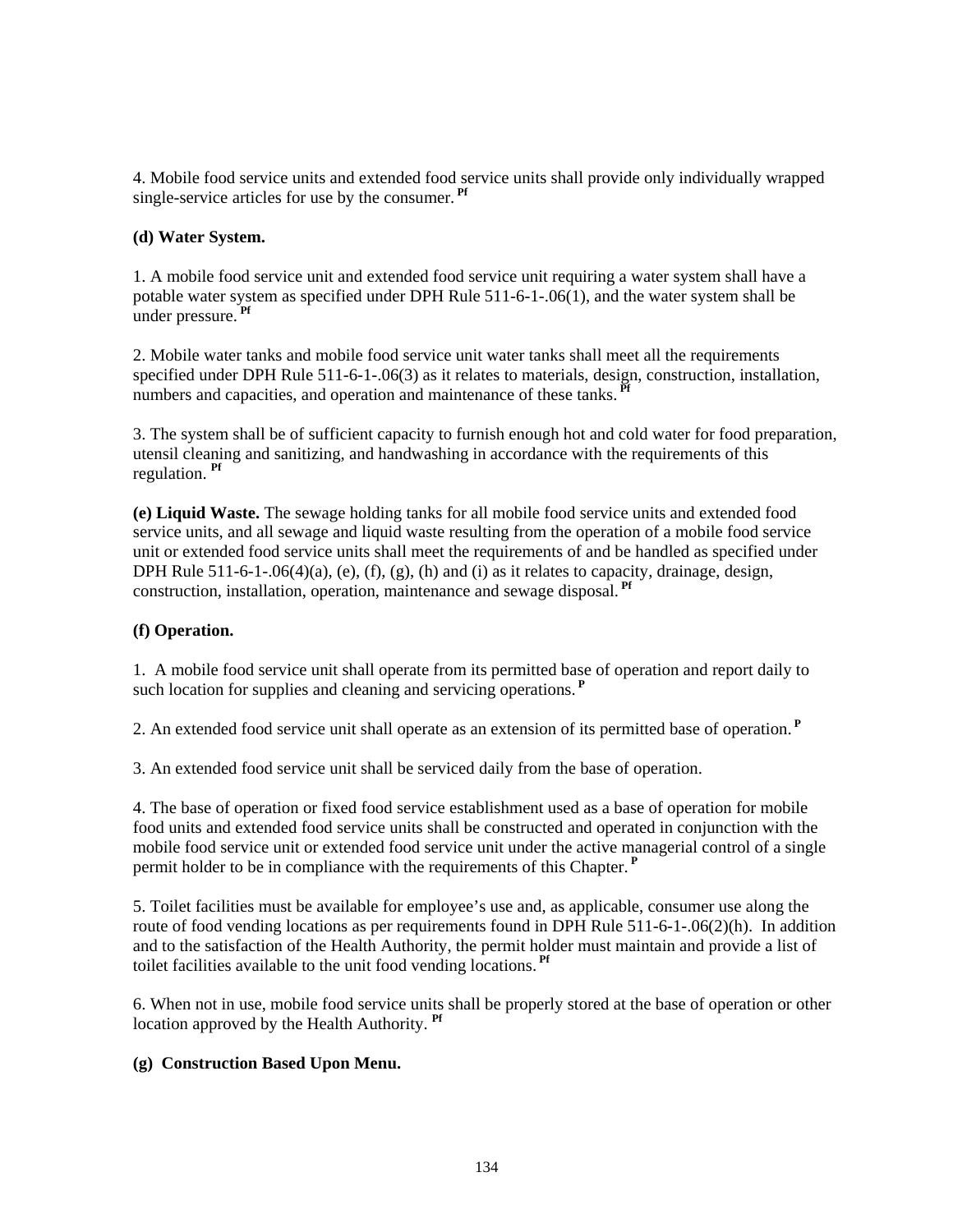1. Units preparing and serving time/temperature control for safety foods other than that stated in subsection (1)(b) of this Rule shall be so constructed that the operator must prepare and serve food from within the protective environment of a fully enclosed area of the unit such as that provided for in a fully enclosed trailer. **<sup>P</sup>** Except that units preparing non-time/temperature control for safety foods such as snow cones and popcorn shall be constructed so that the food preparation and service areas are protected from potential contamination by means of closable cabinets. *Pf*

2. The service area requirements are as follows:

(i) A mobile food service unit servicing area shall be available at its base of operation; except, a servicing area will not be required where only packaged food is placed on the mobile food service unit or where mobile food units do not contain waste retention tanks as stated in subsection  $(1)(b)1$  of this Rule; **Pf**

(ii) Except for areas used only for the loading of water or the discharge of sewage and other liquid waste through the use of a closed system of hoses, servicing areas shall be provided with overhead protection; **Pf**

(iii) There shall be a location and equipment for the flushing and drainage of liquid wastes separate from the location and equipment provided for water servicing and for the loading and unloading of food and related supplies. **Pf** Requirements for sizing and location of equipment for flushing and drainage of liquid wastes and for equipment to provide potable water servicing of units shall be as specified within the most current editions of the Interpretative Manuals as referenced within DPH Rule 511-6-1-.02(8);

(iv) The surface of the servicing area shall be constructed of a smooth, nonabsorbent material, such as concrete or machine-laid and sealed asphalt and shall be maintained in good repair, kept clean, and be graded to drain; and

(v) The construction of the walls and ceilings of the servicing areas is exempted from the provisions of DPH Rule 511-6-1-.07(2)(a) through (f).

(vi) Toilet and handwashing facilities that meet the requirements of this Chapter shall be available for employees at the servicing area. **Pf**

# **(h) Identification.**

1. All mobile food service units and extended food service units shall be identified by a sign or lettering indicating the name and address of the owner, the operator and the permit number. Letters and numbers must be at least two inches high.

2. The permit, or copy thereof, and the current inspection report must be displayed for public view and protected from inclement weather.

# **(i) Food Vending Location.**

1. Food vending location requirements are as follows: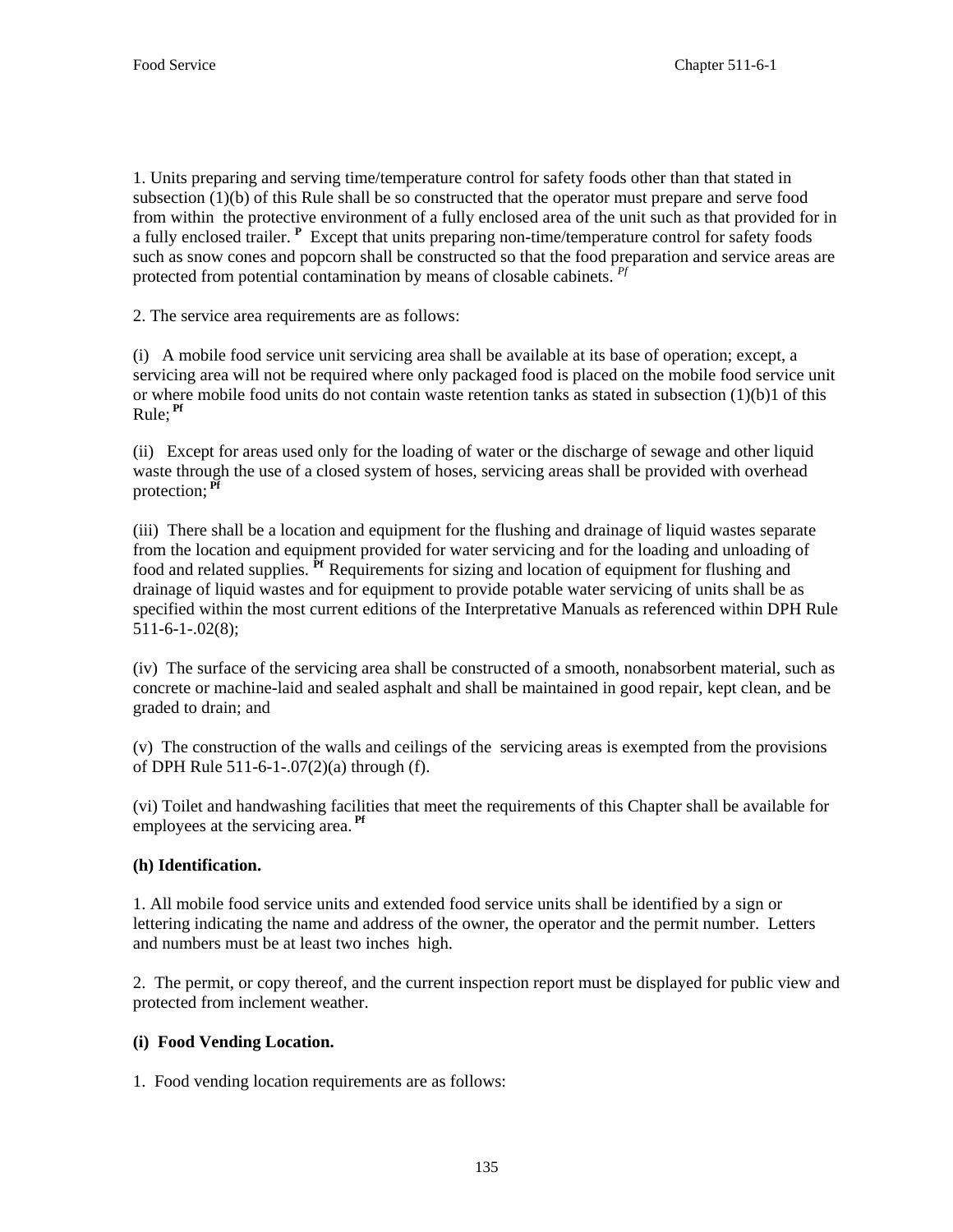(i) Listings for mobile food service unit and extended food service unit food vending locations shall be maintained by the permit holder and shall be provided to the Health Authority. Permit holders shall notify the Health Authority at least 7 days prior to any changes in food vending locations. **Pf**

(ii) The operator must provide evidence of legal access and use of the premises for food vending; and

(iii) If applicable, permit applicants must provide documentation of compliance with another jurisdiction's requirements.

2. Those units functioning under permits granted to food service establishments and operating on their premises as an extension thereof may be allowed, at the Health Authority's discretion to meet lesser restrictions if sanitation, temperature control, and sanitization requirements for operation of the unit are satisfactorily met at the food service establishment.

**(j) Compliance with Other Regulations.** The operation must comply with all applicable regulations and ordinances. **Pf**

**(k) Home Prepared Foods Prohibited.** Home prepared foods or condiments may not be sold, served, or used on mobile food service units.**<sup>P</sup>**

# **(2) Temporary Food Service Establishments.**

# **(a) Operation, Permit Application, Responsibilities.**

1. A temporary food service establishment means a food service establishment that operates at the same location for a period of no more than 14 consecutive days in conjunction with a single event or celebration. **<sup>P</sup>**

2. The application for a special food service permit shall indicate the inclusive dates of the proposed operation and must be submitted at least 30 days prior to the event. **Pf**

3. The following applies to a vendor application:

(i) Any person desiring to operate a temporary food service establishment shall make written application for a permit on forms provided by the Health Authority at least 30 days prior to the event and pay applicable fees at the time of application.

(ii) The application shall include the name and address of each applicant, the location and type of the proposed temporary food service establishment, a list of all menu items and the signature of the applicant.

4. The organizer's responsibility is the following:

(i) Ensure that only vendors permitted by the Health Authority are allowed to participate in the event, $P$ 

(ii) The organizer and property owner must notify the Health Authority 30 days prior to the event taking place and provide a list of food vendors who will be allowed by that organizer to participate in the event. **Pf**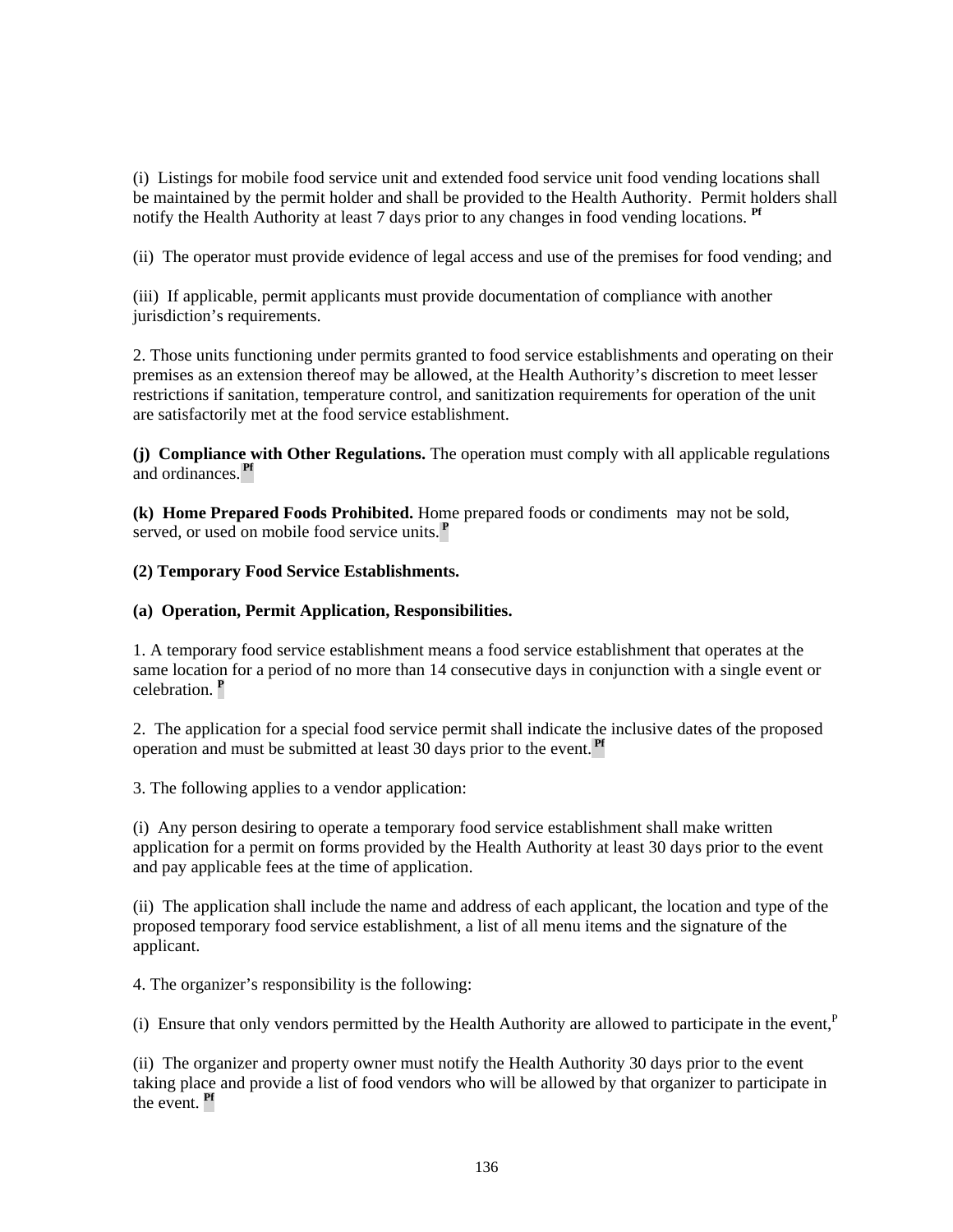(iii) Ensure that any unauthorized or unpermitted vendor found participating in an event shall immediately leave the event premises and shall be charged with a violation of this Rule.**<sup>P</sup>**

# **(b) Inspections.**

1. Prior to issuance of a permit, the Health Authority shall inspect the proposed temporary food service establishment. The Health Authority shall only issue a permit to the applicant if the inspection reveals that the proposed temporary food service establishment complies with this Rule.

2. Temporary food service inspections will be conducted as often as necessary to ensure compliance with this Rule.

3. The permit, or copy thereof, and the current inspection report must be displayed for public view and protected from inclement weather.

# **(c) Operations.**

1. A temporary food service establishment which does not comply fully with Rules .03 through .07 of this Chapter may be permitted to operate when food preparation, service and the operation meet fully the requirements set forth in DPH Rule 511-6-1-.08(2)(a) through (h).<sup>P</sup>

2. The Health Authority may impose additional requirements to protect against health hazards related to the conduct of the temporary food service establishment.

3. Preparation processes for time/temperature control for safety foods will be approved by the Health Authority based on a plan review that shows adequate holding, preparation and service facilities. **Pf**

4. For special events, foods requiring only cooking may be prepared, if served immediately, in an outside area on the premises of a permitted food service establishment. Prior approval must be obtained from the Health Authority. **<sup>P</sup>**

# **(d) Preparation and Service - Time/Temperature Control for Safety Foods – Prohibited Menu Items.**

1. Fixed Permitted Food Service Establishments. Any time/temperature control for safety food that has been prepared, stored and transported under conditions meeting the requirements of this Chapter, is stored at a temperature of 41 $\rm{^{\circ}F}$  (5 $\rm{^{\circ}C}$ ) or below or at a temperature of 135 $\rm{^{\circ}F}$  (5 $\rm{^{\circ}C}$ ) or above in facilities meeting the requirements of this Chapter may be served.  $\vec{P}$ 

2. Temporary Onsite Preparation and Service. All food prepared and served onsite of a temporary establishment must comply with the following:

(i) Only those time/temperature control for safety foods requiring limited preparation, such as hamburgers and frankfurters that only require seasoning and cooking, may be prepared or served; **<sup>P</sup>**

(ii) Once cooked, time/temperature control for safety foods shall not be touched by employee bare hands and must be maintained at 135<sup>o</sup>F or higher until served; <sup>P</sup>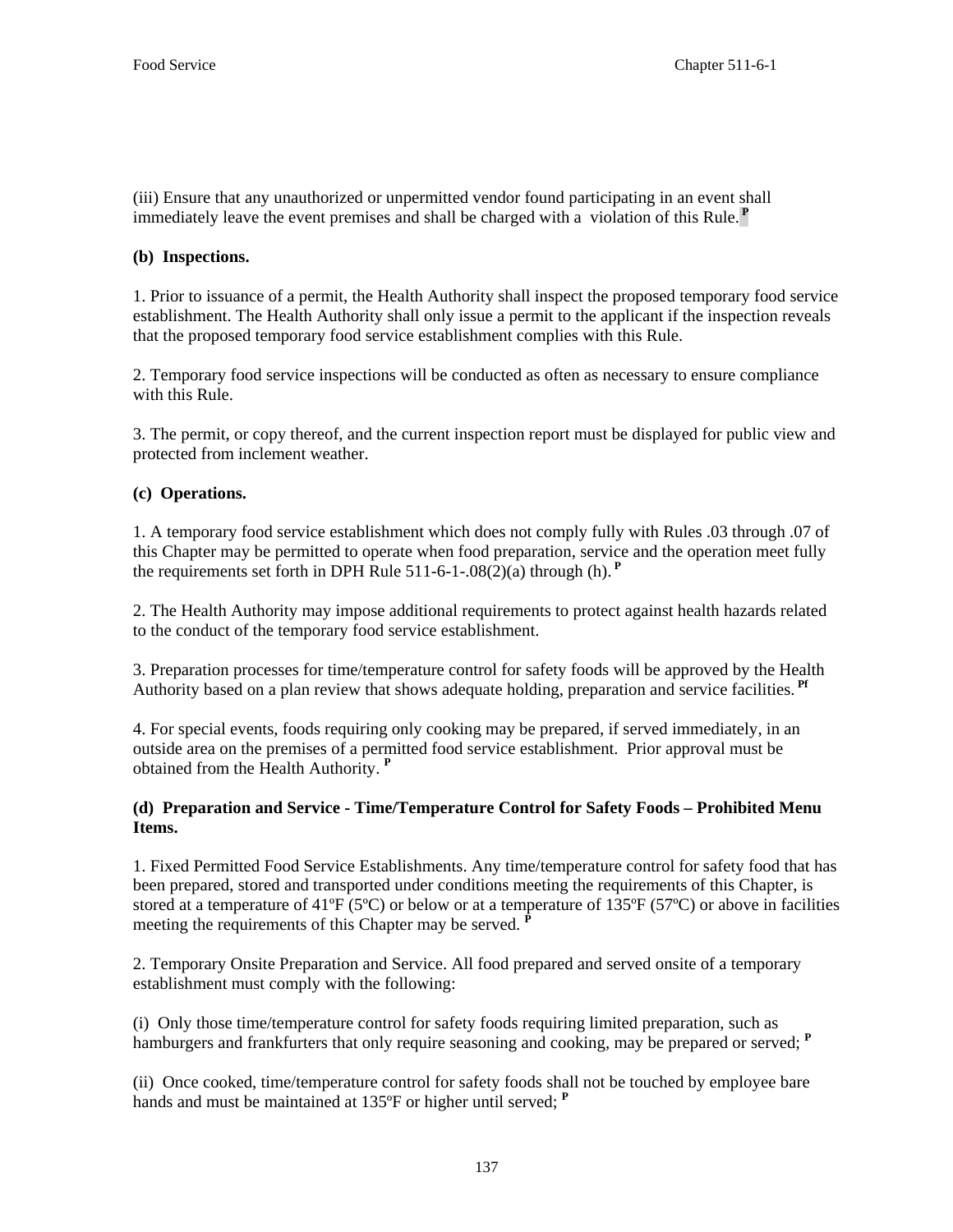(iii) Prior to service to the consumer, commercially prepared, precooked, and prepackaged time/temperature control for safety foods may be reheated thoroughly to at least 135ºF for 15 seconds; **<sup>P</sup>**and

(iv) Time as a Public Health Control shall not be allowed in a temporary food service establishment. **<sup>P</sup>**

3. Menu Item Prohibition. The preparation or service of the following menu items are prohibited from service onsite of a temporary establishment:

(i) Except for paragraph 2 of this subsection, other ready-to-eat, time/temperature control for safety foods, including pastries filled with cream or synthetic cream, custards, and similar products, and salads or sandwiches containing meat, poultry, eggs, or fish is prohibited. <sup>**P**</sup> This prohibition does not apply to any time/temperature control for safety food that has been prepared and packaged under conditions meeting the requirements of this Chapter, is obtained in individual servings at 135ºF (57ºC) or above, or 41ºF (5ºC) or below in facilities meeting the requirements of this Chapter, and is served directly to the consumer in the unopened container in which it was packaged.**<sup>P</sup>**

(ii) Home prepared foods or condiments may not be sold, served, or used in temporary food service unit establishments.**<sup>P</sup>**

# **(e) Equipment and Supplies Required.**

1. Indicating thermometers for immersion into food or cooking media shall be of metal stem type construction, numerically scaled, and accurate to  $\pm 2$  degrees Fahrenheit.

2. Enough potable water shall be available at the event for consumption and in the establishment for food preparation, cleaning, and sanitizing utensils and equipment, and for handwashing. **<sup>P</sup>**

3. Ice shall be handled as follows:

(i) Ice that is consumed or that contacts food shall be made under conditions meeting the requirements of this Chapter, **<sup>P</sup>**

(ii) The ice shall be obtained only in chipped, crushed, or cubed form and in single-use safe plastic or wet strength paper bags filled and sealed at the point of manufacture.<sup>P</sup>

(iii) The ice shall be held in these bags until it is dispensed in a way that protects it from contamination, **<sup>P</sup>** and

(iv) Storage of packaged or wrapped food in contact with water or undrained ice is prohibited. **<sup>P</sup>**

4. Temporary food service operations shall provide only individually wrapped single-service articles for use by the consumer. **Pf**

5. A heating facility capable of producing enough hot water shall be provided on the premises. **Pf**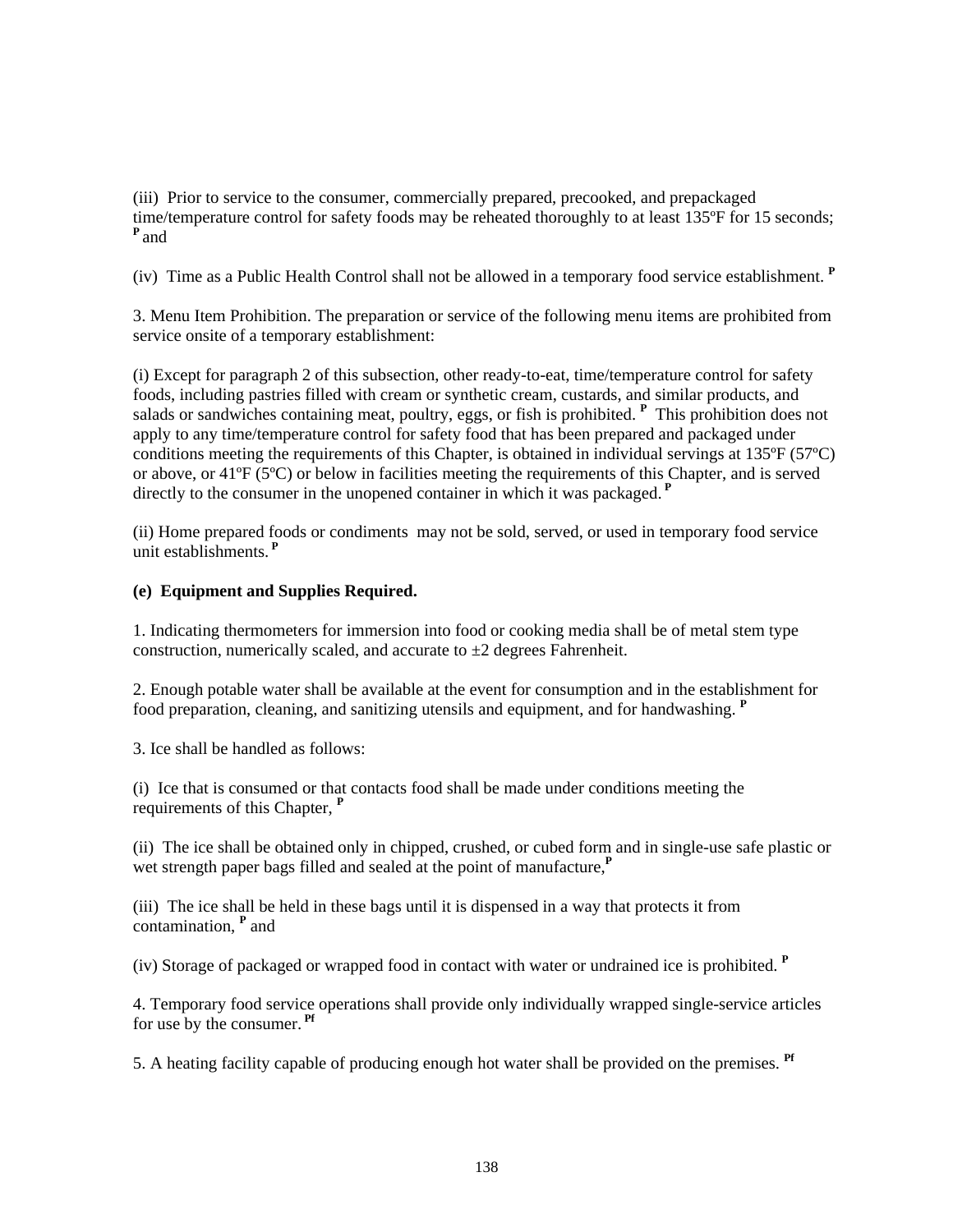6. Equipment shall be located and installed in a way that prevents food contamination and that also facilitates cleaning the establishment. **Pf**

7. Food-contact surfaces of equipment shall be protected from contamination by consumers and other contaminating agents. Effective shields for such equipment shall be provided, as necessary, to prevent contamination.<sup>1</sup>

8. Facilities for cleaning and sanitizing utensils and equipment shall be provided at the temporary site or permitted base of operation. Such items shall be cleaned and sanitized at least daily or more often if prescribed by the Health Authority. **Pf**

9. When food is prepared on the site, a system capable of producing enough hot water for cleaning and sanitizing utensils and equipment shall be provided on the premises. Such systems shall consist of:

(i) a water heater properly sized according to the needs of the establishment as established by interpretative and guidance manuals referenced within DPH Rule 511-6-1-.02(8); **Pf** or

(ii) a gas or electric stove or burner with a container of water; **Pf** or

(iii) other means as determined by the Health Authority. **Pf**

10. A convenient handwashing facility shall be available for employee handwashing. This facility shall consist of, at least, a catch bucket, a pressurized or gravity fed supply of warm water, soap, and individual paper towels at the service site. **Pf**

**(f) Liquid Waste.** All sewage including liquid waste shall be disposed of as specified under DPH Rule 511-6-1-.06(4)(h) and (i).**<sup>P</sup>**

# **(g) Construction.**

1. Floors within food preparation and display areas shall be constructed of concrete, asphalt, tight wood, or other similar material, and shall be kept clean in good repair.

2. Doors to food preparation areas shall be solid or screened and shall be self-closing or as otherwise approved by the Health Authority.

3. Screening material used for walls, doors, or windows shall be at least 16 mesh to the inch.

4. Air curtains shall be properly designed and installed, and approved by the Health Authority.

5. Ceilings shall be made of wood or other material that protects the interior of the establishment from the weather. **Pf**

6. Walls and ceilings of food preparation areas shall be constructed in a way that prevents the entrance of insects.

# **(h) Protection from Contamination.**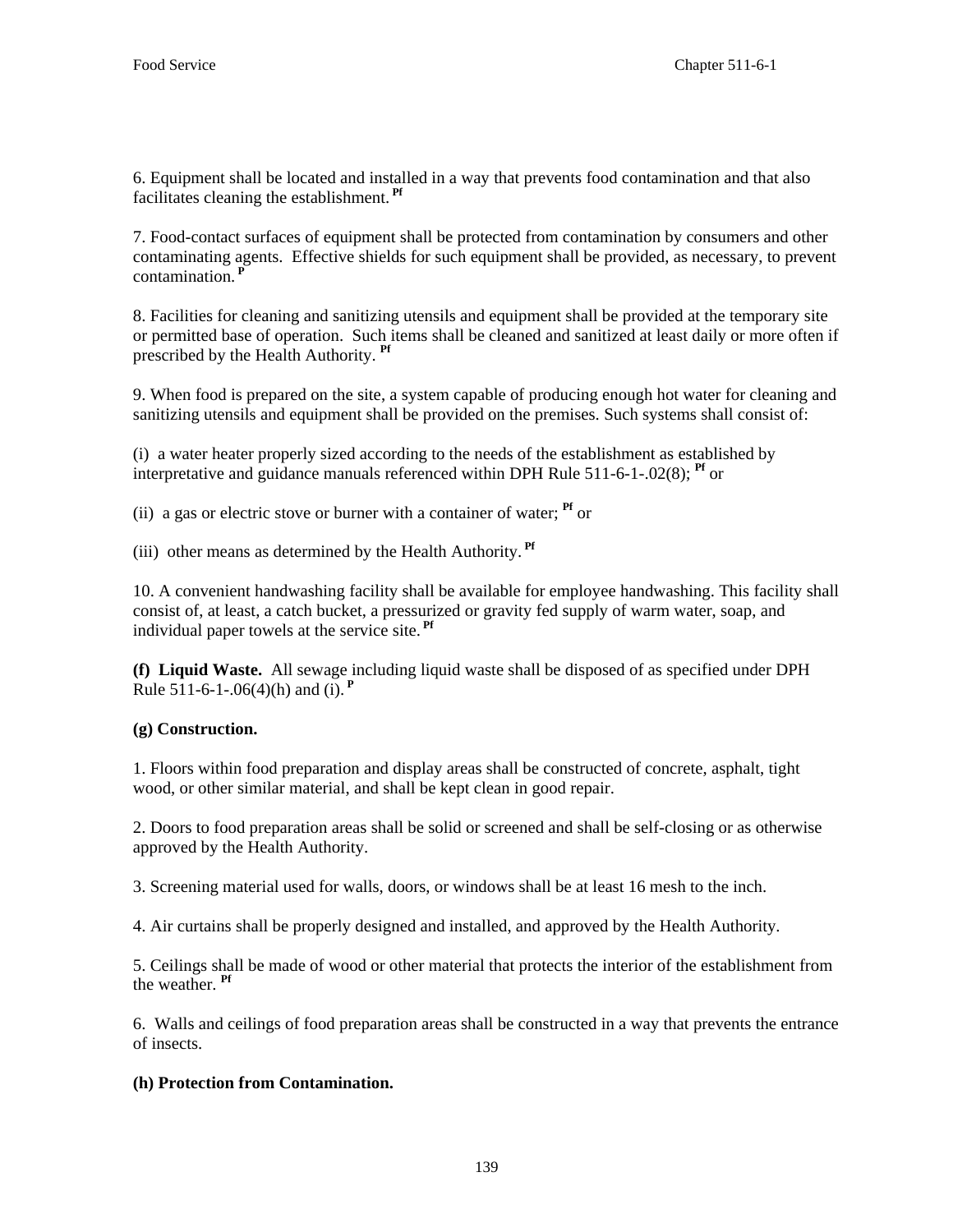1. Approved means of excluding insect and vermin from food preparation, service areas and from waste storage areas must be provided commensurate with the type and scope of food service permitted. **Pf**

2. Counter-service openings shall not be larger than necessary for the particular operation conducted.

3. Counter-service openings shall be provided with effective means to restrict the entrance of flying insects.

4. Counter-service openings shall be kept closed when not in actual use, except that these openings may remain open if air curtains are provided as deemed adequate by the Health Authority.

5. All food preparation and food display areas shall be adequately protected from dust, contamination by patrons, and from insects by provision of walls, ceilings, shields, screens or other approved barriers or devices. **Pf**

6. Open, unprotected display or service of food is prohibited.**<sup>P</sup>**

**(i) Exceptions to Compliance**. This Rule shall not apply to temporary food services which:

1. Are sponsored by a political subdivision of this state or by an organization exempt from taxes under O.C.G.A. Section 48-7-25(a)(1) or under Internal Revenue Code Section 501(d) or paragraphs (1) through (8) or paragraph (10) of Section 501 (c) of the Internal Revenue Code;

2. Last 120 hours or less; and

3. When sponsored by such an organization, is authorized by a permit issued by the municipality or county in which it is conducted.

**(3) Incubator Food Service Operations**. A permit holder or a permit applicant may seek a variance from the provisions in DPH Rule  $511-6-1-02(1)(a)4$  in order to operate an incubator food service establishment only if, as an alternative to DPH Rule 511-6-1-.02 $(1)(a)4$ ., the permit holder or permit applicant provides a written management plan along with the necessary supportive documentation that specifies standard operating procedures (SOP) in detail to the satisfaction of the Health Authority as to how active managerial control of risk-factors and public health interventions for foodborne illness along with maintenance of equipment and facilities will be maintained to the requirements of this Chapter. <sup>P</sup> Incubator food service operations shall comply with other requirements of this Chapter in addition to the requirements of one of the following business models:**<sup>P</sup>**

**(a) Business Model A.** The permit holder must ensure the following:

 1. Submit to the Health Authority for review and approval a written management plan that contains a Standard Operating Plan (SOP) and supporting documents that adequately provides: managerial oversight of contractual employees activities, control of risk factors for foodborne illness, handwashing policy, employee health policies, the prevention of any potential cross-contamination of equipment and food resulting from multiuse of food service equipment and utensils, and the ability for the Health Authority to conduct trace back in the event of a foodborne illness involving the establishment. The written managerial plan or SOP must include the following minimum items: **<sup>P</sup>**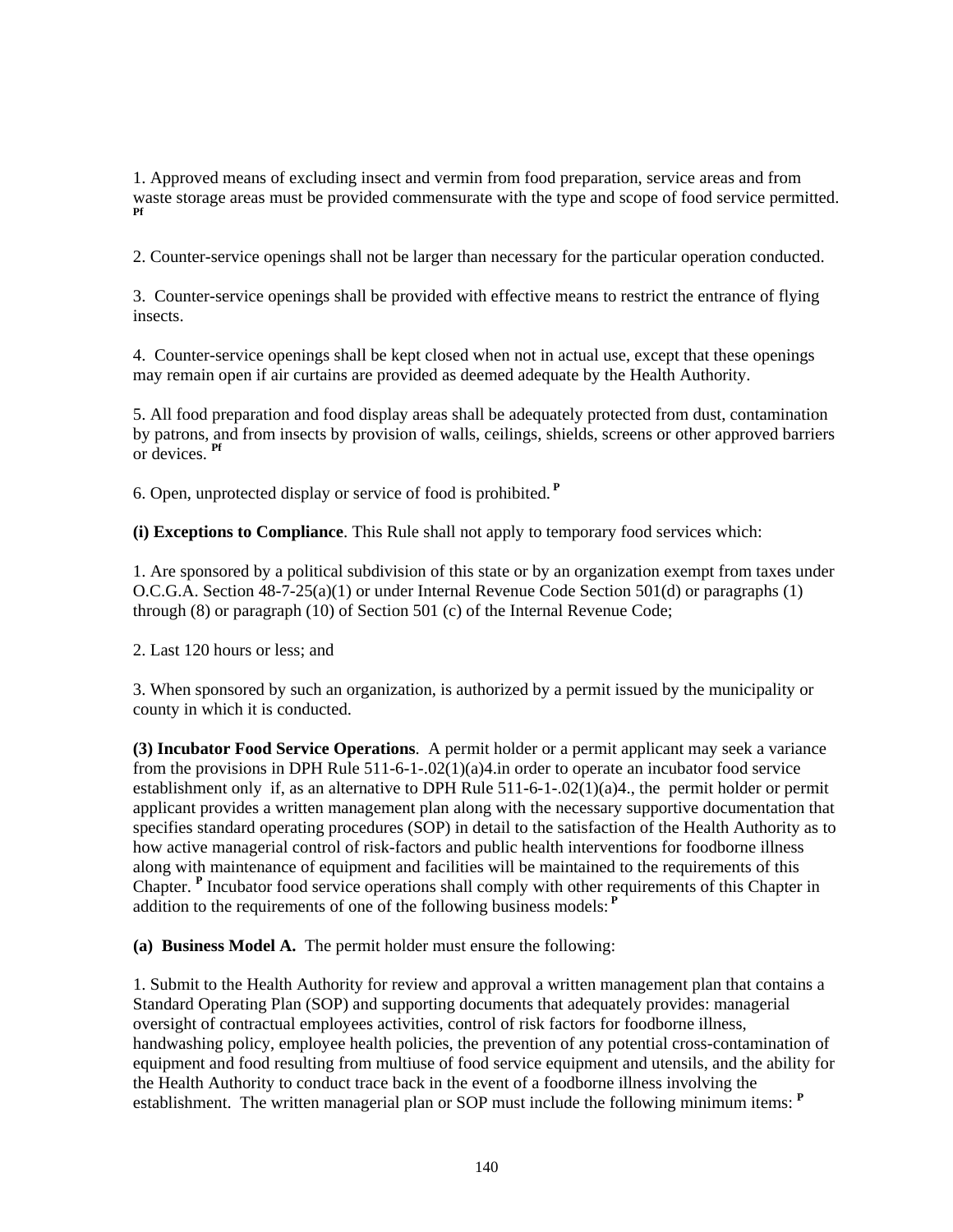(i) Incubatee/member Contract. A written contract between the permit holder and the incubatee/member must be signed by the permit holder and each incubatee/member prior to incubatee/member being allowed access to the establishment. This written contract must include the following items: **<sup>P</sup>**

(I) The permit holder must acknowledge its responsibility for all food produced within its establishment from the time that it receives the food and supplies up to and including the service of prepared food to its consumers;**<sup>P</sup>**

(II) The permit holder may not disclaim any liability for food prepared within the food service establishment;**<sup>P</sup>**

(III) The Active Managerial Control Plan (SOP) along with supporting documents must be made, directly or by reference, part of the written contract.**<sup>P</sup>**

(ii) Active Managerial Control Plan and SOP. The SOP will contain not less than the following items:

(I) A statement as to the maximum number of incubatees/ members that will use the establishment per day or per shift; **Pf**

(II) A statement as to the ratio of management staff to the number of incubatees/members using the establishment per day or per shift; **Pf**

(III) A statement as to how incubatees /members and their subsidiary employees will be identified. Records listing names and contact information for each incubatee/member and their subsidiary employees must be maintained at the establishment and such records shall be made available for review upon request by the Health Authority; **Pf**

(IV) A statement as to how separation in space and time will be maintained so as no other activities, such as bakery or food processing plant activity, will be conducted at the same time food service operations are being conducted. Separation of time and space may be accomplished by equipment and facilities being physically separated into areas or rooms separated from each other by walls or partitions as acceptable to the Health Authority. In addition, separation in time and space may be accomplished by scheduling of incubators/members as acceptable to the Health Authority; **Pf**

(V) A statement as to how all employees, including any contractual employees and their subsidiary employees, will be managed so their activities will comply with this Chapter;<sup>Pf</sup>

(VI) A statement as to how the food service management will provide oversight of food processing from receiving to service to the consumer to ensure compliance with this Chapter. As part of this oversight but not limited to the following: food temperature control records must be maintained by the permit holder of the establishment. Food temperature charts for food product temperature control listing the date and time and temperature of food as it leaves the establishment to when it is delivered to the consumer will be maintained for review upon the request of the Health Authority. Food temperature charts shall be maintained by management within the establishment for no less that 90 days from the date of any event or service; **Pf**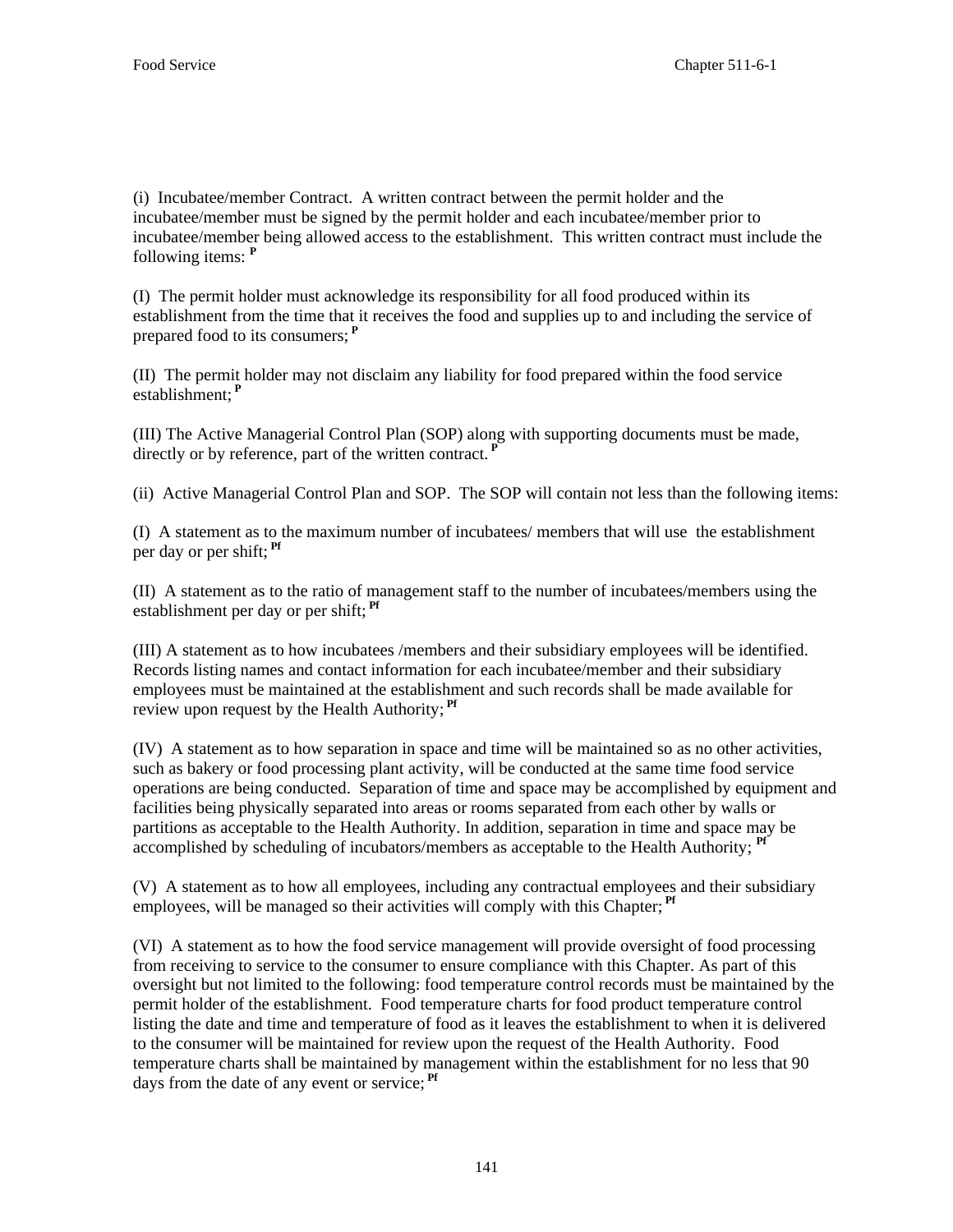(VII) A statement as to how the food service management will track consumers so they will be easily identifiable in the event of a foodborne illness outbreak investigation. Records of events and service will be maintained within the establishment for a minimum of 90 days from the date of each event or service and will be made available upon request for review by the Health Authority;<sup>Pf</sup>

(VIII) A statement as to how management of the food service establishment will track and manage menus to be in compliance with DPH Rule  $511-6-14-.02(1)(g)$ . The most current menu or menus for each incubatee/member will be maintained on record at the establishment and such menu or menus will be made available for review upon request by the Health Authority. Management of the food service establishment will notify the Health Authority of menu changes as specified in DPH Rule 511- 5-14-.02(1)(g);  $<sup>pr</sup>$ </sup>

(IX) A statement that only those incubatees/members under active contract will be allowed access to the facilities of the establishment. Food preparation for non-commercial use such as home use will not be allowed. Non-contractual, incubatee/member use of the establishment facilities is prohibited; **Pf**

(X) A list of incubatees/members scheduled for each day must be maintained at the establishment and made available for review by the Health Authority upon request. Only these listed incubatees/members are to be present within the establishment for each scheduled day's operation; **Pf**

(XI) A statement that the permit holder shall directly employ all management of the establishment. The person in charge and the certified food safety manager (CFSM) shall be a direct employee of the permit holder; **<sup>P</sup>**

(XII) A statement as to who will monitor activities within the food service establishment must be clearly stated. Enough certified food safety managers must be present whenever the establishment is in operation. There must be shown to be adequate coverage of management or persons in charge to ensure compliance with this Chapter. **Pf** Incubatees/members cannot serve as managers, certified food safety managers (CFSMs) or as the person in charge: <sup>P</sup>

(XIII) A complete written plan detailing how the activities of incubatees/members will be monitored and what corrective actions will be taken should risk factors be found out of control must be included with the SOP. The activities of members must be monitored from the receiving of food and supplies to the service of food to the consumer; **Pf**

(XIV) A written employee health policy must be included within the SOP. This written employee health policy must be in compliance with DPH Rule 511-6-1-03(4) and it must include all employees of the establishment including incubatee/members; **Pf**

(XV) A cleaning plan for all nonfood-contact surfaces of equipment. In addition, this cleaning plan shall include cleaning and sanitizing procedures and schedules for food-contact surfaces of equipment and utensils to ensure that food-contact surfaces are being cleaned and sanitized between incubatee/members use and as often as needed to be in compliance with the requirements of this Chapter; **Pf**

(XVI) A written food safety training plan for employees and incubatees/members; **Pf and**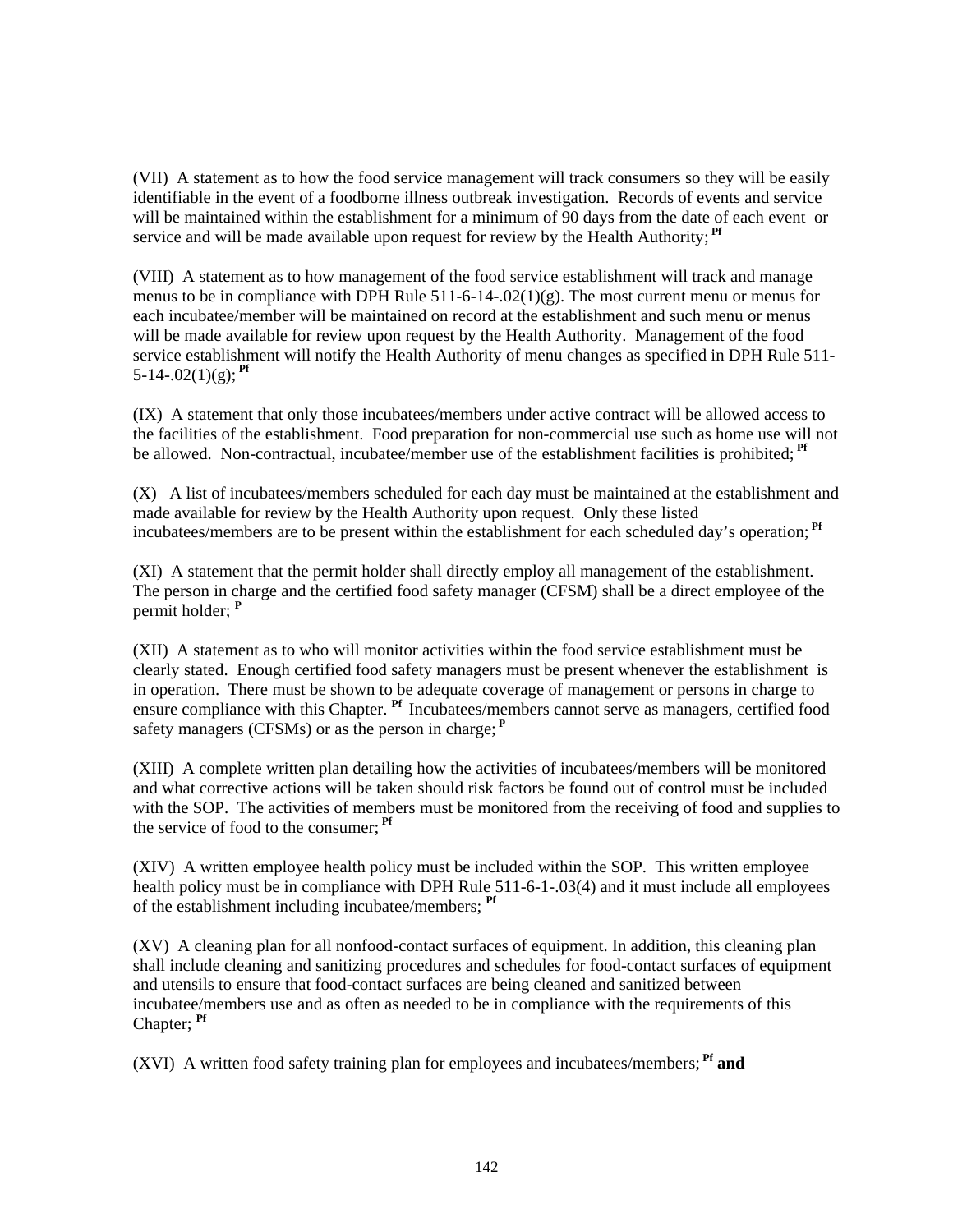(XVII) A floor plan showing equipment layout and food flow according to proposed menus. All areas, rooms and equipment are to be identified as to use and function. All food service plans and specifications must be reviewed and approved by the local Health Authority prior to any commencement of construction as specified within DPH Rule 511-6-1-.02(4). **Pf**

**(b) Business Model B.** The permit holder must ensure the following:

1. Submit to the Health Authority for review and approval a written management plan that contains a Standard Operating Procedure (SOP) and supporting documents that adequately provides: managerial oversight of contractual employees activities, control of risk factors for foodborne illness, handwashing policies, employee health policies, the prevention of any potential cross-contamination of equipment and food resulting from multiuse of food service equipment and utensils, and the ability for the Health Authority to conduct trace back in the event of a foodborne illness involving the establishment. The written managerial plan or SOP must include the following minimum items: **<sup>P</sup>**

(i) Incubatee/member Contract. A written contract between the permit holder and the incubatee/member must be signed by the permit holder and each incubatee/member prior to incubatee/member being allowed access to the establishment. This written contract must include the following items: **<sup>P</sup>**

(I) The permit holder must acknowledge its responsibility for all food produced within its establishment from the time that it receives the food and supplies up to and including the service of prepared food to its consumers;**<sup>P</sup>**

(II) The permit holder may not disclaim any liability for food prepared within the food service establishment;**<sup>P</sup>**

(III) The Active Managerial Control Plan (SOP) along with supporting documents must be made, directly or by reference, part of the written contract.**<sup>P</sup>**

(ii) Active Managerial Control Plan and SOP. The SOP shall not contain less than the following items:

(I) A statement as to the maximum number of incubatees/ members that will use the individual build out units per day or per shift; **Pf**

(II) A statement as to the ratio of management staff to the number of incubatees/members using the establishment per day or per shift; **Pf**

(III) A statement as to how incubatees /members and their subsidiary employees will be identified. Records listing names and contact information for each incubatee/member and their subsidiary employees must be maintained at the establishment and such records shall be made available for review upon request by the Health Authority; **Pf**

(IV) A statement as to how separation in space or time will be maintained so as to ensure that all food service operations are conducted within each individual incubatee/member's build-out unit. Separation of all activities, such as bakery or food processing plant activity must be accomplished by equipment and facilities being physically separated into areas or rooms separated from each other by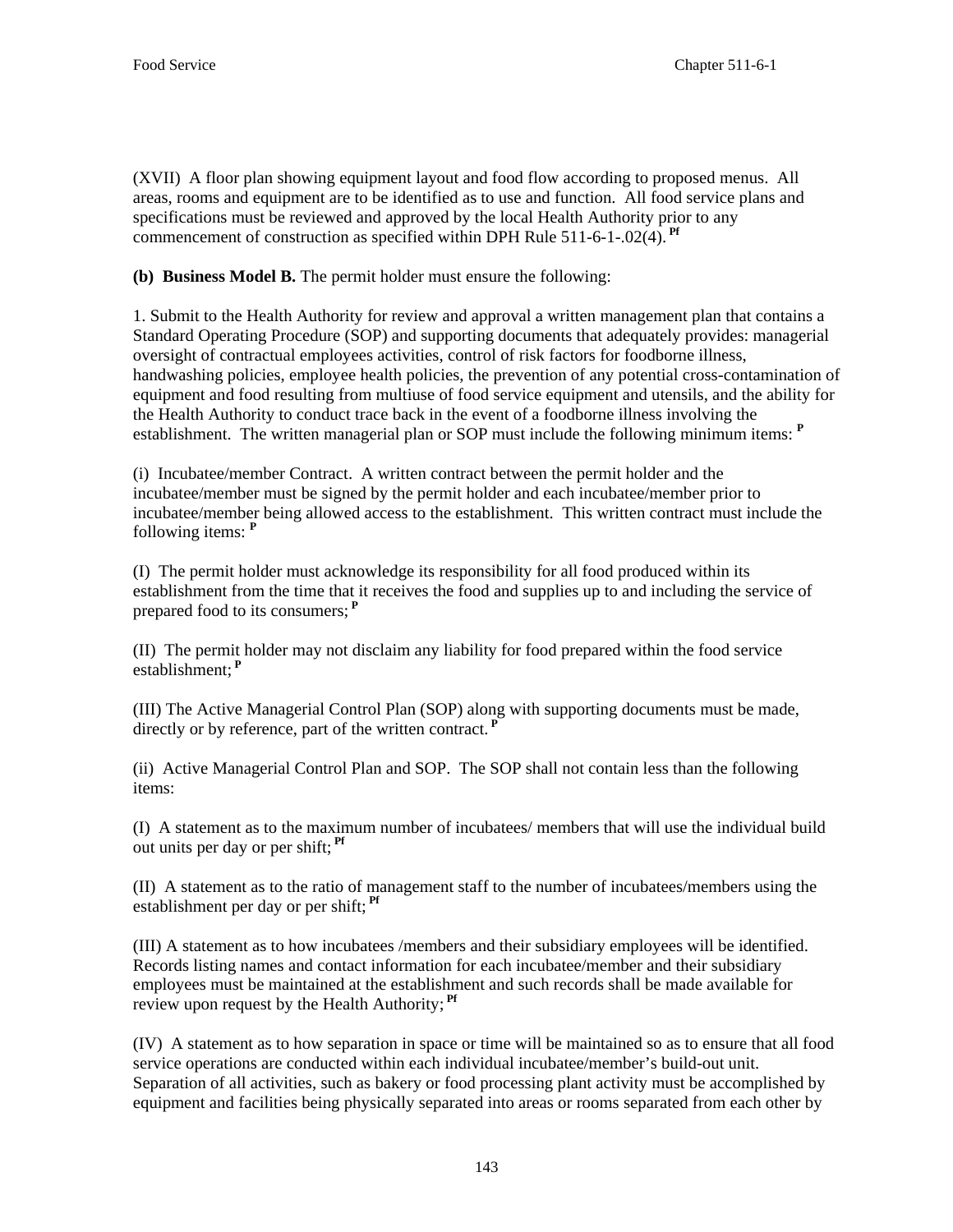walls or partitions as acceptable to the Health Authority. In addition, separation in time and space may be accomplished by scheduling of incubators/members as acceptable to the Health Authority; **Pf**

(V) A statement as to how all employees, including any contractual employees and their subsidiary employees, will be managed so their activities will comply with this Chapter;<sup>Pf</sup>

(VI) A statement as to how the food service management will provide oversight of food processing from receiving to service to the consumer to ensure compliance with this Chapter. As part of this oversight but not limited to the following: food temperature control records must be maintained by the permit holder of the establishment. Food temperature charts for food product temperature control listing the date, time, and temperature of food as it leaves the establishment to when it is delivered to the consumer shall be maintained by management for review upon the request of the Health Authority for no less than 6 months from the date of any event or service; **Pf**

(VII) A statement as to how the food service management will track consumers so they will be easily identifiable in the event of a foodborne illness outbreak investigation. Records of events and service will be maintained within the establishment for a minimum of 90 days from the date of each event or service and will be made available upon request for review by the Health Authority;<sup>Pf</sup>

(VIII) A statement as to how management of the food service establishment will track and manage menus to be in compliance with DPH Rule  $511-6-1-02(1)(g)$  The most current menu or menus for each incubatee/member will be maintained on record at the establishment and such menu or menus will be made available for review upon request by the Health Authority. Management of the food service establishment will notify the Health Authority of menu changes as specified in DPH Rule 511-  $6-1-02(1)(g)$ ; <sup>Pf</sup>

(IX) A statement that only those incubatees/members under active contract will be allowed access to the facilities of the establishment. Food preparation for non-commercial use such as home use will not be allowed. Non-contractual, incubatee/member use of the establishment facilities is prohibited; **Pf**

(X) A list of incubatees/members scheduled for each day according to the build-out unit they will use must be maintained at the establishment and made available for review by the Health Authority upon request. Only these listed incubatees/members are to be present within the establishment for each scheduled day's operation; **Pf**

(XI) A statement that the permit holder shall directly employ all management of the establishment. The person in charge and the certified food safety manager (CFSM) shall be a direct employee of the permit holder; **<sup>P</sup>**

(XII) A statement as to who will monitor activities within the food service establishment must be clearly stated. Enough certified food safety managers must be present whenever the establishment is in operation. There must be shown to be adequate coverage of management or persons in charge to ensure compliance with this Chapter. **Pf** Incubatees/members cannot serve as managers, certified food safety managers (CFSMs) or as the person in charge;**<sup>P</sup>**

(XIII) A complete written plan detailing how the activities of incubatees/members will be monitored and what corrective actions will be taken should risk factors be found out of control must be included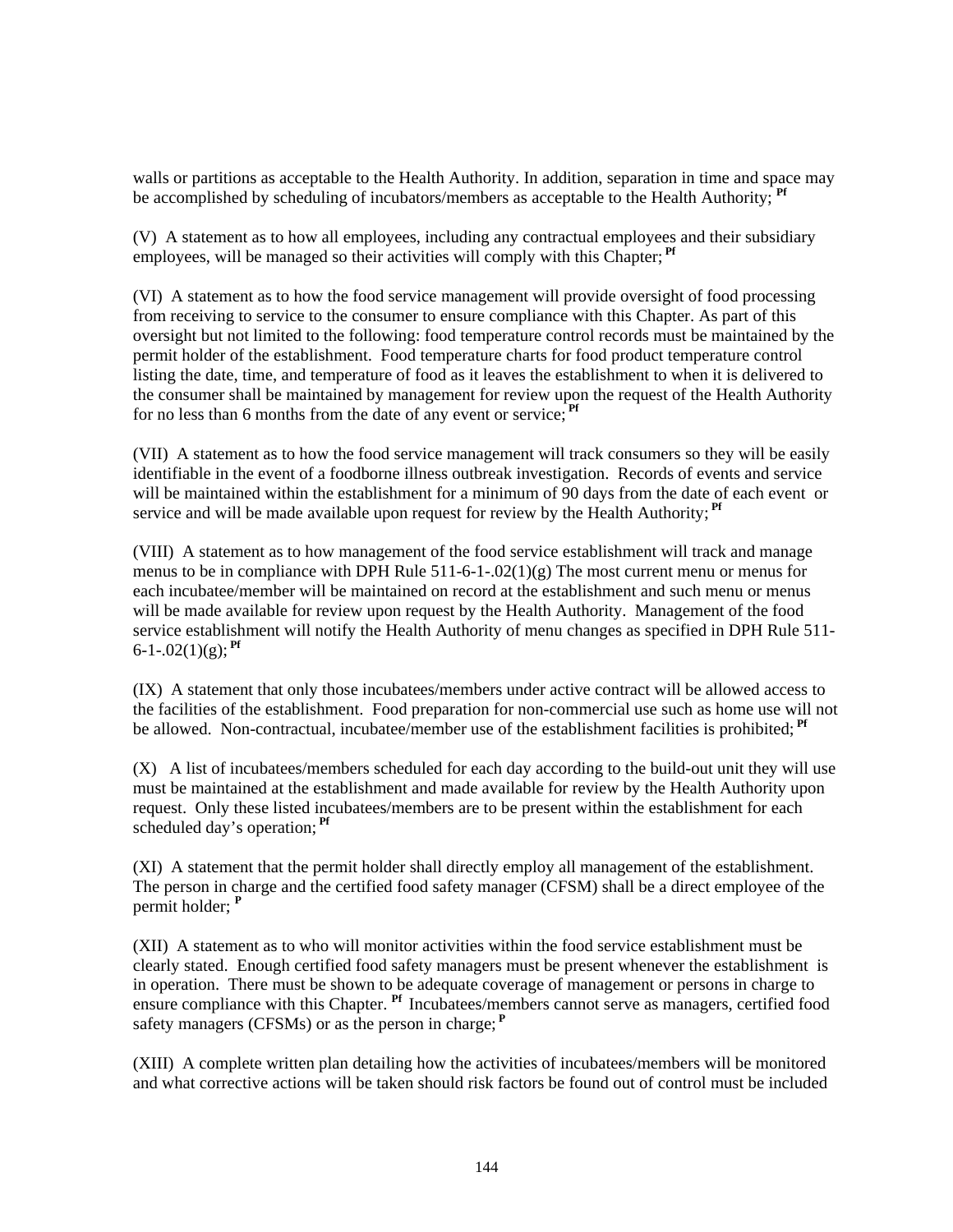with the SOP. The activities of members must be monitored from the receiving of food and supplies to the service of food to the consumer; **Pf**

(XIV) A written employee health policy must be included within the SOP. This written employee health policy must be in compliance with DPH Rule 511-6-1-.03(4) and it must include all employees of the establishment including incubatee/members; **Pf**

(XV) A cleaning plan for all nonfood-contact surfaces of equipment . In addition, this cleaning plan shall include cleaning and sanitizing procedures and schedules for food-contact surfaces of equipment and utensils to ensure that food-contact surfaces are being cleaned and sanitized between incubatee/members use and as often as needed to be in compliance with the requirements of this Chapter; **Pf**

(XVI) A written food safety training plan for employees and incubatees/members; **Pf** and

(XVII) A floor plan showing equipment layout and food flow according to proposed menus. All areas, rooms and equipment are to be identified as to use and function. All food service plans and specifications must be reviewed and approved by the local Health Authority prior to any commencement of construction as specified within DPH Rule  $511-6-1-02(4)$ .<sup>Pf</sup>

(XVIII) Each incubatee/member shall show the incubator food service establishment permit holder proof of a valid permit issued by the Health Authority to a food service facility unit specified in the permit application prior to being allowed access to the specified food service building unit;**<sup>P</sup>**

(XIX) A permit will be valid for one food service build-out unit per incubatee/member and not multiple food service build-out units; **<sup>P</sup>**and

(XX) The Health Authority will be notified of food service facility build-out schedule changes.

# **(4) Caterering Food Service Establishments.**

**(a)** Catering food service establishments shall fully comply with the requirements of DPH Rules 511- 6-1-.03 through .07 in addition to the following:**<sup>P</sup>**

1. As food service establishments, all caterers shall operate from a permitted base of operation or permitted incubator food service establishment;**<sup>P</sup>**

2. Catering operations shall be permitted and operated separately from mobile food service operations and from "food sales establishments" as defined in O.C.G.A. Section 26-2-21;<sup>Pf</sup>

3. For purposes of inspection of the base of operation and upon request by the Health Authority, catering food service establishments shall provide a quarterly schedule of events to be catered;<sup>Pf</sup>

4. Hand washing facility requirements are as follow:

(i) when the intent to cater food includes the preparation and delivery of food to a private party or special event and does not include any service or restocking of foods, no hand washing facility is required at the service site; **Pf** and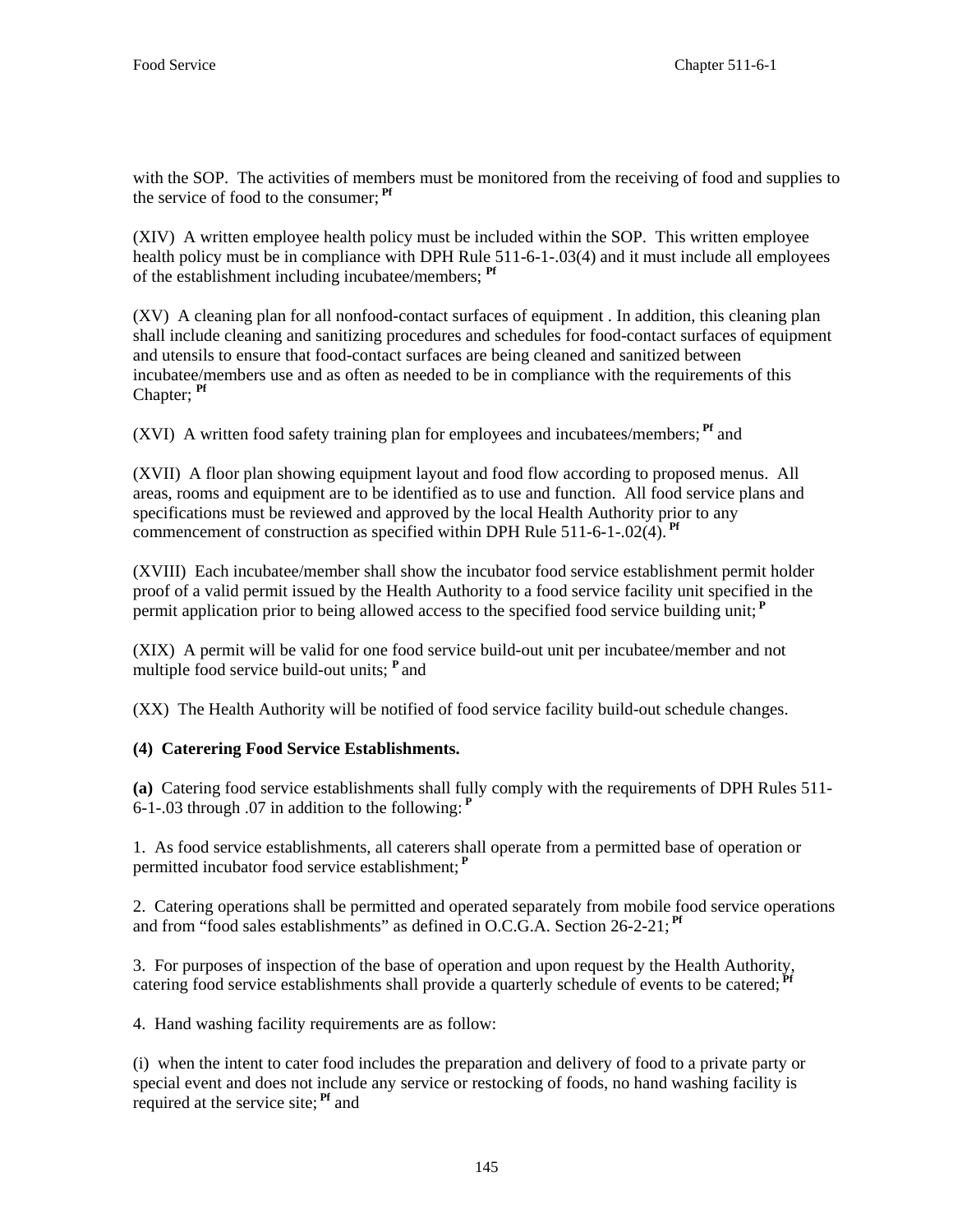(ii) when the intent to cater foods includes the preparation, delivery, display, services, and restocking of foods, other than prepackaged foods, a hand washing facility is required and shall consist of at least a catch bucket, a pressurized or gravity fed supply of warm water, soap, and individual paper towels at the service site. **Pf**

5. At all times, food shall meet the time and temperature requirements of DPH Rule 511-6-1-.04.**Pf** Time and temperature records may be required by the Health Authority to document this requirement;

6. All foods, display and service utensils, and other food-contact surfaces shall be protected from contamination throughout operations; **Pf**

7. Catered food cannot be used as an ingredient in another food or be offered for re-service or sale to another consumer, once it has been delivered to the location of service. Such catered food is to be discarded to waste or may be left in the possession of the consumer for which the catered food was contracted*.* **P**

Authority O.C.G.A. 26-2-373, 31-2A-6. Administrative History. Original Rule entitled "Inspection of Premises" was filed and effective on July 19, 1965 as 270-5-6-.06. Amended: Rule repealed and a new Rule entitled "Transportation" adopted. Filed January 24, 1967; effective February 12, 1967. Amended: Rule renumbered as 290-5-14-.08. Filed June 10, 1980; effective June 30, 1980. Amended: Rule repealed and a new Rule entitled "Construction and Maintenance of Physical Facilities" adopted. Filed July 10, 1986; effective July 30, 1986. Amended: Rule repealed and a new Rule of the same title adopted. Filed July 11, 1995; effective July 31, 1995. Amended: Rule repealed and a new Rule entitled "Special Food Service Operations" adopted. Filed Jan. 26, 2006; effective Feb. 15, 2006. Amended: Rule repealed and a new Rule of same title adopted. Filed Jan. 24, 2007; effective Feb. 13, 2007. Amended: Rule repealed and a new Rule of same title adopted. Filed August 23, 2007; effective Sept. 12, 2007.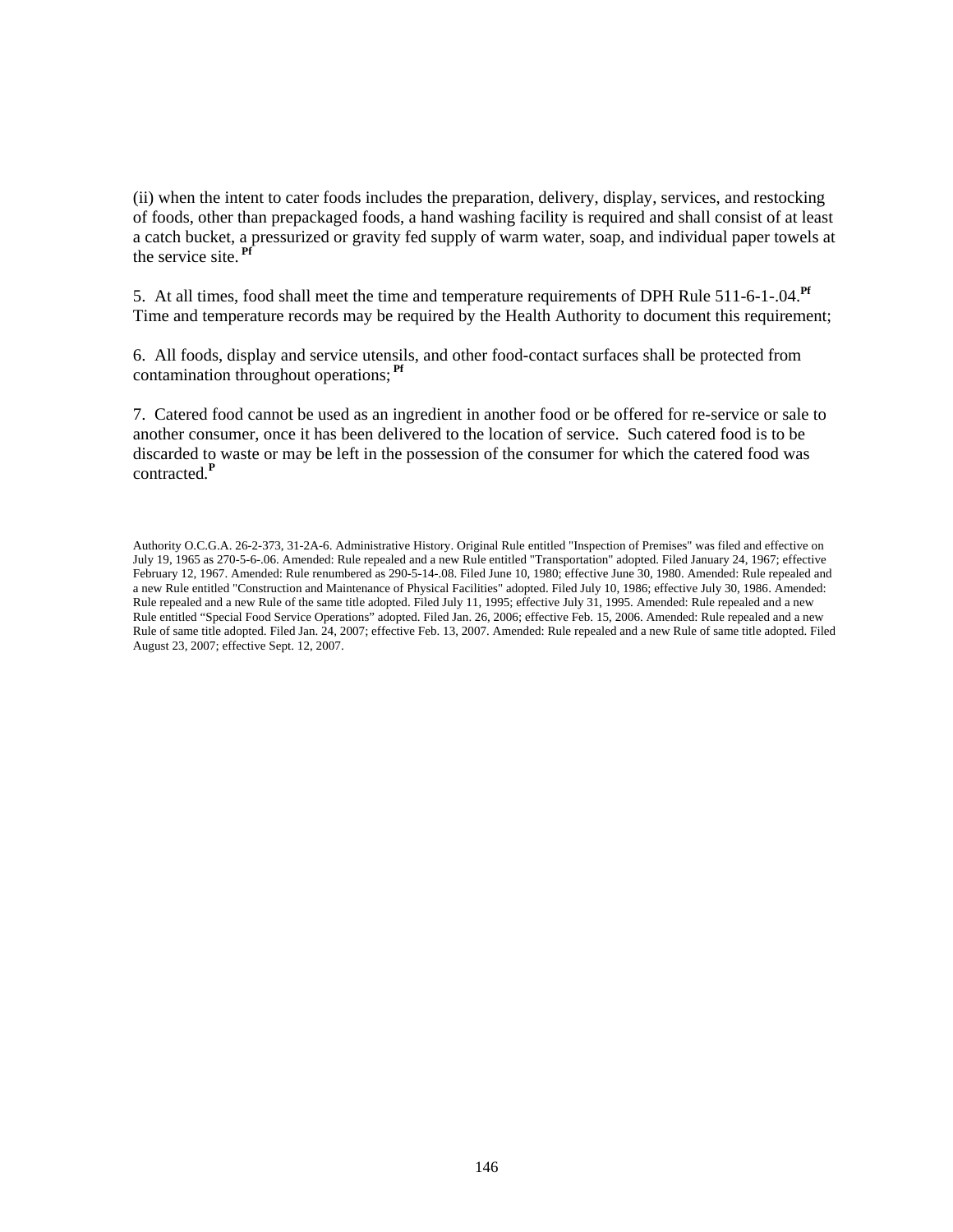# **511-6-1-.09 Certification and Standardization of Environmental Health Personnel.**

**(1) Responsibilities and Requirements.** All Environmental Health personnel who are assigned responsibilities in food service plan review, permitting, inspecting or other means of enforcing this Chapter will successfully complete and maintain current certification in:

**(a) Nationally Recognized Food Safety Training Program.** A nationally recognized food safety training program approved by the department and a professionally validated examination that is accredited by the Conference for Food Protection prior to acquiring food service program responsibilities;

**(b) Standardization Certification.** Standardization certification in food safety inspection techniques shall be obtained through a program approved by the Department within two years of acquiring food service program responsibilities. Standardization certificates shall be administered as follows:

1. Georgia Standardized Food Service Establishment Inspection Officer Certificates issued to EHS shall be valid for a five year period from the date of issuance;

2. Standardized Food Service Establishment Inspection and Training Officer Certificates shall be issued to District Standard-Trainers by the Department's State Office of Environmental Health Standard-Trainers and they shall be valid for a five year period from the date of issuance; and

3. The Department's State Office of Environmental Health Standard-Trainers shall maintain current standardization certification in retail food establishment inspections through the Food and Drug Administration (FDA). Should such FDA certification not be available, State Office of Environmental Health Standard-Trainers shall maintain at least the same level of standardization certification as specified in subsection (1)(b)2 of this Rule.

# **(2) Standardization Certification Maintenance.**

**(a)** In order to maintain the standardization certification maintenance, Environmental Health personnel must accumulate at least 20 hours of continuing education unit credits (CEU) prior to being re-standardized.

**(b)** All CEU credit hours shall be evaluated by the Department's State Office of Environmental Health prior to being credited to Environmental Health personnel.

**(3) Notification of Food Service Program Responsibilities.** Local Health Authorities shall notify the Department's State Office of Environmental Health with the date that Environmental Health personnel are assigned food service program responsibilities.

**(4) Record of Training, Standardization and CEU Credit.** A record of training, standardization, and CEU credit for Environmental Health personnel shall be maintained in the office where each Environmental Health employee works. At its discretion, the Department may audit these records for compliance with this Rule.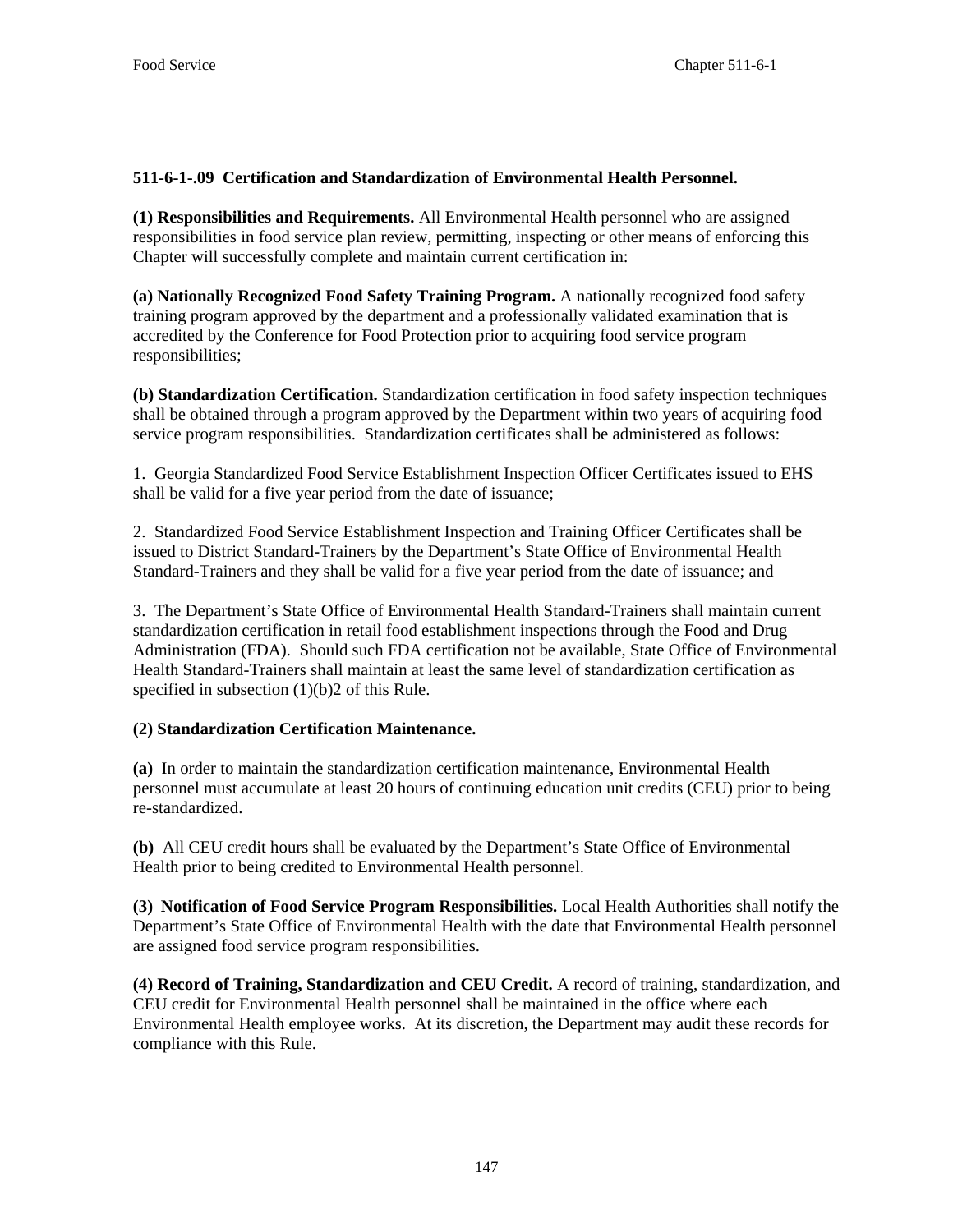**(5) Temporary Staffing and Emergency Response.** Environmental Health personnel must successfully complete a nationally recognized food safety training program, as stated in subsection (1) (a) of this Rule prior to conducting independent food service program duties that may occur in emergency situations such as staffing issues for temporary employee coverage, emergency response events, or widespread foodborne outbreak responses.

**(6) Non-standardized Environmental Health Personnel.** All food service program activities performed by non-standardized Environmental Health personnel, as stated in subsections (1) (b) and (4) of this Rule, shall be monitored by Environmental Health personnel who hold a valid standardization certificate as specified within subsection (1) (b) 2 of this Rule.

Authority O.C.G.A. Secs. 26-2-373, 31-2A-6. Administrative History. Original Rule entitled "Routine Inspection" was filed and effective on July 19, 1965 as 270-5-6-.09. Amended: Rule repealed and a new Rule entitled "Poisonous and Toxic Materials" adopted. Filed January 24, 1967; effective February 12, 1967. Amended: Rule renumbered as 290-5-14-.09. Filed June 10, 1980; effective June 30, 1980. Amended: Rule repealed and a new Rule entitled "Special Food Service Operation" adopted. Filed July 10, 1986; effective July 30, 1986. Amended: Rule repealed and a new Rule of the same title adopted. Filed July 11, 1995; effective July 31, 1995. Amended: Rule repealed and a new Rule entitled "Certification and Standardization of Environmental Health Personnel" adopted. Filed Jan. 26, 2006; effective Feb.15, 2006. Amended: Rule repealed and a new Rule of same title adopted. F. Jan. 24, 2007; effective Feb. 13, 2007.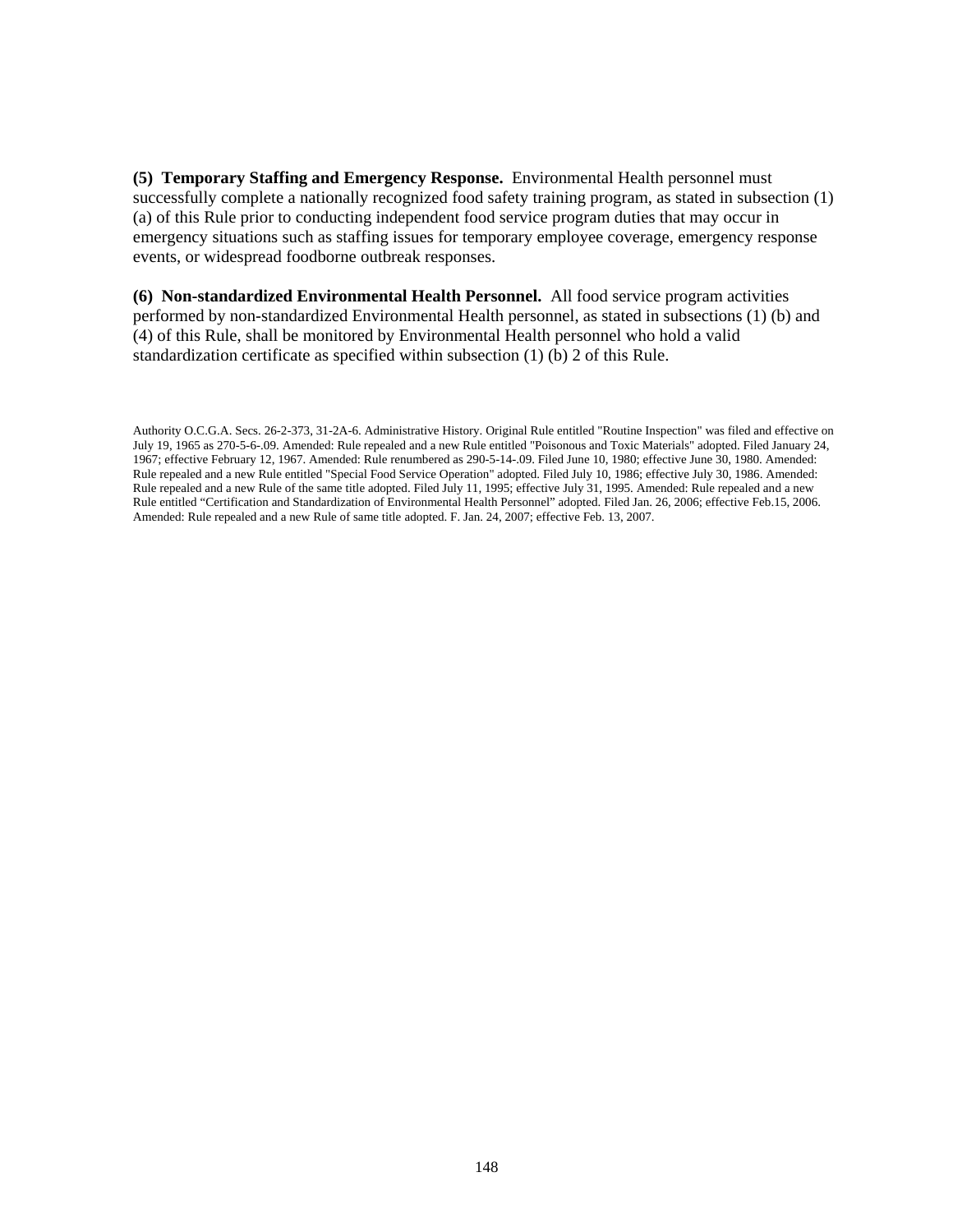## **511-6-1-.10 Inspections and Compliance Procedures.**

**(1) Suspension or Revocation of Permits**. The Health Authority shall have the power to suspend or revoke a permit if the permit holder is unwilling or unable to comply with these regulations, the regulations of the local Health Authority, the provisions of O.C.G.A. Section 26-2-370 *et seq.,* or if a violation is not corrected within a reasonable time. The notice of suspension or revocation shall be in writing and shall state the reasons in support of the action. The notice shall be delivered to the permit holder by mail or in person or, if the permit holder cannot be located, by tacking a copy to the front door of the food service establishment and mailing a copy to the permit holder's last known address.

**(a)** There shall be a rebuttable presumption that a permit holder is unwilling or unable to comply if he or she refuses to allow the Health Authority to enter upon and inspect the premises of the food service establishment at any reasonable time and in a reasonable manner, or if any particular violation is found to be uncorrected upon the third consecutive inspection.

**(b)** Except as specified in DPH Rule 511-6-1-.03(2)(n), a permit may be summarily suspended upon the discovery of an imminent health hazard. The permit holder may seek immediate review of a summary suspension by written request to the District Health Director. The matter shall be heard by the District Health Director, or a supervisory level employee designated by the District Health Director who was not personally involved in the inspection, acting as a review official. The Health Authority shall make every effort to arrange a hearing within 72 hours of the request. The hearing shall be conducted informally and without application of the rules of evidence. Both the inspector and the permit holder shall be given an opportunity to present any arguments or evidence in support of their positions. The review official may uphold the summary suspension, or may modify or lift the suspension on such conditions as may be appropriate.

**(c)** In lieu of suspension or revocation of a permit, the Health Authority may in its discretion allow a food service establishment to voluntarily close all or part of the premises until such time as violations are corrected, and upon such additional restrictions as the Health Authority may deem appropriate.

**(d)** The permit holder may appeal any suspension or revocation to the Department in accordance with O.C.G.A. Section 31-5-3 by sending written notice within ten days, by certified mail or statutory overnight delivery, addressed to the Department of Public Health, Office of General Counsel, with a copy to the Health Authority official that suspended or revoked the permit. Within ten days of receiving the notice, the Health Authority shall provide the Department with a copy of its entire file on the inspections and actions that led to the suspension or revocation. The Department shall schedule a hearing within 20 days of receiving the notice, and shall decide the matter upon the arguments of the parties and the administrative record.

**(e)** If operations of a food service establishment are discontinued due to the order or action of the Health Authority, the permit holder shall obtain approval from the Health Authority before resuming operations.

(f) The Health Authority may, in its discretion, allow the owner to voluntarily close all or part of the food service establishment in lieu of suspending or revoking a permit. Such action will not prohibit the Health Authority from taking such further action as it may deem necessary to protect employees or members of the public.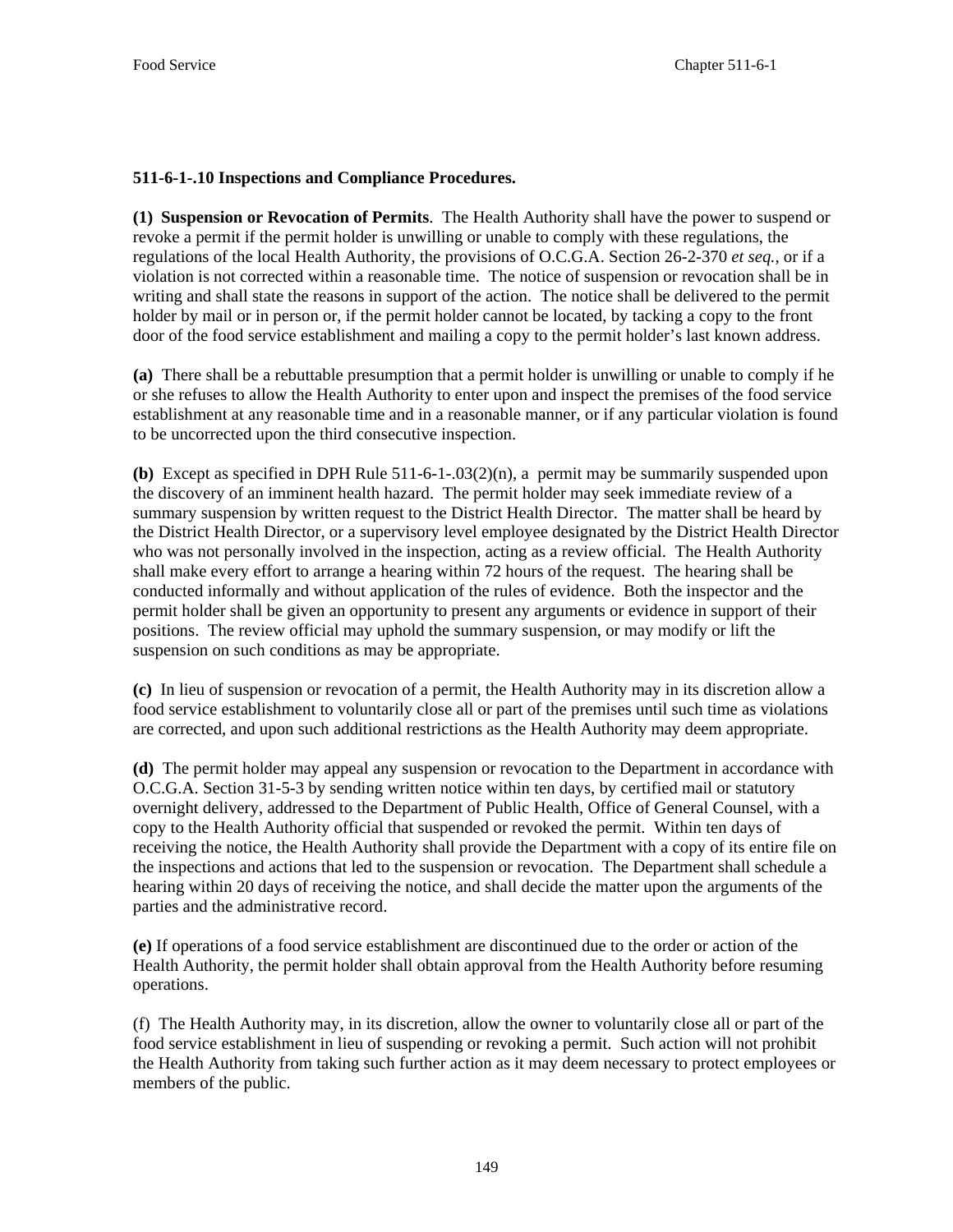## **(2) Inspections.**

**(a) Risk Categorization.** Inspections of a food service establishment shall be conducted based on risk categorization. The risk type shall be determined by the menu items served, the food preparation processes performed, and the previous food safety history in the food service establishment. Each establishment shall be grouped in one of the following categories:

1. Risk Type I. Frequency of inspection will be one time per year for establishments that do not cook any foods. This includes establishments that may reheat commercially precooked ingredients or foods such as hotdogs and sausages;

2. Risk Type II. Frequency of inspection will be two times per year for establishments that cook and/or hold and reheat foods that are prepared onsite; or

3. Risk Type III. Frequency of inspection will be three times per year for establishments that have a required HACCP plan that is deemed in conformance with DPH Rule 511-6-1-.02(6). One of these inspections will be a scheduled inspection to meet with the Certified Food Safety Manager.

## **(b) Inspection Frequency.**

1. The Health Authority shall conduct one or more construction inspections for newly constructed or extensively remodeled establishments to verify that the food service establishment is constructed and equipped in accordance with the approved plans and specifications, and is in compliance with law and this Chapter. In addition, the Health Authority may conduct one or more preoperational inspections to verify compliance with the construction and equipment requirements of this Chapter at the time of a change in the permit holder of an existing food service establishment.

2. An initial inspection will be conducted in an establishment prior to the food permit being issued.

3. To allow the permit holder of the food service establishment sufficient time to fully train employees as specified in of DPH Rule 511-6-1-.03(3)(d)1 and 2,the first routine inspection will be conducted within sixty days after the opening of the establishment; and, it will mark the beginning of the establishment's compliance history with this Chapter.

4. After the first routine inspection, establishments maintaining an "A" food safety grade shall be inspected based on the risk categorization specified in subsection (2)(a)1. through 3. of this Rule.

5. Establishments that receive a "C" or "U" food safety grade will have at least one additional routine inspection added in a twelve month period, and may have more inspections at the discretion of the Health Authority.

6. If an establishment maintains an "A" food safety rating on three consecutive routine inspections, then the Health Authority may, in its discretion, reduce the frequency of routine inspections to one time per year for Risk Type II establishments and to two times per year for Risk Type III establishments.

7. The reduced inspection frequency may continue until the food service establishment incurs a grade of a "B", "C" or "U". The routine inspection frequency will then resume to the number specified for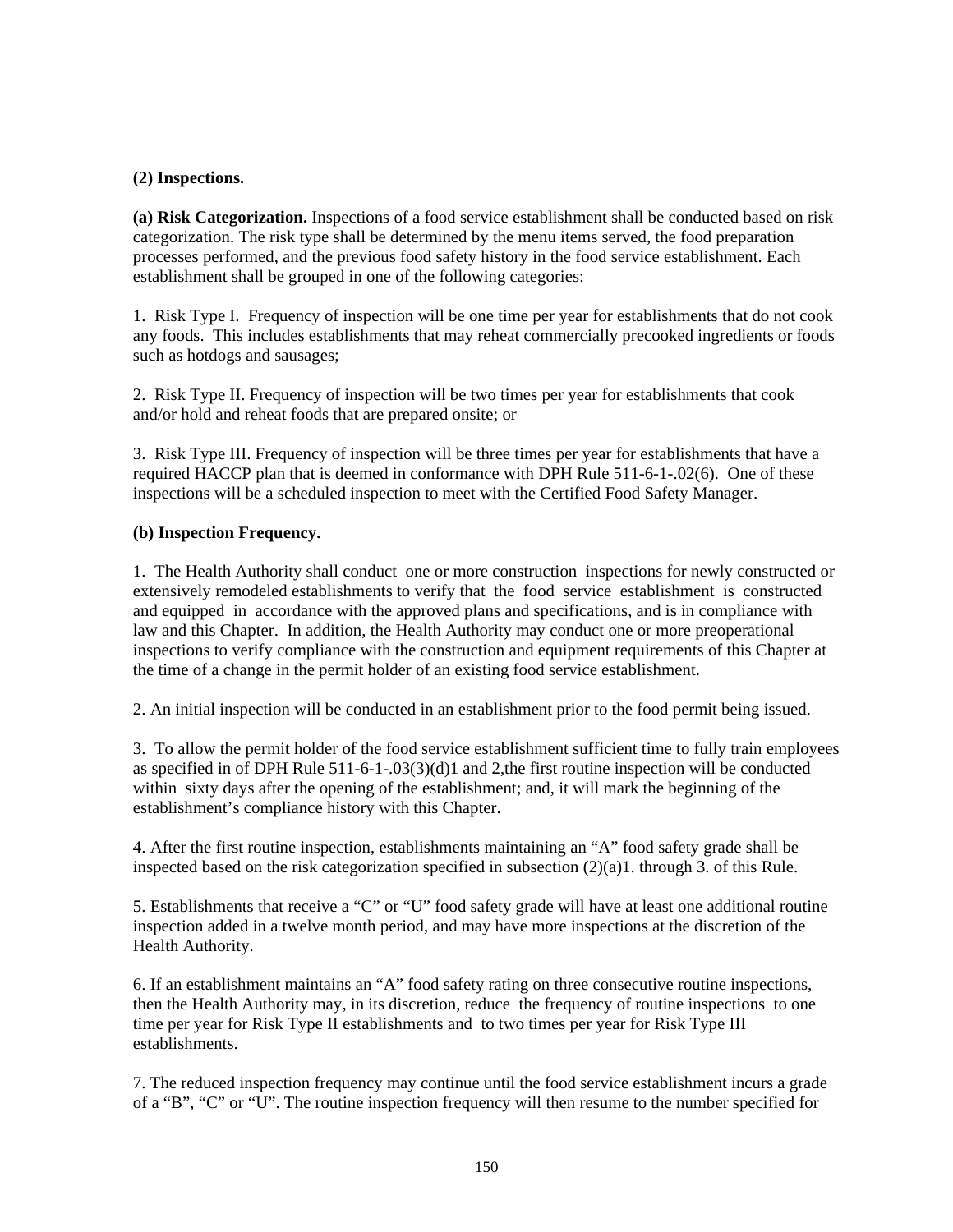Risk Type, but may be more frequent as deemed necessary for the enforcement of this Chapter by the Health Authority.

**(c) Follow-up Inspections**. Follow-up inspections may be conducted at anytime at the discretion of the Health Authority, but must be conducted within ten days after an establishment receives a grade " $U$ "

**(d) Access.**

1. Representatives of the Health Authority, after proper identification, shall be permitted to enter any food service establishment or operation at any reasonable time for the purpose of making inspections and review of pertinent records to determine compliance with this Chapter. Should access be denied, an inspection warrant may be obtained as authorized in O.C.G.A. § 31-5, Article 2.

2. If a person denies access to the Health Authority, the Health Authority shall:

(i) Inform the person that:

(I) The permit holder is required to allow access to the Health Authority,

(II) Access is a condition of the acceptance and retention of a food service establishment permit to operate, and

(III) If access is denied, an inspection warrant, issued by the appropriate authority to order access, may be obtained according to law; and

(ii) Make a final request for access.

**(e) Inspection of Mobile Food Service Units.** The local Health Authority in the county of origin and the local Health Authority in additional counties in which the mobile food service unit operates shall exchange information regarding their inspection of mobile food service operations. When inspecting a mobile food service unit in a county other than the county of origin, the local Health Authority will contact the local Health Authority in the county of origin to find out the violations received during the last inspection of the base of operation. These violations will be noted as violations during the inspection of each mobile unit.

# **(f) Report of Inspection.**

1. The Health Authority shall document on the Department's current approved "Food Service Establishment Inspection Report" form and "Food Service Inspection Report Addendum" form(s):

(i) Administrative information about the food service establishment's legal owner, street and mailing addresses, type of establishment and operation, inspection date, and other information which may include such information as type of water supply and sewage disposal, status of the permit, and personnel certificates that may be required;

(ii) Specific factual observations of violations or other deviations from this Chapter that require correction by the permit holder including: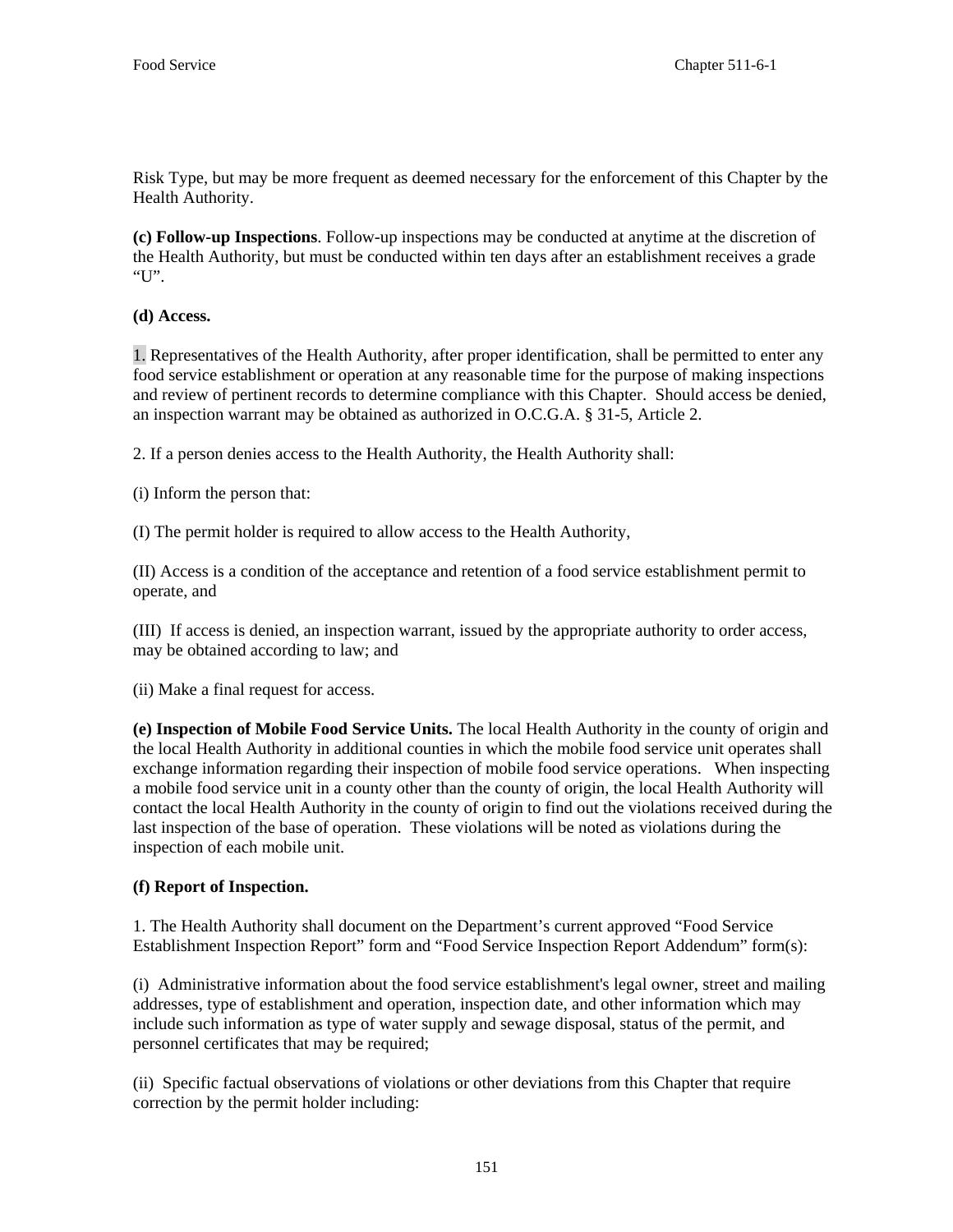(I) Failure of the person in charge to demonstrate the knowledge of foodborne illness prevention, application of HACCP principles, and the requirements of this Chapter as specified under DPH Rule 511-6-1-.03(1)(a) through (c),

(II) Failure of food employees, conditional employees, and the person in charge to report a disease or medical condition as specified under DPH Rule 511-6-1-.03 (4)(b),

(III) Nonconformance with Priority items and priority foundation items of this Chapter,

(IV) Failure of the appropriate food employees to comply with or demonstrate their knowledge of the procedural, monitoring, verification, and corrective action practices required by the Health Authority for a variance or HACCP Plan,

(V) Failure of the person in charge to provide records required by the Health Authority for determining conformance with a HACCP plan as specified under DPH Rule 511-6-1-.02(6),

(VI) Nonconformance with critical limits of a HACCP plan; and

(iii) The numerical score and equivalent grade, based on debiting the appropriate points for violations and repeat violations of code provisions found or observed during the inspection.

2. Upon the completion of the inspection, the evaluating official shall have the person in charge sign the inspection report form. The person in charge's signature shall not necessarily indicate agreement with the findings noted on the inspection.

## **(g) Violation Categories.**

1. Violations of this Chapter are categorized according to their potential for creating a health risk to the consumer. All violations shall be recorded on the current inspection report and addendum(s). Violations are divided into two categories, Risk Factors/Public Health Interventions (RF/PHI) Categories and Good Retail Practices (GRP) Categories. In addition and for purposes of prioritization of corrective action, items in these categories are designated as priority items, priority foundation items, or core items as defined in DPH Rule 511-6-1-.01.

2. Violation of Risk Factors/Public Health Interventions (RF/PHI) categories are prominent on the inspection report because they are vital to preventing foodborne illness. These items are numbered 1 to 9 on the inspection report and divided into Subcategory "1" and "2" as follows:

(i) Subcategory "1" items cover provisions of the code, that when applied would directly prevent, eliminate or reduce hazards to a safe level to protect consumer health. Because the probability of occurrence and severity of a hazard is greater when these provisions are out of compliance, the incidence and impact of foodborne illness is increased and therefore a point value is assigned for a violation of any subcategory "1" item of nine points, and

(ii) Subcategory "2" items cover provisions of the code, that when applied, would indirectly prevent, eliminate or reduce hazards to a safe level to protect consumer health. Because the probability of occurrence and severity of a hazard is lower than subcategory "1" when these provisions are out of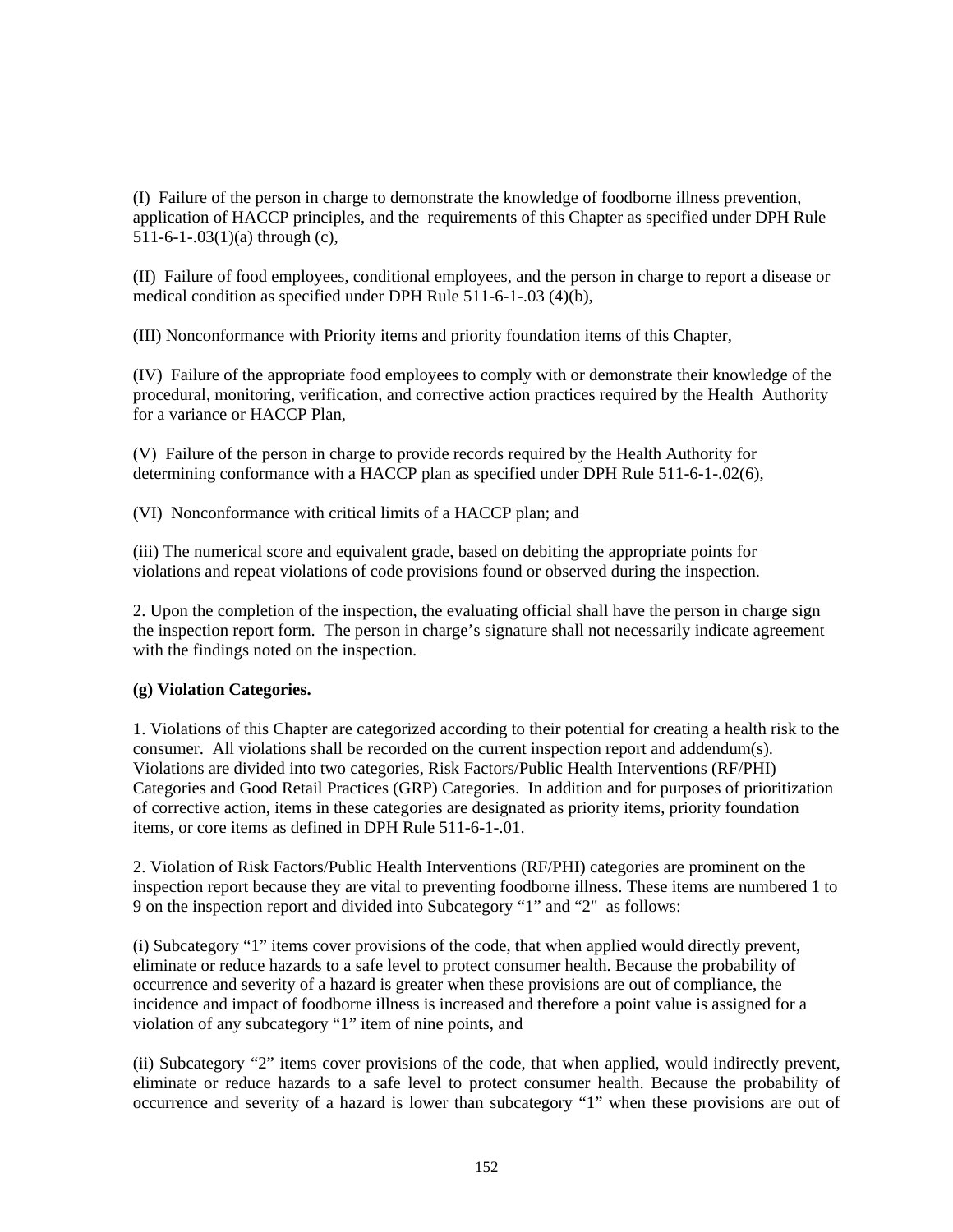compliance, the incidence and impact of foodborne illness is not as great and therefore a point value is assigned for a violation of any subcategory "2" item of four points.

- 3. Risk Factors and Public Health Interventions (RF/PHI) Categories include:
- (i) Supervision.
- (ii) Employee health, good hygienic practices, preventing contamination by hands.
- (iii) Approved source.
- (iv) Protection from contamination.
- (v) Cooking of time/temperature control for safety foods, consumer advisory.
- (vi) Holding and date-marking of time/temperature control for safety foods.
- (vii) Highly susceptible populations.
- (viii) Chemicals.
- (ix) Conformance with approved procedures.

4. Good Retail Practices (GRP) categories are deemed to be mostly operational and maintenance violations that, if not corrected, increase the potential for causing food borne illness. They are usually designated as core items; however, some may be designated as priority foundation items as defined within DPH Rule 511-6-1-01. A violation of an item in a GRP category constitutes a one to three point deduction from the overall score (maximum 100 points) as shown on the current food services establishment inspection report form.

- 5. Good Retail Practices Categories (GRP) include
- (i) Safe food and water, food identification.
- (ii) Food temperature control.
- (iii) Pest and animal control.
- (iv) Prevention of food contamination.
- (v) Proper use of utensils.
- (vi) Utensils, equipment and vending.
- (vii) Water, plumbing and waste.
- (viii) Physical facilities.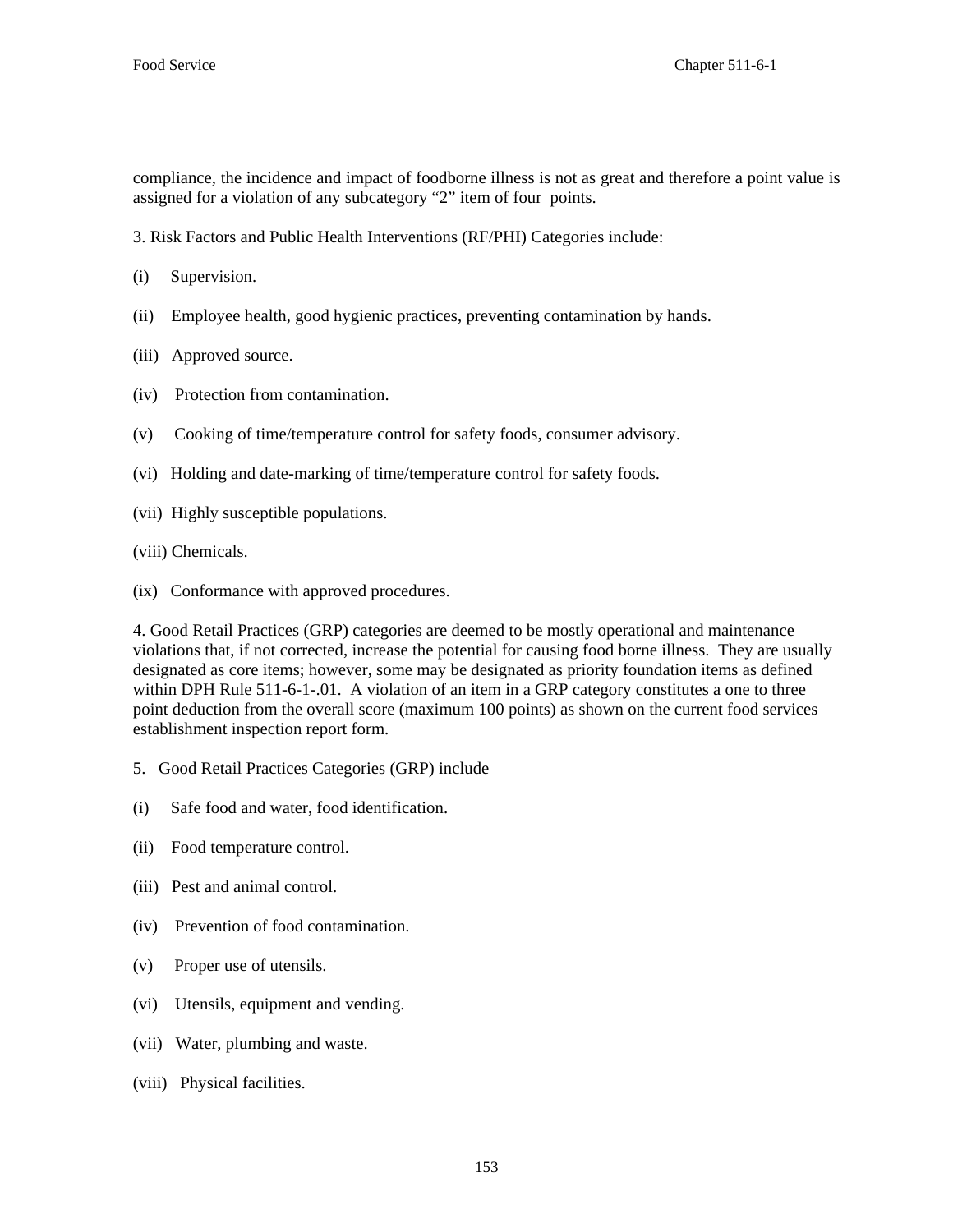(ix) Other.

## **(h) Timely Correction of Violations of Priority Item or Priority Foundation Item and HACCP Plans.**

1. Except as specified in paragraph 2 of this subsection, a person in charge shall at the time of inspection correct a violation of a a priority item or a priority foundation item of this Chapter and implement corrective actions for a HACCP plan provision that is not in compliance with its critical limit. **PF**

2. Based on the nature of the potential hazard involved and the complexity of the corrective action needed, the Health Authority may agree to or specify a longer time frame, not to exceed:

(i) 72 hours after the inspection, for the permit holder to correct violations of a priority item; or

(ii) 10 calendar days after the inspection, for the permit holder to correct violations of a priority foundation item or HACCP Plan deviations.

3. Failure to correct these violations to the satisfaction of the Health Authority may result in such emergency action as deemed necessary by the Health Authority including legal actions pursuant to O.C.G.A. § 31-5-9(a).

## **(i) Time Frame for Correction of Core Item Violations.**

1. Except as specified in paragraph 2 of this subsection, the permit holder shall correct core items within 72 hours of the food service establishment's receipt of the inspection report or as otherwise directed by the Health Authority. Failure to make timely corrections to the satisfaction of the Health Authority of core items may subject the food service establishment to suspension or revocation of its permit pursuant to DPH Rule 511-6-1-.10(1).

2. The Health Authority may approve a compliance schedule that extends beyond the time limits specified under paragraph 1 of this subsection if a written schedule of compliance is submitted by the permit holder and no health hazard exists or will result from allowing an extended schedule for compliance.

## **(j) Verification and Documentation of Correction**.

1. After observing at the time of inspection a correction of a violation of a priority item or priority foundation item or HACCP plan deviation, the Health Authority shall enter the violation and information about the corrective action on the inspection report.

2. As specified under subsection  $(2)(h)(2)$  of this Rule, after receiving notification that the permit holder has corrected a violation of a priority item or priority foundation item or HACCP plan deviation, or at the end of the specified period of time, the Health Authority shall verify correction of the violation, document the information on an inspection report or addendum, and enter the report in the Health Authority's records.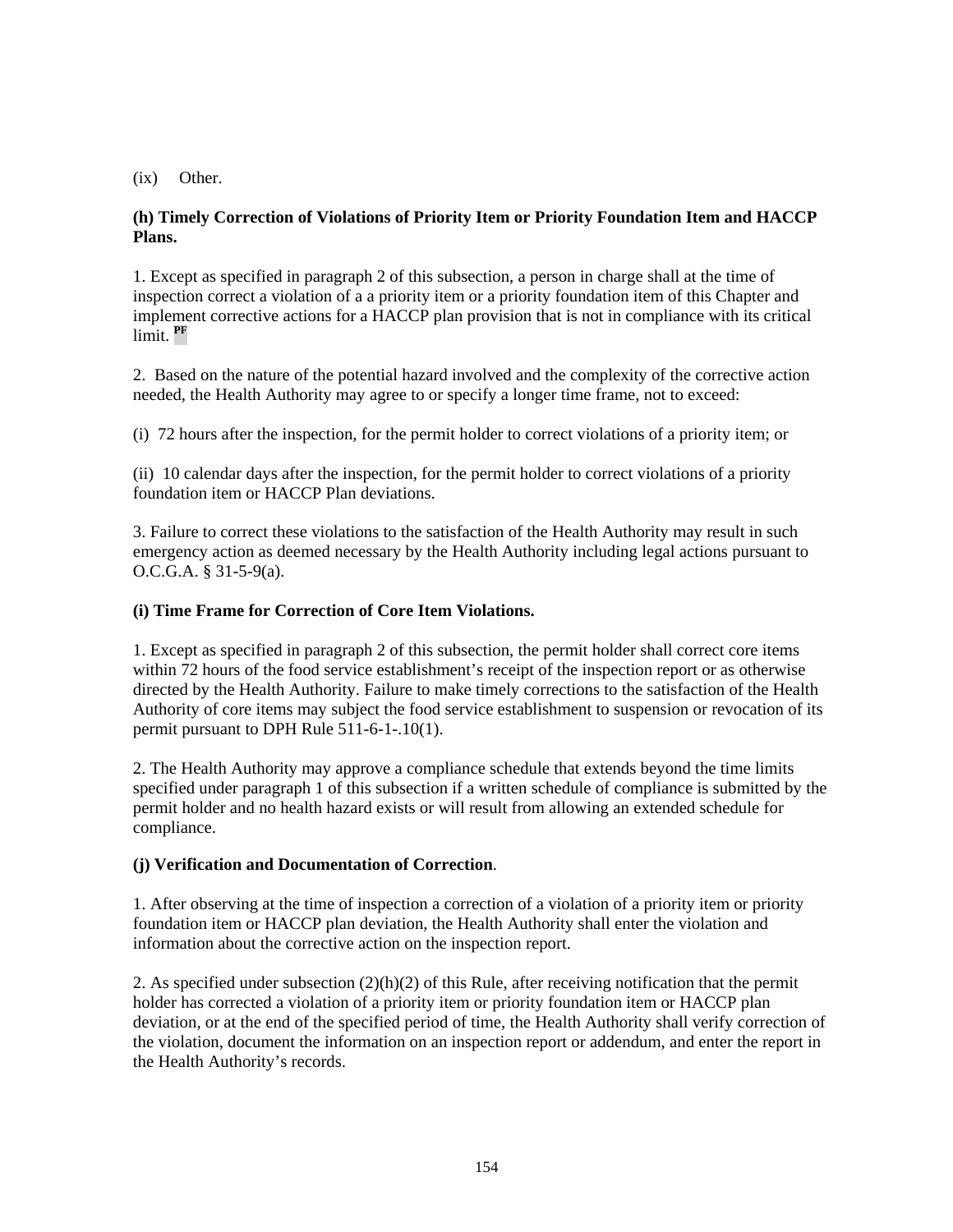**(k) Grading Inspections.** Inspections will receive a letter grade based on the numerical score as follows:

1. "A". The letter grade "A" means food safety excellence and is applied to a score of 90 to 100.

2. "B". The letter grade "B" means satisfactory compliance and is applied to a score of 80 to 89.

3. "C". The letter grade "C" means marginal compliance and is applied to a score of 70 to 79.

4. "U". The letter grade "U" means unsatisfactory compliance and is applied to a score of 69 or less.

(l) **Repeat Violations.** A repeat violation means a violation of the same code provision of this Chapter under an item in a Risk Factors/Public Health Interventions (RF/PHI), or Good Retail practices (GRP) category as documented in the previous routine inspection. A repeat violation constitutes the initial point deduction as specified in subsection  $(2)(g)2$  and 4 of this Rule plus an additional two point deduction for one or more repeat violation(s) within a RF/PHI category and one point deduction in a GRP category from the overall score (maximum 100 points). If a violation of the same provision of this Chapter is found in three consecutive routine inspections, then the points will be deducted accordingly and the food service establishment may be subject to suspension or revocation of its permit pursuant to subsection (1)(b) of this Rule.

### **(m) Follow-up Inspections.**

1. A follow-up inspection is a complete inspection conducted as a result of a routine inspection which resulted in a "C" or "U" grade. If a grade of "C" or higher is earned on the follow-up inspection, then at the discretion of the Health Authority no additional follow-up inspections will be required, however, all priority items and all priority foundation items must be corrected as specified under subsection  $(2)(h)$  1 through 3 of this Rule.

2. The new score and equivalent grade will be posted on an inspection report during a follow-up inspection. The two previous inspection grades and scores, whether routine or follow-up inspections, will be posted subsequently under "Last Grade, Score and Date" and " Prior Grade, Score and Date" on the inspection report.

**(n) Informal Follow-up Inspection.** If a follow-up inspection as specified in subsection (2)(m) of this Rule cannot be conducted by the Health Authority, then an informal follow-up may be performed to confirm correction of the violations that were cited on the routine inspection that were not corrected at the time of the inspection. On an informal follow-up inspection, an inspection report addendum(s) will be completed, documenting the violations that have been corrected. It will be noted on the addendum(s) that this was an informal follow-up inspection, and the establishment will keep the same grade that was earned on the previous routine inspection. The addendum(s) will be made available by the food service establishment to the public upon request.

## **(o) Voluntary Closure.**

1. If a food service establishment is graded as a "U" and does not earn at least a grade "C" within ten days of receiving the "U", it may be requested to voluntarily close until all violations are corrected or have its food service permit suspended or revoked according to subsection (1)(b) of this Rule.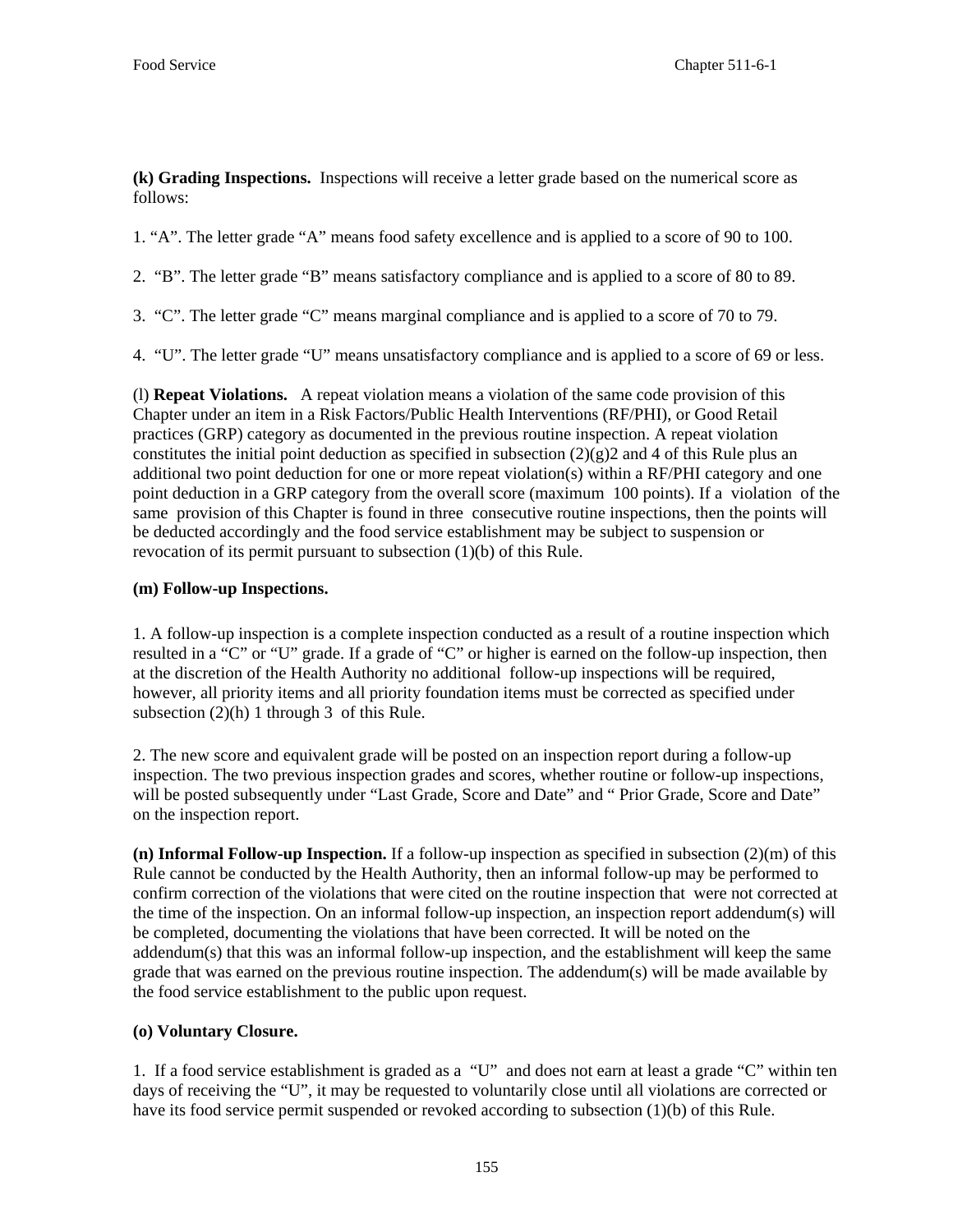2. A food service establishment that is graded as a "U" on two consecutive routine inspections will be asked to voluntarily close until all violations are corrected and/or have enforcement action taken to suspend or revoke the food service permit pursuant to subsection (1)(b) of this Rule

## **(3) Examination, Condemnation and Public Notice.**

**(a) Examination of Food.** Food may be examined or sampled by the Health Authority when necessary to determine whether it has been adulterated or misbranded.

## **(b) Condemnation of Food, Hold Order, Justifying Conditions and Removal of Food.**

1. The Health Authority may, upon written notice to the owner or person in charge, place a hold order on any food that the Health Authority has probable cause to believe to be unwholesome; originating from an unapproved source; unsafe, adulterated, or not honestly presented; not labeled according to law, or, if raw molluscan shellfish, not tagged or labeled according to law; or otherwise not in compliance with this Chapter. Under a hold order, food shall be moved to a suitable holding area for storage until a hold order release or destruction order is issued. No food subject to a hold order shall be used, served, or removed from the establishment except as specified in paragraph 2 of this subsection. Immediate destruction shall be ordered and accomplished if there is risk to public health.

2. If the Health Authority has reasonable cause to believe that the hold order will be violated, or finds that the order is violated, the Health Authority may remove the food that is subject to the order to a place of safekeeping.

3. The hold order notice shall:

(i) State that food subject to the order may not be used, sold, moved from the food service establishment, or destroyed without a written release of the order from the Health Authority;

(ii) State the specific reasons for placing the food under the hold order with reference to the applicable provisions of this Chapter and the hazard or adverse effect created by the observed condition;

(iii) Completely identify the food subject to the hold order by the common name, the label information, a container description, the quantity, Health Authority's tag or identification information, and location;

(iv) State that the Health Authority may order the destruction of the food if a timely request for reconsideration is not received; and

(v) Provide the name and address of the Health Authority representative to whom a request for reconsideration may be made.

4. If a hold order is sustained upon reconsideration, or if no timely request for reconsideration is made by the permit holder, then the Health Authority may order the permit holder or other person who owns or has custody of the food to bring the food into compliance with this Chapter or to destroy or denature the food under the Health Authority's supervision.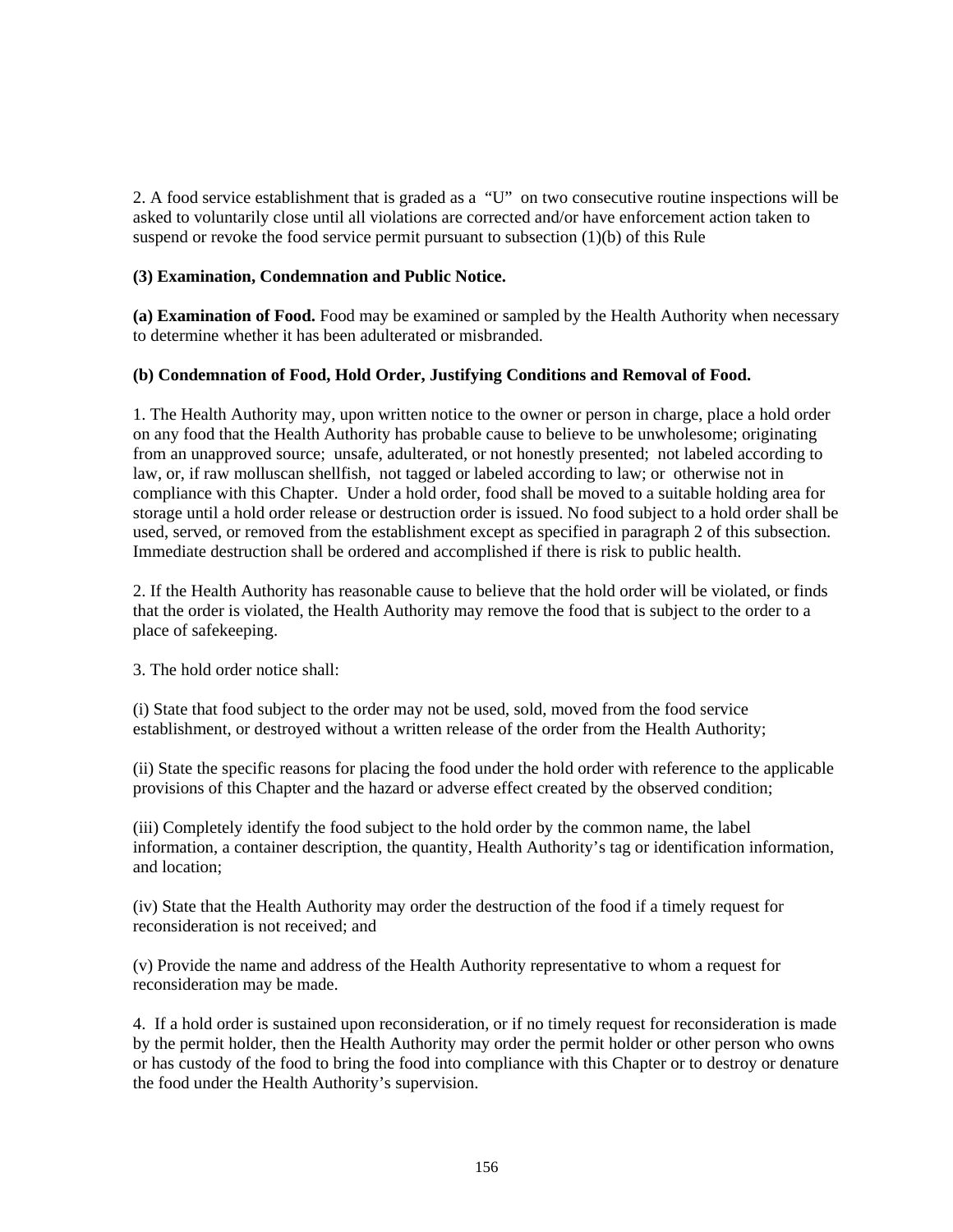## **(4) Procedure When Infection is Suspected.**

**(a) Investigation and Control.** The Health Authority shall act when it has reasonable cause to believe that a food employee or conditional employee has possibly transmitted disease; may be infected with a disease in a communicable form that is transmissible through food; may be a carrier of infectious agents that cause a disease that is transmissible through food; or is affected with a boil, an infected wound, or acute respiratory infection, by:

1. Securing a confidential medical history of the food employee or conditional employee suspected of transmitting disease or making other investigations as deemed appropriate; and

2. Requiring appropriate medical examinations, including collection of specimens for laboratory analysis, of a suspected food employee or conditional employee.

**(b) Restriction or Exclusion of Food Employee, or Summary Suspension of Permit.** Based on the findings of an investigation related to a food employee or conditional employee who is suspected of being infected or diseased, the Health Authority may issue an order to the suspected food employee, conditional employee or permit holder instituting one or more of the following control measures:

1. Restricting the food employee or conditional employee;

- 2. Excluding the food employee or conditional employee; or
- 3. Closing the food service establishment by summarily suspending a permit to operate.

## **(5) Variance.**

**(a) Modifications and Waivers.** The Department may grant a variance by modifying or waiving the requirements of this Chapter if in the opinion of the Department a health hazard or nuisance will not result from the variance. If a variance is granted, the Department shall retain the information specified under subsection 5(b) of this Rule in its records for the food service establishment.

**(b) Documentation of Proposed Variance and Justification.** Before a variance from a requirement of this Chapter is granted by the Department, the information that shall be provided by the person requesting the variance and retained in the Department's file on the food service establishment includes:

1. A statement of the proposed variance of the Chapter requirement citing relevant rule and subsection numbers; **Pf**

2. An analysis of the rationale for how the potential public health hazards and nuisances addressed by the relevant rules and subsections will be alternatively addressed by the proposal; **Pf** and

3. A HACCP plan if required that includes the information specified under DPH Rule 511-6-1-.02 (6) as it is relevant to the variance requested. **Pf**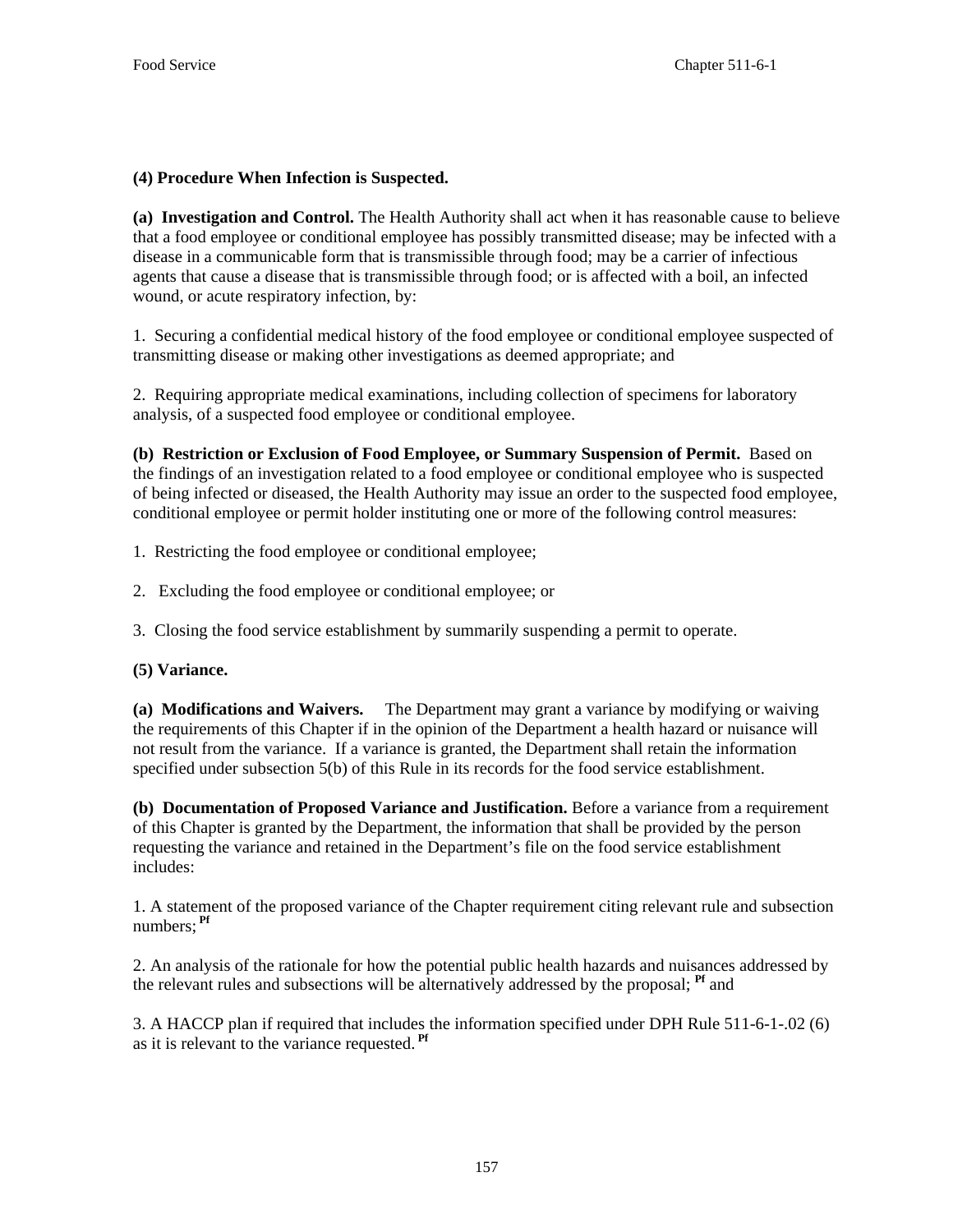**(c) Conformance with Approved Procedures.** If the Department grants a variance as specified in subsection (5)(a) of this Rule, or a HACCP plan is otherwise required as specified under DPH Rule 511-6-1-.02(5), the permit holder shall:

1. Comply with the HACCP plans and procedures that are submitted and deemed in conformance with DPH Rule 511-6-1-.02(6)(a) through (e) as a basis for the modification or waiver;  $\text{P}$  and

2. Maintain and provide to the Department, upon request, records specified under DPH Rule 511-6-1- .02(6) that demonstrate that the following are routinely employed;

(i) Procedures for monitoring the critical control points, **Pf**

(ii) Monitoring of the critical control points, **Pf**

- (iii) Verification of the effectiveness of the operation or process, **Pf** and
- (iv) Necessary corrective actions if there is failure at a critical control point. **Pf**

Authority O.C.G.A. Secs. 26-2-373. 31-2A-6. Administrative History. Original Rule entitled "Violations" was filed and effective on July 19, 1965 as 270-5-6-14-.10. Amended: Rule repealed and a new Rule entitled "Personnel" adopted. Filed January 24, 1967; effective February 12, 1967. Amended: Rule renumbered as 290-5-14-.10. Filed June 10, 1980; effective June 30, 1980. Amended: Rule repealed and a new Rule entitled "Protective Shielding" adopted. Filed July 10, 1986; effective July 30, 1986. Amended: Rule repealed and a new Rule of the same title adopted. Filed March 5, 1996; effective March 25, 1996. Amended: Rule repealed and a new Rule entitled "Compliance Procedures" adopted. Filed Jan. 26, 2006; effective Feb. 15, 2006. Amended: Rule repealed and a new Rule of same title adopted. Filed Jan. 24, 2007; effective Feb. 13, 2007. Repealed: New Rule of same title adopted. Filed August 23, 2007; effective Sept. 12, 2007.

#### **290-5-14-.11 Repealed.**

Authority O.C.G.A. 26-2-371 & 372, 375-377, 31-2-1, 31-2-4, Chapter 31-5. Administrative History. Original Rule entitled "Denial, Suspension or Revocation" was filed and effective on July 19, 1965 as 270-5-6-.11. Amended: Rule repealed and a new Rule entitled "Food Equipment and Utensils" adopted. Filed January 25, 1967; effective February 12, 1967. Amended: Rule renumbered as 290-5-14-.11. Filed June 10, 1980; effective June 30, 1980. Amended: Rule repealed and a new Rule entitled "Compliance Procedures" adopted. Filed July 10, 1986; effective July 30, 1986. Amended: Rule repealed and a new Rule of the same title adopted. Filed March 5, 1996; effective March 25, 1996. Repealed: Filed Jan. 26, 2006; effective Feb. 15, 2006.

#### **290-5-14-.12 Repealed.**

Authority Ga. L. 1964, pp. 507, 559. Administrative History. Original Rule entitled "Administrative Hearings" was filed and effective on July 19, 1965 as 270-5-6-.12. Amended: Rule repealed and a new Rule entitled "Equipment Installation" adopted. Filed January 24, 1967; effective February 12, 1967. Amended: Rule renumbered as 290-5-14-.12 Filed June 10, 1980; effective June 30, 1980. Amended: Rule repealed. Filed July 10, 1986; effective July 30, 1986.

#### **290-5-14-.13 Repealed.**

Authority Ga. 1964, pp 507, 559. Administrative History Original Rule entitled "Personal Service" was filed and effective on July 19, 1965 as 270-5-6-.13. Amended: Rule repealed and a new Rule entitled "Cleanliness of Equipment and Utensils" adopted. Filed January 24, 1967; effective February 12, 1967. Amended: Rule renumbered as 290-5-14-.13. Filed June 10, 1980; effective June 30, 1980. Amended: Rule repealed, Filed July 10, 1986; effective July 30, 1986.

#### **290-5-14-.14 Repealed.**

Authority Ga. L. 1964, pp. 507, 559. Administrative History. Original Rule entitled "Unwholesome Food or Food Products" was filed and effective on July 19, 1965 as 270-5-6-.14. Amended: Rule repealed and a new Rule entitled "Storage and Handling of Cleaned Equipment and Utensils" adopted. Filed January 24, 1967; effective February 12, 1967. Amended: Rule renumbered as 290-5-14-.14. Filed June 10, 1980; effective June 30, 1980. Amended: Rule repealed. Filed July 10, 1986; effective July 30, 1986.

### **290-5-14-.15 Repealed.**

Authority Ga. L. 1964, pp. 507, 559. Administrative History. Original Rule entitled "Withhold from Sale Orders" was filed and effective on July 19, 1965 as 270-5-6-.15. Amended: Rule repealed and a new Rule entitled "Single-Service Article" adopted. Filed January 24, 1967;